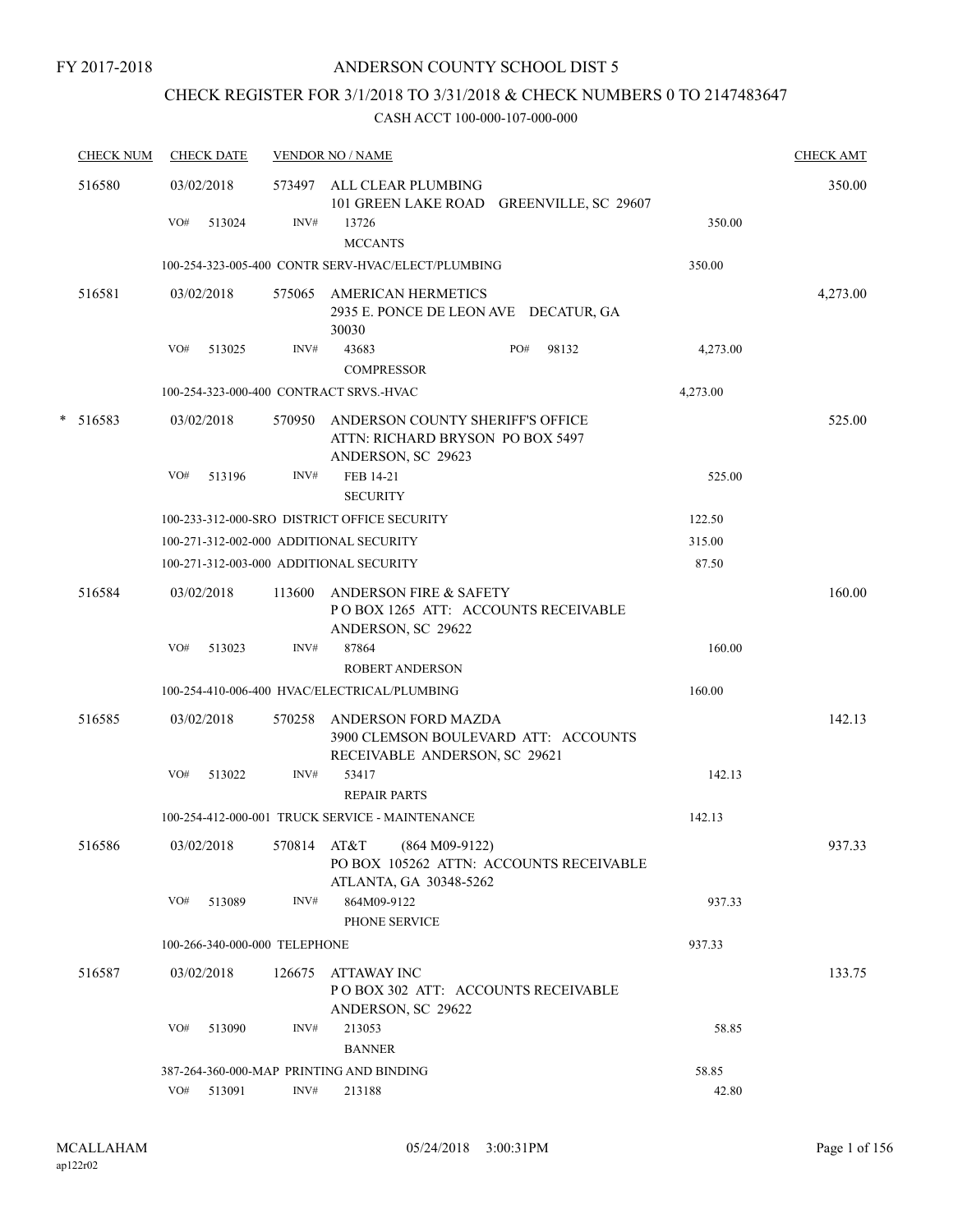# CHECK REGISTER FOR 3/1/2018 TO 3/31/2018 & CHECK NUMBERS 0 TO 2147483647

| <b>CHECK NUM</b> | <b>CHECK DATE</b>                      |        | <b>VENDOR NO / NAME</b>                             |              |          | <b>CHECK AMT</b> |
|------------------|----------------------------------------|--------|-----------------------------------------------------|--------------|----------|------------------|
|                  |                                        |        | <b>CIRCLE LOGO</b>                                  |              |          |                  |
|                  |                                        |        | 387-264-360-000-MAP PRINTING AND BINDING            |              | 42.80    |                  |
|                  | VO#<br>513092                          | INV#   | 213186                                              |              | 32.10    |                  |
|                  |                                        |        | <b>CIRCLE LOGO</b>                                  |              |          |                  |
|                  |                                        |        | 387-264-360-000-MAP PRINTING AND BINDING            |              | 32.10    |                  |
| 516588           | 03/02/2018                             |        | 569220 AUTECH                                       |              |          | 350.00           |
|                  |                                        |        | POBOX 248 ATT: ACCOUNTS RECEIVABLE                  |              |          |                  |
|                  |                                        |        | WILLIAMSTON, SC 29697                               |              |          |                  |
|                  | VO#<br>513020                          | INV#   | 6447                                                |              | 200.00   |                  |
|                  |                                        |        | <b>WESTSIDE</b>                                     |              |          |                  |
|                  |                                        |        | 100-254-323-003-400 CONTR SERV-HVAC/ELECT/PLUMBING  |              | 200.00   |                  |
|                  | VO# 513021                             | INV#   | 6393                                                |              | 150.00   |                  |
|                  |                                        |        | <b>ADULT ED</b>                                     |              |          |                  |
|                  |                                        |        | 100-254-323-023-400 CONTR SERV.-HVAC/ELECT/PLUMBING |              | 150.00   |                  |
| 516589           | 03/02/2018                             |        | 565647 BARCO PRODUCTS COMPANY                       |              |          | 573.31           |
|                  |                                        |        | 24 N. WASHINGTON AVE ATT: ACCOUNTS                  |              |          |                  |
|                  |                                        |        | RECEIVABLE BATAVIA, IL 60510-2614                   |              |          |                  |
|                  | VO#<br>513019                          | INV#   | 00069673                                            |              | 573.31   |                  |
|                  |                                        |        | <b>SPEED BUMPS</b>                                  |              |          |                  |
|                  |                                        |        | 100-254-410-013-001 SUPPLIES - MAINTENANCE          |              | 573.31   |                  |
| 516590           | 03/02/2018                             |        | 575063 BAYADA HOME HEALTH CARE, INC.                |              |          | 533.75           |
|                  |                                        |        | PO BOX 536446 PITTSBURGH, PA 15253-5906             |              |          |                  |
|                  | VO#<br>513093                          | INV#   | 13254360                                            | PO#<br>98130 | 533.75   |                  |
|                  |                                        |        | FEB 13-15                                           |              |          |                  |
|                  |                                        |        | 283-126-312-000-000 CONTRACTED SERVICES             |              | 533.75   |                  |
| * 516592         | 03/02/2018                             |        | 201391 BLICK ART MATERIALS                          |              |          | 942.32           |
|                  |                                        |        | 6910 EAGLE WAY CHICAGO, IL 60670-1069               |              |          |                  |
|                  | VO#<br>513095                          | INV#   | PO 98001                                            | PO#<br>98001 | 942.32   |                  |
|                  |                                        |        | <b>SOUTHWOOD</b>                                    |              |          |                  |
|                  | 817-113-410-021-000 SUPPLIES           |        |                                                     |              | 305.94   |                  |
|                  | 817-113-410-021-000 SUPPLIES           |        |                                                     |              | 24.68    |                  |
|                  | 817-113-410-021-000 SUPPLIES           |        |                                                     |              | 611.70   |                  |
|                  | 817-113-410-021-000 SUPPLIES           |        |                                                     |              | 16.21    |                  |
|                  | 817-113-410-021-000 SUPPLIES           |        |                                                     |              | $-16.21$ |                  |
| 516593           | 03/02/2018                             | 564662 | <b>BRADY'S SCREEN PRINTING</b>                      |              |          | 884.89           |
|                  |                                        |        | 106 CONCORD ROAD ATT: ACCOUNTS                      |              |          |                  |
|                  |                                        |        | RECEIVABLE ANDERSON, SC 29621                       |              |          |                  |
|                  | VO#<br>513096                          | INV#   | 32775                                               |              | 605.62   |                  |
|                  |                                        |        | <b>WEST MARKET</b>                                  |              |          |                  |
|                  | 718-271-660-018-261 "T" SHIRTS EXPENSE |        |                                                     |              | 605.62   |                  |
|                  | VO#<br>513097                          | INV#   | 32207                                               |              | 279.27   |                  |
|                  |                                        |        | <b>NORTH POINTE</b>                                 |              |          |                  |
|                  |                                        |        | 713-271-660-013-256 FUNDRAISERS EXPENSE             |              | 279.27   |                  |
| * 516597         | 03/02/2018                             | 572787 | CC&I SERVICES LLC                                   |              |          | 9,828.00         |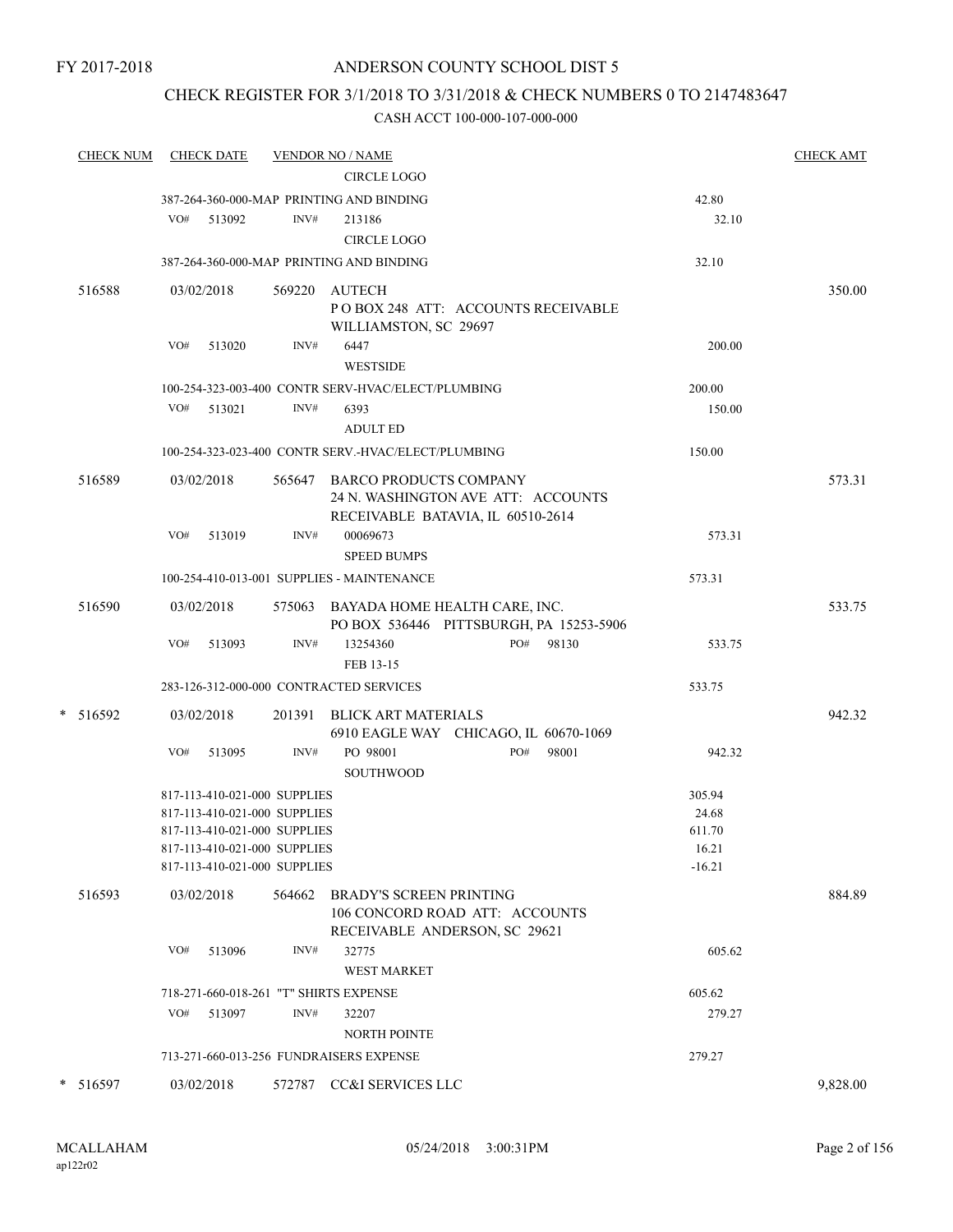### CHECK REGISTER FOR 3/1/2018 TO 3/31/2018 & CHECK NUMBERS 0 TO 2147483647

| <b>CHECK NUM</b> |     | <b>CHECK DATE</b>                 |        | <b>VENDOR NO / NAME</b>                          |                                                                       |     |                                           |          | <b>CHECK AMT</b> |
|------------------|-----|-----------------------------------|--------|--------------------------------------------------|-----------------------------------------------------------------------|-----|-------------------------------------------|----------|------------------|
|                  |     |                                   |        |                                                  |                                                                       |     | 4795 S CHURCH ST EXT SUITE 2 ROEBUCK, SC  |          |                  |
|                  |     |                                   |        | 29376                                            |                                                                       |     |                                           |          |                  |
|                  | VO# | 513099                            | INV#   | 3636                                             |                                                                       | PO# | 96454                                     | 7,103.00 |                  |
|                  |     |                                   |        | <b>INSPECTIONS</b>                               |                                                                       |     |                                           |          |                  |
|                  |     | 515-253-520-031-CAR CAREER CENTER |        |                                                  |                                                                       |     |                                           | 7,103.00 |                  |
|                  | VO# | 513100                            | INV#   | 3641                                             |                                                                       | PO# | 97770                                     | 2,725.00 |                  |
|                  |     |                                   |        | <b>INSPECTIONS</b>                               |                                                                       |     |                                           |          |                  |
|                  |     |                                   |        |                                                  | 515-253-529-003-FAC STADIUM BATHROOM RENOVATIONS                      |     |                                           | 2,725.00 |                  |
| 516598           |     | 03/02/2018                        |        |                                                  | 566288 CES CITY ELECTRIC ACCTS<br>NORTH CHARLESTON, SC 29415          |     | P.O. BOX 71465 ATT: ACCOUNTS RECEIVABLE   |          | 392.66           |
|                  | VO# | 513013                            | INV#   | 135372<br><b>REPAIR PARTS</b>                    |                                                                       |     |                                           | 136.16   |                  |
|                  |     |                                   |        | 100-254-410-000-001 MAINT. SUPPLIES-STRUCTURES   |                                                                       |     |                                           | 136.16   |                  |
|                  | VO# | 513014                            | INV#   | 135617                                           |                                                                       |     |                                           | 106.90   |                  |
|                  |     |                                   |        | <b>SUPPLIES</b>                                  |                                                                       |     |                                           |          |                  |
|                  |     |                                   |        | 100-254-410-009-400 HVAC/ELECTRICAL/PLUMBING     |                                                                       |     |                                           | 21.38    |                  |
|                  |     |                                   |        | 100-254-410-014-400 HVAC/ELECTRICAL/PLUMBING     |                                                                       |     |                                           | 21.38    |                  |
|                  |     |                                   |        | 100-254-410-015-400 HVAC/ELECTRICAL/PLUMBING     |                                                                       |     |                                           | 21.38    |                  |
|                  |     |                                   |        | 100-254-410-016-400 HVAC/ELECTRICAL/PLUMBING     |                                                                       |     |                                           | 21.38    |                  |
|                  |     |                                   |        | 100-254-410-019-400 HVAC/ELECTRICAL/PLUMBING     |                                                                       |     |                                           | 21.38    |                  |
|                  |     | $VO#$ 513015                      | INV#   | 135364                                           |                                                                       |     |                                           | 106.90   |                  |
|                  |     |                                   |        | <b>SUPPLIES</b>                                  |                                                                       |     |                                           |          |                  |
|                  |     | 100-254-410-000-400 HVAC SUPPLIES |        |                                                  |                                                                       |     |                                           | 21.38    |                  |
|                  |     |                                   |        | 100-254-410-001-400 HVAC/ELECTRICAL/PLUMBING     |                                                                       |     |                                           | 21.38    |                  |
|                  |     |                                   |        | 100-254-410-007-400 HVAC/ELECTRICAL/PLUMBING     |                                                                       |     |                                           | 21.38    |                  |
|                  |     |                                   |        | 100-254-410-020-400 HVAC/ELECTRICAL/PLUMBING     |                                                                       |     |                                           | 21.38    |                  |
|                  |     |                                   |        | 100-254-410-023-400 SUPPLIES-HVAC/ELECT/PLUMBING |                                                                       |     |                                           | 21.38    |                  |
|                  |     | VO# 513016                        | INV#   | 135426<br><b>SUPPLIES</b>                        |                                                                       |     |                                           | 42.70    |                  |
|                  |     |                                   |        | 100-254-410-023-400 SUPPLIES-HVAC/ELECT/PLUMBING |                                                                       |     |                                           | 42.70    |                  |
| $* 516600$       |     | 03/02/2018                        |        | 569437 CHASTAIN, DENNIS L<br>ANDERSON, SC 29624  |                                                                       |     | CHASTAIN'S HEATING & AIR 3553 KEYS STREET |          | 390.00           |
|                  | VO# | 513101                            | INV#   | 627786<br><b>RENTAL</b>                          |                                                                       |     |                                           | 390.00   |                  |
|                  |     |                                   |        | 100-255-323-000-000 CONTRACTED SERVICES          |                                                                       |     |                                           | 390.00   |                  |
| 516601           |     | 03/02/2018                        |        | ANDERSON, SC 29622                               | 171100 CITY GLASS COMPANY, INC.<br>POBOX 275 ATT: ACCOUNTS RECEIVABLE |     |                                           |          | 114.19           |
|                  | VO# | 513017                            | INV#   | 22526                                            |                                                                       |     |                                           | 114.19   |                  |
|                  |     |                                   |        | <b>TL HANNA</b>                                  |                                                                       |     |                                           |          |                  |
|                  |     |                                   |        | 100-254-410-002-001 SUPPLIES - MAINTENANCE       |                                                                       |     |                                           | 114.19   |                  |
| 516602           |     | 03/02/2018                        | 570581 |                                                  | CITY OF ANDERSON POLICE DEPT                                          |     |                                           |          | 22,569.72        |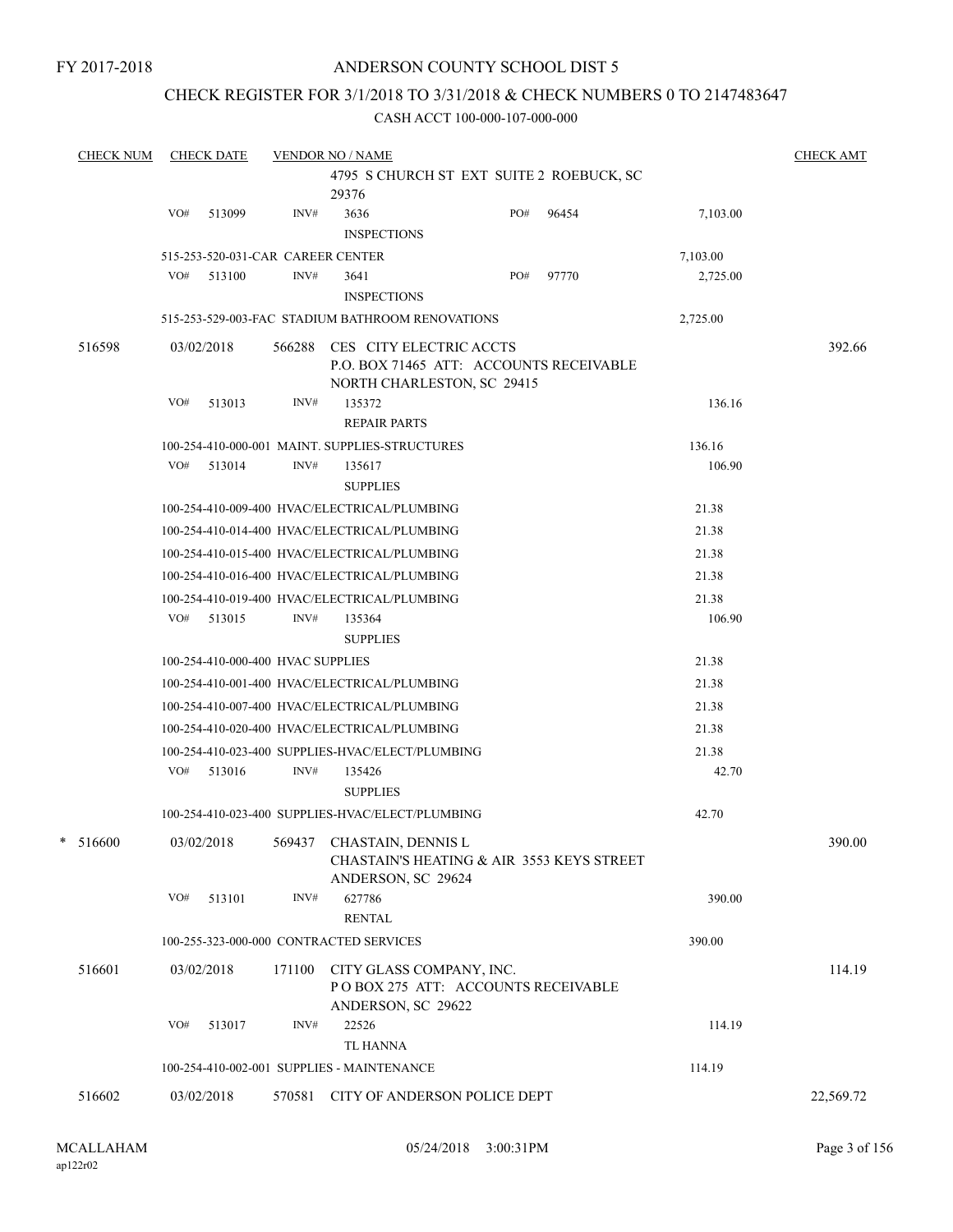# CHECK REGISTER FOR 3/1/2018 TO 3/31/2018 & CHECK NUMBERS 0 TO 2147483647

| <b>CHECK NUM</b> |     | <b>CHECK DATE</b>                 |        | <b>VENDOR NO / NAME</b>                                                                       |           |           | <b>CHECK AMT</b> |
|------------------|-----|-----------------------------------|--------|-----------------------------------------------------------------------------------------------|-----------|-----------|------------------|
|                  |     |                                   |        | 401 SOUTH MAIN ST ANDERSON, SC 29624                                                          |           |           |                  |
|                  |     | VO# 513102                        | INV#   | JULY-DEC 2017<br><b>CROSSING GUARDS</b>                                                       | PO# 97690 | 22,569.72 |                  |
|                  |     |                                   |        | 100-258-690-000-000 CROSSING GUARDS                                                           |           | 22,569.72 |                  |
| 516603           |     | 03/02/2018                        |        | 570581 CITY OF ANDERSON POLICE DEPT<br>401 SOUTH MAIN ST ANDERSON, SC 29624                   |           |           | 546.53           |
|                  | VO# | 513197                            | INV#   | <b>ADULT ED</b><br><b>SECURITY</b>                                                            |           | 546.53    |                  |
|                  |     |                                   |        | 100-181-312-000-000 PURCHASED SERVICES                                                        |           | 546.53    |                  |
| 516604           |     | 03/02/2018                        |        | 187300 CRESCENT SUPPLY CO, INC<br>POBOX 8798 ATT: ACCOUNTS RECEIVABLE<br>GREENVILLE, SC 29604 |           |           | 1,172.31         |
|                  | VO# | 513003                            | INV#   | 399159<br><b>SUPPLIES</b>                                                                     |           | 77.70     |                  |
|                  |     | 100-254-410-000-400 HVAC SUPPLIES |        |                                                                                               |           | 77.70     |                  |
|                  |     | $VO#$ 513004                      | INV#   | 399158<br><b>SUPPLIES</b>                                                                     |           | 82.74     |                  |
|                  |     |                                   |        | 100-254-410-014-400 HVAC/ELECTRICAL/PLUMBING                                                  |           | 82.74     |                  |
|                  |     | VO# 513005                        | INV#   | 399157<br><b>SUPPLIES</b>                                                                     |           | 46.62     |                  |
|                  |     |                                   |        | 100-254-410-014-400 HVAC/ELECTRICAL/PLUMBING                                                  |           | 46.62     |                  |
|                  |     | VO# 513006                        | INV#   | 399264<br><b>SUPPLIES</b>                                                                     |           | 616.32    |                  |
|                  |     |                                   |        | 100-254-410-014-400 HVAC/ELECTRICAL/PLUMBING                                                  |           | 616.32    |                  |
|                  |     | VO# 513007                        | INV#   | 399275                                                                                        |           | 125.87    |                  |
|                  |     |                                   |        | <b>SUPPLIES</b>                                                                               |           |           |                  |
|                  |     |                                   |        | 100-254-410-017-400 HVAC/ELECTRICAL/PLUMBING                                                  |           | 125.87    |                  |
|                  |     | VO# 513008                        | INV#   | 399276<br><b>SUPPLIES</b>                                                                     |           | 92.16     |                  |
|                  |     |                                   |        | 100-254-410-005-400 HVAC/ELECTRICAL/PLUMBING                                                  |           | 92.16     |                  |
|                  |     | VO# 513009                        | INV#   | 399263<br><b>SUPPLIES</b>                                                                     |           | 53.50     |                  |
|                  |     |                                   |        | 100-254-410-012-400 HVAC/ELECTRICAL/PLUMBING                                                  |           | 53.50     |                  |
|                  | VO# | 513010                            | INV#   | 399277<br><b>SUPPLIES</b>                                                                     |           | 44.30     |                  |
|                  |     |                                   |        | 100-254-410-000-000 CUSTODIAL SUPPLIES                                                        |           | 44.30     |                  |
|                  |     | VO# 513011                        | INV#   | 399278<br><b>SUPPLIES</b>                                                                     |           | 22.47     |                  |
|                  |     |                                   |        | 100-254-410-000-001 MAINT. SUPPLIES-STRUCTURES                                                |           | 22.47     |                  |
|                  | VO# | 513012                            | INV#   | 399274                                                                                        |           | 10.63     |                  |
|                  |     |                                   |        | <b>SUPPLIES</b>                                                                               |           |           |                  |
|                  |     |                                   |        | 100-254-410-010-400 HVAC/ELECTRICAL/PLUMBING                                                  |           | 10.63     |                  |
| $* 516607$       |     | 03/02/2018                        | 567489 | DE LAGE LANDEN<br>POBOX 41602 PHILADELPHIA, PA 19101-1602                                     |           |           | 119.84           |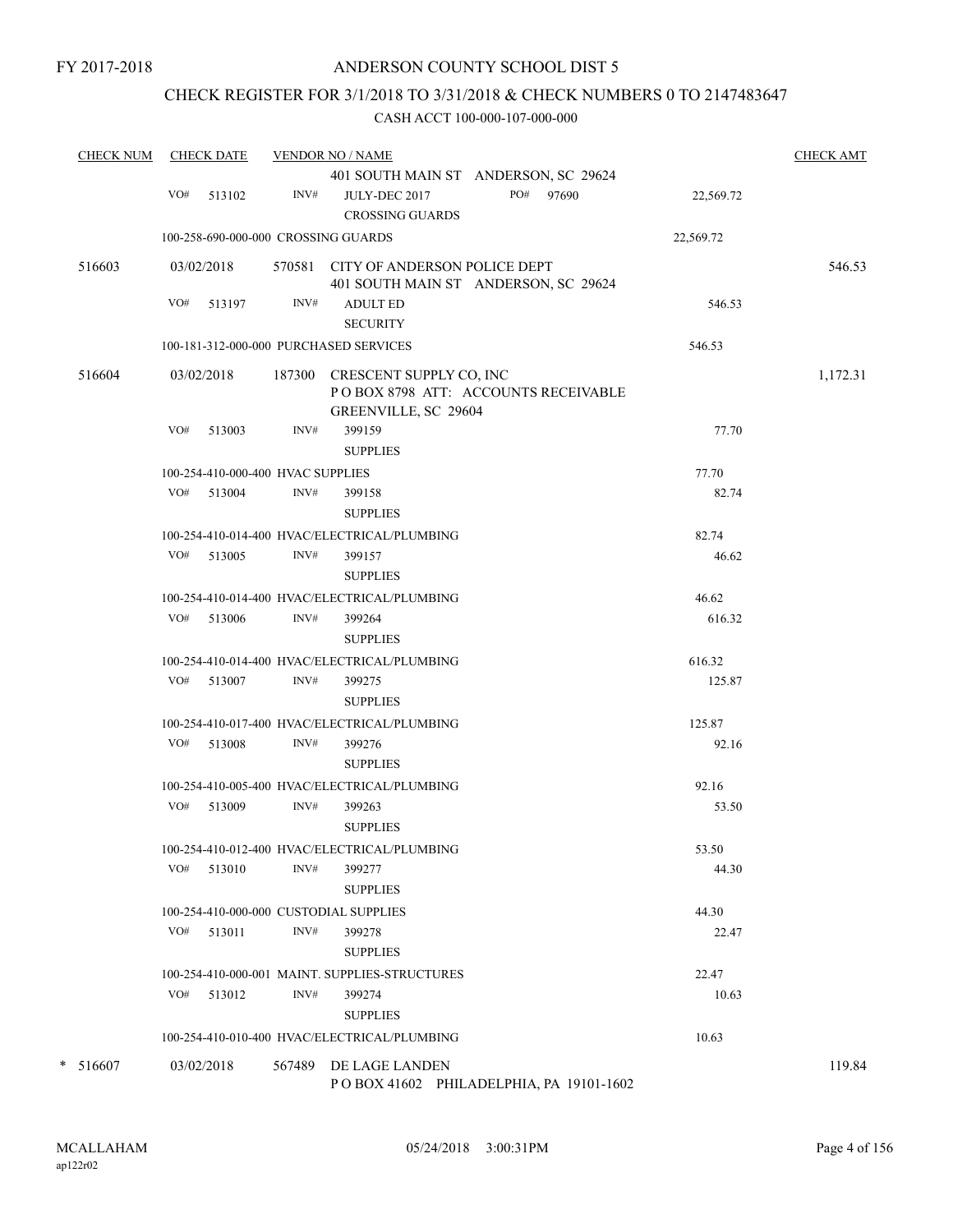# CHECK REGISTER FOR 3/1/2018 TO 3/31/2018 & CHECK NUMBERS 0 TO 2147483647

| <b>CHECK NUM</b> |     | <b>CHECK DATE</b>                  |        | <b>VENDOR NO / NAME</b>                                                                             |     |       |           | <b>CHECK AMT</b> |
|------------------|-----|------------------------------------|--------|-----------------------------------------------------------------------------------------------------|-----|-------|-----------|------------------|
|                  | VO# | 513103                             | INV#   | 58299153<br><b>COPIER</b>                                                                           |     |       | 119.84    |                  |
|                  |     | 713-271-660-013-362 COPIER EXPENSE |        |                                                                                                     |     |       | 119.84    |                  |
| 516608           |     | 03/02/2018                         | 198651 | DELL MARKETING LP<br>POBOX 534118 ATT: ACCOUNTS RECEIVABLE<br>ATLANTA, GA 30353-4118                |     |       |           | 6,887.17         |
|                  | VO# | 513104                             | INV#   | 10225903443<br><b>TECH SUPPLIES</b>                                                                 | PO# | 98183 | 98.42     |                  |
|                  |     |                                    |        | 100-266-314-000-000 REPAIRS TO EQUIPMENT                                                            |     |       | 98.42     |                  |
|                  | VO# | 513105                             | INV#   | 10225975556<br><b>PRINTER</b>                                                                       | PO# | 98184 | 602.92    |                  |
|                  |     |                                    |        | 100-266-314-020-000 REPAIRS TO EQUIPMENT                                                            |     |       | 602.92    |                  |
|                  | VO# | 513106                             | INV#   | 10226234666<br><b>PRINTER</b>                                                                       | PO# | 98210 | 457.73    |                  |
|                  |     |                                    |        | 100-266-314-011-000 REPAIRS TO EQUIPMENT                                                            |     |       | 457.73    |                  |
|                  | VO# | 513201                             | INV#   | 10225959073<br><b>TECHNOLOGY</b>                                                                    | PO# | 97771 | 5,728.10  |                  |
|                  |     |                                    |        | 100-266-345-000-000 TECHNOLOGY INFRASTRUCTURE                                                       |     |       | 5,728.10  |                  |
| 516609           |     | 03/02/2018                         | 573223 | <b>DEPT OF ADMINISTRATION</b><br>SUITE 409 1200 SENATE STREET COLUMBIA, SC<br>29201                 |     |       |           | 736.22           |
|                  | VO# | 513108                             | INV#   | C123943<br>ACCT #1500412                                                                            |     |       | 736.22    |                  |
|                  |     | 100-266-340-000-000 TELEPHONE      |        |                                                                                                     |     |       | 736.22    |                  |
| 516610           |     | 03/02/2018                         |        | 575105 DEW PRODUCTIONS INC                                                                          |     |       |           | 600.00           |
|                  | VO# | 513121                             | INV#   | PO BOX 84 GRENVILLE, SC 29602<br>1171<br><b>GLENVIEW</b>                                            |     |       | 600.00    |                  |
|                  |     |                                    |        | 100-113-410-020-VEN SUPPLY-ADDT'L FOR LOST VENDING                                                  |     |       | 600.00    |                  |
|                  |     |                                    |        |                                                                                                     |     |       |           |                  |
| $* 516612$       |     | 03/02/2018                         | 202600 | <b>DILLARD'S SPORTS CENTER</b><br>708 WHITEHALL ROAD ATT: ACCOUNTS<br>RECEIVABLE ANDERSON, SC 29625 |     |       |           | 1,247.62         |
|                  | VO# | 513110                             | INV#   | 100330<br><b>MCCANTS BBALL</b>                                                                      |     |       | 199.02    |                  |
|                  |     |                                    |        | 705-271-660-005-752 BASKETBALL GIRLS EXPENSE                                                        |     |       | 199.02    |                  |
|                  | VO# | 513111                             | INV#   | 97246<br><b>MCCANTS</b>                                                                             |     |       | 1,048.60  |                  |
|                  |     |                                    |        | 705-271-660-005-460 MISC FUNDRAISER EXPENSE                                                         |     |       | 1,048.60  |                  |
| 516613           |     | 03/02/2018                         | 211302 | <b>DUKE ENERGY</b><br>PO BOX 70516 ATT: ACCOUNTS RECEIVABLE<br>CHARLOTTE, NC 28272-0516             |     |       |           | 21,885.02        |
|                  | VO# | 513200                             | INV#   | <b>DUE 3/06</b><br><b>UTILITIES</b>                                                                 |     |       | 21,885.02 |                  |
|                  |     |                                    |        | 100-254-470-000-000 ENERGY-ELECTRICITY & WATER                                                      |     |       | 4,003.60  |                  |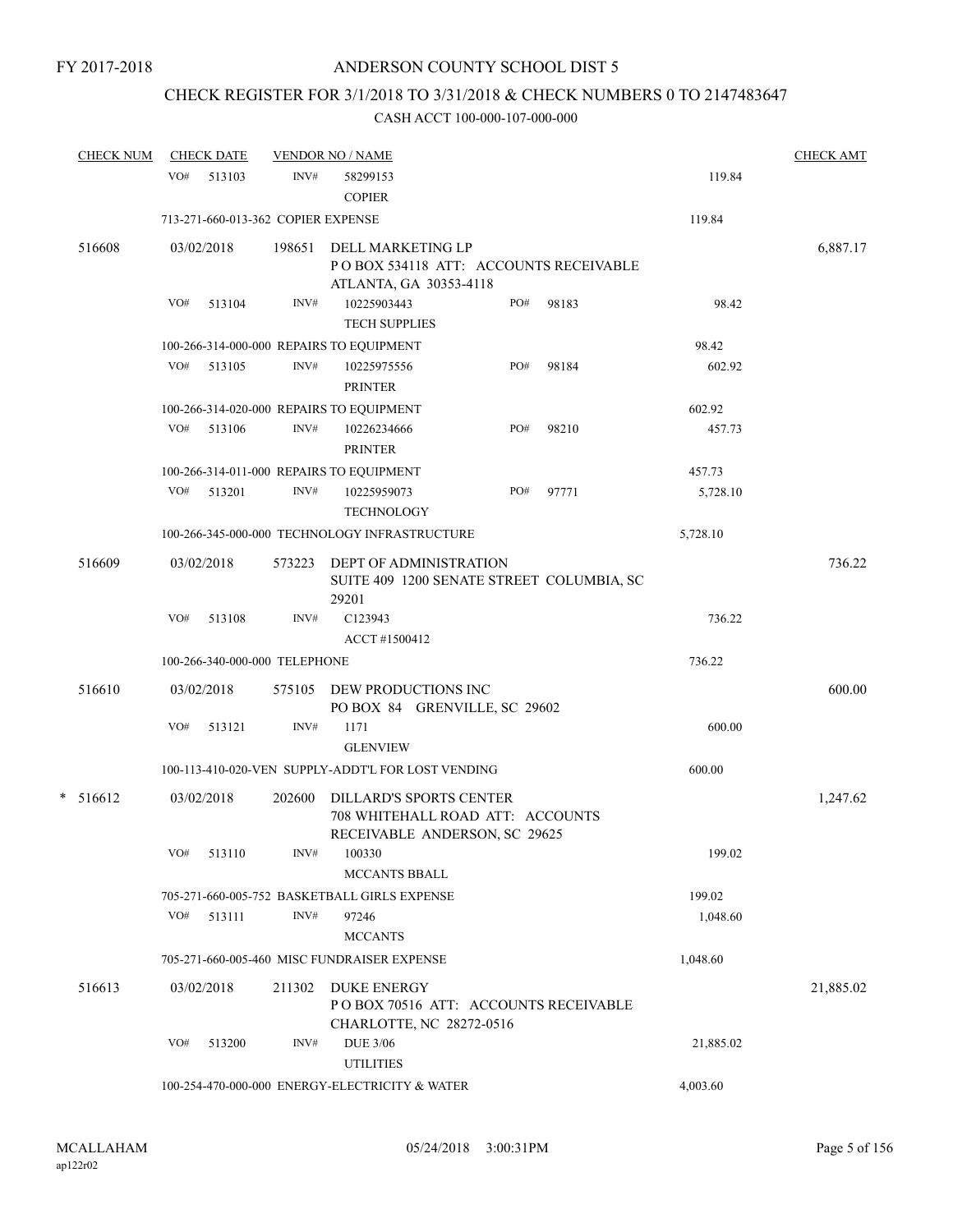# CHECK REGISTER FOR 3/1/2018 TO 3/31/2018 & CHECK NUMBERS 0 TO 2147483647

| <b>CHECK NUM</b> | <b>CHECK DATE</b>          |        | <b>VENDOR NO / NAME</b>                                                                       |          | <b>CHECK AMT</b> |
|------------------|----------------------------|--------|-----------------------------------------------------------------------------------------------|----------|------------------|
|                  |                            |        | 100-254-470-001-000 ENERGY-ELECTRICITY & WATER                                                | 50.09    |                  |
|                  |                            |        | 100-254-470-002-000 ENERGY-ELECTRICITY & WATER                                                | 162.84   |                  |
|                  |                            |        | 100-254-470-003-000 ENERGY-ELECTRICITY & WATER                                                | 720.60   |                  |
|                  |                            |        | 100-254-470-005-000 ENERGY-ELECTRICITY & WATER                                                | 78.68    |                  |
|                  |                            |        | 100-254-470-007-000 ENERGY-ELECTRICITY & WATER                                                | 4,100.42 |                  |
|                  |                            |        | 100-254-470-009-000 ENERGY-ELECTRICITY & WATER                                                | 4,070.21 |                  |
|                  |                            |        | 100-254-470-010-000 ENERGY-ELECTRICITY & WATER                                                | 5,492.76 |                  |
|                  |                            |        | 100-254-470-014-000 ENERGY-ELECTRICITY & WATER                                                | 39.92    |                  |
|                  |                            |        | 100-254-470-015-000 ENERGY-ELECTRICITY & WATER                                                | 42.49    |                  |
|                  |                            |        | 100-254-470-016-000 ENERGY-ELECTRICITY & WATER                                                | 21.69    |                  |
|                  |                            |        | 100-254-470-018-000 ENERGY-ELECTRICITY & WATER                                                | 2,966.10 |                  |
|                  |                            |        | 100-254-470-019-000 ENERGY-ELECTRICITY & WATER                                                | 34.59    |                  |
|                  | 600-256-470-026-000 ENERGY |        |                                                                                               | 101.03   |                  |
| 516614           | 03/02/2018                 | 213300 | EBS, INC<br><b>615 EAST RIVER STREET ATT: ACCOUNTS</b><br>RECEIVABLE ANDERSON, SC 29624       |          | 279.38           |
|                  | VO#<br>512997              | INV#   | 103339<br><b>SUPPLIES</b>                                                                     | 12.04    |                  |
|                  |                            |        | 100-254-410-001-001 SUPPLIES - MAINTENANCE                                                    | 12.04    |                  |
|                  | VO#<br>512998              | INV#   | 103337<br><b>SUPPLIES</b>                                                                     | 128.40   |                  |
|                  |                            |        | 100-254-410-005-001 SUPPLIES - MAINTENANCE                                                    | 128.40   |                  |
|                  | VO#<br>512999              | INV#   | 103326<br><b>SUPPLIES</b>                                                                     | 110.85   |                  |
|                  |                            |        | 100-254-410-000-001 MAINT. SUPPLIES-STRUCTURES                                                | 110.85   |                  |
|                  | VO# 513000                 | INV#   | 103324<br><b>SUPPLIES</b>                                                                     | 8.03     |                  |
|                  |                            |        | 100-254-410-002-001 SUPPLIES - MAINTENANCE                                                    | 8.03     |                  |
|                  | VO#<br>513001              | INV#   | 103333<br><b>SUPPLIES</b>                                                                     | 20.06    |                  |
|                  |                            |        | 100-254-410-002-001 SUPPLIES - MAINTENANCE                                                    | 20.06    |                  |
| 516616           | 03/02/2018                 |        | 563495 ELECTRIC CITY UTILITIES<br>CITY OF ANDERSON PO BOX 100146 COLUMBIA,<br>SC 29202-3301   |          | 5,164.12         |
|                  | VO#<br>513199              | INV#   | <b>DUE 3/10</b><br><b>WATER &amp; SEWER</b>                                                   | 5,164.12 |                  |
|                  |                            |        | 100-254-470-005-000 ENERGY-ELECTRICITY & WATER                                                | 1,653.39 |                  |
|                  |                            |        | 100-254-470-009-000 ENERGY-ELECTRICITY & WATER                                                | 1,037.74 |                  |
|                  |                            |        | 100-254-470-014-000 ENERGY-ELECTRICITY & WATER                                                | 2,070.68 |                  |
|                  |                            |        | 100-254-470-023-000 ENERGY-ELECTRICITY & WATER                                                | 402.31   |                  |
| 516617           | 03/02/2018                 | 564637 | EMD ELECTRIC MOTORS & DRIVES INC<br>POBOX 2565 ATT: ACCOUNTS RECEIVABLE<br>ANDERSON, SC 29622 |          | 484.33           |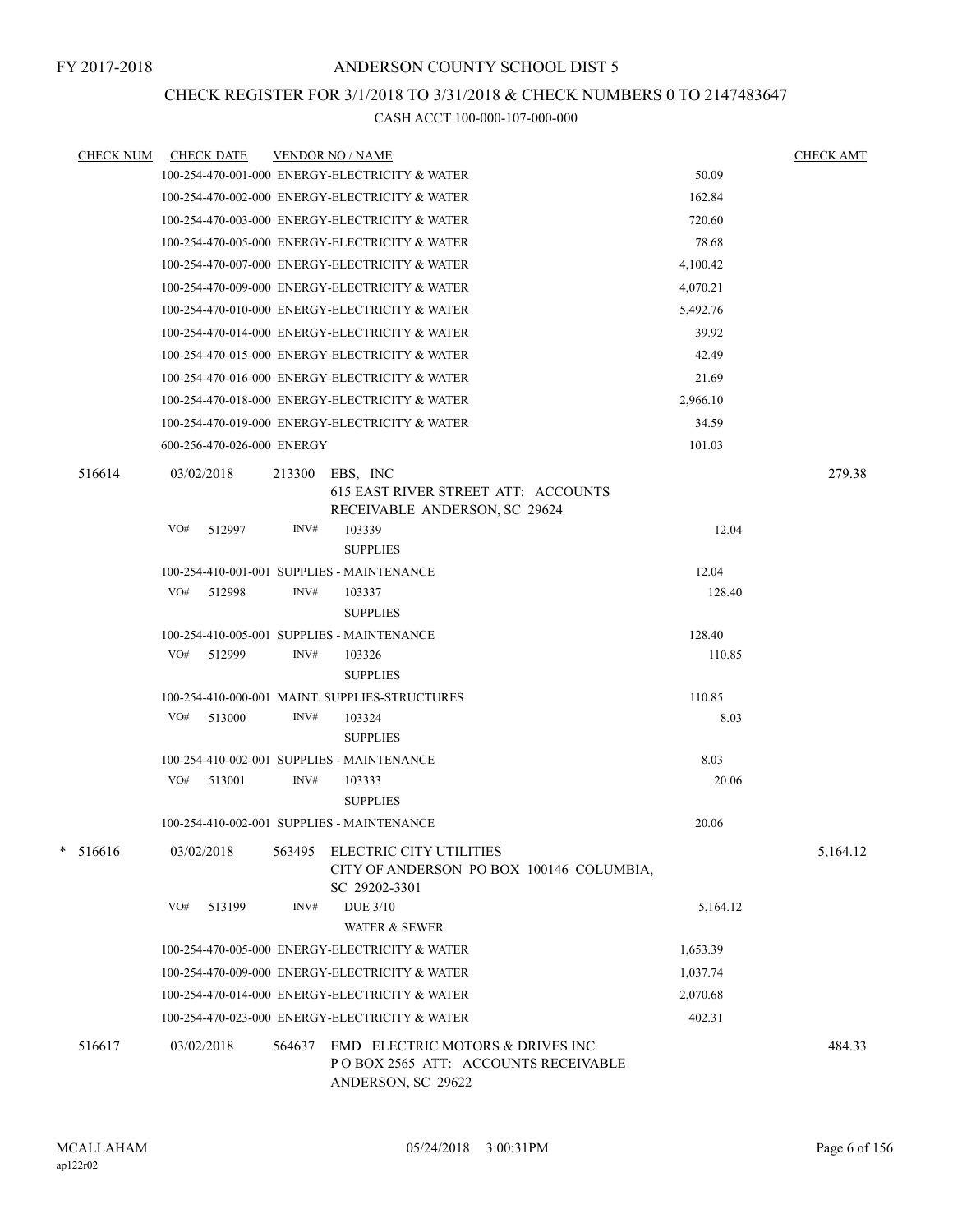# CHECK REGISTER FOR 3/1/2018 TO 3/31/2018 & CHECK NUMBERS 0 TO 2147483647

|   | <b>CHECK NUM</b> |     | <b>CHECK DATE</b>            |        | <b>VENDOR NO / NAME</b>                                                                                                                  |     |           |       |                                          | <b>CHECK AMT</b> |
|---|------------------|-----|------------------------------|--------|------------------------------------------------------------------------------------------------------------------------------------------|-----|-----------|-------|------------------------------------------|------------------|
|   |                  |     | VO# 513002                   | INV#   | 0052249<br><b>REBUILD MOTOR</b>                                                                                                          |     |           |       | 484.33                                   |                  |
|   |                  |     |                              |        | 100-254-323-002-400 CONTR SERV-HVAC/ELECT/PLUMBING                                                                                       |     |           |       | 484.33                                   |                  |
|   | 516618           |     | 03/02/2018                   | 566455 | EPTING DISTRIBUTORS - ANDERSON BRANCH<br>300 INDUSTRIAL DR ATT: ACCOUNTS                                                                 |     |           |       |                                          | 474.78           |
|   |                  | VO# | 512996                       | INV#   | RECEIVABLE LEXINGTON, SC 29072<br>S100651840<br><b>SUPPLIES</b>                                                                          |     |           |       | 474.78                                   |                  |
|   |                  |     |                              |        | 100-254-410-000-001 MAINT. SUPPLIES-STRUCTURES                                                                                           |     |           |       | 474.78                                   |                  |
| * | 516620           |     | 03/02/2018                   |        | 575101 FIRST FLIGHT ALLIANCE<br>113 METRO DRIVE ANDERSON, SC 29625                                                                       |     |           |       |                                          | 1,320.00         |
|   |                  | VO# | 513113                       | INV#   | 843<br><b>MIDWAY ELEM</b>                                                                                                                |     |           |       | 1,320.00                                 |                  |
|   |                  |     |                              |        | 717-190-660-017-338 FITNESS CLUB EXPENSE                                                                                                 |     |           |       | 1,320.00                                 |                  |
|   | 516621           |     | 03/02/2018                   |        | 569871 FOLLETT SCHOOL SOLUTIONS, INC<br>91826 COLLECTION CENTER DRIVE ATT:<br>ACCOUNTS RECEIVABLE CHICAGO, IL 60693-0918                 |     |           |       |                                          | 138.20           |
|   |                  | VO# | 513114                       | INV#   | 779347<br><b>MCCANTS</b>                                                                                                                 | PO# |           | 98157 | 138.20                                   |                  |
|   |                  |     | 100-222-410-005-000 SUPPLIES |        |                                                                                                                                          |     |           |       | 138.20                                   |                  |
|   | 516622           |     | 03/02/2018                   | 237555 | <b>FORMS &amp; SUPPLY</b><br>POBOX 563953 ATT: ACCOUNTS RECEIVABLE<br>CHARLOTTE, NC 28256                                                |     |           |       |                                          | 4,424.09         |
|   |                  | VO# | 513115                       | INV#   | 4480350<br><b>SUPPLIES</b>                                                                                                               |     |           |       | 30.52                                    |                  |
|   |                  |     | 124-114-410-024-000 SUPPLIES |        |                                                                                                                                          |     |           |       | 30.52                                    |                  |
|   |                  | VO# | 513116                       | INV#   | PO 98071<br><b>SUPPLIES</b>                                                                                                              | PO# |           | 98071 | 1,817.93                                 |                  |
|   |                  |     |                              |        | 100-000-170-000-000 WAREHOUSE INVENTORY                                                                                                  |     |           |       | 893.45                                   |                  |
|   |                  |     |                              |        | 100-000-170-000-000 WAREHOUSE INVENTORY                                                                                                  |     |           |       | 231.12                                   |                  |
|   |                  |     |                              |        | 100-000-170-000-000 WAREHOUSE INVENTORY<br>100-000-170-000-000 WAREHOUSE INVENTORY                                                       |     |           |       | 462.24<br>231.12                         |                  |
|   |                  |     | VO# 513117                   |        | INV# PO 98191<br><b>SUPPLIES</b>                                                                                                         |     | PO# 98191 |       | 384.18                                   |                  |
|   |                  |     |                              |        | 100-000-170-000-000 WAREHOUSE INVENTORY<br>100-000-170-000-000 WAREHOUSE INVENTORY                                                       |     |           |       | 82.05<br>302.13                          |                  |
|   |                  | VO# | 513118                       | INV#   | PO 98100<br><b>SUPPLIES</b>                                                                                                              | PO# |           | 98100 | 2,134.65                                 |                  |
|   |                  |     | VO# 513119                   | INV#   | 100-000-170-000-000 WAREHOUSE INVENTORY<br>100-000-170-000-000 WAREHOUSE INVENTORY<br>100-000-170-000-000 WAREHOUSE INVENTORY<br>4487957 |     |           |       | 2,134.65<br>170.77<br>$-170.77$<br>56.81 |                  |
|   |                  |     |                              |        | <b>SUPPLIES</b>                                                                                                                          |     |           |       |                                          |                  |
|   |                  |     |                              |        | 705-271-660-005-411 MISCELLANEOUS EXPENSE                                                                                                |     |           |       | 56.81                                    |                  |
| * | 516624           |     | 03/02/2018                   | 246101 | GBC GENERAL BINDING CORPORATION                                                                                                          |     |           |       |                                          | 1,763.36         |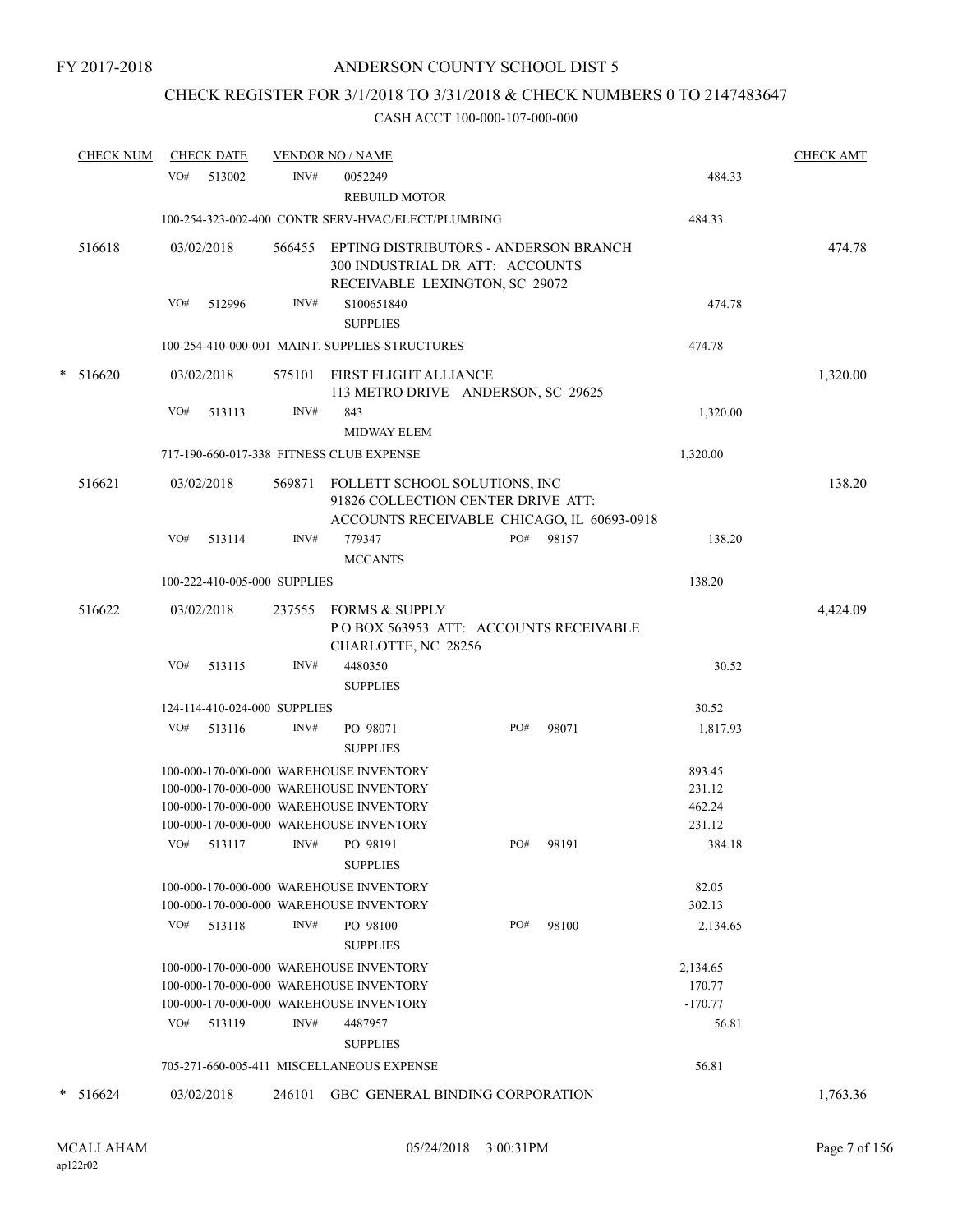FY 2017-2018

# ANDERSON COUNTY SCHOOL DIST 5

# CHECK REGISTER FOR 3/1/2018 TO 3/31/2018 & CHECK NUMBERS 0 TO 2147483647

|                 |              |                              |                                                                                                                                                                                                                                                                                                                                                                                                                                                                                                         |                                                                                                                                                                                 |     | <b>CHECK NUM</b>                                                                                                                                                                                                  |                                                                                                                                                                                                                                                         |
|-----------------|--------------|------------------------------|---------------------------------------------------------------------------------------------------------------------------------------------------------------------------------------------------------------------------------------------------------------------------------------------------------------------------------------------------------------------------------------------------------------------------------------------------------------------------------------------------------|---------------------------------------------------------------------------------------------------------------------------------------------------------------------------------|-----|-------------------------------------------------------------------------------------------------------------------------------------------------------------------------------------------------------------------|---------------------------------------------------------------------------------------------------------------------------------------------------------------------------------------------------------------------------------------------------------|
|                 |              | TX 75320-3412                |                                                                                                                                                                                                                                                                                                                                                                                                                                                                                                         |                                                                                                                                                                                 |     |                                                                                                                                                                                                                   |                                                                                                                                                                                                                                                         |
| 1,763.36        | PO#<br>98193 | 2711468<br><b>SUPPLIES</b>   | INV#                                                                                                                                                                                                                                                                                                                                                                                                                                                                                                    | 513120                                                                                                                                                                          | VO# |                                                                                                                                                                                                                   |                                                                                                                                                                                                                                                         |
| 1,763.36        |              |                              |                                                                                                                                                                                                                                                                                                                                                                                                                                                                                                         |                                                                                                                                                                                 |     |                                                                                                                                                                                                                   |                                                                                                                                                                                                                                                         |
|                 |              |                              | 251700                                                                                                                                                                                                                                                                                                                                                                                                                                                                                                  |                                                                                                                                                                                 |     | 516625                                                                                                                                                                                                            |                                                                                                                                                                                                                                                         |
| 700.00          |              | 0162110<br>18/19 RENEWAL     | INV#                                                                                                                                                                                                                                                                                                                                                                                                                                                                                                    | 513122                                                                                                                                                                          | VO# |                                                                                                                                                                                                                   |                                                                                                                                                                                                                                                         |
| 700.00          |              |                              |                                                                                                                                                                                                                                                                                                                                                                                                                                                                                                         |                                                                                                                                                                                 |     |                                                                                                                                                                                                                   |                                                                                                                                                                                                                                                         |
|                 |              |                              | 241365                                                                                                                                                                                                                                                                                                                                                                                                                                                                                                  |                                                                                                                                                                                 |     | 516626                                                                                                                                                                                                            |                                                                                                                                                                                                                                                         |
| 860.00          |              | 4259<br><b>TL HANNA</b>      | INV#                                                                                                                                                                                                                                                                                                                                                                                                                                                                                                    | 512995                                                                                                                                                                          | VO# |                                                                                                                                                                                                                   |                                                                                                                                                                                                                                                         |
| 860.00          |              |                              |                                                                                                                                                                                                                                                                                                                                                                                                                                                                                                         |                                                                                                                                                                                 |     |                                                                                                                                                                                                                   |                                                                                                                                                                                                                                                         |
|                 |              | 29418                        | 259419                                                                                                                                                                                                                                                                                                                                                                                                                                                                                                  |                                                                                                                                                                                 |     | 516628                                                                                                                                                                                                            | *                                                                                                                                                                                                                                                       |
| 2,406.04        |              | 2018009<br><b>SC HOSA</b>    | INV#                                                                                                                                                                                                                                                                                                                                                                                                                                                                                                    | 513125                                                                                                                                                                          | VO# |                                                                                                                                                                                                                   |                                                                                                                                                                                                                                                         |
| 2,406.04        |              |                              |                                                                                                                                                                                                                                                                                                                                                                                                                                                                                                         |                                                                                                                                                                                 |     |                                                                                                                                                                                                                   |                                                                                                                                                                                                                                                         |
|                 |              | HEINEMANN                    | 264114                                                                                                                                                                                                                                                                                                                                                                                                                                                                                                  |                                                                                                                                                                                 |     | 516629                                                                                                                                                                                                            |                                                                                                                                                                                                                                                         |
| 108.35          |              | 6874908<br><b>SUPPLIES</b>   | INV#                                                                                                                                                                                                                                                                                                                                                                                                                                                                                                    | 513126                                                                                                                                                                          | VO# |                                                                                                                                                                                                                   |                                                                                                                                                                                                                                                         |
| 108.35          |              |                              |                                                                                                                                                                                                                                                                                                                                                                                                                                                                                                         |                                                                                                                                                                                 |     |                                                                                                                                                                                                                   |                                                                                                                                                                                                                                                         |
|                 |              | <b>HOBART SERVICE</b>        | 570467                                                                                                                                                                                                                                                                                                                                                                                                                                                                                                  |                                                                                                                                                                                 |     | 516630                                                                                                                                                                                                            |                                                                                                                                                                                                                                                         |
| 1,107.45        |              | <b>SUPPLIES</b>              |                                                                                                                                                                                                                                                                                                                                                                                                                                                                                                         |                                                                                                                                                                                 |     |                                                                                                                                                                                                                   |                                                                                                                                                                                                                                                         |
| 1,107.45        |              |                              |                                                                                                                                                                                                                                                                                                                                                                                                                                                                                                         |                                                                                                                                                                                 |     |                                                                                                                                                                                                                   |                                                                                                                                                                                                                                                         |
|                 |              | IL 60693                     | 566000                                                                                                                                                                                                                                                                                                                                                                                                                                                                                                  |                                                                                                                                                                                 |     | 516631                                                                                                                                                                                                            |                                                                                                                                                                                                                                                         |
| 232.10          | 98200<br>PO# | 953627447<br><b>SUPPLIES</b> | INV#                                                                                                                                                                                                                                                                                                                                                                                                                                                                                                    | 513127                                                                                                                                                                          | VO# |                                                                                                                                                                                                                   |                                                                                                                                                                                                                                                         |
| 210.00<br>22.10 |              |                              |                                                                                                                                                                                                                                                                                                                                                                                                                                                                                                         |                                                                                                                                                                                 |     |                                                                                                                                                                                                                   |                                                                                                                                                                                                                                                         |
|                 |              | 29621                        |                                                                                                                                                                                                                                                                                                                                                                                                                                                                                                         |                                                                                                                                                                                 |     | 516632                                                                                                                                                                                                            |                                                                                                                                                                                                                                                         |
|                 |              |                              | ACCO BRANDS USA LLC PO BOX 203412 DALLAS,<br>203 NORTH LASALLE STREET SUITE 2700<br>CHICAGO, IL 60601-1216<br>G&G SALES AND SERVICE<br>3359 KENNERLY ROAD ATT: ACCOUNTS<br>RECEIVABLE IRMO, SC 29063-8505<br>3020 MONTAGUE AVE NORTH CHARLESTON, SC<br>15963 COLLECTIONS CENTER DRIVE ATT:<br>ACCOUNTS RECEIVABLE CHICAGO, IL 60693<br>ITW FOOD EQUIPMENT GROUP LLC PO BOX 2517<br>CAROL STREAM, IL 60132-2517<br>14046 COLLECTIONS CENTER DRIVE CHICAGO,<br>3300-D N. MAIN STREET PMB 325 ANDERSON, SC | <b>VENDOR NO / NAME</b><br><b>GFOA GOV FINANCE OFFICERS ASSOC</b><br><b>HAMPTON INN &amp; SUITES</b><br>INV# 61204724<br>HOUGHTON MIFFLIN HARCOURT<br>571483 ISOM ELECTRIC, LLC |     | <b>CHECK DATE</b><br>100-000-170-000-000 WAREHOUSE INVENTORY<br>03/02/2018<br>100-252-640-000-000 DUES AND FEES<br>03/02/2018<br>03/02/2018<br>03/02/2018<br>03/02/2018<br>VO# 513027<br>03/02/2018<br>03/02/2018 | 100-254-323-002-001 CONTRACTED SERVICES<br>207-115-312-000-010 STUDENT ORGANIZATIONS<br>713-271-660-013-305 LIBRARY EXPENSE<br>600-256-323-009-000 REPAIRS TO EQUIPMENT<br>100-221-410-000-TST SUPPLIES-TESTING<br>100-221-410-000-TST SUPPLIES-TESTING |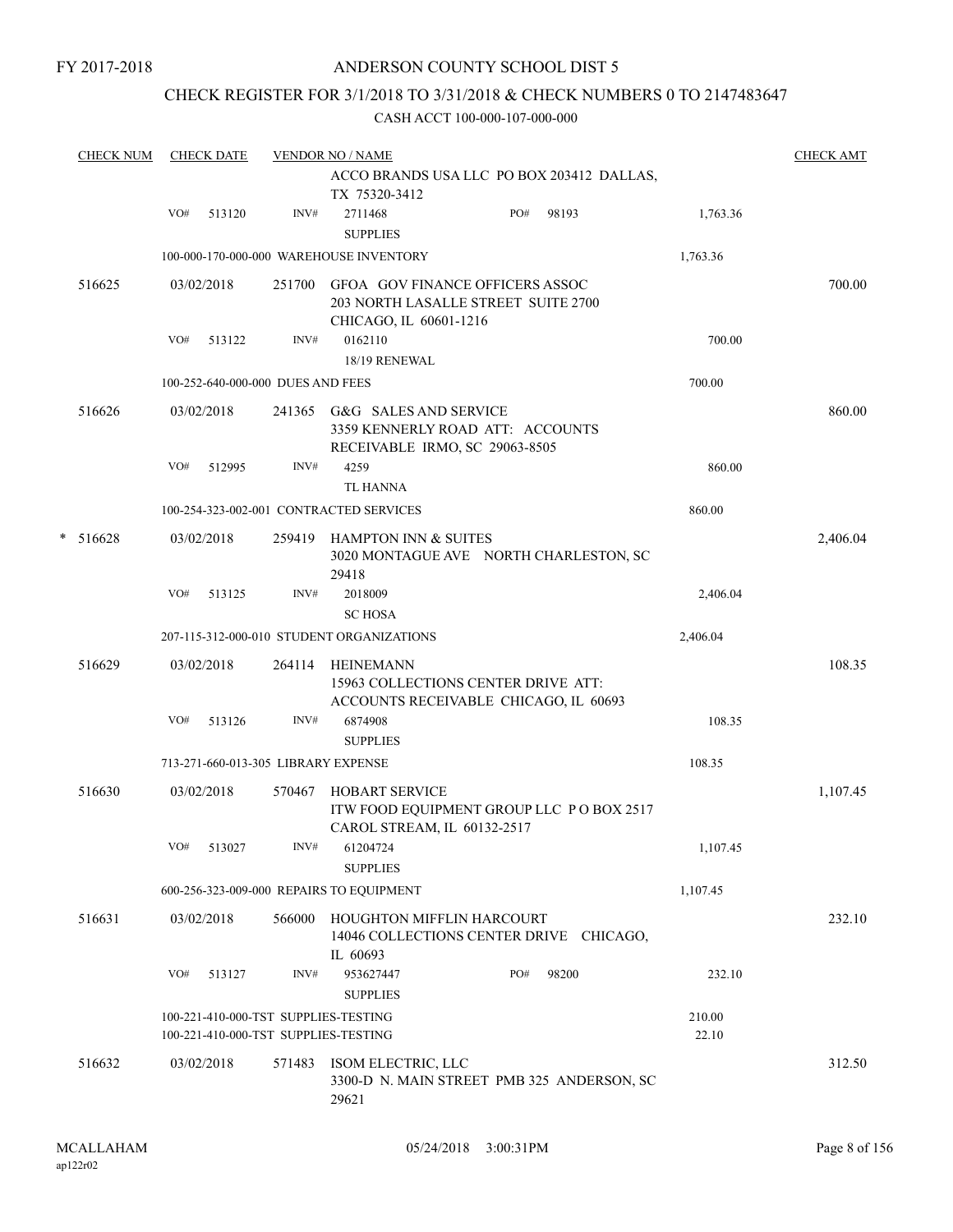# CHECK REGISTER FOR 3/1/2018 TO 3/31/2018 & CHECK NUMBERS 0 TO 2147483647

| <b>CHECK NUM</b> |     | <b>CHECK DATE</b> |        | <b>VENDOR NO / NAME</b>                                                                          |        | <b>CHECK AMT</b> |
|------------------|-----|-------------------|--------|--------------------------------------------------------------------------------------------------|--------|------------------|
|                  |     | VO# 512992        | INV#   | 7524                                                                                             | 312.50 |                  |
|                  |     |                   |        | WEST MARKET                                                                                      |        |                  |
|                  |     |                   |        | 100-254-323-018-400 CONTR SERV-HVAC/ELECT/PLUMBING                                               | 312.50 |                  |
| 516633           |     | 03/02/2018        |        | 288120 JAMES M PLEASANTS CO, INC<br>POBOX 890396 CHARLOTTE, NC 28289                             |        | 559.14           |
|                  | VO# | 513028            | INV#   | 00843516<br><b>REPAIR PARTS</b>                                                                  | 559.14 |                  |
|                  |     |                   |        | 600-256-323-017-000 REPAIRS TO EQUIPMENT                                                         | 559.14 |                  |
| 516634           |     | 03/02/2018        |        | 563862 JOHNSON CONTROLS<br>POBOX 93107 ATT: ACCOUNTS RECEIVABLE<br>CHICAGO, IL 60673-3107        |        | 177.43           |
|                  | VO# | 512991            | INV#   | 8236138001<br><b>REPAIR PARTS</b>                                                                | 177.43 |                  |
|                  |     |                   |        | 100-254-410-006-400 HVAC/ELECTRICAL/PLUMBING                                                     | 177.43 |                  |
| 516635           |     | 03/02/2018        |        | 564696 JOHNSTONE SUPPLY<br>POBOX 17466 GREENVILLE, SC 29606                                      |        | 271.04           |
|                  | VO# | 512990            | INV#   | 4002616<br><b>SPPLIES</b>                                                                        | 271.04 |                  |
|                  |     |                   |        | 100-254-410-008-400 HVAC/ELECTRICAL/PLUMBING                                                     | 271.04 |                  |
| 516636           |     | 03/02/2018        |        | 299410 JONES SCHOOL SUPPLY<br>PO BOX 7008 COLUMBIA, SC 29202                                     |        | 144.30           |
|                  | VO# | 513128            | INV#   | 1547222<br><b>SUPPLIES</b>                                                                       | 144.30 |                  |
|                  |     |                   |        | 713-271-660-013-201 MISCELLANEOUS EXPENSE                                                        | 144.30 |                  |
| $* 516638$       |     | 03/02/2018        |        | 320510 LEFLER ELECTRONICS, INC<br>2610 OAKVIEW DRIVE SW CONCORD, NC 28027                        |        | 327.00           |
|                  | VO# | 512989            | INV#   | 58632<br><b>WESTSIDE</b>                                                                         | 327.00 |                  |
|                  |     |                   |        | 100-254-323-003-400 CONTR SERV-HVAC/ELECT/PLUMBING                                               | 327.00 |                  |
| 516639           |     | 03/02/2018        | 349701 | MED CENTRAL HEALTH RESOURCES<br>3424 CLEMSON BLVD ATT: ACCOUNTS<br>RECEIVABLE ANDERSON, SC 29621 |        | 470.00           |
|                  | VO# | 513130            | INV#   | 19430<br><b>SHAW</b>                                                                             | 40.00  |                  |
|                  |     |                   |        | 100-255-323-000-000 CONTRACTED SERVICES                                                          | 40.00  |                  |
|                  |     | $VO#$ 513131      | INV#   | 35052<br><b>DIXON</b>                                                                            | 40.00  |                  |
|                  |     |                   |        | 100-255-323-000-000 CONTRACTED SERVICES                                                          | 40.00  |                  |
|                  | VO# | 513132            | INV#   | 15364<br>CARROLL                                                                                 | 65.00  |                  |
|                  |     |                   |        | 100-255-323-000-000 CONTRACTED SERVICES                                                          | 65.00  |                  |
|                  | VO# | 513133            | INV#   | 33191<br><b>MCCLAIN</b>                                                                          | 65.00  |                  |
|                  |     |                   |        | 100-255-323-000-000 CONTRACTED SERVICES                                                          | 65.00  |                  |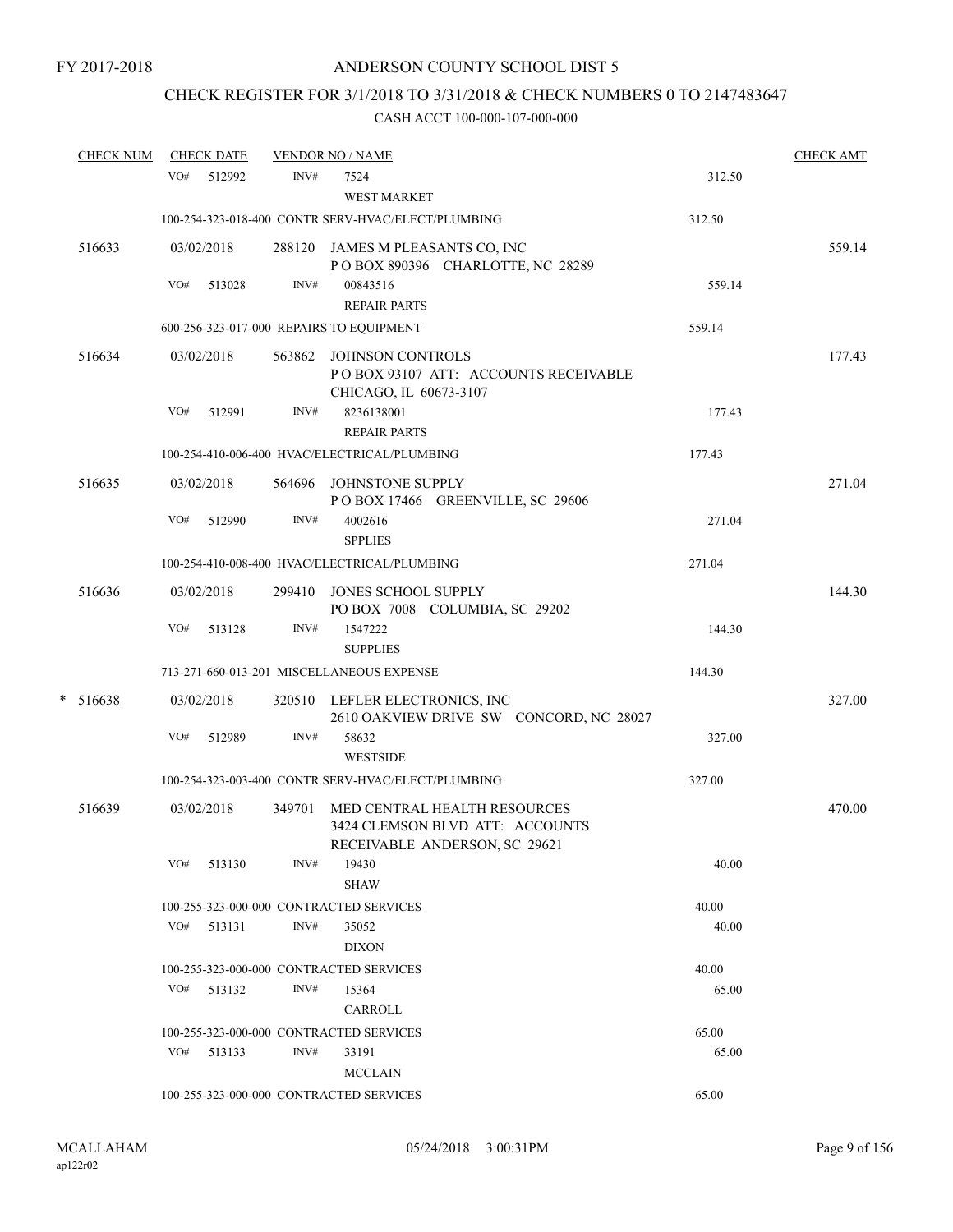# CHECK REGISTER FOR 3/1/2018 TO 3/31/2018 & CHECK NUMBERS 0 TO 2147483647

| <b>CHECK NUM</b> |     | <b>CHECK DATE</b>            |                | <b>VENDOR NO / NAME</b>                            |     |       |          |          | <b>CHECK AMT</b> |
|------------------|-----|------------------------------|----------------|----------------------------------------------------|-----|-------|----------|----------|------------------|
|                  | VO# | 513134                       | INV#           | 40337                                              |     |       |          | 65.00    |                  |
|                  |     |                              |                | <b>SANDERS</b>                                     |     |       |          |          |                  |
|                  |     |                              |                | 100-255-323-000-000 CONTRACTED SERVICES            |     |       | 65.00    |          |                  |
|                  | VO# | 513135                       | INV#           | 43028                                              |     |       |          | 65.00    |                  |
|                  |     |                              |                | <b>GALLOWAY</b>                                    |     |       |          |          |                  |
|                  |     |                              |                | 100-255-323-000-000 CONTRACTED SERVICES            |     |       | 65.00    |          |                  |
|                  | VO# | 513136                       | INV#           | 47718                                              |     |       |          | 65.00    |                  |
|                  |     |                              |                | <b>KESSLER</b>                                     |     |       |          |          |                  |
|                  |     |                              |                |                                                    |     |       |          |          |                  |
|                  |     |                              |                | 100-255-323-000-000 CONTRACTED SERVICES            |     |       | 65.00    |          |                  |
|                  | VO# | 513137                       | INV#           | 50598                                              |     |       |          | 65.00    |                  |
|                  |     |                              |                | <b>SKELTON</b>                                     |     |       |          |          |                  |
|                  |     |                              |                | 100-255-323-000-000 CONTRACTED SERVICES            |     |       | 65.00    |          |                  |
| 516640           |     | 03/02/2018                   | 352100         | MEREDITH BATTERY SERVICE                           |     |       |          |          | 260.70           |
|                  |     |                              |                | 1802 WEST WHITNER STREET ATT: ACCOUNTS             |     |       |          |          |                  |
|                  |     |                              |                | RECEIVABLE ANDERSON, SC 29624                      |     |       |          |          |                  |
|                  | VO# | 512988                       | $\text{INV}\#$ | 98975                                              |     |       |          | 260.70   |                  |
|                  |     |                              |                | <b>BATTERIES</b>                                   |     |       |          |          |                  |
|                  |     | 100-254-410-013-000 SUPPLIES |                |                                                    |     |       | 260.70   |          |                  |
| 516641           |     | 03/02/2018                   |                | 569423 NATIONAL STUDENT CLEARINGHOUSE              |     |       |          |          | 425.00           |
|                  |     |                              |                | POBOX 826576 PHILADELPHIA, PA 19182-6576           |     |       |          |          |                  |
|                  | VO# | 513138                       | INV#           | HS1804028                                          |     |       |          | 425.00   |                  |
|                  |     |                              |                | ACCT 10025107                                      |     |       |          |          |                  |
|                  |     |                              |                | 124-114-445-024-000 TECHNOLOGY SUPPLIES            |     |       | 425.00   |          |                  |
|                  |     |                              |                |                                                    |     |       |          |          |                  |
| 516642           |     | 03/02/2018                   |                | 389900 OFFICE DEPOT                                |     |       |          |          | 3,070.53         |
|                  |     |                              |                | POBOX 1413 CHARLOTTE, NC 28201-1413                |     |       |          |          |                  |
|                  | VO# | 512987                       | INV#           | 2158429758                                         |     |       |          | 57.68    |                  |
|                  |     |                              |                | <b>SUPPLIES</b>                                    |     |       |          |          |                  |
|                  |     |                              |                | 100-254-410-000-001 MAINT. SUPPLIES-STRUCTURES     |     |       | 57.68    |          |                  |
|                  | VO# | 513139                       | INV#           | PO CES020818                                       |     |       |          | 264.39   |                  |
|                  |     |                              |                | <b>SUPPLIES</b>                                    |     |       |          |          |                  |
|                  |     | 100-112-410-007-000 SUPPLIES |                |                                                    |     |       | 234.59   |          |                  |
|                  |     | 100-112-410-007-000 SUPPLIES |                |                                                    |     |       | 29.80    |          |                  |
|                  | VO# | 513140                       | INV#           | 105514369001                                       |     |       |          | 176.13   |                  |
|                  |     |                              |                | 105515401001                                       |     |       |          |          |                  |
|                  |     |                              |                | 100-113-410-021-VEN SUPPLY-ADDT'L FOR LOST VENDING |     |       | 139.09   |          |                  |
|                  |     |                              |                | 100-113-410-021-VEN SUPPLY-ADDT'L FOR LOST VENDING |     |       | 37.04    |          |                  |
|                  | VO# | 513141                       | INV#           | PO 98173                                           | PO# | 98173 |          | 232.51   |                  |
|                  |     |                              |                | <b>SUPPLIES</b>                                    |     |       |          |          |                  |
|                  |     | 100-221-410-000-ELE SUPPLIES |                |                                                    |     |       | 32.68    |          |                  |
|                  |     | 100-221-410-000-ELE SUPPLIES |                |                                                    |     |       | 19.88    |          |                  |
|                  |     | 100-221-410-000-ELE SUPPLIES |                |                                                    |     |       | 173.75   |          |                  |
|                  |     | 100-221-410-000-ELE SUPPLIES |                |                                                    |     |       | 6.20     |          |                  |
|                  | VO# | 513142                       | INV#           | 107766178001                                       | PO# | 98181 |          | 1,016.18 |                  |
|                  |     |                              |                | <b>SUPPLIES</b>                                    |     |       |          |          |                  |
|                  |     |                              |                | 100-221-410-000-TST SUPPLIES-TESTING               |     |       | 1,016.18 |          |                  |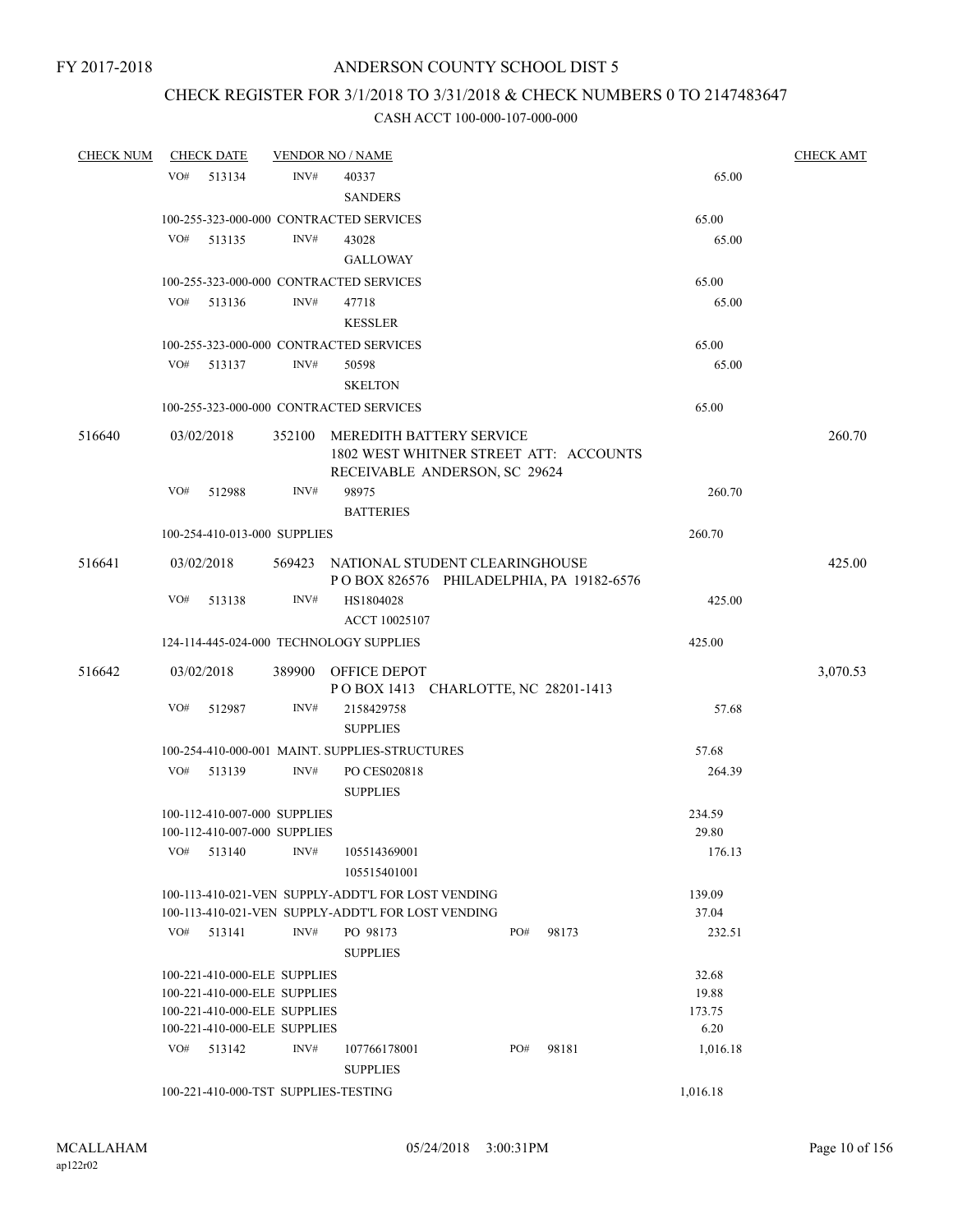# CHECK REGISTER FOR 3/1/2018 TO 3/31/2018 & CHECK NUMBERS 0 TO 2147483647

| <b>CHECK NUM</b> |     | <b>CHECK DATE</b>                    |        | <b>VENDOR NO / NAME</b>                                            |     |       |          | <b>CHECK AMT</b> |
|------------------|-----|--------------------------------------|--------|--------------------------------------------------------------------|-----|-------|----------|------------------|
|                  | VO# | 513143                               | INV#   | 107986048001                                                       | PO# | 98196 | 63.70    |                  |
|                  |     |                                      |        | <b>SUPPLIES</b>                                                    |     |       |          |                  |
|                  |     | 100-221-410-000-TST SUPPLIES-TESTING |        |                                                                    |     |       | 63.70    |                  |
|                  | VO# | 513144                               | INV#   | PO 98176                                                           | PO# | 98176 | 75.89    |                  |
|                  |     |                                      |        | <b>SUPPLIES</b>                                                    |     |       |          |                  |
|                  |     | 100-221-410-000-TST SUPPLIES-TESTING |        |                                                                    |     |       | 25.64    |                  |
|                  |     | 100-221-410-000-TST SUPPLIES-TESTING |        |                                                                    |     |       | 11.74    |                  |
|                  |     | 100-221-410-000-TST SUPPLIES-TESTING |        |                                                                    |     |       | 38.51    |                  |
|                  |     | VO# 513145                           | INV#   | 100573190001                                                       |     |       | 461.90   |                  |
|                  |     |                                      |        | 103233616001                                                       |     |       |          |                  |
|                  |     | 100-112-410-010-000 SUPPLIES         |        |                                                                    |     |       | 164.45   |                  |
|                  |     | 100-112-410-010-000 SUPPLIES         |        |                                                                    |     |       | 297.45   |                  |
|                  |     | VO# 513146                           | INV#   | 105880856001                                                       |     |       | 44.90    |                  |
|                  |     |                                      |        | <b>SUPPLIES</b>                                                    |     |       |          |                  |
|                  |     | 100-222-410-012-000 SUPPLIES         |        |                                                                    |     |       | 44.90    |                  |
|                  |     | VO# 513147                           | INV#   | 105882741001                                                       |     |       | 11.00    |                  |
|                  |     |                                      |        | <b>SUPPLIES</b>                                                    |     |       |          |                  |
|                  |     |                                      |        | 712-271-660-012-201 MISCELLANEOUS EXPENSE                          |     |       | 11.00    |                  |
|                  | VO# | 513148                               | INV#   | 101372258001                                                       |     |       | 259.77   |                  |
|                  |     |                                      |        | 101410358001                                                       |     |       |          |                  |
|                  |     | 100-113-410-020-000 SUPPLIES         |        |                                                                    |     |       | 67.19    |                  |
|                  |     | 100-113-410-020-000 SUPPLIES         |        |                                                                    |     |       | 192.58   |                  |
|                  |     | VO# 513149                           | INV#   | 106349774001                                                       |     |       | 56.72    |                  |
|                  |     |                                      |        | <b>SUPPLIES</b>                                                    |     |       |          |                  |
|                  |     | 100-264-410-000-000 SUPPLIES         |        |                                                                    |     |       | 56.72    |                  |
|                  | VO# | 513150                               | INV#   | 102758742001                                                       |     |       | 146.47   |                  |
|                  |     |                                      |        | <b>SUPPLIES</b>                                                    |     |       |          |                  |
|                  |     |                                      |        | 723-190-660-023-911 MISCELLANEOUS- ADULT ED EXPENSE                |     |       | 146.47   |                  |
|                  | VO# | 513151                               | INV#   | <b>NORTH POINTE</b>                                                |     |       | 203.29   |                  |
|                  |     |                                      |        | <b>SUPPLIES</b>                                                    |     |       |          |                  |
|                  |     |                                      |        | 713-271-660-013-201 MISCELLANEOUS EXPENSE                          |     |       | 63.96    |                  |
|                  |     |                                      |        | 713-271-660-013-201 MISCELLANEOUS EXPENSE                          |     |       | 57.68    |                  |
|                  |     |                                      |        | 713-271-660-013-201 MISCELLANEOUS EXPENSE                          |     |       | 81.65    |                  |
|                  |     |                                      |        |                                                                    |     |       |          |                  |
| 516643           |     | 03/02/2018                           | 391100 | OLD STONE TRACTOR CO, INC<br>PO BOX 13565 ATT: ACCOUNTS RECEIVABLE |     |       |          | 112.60           |
|                  |     |                                      |        | ANDERSON, SC 29624                                                 |     |       |          |                  |
|                  | VO# | 512986                               | INV#   | CT90969                                                            |     |       | 112.60   |                  |
|                  |     |                                      |        | <b>MOWER GUARD</b>                                                 |     |       |          |                  |
|                  |     |                                      |        | 100-254-410-000-001 MAINT. SUPPLIES-STRUCTURES                     |     |       | 112.60   |                  |
|                  |     |                                      |        |                                                                    |     |       |          |                  |
| 516644           |     | 03/02/2018                           | 568036 | PIEDMONT NATURAL GAS<br>PO BOX 1246 ATT: ACCOUNTS RECEIVABLE       |     |       |          | 1,010.93         |
|                  |     |                                      |        | CHARLOTTE, NC 28201-1246                                           |     |       |          |                  |
|                  | VO# | 513198                               | INV#   | <b>DUE 3/8</b>                                                     |     |       | 1,010.93 |                  |
|                  |     |                                      |        | <b>UTILITIES</b>                                                   |     |       |          |                  |
|                  |     | 100-254-472-002-000 ENERGY-GAS       |        |                                                                    |     |       | 441.45   |                  |
|                  |     |                                      |        |                                                                    |     |       |          |                  |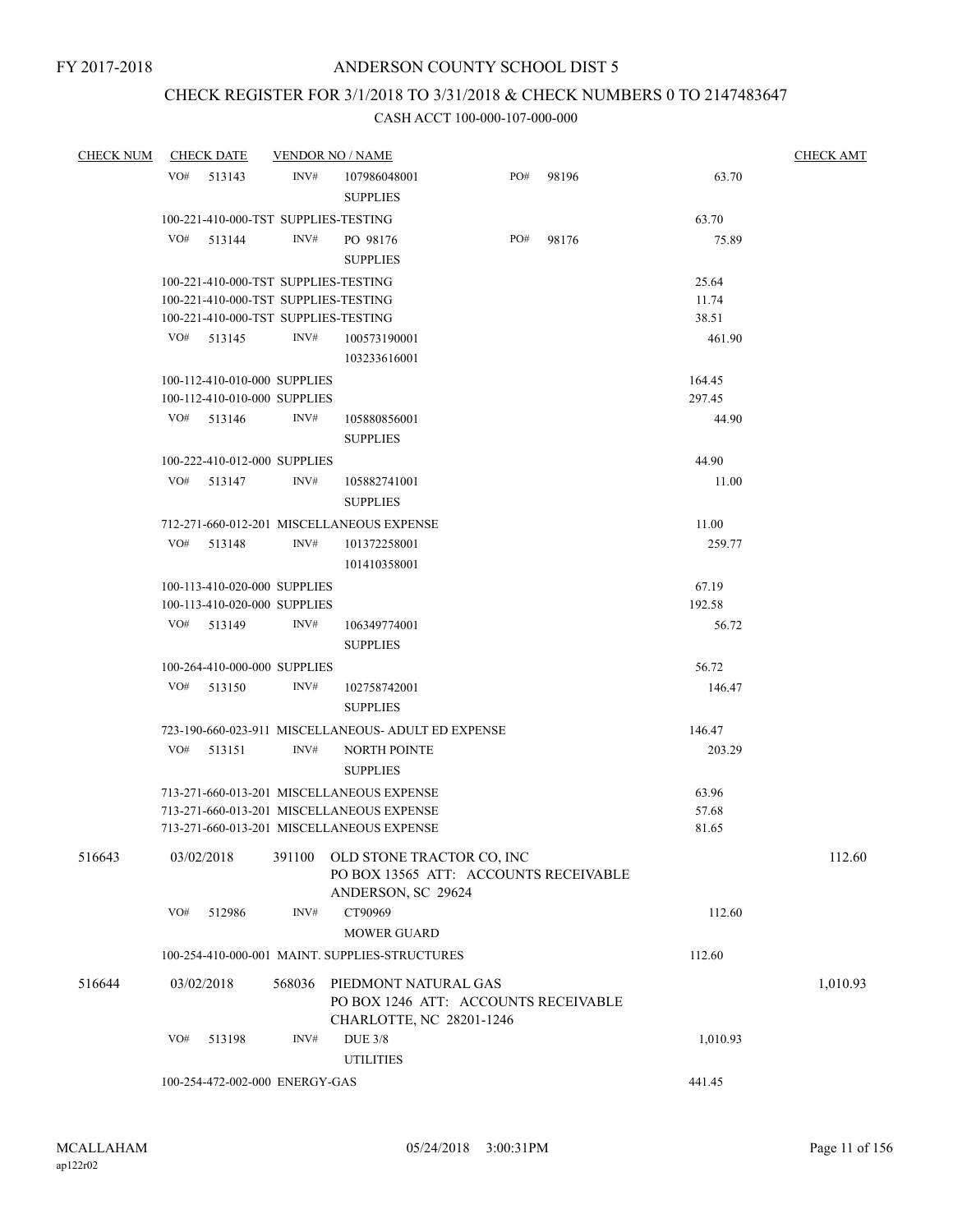# CHECK REGISTER FOR 3/1/2018 TO 3/31/2018 & CHECK NUMBERS 0 TO 2147483647

| <b>CHECK NUM</b> | <b>CHECK DATE</b>                        |        | <b>VENDOR NO / NAME</b>                                                                                      |                    | <b>CHECK AMT</b> |
|------------------|------------------------------------------|--------|--------------------------------------------------------------------------------------------------------------|--------------------|------------------|
|                  | 100-254-472-005-000 ENERGY-GAS           |        |                                                                                                              | 32.86              |                  |
|                  | 600-256-470-005-000 ENERGY               |        |                                                                                                              | 15.09              |                  |
|                  | 600-256-470-014-000 ENERGY               |        |                                                                                                              | 253.28             |                  |
|                  | 600-256-470-017-000 ENERGY               |        |                                                                                                              | 268.25             |                  |
| 516645           | 03/02/2018                               | 564099 | <b>PIONEER VALLEY BOOKS</b><br>155A INDUSTRIAL DRIVE ATT: ACCOUNTS                                           |                    | 3,024.00         |
|                  | VO#<br>513153                            | INV#   | RECEIVABLE NORTHAMPTON, MA 01060<br>122090<br>PO#<br>98121<br><b>MATERIALS</b>                               | 3,024.00           |                  |
|                  |                                          |        | 201-112-410-012-000 SUPPLIES AND MATERIALS                                                                   | 3,024.00           |                  |
| * 516647         | 03/02/2018                               |        | 571652 PROSOURCE LLC<br>P.O. BOX 5339 GREENVILLE, SC 29606                                                   |                    | 117.02           |
|                  | VO#<br>512960                            | INV#   | S1927871<br><b>SUPPLIES</b>                                                                                  | 117.02             |                  |
|                  |                                          |        | 100-254-410-003-400 HVAC/ELECTRICAL/PLUMBING                                                                 | 77.80              |                  |
|                  |                                          |        | 100-254-410-006-400 HVAC/ELECTRICAL/PLUMBING                                                                 | 39.22              |                  |
| 516648           | 03/02/2018                               | 567525 | ROWLAND MECHANICAL<br>206 SADDLE TRAIL ANDERSON, SC 29621                                                    |                    | 10,321.57        |
|                  | VO#<br>513154                            | INV#   | PO#<br>98126<br>8289 & 8290<br><b>REPAIRS</b>                                                                | 1,973.54           |                  |
|                  |                                          |        | 100-255-323-000-ACT ACTIVITY BUS CONTRACTED SERVICES<br>100-255-323-000-ACT ACTIVITY BUS CONTRACTED SERVICES | 1,711.51<br>262.03 |                  |
|                  | VO#<br>513155                            | INV#   | PO#<br>98126<br>8274-8288                                                                                    | 8,348.03           |                  |
|                  |                                          |        | <b>BUS REPAIRS</b>                                                                                           |                    |                  |
|                  |                                          |        | 100-255-323-000-ACT ACTIVITY BUS CONTRACTED SERVICES                                                         | 115.00             |                  |
|                  |                                          |        | 100-255-323-000-ACT ACTIVITY BUS CONTRACTED SERVICES                                                         | 747.55             |                  |
|                  |                                          |        | 100-255-323-000-ACT ACTIVITY BUS CONTRACTED SERVICES                                                         | 1,156.75           |                  |
|                  |                                          |        | 100-255-323-000-ACT ACTIVITY BUS CONTRACTED SERVICES                                                         | 2,188.79           |                  |
|                  |                                          |        | 100-255-323-000-ACT ACTIVITY BUS CONTRACTED SERVICES                                                         | 1,917.10           |                  |
|                  |                                          |        | 100-255-323-000-ACT ACTIVITY BUS CONTRACTED SERVICES                                                         | 1,507.51           |                  |
|                  |                                          |        | 100-255-323-000-ACT ACTIVITY BUS CONTRACTED SERVICES                                                         | 57.77              |                  |
|                  |                                          |        | 100-255-323-000-ACT ACTIVITY BUS CONTRACTED SERVICES                                                         | 58.29              |                  |
|                  |                                          |        | 100-255-323-000-ACT ACTIVITY BUS CONTRACTED SERVICES                                                         | 46.00              |                  |
|                  |                                          |        | 100-255-323-000-ACT ACTIVITY BUS CONTRACTED SERVICES                                                         | 98.32              |                  |
|                  |                                          |        | 100-255-323-000-ACT ACTIVITY BUS CONTRACTED SERVICES                                                         | 90.99              |                  |
|                  |                                          |        | 100-255-323-000-ACT ACTIVITY BUS CONTRACTED SERVICES                                                         | 98.32              |                  |
|                  |                                          |        | 100-255-323-000-ACT ACTIVITY BUS CONTRACTED SERVICES                                                         | 90.99              |                  |
|                  |                                          |        | 100-255-323-000-ACT ACTIVITY BUS CONTRACTED SERVICES                                                         | 90.99              |                  |
|                  |                                          |        | 100-255-323-000-ACT ACTIVITY BUS CONTRACTED SERVICES                                                         | 83.66              |                  |
| 516649           | 03/02/2018                               | 573009 | SAFEGUARD BY PRIME #233438<br>3438 MOMENTEM PLACE CHICAGO, IL<br>60689-5334                                  |                    | 452.48           |
|                  | VO#<br>513156                            | INV#   | 11-190447<br><b>SUPPLIES</b>                                                                                 | 452.48             |                  |
|                  | 100-252-360-000-000 PRINTING AND BINDING |        |                                                                                                              | 452.48             |                  |
| 516650           | 03/02/2018                               | 573474 | <b>SCBDA</b>                                                                                                 |                    | 392.00           |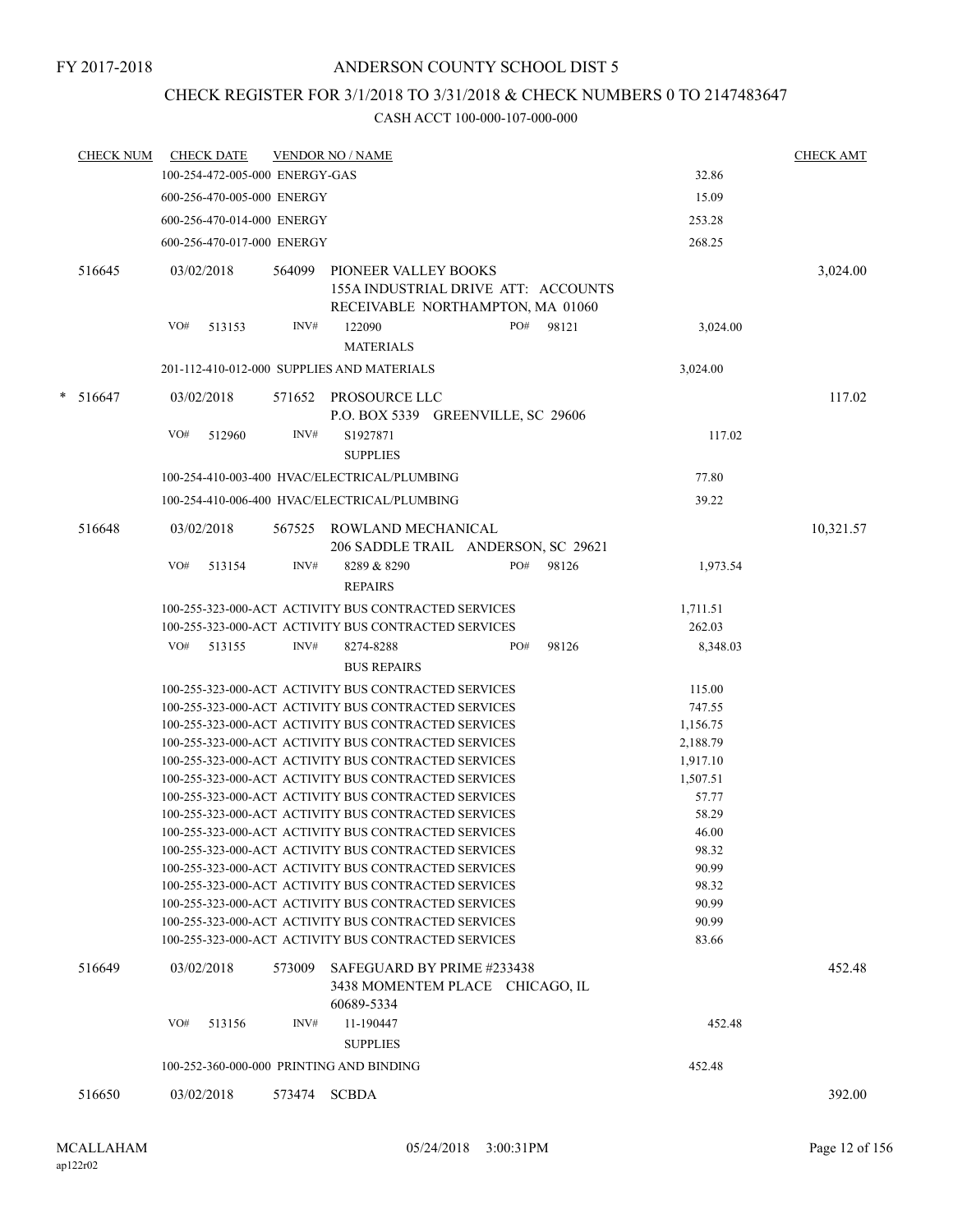### CHECK REGISTER FOR 3/1/2018 TO 3/31/2018 & CHECK NUMBERS 0 TO 2147483647

| <b>CHECK NUM</b> |     | <b>CHECK DATE</b> |                                  | <b>VENDOR NO / NAME</b>                                                                                  |          | <b>CHECK AMT</b> |
|------------------|-----|-------------------|----------------------------------|----------------------------------------------------------------------------------------------------------|----------|------------------|
|                  |     |                   |                                  |                                                                                                          |          |                  |
|                  | VO# | 513157            | INV#                             | <b>SOLO FESTIVAL</b><br><b>GLENVIEW MS</b>                                                               | 312.00   |                  |
|                  |     |                   |                                  | 720-271-660-020-601 BAND CLUB EXPENSE                                                                    | 312.00   |                  |
|                  | VO# | 513158            | INV#                             | <b>SOLO FESTIVAL</b>                                                                                     | 80.00    |                  |
|                  |     |                   |                                  | <b>SOUTHWOOD</b>                                                                                         |          |                  |
|                  |     |                   |                                  | 721-190-660-021-637 BAND MS/HS EXPENSE                                                                   | 80.00    |                  |
|                  |     |                   |                                  |                                                                                                          |          |                  |
| 516651           |     | 03/02/2018        | 448514                           | <b>SC DEPT OF EDUCATION</b><br>1429 SENATE ST SUITE 808 MEDICAID SERVICES<br>COLUMBIA, SC 29201          |          | 1,628.04         |
|                  | VO# | 513159            | INV#                             | 2016-2017                                                                                                | 1,628.04 |                  |
|                  |     |                   |                                  | <b>MEDICAID SERVICES</b>                                                                                 |          |                  |
|                  |     |                   |                                  | 283-414-720-000-000 MEDICAID PYMNTS TO SDE                                                               | 1,628.04 |                  |
| 516652           |     | 03/02/2018        |                                  | 462710 SCHOLASTIC BOOK CLUBS, INC.                                                                       |          | 469.00           |
|                  |     |                   |                                  | PO BOX 7503 JEFFERSON CITY, MO 65102-7503                                                                |          |                  |
|                  | VO# | 513161            | INV#                             | <b>NEW PROSPECT</b>                                                                                      | 469.00   |                  |
|                  |     |                   |                                  | ACCT #242556124                                                                                          |          |                  |
|                  |     |                   |                                  | 900-112-416-010-DCB TEACHER GRANT - BROWN                                                                | 469.00   |                  |
| 516653           |     | 03/02/2018        | 567435                           | <b>SCHOLASTIC INC</b><br>POBOX 3720 ATT: ACCOUNTS RECEIVABLE                                             |          | 5,811.88         |
|                  | VO# | 513160            | INV#                             | JEFFERSON CITY, MO 65102-3720<br>PO#<br>98118<br>16572294                                                | 5,811.88 |                  |
|                  |     |                   |                                  | 16566808                                                                                                 |          |                  |
|                  |     |                   | 201-112-410-010-000 SUPPLIES     |                                                                                                          | 2,666.00 |                  |
|                  |     |                   | 201-112-410-010-000 SUPPLIES     |                                                                                                          | 2,666.00 |                  |
|                  |     |                   | 201-112-410-010-000 SUPPLIES     |                                                                                                          | 239.94   |                  |
|                  |     |                   | 201-112-410-010-000 SUPPLIES     |                                                                                                          | 239.94   |                  |
| 516654           |     | 03/02/2018        | 463575                           | <b>SCHOOL HEALTH CORPORATION</b><br>6764 EAGLE WAY ATT: ACCOUNTS RECEIVABLE<br>CHICAGO, IL 60678-1067    |          | 303.60           |
|                  | VO# | 513162            | INV#                             | 3393159<br>PO#<br>98061                                                                                  | 303.60   |                  |
|                  |     |                   |                                  | <b>SUPPLIES</b>                                                                                          |          |                  |
|                  |     |                   |                                  | 100-000-170-000-000 WAREHOUSE INVENTORY                                                                  | 303.60   |                  |
| 516655           |     | 03/02/2018        | 570099                           | SCHOOL SPECIALTY, INC.<br>32656 COLLECTION CENTER DR. ATT:<br>ACCOUNTS RECEIVABLE CHICAGO, IL 60693-0656 |          | 309.23           |
|                  | VO# | 513163            | INV#                             | 308102948117                                                                                             | 309.23   |                  |
|                  |     |                   |                                  | <b>SUPPLIES</b>                                                                                          |          |                  |
|                  |     |                   | 100-112-410-009-0RE RELATED ARTS |                                                                                                          | 309.23   |                  |
| 516656           |     | 03/02/2018        | 570059                           | <b>SHARP BUSINESS SYSTEMS</b><br>DEPT 1216 PO BOX 121216 DALLAS, TX<br>75312-1216                        |          | 2,640.79         |
|                  | VO# | 513164            | INV#                             | 9001035532<br><b>COPIES</b>                                                                              | 781.50   |                  |
|                  |     |                   |                                  | 100-252-360-000-000 PRINTING AND BINDING                                                                 | 781.50   |                  |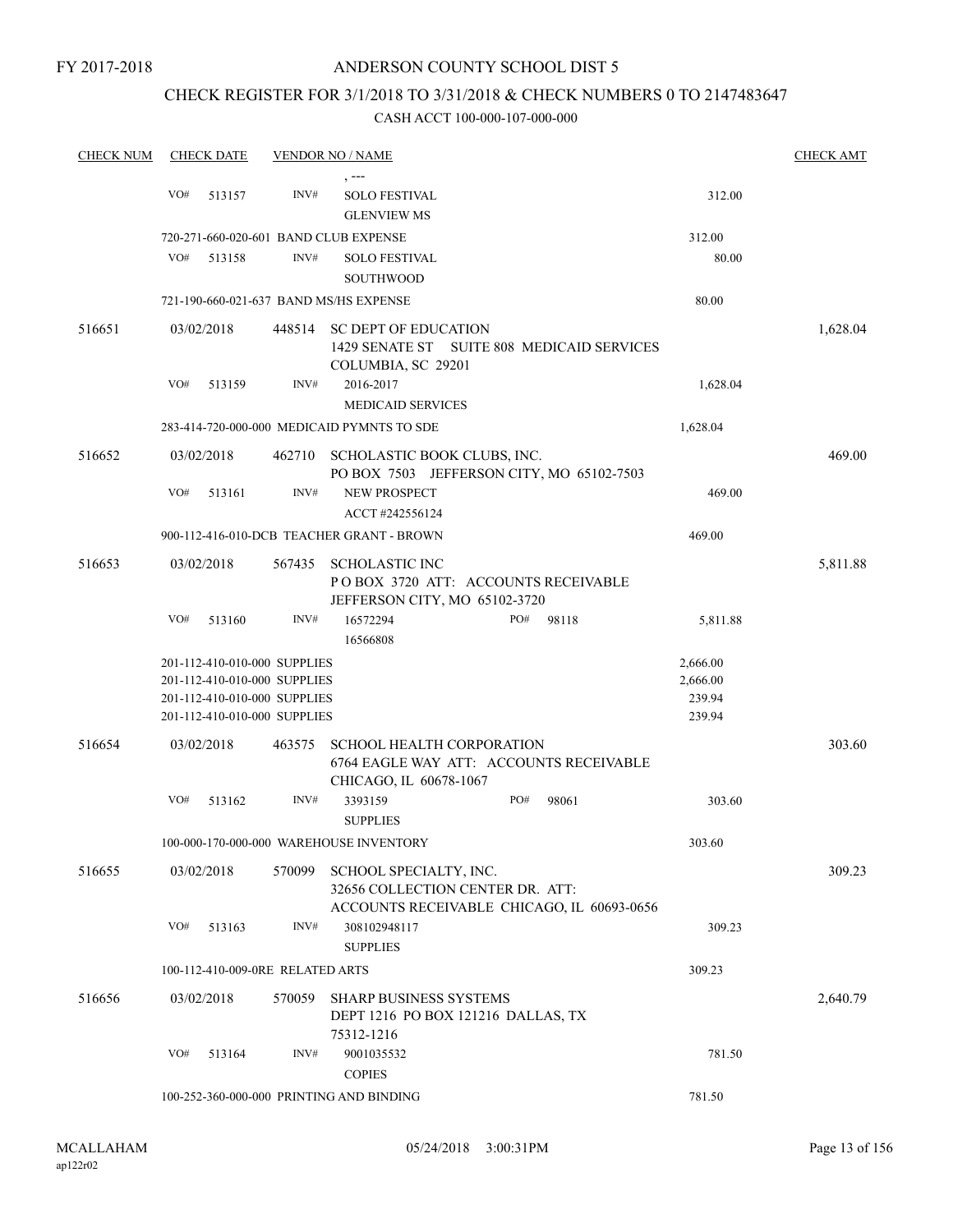# CHECK REGISTER FOR 3/1/2018 TO 3/31/2018 & CHECK NUMBERS 0 TO 2147483647

| <b>CHECK NUM</b> | <b>CHECK DATE</b>                       |        | <b>VENDOR NO / NAME</b>                                                                           |                 | <b>CHECK AMT</b> |
|------------------|-----------------------------------------|--------|---------------------------------------------------------------------------------------------------|-----------------|------------------|
|                  | VO#<br>513165                           | INV#   | 9001023679                                                                                        | 34.98           |                  |
|                  |                                         |        | <b>COPIES</b>                                                                                     |                 |                  |
|                  | 717-190-660-017-362 COPIER EXPENSE      |        |                                                                                                   | 34.98           |                  |
|                  | VO#<br>513166                           | INV#   | 9001016491                                                                                        | 84.55           |                  |
|                  |                                         |        | <b>COPIES</b>                                                                                     |                 |                  |
|                  | 723-190-660-023-913 COPIER EXPENSE      |        |                                                                                                   | 84.55           |                  |
|                  | VO#<br>513167                           | INV#   | 9001033829                                                                                        | 242.79          |                  |
|                  |                                         |        | <b>COPIES</b>                                                                                     |                 |                  |
|                  | 100-113-410-007-000 SUPPLIES            |        |                                                                                                   | 242.79          |                  |
|                  | VO#<br>513168                           | INV#   | 9001031684                                                                                        | 56.68           |                  |
|                  |                                         |        | <b>COPIES</b>                                                                                     |                 |                  |
|                  | 124-114-445-024-000 TECHNOLOGY SUPPLIES |        |                                                                                                   | 56.68           |                  |
|                  | VO#<br>513169                           | INV#   | 9001024787                                                                                        | 142.78          |                  |
|                  |                                         |        | <b>COPIES</b>                                                                                     |                 |                  |
|                  | 201-112-490-019-000 COPIER COST         |        |                                                                                                   | 142.78          |                  |
|                  | VO#<br>513170                           | INV#   | 9001021090                                                                                        | 147.39          |                  |
|                  |                                         |        | <b>COPIES</b>                                                                                     |                 |                  |
|                  | 201-112-490-011-000 COPIER COST         |        |                                                                                                   | 147.39          |                  |
|                  | VO#<br>513171                           | INV#   | 9001031685                                                                                        | 605.40          |                  |
|                  |                                         |        | 9001031686                                                                                        |                 |                  |
|                  | 329-115-690-000-000 OTHER OBJECTS-WBL   |        |                                                                                                   | 153.29          |                  |
|                  | 329-115-690-000-000 OTHER OBJECTS- WBL  |        |                                                                                                   | 452.11          |                  |
|                  | VO#<br>513172                           | INV#   | 9001033858                                                                                        | 403.25          |                  |
|                  |                                         |        | <b>COPIES</b>                                                                                     |                 |                  |
|                  | 100-113-410-005-000 SUPPLIES<br>VO#     | INV#   |                                                                                                   | 403.25<br>68.52 |                  |
|                  | 513173                                  |        | 9001004729<br><b>COPIES</b>                                                                       |                 |                  |
|                  | 201-112-490-011-000 COPIER COST         |        |                                                                                                   | 68.52           |                  |
|                  | VO#<br>513174                           | INV#   | 9001033851                                                                                        | 72.95           |                  |
|                  |                                         |        | <b>COPIES</b>                                                                                     |                 |                  |
|                  | 713-271-660-013-362 COPIER EXPENSE      |        |                                                                                                   | 72.95           |                  |
| 516657           | 03/02/2018                              |        | 472700 SHERWIN WILLIAMS<br>613 NORTH MURRAY AVENUE ATT: ACCOUNTS<br>RECEIVABLE ANDERSON, SC 29625 |                 | 110.84           |
|                  | VO#<br>512983                           | INV#   | 3754-9<br><b>SUPPLIES</b>                                                                         | 46.43           |                  |
|                  |                                         |        | 100-254-410-020-001 SUPPLIES - MAINTENANCE                                                        | 46.43           |                  |
|                  | VO#<br>512984                           | INV#   | 3716-8                                                                                            | 40.06           |                  |
|                  |                                         |        | <b>SUPPLIES</b>                                                                                   |                 |                  |
|                  |                                         |        | 100-254-410-020-400 HVAC/ELECTRICAL/PLUMBING                                                      | 40.06           |                  |
|                  | VO#<br>512985                           | INV#   | 3774-7                                                                                            | 24.35           |                  |
|                  |                                         |        | <b>SUPPLIES</b>                                                                                   |                 |                  |
|                  |                                         |        | 100-254-410-007-001 SUPPLIES - MAINTENANCE                                                        | 24.35           |                  |
| 516658           | 03/02/2018                              | 571007 | SIMPLIFIED OFFICE SYSTEMS<br>6220 BUSH RIVER ROAD COLUMBIA, SC 29212                              |                 | 876.04           |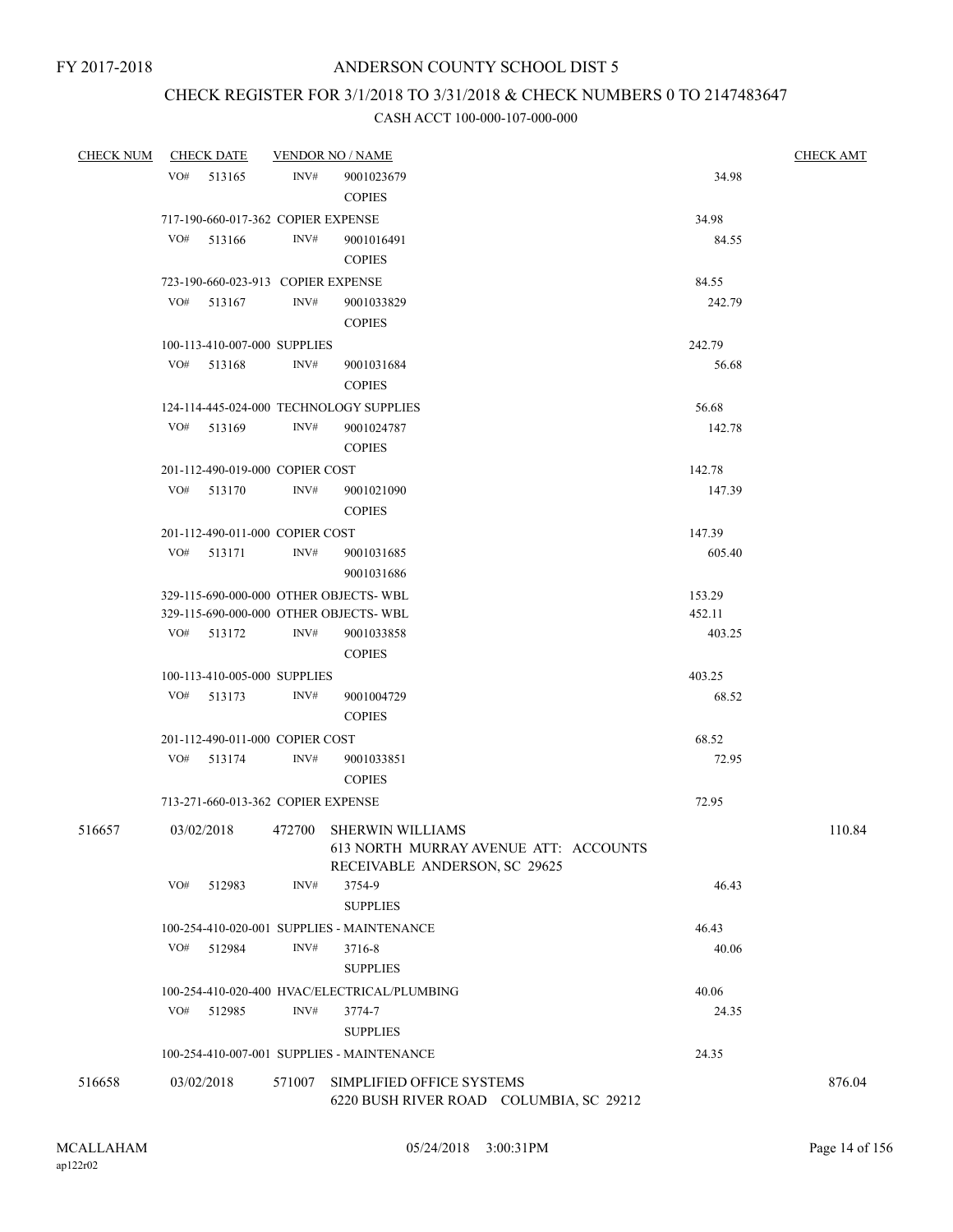# CHECK REGISTER FOR 3/1/2018 TO 3/31/2018 & CHECK NUMBERS 0 TO 2147483647

| <b>CHECK NUM</b> |     | <b>CHECK DATE</b>            |        | <b>VENDOR NO / NAME</b>                                                                                    |     |       |          | <b>CHECK AMT</b> |
|------------------|-----|------------------------------|--------|------------------------------------------------------------------------------------------------------------|-----|-------|----------|------------------|
|                  | VO# | 513175                       | INV#   | 180219-0034                                                                                                |     |       | 566.51   |                  |
|                  |     |                              |        | <b>COPIES</b>                                                                                              |     |       |          |                  |
|                  |     | 100-112-410-007-000 SUPPLIES |        |                                                                                                            |     |       | 566.51   |                  |
|                  | VO# | 513176                       | INV#   | 180213-0033                                                                                                |     |       | 156.59   |                  |
|                  |     |                              |        | <b>COPIES</b>                                                                                              |     |       |          |                  |
|                  |     | 100-113-410-020-000 SUPPLIES |        |                                                                                                            |     |       | 156.59   |                  |
|                  |     | VO# 513177                   | INV#   | 180220-0018                                                                                                |     |       | 152.94   |                  |
|                  |     |                              |        | <b>COPIES</b>                                                                                              |     |       |          |                  |
|                  |     | 100-114-410-021-000 SUPPLIES |        |                                                                                                            |     |       | 152.94   |                  |
| 516659           |     | 03/02/2018                   | 476700 | <b>SMITH &amp; JONES JANITORIAL</b><br>1 BILOXI SQUARE ATT: ACCOUNTS RECEIVABLE<br>WEST COLUMBIA, SC 29170 |     |       |          | 609.04           |
|                  | VO# | 513178                       | INV#   | 183506                                                                                                     | PO# | 98072 | 609.04   |                  |
|                  |     |                              |        | <b>SUPPLIES</b>                                                                                            |     |       |          |                  |
|                  |     |                              |        | 100-000-170-000-000 WAREHOUSE INVENTORY                                                                    |     |       | 609.04   |                  |
| 516660           |     | 03/02/2018                   | 563982 | SOUTHEASTERN PAPER GROUP                                                                                   |     |       |          | 10,807.16        |
|                  |     |                              |        | POBOX 890671 ATT: ACCOUNTS RECEIVABLE<br>CHARLOTTE, NC 28289-0671                                          |     |       |          |                  |
|                  | VO# | 513179                       | INV#   | 4060569                                                                                                    | PO# | 98027 | 9,901.51 |                  |
|                  |     |                              |        | <b>SUPPLIES</b>                                                                                            |     |       |          |                  |
|                  |     |                              |        | 100-000-170-000-000 WAREHOUSE INVENTORY                                                                    |     |       | 9,901.51 |                  |
|                  | VO# | 513180                       | INV#   | 4055880                                                                                                    | PO# | 98026 | 905.65   |                  |
|                  |     |                              |        | <b>SUPPLIES</b>                                                                                            |     |       |          |                  |
|                  |     |                              |        | 100-000-170-000-000 WAREHOUSE INVENTORY                                                                    |     |       | 905.65   |                  |
| 516661           |     | 03/02/2018                   | 574913 | SOUTHEASTERN CAREER APPAREL, INC<br>142 SOUTH WOODBURN DRIVE DOTHAN, AL<br>36305                           |     |       |          | 112.00           |
|                  | VO# | 513181                       | INV#   | 388285                                                                                                     |     |       | 112.00   |                  |
|                  |     |                              |        | <b>SOUTHWOOD</b>                                                                                           |     |       |          |                  |
|                  |     |                              |        | 721-190-660-021-642 CHORUS HIGH EXPENSE                                                                    |     |       | 112.00   |                  |
| $* 516663$       |     | 03/02/2018                   | 572995 | <b>SUPPLYWORKS</b>                                                                                         |     |       |          | 5,498.19         |
|                  |     |                              |        | PO BOX 742604 ATLANTA, GA 30374-2604                                                                       |     |       |          |                  |
|                  | VO# | 513026                       | INV#   | 430384586<br><b>SUPPLIES</b>                                                                               | PO# | 98123 | 3,050.56 |                  |
|                  |     |                              |        | 100-252-410-000-INS INSURANCE GRANT                                                                        |     |       | 3,050.56 |                  |
|                  | VO# | 513183                       | INV#   | 429607773<br><b>SUPPLIES</b>                                                                               | PO# | 98195 | 2,447.63 |                  |
|                  |     |                              |        | 100-000-170-000-000 WAREHOUSE INVENTORY                                                                    |     |       | 2,447.63 |                  |
| 516664           |     | 03/02/2018                   |        |                                                                                                            |     |       |          | 850.00           |
|                  |     |                              | 575102 | TAYLOR, ANN MARIE <sup><math>\sim</math></sup><br>209 DUBOSE ST RIDGE SPRING, SC 29129                     |     |       |          |                  |
|                  | VO# | 513184                       | INV#   | FEB 19TH                                                                                                   |     |       | 850.00   |                  |
|                  |     |                              |        | <b>ROBERT ANDERSON</b>                                                                                     |     |       |          |                  |
|                  |     |                              |        | 311-224-312-006-000 PURCHASED SERVICES                                                                     |     |       | 850.00   |                  |
| $* 516666$       |     | 03/02/2018                   | 110050 | THE GRAND THEATRE COMPANY                                                                                  |     |       |          | 982.80           |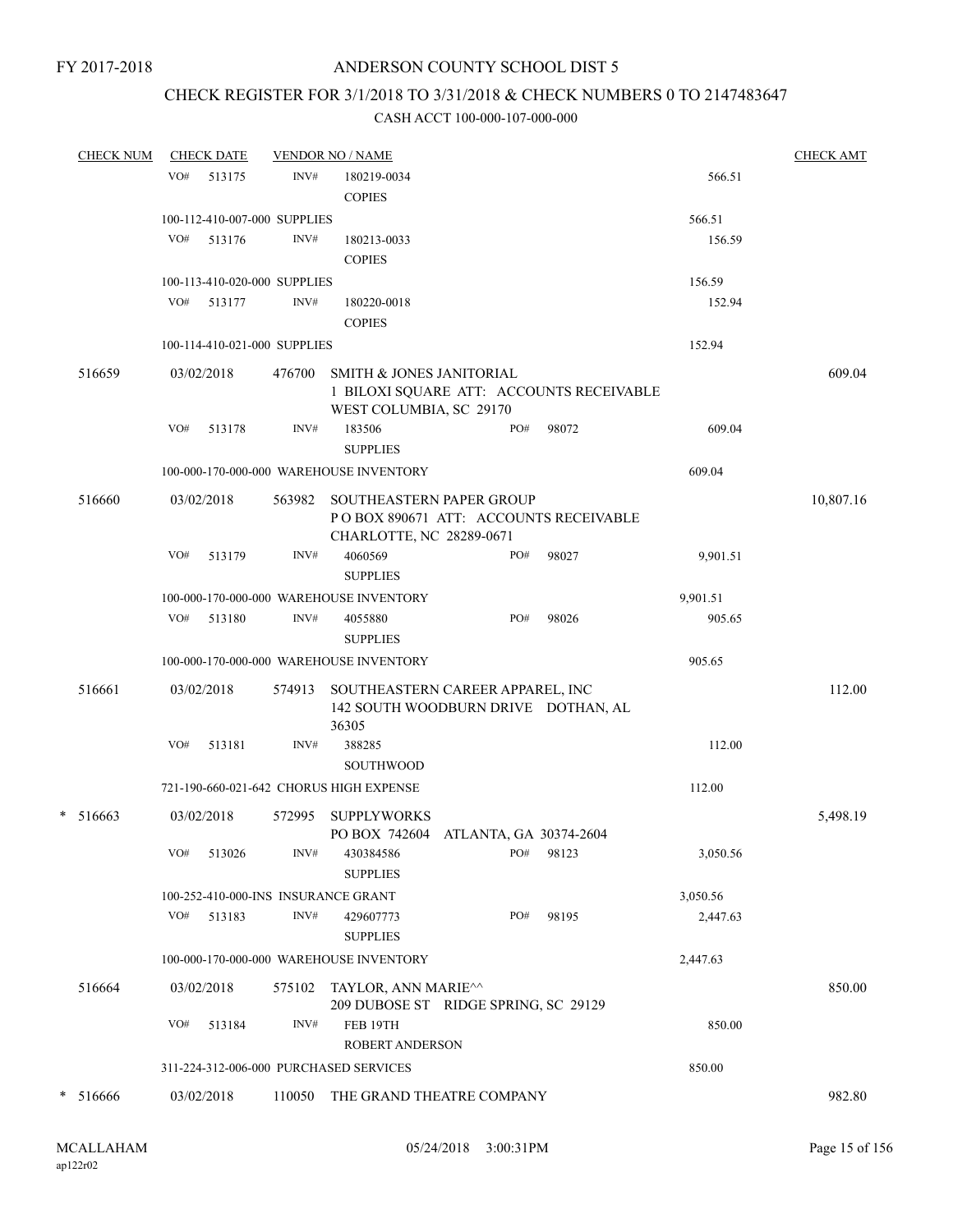# CHECK REGISTER FOR 3/1/2018 TO 3/31/2018 & CHECK NUMBERS 0 TO 2147483647

|   | <b>CHECK NUM</b> |     | <b>CHECK DATE</b>                    |        | <b>VENDOR NO / NAME</b>                                                                        |        | <b>CHECK AMT</b> |
|---|------------------|-----|--------------------------------------|--------|------------------------------------------------------------------------------------------------|--------|------------------|
|   |                  |     |                                      |        | AMSTAR 14 193 CIVIC CENTER BLVD ANDERSON,<br>SC 29625                                          |        |                  |
|   |                  | VO# | 513124                               | INV#   | 12452<br><b>SOUTHWOOD</b>                                                                      | 982.80 |                  |
|   |                  |     |                                      |        | 721-190-660-021-585 FIELD TRIPS- GR. 6 EXPENSE                                                 | 982.80 |                  |
| * | 516668           |     | 03/02/2018                           |        | 497150 T L HANNA HIGH SCHOOL<br>2600 HWY 81 NORTH ANDERSON, SC 29621                           |        | 120.00           |
|   |                  | VO# | 513186                               | INV#   | <b>MCCANTS</b><br><b>CHEER PAYMENT</b>                                                         | 120.00 |                  |
|   |                  |     | 705-271-660-005-611 PEP CLUB EXPENSE |        |                                                                                                | 120.00 |                  |
|   | 516669           |     | 03/02/2018                           | 508675 | TRI-COUNTY BATTERY SALES<br>1413 WHITEHALL ROAD ATT: ACCOUNTS<br>RECEIVABLE ANDERSON, SC 29625 |        | 163.49           |
|   |                  | VO# | 512980                               | INV#   | 71858<br><b>SUPPLIES</b>                                                                       | 19.15  |                  |
|   |                  |     |                                      |        | 100-254-410-000-001 MAINT. SUPPLIES-STRUCTURES                                                 | 19.15  |                  |
|   |                  | VO# | 512981                               | INV#   | 71861<br><b>SUPPLIES</b>                                                                       | 144.34 |                  |
|   |                  |     |                                      |        | 100-254-410-006-400 HVAC/ELECTRICAL/PLUMBING                                                   | 28.86  |                  |
|   |                  |     |                                      |        | 100-254-410-007-400 HVAC/ELECTRICAL/PLUMBING                                                   | 28.87  |                  |
|   |                  |     |                                      |        | 100-254-410-008-400 HVAC/ELECTRICAL/PLUMBING                                                   | 28.87  |                  |
|   |                  |     |                                      |        | 100-254-410-009-400 HVAC/ELECTRICAL/PLUMBING                                                   | 28.87  |                  |
|   |                  |     |                                      |        | 100-254-410-010-400 HVAC/ELECTRICAL/PLUMBING                                                   | 28.87  |                  |
| * | 516671           |     | 03/02/2018                           |        | 573815 UNITED REFRIGERATION, INC<br>PO BOX 740703 ATLANTA, GA 30374-0703                       |        | 1,914.71         |
|   |                  | VO# | 512969                               | INV#   | 60841887<br><b>REPAIR PARTS</b>                                                                | 797.15 |                  |
|   |                  |     |                                      |        | 100-254-410-005-400 HVAC/ELECTRICAL/PLUMBING                                                   | 797.15 |                  |
|   |                  | VO# | 512970                               | INV#   | 61034576<br><b>REPAIR PARTS</b>                                                                | 428.32 |                  |
|   |                  |     | 100-254-410-000-400 HVAC SUPPLIES    |        |                                                                                                | 428.32 |                  |
|   |                  | VO# | 512971                               | INV#   | 60773835<br><b>REPAIR PARTS</b>                                                                | 130.93 |                  |
|   |                  |     |                                      |        | 100-254-410-020-400 HVAC/ELECTRICAL/PLUMBING                                                   | 130.93 |                  |
|   |                  | VO# | 512972                               | INV#   | 60985292<br><b>REPAIR PARTS</b>                                                                | 249.47 |                  |
|   |                  |     |                                      |        | 100-254-410-008-400 HVAC/ELECTRICAL/PLUMBING                                                   | 249.47 |                  |
|   |                  | VO# | 512975                               | INV#   | 60963725<br><b>REPAIR PARTS</b>                                                                | 120.04 |                  |
|   |                  |     |                                      |        | 100-254-410-021-400 HVAC/ELECTRICAL/PLUMBING                                                   | 120.04 |                  |
|   |                  | VO# | 512976                               | INV#   | 60985519<br><b>REPAIR PARTS</b>                                                                | 81.80  |                  |
|   |                  |     |                                      |        | 100-254-410-002-400 HVAC/ELECTRICAL/PLUMBING                                                   | 40.90  |                  |
|   |                  |     |                                      |        | 100-254-410-021-400 HVAC/ELECTRICAL/PLUMBING                                                   | 40.90  |                  |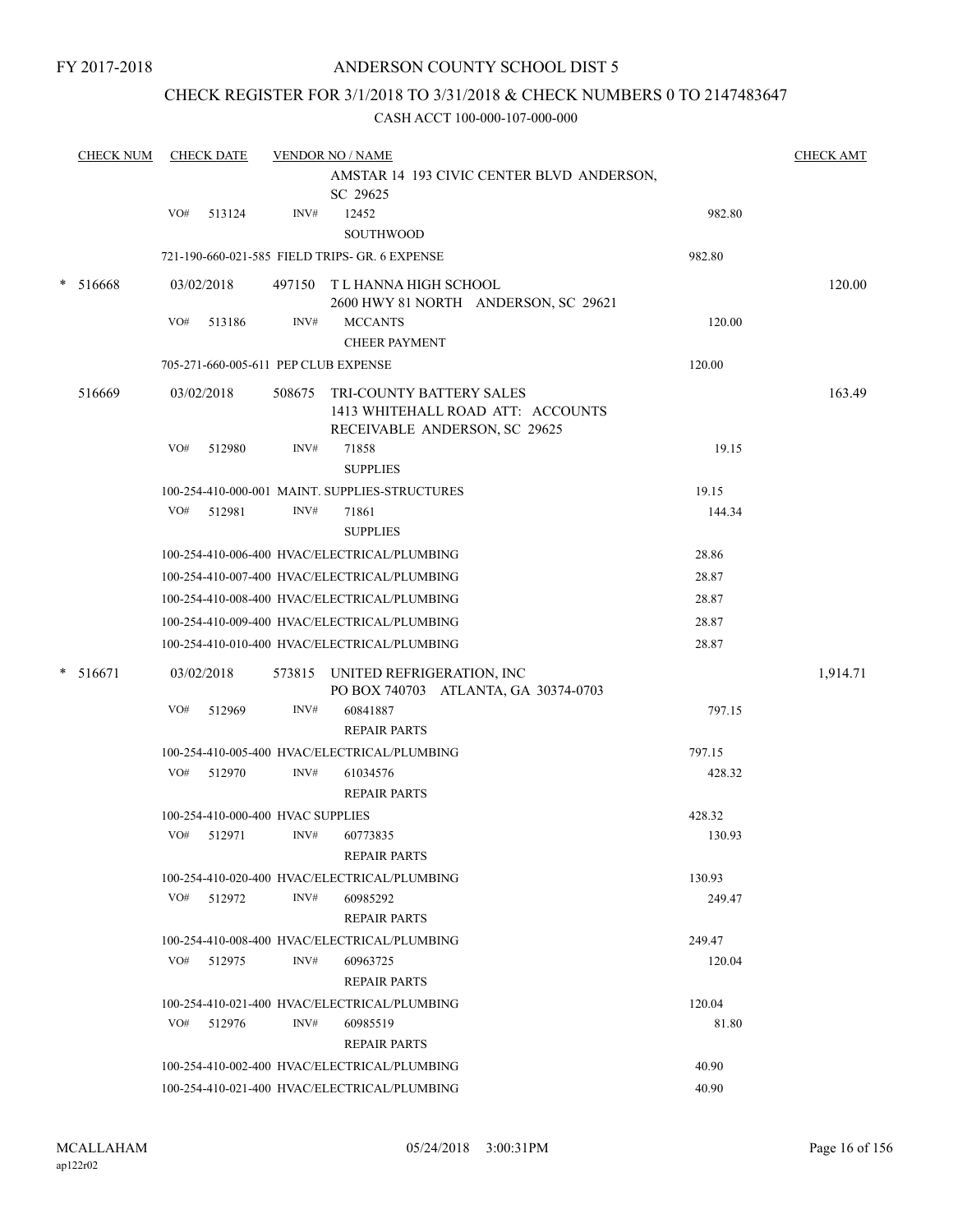# CHECK REGISTER FOR 3/1/2018 TO 3/31/2018 & CHECK NUMBERS 0 TO 2147483647

|        | <b>CHECK NUM</b> |     | <b>CHECK DATE</b>                   |        | <b>VENDOR NO / NAME</b>                                                                            |          | <b>CHECK AMT</b> |
|--------|------------------|-----|-------------------------------------|--------|----------------------------------------------------------------------------------------------------|----------|------------------|
|        |                  | VO# | 512977                              | INV#   | 60965518                                                                                           | 50.23    |                  |
|        |                  |     |                                     |        | <b>REPAIR PARTS</b>                                                                                |          |                  |
|        |                  |     |                                     |        | 100-254-410-011-400 HVAC/ELECTRICAL/PLUMBING                                                       | 50.23    |                  |
|        |                  | VO# | 512978                              | INV#   | 60995833                                                                                           | 38.95    |                  |
|        |                  |     |                                     |        | <b>REPAIR PARTS</b>                                                                                |          |                  |
|        |                  |     |                                     |        | 100-254-410-008-400 HVAC/ELECTRICAL/PLUMBING                                                       | 38.95    |                  |
|        |                  |     | VO# 512979                          | INV#   | 61010775                                                                                           | 17.82    |                  |
|        |                  |     |                                     |        | <b>REPAIR PARTS</b>                                                                                |          |                  |
|        |                  |     |                                     |        | 100-254-410-008-400 HVAC/ELECTRICAL/PLUMBING                                                       | 17.82    |                  |
|        | 516672           |     | 03/02/2018                          |        | 510950 US POSTAL SERVICE<br>CMRS-TMS PO BOX 7247-0217 PHILADELPHIA, PA<br>19170-0217               |          | 7,500.00         |
|        |                  | VO# | 513188                              | INV#   | <b>METER</b><br><b>POSTAGE</b>                                                                     | 7,500.00 |                  |
|        |                  |     |                                     |        | 100-252-410-000-000 SUPPLIES AND MATERIALS                                                         | 7,500.00 |                  |
| $\ast$ | 516676           |     | 03/02/2018                          |        | 524353 WAL-MART COMMUNITY/GEMB<br>PO BOX 530934 ATT: ACCOUNTS RECEIVABLE<br>ATLANTA, GA 30353-0934 |          | 329.06           |
|        |                  | VO# | 513190                              | INV#   | 2022 0159<br>SOUTHWOOD                                                                             | 329.06   |                  |
|        |                  |     |                                     |        | 100-113-410-021-VEN SUPPLY-ADDT'L FOR LOST VENDING                                                 | 54.98    |                  |
|        |                  |     | 721-190-660-021-429 FACULTY EXPENSE |        |                                                                                                    | 274.08   |                  |
|        | 516677           |     | 03/02/2018                          |        | 573864 WELLS FARGO VENDOR FIN SERV<br>PO BOX 105710 ATLANTA, GA 30348-5710                         |          | 258.94           |
|        |                  | VO# | 513191                              | INV#   | 68012039<br><b>COPIER</b>                                                                          | 258.94   |                  |
|        |                  |     | 201-112-490-011-000 COPIER COST     |        |                                                                                                    | 258.94   |                  |
|        |                  |     |                                     |        |                                                                                                    |          |                  |
|        | 516678           |     | 03/02/2018                          | 532300 | WHITE JONES ACE HARDWARE<br>POBOX 13012 ATT: ACCOUNTS RECEIVABLE<br>ANDERSON, SC 29624             |          | 133.38           |
|        |                  | VO# | 512961                              | INV#   | 869940<br><b>SUPPLIES</b>                                                                          | 39.37    |                  |
|        |                  |     |                                     |        | 100-254-410-005-400 HVAC/ELECTRICAL/PLUMBING                                                       | 39.37    |                  |
|        |                  |     | VO# 512962                          | INV#   | 389627<br><b>SUPPLIES</b>                                                                          | 42.68    |                  |
|        |                  |     |                                     |        | 100-254-410-009-001 SUPPLIES - MAINTENANCE                                                         | 42.68    |                  |
|        |                  | VO# | 512963                              | INV#   | 389688<br><b>SUPPLIES</b>                                                                          | 9.63     |                  |
|        |                  |     |                                     |        | 100-254-410-007-001 SUPPLIES - MAINTENANCE                                                         | 9.63     |                  |
|        |                  |     | VO# 512964                          | INV#   | 869781<br><b>SUPPLIES</b>                                                                          | 23.79    |                  |
|        |                  |     |                                     |        | 100-254-410-006-001 SUPPLIES - MAINTENANCE                                                         | 23.79    |                  |
|        |                  | VO# | 512965                              | INV#   | 869715<br><b>SUPPLIES</b>                                                                          | 17.91    |                  |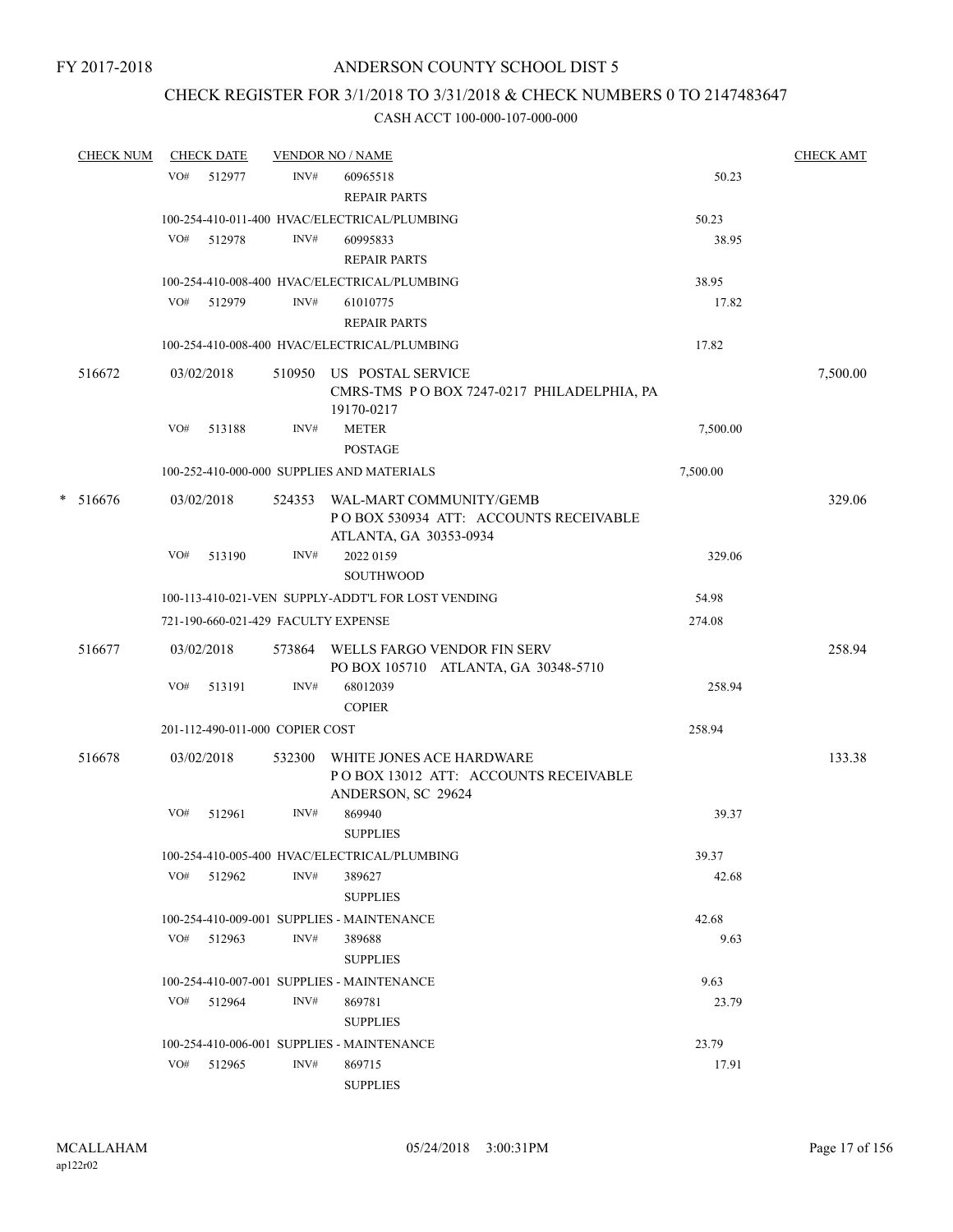# CHECK REGISTER FOR 3/1/2018 TO 3/31/2018 & CHECK NUMBERS 0 TO 2147483647

|   | <b>CHECK NUM</b> |     | <b>CHECK DATE</b>            |        | <b>VENDOR NO / NAME</b><br>100-254-410-000-001 MAINT. SUPPLIES-STRUCTURES                                 | 17.91    | <b>CHECK AMT</b> |
|---|------------------|-----|------------------------------|--------|-----------------------------------------------------------------------------------------------------------|----------|------------------|
|   | 516679           |     | 03/02/2018                   |        | 573280 WORLD'S FINEST CHOCOLATE, INC<br>8264 SOLUTIONS CENTER CHICAGO, IL<br>60677-8002                   |          | 1,560.00         |
|   |                  | VO# | 513192                       | INV#   | 91110149<br><b>GLENVIEW MS</b>                                                                            | 1,560.00 |                  |
|   |                  |     |                              |        | 720-271-660-020-481 AVID FUNDRAISER EXPENSE                                                               | 1,560.00 |                  |
|   | 516680           |     | 03/06/2018                   | 114225 | ANDERSON RESTAURANT EQUIPMENT<br>112 EAST MAULDIN STREET ATT: ACCOUNTS                                    |          | 219.40           |
|   |                  | VO# | 513223                       | INV#   | RECEIVABLE ANDERSON, SC 29621<br>49037<br><b>SUPPLIES</b>                                                 | 56.44    |                  |
|   |                  |     | 600-256-410-000-000 SUPPLIES |        |                                                                                                           | 56.44    |                  |
|   |                  | VO# | 513224                       | INV#   | 49377<br><b>SUPPLIES</b>                                                                                  | 162.96   |                  |
|   |                  |     | 600-256-410-000-000 SUPPLIES |        |                                                                                                           | 162.96   |                  |
| * | 516682           |     | 03/06/2018                   |        | 575095 BAYNE, CAROLYN <sup>^^</sup><br>12225 OLD WHITE HORSE RD TRAVELERS REST,<br>SC 29690               |          | 1,050.00         |
|   |                  | VO# | 513225                       | INV#   | 3118<br>PO#<br>98263<br>FEB 15-23 SERVICES                                                                | 1,050.00 |                  |
|   |                  |     |                              |        | 600-256-312-000-000 PURCHASED SERVICES                                                                    | 1,050.00 |                  |
|   | 516683           |     | 03/06/2018                   | 574447 | <b>BEACH COVE RESORT</b><br>ATTN: ACCOUNTING 4800 S. OCEAN BLVD NORTH<br>MYRTLE BEACH, SC 29582           |          | 860.16           |
|   |                  | VO# | 513226                       | INV#   | CONF#522154<br><b>BRENDA KELLEY</b>                                                                       | 860.16   |                  |
|   |                  |     |                              |        | 100-221-333-000-ELE TRIPS AND CONFERENCES                                                                 | 860.16   |                  |
|   | 516684           |     | 03/06/2018                   |        | 567918 BERNHARDT HOUSE OF VIOLINS LLC<br>5 CATEECHEE AVE ATT: ACCOUNTS RECEIVABLE<br>GREENVILLE, SC 29605 |          | 282.48           |
|   |                  | VO# | 513227                       | INV#   | <b>ORDER 5222</b><br><b>ACCT 1059</b>                                                                     | 282.48   |                  |
|   |                  |     |                              |        | 100-114-410-000-COB CHORUS, ORCHESTRA & BAND                                                              | 282.48   |                  |
|   | 516685           |     | 03/06/2018                   | 564662 | <b>BRADY'S SCREEN PRINTING</b><br>106 CONCORD ROAD ATT: ACCOUNTS<br>RECEIVABLE ANDERSON, SC 29621         |          | 1,522.61         |
|   |                  | VO# | 513228                       | INV#   | 32783                                                                                                     | 1,522.61 |                  |
|   |                  |     |                              |        | <b>CENTERVILLE</b>                                                                                        |          |                  |
|   |                  |     |                              |        | 707-190-660-007-354 FIELD TRIPS GRADE 4 EXPENSE                                                           | 1,522.61 |                  |
|   | $* 516688$       |     | 03/06/2018                   | 156900 | CAROLINA PRODUCE COMPANY<br>POBOX 3849 ATT: ACCOUNTS RECEIVABLE<br>ANDERSON, SC 29622                     |          | 3,985.65         |
|   |                  | VO# | 513229                       | INV#   | 47063 FFV                                                                                                 | 1,680.90 |                  |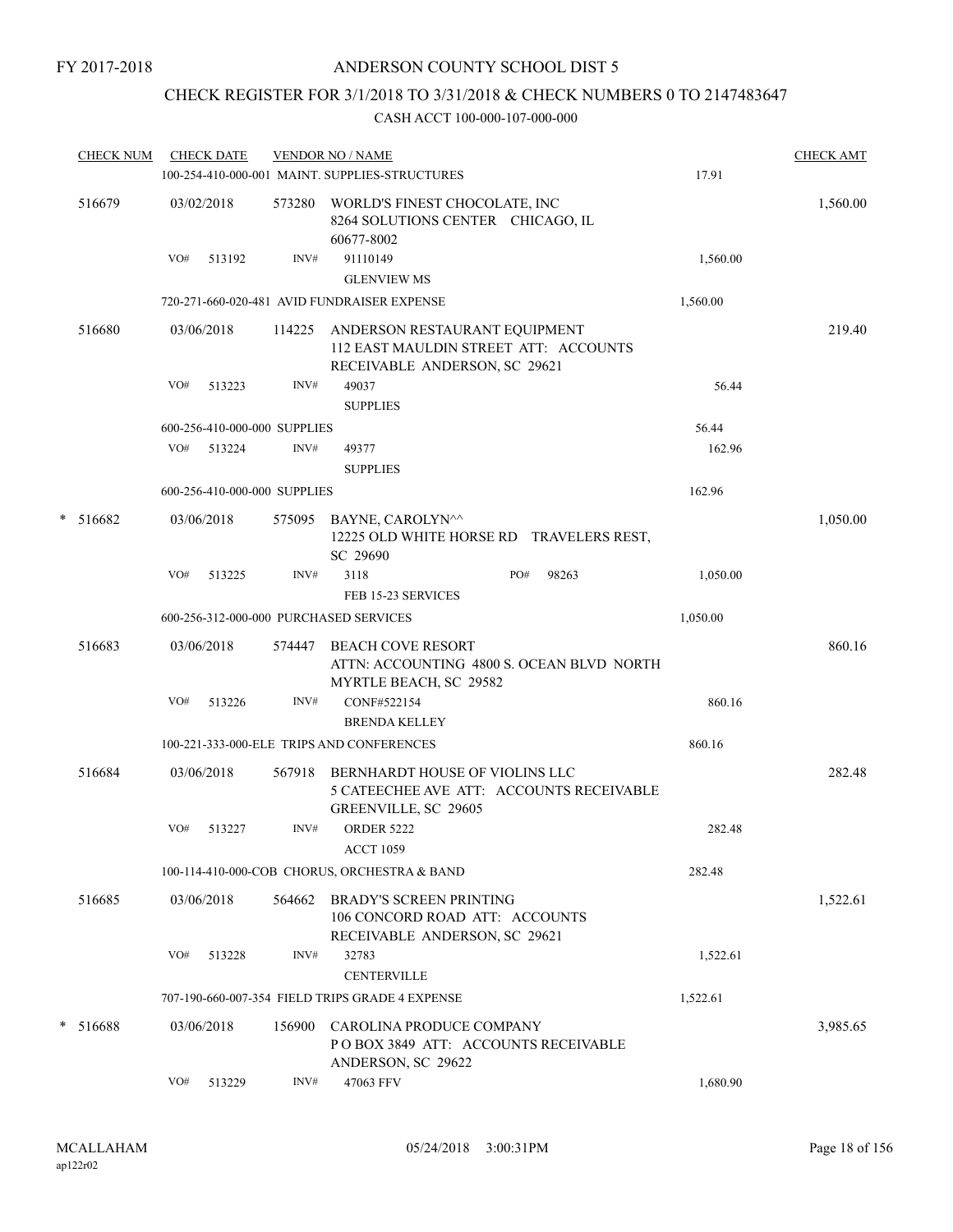FY 2017-2018

# ANDERSON COUNTY SCHOOL DIST 5

# CHECK REGISTER FOR 3/1/2018 TO 3/31/2018 & CHECK NUMBERS 0 TO 2147483647

| <b>CHECK NUM</b> |     | <b>CHECK DATE</b>                          |        | <b>VENDOR NO / NAME</b>                   |     |       |                  | <b>CHECK AMT</b> |
|------------------|-----|--------------------------------------------|--------|-------------------------------------------|-----|-------|------------------|------------------|
|                  |     |                                            |        | <b>VARENNES</b>                           |     |       |                  |                  |
|                  |     | 600-256-460-016-FFV FOOD- FFVP             |        |                                           |     |       | 1,680.90         |                  |
|                  |     | VO# 513230                                 | INV#   | 47140 FFV                                 |     |       | 1,000.50         |                  |
|                  |     |                                            |        | NEVITT FOREST                             |     |       |                  |                  |
|                  |     | 600-256-460-012-FFV FOOD-FFVP              |        |                                           |     |       | 1,000.50         |                  |
|                  |     | VO# 513231                                 | INV#   | 47119 FFV                                 |     |       | 1,040.25         |                  |
|                  |     |                                            |        | <b>HOMELAND PARK</b>                      |     |       |                  |                  |
|                  |     | 600-256-460-011-FFV FOOD- FFVP             |        |                                           |     |       | 1,040.25         |                  |
|                  |     | VO# 513232                                 | INV#   | 751766                                    |     |       | 186.00           |                  |
|                  |     |                                            |        | <b>HOMELAND PARK</b>                      |     |       |                  |                  |
|                  |     | 600-256-460-011-000 FOOD                   |        |                                           |     |       | 186.00           |                  |
|                  | VO# | 513233                                     | INV#   | 751512                                    |     |       | 78.00            |                  |
|                  |     |                                            |        | ROBERT ANDERSON                           |     |       |                  |                  |
|                  |     | 600-256-460-006-000 FOOD                   |        |                                           |     |       | 78.00            |                  |
| 516689           |     | 03/06/2018                                 | 566708 | <b>CARROT-TOP INDUSTRIES INC</b>          |     |       |                  | 311.11           |
|                  |     |                                            |        | POBOX 820 ATT: ACCOUNTS RECEIVABLE        |     |       |                  |                  |
|                  |     |                                            |        | HILLSBOROUGH, NC 27278                    |     |       |                  |                  |
|                  | VO# | 513234                                     | INV#   | 37572800                                  |     |       | 311.11           |                  |
|                  |     |                                            |        | <b>CALHOUN</b>                            |     |       |                  |                  |
|                  |     |                                            |        | 714-271-660-014-201 MISCELLANEOUS EXPENSE |     |       | 311.11           |                  |
| $*$ 516692       |     | 03/06/2018                                 |        | 572942 CROMER, AIMEE^^                    |     |       |                  | 118.50           |
|                  |     |                                            |        | 1018 THORNEHILL DR ANDERSON, SC 29621     |     |       |                  |                  |
|                  | VO# | 513236                                     | INV#   | WRIGHT<br>ORCHID                          |     |       | 118.50           |                  |
|                  |     |                                            |        |                                           |     |       |                  |                  |
|                  |     |                                            |        | 100-231-334-000-000 TRUSTEE EXPENSE       |     |       | 118.50           |                  |
| 516693           |     | 03/06/2018                                 |        | 575118 DAMERON, JOHNNY^^                  |     |       |                  | 120.00           |
|                  |     |                                            |        | 200 EDGEMONT AVE LIBERTY, SC 29657        |     |       |                  |                  |
|                  | VO# | 513218                                     | INV#   | FEB 24 TLH                                |     |       | 60.00            |                  |
|                  |     |                                            |        | <b>OFFICIAL</b>                           |     |       |                  |                  |
|                  | VO# | 513219                                     | INV#   | 100-271-312-002-000 ADDITIONAL SECURITY   |     |       | 60.00            |                  |
|                  |     |                                            |        | FEB 24 TLH<br><b>OFFICIAL</b>             |     |       | 60.00            |                  |
|                  |     |                                            |        |                                           |     |       |                  |                  |
|                  |     |                                            |        | 100-271-312-002-000 ADDITIONAL SECURITY   |     |       | 60.00            |                  |
| * 516696         |     | 03/06/2018                                 | 567489 | DE LAGE LANDEN                            |     |       |                  | 799.44           |
|                  |     |                                            |        | POBOX 41602 PHILADELPHIA, PA 19101-1602   |     |       |                  |                  |
|                  | VO# | 513237                                     | INV#   | 58255613                                  | PO# | 97049 | 265.36           |                  |
|                  |     |                                            |        | <b>COPIER</b>                             |     |       |                  |                  |
|                  |     | 100-113-410-017-000 SUPPLIES<br>VO# 513238 | INV#   |                                           |     |       | 265.36           |                  |
|                  |     |                                            |        | 58062507<br><b>COPIER</b>                 |     |       | 119.84           |                  |
|                  |     |                                            |        |                                           |     |       |                  |                  |
|                  | VO# | 201-113-490-006-000 COPIER COST<br>513294  | INV#   | 58301630                                  | PO# | 97047 | 119.84<br>207.58 |                  |
|                  |     |                                            |        | <b>COPIER</b>                             |     |       |                  |                  |
|                  |     | 100-113-410-009-000 SUPPLIES               |        |                                           |     |       | 207.58           |                  |
|                  |     |                                            |        |                                           |     |       |                  |                  |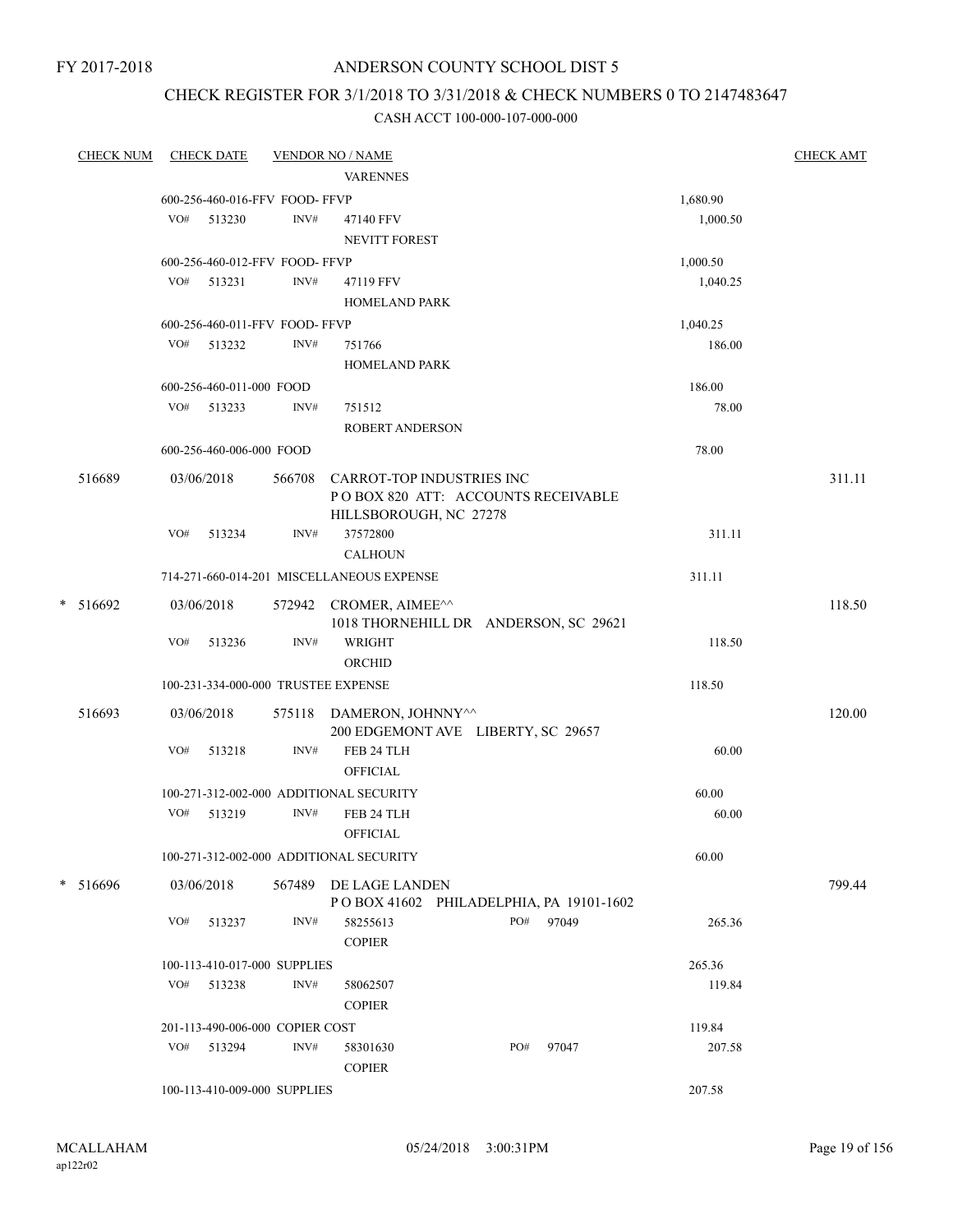# CHECK REGISTER FOR 3/1/2018 TO 3/31/2018 & CHECK NUMBERS 0 TO 2147483647

|   | <b>CHECK NUM</b> |     | <b>CHECK DATE</b> |                                 | <b>VENDOR NO / NAME</b>                                                                                           |     |       |            | <b>CHECK AMT</b> |
|---|------------------|-----|-------------------|---------------------------------|-------------------------------------------------------------------------------------------------------------------|-----|-------|------------|------------------|
|   |                  | VO# | 513295            | INV#                            | 58211753<br><b>COPIER</b>                                                                                         | PO# | 97046 | 120.03     |                  |
|   |                  |     |                   | 201-112-490-019-000 COPIER COST |                                                                                                                   |     |       | 120.03     |                  |
|   |                  | VO# | 513296            | INV#                            | 58221702<br><b>COPIER</b>                                                                                         |     |       | 86.63      |                  |
|   |                  |     |                   | 100-115-410-003-000 SUPPLIES    |                                                                                                                   |     |       | 86.63      |                  |
|   | 516697           |     | 03/06/2018        | 573320                          | DISPLAYS2GO<br><b>GEORGE PATTON ASSOCIATES 29253 NETWORK</b><br>PLACE CHICAGO, IL 60673-1292                      |     |       |            | 198.08           |
|   |                  | VO# | 513239            | INV#                            | PS10681714<br>ID #C001941329                                                                                      |     |       | 198.08     |                  |
|   |                  |     |                   | 100-112-410-010-000 SUPPLIES    |                                                                                                                   |     |       | 198.08     |                  |
|   | * 516699         |     | 03/06/2018        | 569982                          | DSCS HOLDINGS, LLC<br>D/B/A VIRTUAL IMAGE TECHNOLOGY PO BOX<br>2200 CHARLOTTE, NC 28241-2200                      |     |       |            | 645.00           |
|   |                  | VO# | 513240            | $\text{INV}\#$                  | 281701<br><b>SERVICE</b>                                                                                          |     |       | 645.00     |                  |
|   |                  |     |                   |                                 | 100-264-312-000-000 PURCHASED SERVICES                                                                            |     |       | 645.00     |                  |
| * | 516701           |     | 03/06/2018        | 211302                          | <b>DUKE ENERGY</b><br>PO BOX 70516 ATT: ACCOUNTS RECEIVABLE<br>CHARLOTTE, NC 28272-0516                           |     |       |            | 15,172.25        |
|   |                  | VO# | 513242            | INV#                            | <b>DUE 3/8</b><br><b>UTILITIES</b>                                                                                |     |       | 15,172.25  |                  |
|   |                  |     |                   |                                 | 100-254-470-003-000 ENERGY-ELECTRICITY & WATER                                                                    |     |       | 15,153.51  |                  |
|   |                  |     |                   |                                 | 100-254-470-012-000 ENERGY-ELECTRICITY & WATER                                                                    |     |       | 18.74      |                  |
|   | 516702           |     | 03/06/2018        | 575122                          | EBCO, INC.<br>LOCKDOWN MAGNET PO BOX 1203 LITTLE<br>FALLS, NJ 07424                                               |     |       |            | 438.75           |
|   |                  | VO# | 513254            | INV#                            | 18-4598<br>PO#CAAPO-008                                                                                           |     |       | 438.75     |                  |
|   |                  |     |                   |                                 | 714-271-660-014-201 MISCELLANEOUS EXPENSE                                                                         |     |       | 438.75     |                  |
|   | 516703           |     | 03/06/2018        |                                 | 574304 EDTECH TEAM, INC<br>5504 ALTON PARKWAY, SUITE 5A-305 IRVINE, CA<br>92604                                   |     |       |            | 114,675.00       |
|   |                  | VO# | 513243            | INV#                            | 0003707<br><b>CUSTOM SUMMIT</b>                                                                                   | PO# | 98244 | 114,675.00 |                  |
|   |                  |     |                   |                                 | 201-224-312-006-000 CONSULT/ SPEAKER FEES                                                                         |     |       | 14,320.00  |                  |
|   |                  |     |                   |                                 | 225-224-312-000-000 IHE CONTRACT/ MINI GRANT                                                                      |     |       | 20,000.00  |                  |
|   |                  |     |                   |                                 | 267-224-312-000-P11 CONTRACT TECHNOLOGY/MINI GRANT                                                                |     |       | 80,355.00  |                  |
|   | 516704           |     | 03/06/2018        | 569871                          | FOLLETT SCHOOL SOLUTIONS, INC<br>91826 COLLECTION CENTER DRIVE ATT:<br>ACCOUNTS RECEIVABLE CHICAGO, IL 60693-0918 |     |       |            | 6,980.57         |
|   |                  | VO# | 513244            | INV#                            | 720654<br><b>VRENNES</b>                                                                                          | PO# | 97801 | 243.20     |                  |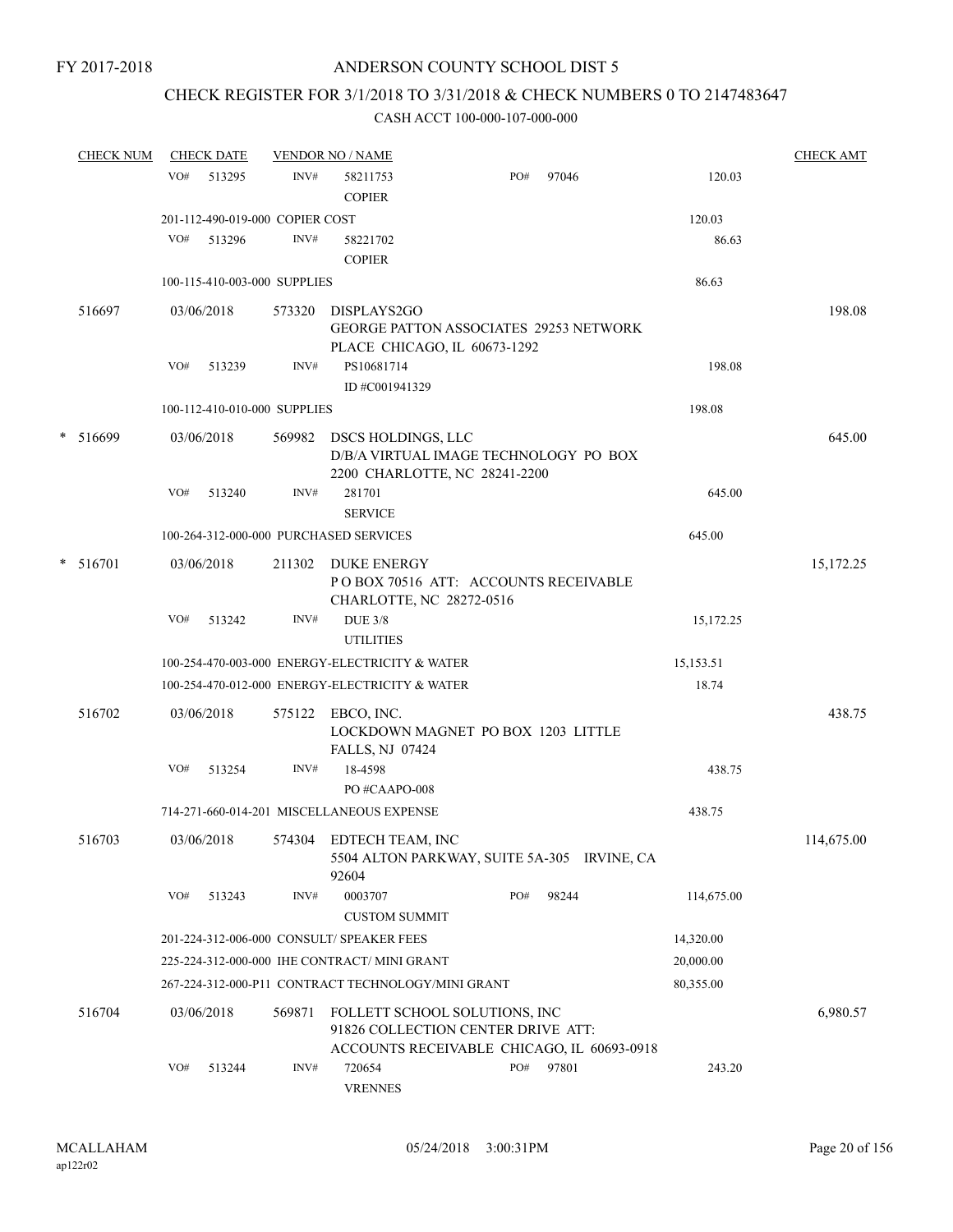# CHECK REGISTER FOR 3/1/2018 TO 3/31/2018 & CHECK NUMBERS 0 TO 2147483647

| <b>CHECK NUM</b> |     | <b>CHECK DATE</b>                |        | <b>VENDOR NO / NAME</b>                                                                     |     |       |          | <b>CHECK AMT</b> |
|------------------|-----|----------------------------------|--------|---------------------------------------------------------------------------------------------|-----|-------|----------|------------------|
|                  |     | 100-222-410-016-000 SUPPLIES     |        |                                                                                             |     |       | 243.20   |                  |
|                  | VO# | 513245                           | INV#   | 753565                                                                                      |     |       | 1,312.45 |                  |
|                  |     |                                  |        | <b>HOMELAND PARK</b>                                                                        |     |       |          |                  |
|                  |     | 100-222-410-011-000 SUPPLIES     |        |                                                                                             |     |       | 1,312.45 |                  |
|                  | VO# | 513246                           | INV#   | 784411                                                                                      |     |       | 488.48   |                  |
|                  |     |                                  |        | HOMELAND PARK                                                                               |     |       |          |                  |
|                  |     | 100-222-410-000-MDA MEDIA EBOOKS |        |                                                                                             |     |       | 40.89    |                  |
|                  |     | 100-222-410-000-MDA MEDIA EBOOKS |        |                                                                                             |     |       | 447.59   |                  |
|                  |     | VO# 513297                       | INV#   | 775912                                                                                      | PO# | 98124 | 2,473.33 |                  |
|                  |     |                                  |        | <b>TL HANNA</b>                                                                             |     |       |          |                  |
|                  |     |                                  |        |                                                                                             |     |       |          |                  |
|                  |     | 100-222-410-002-000 SUPPLIES     |        |                                                                                             |     |       | 1,468.33 |                  |
|                  |     | 100-222-410-002-000 SUPPLIES     |        |                                                                                             |     |       | 1,005.00 |                  |
|                  |     | VO# 513298                       | INV#   | 772653                                                                                      | PO# | 98104 | 2,463.11 |                  |
|                  |     |                                  |        | <b>TL HANNA</b>                                                                             |     |       |          |                  |
|                  |     | 100-222-410-002-000 SUPPLIES     |        |                                                                                             |     |       | 1,736.33 |                  |
|                  |     | 100-222-410-002-000 SUPPLIES     |        |                                                                                             |     |       | 726.78   |                  |
| 516705           |     | 03/06/2018                       | 563501 | FOOD EQUIPMENT COMPANY, INC<br>34 TEDWALL COURT ATT: ACCOUNTS<br>RECEIVABLE GREER, SC 29650 |     |       |          | 2,807.15         |
|                  | VO# | 513247                           | INV#   | 078555                                                                                      | PO# | 97943 | 2,807.15 |                  |
|                  |     |                                  |        | <b>WEST MARKET</b>                                                                          |     |       |          |                  |
|                  |     |                                  |        | 600-256-540-000-000 EQUIPMENT-EXPENDABLE                                                    |     |       | 2,807.15 |                  |
| 516706           |     | 03/06/2018                       |        | 573618 FOOTHILLS ADVANCED SOLUTIONS, LLC                                                    |     |       |          | 505.85           |
|                  |     |                                  |        | 134 PORTMAN DRIVE TOWNVILLE, SC 29689                                                       |     |       |          |                  |
|                  | VO# | 513248                           | INV#   | 329                                                                                         |     |       | 190.00   |                  |
|                  |     |                                  |        | <b>CAREER CENTER</b>                                                                        |     |       |          |                  |
|                  |     |                                  |        | 100-266-314-001-000 REPAIRS TO EQUIPMENT                                                    |     |       | 190.00   |                  |
|                  |     | VO# 513249                       | INV#   | 330                                                                                         |     |       | 315.85   |                  |
|                  |     |                                  |        | <b>CAREER CENTER</b>                                                                        |     |       |          |                  |
|                  |     |                                  |        | 100-266-314-001-000 REPAIRS TO EQUIPMENT                                                    |     |       | 315.85   |                  |
|                  |     |                                  |        |                                                                                             |     |       |          |                  |
| 516707           |     | 03/06/2018                       |        | 575120 FOXXY SHOETIQUE                                                                      |     |       |          | 149.80           |
|                  |     |                                  |        | 3131 NORTH MAIN STRRET ANDERSON, SC 29621                                                   |     |       |          |                  |
|                  |     | $VO#$ 513250                     | INV#   | 6S02GJ329NXTT                                                                               |     |       | 149.80   |                  |
|                  |     |                                  |        | <b>NEVITT FOREST</b>                                                                        |     |       |          |                  |
|                  |     |                                  |        | 712-271-660-012-320 CHEERLEADER / STEP CLUB EXPENSE                                         |     |       | 149.80   |                  |
| 516708           |     | 03/06/2018                       |        | 569352 FRONTLINE TECHNOLOGIES                                                               |     |       |          | 2,138.60         |
|                  |     |                                  |        | PO BOX 780577 PHILADELPHIA, PA 19178-0577                                                   |     |       |          |                  |
|                  | VO# | 513299                           | INV#   | <b>INVUS74307</b>                                                                           |     |       | 2,138.60 |                  |
|                  |     |                                  |        | ACCT#12488                                                                                  |     |       |          |                  |
|                  |     | 100-264-312-000-SUB AESOP        |        |                                                                                             |     |       | 2,138.60 |                  |
|                  |     |                                  |        |                                                                                             |     |       |          |                  |
| $* 516710$       |     | 03/06/2018                       | 574490 | GLYNLYON, INC.                                                                              |     |       |          | 3,000.00         |
|                  |     |                                  |        | ODYSSEYWARE 300 N. McKEMY AVENUE                                                            |     |       |          |                  |
|                  |     |                                  |        | CHANDLER, AZ 85226-2618                                                                     |     |       |          |                  |
|                  | VO# | 513292                           | INV#   | OW39106756<br>PROFESSIONAL DEV                                                              | PO# | 97941 | 3,000.00 |                  |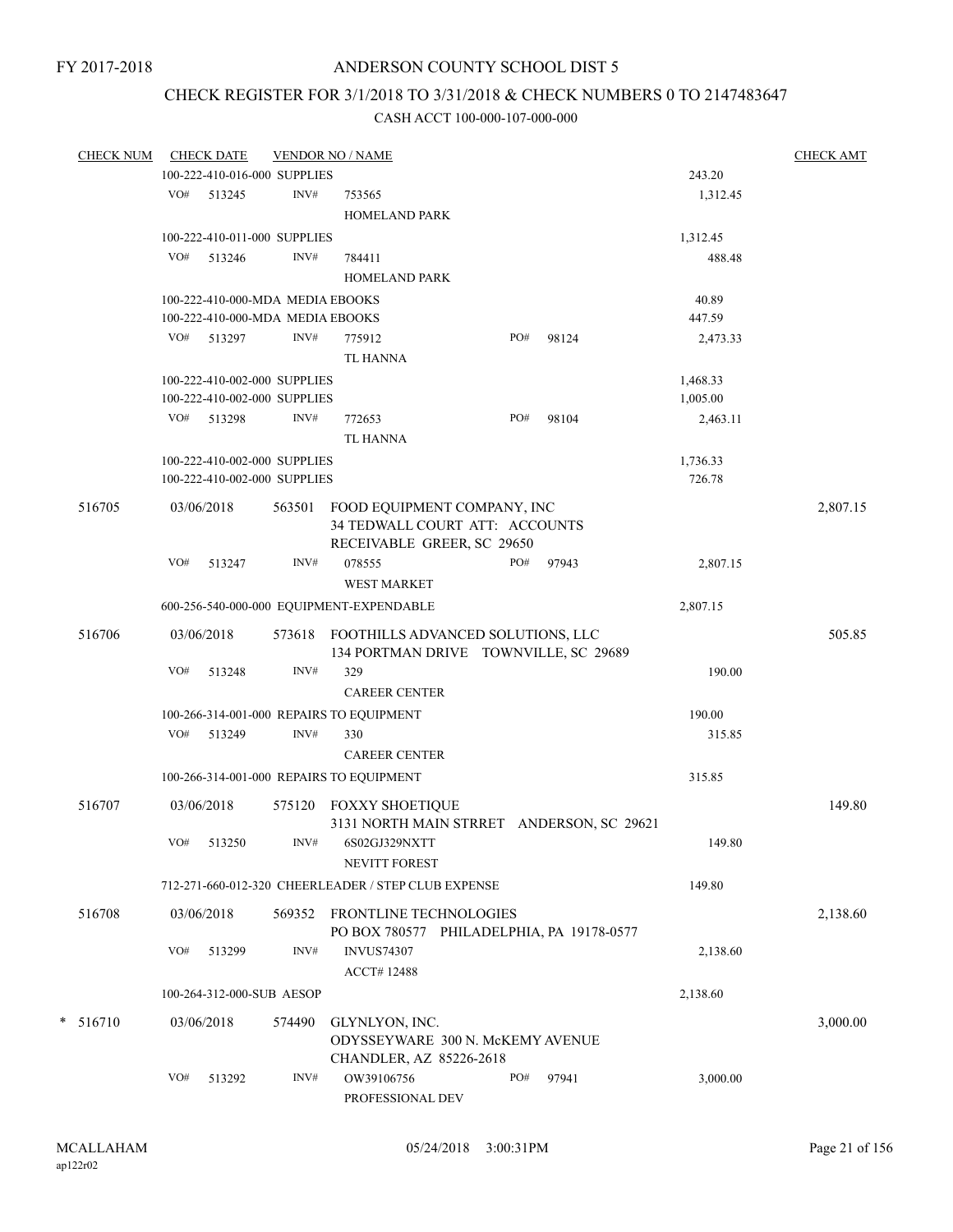# CHECK REGISTER FOR 3/1/2018 TO 3/31/2018 & CHECK NUMBERS 0 TO 2147483647

| <b>CHECK NUM</b> |     | <b>CHECK DATE</b>                  |      | <b>VENDOR NO / NAME</b>                                                                                        |          | <b>CHECK AMT</b> |
|------------------|-----|------------------------------------|------|----------------------------------------------------------------------------------------------------------------|----------|------------------|
|                  |     |                                    |      | 100-221-312-000-SEC PURCHASED SERVICES                                                                         | 3,000.00 |                  |
| $* 516713$       |     | 03/06/2018                         |      | 574279 HALLIGAN MAHONEY & WILLIAMS<br>PO BOX 11367 COLUMBIA, SC 29211-1367                                     |          | 8,145.25         |
|                  | VO# | 513253                             | INV# | 11802<br><b>JAN SERVICES</b>                                                                                   | 8,145.25 |                  |
|                  |     | 100-231-319-000-000 LEGAL FEES     |      |                                                                                                                | 8,145.25 |                  |
| * 516716         |     | 03/06/2018                         |      | 573239 JONES & BARTLETT LEARNING                                                                               |          | 155.92           |
|                  |     |                                    |      | PO BOX 417289 BOSTON, MA 02241-7289                                                                            |          |                  |
|                  | VO# | 513256                             | INV# | 3805431<br>PO#<br>98194<br><b>SUPPLIES</b>                                                                     | 155.92   |                  |
|                  |     | 325-115-410-000-0CO SUPPLIES (C/O) |      |                                                                                                                | 155.92   |                  |
| 516717           |     | 03/06/2018                         |      | 563608 JW PEPPER & SON, INC<br>POBOX 642 ATT: ACCOUNTS RECEIVABLE<br><b>EXTON, PA 19341</b>                    |          | 137.99           |
|                  | VO# | 513257                             | INV# | 15954425<br><b>MCCANTS</b>                                                                                     | 137.99   |                  |
|                  |     |                                    |      | 100-113-410-005-COB CHORUS, ORCHESTRA & BAND                                                                   | 137.99   |                  |
| $* 516719$       |     | 03/06/2018                         |      | 313476 LAKESHORE LEARNING MATERIALS<br>2695 EAST DOMINGUEZ STREET ATT: ACCOUNTS<br>RECEIVABLE CARSON, CA 90895 |          | 483.00           |
|                  | VO# | 513259                             | INV# | 3264690218                                                                                                     | 483.00   |                  |
|                  |     |                                    |      | <b>SUPPLIES</b>                                                                                                |          |                  |
|                  |     | 100-111-410-009-000 SUPPLIES       |      |                                                                                                                | 483.00   |                  |
| 516720           |     | 03/06/2018                         |      | 573943 LOCKE DESIGN<br>118 HAMMETT ACRES ANDERSON, SC 29621                                                    |          | 897.75           |
|                  | VO# | 513260                             | INV# | <b>FOOD SERVICE</b><br><b>BUSINESS CARDS</b>                                                                   | 163.01   |                  |
|                  |     |                                    |      | 600-256-410-000-REF SUPPLIES/ UNIFORMS                                                                         | 163.01   |                  |
|                  | VO# | 513261                             | INV# | <b>FOOD SERVICE</b><br><b>CARDS/ENVELOPES</b>                                                                  | 644.74   |                  |
|                  |     |                                    |      | 600-256-410-000-REF SUPPLIES/ UNIFORMS                                                                         | 644.74   |                  |
|                  |     | $VO#$ 513262                       |      | INV# FOOD SERVICE<br><b>BROCHURE</b>                                                                           | 90.00    |                  |
|                  |     |                                    |      | 600-256-410-000-REF SUPPLIES/ UNIFORMS                                                                         | 90.00    |                  |
| 516721           |     | 03/06/2018                         |      | 329401 LOWES BUSINESS ACCOUNT<br>PO BOX 530954 CREDIT SERVICES ATLANTA, GA<br>30353-0954                       |          | 2,053.61         |
|                  | VO# | 513263                             | INV# | 7288008<br><b>PURCHASES</b>                                                                                    | 2,053.61 |                  |
|                  |     |                                    |      | 100-254-410-000-000 CUSTODIAL SUPPLIES                                                                         | 55.75    |                  |
|                  |     |                                    |      | 100-254-410-000-001 MAINT. SUPPLIES-STRUCTURES                                                                 | 1,116.27 |                  |
|                  |     |                                    |      | 100-254-410-000-500 PEST MANAGEMENT                                                                            | 20.33    |                  |
|                  |     |                                    |      | 100-254-410-002-001 SUPPLIES - MAINTENANCE                                                                     | 247.57   |                  |
|                  |     |                                    |      | 100-254-410-003-400 HVAC/ELECTRICAL/PLUMBING                                                                   | 63.99    |                  |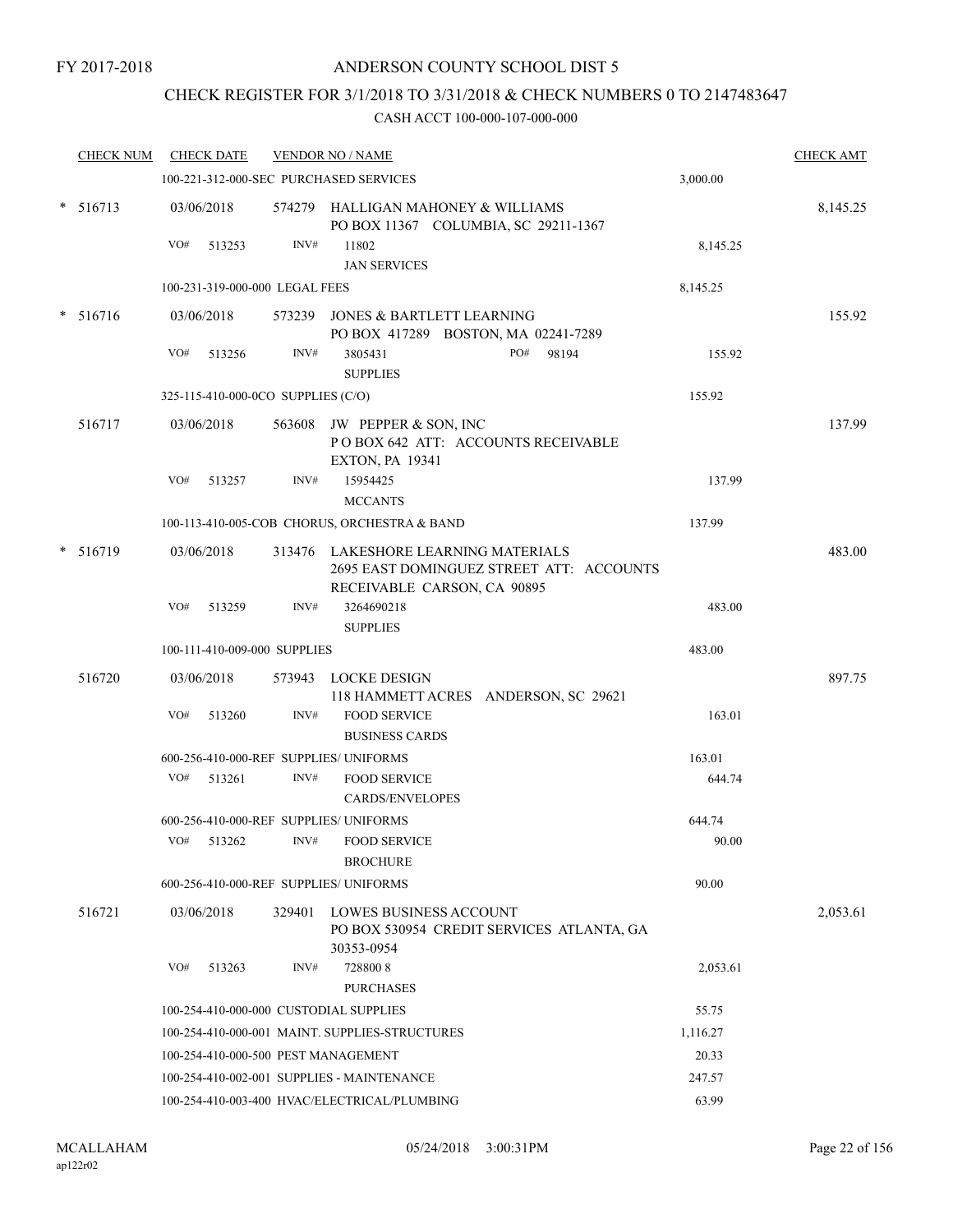# CHECK REGISTER FOR 3/1/2018 TO 3/31/2018 & CHECK NUMBERS 0 TO 2147483647

| <b>CHECK NUM</b> | <b>CHECK DATE</b>                        |        | <b>VENDOR NO / NAME</b>                                             |           | <b>CHECK AMT</b> |
|------------------|------------------------------------------|--------|---------------------------------------------------------------------|-----------|------------------|
|                  |                                          |        | 100-254-410-005-001 SUPPLIES - MAINTENANCE                          | 89.28     |                  |
|                  |                                          |        | 100-254-410-006-001 SUPPLIES - MAINTENANCE                          | 42.43     |                  |
|                  |                                          |        | 100-254-410-007-400 HVAC/ELECTRICAL/PLUMBING                        | 60.55     |                  |
|                  |                                          |        | 100-254-410-008-001 SUPPLIES - MAINTENANCE                          | 11.17     |                  |
|                  |                                          |        | 100-254-410-010-400 HVAC/ELECTRICAL/PLUMBING                        | 44.45     |                  |
|                  |                                          |        | 100-254-410-014-400 HVAC/ELECTRICAL/PLUMBING                        | 20.29     |                  |
|                  | 100-254-410-023-001 SUPPLIES-MAINTENANCE |        |                                                                     | 135.54    |                  |
|                  | 100-266-410-000-000 SUPPLIES             |        |                                                                     | 128.05    |                  |
|                  | 600-256-323-011-000 REPAIRS TO EQUIPMENT |        |                                                                     | 17.94     |                  |
| 516722           | 03/06/2018                               |        | 567442 MAKE MUSIC<br>PO BOX 733687 DALLAS, TX 75373-3687            |           | 140.00           |
|                  | VO#<br>513264                            | INV#   | PO#<br>NS19778651<br>98201<br>CUST #4111234                         | 140.00    |                  |
|                  |                                          |        | 100-113-410-021-COB CHORUS, ORCHESTRA & BAND                        | 140.00    |                  |
| 516723           | 03/06/2018                               | 568647 | <b>MANSFIELD OIL COMPANY</b><br>PO BOX 733706 DALLAS, TX 75373-3706 |           | 3,338.63         |
|                  | VO#<br>513265                            | INV#   | SQLCD395920<br><b>FUEL</b>                                          | 3,338.63  |                  |
|                  | 100-254-411-000-001 GASOLINE             |        |                                                                     | 3,237.36  |                  |
|                  | 100-255-411-000-000 GASOLINE             |        |                                                                     | 59.57     |                  |
|                  | 600-256-690-000-000 OTHER OBJECTS        |        |                                                                     | 41.70     |                  |
| 516724           | 03/06/2018                               | 569972 | MARCEL OR TAMMIE KLAUSER<br>215 CORNING ST ANDERSON, SC 29626       |           | 150.00           |
|                  | VO#<br>496979                            | INV#   | <b>FIELD TRIP</b><br><b>REFUND</b>                                  | 150.00    |                  |
|                  |                                          |        | 708-271-660-008-292 5th GRADE CELEBRATION EXPENSE                   | 150.00    |                  |
| 516725           | 03/06/2018                               | 575115 | MONSTER WORLDWIDE, INC<br>PO BOX 90364 CHICAGO, IL 60696-0364       |           | 830.00           |
|                  | VO#<br>513266                            | INV#   | 6512952<br><b>ADS</b>                                               | 830.00    |                  |
|                  |                                          |        | 100-266-345-000-000 TECHNOLOGY INFRASTRUCTURE                       | 830.00    |                  |
| 516726           | 03/06/2018                               | 569972 | MR OR MRS JOHN MCGAHA<br>202 SURREY LANE ANDERSON, SC 29621         |           | 175.00           |
|                  | VO#<br>513221                            | INV#   | <b>FIELD TRIP</b><br><b>REFUND</b>                                  | 175.00    |                  |
|                  |                                          |        | 720-271-660-020-586 FIELD TRIPS- GR.7 EXPENSE                       | 175.00    |                  |
| $* 516728$       | 03/06/2018                               | 366700 | <b>MUTUAL OF OMAHA</b><br>PO BOX 2147 OMAHA, NE 68103-2147          |           | 26,614.59        |
|                  | VO#<br>513267                            | INV#   | <b>MARCH 2018</b><br>GROUP# G00018B5                                | 26,614.59 |                  |
|                  | 100-000-450-000-000 MISC. DEDUCTIONS     |        |                                                                     | 8,955.39  |                  |
|                  | 100-000-456-000-000 INSURANCE PAYABLE    |        |                                                                     | 17,659.20 |                  |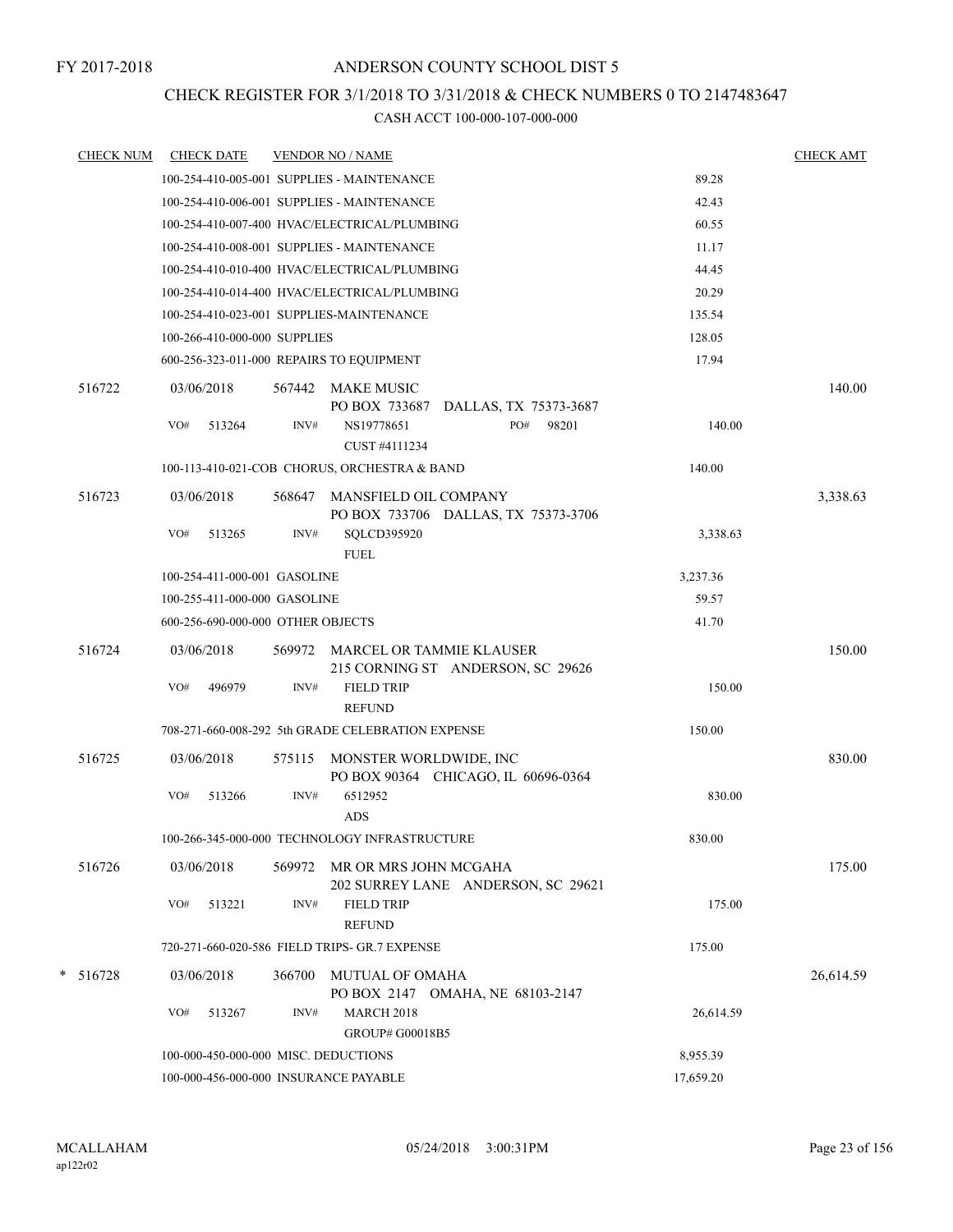FY 2017-2018

# ANDERSON COUNTY SCHOOL DIST 5

# CHECK REGISTER FOR 3/1/2018 TO 3/31/2018 & CHECK NUMBERS 0 TO 2147483647

| <b>CHECK NUM</b> | <b>CHECK DATE</b>                         |        | <b>VENDOR NO / NAME</b>                                                                                     |       |           | <b>CHECK AMT</b> |
|------------------|-------------------------------------------|--------|-------------------------------------------------------------------------------------------------------------|-------|-----------|------------------|
| $* 516731$       | 03/06/2018                                | 574909 | NCTIES REGISTRATION<br>1277 UNIVERSITY OF OREGON EUGENE, OR<br>97403-1277                                   |       |           | 1,170.00         |
|                  | VO#<br>513270                             | INV#   | 760181<br>PO#<br>FEB 28 - MARCH 2                                                                           | 97849 | 1,170.00  |                  |
|                  | 312-266-312-000-000 PROF DEV              |        |                                                                                                             |       | 1,170.00  |                  |
|                  |                                           |        |                                                                                                             |       |           |                  |
| 516732           | 03/06/2018                                | 382750 | NEW FOUNDATIONS CHILDREN & FAM SVCS INC<br>2300 STANDRIDGE ROAD ATT: DONNA<br>HARRINGTON ANDERSON, SC 29625 |       |           | 4,286.14         |
|                  | VO#<br>513271                             | INV#   | 1544<br>PO#                                                                                                 | 98261 | 4,286.14  |                  |
|                  |                                           |        | <b>JAN EXPENSES</b>                                                                                         |       |           |                  |
|                  | 221-113-312-000-000 PS- PRG COORD/ TUTORS |        |                                                                                                             |       | 4,286.14  |                  |
| 516733           | 03/06/2018                                | 568036 | PIEDMONT NATURAL GAS<br>PO BOX 1246 ATT: ACCOUNTS RECEIVABLE<br>CHARLOTTE, NC 28201-1246                    |       |           | 20,189.08        |
|                  | VO#<br>513302                             | INV#   | DUE 3/9/18<br><b>UTILITIES</b>                                                                              |       | 20,189.08 |                  |
|                  | 100-254-472-002-000 ENERGY-GAS            |        |                                                                                                             |       | 5,138.91  |                  |
|                  | 100-254-472-005-000 ENERGY-GAS            |        |                                                                                                             |       | 2,996.47  |                  |
|                  | 100-254-472-009-000 ENERGY-GAS            |        |                                                                                                             |       | 210.18    |                  |
|                  | 100-254-472-013-000 ENERGY-GAS            |        |                                                                                                             |       | 1,132.49  |                  |
|                  | 100-254-472-014-000 ENERGY-GAS            |        |                                                                                                             |       | 3,188.29  |                  |
|                  | 100-254-472-019-000 ENERGY-GAS            |        |                                                                                                             |       | 2,330.00  |                  |
|                  | 100-254-472-020-000 ENERGY-GAS            |        |                                                                                                             |       | 1,417.71  |                  |
|                  | 100-254-472-023-000 ENERGY-GAS            |        |                                                                                                             |       | 1,915.03  |                  |
|                  | 600-256-470-002-000 ENERGY                |        |                                                                                                             |       | 92.47     |                  |
|                  | 600-256-470-009-000 ENERGY                |        |                                                                                                             |       | 1,576.34  |                  |
|                  | 600-256-470-019-000 ENERGY                |        |                                                                                                             |       | 191.19    |                  |
| 516734           | 03/06/2018                                | 564099 | PIONEER VALLEY BOOKS<br>155A INDUSTRIAL DRIVE ATT: ACCOUNTS<br>RECEIVABLE NORTHAMPTON, MA 01060             |       |           | 140.80           |
|                  | VO# 513273                                | INV#   | 122690<br><b>CONCORD ELEM</b>                                                                               |       | 140.80    |                  |
|                  | 100-112-410-009-000 SUPPLIES              |        |                                                                                                             |       | 140.80    |                  |
| 516735           | 03/06/2018                                |        | 394675 PIP PRINTING<br>1005 NORTH FANT STREET ATT: ACCOUNTS<br>RECEIVABLE ANDERSON, SC 29621                |       |           | 627.39           |
|                  | VO# 513274                                | INV#   | 96427,96395<br><b>SOUTHWOOD</b>                                                                             |       | 152.81    |                  |
|                  | 100-114-410-021-000 SUPPLIES              |        |                                                                                                             |       | 60.63     |                  |
|                  | 721-190-660-021-647 DRAMA HIGH EXPENSE    |        |                                                                                                             |       | 92.18     |                  |
|                  | VO# 513275                                | INV#   | 96327<br>NEW PROSPECT                                                                                       |       | 474.58    |                  |
|                  | 100-112-410-010-000 SUPPLIES              |        |                                                                                                             |       | 474.58    |                  |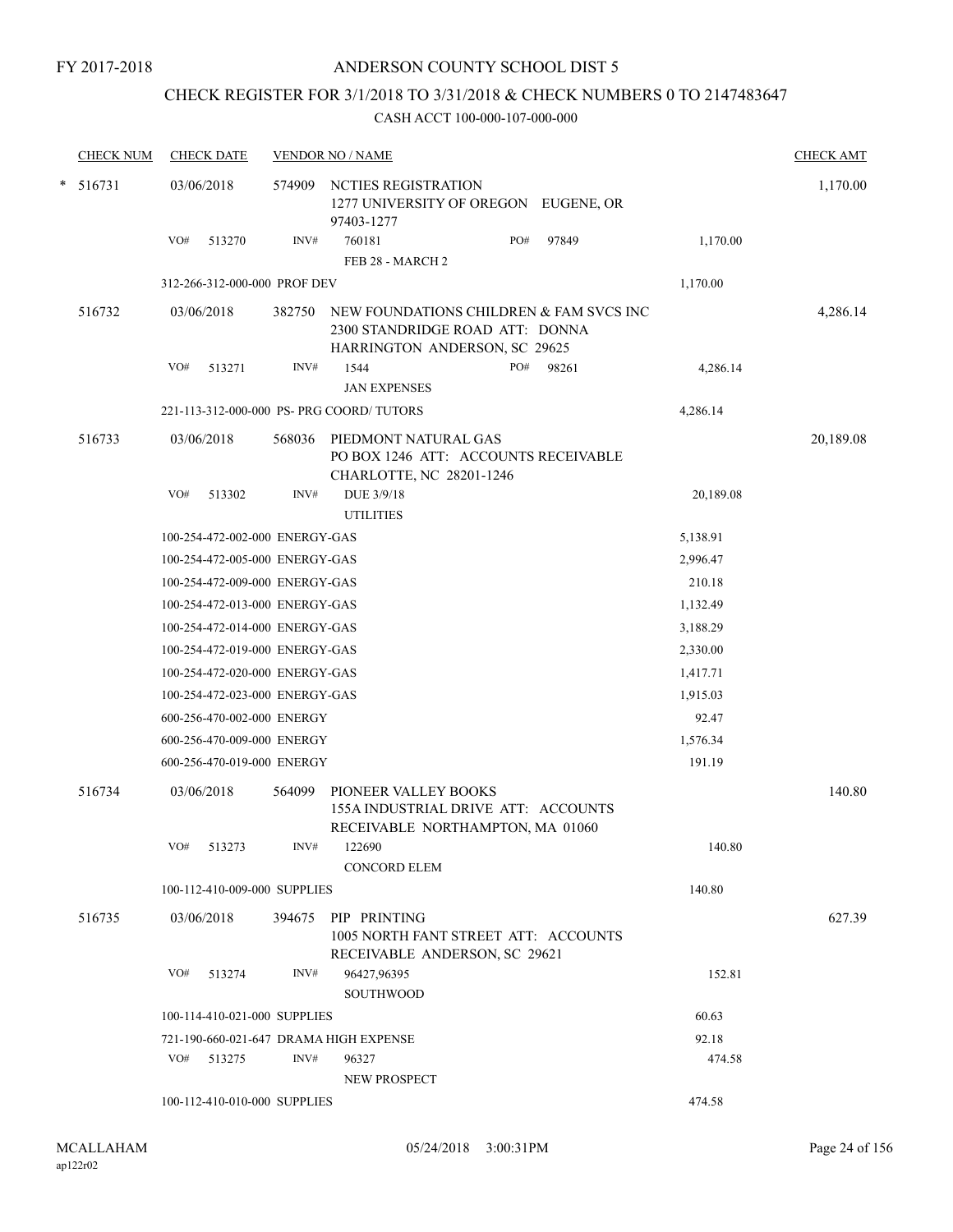# CHECK REGISTER FOR 3/1/2018 TO 3/31/2018 & CHECK NUMBERS 0 TO 2147483647

|   | <b>CHECK NUM</b> | <b>CHECK DATE</b>                       |        | <b>VENDOR NO / NAME</b>                                                                                                                                                                                  |                                      | <b>CHECK AMT</b> |
|---|------------------|-----------------------------------------|--------|----------------------------------------------------------------------------------------------------------------------------------------------------------------------------------------------------------|--------------------------------------|------------------|
|   | 516736           | 03/06/2018                              | 570443 | PROJECT LEAD THE WAY<br>3939 PRIORITY WAY SOUTH DRIVE SUITE 400<br>INDIANAPOLIS, IN 46240                                                                                                                |                                      | 2,250.00         |
|   |                  | VO#<br>513276                           | INV#   | PO#<br>92876<br>98247<br>96410, 95336                                                                                                                                                                    | 2,250.00                             |                  |
|   |                  |                                         |        | 100-221-410-000-PLW PROJECT LEAD THE WAY<br>100-221-410-000-PLW PROJECT LEAD THE WAY<br>100-221-410-000-PLW PROJECT LEAD THE WAY                                                                         | 750.00<br>750.00<br>750.00           |                  |
|   | $* 516738$       | 03/06/2018                              | 567774 | <b>RICH PRODUCTS CORP</b><br>POBOX 98333 ATT: ACCOUNTS RECEIVABLE<br>CHICAGO, IL 60693                                                                                                                   |                                      | 2,507.00         |
|   |                  | VO#<br>513278                           | INV#   | 30087705<br><b>FOOD</b>                                                                                                                                                                                  | 2,507.00                             |                  |
|   |                  |                                         |        | 600-000-172-000-000 FOOD SERV INVEN. FOOD                                                                                                                                                                | 2,507.00                             |                  |
|   | * 516740         | 03/06/2018                              | 442400 | ROPER MOUNTAIN SCIENCE CENTER<br>402 ROPER MOUNTAIN ROAD GREENVILLE, SC<br>29615                                                                                                                         |                                      | 1,320.00         |
|   |                  | VO#<br>513280                           | INV#   | VISIT FEB 12<br><b>CONCORD ELEM</b>                                                                                                                                                                      | 1,320.00                             |                  |
|   |                  |                                         |        | 709-271-660-009-354 FIELD TRIPS GRADE 4 EXPENSE<br>709-271-660-009-354 FIELD TRIPS GRADE 4 EXPENSE<br>709-271-660-009-354 FIELD TRIPS GRADE 4 EXPENSE<br>709-271-660-009-354 FIELD TRIPS GRADE 4 EXPENSE | 348.00<br>348.00<br>300.00<br>324.00 |                  |
|   | 516741           | 03/06/2018                              | 569321 | RUBBER STAMP CHAMP<br>409 ENTERPRISE ST ATT: ACCOUNTS<br>RECEIVABLE SAN MARCOS, CA 92078                                                                                                                 |                                      | 101.50           |
|   |                  | VO#<br>513281                           | INV#   | 930245<br><b>SUPPLIES</b>                                                                                                                                                                                | 101.50                               |                  |
|   |                  | 600-256-410-000-000 SUPPLIES            |        |                                                                                                                                                                                                          | 101.50                               |                  |
| * | 516743           | 03/06/2018                              | 566961 | SAWYER, STEVE^^<br>203 WALNUT AVENUE ANDERSON, SC 29625                                                                                                                                                  |                                      | 120.00           |
|   |                  | VO#<br>513216                           | INV#   | FEB 24 TLH<br>OFFICIAL                                                                                                                                                                                   | 60.00                                |                  |
|   |                  | 100-271-312-002-000 ADDITIONAL SECURITY |        |                                                                                                                                                                                                          | 60.00                                |                  |
|   |                  | VO#<br>513217                           | INV#   | FEB 24 TLH<br><b>OFFICIAL</b>                                                                                                                                                                            | 60.00                                |                  |
|   |                  | 100-271-312-002-000 ADDITIONAL SECURITY |        |                                                                                                                                                                                                          | 60.00                                |                  |
|   | 516744           | 03/06/2018                              |        | 445575 SC DEPT OF EMPLOYMENT & WORKFORCE<br>POBOX 995 COLUMBIA, SC 29202                                                                                                                                 |                                      | 698.26           |
|   |                  | VO#<br>513300                           | INV#   | 203<br>ACCT #125676                                                                                                                                                                                      | 698.26                               |                  |
|   |                  | 100-252-245-000-000 UNEMPLOYMENT        |        |                                                                                                                                                                                                          | 698.26                               |                  |
|   | $*$ 516746       | 03/06/2018                              | 451201 | SC SCHOOL BOARDS INSURANCE TRUST<br>PROPERTY/CASUALTY INSURANCE 111<br>RESEARCH DRIVE COLUMBIA, SC 29203                                                                                                 |                                      | 176,049.00       |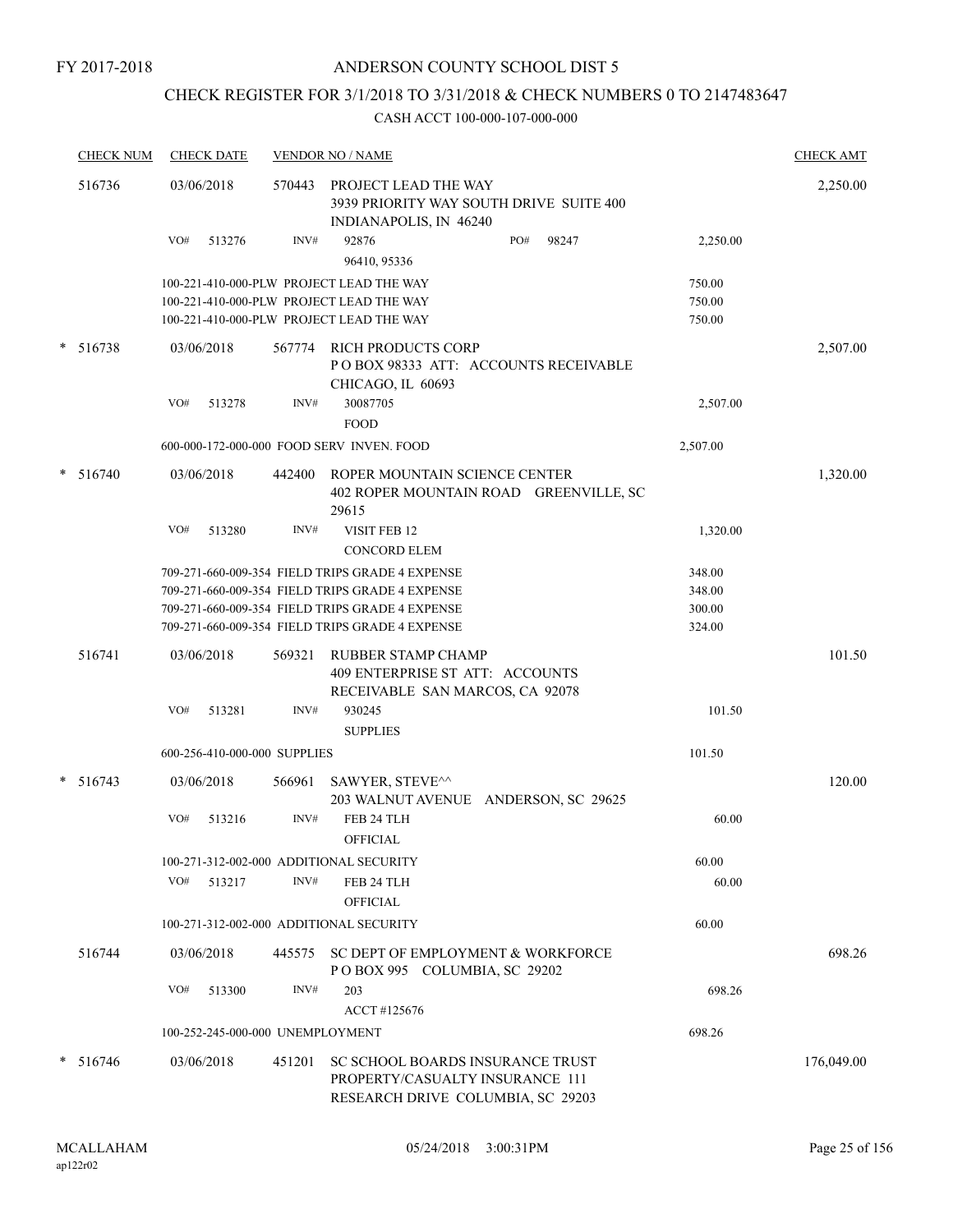# CHECK REGISTER FOR 3/1/2018 TO 3/31/2018 & CHECK NUMBERS 0 TO 2147483647

|   | <u>CHECK NUM</u> |     | <b>CHECK DATE</b> |                                 | <b>VENDOR NO / NAME</b>                                                                     |     |       |                | <b>CHECK AMT</b> |
|---|------------------|-----|-------------------|---------------------------------|---------------------------------------------------------------------------------------------|-----|-------|----------------|------------------|
|   |                  | VO# | 513301            | INV#                            | 12447                                                                                       |     |       | 176,049.00     |                  |
|   |                  |     |                   |                                 | 2017-2018 4TH QTR                                                                           |     |       |                |                  |
|   |                  |     |                   |                                 | 100-252-270-000-000 WORKMAN'S COMPENSATION                                                  |     |       | 176,049.00     |                  |
|   | 516747           |     | 03/06/2018        | 572976                          | SENN, MICHAEL^^<br>1102 RAVENSWOOD DR ANDERSON, SC 29625                                    |     |       |                | 570.00           |
|   |                  | VO# | 513210            | INV#                            | <b>WESTSIDE</b><br><b>CLOCK OPERATOR</b>                                                    |     |       | 570.00         |                  |
|   |                  |     |                   |                                 | 100-271-312-003-000 ADDITIONAL SECURITY                                                     |     |       | 570.00         |                  |
|   | 516748           |     | 03/06/2018        | 569589                          | <b>SREB</b><br>592 TENTH ST, NW ATTN: HSTW STAFF<br>DEVELOPMENT CONF ATLANTA, GA 30318-5776 |     |       |                | 1,980.00         |
|   |                  | VO# | 513283            | INV#                            | 1/17-18/ACCTET<br><b>OBSERVATIONS</b>                                                       | PO# | 97533 | 1,980.00       |                  |
|   |                  |     |                   |                                 | 207-224-333-000-004 TRIPS & CONFERENCES                                                     |     |       | 1,980.00       |                  |
| * | 516750           |     | 03/06/2018        | 570230                          | TASTY BRANDS, LLC<br>6800 JERICHO TURNPIKE SUITE 101 WEST<br>SYOSSET, NY 11791              |     |       |                | 4,272.00         |
|   |                  | VO# | 513284            | INV#                            | 31192<br><b>FOOD</b>                                                                        |     |       | 4,272.00       |                  |
|   |                  |     |                   |                                 | 600-000-172-000-000 FOOD SERV INVEN. FOOD                                                   |     |       | 4,272.00       |                  |
|   | 516751           |     | 03/06/2018        | 563611                          | THE GREENVILLE ZOO<br>150 CLEVELAND PARK DRIVE GREENVILLE, SC<br>29601                      |     |       |                | 150.00           |
|   |                  | VO# | 513285            | INV#                            | FOR 4/30/18                                                                                 |     |       | 150.00         |                  |
|   |                  |     |                   |                                 | <b>NEVITT FOREST</b>                                                                        |     |       |                |                  |
|   |                  |     |                   |                                 | 712-271-660-012-352 FIELD TRIPS GRADE 2 EXPENSE                                             |     |       | 150.00         |                  |
|   | $*$ 516754       |     | 03/06/2018        | 524353                          | WAL-MART COMMUNITY/GEMB<br>PO BOX 530934 ATT: ACCOUNTS RECEIVABLE<br>ATLANTA, GA 30353-0934 |     |       |                | 155.21           |
|   |                  | VO# | 513289            | INV#                            | 2017 8480<br><b>MCCANTS</b>                                                                 |     |       | 155.21         |                  |
|   |                  |     |                   |                                 | 705-271-660-005-502 STUDENT GOV/COUNCIL EXPENSE                                             |     |       | 13.56          |                  |
|   |                  |     |                   |                                 | 705-271-660-005-666 CONCESSIONS EXPENSE<br>705-271-660-005-666 CONCESSIONS EXPENSE          |     |       | 89.83<br>51.82 |                  |
|   | $*$ 516756       |     | 03/06/2018        |                                 | 573864 WELLS FARGO VENDOR FIN SERV<br>PO BOX 105710 ATLANTA, GA 30348-5710                  |     |       |                | 260.22           |
|   |                  | VO# | 513290            | INV#                            | 68024050<br><b>COPIER</b>                                                                   |     |       | 260.22         |                  |
|   |                  |     |                   | 201-112-490-010-000 COPIER COST |                                                                                             |     |       | 260.22         |                  |
|   | 516757           |     | 03/09/2018        | 571975                          | A3 COMMUNICATIONS<br>P.O. BOX 603037 CHARLOTTE, NC 28260                                    |     |       |                | 2,500.00         |
|   |                  | VO# | 513495            | INV#                            | 55630<br><b>TECHNOLOGY</b>                                                                  | PO# | 97949 | 2,500.00       |                  |
|   |                  |     |                   |                                 | 100-266-345-000-000 TECHNOLOGY INFRASTRUCTURE                                               |     |       | 226.19         |                  |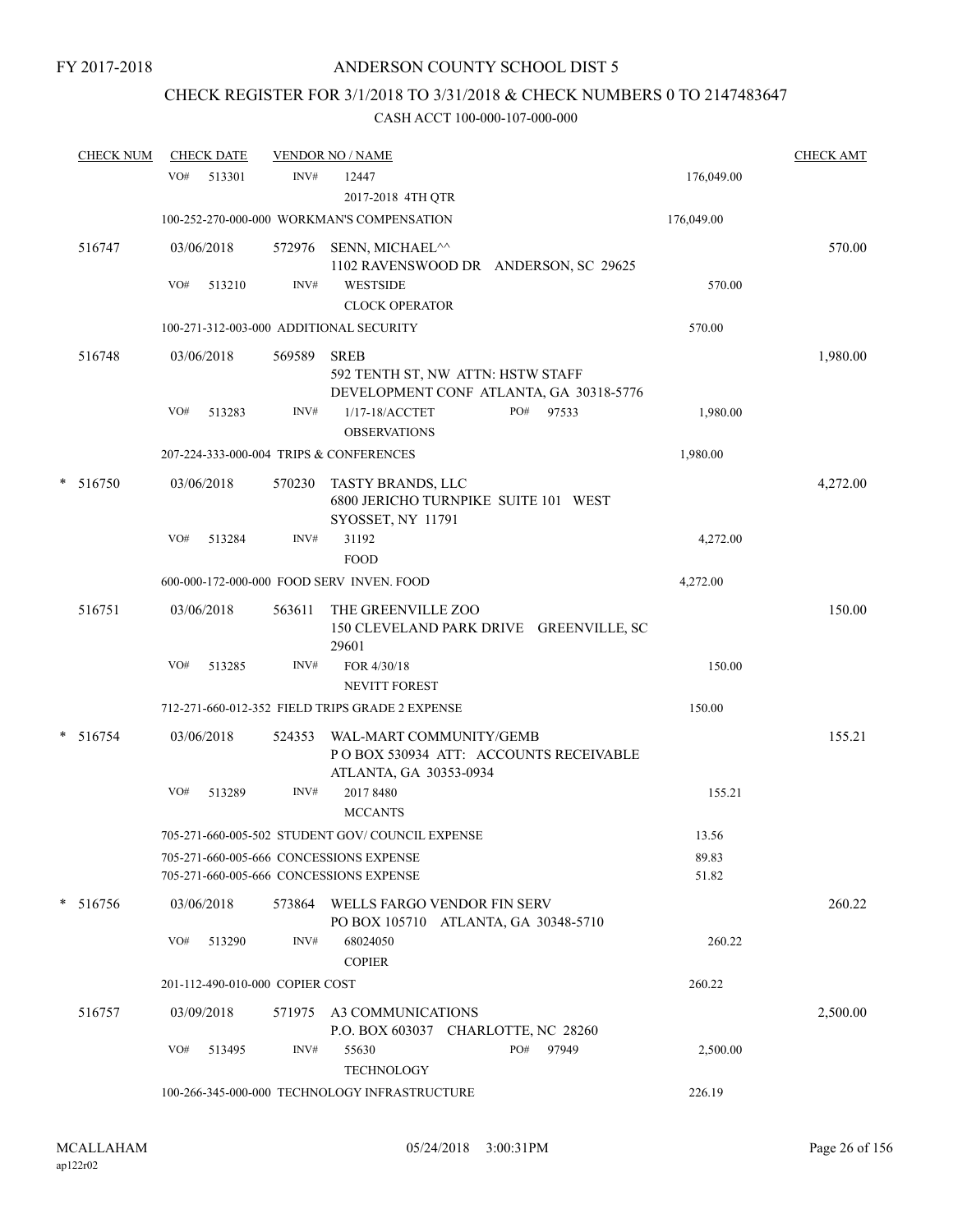# CHECK REGISTER FOR 3/1/2018 TO 3/31/2018 & CHECK NUMBERS 0 TO 2147483647

| <b>CHECK NUM</b> |     | <b>CHECK DATE</b> |        | <b>VENDOR NO / NAME</b><br>515-253-525-023-FAC SECURITY UPGRADES                                          |     |       | 2,273.81 | <b>CHECK AMT</b> |
|------------------|-----|-------------------|--------|-----------------------------------------------------------------------------------------------------------|-----|-------|----------|------------------|
| 516758           |     | 03/09/2018        |        | 573046 AG PARTS<br>220 HUFF AVE, SUITE 400 GREENSBURG, PA<br>15601                                        |     |       |          | 8,176.25         |
|                  | VO# | 513496            | INV#   | 1265519<br><b>TECH SUPPLIES</b>                                                                           | PO# | 98238 | 8,176.25 |                  |
|                  |     |                   |        | 100-266-312-000-TEC CHROME BOOK TECH FEE                                                                  |     |       | 8,176.25 |                  |
| $* 516761$       |     | 03/09/2018        | 570950 | ANDERSON COUNTY SHERIFF'S OFFICE<br>ATTN: RICHARD BRYSON PO BOX 5497<br>ANDERSON, SC 29623                |     |       |          | 1,452.50         |
|                  | VO# | 513578            | INV#   | FEB 9-MAR 5<br><b>SECURITY</b>                                                                            |     |       | 1,452.50 |                  |
|                  |     |                   |        | 100-271-312-002-000 ADDITIONAL SECURITY                                                                   |     |       | 980.00   |                  |
|                  |     |                   |        | 100-271-312-003-000 ADDITIONAL SECURITY                                                                   |     |       | 297.50   |                  |
|                  |     |                   |        | 713-271-660-013-201 MISCELLANEOUS EXPENSE                                                                 |     |       | 70.00    |                  |
|                  |     |                   |        | 715-271-660-015-201 MISCELLANEOUS EXPENSE                                                                 |     |       | 105.00   |                  |
| 516762           |     | 03/09/2018        | 113600 | <b>ANDERSON FIRE &amp; SAFETY</b><br>POBOX 1265 ATT: ACCOUNTS RECEIVABLE<br>ANDERSON, SC 29622            |     |       |          | 184.50           |
|                  | VO# | 513373            | INV#   | 87925<br><b>VARENNES</b>                                                                                  |     |       | 24.00    |                  |
|                  |     |                   |        | 100-254-410-016-400 HVAC/ELECTRICAL/PLUMBING                                                              |     |       | 24.00    |                  |
|                  | VO# | 513374            | INV#   | 87996                                                                                                     |     |       | 160.50   |                  |
|                  |     |                   |        | <b>ROBERT ANDERSON</b>                                                                                    |     |       |          |                  |
|                  |     |                   |        | 100-254-410-006-400 HVAC/ELECTRICAL/PLUMBING                                                              |     |       | 160.50   |                  |
| 516763           |     | 03/09/2018        | 566562 | ANDERSON OUTDOOR POWER EQUIPMENT<br>110 MIRACLE MILE DRIVE ATT: ACCOUNTS<br>RECEIVABLE ANDERSON, SC 29621 |     |       |          | 124.76           |
|                  | VO# | 513372            | INV#   | 188769<br><b>SUPPLIES</b>                                                                                 |     |       | 124.76   |                  |
|                  |     |                   |        | 100-254-410-000-001 MAINT. SUPPLIES-STRUCTURES                                                            |     |       | 124.76   |                  |
| $*$ 516765       |     | 03/09/2018        |        | 568170 ANDERSON UNIVERSITY<br>316 BOULEVARD ANDERSON, SC 29621                                            |     |       |          | 4,290.00         |
|                  |     | VO# 513498        | INV#   | SPRING 2018<br><b>ENG102 TL HANNA</b>                                                                     | PO# | 98243 | 4,290.00 |                  |
|                  |     |                   |        | 100-221-312-000-DCC PS- DUAL CREDIT CLASS                                                                 |     |       | 4,290.00 |                  |
| 516766           |     | 03/09/2018        | 563865 | ANDERSON WINNELSON CO<br>POBOX 1446 ATT: ACCOUNTS RECEIVABLE<br>ANDERSON, SC 29622                        |     |       |          | 407.86           |
|                  | VO# | 513366            | INV#   | 209845<br><b>SUPPLIES</b>                                                                                 |     |       | 108.02   |                  |
|                  |     |                   |        | 100-254-410-006-400 HVAC/ELECTRICAL/PLUMBING                                                              |     |       | 17.70    |                  |
|                  |     |                   |        | 100-254-410-013-400 HVAC/ELECTRICAL/PLUMBING                                                              |     |       | 72.62    |                  |
|                  |     |                   |        | 100-254-410-019-400 HVAC/ELECTRICAL/PLUMBING                                                              |     |       | 17.70    |                  |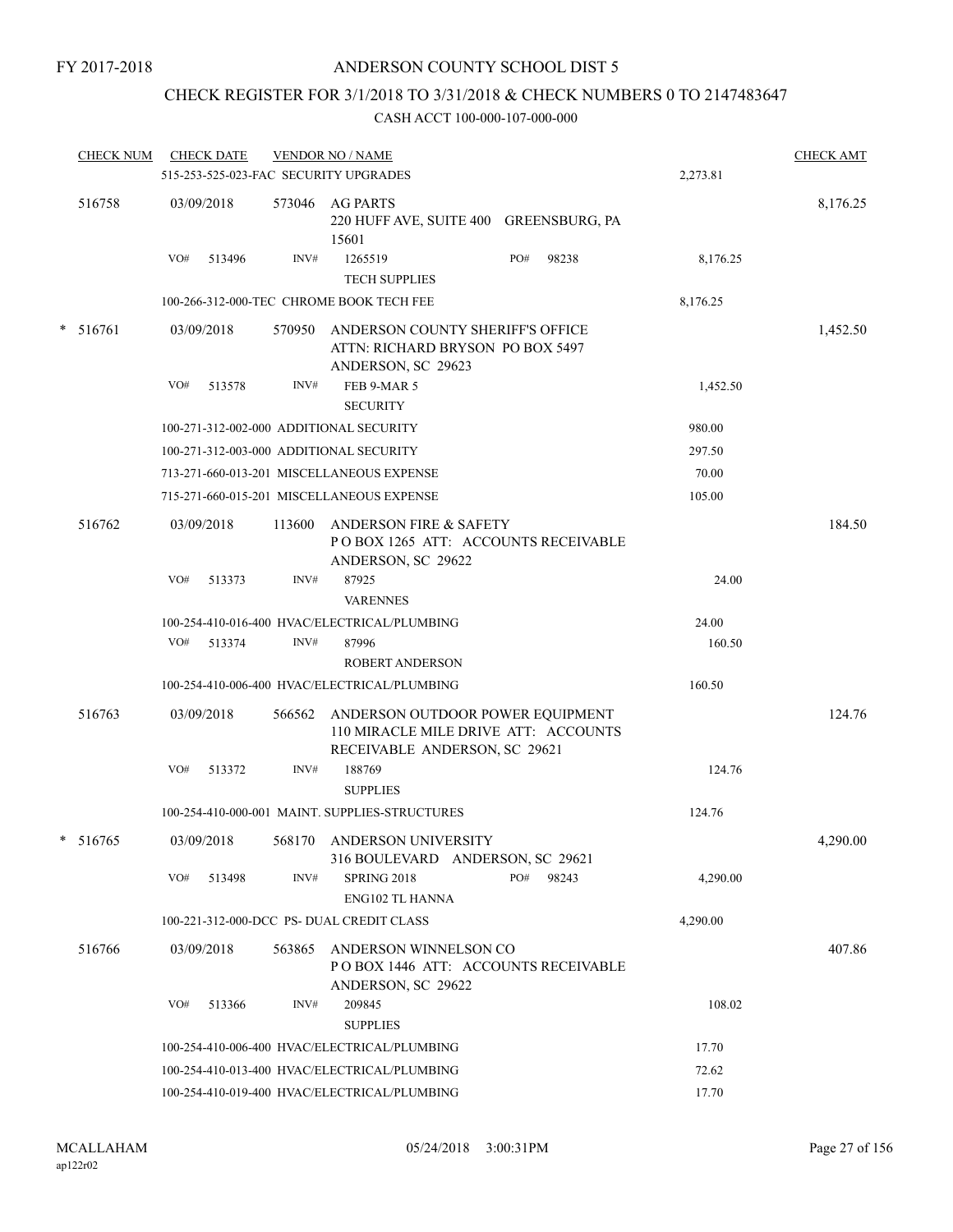# CHECK REGISTER FOR 3/1/2018 TO 3/31/2018 & CHECK NUMBERS 0 TO 2147483647

| <b>CHECK NUM</b> | <b>CHECK DATE</b>                                              |        | <b>VENDOR NO / NAME</b>        |                                                           |                 | <b>CHECK AMT</b> |
|------------------|----------------------------------------------------------------|--------|--------------------------------|-----------------------------------------------------------|-----------------|------------------|
|                  | VO#<br>513367                                                  | INV#   | 209891<br><b>SUPPLIES</b>      |                                                           | 99.84           |                  |
|                  | 100-254-410-003-400 HVAC/ELECTRICAL/PLUMBING                   |        |                                |                                                           | 59.78           |                  |
|                  | 100-254-410-019-400 HVAC/ELECTRICAL/PLUMBING                   |        |                                |                                                           | 40.06           |                  |
|                  | VO#<br>513368                                                  | INV#   | 209760<br><b>SUPPLIES</b>      |                                                           | 177.94          |                  |
|                  | 100-254-410-001-400 HVAC/ELECTRICAL/PLUMBING                   |        |                                |                                                           | 17.94           |                  |
|                  | 100-254-410-005-400 HVAC/ELECTRICAL/PLUMBING                   |        |                                |                                                           | 80.00           |                  |
|                  | 100-254-410-010-400 HVAC/ELECTRICAL/PLUMBING                   |        |                                |                                                           | 80.00           |                  |
|                  | VO#<br>513369                                                  | INV#   | 209415<br><b>SUPPLIES</b>      |                                                           | 12.20           |                  |
|                  | 100-254-410-006-400 HVAC/ELECTRICAL/PLUMBING                   |        |                                |                                                           | 12.20           |                  |
|                  | VO#<br>513370                                                  | INV#   | 209524<br><b>SUPPLIES</b>      |                                                           | 9.86            |                  |
|                  | 100-254-410-006-400 HVAC/ELECTRICAL/PLUMBING                   |        |                                |                                                           | 9.86            |                  |
| 516767           | 03/09/2018                                                     | 567907 | AT&T<br>ATLANTA, GA 30348-5503 | $(864 M10-0346)$<br>POBOX 105503 ATT: ACCOUNTS RECEIVABLE |                 | 4,618.04         |
|                  | VO#<br>513417                                                  | INV#   | 864 M10-0346<br>PHONE SERVICE  |                                                           | 4,618.04        |                  |
|                  | 100-266-340-000-000 TELEPHONE                                  |        |                                |                                                           | 1,533.94        |                  |
|                  | 100-266-340-000-000 TELEPHONE                                  |        |                                |                                                           | 83.47           |                  |
|                  | 100-266-340-000-000 TELEPHONE<br>100-266-340-000-000 TELEPHONE |        |                                |                                                           | 17.43<br>118.43 |                  |
|                  | 100-266-340-001-000 TELEPHONE                                  |        |                                |                                                           | 273.73          |                  |
|                  | 100-266-340-002-000 TELEPHONE                                  |        |                                |                                                           | 429.89          |                  |
|                  | 100-266-340-003-000 TELEPHONE                                  |        |                                |                                                           | 382.93          |                  |
|                  | 100-266-340-005-000 TELEPHONE                                  |        |                                |                                                           | 96.66           |                  |
|                  | 100-266-340-006-000 TELEPHONE                                  |        |                                |                                                           | 82.69           |                  |
|                  |                                                                |        |                                |                                                           |                 |                  |
|                  | 100-266-340-007-000 TELEPHONE                                  |        |                                |                                                           | 65.15           |                  |
|                  | 100-266-340-008-000 TELEPHONE                                  |        |                                |                                                           | 56.59           |                  |
|                  | 100-266-340-009-000 TELEPHONE                                  |        |                                |                                                           | 78.88           |                  |
|                  | 100-266-340-010-000 TELEPHONE                                  |        |                                |                                                           | 69.65           |                  |
|                  | 100-266-340-011-000 TELEPHONE                                  |        |                                |                                                           | 298.85          |                  |
|                  | 100-266-340-012-000 TELEPHONE                                  |        |                                |                                                           | 96.63           |                  |
|                  | 100-266-340-013-000 TELEPHONE                                  |        |                                |                                                           | 82.69           |                  |
|                  | 100-266-340-014-000 TELEPHONE                                  |        |                                |                                                           | 83.47           |                  |
|                  | 100-266-340-015-000 TELEPHONE                                  |        |                                |                                                           | 70.30           |                  |
|                  | 100-266-340-016-000 TELEPHONE                                  |        |                                |                                                           | 91.21           |                  |
|                  | 100-266-340-017-000 TELEPHONE                                  |        |                                |                                                           | 95.75           |                  |
|                  | 100-266-340-018-000 TELEPHONE                                  |        |                                |                                                           | 82.69           |                  |
|                  | 100-266-340-019-000 TELEPHONE                                  |        |                                |                                                           | 65.71           |                  |
|                  | 100-266-340-020-000 TELEPHONE                                  |        |                                |                                                           | 69.65           |                  |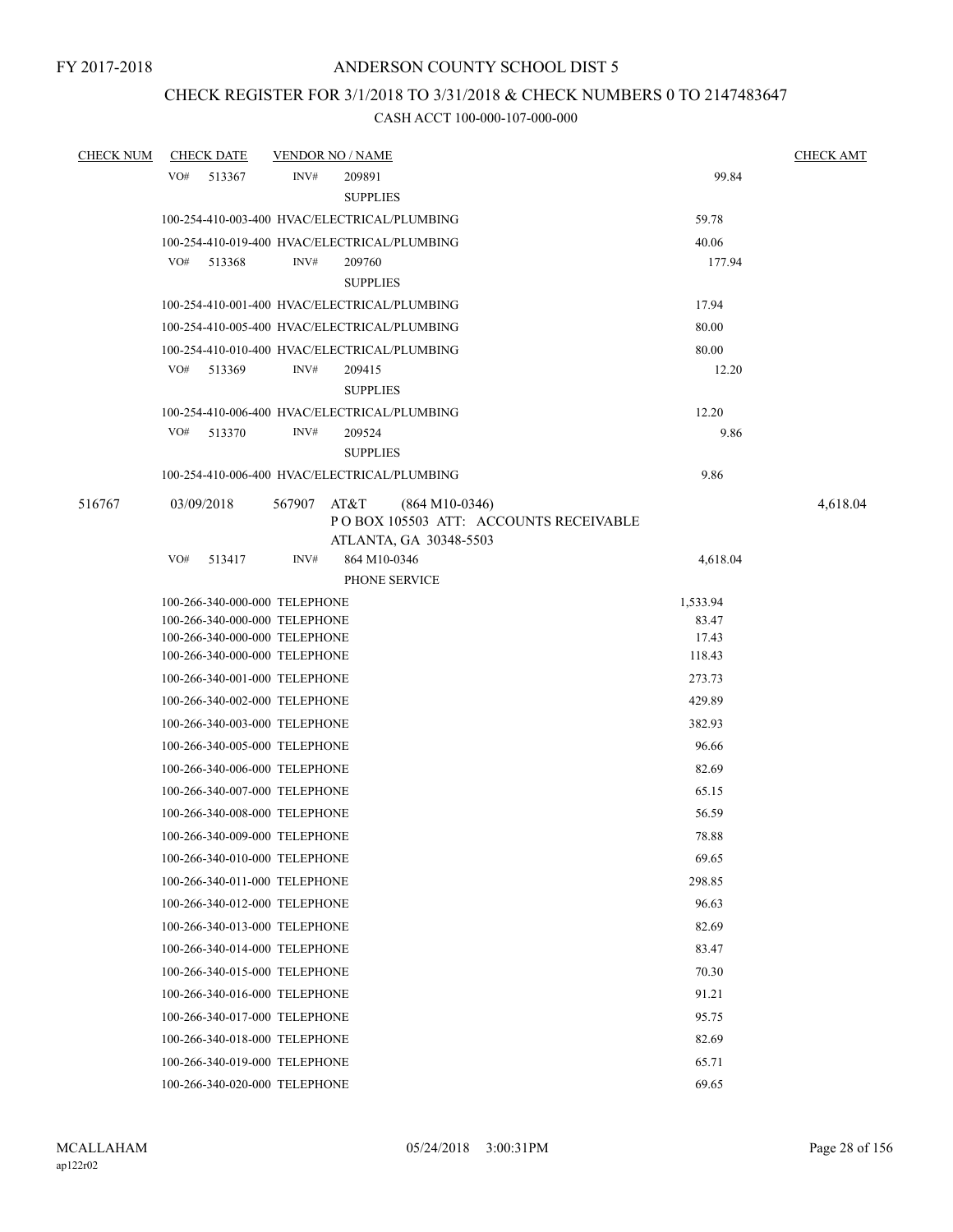### FY 2017-2018

# ANDERSON COUNTY SCHOOL DIST 5

# CHECK REGISTER FOR 3/1/2018 TO 3/31/2018 & CHECK NUMBERS 0 TO 2147483647

| <b>CHECK NUM</b> | <b>CHECK DATE</b>             |        | <b>VENDOR NO / NAME</b>                                                                          |        | <b>CHECK AMT</b> |
|------------------|-------------------------------|--------|--------------------------------------------------------------------------------------------------|--------|------------------|
|                  | 100-266-340-021-000 TELEPHONE |        |                                                                                                  | 83.47  |                  |
|                  | 100-266-340-023-000 TELEPHONE |        |                                                                                                  | 43.92  |                  |
|                  | 124-266-340-024-000 TELEPHONE |        |                                                                                                  | 55.32  |                  |
|                  | 600-256-340-000-000 TELEPHONE |        |                                                                                                  | 108.94 |                  |
| 516768           | 03/09/2018                    |        | 569220 AUTECH<br>POBOX 248 ATT: ACCOUNTS RECEIVABLE<br>WILLIAMSTON, SC 29697                     |        | 575.00           |
|                  | VO#<br>513361                 | INV#   | 6457<br><b>CAREER CENTER</b>                                                                     | 125.00 |                  |
|                  |                               |        | 100-254-323-001-400 CONTR SERV-HVAC/ELECT/PLUMBING                                               | 125.00 |                  |
|                  | VO# 513362                    | INV#   | 6414<br>WHITEHALL                                                                                | 150.00 |                  |
|                  |                               |        | 100-254-323-019-400 CONTR SERV-HVAC/ELECT/PLUMBING                                               | 150.00 |                  |
|                  | VO# 513363                    | INV#   | 6456<br><b>MCCANTS</b>                                                                           | 150.00 |                  |
|                  |                               |        | 100-254-323-005-400 CONTR SERV-HVAC/ELECT/PLUMBING                                               | 150.00 |                  |
|                  | VO# 513364                    | INV#   | 6461<br><b>ROBERT ANDERSON</b>                                                                   | 150.00 |                  |
|                  |                               |        | 100-254-323-006-400 CONTR SERV-HVAC/ELECT/PLUMBING                                               | 150.00 |                  |
| 516769           | 03/09/2018                    |        | 575123 BAKE'S AND STITCHES LLC<br>228 ANSONBOROUGH BELTON, SC 29627                              |        | 387.76           |
|                  | VO#<br>513575                 | INV#   | 100<br><b>SOUTH FANT</b>                                                                         | 387.76 |                  |
|                  |                               |        | 715-271-660-015-201 MISCELLANEOUS EXPENSE                                                        | 387.76 |                  |
| 516770           | 03/09/2018                    |        | 575133 BECK, DONNA <sup><math>\wedge</math></sup><br>107 LOUDWATER DR ANDERSON, SC 29621         |        | 171.20           |
|                  | VO#<br>513499                 | INV#   | 123<br><b>BBALL BANQUET</b>                                                                      | 171.20 |                  |
|                  |                               |        | 705-271-660-005-751 BASKETBALL BOYS EXPENSE                                                      | 171.20 |                  |
| $* 516772$       | 03/09/2018                    | 566288 | CES CITY ELECTRIC ACCTS<br>P.O. BOX 71465 ATT: ACCOUNTS RECEIVABLE<br>NORTH CHARLESTON, SC 29415 |        | 368.14           |
|                  | VO#<br>513355                 | INV#   | 135909<br><b>SUPPLIES</b>                                                                        | 15.28  |                  |
|                  |                               |        | 100-254-410-003-400 HVAC/ELECTRICAL/PLUMBING                                                     | 15.28  |                  |
|                  | VO#<br>513356                 | INV#   | 135807<br><b>SUPPLIES</b>                                                                        | 111.34 |                  |
|                  |                               |        | 100-254-410-005-400 HVAC/ELECTRICAL/PLUMBING                                                     | 111.34 |                  |
|                  | VO# 513357                    | INV#   | 135836<br><b>SUPPLIES</b>                                                                        | 108.31 |                  |
|                  |                               |        | 100-254-410-008-400 HVAC/ELECTRICAL/PLUMBING                                                     | 21.73  |                  |
|                  |                               |        | 100-254-410-010-400 HVAC/ELECTRICAL/PLUMBING                                                     | 21.73  |                  |
|                  |                               |        | 100-254-410-011-400 HVAC/ELECTRICAL/PLUMBING                                                     | 21.38  |                  |
|                  |                               |        | 100-254-410-017-400 HVAC/ELECTRICAL/PLUMBING                                                     | 21.74  |                  |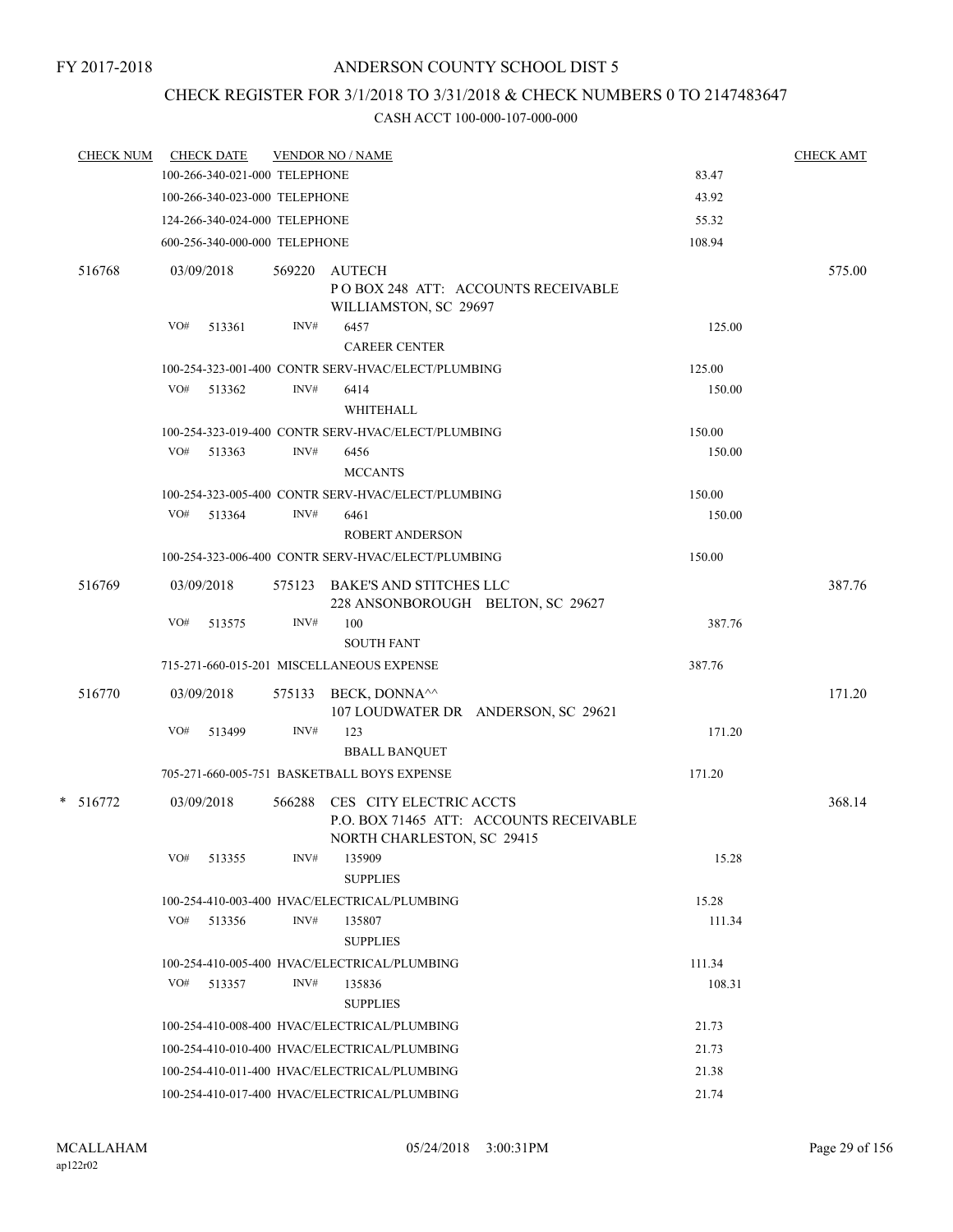# CHECK REGISTER FOR 3/1/2018 TO 3/31/2018 & CHECK NUMBERS 0 TO 2147483647

| <b>CHECK NUM</b> | <b>CHECK DATE</b> | <b>VENDOR NO / NAME</b>                |                                                 | <b>CHECK AMT</b> |          |
|------------------|-------------------|----------------------------------------|-------------------------------------------------|------------------|----------|
|                  |                   |                                        | 100-254-410-021-400 HVAC/ELECTRICAL/PLUMBING    | 21.73            |          |
|                  | VO#<br>513358     | INV#                                   | 135742                                          | 12.31            |          |
|                  |                   |                                        | <b>SUPPLIES</b>                                 |                  |          |
|                  |                   |                                        | 100-254-410-017-400 HVAC/ELECTRICAL/PLUMBING    | 12.31            |          |
|                  | VO#<br>513359     | INV#                                   | 135737                                          | 106.90           |          |
|                  |                   |                                        | <b>SUPPLIES</b>                                 |                  |          |
|                  |                   |                                        | 100-254-410-017-400 HVAC/ELECTRICAL/PLUMBING    | 106.90           |          |
|                  | VO#<br>513360     | INV#                                   | 135738                                          | 14.00            |          |
|                  |                   |                                        | <b>SUPPLIES</b>                                 |                  |          |
|                  |                   | 100-254-410-000-400 HVAC SUPPLIES      |                                                 | 14.00            |          |
| 516773           | 03/09/2018        | 568558                                 | CHARTER COMMUNICATIONS                          |                  | 233.96   |
|                  |                   |                                        | PO BOX 742614 ATT: ACCOUNTS RECEIVABLE          |                  |          |
|                  |                   |                                        | CINCINNATI, OH 45274-2614                       |                  |          |
|                  | VO#<br>513502     | INV#                                   | 672778022618                                    | 94.98            |          |
|                  |                   |                                        | <b>SERVICE</b>                                  |                  |          |
|                  |                   | 100-266-340-000-000 TELEPHONE          |                                                 | 94.98            |          |
|                  | VO#<br>513503     | INV#                                   | 663728022618                                    | 138.98           |          |
|                  |                   |                                        | <b>SERVICE</b>                                  |                  |          |
|                  |                   | 100-266-340-000-000 TELEPHONE          |                                                 | 138.98           |          |
| 516774           | 03/09/2018        | 170630                                 | CINTAS CORPORATION #216                         |                  | 1,646.62 |
|                  |                   |                                        | POBOX 630803 ATT: ACCOUNTS RECEIVABLE           |                  |          |
|                  |                   |                                        | CINCINNATI, OH 45263-0803                       |                  |          |
|                  | VO#<br>513489     | INV#                                   | ACCT #01697<br>PO#<br>97232<br><b>DUST MOPS</b> | 1,646.62         |          |
|                  |                   |                                        |                                                 |                  |          |
|                  |                   | 100-254-323-001-110 CUSTODIAL SERVICES | 90.16                                           |                  |          |
|                  |                   |                                        | 100-254-323-002-110 CUSTODIAL SERVICES          | 132.40           |          |
|                  |                   |                                        | 100-254-323-003-110 CUSTODIAL SERVICES          | 134.14           |          |
|                  |                   |                                        | 100-254-323-005-110 CUSTODIAL SERVICES          | 98.04            |          |
|                  |                   |                                        | 100-254-323-006-110 CUSTODIAL SERVICES          | 150.10           |          |
|                  |                   |                                        | 100-254-323-007-110 CUSTODIAL SERVICES          | 42.24            |          |
|                  |                   |                                        | 100-254-323-008-110 CUSTODIAL SERVICES          | 98.56            |          |
|                  |                   |                                        | 100-254-323-009-110 CUSTODIAL SERVICES          | 73.16            |          |
|                  |                   |                                        | 100-254-323-010-110 CUSTODIAL SERVICES          | 43.98            |          |
|                  |                   |                                        | 100-254-323-011-110 CUSTODIAL SERVICES          | 42.48            |          |
|                  |                   |                                        | 100-254-323-012-110 CUSTODIAL SERVICES          | 42.60            |          |
|                  |                   |                                        | 100-254-323-013-110 CUSTODIAL SERVICES          | 65.94            |          |
|                  |                   |                                        | 100-254-323-014-110 CUSTODIAL SERVICES          | 62.86            |          |
|                  |                   |                                        | 100-254-323-015-110 CUSTODIAL SERVICES          | 49.40            |          |
|                  |                   |                                        | 100-254-323-016-110 CUSTODIAL SERVICES          | 49.40            |          |
|                  |                   |                                        |                                                 |                  |          |
|                  |                   |                                        | 100-254-323-017-110 CUSTODIAL SERVICES          | 127.30           |          |
|                  |                   |                                        | 100-254-323-018-110 CUSTODIAL SERVICES          | 54.38            |          |
|                  |                   |                                        | 100-254-323-019-110 CUSTODIAL SERVICES          | 71.64            |          |
|                  |                   |                                        | 100-254-323-020-110 CUSTODIAL SERVICES          | 72.80            |          |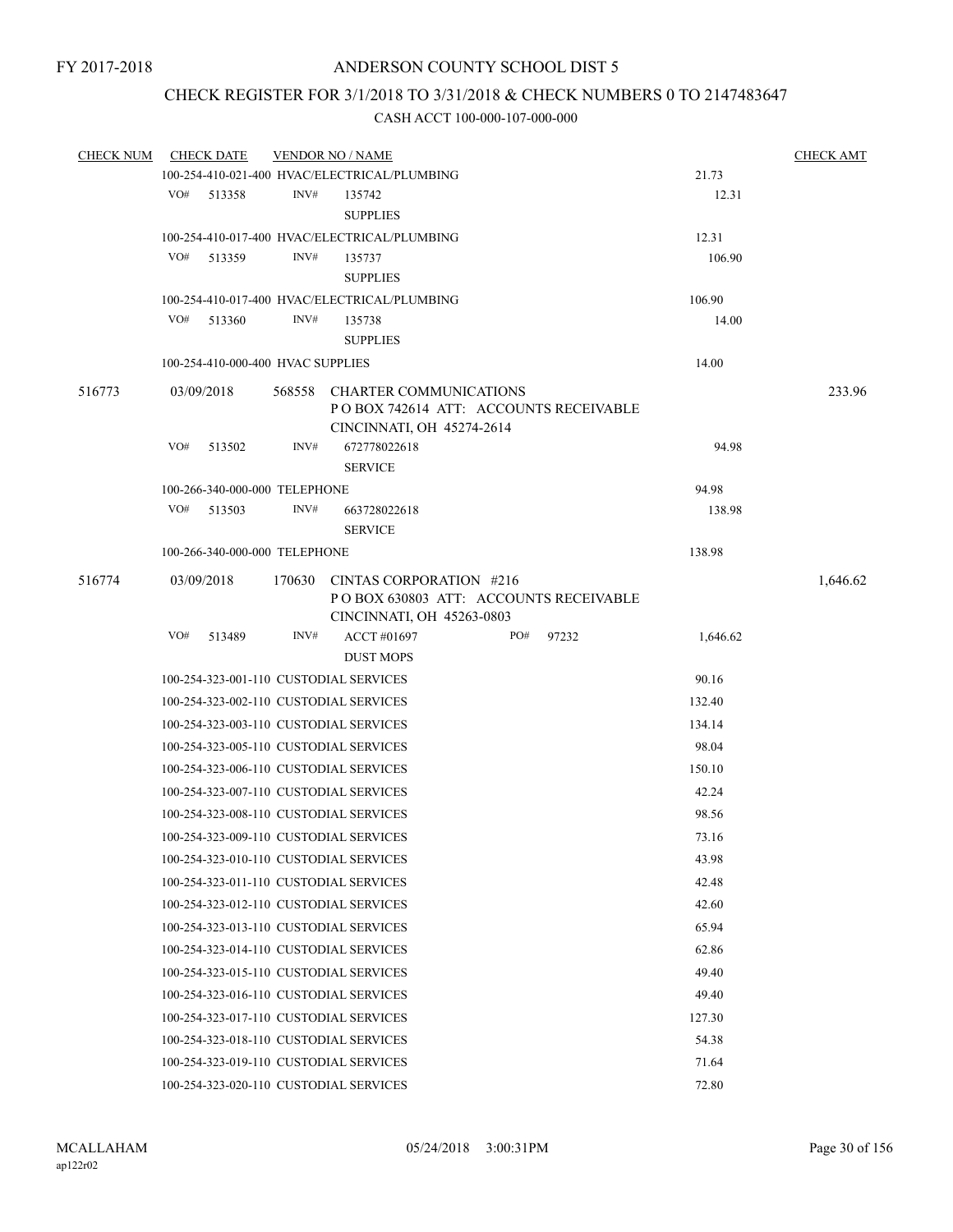# CHECK REGISTER FOR 3/1/2018 TO 3/31/2018 & CHECK NUMBERS 0 TO 2147483647

| <b>CHECK NUM</b> |     | <b>CHECK DATE</b> |        | <b>VENDOR NO / NAME</b>                                                                             |     |       |          | <b>CHECK AMT</b> |
|------------------|-----|-------------------|--------|-----------------------------------------------------------------------------------------------------|-----|-------|----------|------------------|
|                  |     |                   |        | 100-254-323-021-110 CUSTODIAL SERVICES                                                              |     |       | 113.38   |                  |
|                  |     |                   |        | 100-254-323-023-110 CUSTODIAL SERVICES                                                              |     |       | 31.66    |                  |
| 516775           |     | 03/09/2018        |        | 570581 CITY OF ANDERSON POLICE DEPT<br>401 SOUTH MAIN ST ANDERSON, SC 29624                         |     |       |          | 317.75           |
|                  | VO# | 513577            | INV#   | <b>ADULT ED</b><br><b>SECURITY</b>                                                                  |     |       | 317.75   |                  |
|                  |     |                   |        | 100-181-312-000-000 PURCHASED SERVICES                                                              |     |       | 317.75   |                  |
| 516776           |     | 03/09/2018        |        | 573627 CK SUPPLY<br>1420 OLD STAGE ROAD SIMPSONVILLE, SC 29681                                      |     |       |          | 392.79           |
|                  | VO# | 513354            | INV#   | 240254153<br><b>SUPPLIES</b>                                                                        |     |       | 392.79   |                  |
|                  |     |                   |        | 100-254-410-011-001 SUPPLIES - MAINTENANCE                                                          |     |       | 392.79   |                  |
| 516777           |     | 03/09/2018        |        | 571748 COLONIAL LIFE<br>PREMIUM PROCESSING PO BOX 903 COLUMBIA,<br>SC 29202-0903                    |     |       |          | 8,450.96         |
|                  | VO# | 513501            | INV#   | <b>FEB 2018</b><br>CONTROL #E4041711                                                                |     |       | 8,450.96 |                  |
|                  |     |                   |        | 100-000-469-000-000 LIFE INSURANCE PAYABLE                                                          |     |       | 8,450.96 |                  |
| 516778           |     | 03/09/2018        |        | 569972 DEBORAH SALLEY<br>204 GRAYLYN DRIVE ANDERSON, SC 29621                                       |     |       |          | 1,150.00         |
|                  | VO# | 513505            | INV#   | <b>FIELD TRIP</b><br><b>REFUND</b>                                                                  |     |       | 1,150.00 |                  |
|                  |     |                   |        | 705-271-660-005-584 NEW YORK TRIP EXPENSE                                                           |     |       | 1,150.00 |                  |
| $* 516780$       |     | 03/09/2018        | 198651 | DELL MARKETING LP<br>POBOX 534118 ATT: ACCOUNTS RECEIVABLE                                          |     |       |          | 4,311.28         |
|                  |     |                   |        | ATLANTA, GA 30353-4118                                                                              |     |       |          |                  |
|                  | VO# | 513507            | INV#   | 10223609275<br><b>TONER</b>                                                                         | PO# | 98119 | 268.32   |                  |
|                  |     |                   |        | 801-221-410-000-000 TEACHER SUPPLIES                                                                |     |       | 268.32   |                  |
|                  | VO# | 513508            | INV#   | 10226509540<br><b>LAPTOPS</b>                                                                       | PO# | 98153 | 4,042.96 |                  |
|                  |     |                   |        | 100-221-445-000-ELE TECHNOLOGY SUPPLIES                                                             |     |       | 4,042.96 |                  |
| 516781           |     | 03/09/2018        | 202600 | <b>DILLARD'S SPORTS CENTER</b><br>708 WHITEHALL ROAD ATT: ACCOUNTS<br>RECEIVABLE ANDERSON, SC 29625 |     |       |          | 4,792.21         |
|                  | VO# | 513509            | INV#   | 100334<br>MCCANTS GYM                                                                               | PO# | 97898 | 2,836.25 |                  |
|                  |     |                   |        | 505-254-323-005-000 CONTRACTED SERVICES                                                             |     |       | 2,836.25 |                  |
|                  | VO# | 513510            | INV#   | 100022<br><b>ROBERT ANDERSON</b>                                                                    |     |       | 1,955.96 |                  |
|                  |     |                   |        | 706-271-660-006-696 WRESTLING EXPENSE                                                               |     |       | 1,955.96 |                  |
| 516782           |     | 03/09/2018        | 211302 | <b>DUKE ENERGY</b><br>PO BOX 70516 ATT: ACCOUNTS RECEIVABLE<br>CHARLOTTE, NC 28272-0516             |     |       |          | 64,477.28        |
|                  |     |                   |        |                                                                                                     |     |       |          |                  |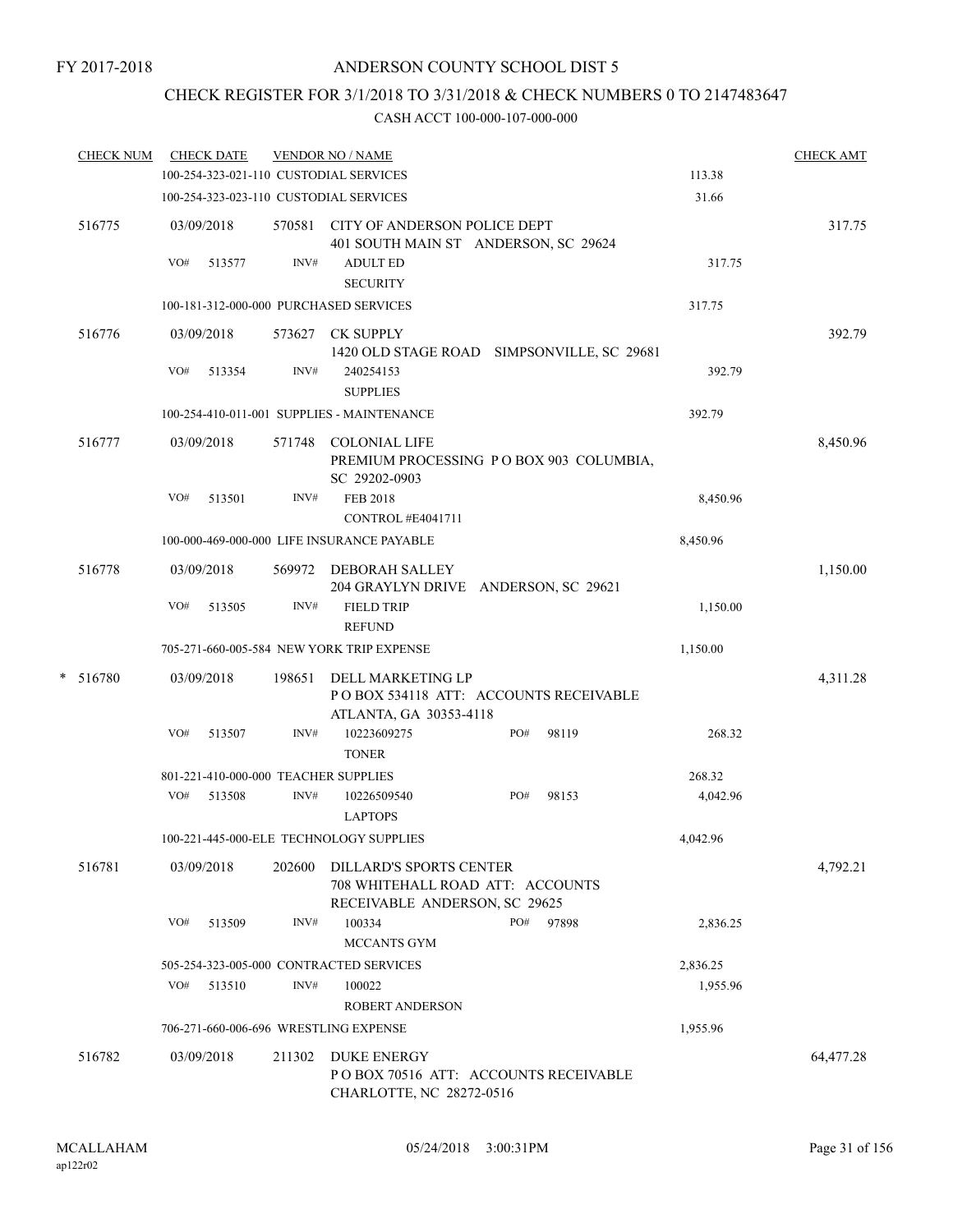# CHECK REGISTER FOR 3/1/2018 TO 3/31/2018 & CHECK NUMBERS 0 TO 2147483647

| <b>CHECK NUM</b> | <b>CHECK DATE</b>                       |        | <b>VENDOR NO / NAME</b>                                                          |           | <b>CHECK AMT</b> |
|------------------|-----------------------------------------|--------|----------------------------------------------------------------------------------|-----------|------------------|
|                  | VO#<br>513581                           | INV#   | DUE 3/19<br><b>UTILITIES</b>                                                     | 64,477.28 |                  |
|                  |                                         |        | 100-254-470-002-000 ENERGY-ELECTRICITY & WATER                                   | 14,806.99 |                  |
|                  |                                         |        | 100-254-470-005-000 ENERGY-ELECTRICITY & WATER                                   | 8,938.61  |                  |
|                  |                                         |        | 100-254-470-006-000 ENERGY-ELECTRICITY & WATER                                   | 13,144.99 |                  |
|                  |                                         |        | 100-254-470-008-000 ENERGY-ELECTRICITY & WATER                                   | 6,051.19  |                  |
|                  |                                         |        | 100-254-470-011-000 ENERGY-ELECTRICITY & WATER                                   | 3,159.98  |                  |
|                  |                                         |        | 100-254-470-012-000 ENERGY-ELECTRICITY & WATER                                   | 4,664.58  |                  |
|                  |                                         |        | 100-254-470-014-000 ENERGY-ELECTRICITY & WATER                                   | 4,432.58  |                  |
|                  | 100-254-470-014-THR UTILITIES - THEATRE |        |                                                                                  | 1,672.19  |                  |
|                  |                                         |        | 100-254-470-021-000 ENERGY-ELECTRICITY & WATER                                   | 7,606.17  |                  |
| 516783           | 03/09/2018                              | 213300 | EBS, INC<br>615 EAST RIVER STREET ATT: ACCOUNTS<br>RECEIVABLE ANDERSON, SC 29624 |           | 358.49           |
|                  | VO#<br>513344                           | INV#   | 103398<br><b>SUPPLIES</b>                                                        | 27.04     |                  |
|                  | 100-254-323-006-001 CONTRACTED SERVICES |        |                                                                                  | 27.04     |                  |
|                  | VO#<br>513345                           | INV#   | 103416<br><b>SUPPLIES</b>                                                        | 37.45     |                  |
|                  |                                         |        | 100-254-410-014-001 SUPPLIES - MAINTENANCE                                       | 37.45     |                  |
|                  | VO#<br>513346                           | INV#   | 103403<br><b>SUPPLIES</b>                                                        | 8.03      |                  |
|                  |                                         |        | 100-254-410-010-001 SUPPLIES - MAINTENANCE                                       | 8.03      |                  |
|                  | VO#<br>513347                           | INV#   | 103405<br><b>SUPPLIES</b>                                                        | 8.03      |                  |
|                  |                                         |        | 100-254-410-006-001 SUPPLIES - MAINTENANCE                                       | 8.03      |                  |
|                  | VO#<br>513348                           | INV#   | 103407<br><b>SUPPLIES</b>                                                        | 36.38     |                  |
|                  |                                         |        | 100-254-410-010-001 SUPPLIES - MAINTENANCE                                       | 36.38     |                  |
|                  | VO#<br>513349                           | INV#   | 103418<br><b>SUPPLIES</b>                                                        | 20.87     |                  |
|                  | 100-254-410-000-000 CUSTODIAL SUPPLIES  |        |                                                                                  | 20.87     |                  |
|                  | VO#<br>513350                           | INV#   | 103422<br><b>SUPPLIES</b>                                                        | 8.03      |                  |
|                  |                                         |        | 100-254-410-009-001 SUPPLIES - MAINTENANCE                                       | 8.03      |                  |
|                  | VO#<br>513351                           | INV#   | 103425<br><b>SUPPLIES</b>                                                        | 4.01      |                  |
|                  |                                         |        | 100-254-410-009-001 SUPPLIES - MAINTENANCE                                       | 4.01      |                  |
|                  | VO#<br>513352                           | INV#   | 103431<br><b>SUPPLIES</b>                                                        | 164.51    |                  |
|                  |                                         |        | 100-254-410-007-001 SUPPLIES - MAINTENANCE                                       | 164.51    |                  |
|                  | VO#<br>513353                           | INV#   | 103432<br><b>SUPPLIES</b>                                                        | 44.14     |                  |
|                  |                                         |        | 100-254-410-009-001 SUPPLIES - MAINTENANCE                                       | 44.14     |                  |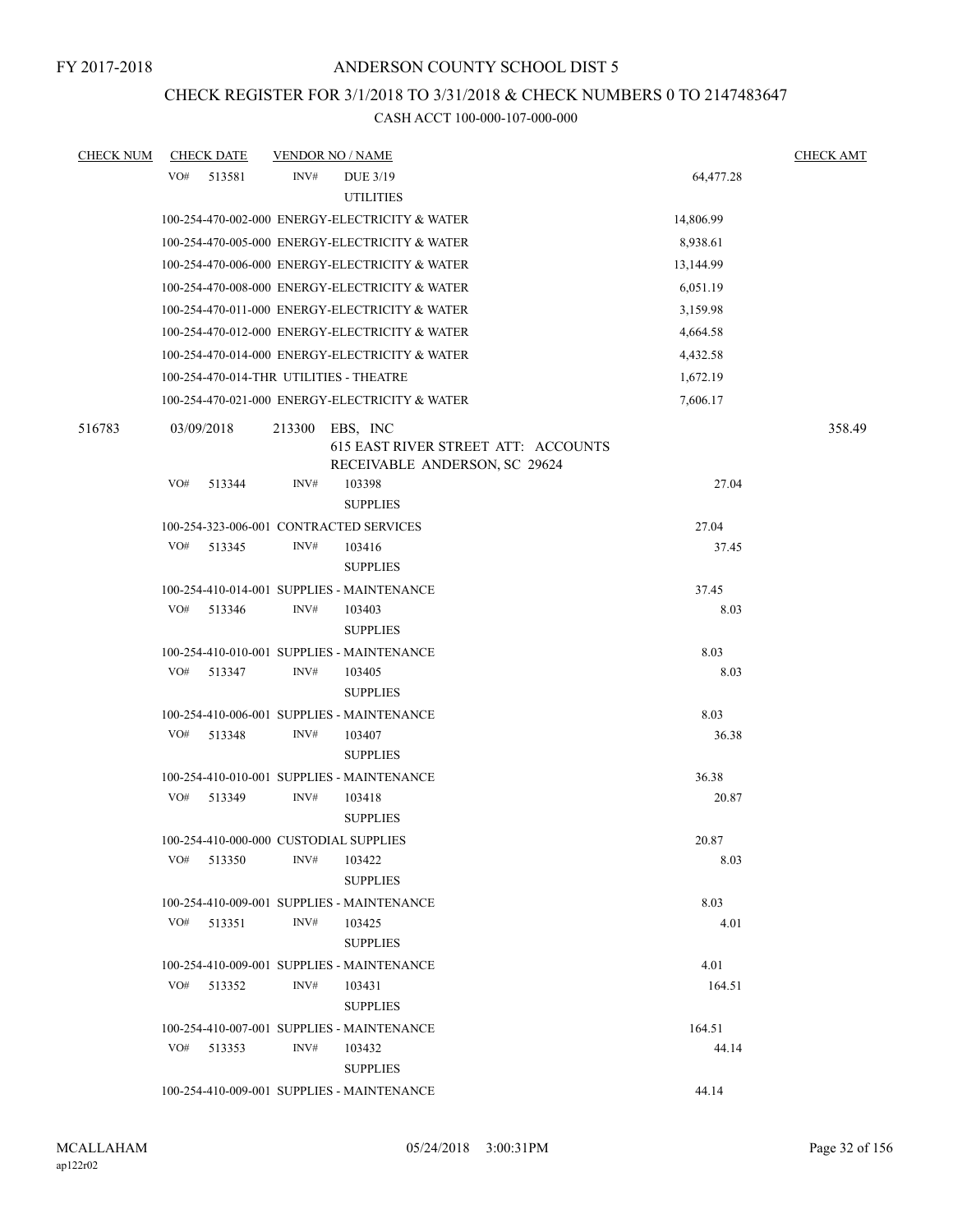### FY 2017-2018

# ANDERSON COUNTY SCHOOL DIST 5

# CHECK REGISTER FOR 3/1/2018 TO 3/31/2018 & CHECK NUMBERS 0 TO 2147483647

| <b>CHECK NUM</b> |     | <b>CHECK DATE</b> |                                    | <b>VENDOR NO / NAME</b>                                                                               |     |        |          | <b>CHECK AMT</b> |
|------------------|-----|-------------------|------------------------------------|-------------------------------------------------------------------------------------------------------|-----|--------|----------|------------------|
| 516784           |     | 03/09/2018        | 563495                             | ELECTRIC CITY UTILITIES<br>CITY OF ANDERSON PO BOX 100146 COLUMBIA,<br>SC 29202-3301                  |     |        |          | 6,609.96         |
|                  | VO# | 513579            | INV#                               | <b>DUE 3/17</b><br><b>WATER &amp; SEWER</b>                                                           |     |        | 6,609.96 |                  |
|                  |     |                   |                                    | 100-254-470-000-000 ENERGY-ELECTRICITY & WATER                                                        |     |        | 186.08   |                  |
|                  |     |                   |                                    | 100-254-470-003-000 ENERGY-ELECTRICITY & WATER                                                        |     |        | 3,783.60 |                  |
|                  |     |                   |                                    | 100-254-470-007-000 ENERGY-ELECTRICITY & WATER                                                        |     |        | 1,657.72 |                  |
|                  |     |                   |                                    | 100-254-470-019-000 ENERGY-ELECTRICITY & WATER                                                        |     |        | 970.56   |                  |
|                  |     |                   | 515-253-520-031-CAR CAREER CENTER  |                                                                                                       |     |        | 12.00    |                  |
| 516785           |     | 03/09/2018        | 567123                             | ENTERPRISE RENT A CAR<br>PO BOX 100243 ATT: ACCOUNTS RECEIVABLE<br>ATLANTA, GA 30384                  |     |        |          | 113.21           |
|                  | VO# | 513511            | INV#                               | 16194038<br><b>RENTAL 852898</b>                                                                      |     |        | 113.21   |                  |
|                  |     |                   |                                    | 311-224-333-000-0BK TRIPS- BRENDA KELLEY                                                              |     |        | 113.21   |                  |
| 516786           |     | 03/09/2018        | 237555                             | <b>FORMS &amp; SUPPLY</b><br>PO BOX 563953 ATT: ACCOUNTS RECEIVABLE<br>CHARLOTTE, NC 28256            |     |        |          | 2,382.12         |
|                  | VO# | 513512            | INV#                               | 4494942<br><b>SUPPLIES</b>                                                                            |     |        | 70.25    |                  |
|                  |     |                   | 100-113-410-009-000 SUPPLIES       |                                                                                                       |     |        | 70.25    |                  |
|                  | VO# | 513513            | INV#                               | 4434496<br><b>SUPPLIES</b>                                                                            |     |        | 364.54   |                  |
|                  |     |                   | 924-147-410-018-000 SUPPLIES       |                                                                                                       |     | 364.54 |          |                  |
|                  | VO# | 513514            | INV#                               | 4489806<br><b>SUPPLIES</b>                                                                            |     |        | 325.11   |                  |
|                  |     |                   |                                    | 719-271-660-019-201 MISCELLANEOUS EXPENSE                                                             |     |        | 325.11   |                  |
|                  | VO# | 513515            | INV#                               | 4482207<br><b>SUPPLIES</b>                                                                            | PO# | 98188  | 144.45   |                  |
|                  |     |                   |                                    | 100-252-410-000-000 SUPPLIES AND MATERIALS                                                            |     |        | 144.45   |                  |
|                  | VO# | 513516            | INV#                               | 4491002<br><b>SUPPLIES</b>                                                                            | PO# | 98215  | 77.14    |                  |
|                  |     |                   |                                    | 201-112-410-011-000 SUPPLIES AND MATERIALS                                                            |     |        | 77.14    |                  |
|                  | VO# | 513517            | INV#                               | 4498287<br><b>CHAIR</b>                                                                               | PO# | 98212  | 405.53   |                  |
|                  |     |                   |                                    | 515-253-545-000-FAC TECHNOLOGY HARDWARE/SOFTWARE                                                      |     |        | 405.53   |                  |
|                  | VO# | 513518            | INV#                               | 4494906<br><b>SUPPLIES</b>                                                                            |     |        | 995.10   |                  |
|                  |     |                   | 100-112-410-009-EXT EXTRA SUPPLIES |                                                                                                       |     |        | 995.10   |                  |
| $* 516788$       |     | 03/09/2018        | 249700                             | GLENN PLUMBING COMPANY, INC<br>481 EAST WHITNER STREET ATT: ACCOUNTS<br>RECEIVABLE ANDERSON, SC 29624 |     |        |          | 2,784.12         |
|                  | VO# | 513340            | INV#                               | 0218232                                                                                               |     |        | 1,580.00 |                  |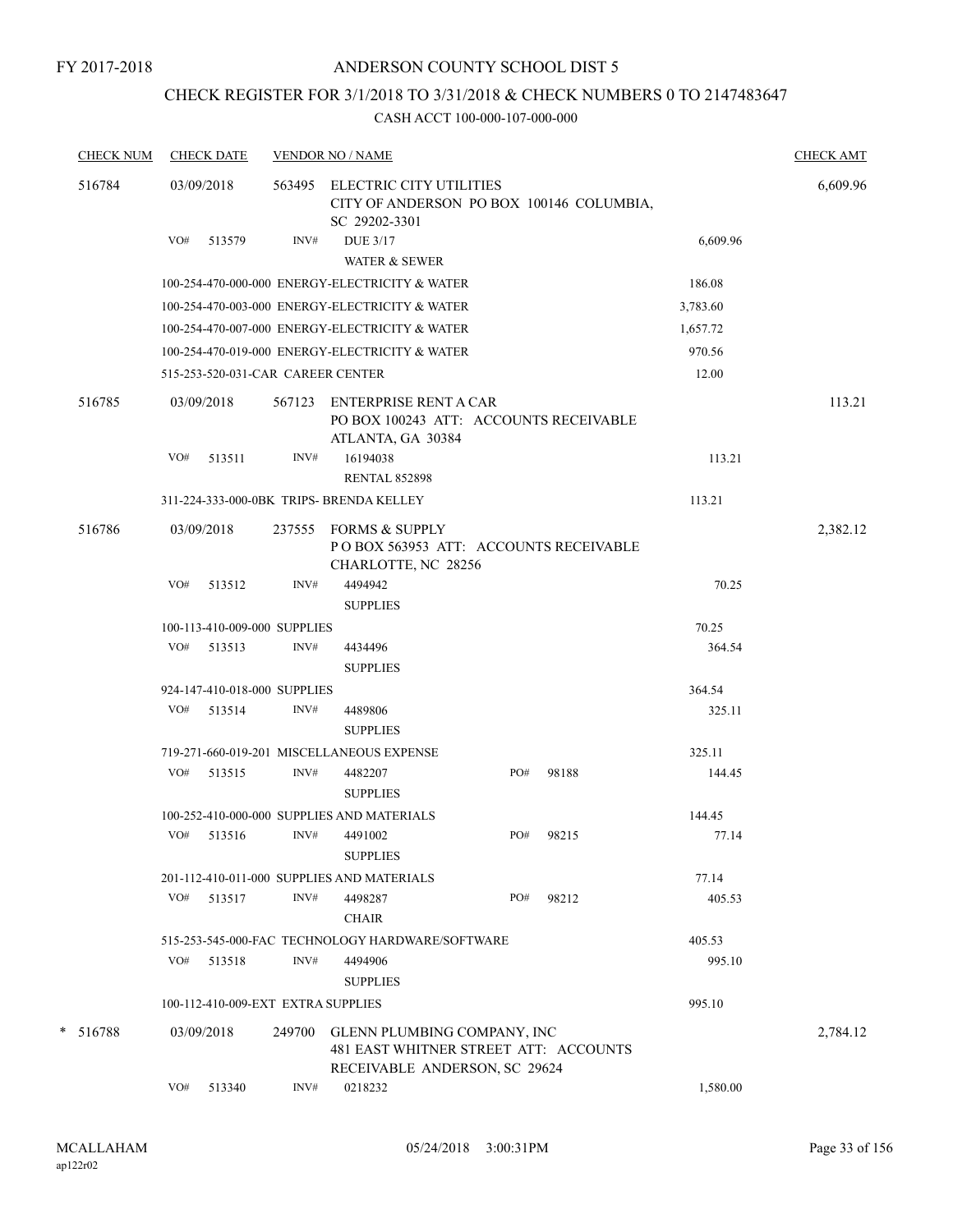FY 2017-2018

# ANDERSON COUNTY SCHOOL DIST 5

# CHECK REGISTER FOR 3/1/2018 TO 3/31/2018 & CHECK NUMBERS 0 TO 2147483647

|        | <b>CHECK NUM</b> |     | <b>CHECK DATE</b> |        | <b>VENDOR NO / NAME</b>                                                                                       |     |       |            | <b>CHECK AMT</b> |
|--------|------------------|-----|-------------------|--------|---------------------------------------------------------------------------------------------------------------|-----|-------|------------|------------------|
|        |                  |     |                   |        | <b>MCCANTS</b>                                                                                                |     |       |            |                  |
|        |                  |     |                   |        | 100-254-323-005-400 CONTR SERV-HVAC/ELECT/PLUMBING                                                            |     |       | 1,580.00   |                  |
|        |                  | VO# | 513341            | INV#   | 0218264<br><b>NEW PROSPECT</b>                                                                                |     |       | 880.00     |                  |
|        |                  |     |                   |        | 100-254-323-010-400 CONTR SERV-HVAC/ELECT/PLUMBING                                                            |     |       | 880.00     |                  |
|        |                  | VO# | 513365            | INV#   | 0218017                                                                                                       |     |       | 324.12     |                  |
|        |                  |     |                   |        | <b>NORTH POINTE</b>                                                                                           |     |       |            |                  |
|        |                  |     |                   |        | 100-254-323-013-400 CONTR SERV-HVAC/ELECT/PLUMBING                                                            |     |       | 324.12     |                  |
| $\ast$ | 516790           |     | 03/09/2018        | 563904 | <b>GREENVILLE TURF &amp; TRACTOR INC</b><br>722 MAULDIN ROAD ATT: ACCOUNTS<br>RECEIVABLE GREENVILLE, SC 29607 |     |       |            | 516.23           |
|        |                  | VO# | 513338            | INV#   | Z26731                                                                                                        |     |       | 516.23     |                  |
|        |                  |     |                   |        | <b>SUPPLIES</b>                                                                                               |     |       |            |                  |
|        |                  |     |                   |        | 100-254-410-000-100 SMALL EQUIPMENT                                                                           |     |       | 516.23     |                  |
|        | 516791           |     | 03/09/2018        |        | 567977 HARVEY & ASSOCIATES, INC<br>POBOX 818 ATT: ACCOUNTS RECEIVABLE<br>FOUNTAIN INN, SC 29644               |     |       |            | 2,050.01         |
|        |                  | VO# | 513520            | INV#   | 28716                                                                                                         | PO# | 97136 | 2,050.01   |                  |
|        |                  |     |                   |        | JOB #180183                                                                                                   |     |       |            |                  |
|        |                  |     |                   |        | 100-254-323-002-400 CONTR SERV-HVAC/ELECT/PLUMBING                                                            |     |       | 200.00     |                  |
|        |                  |     |                   |        | 100-254-323-003-400 CONTR SERV-HVAC/ELECT/PLUMBING                                                            |     |       | 200.00     |                  |
|        |                  |     |                   |        | 100-254-323-006-400 CONTR SERV-HVAC/ELECT/PLUMBING                                                            |     |       | 300.00     |                  |
|        |                  |     |                   |        | 100-254-323-008-400 CONTR SERV-HVAC/ELECT/PLUMBING                                                            |     |       | 266.67     |                  |
|        |                  |     |                   |        | 100-254-323-013-400 CONTR SERV-HVAC/ELECT/PLUMBING                                                            |     |       | 266.67     |                  |
|        |                  |     |                   |        | 100-254-323-014-400 CONTR SERV-HVAC/ELECT/PLUMBING                                                            |     |       | 100.00     |                  |
|        |                  |     |                   |        | 100-254-323-017-400 CONTR SERV-HVAC/ELECT/PLUMBING                                                            |     |       | 266.67     |                  |
|        |                  |     |                   |        | 100-254-323-018-400 CONTR SERV-HVAC/ELECT/PLUMBING                                                            |     |       | 250.00     |                  |
|        |                  |     |                   |        | 100-254-323-020-400 CONTR SERV-HVAC/ELECT/PLUMBING                                                            |     |       | 100.00     |                  |
|        |                  |     |                   |        | 100-254-323-021-400 CONTR SERV-HVAC/ELECT/PLUMBING                                                            |     |       | 100.00     |                  |
|        |                  |     |                   |        |                                                                                                               |     |       |            |                  |
|        | 516792           |     | 03/09/2018        | 574071 | <b>HEALTHIEST YOU</b><br>C/O TELADOC, INC DEPT LA 24542 PASADENA,<br>CA 91185-4542                            |     |       |            | 3,048.00         |
|        |                  | VO# | 513521            | INV#   | <b>MARCH 2018</b>                                                                                             |     |       | 3,048.00   |                  |
|        |                  |     |                   |        | ID# HY2534                                                                                                    |     |       |            |                  |
|        |                  |     |                   |        | 100-000-450-000-000 MISC. DEDUCTIONS                                                                          |     |       | 3,048.00   |                  |
|        | $* 516794$       |     | 03/09/2018        | 573279 | HERSHEY CREAMERY COMPANY<br>301 S CAMERON STREET HARRISBURG, PA<br>17101-2815                                 |     |       |            | 261.60           |
|        |                  | VO# | 513523            | INV#   | 12753519                                                                                                      |     |       | 261.60     |                  |
|        |                  |     |                   |        | WHITEHALL ELEM                                                                                                |     |       |            |                  |
|        |                  |     |                   |        | 719-271-660-019-391 ICE CREAM SALES EXPENSE                                                                   |     |       | 261.60     |                  |
|        | 516795           |     | 03/09/2018        | 574572 | HG REYNOLDS COMPANY INC<br>113 CONTRACT DRIVE AIKEN, SC 29801                                                 |     |       |            | 356,847.35       |
|        |                  | VO# | 513522            | INV#   | APP <sub>9</sub>                                                                                              |     |       | 356,847.35 |                  |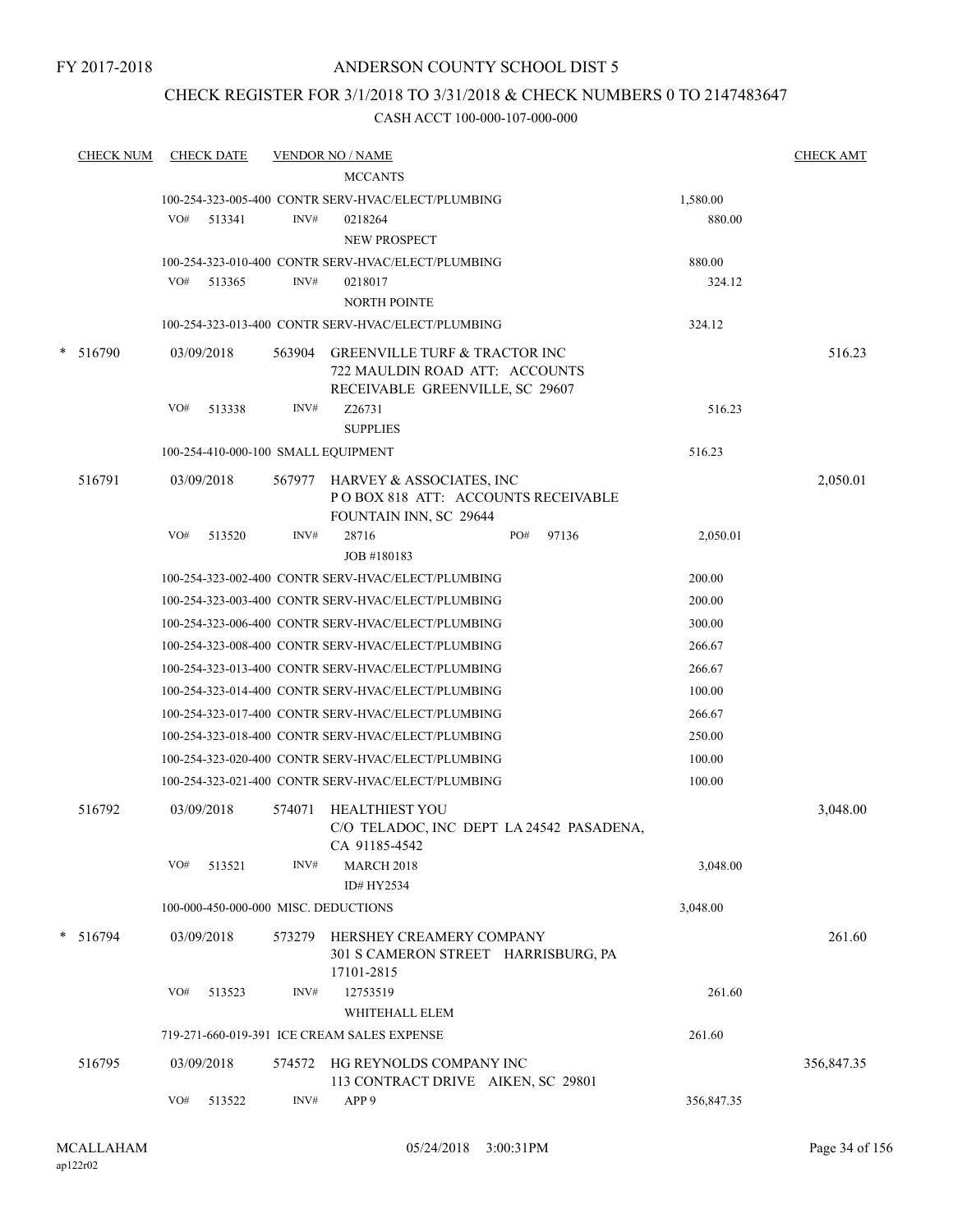# CHECK REGISTER FOR 3/1/2018 TO 3/31/2018 & CHECK NUMBERS 0 TO 2147483647

| <b>CHECK NUM</b> | <b>CHECK DATE</b> |        |                                   | <b>VENDOR NO / NAME</b>                       |                                                                                 |            | <b>CHECK AMT</b> |
|------------------|-------------------|--------|-----------------------------------|-----------------------------------------------|---------------------------------------------------------------------------------|------------|------------------|
|                  |                   |        |                                   | PROJ# 5-5124                                  |                                                                                 |            |                  |
|                  |                   |        | 515-253-520-031-CAR CAREER CENTER |                                               |                                                                                 | 356,847.35 |                  |
| 516796           | 03/09/2018        |        | 268000                            | HOFFMAN & HOFFMAN, INC<br>CHARLOTTE, NC 28289 | PO BOX 896000 ATT: ACCOUNTS RECEIVABLE                                          |            | 258.69           |
|                  | VO#               | 513337 | INV#                              | 437318<br><b>SUPPLIES</b>                     |                                                                                 | 258.69     |                  |
|                  |                   |        | 100-254-410-000-400 HVAC SUPPLIES |                                               |                                                                                 | 258.69     |                  |
| 516797           | 03/09/2018        |        |                                   | 288120 JAMES M PLEASANTS CO, INC              | POBOX 890396 CHARLOTTE, NC 28289                                                |            | 460.62           |
|                  | VO#               | 513336 | INV#                              | 00845286<br><b>WATER HEATER</b>               |                                                                                 | 460.62     |                  |
|                  |                   |        |                                   | 100-254-410-018-400 HVAC/ELECTRICAL/PLUMBING  |                                                                                 | 460.62     |                  |
| 516798           | 03/09/2018        |        |                                   | 564696 JOHNSTONE SUPPLY                       | POBOX 17466 GREENVILLE, SC 29606                                                |            | 2,247.75         |
|                  | VO#               | 513334 | INV#                              | 4002770<br>COMPRESSOR                         |                                                                                 | 2,135.24   |                  |
|                  |                   |        |                                   | 100-254-410-013-400 HVAC/ELECTRICAL/PLUMBING  |                                                                                 | 2,135.24   |                  |
|                  | VO#               | 513335 | INV#                              | 4002801<br><b>SENSOR</b>                      |                                                                                 | 112.51     |                  |
|                  |                   |        |                                   | 100-254-410-021-400 HVAC/ELECTRICAL/PLUMBING  |                                                                                 | 112.51     |                  |
| *<br>516801      | 03/09/2018        |        | 304900                            | CHARLOTTE, NC 28289-0575                      | KAPLAN EARLY LEARNING COMPANY<br>POBOX 890575 ATT: ACCOUNTS RECEIVABLE          |            | 362.93           |
|                  | VO#               | 513526 | INV#                              | 4697719<br><b>SUPPLIES</b>                    | PO#<br>98175                                                                    | 362.93     |                  |
|                  |                   |        |                                   | 990-139-410-000-000 SUPPLIES AND MATERIALS    |                                                                                 | 362.93     |                  |
| 516802           | 03/09/2018        |        | 572855                            | <b>KRISPY KREME</b>                           | 1620 N. MAIN ST. ANDERSON, SC 29621                                             |            | 1,318.90         |
|                  | VO#               | 513527 | INV#                              | <b>FUNDRAISER</b><br><b>ROBERT ANDERSON</b>   |                                                                                 | 1,318.90   |                  |
|                  |                   |        |                                   | 706-271-660-006-586 FIELD TRIPS- GR.7 EXPENSE |                                                                                 | 1,318.90   |                  |
| 516803           | 03/09/2018        |        |                                   | RECEIVABLE CARSON, CA 90895                   | 313476 LAKESHORE LEARNING MATERIALS<br>2695 EAST DOMINGUEZ STREET ATT: ACCOUNTS |            | 510.18           |
|                  | VO#               | 513528 | INV#                              | 3023640218<br><b>SUPPLIES</b>                 |                                                                                 | 510.18     |                  |
|                  |                   |        | 924-147-410-015-000 SUPPLIES      |                                               |                                                                                 | 510.18     |                  |
| 516804           | 03/09/2018        |        | 563959                            | LEARNING A-Z                                  | 23939 NETWORK PLACE ATT: ACCOUNTS<br>RECEIVABLE CHICAGO, IL 60673-1239          |            | 5,083.19         |
|                  | VO#               | 513529 | INV#                              | 1928613<br><b>LICENSES</b>                    | PO#<br>98258                                                                    | 5,083.19   |                  |
|                  |                   |        |                                   | 201-112-445-010-000 TECHNOLOGY SUPPLIES       |                                                                                 | 5,083.19   |                  |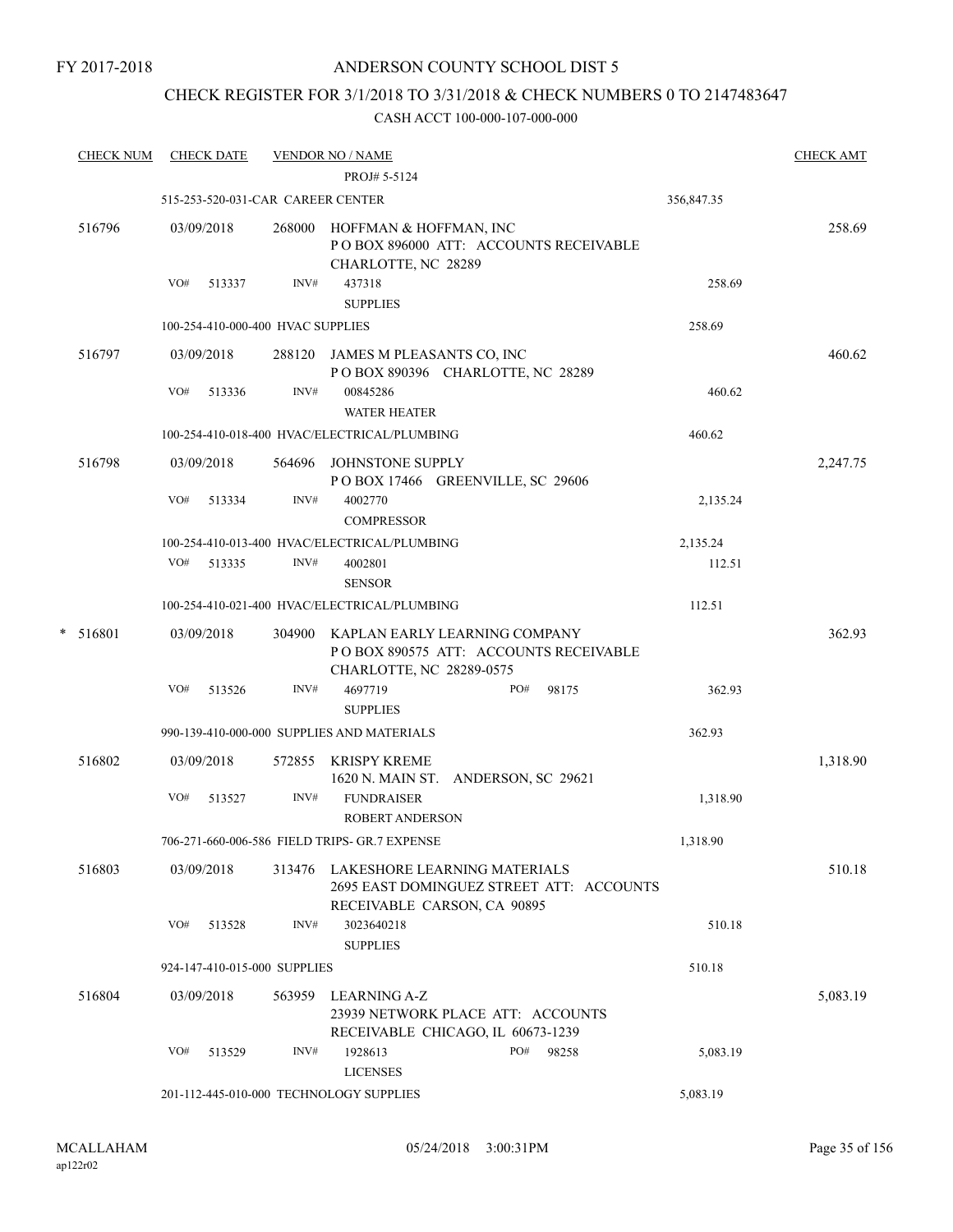# CHECK REGISTER FOR 3/1/2018 TO 3/31/2018 & CHECK NUMBERS 0 TO 2147483647

| <b>CHECK NUM</b> | <b>CHECK DATE</b>                 |        | <b>VENDOR NO / NAME</b>                                                                              |           | <b>CHECK AMT</b> |
|------------------|-----------------------------------|--------|------------------------------------------------------------------------------------------------------|-----------|------------------|
| 516805           | 03/09/2018                        |        | 572611 LLOYD ROOFING COMPANY, INC<br>PO BOX 49308 GREENWOOD, SC 29649                                |           | 624.00           |
|                  | VO#<br>513333                     | INV#   | 34092<br><b>DISTRICT OFFICE</b>                                                                      | 624.00    |                  |
|                  | 100-254-323-000-001 CONTRACT SRVS |        |                                                                                                      | 624.00    |                  |
| 516806           | 03/09/2018                        | 564827 | <b>MAC'S TIRE SERVICE</b><br>POBOX 78 ATT: ACCOUNTS RECEIVABLE<br>ANDERSON, SC 29622                 |           | 137.40           |
|                  | VO#<br>513331                     | INV#   | 072380<br><b>REPAIR</b>                                                                              | 30.00     |                  |
|                  |                                   |        | 100-254-410-003-001 SUPPLIES - MAINTENANCE                                                           | 30.00     |                  |
|                  | VO#<br>513332                     | INV#   | 072351<br><b>TIRE</b>                                                                                | 107.40    |                  |
|                  |                                   |        | 100-254-410-000-001 MAINT. SUPPLIES-STRUCTURES                                                       | 107.40    |                  |
| 516807           | 03/09/2018                        |        | 564723 MATRIX CONSTRUCTION CO, INC<br>POBOX 1807 ATT: ACCOUNTS RECEIVABLE<br>ANDERSON, SC 29622-1807 |           | 73,334.20        |
|                  | VO#<br>513530                     | INV#   | APP 170013-02<br><b>WESTSIDE STADIUM</b>                                                             | 73,334.20 |                  |
|                  |                                   |        | 515-253-529-003-FAC STADIUM BATHROOM RENOVATIONS                                                     | 73,334.20 |                  |
| $* 516810$       | 03/09/2018                        | 352100 | MEREDITH BATTERY SERVICE<br>1802 WEST WHITNER STREET ATT: ACCOUNTS<br>RECEIVABLE ANDERSON, SC 29624  |           | 123.74           |
|                  | VO#<br>513329                     | INV#   | 99059                                                                                                | 78.99     |                  |
|                  |                                   |        | <b>BATTERY</b>                                                                                       |           |                  |
|                  | 100-254-410-009-000 SUPPLIES      |        |                                                                                                      | 78.99     |                  |
|                  | VO#<br>513330                     | INV#   | 99058<br><b>BATTERY</b>                                                                              | 44.75     |                  |
|                  |                                   |        | 100-254-410-003-001 SUPPLIES - MAINTENANCE                                                           | 44.75     |                  |
| 516811           | 03/09/2018                        |        | 574388 NAPA AUTO PARTS<br>508 SOUTH MAIN ST ANDERSON, SC 29624                                       |           | 485.79           |
|                  | VO#<br>513328                     | INV#   | 660124<br><b>HEADLIGHT</b>                                                                           | 10.69     |                  |
|                  |                                   |        | 100-254-412-000-001 TRUCK SERVICE - MAINTENANCE                                                      | 10.69     |                  |
|                  | VO#<br>513532                     | INV#   | <b>ACCT 5229</b><br><b>SUPPLIES</b>                                                                  | 475.10    |                  |
|                  |                                   |        | 701-271-660-001-862 AUTO MECHANICS EXPENSE                                                           | 475.10    |                  |
| 516812           | 03/09/2018                        | 368530 | NCS PEARSON, INC<br>13036 COLLECTION CENTER DRIVE ATT:<br>ACCOUNTS RECEIVABLE CHICAGO, IL 60693      |           | 1,473.14         |
|                  | VO#<br>513533                     | INV#   | 11538707<br>CUST #1094994                                                                            | 1,473.14  |                  |
|                  | 397-112-410-007-000 SUPPLIES      |        |                                                                                                      | 1,473.14  |                  |
| 516813           | 03/09/2018                        | 570395 | NETWORK CONTROLS & ELECTRIC, INC                                                                     |           | 124.50           |
|                  |                                   |        |                                                                                                      |           |                  |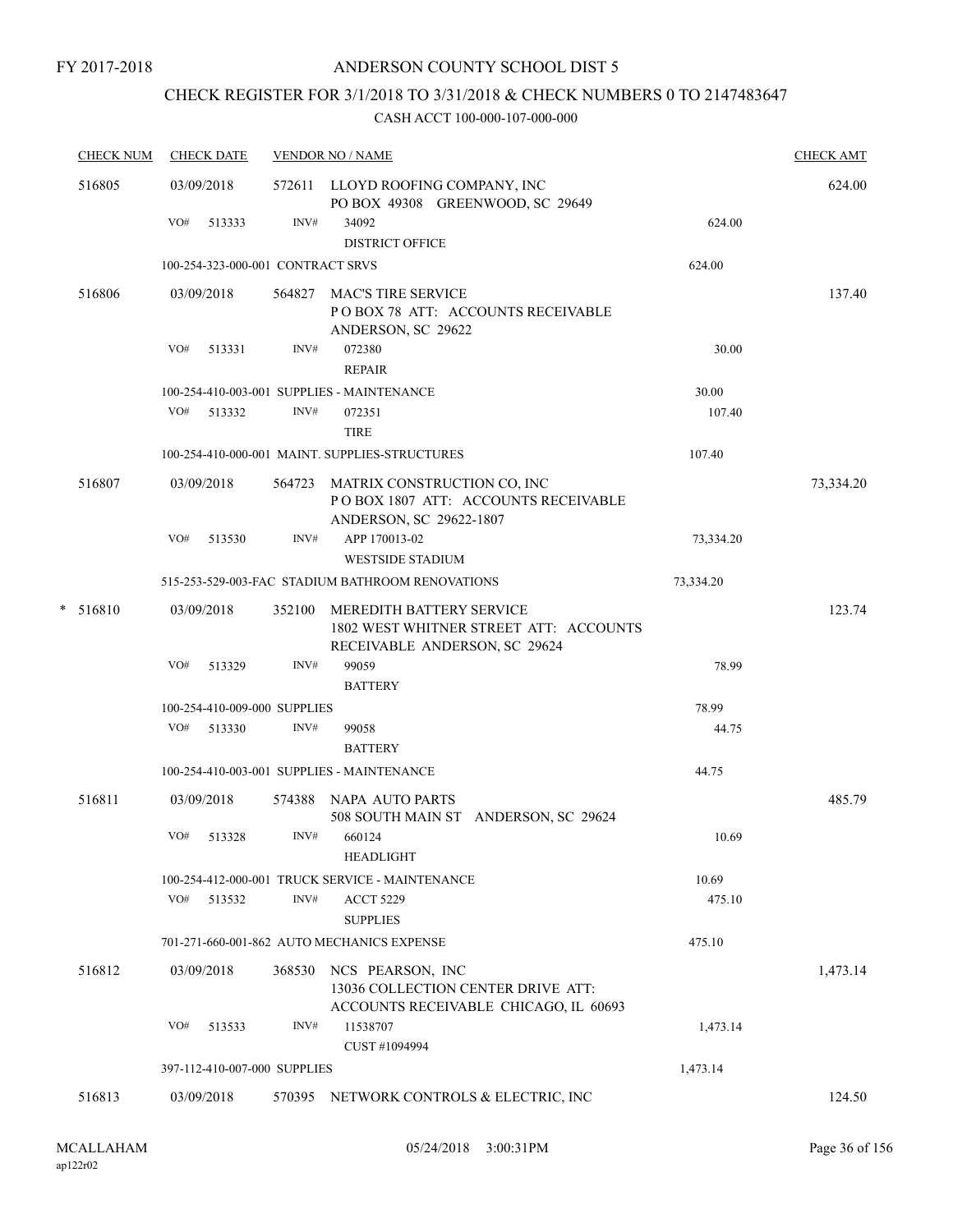### ANDERSON COUNTY SCHOOL DIST 5

### CHECK REGISTER FOR 3/1/2018 TO 3/31/2018 & CHECK NUMBERS 0 TO 2147483647

| <b>CHECK NUM</b> |     | <b>CHECK DATE</b>            |             | <b>VENDOR NO / NAME</b>                                                                          |     |       |                | <b>CHECK AMT</b> |
|------------------|-----|------------------------------|-------------|--------------------------------------------------------------------------------------------------|-----|-------|----------------|------------------|
|                  |     |                              |             | 136 JOHNS ROAD ATT: ACCOUNTS RECEIVABLE<br><b>GREER, SC 29650</b>                                |     |       |                |                  |
|                  | VO# | 513327                       | INV#        | 21261<br><b>BUILDING/GROUNDS</b>                                                                 |     |       | 124.50         |                  |
|                  |     |                              |             | 100-254-323-000-400 CONTRACT SRVS.-HVAC                                                          |     |       | 124.50         |                  |
| 516814           |     | 03/09/2018                   | 563478      | NORFOLK WIRE & ELECTRONICS<br>PO BOX 890608 ATT: ACCOUNTS RECEIVABLE<br>CHARLOTTE, NC 28289-0608 |     |       |                | 133.56           |
|                  | VO# | 513535                       | INV#        | 2412540<br>TECHNOLOGY                                                                            | PO# | 98265 | 133.56         |                  |
|                  |     |                              |             | 100-266-314-007-000 REPAIRS TO EQUIPMENT                                                         |     |       | 133.56         |                  |
| 516815           |     | 03/09/2018                   | 570095 NSTA | 1840 WILSON BOULEVARD ARLINGTON, VA<br>22201                                                     |     |       |                | 1,103.00         |
|                  | VO# | 513534                       | INV#        | 3906851<br><b>REGISTRATION</b>                                                                   | PO# | 98231 | 1,103.00       |                  |
|                  |     |                              |             | 267-224-333-000-PD5 TRIPS- SC STANDARDS                                                          |     |       | 1,103.00       |                  |
| 516816           |     | 03/09/2018                   | 389900      | OFFICE DEPOT<br>POBOX 1413 CHARLOTTE, NC 28201-1413                                              |     |       |                | 714.14           |
|                  | VO# | 513536                       | INV#        | 105784382001<br><b>SUPPLIES</b>                                                                  |     |       | 89.53          |                  |
|                  |     |                              |             | 326-111-410-000-000 SCIENCE KITS SUPPLIES                                                        |     |       | 89.53          |                  |
|                  | VO# | 513537                       | INV#        | PO 2918<br><b>SUPPLIES</b>                                                                       |     |       | 82.88          |                  |
|                  |     |                              |             | 719-271-660-019-201 MISCELLANEOUS EXPENSE                                                        |     |       | 29.41          |                  |
|                  |     |                              |             | 719-271-660-019-201 MISCELLANEOUS EXPENSE                                                        |     |       | 36.36          |                  |
|                  | VO# | 513538                       | INV#        | 719-271-660-019-201 MISCELLANEOUS EXPENSE<br>107206281001                                        |     |       | 17.11<br>64.18 |                  |
|                  |     |                              |             | <b>SUPPLIES</b>                                                                                  |     |       |                |                  |
|                  |     | 600-256-410-000-000 SUPPLIES |             |                                                                                                  |     |       | 64.18          |                  |
|                  | VO# | 513539                       | INV#        | 107205960001<br><b>SUPPLIES</b>                                                                  |     |       | 406.58         |                  |
|                  |     | 600-256-410-000-000 SUPPLIES |             |                                                                                                  |     |       | 406.58         |                  |
|                  | VO# | 513540                       | INV#        | 108477113001<br><b>SUPPLIES</b>                                                                  | PO# | 98208 | 70.97          |                  |
|                  |     | 100-233-410-000-000 SUPPLIES |             |                                                                                                  |     |       | 70.97          |                  |
| 516817           |     | 03/09/2018                   | 391100      | OLD STONE TRACTOR CO, INC<br>PO BOX 13565 ATT: ACCOUNTS RECEIVABLE<br>ANDERSON, SC 29624         |     |       |                | 419.68           |
|                  | VO# | 513326                       | INV#        | CT91113<br><b>SUPPLIES</b>                                                                       |     |       | 419.68         |                  |
|                  |     |                              |             | 100-254-410-000-100 SMALL EQUIPMENT                                                              |     |       | 419.68         |                  |
| 516818           |     | 03/09/2018                   |             | 574562 PEEQ TECHNOLOGIES INC<br>150 N 200 E SUITE 200 ST GEORGE, UT 84770                        |     |       |                | 191.00           |
|                  | VO# | 513541                       | INV#        | 50152                                                                                            |     |       | 191.00         |                  |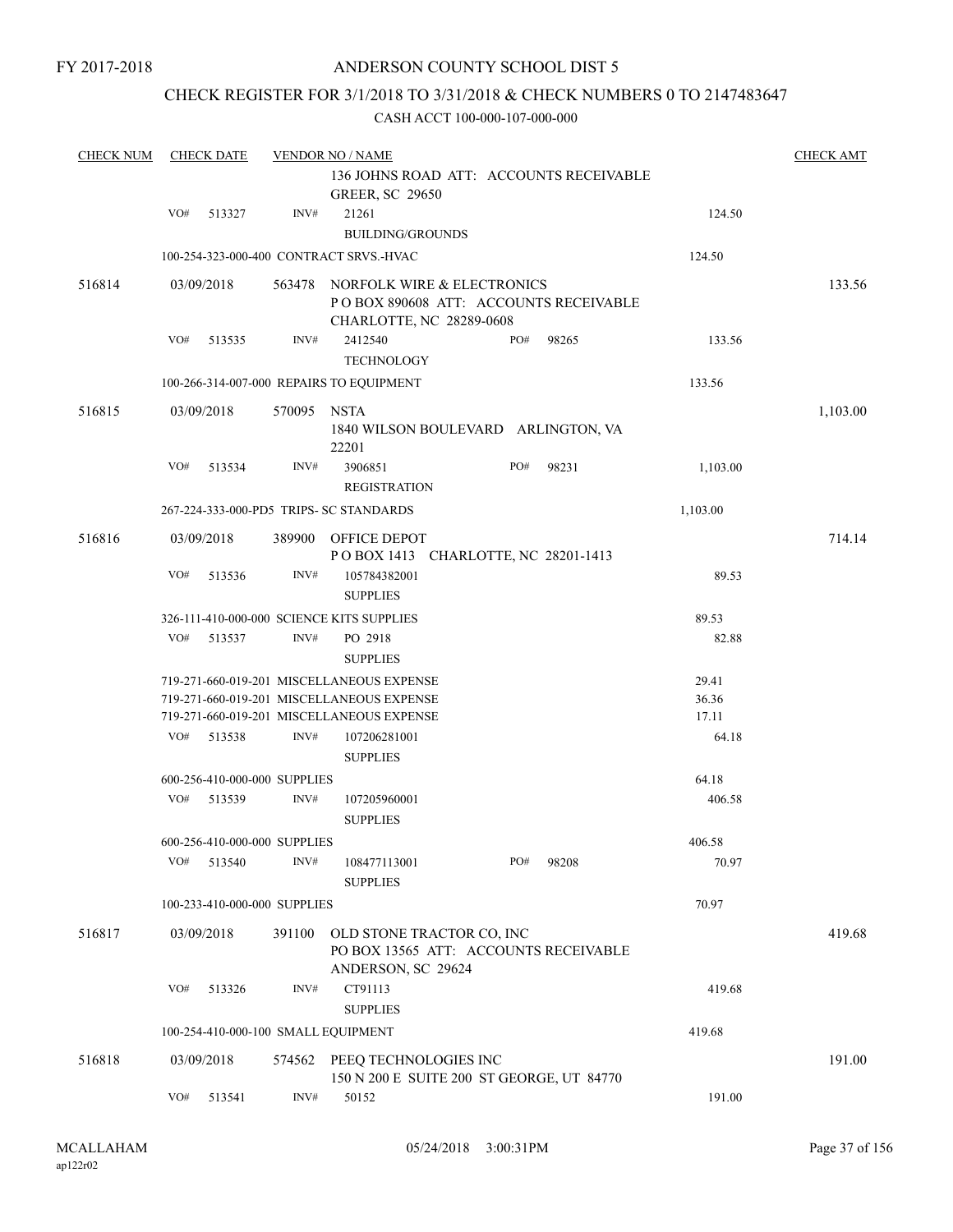### CHECK REGISTER FOR 3/1/2018 TO 3/31/2018 & CHECK NUMBERS 0 TO 2147483647

|   | <b>CHECK NUM</b> |     | <b>CHECK DATE</b>               |                | <b>VENDOR NO / NAME</b><br>PO CAAPO009                                                                      |     |       |          | <b>CHECK AMT</b> |
|---|------------------|-----|---------------------------------|----------------|-------------------------------------------------------------------------------------------------------------|-----|-------|----------|------------------|
|   |                  |     |                                 |                | 714-271-660-014-328 PRODUCTIONS EXPENSE                                                                     |     |       | 191.00   |                  |
|   | 516819           | VO# | 03/09/2018<br>513580            | 568036<br>INV# | PIEDMONT NATURAL GAS<br>PO BOX 1246 ATT: ACCOUNTS RECEIVABLE<br>CHARLOTTE, NC 28201-1246<br><b>DUE 3/19</b> |     |       | 9,613.89 | 9,613.89         |
|   |                  |     |                                 |                | <b>UTILITIES</b>                                                                                            |     |       |          |                  |
|   |                  |     | 100-254-472-000-000 ENERGY-GAS  |                |                                                                                                             |     |       | 456.28   |                  |
|   |                  |     | 100-254-472-001-000 ENERGY-GAS  |                |                                                                                                             |     |       | 3,908.73 |                  |
|   |                  |     | 100-254-472-005-000 ENERGY-GAS  |                |                                                                                                             |     |       | 29.24    |                  |
|   |                  |     | 100-254-472-011-000 ENERGY-GAS  |                |                                                                                                             |     |       | 681.84   |                  |
|   |                  |     | 100-254-472-015-000 ENERGY-GAS  |                |                                                                                                             |     |       | 1,022.82 |                  |
|   |                  |     | 100-254-472-016-000 ENERGY-GAS  |                |                                                                                                             |     |       | 1,386.69 |                  |
|   |                  |     | 100-254-472-021-000 ENERGY- GAS |                |                                                                                                             |     |       | 1,314.25 |                  |
|   |                  |     | 600-256-470-011-000 ENERGY      |                |                                                                                                             |     |       | 220.01   |                  |
|   |                  |     | 600-256-470-015-000 ENERGY      |                |                                                                                                             |     |       | 165.71   |                  |
|   |                  |     | 600-256-470-016-000 ENERGY      |                |                                                                                                             |     |       | 220.85   |                  |
|   |                  |     | 600-256-470-021-000 ENERGY      |                |                                                                                                             |     |       | 207.47   |                  |
| * | 516821           |     | 03/09/2018                      | 416350         | PRESENTATION SYSTEMS SOUTH, INC<br>POBOX 3872 ATT: ACCOUNTS RECEIVABLE<br>MOORESVILLE, NC 28117             |     |       |          | 1,608.61         |
|   |                  | VO# | 513543                          | INV#           | 180665<br><b>SUPPLIES</b>                                                                                   | PO# | 98252 | 1,608.61 |                  |
|   |                  |     |                                 |                | 201-112-445-019-000 TECHNOLOGY SUPPLIES                                                                     |     |       | 1,608.61 |                  |
|   | 516822           |     | 03/09/2018                      | 571652         | PROSOURCE LLC<br>P.O. BOX 5339 GREENVILLE, SC 29606                                                         |     |       |          | 518.86           |
|   |                  | VO# | 513325                          | INV#           | S1926418<br><b>SUPPLIES</b>                                                                                 |     |       | 518.86   |                  |
|   |                  |     |                                 |                | 100-254-410-006-400 HVAC/ELECTRICAL/PLUMBING                                                                |     |       | 518.86   |                  |
|   | 516823           |     | 03/09/2018                      | 571719         | <b>REPUBLIC SERVICES #744</b><br>PO BOX 9001099 LOUISVILLE, KY 40290-1099                                   |     |       |          | 7,973.58         |
|   |                  | VO# | 513545                          | INV#           | 001776223<br>ACCT 0744 0037062                                                                              | PO# | 97134 | 7,973.58 |                  |
|   |                  |     |                                 |                | 100-254-323-000-600 MAINTENANCE SERVICES                                                                    |     |       | 342.22   |                  |
|   |                  |     |                                 |                | 100-254-323-001-600 MAINTENANCE SERVICES                                                                    |     |       | 772.25   |                  |
|   |                  |     |                                 |                | 100-254-323-002-600 MAINTENANCE SERVICES                                                                    |     |       | 595.34   |                  |
|   |                  |     |                                 |                | 100-254-323-003-600 MAINTENANCE SERVICES                                                                    |     |       | 663.32   |                  |
|   |                  |     |                                 |                | 100-254-323-004-600 MAINTENANCE SERVICES                                                                    |     |       | 0.00     |                  |
|   |                  |     |                                 |                | 100-254-323-005-600 MAINTENANCE SERVICES                                                                    |     |       | 561.35   |                  |
|   |                  |     |                                 |                | 100-254-323-006-600 MAINTENANCE SERVICES                                                                    |     |       | 457.32   |                  |
|   |                  |     |                                 |                | 100-254-323-007-600 MAINTENANCE SERVICES                                                                    |     |       | 395.86   |                  |
|   |                  |     |                                 |                | 100-254-323-008-600 MAINTENANCE SERVICES                                                                    |     |       | 275.01   |                  |
|   |                  |     |                                 |                | 100-254-323-009-600 MAINTENANCE SERVICES                                                                    |     |       | 228.66   |                  |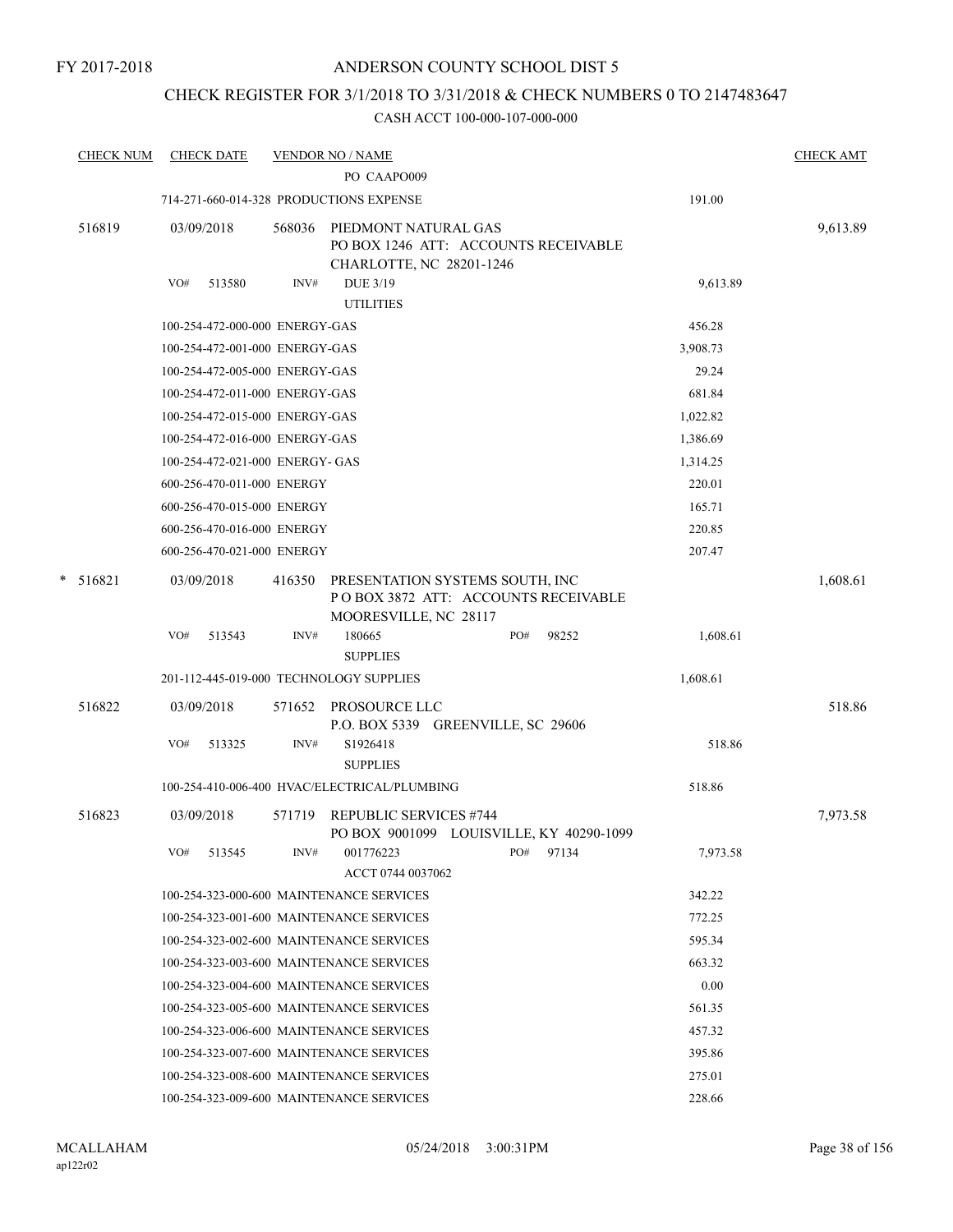### CHECK REGISTER FOR 3/1/2018 TO 3/31/2018 & CHECK NUMBERS 0 TO 2147483647

| <b>CHECK NUM</b> | <b>CHECK DATE</b>                        | <b>VENDOR NO / NAME</b> |                                                      |     |       |          | <b>CHECK AMT</b> |
|------------------|------------------------------------------|-------------------------|------------------------------------------------------|-----|-------|----------|------------------|
|                  | 100-254-323-010-600 MAINTENANCE SERVICES |                         |                                                      |     |       | 228.66   |                  |
|                  | 100-254-323-011-600 MAINTENANCE SERVICES |                         |                                                      |     |       | 228.66   |                  |
|                  | 100-254-323-012-600 MAINTENANCE SERVICES |                         |                                                      |     |       | 400.67   |                  |
|                  | 100-254-323-013-600 MAINTENANCE SERVICES |                         |                                                      |     |       | 228.66   |                  |
|                  |                                          |                         |                                                      |     |       |          |                  |
|                  | 100-254-323-014-600 MAINTENANCE SERVICES |                         |                                                      |     |       | 228.66   |                  |
|                  | 100-254-323-015-600 MAINTENANCE SERVICES |                         |                                                      |     |       | 228.66   |                  |
|                  | 100-254-323-016-600 MAINTENANCE SERVICES |                         |                                                      |     |       | 228.66   |                  |
|                  | 100-254-323-017-600 MAINTENANCE SERVICES |                         |                                                      |     |       | 275.01   |                  |
|                  | 100-254-323-018-600 MAINTENANCE SERVICES |                         |                                                      |     |       | 228.66   |                  |
|                  | 100-254-323-019-600 MAINTENANCE SERVICES |                         |                                                      |     |       | 228.66   |                  |
|                  | 100-254-323-020-600 MAINTENANCE SERVICES |                         |                                                      |     |       | 457.32   |                  |
|                  | 100-254-323-021-600 MAINTENANCE SERVICES |                         |                                                      |     |       | 548.99   |                  |
|                  | 100-254-323-023-600 MAINTENANCE SERVICES |                         |                                                      |     |       | 170.98   |                  |
| 516824           | 03/09/2018                               | 567525                  | ROWLAND MECHANICAL                                   |     |       |          | 5,050.58         |
|                  |                                          |                         | 206 SADDLE TRAIL ANDERSON, SC 29621                  |     |       |          |                  |
|                  | VO#<br>513546                            | INV#                    | 8292-8306                                            | PO# | 98126 | 5,050.58 |                  |
|                  |                                          |                         | <b>BUS REPAIRS</b>                                   |     |       |          |                  |
|                  |                                          |                         | 100-255-323-000-ACT ACTIVITY BUS CONTRACTED SERVICES |     |       | 575.00   |                  |
|                  |                                          |                         | 100-255-323-000-ACT ACTIVITY BUS CONTRACTED SERVICES |     |       | 511.66   |                  |
|                  |                                          |                         | 100-255-323-000-ACT ACTIVITY BUS CONTRACTED SERVICES |     |       | 756.37   |                  |
|                  |                                          |                         | 100-255-323-000-ACT ACTIVITY BUS CONTRACTED SERVICES |     |       | 230.00   |                  |
|                  |                                          |                         | 100-255-323-000-ACT ACTIVITY BUS CONTRACTED SERVICES |     |       | 1,471.15 |                  |
|                  |                                          |                         | 100-255-323-000-ACT ACTIVITY BUS CONTRACTED SERVICES |     |       | 57.77    |                  |
|                  |                                          |                         | 100-255-323-000-ACT ACTIVITY BUS CONTRACTED SERVICES |     |       | 46.00    |                  |
|                  |                                          |                         | 100-255-323-000-ACT ACTIVITY BUS CONTRACTED SERVICES |     |       | 46.00    |                  |
|                  |                                          |                         | 100-255-323-000-ACT ACTIVITY BUS CONTRACTED SERVICES |     |       | 90.99    |                  |
|                  |                                          |                         | 100-255-323-000-ACT ACTIVITY BUS CONTRACTED SERVICES |     |       | 90.99    |                  |
|                  |                                          |                         | 100-255-323-000-ACT ACTIVITY BUS CONTRACTED SERVICES |     |       | 98.32    |                  |
|                  |                                          |                         | 100-255-323-000-ACT ACTIVITY BUS CONTRACTED SERVICES |     |       | 83.66    |                  |
|                  |                                          |                         | 100-255-323-000-ACT ACTIVITY BUS CONTRACTED SERVICES |     |       | 76.33    |                  |
|                  |                                          |                         | 100-255-323-000-ACT ACTIVITY BUS CONTRACTED SERVICES |     |       | 83.66    |                  |
|                  |                                          |                         | 100-255-323-000-ACT ACTIVITY BUS CONTRACTED SERVICES |     |       | 832.68   |                  |
| * 516827         | 03/09/2018                               | 567435                  | <b>SCHOLASTIC INC</b>                                |     |       |          | 2.335.85         |
|                  |                                          |                         | POBOX 3720 ATT: ACCOUNTS RECEIVABLE                  |     |       |          |                  |
|                  |                                          |                         | JEFFERSON CITY, MO 65102-3720                        |     |       |          |                  |
|                  | VO#<br>513550                            | INV#                    | 16584773                                             |     |       | 1,268.68 |                  |
|                  |                                          |                         | ACCT 8764119                                         |     |       |          |                  |
|                  | 924-147-410-018-000 SUPPLIES             |                         |                                                      |     |       | 1,163.93 |                  |
|                  | 924-147-410-018-000 SUPPLIES             |                         |                                                      |     |       | 104.75   |                  |
|                  | VO#<br>513551                            | INV#                    | 16653160                                             | PO# | 98226 | 380.60   |                  |
|                  |                                          |                         | ACCT 4230068                                         |     |       |          |                  |
|                  | 201-112-410-010-000 SUPPLIES             |                         |                                                      |     |       | 349.17   |                  |
|                  | 201-112-410-010-000 SUPPLIES             |                         |                                                      |     |       | 31.43    |                  |
|                  | VO#<br>513552                            | INV#                    | 16645673                                             |     |       | 686.57   |                  |
|                  |                                          |                         | <b>ACCT 4463695</b>                                  |     |       |          |                  |
|                  | 100-113-410-009-000 SUPPLIES             |                         |                                                      |     |       | 629.88   |                  |
|                  |                                          |                         |                                                      |     |       |          |                  |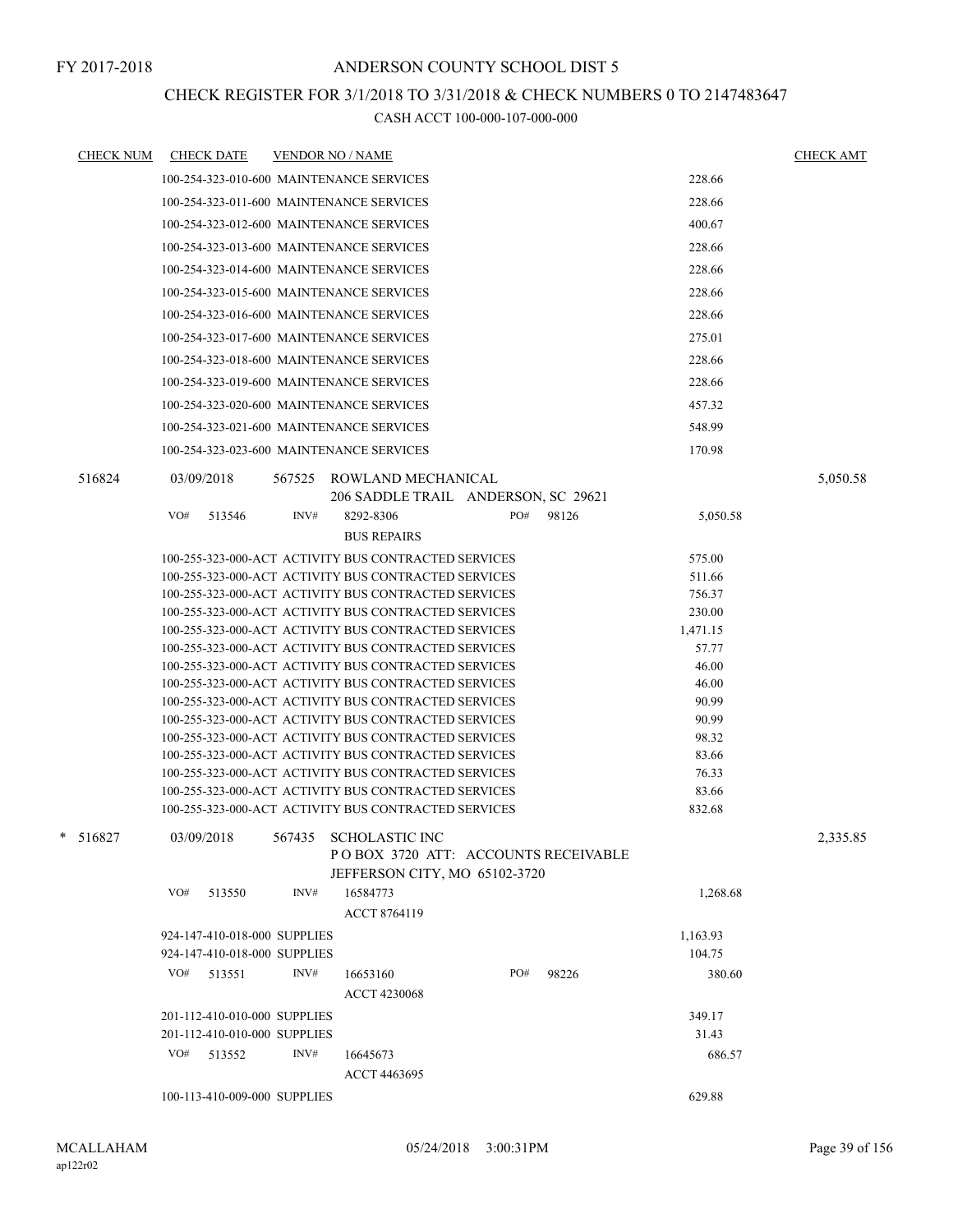## CHECK REGISTER FOR 3/1/2018 TO 3/31/2018 & CHECK NUMBERS 0 TO 2147483647

| <b>CHECK NUM</b> |     | <b>CHECK DATE</b><br>100-113-410-009-000 SUPPLIES            | <b>VENDOR NO / NAME</b> |                                                                            | 56.69 | <b>CHECK AMT</b> |                     |          |
|------------------|-----|--------------------------------------------------------------|-------------------------|----------------------------------------------------------------------------|-------|------------------|---------------------|----------|
| 516828           |     | 03/09/2018                                                   |                         | 572126 SERVICE ASSOCIATES, INC<br>807 BURKE STREET WINSTON SALEM, NC 27101 |       |                  |                     | 1,479.00 |
|                  | VO# | 513553                                                       | INV#                    | 4579<br>E-RATE                                                             | PO#   | 97966            | 1,479.00            |          |
|                  |     |                                                              |                         | 850-266-410-000-000 SUPPLIES AND MATERIALS                                 |       |                  | 1,479.00            |          |
| $* 516830$       |     | 03/09/2018                                                   | 570059                  | <b>SHARP BUSINESS SYSTEMS</b>                                              |       |                  |                     | 5,287.65 |
|                  |     |                                                              |                         | DEPT 1216 PO BOX 121216 DALLAS, TX                                         |       |                  |                     |          |
|                  |     |                                                              |                         | 75312-1216                                                                 |       |                  |                     |          |
|                  | VO# | 513554                                                       | INV#                    | 9001031051                                                                 |       |                  | 19.26               |          |
|                  |     |                                                              |                         | <b>COPIES</b>                                                              |       |                  |                     |          |
|                  |     | 100-113-410-007-000 SUPPLIES                                 |                         |                                                                            |       |                  | 19.26               |          |
|                  | VO# | 513555                                                       | INV#                    | 9001046935                                                                 |       |                  | 25.38               |          |
|                  |     |                                                              |                         | 9001046933                                                                 |       |                  |                     |          |
|                  |     | 100-139-410-015-000 SUPPLIES                                 |                         |                                                                            |       |                  | 24.09<br>1.29       |          |
|                  |     | 100-139-410-015-000 SUPPLIES<br>VO# 513556                   | INV#                    | 9001044486                                                                 |       |                  | 90.64               |          |
|                  |     |                                                              |                         | <b>COPIES</b>                                                              |       |                  |                     |          |
|                  |     | 100-111-410-009-000 SUPPLIES                                 |                         |                                                                            |       |                  | 90.64               |          |
|                  |     | VO# 513557                                                   | INV#                    | 9001043282                                                                 |       |                  | 103.63              |          |
|                  |     |                                                              |                         | <b>COPIES</b>                                                              |       |                  |                     |          |
|                  |     |                                                              |                         | 100-252-360-000-000 PRINTING AND BINDING                                   |       |                  | 103.63              |          |
|                  | VO# | 513558                                                       | INV#                    | 9001043264                                                                 | PO#   | 97053            | 3,176.58            |          |
|                  |     |                                                              |                         | <b>TL HANNA</b>                                                            |       |                  |                     |          |
|                  |     | 100-114-410-002-000 SUPPLIES                                 |                         |                                                                            |       |                  | 378.52              |          |
|                  |     | 100-114-410-002-000 SUPPLIES                                 |                         |                                                                            |       |                  | 2,798.06            |          |
|                  |     | VO# 513559                                                   | INV#                    | <b>ACCT 711881</b>                                                         |       |                  | 369.37              |          |
|                  |     |                                                              |                         | <b>COPIES &amp; CREDIT</b>                                                 |       |                  |                     |          |
|                  |     | 100-114-410-003-000 SUPPLIES                                 |                         |                                                                            |       |                  | 726.65              |          |
|                  |     | 100-114-410-003-000 SUPPLIES<br>100-114-410-003-000 SUPPLIES |                         |                                                                            |       |                  | 114.79<br>$-472.07$ |          |
|                  | VO# | 513560                                                       | INV#                    | 9001019636                                                                 |       |                  | 578.77              |          |
|                  |     |                                                              |                         | 9001009735                                                                 |       |                  |                     |          |
|                  |     | 201-112-490-010-000 COPIER COST                              |                         |                                                                            |       |                  | 565.93              |          |
|                  |     | 201-112-490-010-000 COPIER COST                              |                         |                                                                            |       |                  | 12.84               |          |
|                  |     | $VO#$ 513561                                                 | INV#                    | 9001039508                                                                 |       |                  | 151.74              |          |
|                  |     |                                                              |                         | <b>COPIES</b>                                                              |       |                  |                     |          |
|                  |     | 100-139-410-018-000 Supplies                                 |                         |                                                                            |       |                  | 151.74              |          |
|                  | VO# | 513562                                                       | INV#                    | 9001044510                                                                 |       |                  | 191.38              |          |
|                  |     |                                                              |                         | 9001044530                                                                 |       |                  |                     |          |
|                  |     | 201-112-490-011-000 COPIER COST                              |                         |                                                                            |       |                  | 186.18              |          |
|                  |     | 201-112-490-011-000 COPIER COST                              |                         |                                                                            |       |                  | 5.20                |          |
|                  | VO# | 513563                                                       | INV#                    | 9001032492                                                                 |       |                  | 580.90              |          |
|                  |     |                                                              |                         | <b>COPIES</b>                                                              |       |                  |                     |          |
|                  |     | 201-113-490-006-000 COPIER COST                              |                         |                                                                            |       |                  | 580.90              |          |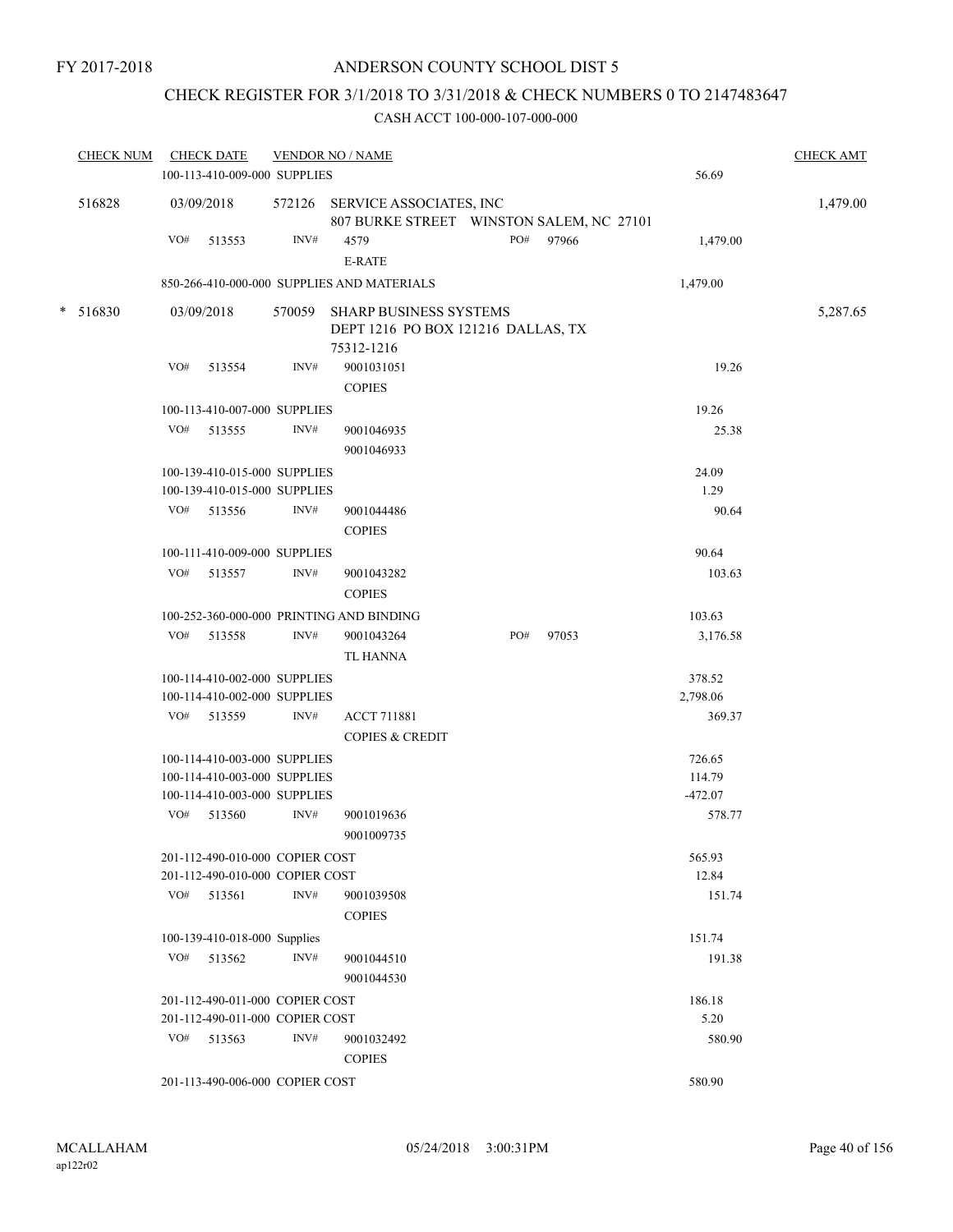### ANDERSON COUNTY SCHOOL DIST 5

## CHECK REGISTER FOR 3/1/2018 TO 3/31/2018 & CHECK NUMBERS 0 TO 2147483647

|   | <b>CHECK NUM</b> |     | <b>CHECK DATE</b>               |        | <b>VENDOR NO / NAME</b>                                                                             |                  | <b>CHECK AMT</b> |
|---|------------------|-----|---------------------------------|--------|-----------------------------------------------------------------------------------------------------|------------------|------------------|
|   | 516831           |     | 03/09/2018                      | 472700 | <b>SHERWIN WILLIAMS</b><br>613 NORTH MURRAY AVENUE ATT: ACCOUNTS<br>RECEIVABLE ANDERSON, SC 29625   |                  | 187.42           |
|   |                  | VO# | 513320                          | INV#   | 9566-2<br><b>SUPPLIES</b>                                                                           | 84.57            |                  |
|   |                  |     |                                 |        | 100-254-410-020-001 SUPPLIES - MAINTENANCE                                                          | 84.57            |                  |
|   |                  |     | VO# 513321                      | INV#   | 3814-1                                                                                              | 55.50            |                  |
|   |                  |     |                                 |        | <b>SUPPLIES</b>                                                                                     |                  |                  |
|   |                  |     |                                 |        | 100-254-410-014-001 SUPPLIES - MAINTENANCE                                                          | 55.50            |                  |
|   |                  |     | VO# 513322                      | INV#   | 3815-8<br><b>SUPPLIES</b>                                                                           | 24.14            |                  |
|   |                  |     |                                 |        | 100-254-410-011-001 SUPPLIES - MAINTENANCE                                                          | 24.14            |                  |
|   |                  |     | VO# 513323                      | INV#   | 9374-1                                                                                              | 23.21            |                  |
|   |                  |     |                                 |        | <b>SUPPLIES</b>                                                                                     |                  |                  |
|   |                  |     |                                 |        | 100-254-410-010-001 SUPPLIES - MAINTENANCE                                                          | 23.21            |                  |
|   | 516832           |     | 03/09/2018                      |        | 571007 SIMPLIFIED OFFICE SYSTEMS<br>6220 BUSH RIVER ROAD COLUMBIA, SC 29212                         |                  | 329.54           |
|   |                  | VO# | 513564                          | INV#   | 180220-0030<br><b>COPIES</b>                                                                        | 89.82            |                  |
|   |                  |     | 100-113-410-005-000 SUPPLIES    |        |                                                                                                     | 89.82            |                  |
|   |                  |     | $VO#$ 513565                    | INV#   | 180206-0026<br><b>COPIES</b>                                                                        | 198.10           |                  |
|   |                  |     | 201-112-490-019-000 COPIER COST |        |                                                                                                     | 198.10           |                  |
|   |                  |     | VO# 513566                      | INV#   | 180222-0034<br><b>COPIES</b>                                                                        | 41.62            |                  |
|   |                  |     | 201-112-490-011-000 COPIER COST |        |                                                                                                     | 41.62            |                  |
|   | 516833           |     | 03/09/2018                      |        | 573071 STENHOUSE PUBLISHERS<br>PO BOX 11020 PORTLAND, ME 04104-7020                                 |                  | 285.00           |
|   |                  | VO# | 513567                          | INV#   | PO#<br>98204<br>01170766<br>ACCT 0004012794                                                         | 285.00           |                  |
|   |                  |     |                                 |        | 201-112-410-012-000 SUPPLIES AND MATERIALS                                                          | 285.00           |                  |
|   | 516834           |     | 03/09/2018                      |        | 491740 SULLIVAN'S METROPOLITAN GRILL<br>208 SOUTH MAIN ST ATTN: KELLEY RAINEY<br>ANDERSON, SC 29624 |                  | 258.00           |
|   |                  | VO# | 513568                          | INV#   | <b>FIELD TRIP</b>                                                                                   | 258.00           |                  |
|   |                  |     |                                 |        | <b>WHITEHALL</b>                                                                                    |                  |                  |
|   |                  |     |                                 |        | 719-271-660-019-364 FIELD TRIPS 4K EXPENSE                                                          | 258.00           |                  |
|   | 516835           |     | 03/09/2018                      | 572995 | <b>SUPPLYWORKS</b><br>PO BOX 742604<br>ATLANTA, GA 30374-2604                                       |                  | 214.42           |
|   |                  | VO# | 513319                          | INV#   | 429607765<br>429467145                                                                              | 214.42           |                  |
|   |                  |     |                                 |        | 100-254-410-000-000 CUSTODIAL SUPPLIES<br>100-254-410-000-000 CUSTODIAL SUPPLIES                    | 110.75<br>103.67 |                  |
| * | 516837           |     | 03/09/2018                      | 575142 | THE ADVERTISING STORE, INC                                                                          |                  | 297.47           |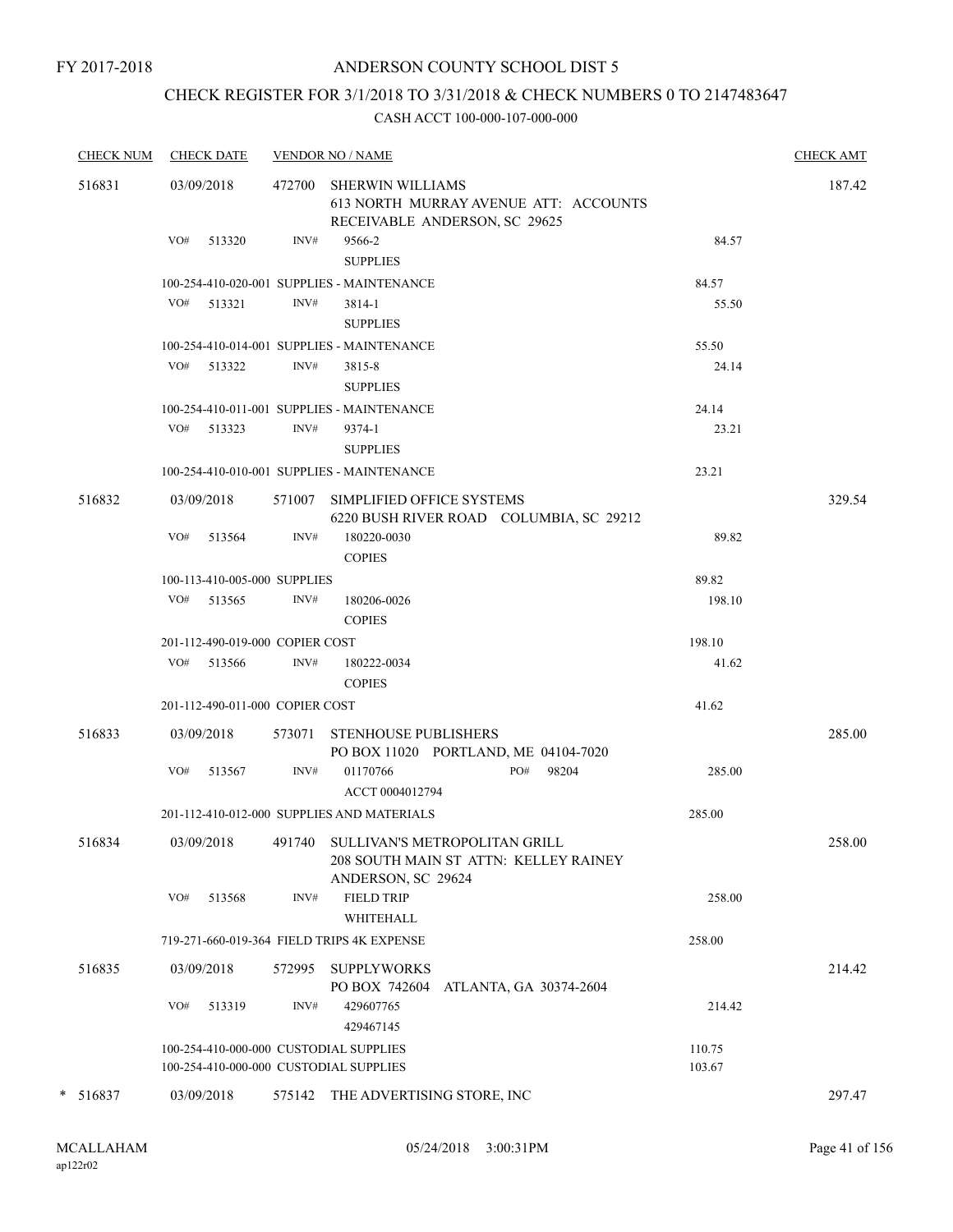### CHECK REGISTER FOR 3/1/2018 TO 3/31/2018 & CHECK NUMBERS 0 TO 2147483647

| <b>CHECK NUM</b> |            | <b>CHECK DATE</b><br><b>VENDOR NO / NAME</b> |                                   |                                                                                                          |     |       |                 |           |  |
|------------------|------------|----------------------------------------------|-----------------------------------|----------------------------------------------------------------------------------------------------------|-----|-------|-----------------|-----------|--|
|                  |            |                                              |                                   | 705-B SE MELODY LANE #209 LEE SUMMIT, MO<br>64063                                                        |     |       |                 |           |  |
|                  | VO#        | 513576                                       | INV#                              | 6088<br><b>MAGNETIC TAPE</b>                                                                             |     |       | 297.47          |           |  |
|                  |            |                                              |                                   | 717-190-660-017-201 MISCELLANEOUS EXPENSE                                                                |     |       | 297.47          |           |  |
| 516838           | 03/09/2018 |                                              | 571797                            | THE BLECKLEY INN<br>151 EAST CHURCH STREET ANDERSON, SC 29624                                            |     |       |                 | 3,396.96  |  |
|                  | VO#        | 513569                                       | INV#                              | RSV #106704<br><b>MARCH 18-20</b>                                                                        | PO# | 98281 | 3,396.96        |           |  |
|                  |            |                                              |                                   | 100-221-312-000-ADV ADVANCED ED VISIT                                                                    |     |       | 3,396.96        |           |  |
| 516839           | 03/09/2018 |                                              | 573139                            | TOP SHELF IMAGING<br>PO BOX 17194 ENCINO, CA 91416                                                       |     |       |                 | 307.00    |  |
|                  | VO#        | 513570                                       | INV#                              | 3675 & 3676<br><b>TONER</b>                                                                              |     |       | 307.00          |           |  |
|                  |            |                                              |                                   | 100-113-410-005-VEN SUPPLY-ADDT'L FOR LOST VENDING<br>100-113-410-005-VEN SUPPLY-ADDT'L FOR LOST VENDING |     |       | 228.00<br>79.00 |           |  |
| 516840           | 03/09/2018 |                                              | 507850                            | <b>TRANE</b><br>POBOX 406469 ATT: ACCOUNTS RECEIVABLE<br>ATLANTA, GA 30384-6469                          |     |       |                 | 712.66    |  |
|                  | VO#        | 513317                                       | INV#                              | 3900174<br><b>FAN MOTOR</b>                                                                              |     |       | 289.41          |           |  |
|                  |            |                                              |                                   | 100-254-410-021-400 HVAC/ELECTRICAL/PLUMBING                                                             |     |       | 289.41          |           |  |
|                  | VO#        | 513318                                       | INV#                              | 3900849<br><b>FAN MOTOR</b>                                                                              |     |       | 423.25          |           |  |
|                  |            |                                              |                                   | 100-254-410-010-400 HVAC/ELECTRICAL/PLUMBING                                                             |     |       | 423.25          |           |  |
| 516841           | 03/09/2018 |                                              | 508675                            | <b>TRI-COUNTY BATTERY SALES</b><br>1413 WHITEHALL ROAD ATT: ACCOUNTS<br>RECEIVABLE ANDERSON, SC 29625    |     |       |                 | 906.80    |  |
|                  | VO#        | 513316                                       | INV#                              | 71865<br><b>BATTERIES</b>                                                                                |     |       | 906.80          |           |  |
|                  |            |                                              |                                   | 100-254-410-000-001 MAINT. SUPPLIES-STRUCTURES                                                           |     |       | 906.80          |           |  |
| 516842           | 03/09/2018 |                                              | 508700                            | TRI-COUNTY TECHNICAL COLLEGE<br>POBOX 587 PENDLETON, SC 29670                                            |     |       |                 | 99,365.36 |  |
|                  | VO#        | 513571                                       | INV#                              | 4889<br>JAN-APRIL 2018                                                                                   | PO# | 98246 | 99,365.36       |           |  |
|                  |            |                                              |                                   | 100-221-312-000-DCC PS- DUAL CREDIT CLASS                                                                |     |       | 99,365.36       |           |  |
| 516843           | 03/09/2018 |                                              | 573815                            | UNITED REFRIGERATION, INC<br>PO BOX 740703 ATLANTA, GA 30374-0703                                        |     |       |                 | 444.01    |  |
|                  | VO#        | 513305                                       | INV#                              | 60984130<br><b>REPAIR PARTS</b>                                                                          |     |       | 8.22            |           |  |
|                  |            |                                              |                                   | 600-256-323-002-000 REPAIRS TO EQUIPMENT                                                                 |     |       | 8.22            |           |  |
|                  | VO#        | 513306                                       | INV#                              | 61096802<br><b>SUPPLIES</b>                                                                              |     |       | 52.69           |           |  |
|                  |            |                                              | 100-254-410-000-400 HVAC SUPPLIES |                                                                                                          |     |       | 52.69           |           |  |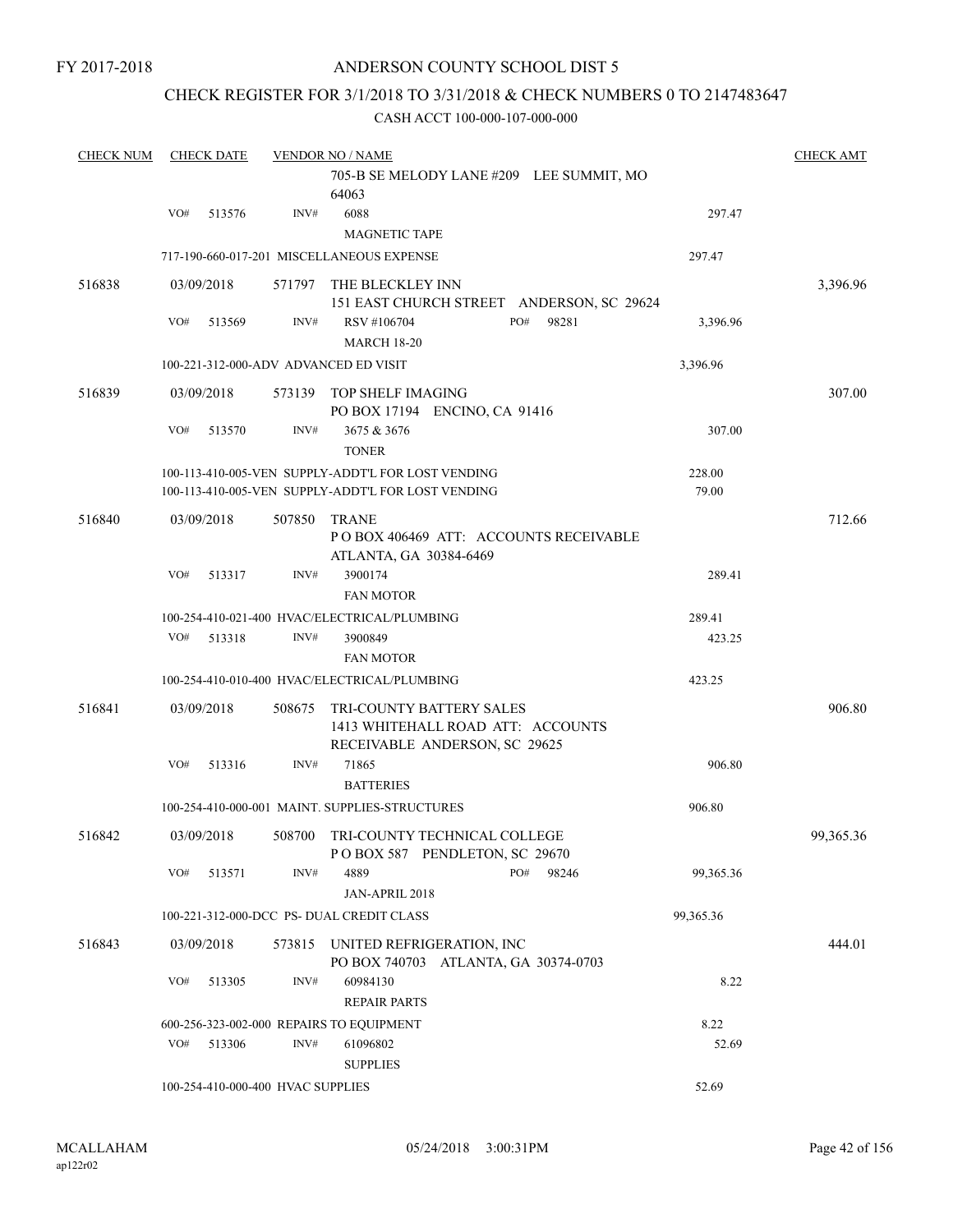### CHECK REGISTER FOR 3/1/2018 TO 3/31/2018 & CHECK NUMBERS 0 TO 2147483647

|        | <b>CHECK NUM</b> | <b>CHECK DATE</b> |                          | <b>VENDOR NO / NAME</b>      |                                                         |            | <b>CHECK AMT</b> |
|--------|------------------|-------------------|--------------------------|------------------------------|---------------------------------------------------------|------------|------------------|
|        |                  | VO#               | 513307                   | INV#                         | 61094632<br><b>SUPPLIES</b>                             | 383.10     |                  |
|        |                  |                   |                          |                              | 100-254-410-000-001 MAINT. SUPPLIES-STRUCTURES          | 383.10     |                  |
| $\ast$ | 516846           | 03/09/2018        |                          | 510790                       | US FOODSERVICE<br>POBOX 602292 CHARLOTTE, NC 28260-2292 |            | 192,021.45       |
|        |                  | VO#               | 513583                   | INV#                         | 20950515<br><b>FOOD &amp; SUPPLIES</b>                  | 192,021.45 |                  |
|        |                  |                   |                          | 600-256-410-002-000 SUPPLIES |                                                         | 1,016.77   |                  |
|        |                  |                   |                          | 600-256-410-003-000 SUPPLIES |                                                         | 1,608.68   |                  |
|        |                  |                   |                          | 600-256-410-005-000 SUPPLIES |                                                         | 430.41     |                  |
|        |                  |                   |                          | 600-256-410-006-000 SUPPLIES |                                                         | 2,030.46   |                  |
|        |                  |                   |                          | 600-256-410-007-000 SUPPLIES |                                                         | 1,413.69   |                  |
|        |                  |                   |                          | 600-256-410-008-000 SUPPLIES |                                                         | 539.50     |                  |
|        |                  |                   |                          | 600-256-410-009-000 SUPPLIES |                                                         | 450.16     |                  |
|        |                  |                   |                          | 600-256-410-010-000 SUPPLIES |                                                         | 799.54     |                  |
|        |                  |                   |                          | 600-256-410-011-000 SUPPLIES |                                                         | 621.64     |                  |
|        |                  |                   |                          | 600-256-410-012-000 SUPPLIES |                                                         | 1,000.66   |                  |
|        |                  |                   |                          | 600-256-410-013-000 SUPPLIES |                                                         | 478.70     |                  |
|        |                  |                   |                          | 600-256-410-014-000 SUPPLIES |                                                         | 958.55     |                  |
|        |                  |                   |                          | 600-256-410-015-000 SUPPLIES |                                                         | 203.23     |                  |
|        |                  |                   |                          | 600-256-410-016-000 SUPPLIES |                                                         | 761.50     |                  |
|        |                  |                   |                          | 600-256-410-017-000 SUPPLIES |                                                         | 838.13     |                  |
|        |                  |                   |                          | 600-256-410-018-000 SUPPLIES |                                                         | 277.79     |                  |
|        |                  |                   |                          | 600-256-410-019-000 SUPPLIES |                                                         | 540.98     |                  |
|        |                  |                   |                          | 600-256-410-020-000 SUPPLIES |                                                         | 1,008.46   |                  |
|        |                  |                   |                          | 600-256-410-021-000 SUPPLIES |                                                         | 665.25     |                  |
|        |                  |                   | 600-256-460-002-000 FOOD |                              |                                                         | 18,959.81  |                  |
|        |                  |                   | 600-256-460-003-000 FOOD |                              |                                                         | 24,367.87  |                  |
|        |                  |                   | 600-256-460-005-000 FOOD |                              |                                                         | 8,430.85   |                  |
|        |                  |                   | 600-256-460-006-000 FOOD |                              |                                                         | 24,774.81  |                  |
|        |                  |                   | 600-256-460-007-000 FOOD |                              |                                                         | 8,169.03   |                  |
|        |                  |                   | 600-256-460-008-000 FOOD |                              |                                                         | 5,304.47   |                  |
|        |                  |                   | 600-256-460-009-000 FOOD |                              |                                                         | 5,432.33   |                  |
|        |                  |                   | 600-256-460-010-000 FOOD |                              |                                                         | 9,931.33   |                  |
|        |                  |                   | 600-256-460-011-000 FOOD |                              |                                                         | 9,671.03   |                  |
|        |                  |                   | 600-256-460-012-000 FOOD |                              |                                                         | 8,625.88   |                  |
|        |                  |                   | 600-256-460-013-000 FOOD |                              |                                                         | 5,723.82   |                  |
|        |                  |                   | 600-256-460-014-000 FOOD |                              |                                                         | 8,301.65   |                  |
|        |                  |                   | 600-256-460-015-000 FOOD |                              |                                                         | 1,678.63   |                  |
|        |                  |                   | 600-256-460-016-000 FOOD |                              |                                                         | 8,203.10   |                  |
|        |                  |                   | 600-256-460-017-000 FOOD |                              |                                                         | 4,875.74   |                  |
|        |                  |                   | 600-256-460-018-000 FOOD |                              |                                                         | 2,219.30   |                  |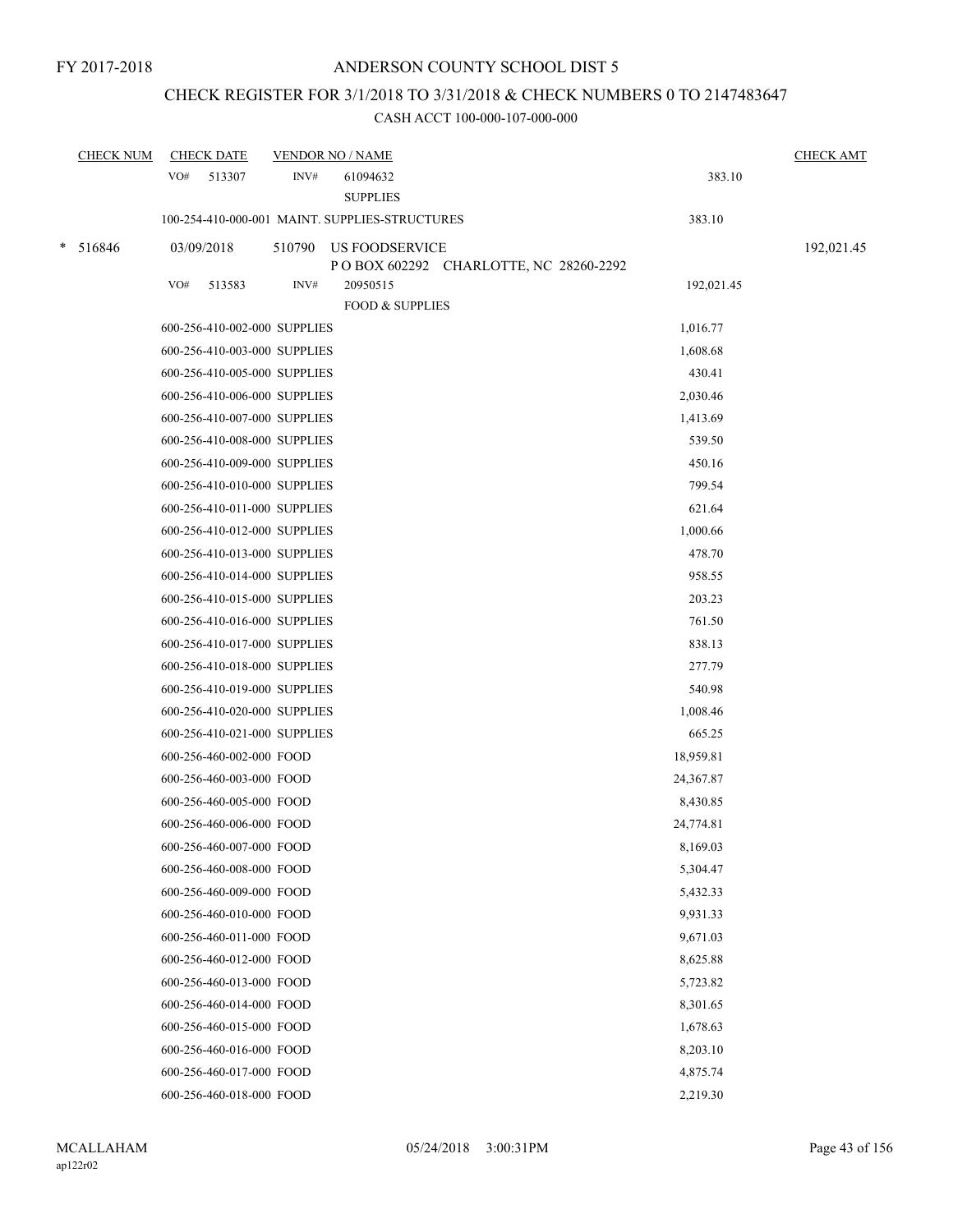## CHECK REGISTER FOR 3/1/2018 TO 3/31/2018 & CHECK NUMBERS 0 TO 2147483647

| <b>CHECK NUM</b> | <b>CHECK DATE</b>             | <b>VENDOR NO / NAME</b>                    |                                         |          | <b>CHECK AMT</b> |
|------------------|-------------------------------|--------------------------------------------|-----------------------------------------|----------|------------------|
|                  | 600-256-460-019-000 FOOD      |                                            |                                         | 7,887.76 |                  |
|                  | 600-256-460-020-000 FOOD      |                                            |                                         | 9,276.77 |                  |
|                  | 600-256-460-021-000 FOOD      |                                            |                                         | 4,543.17 |                  |
| 516847           | 03/09/2018                    | 510790<br>US FOODSERVICE                   | P O BOX 602292 CHARLOTTE, NC 28260-2292 |          | 2,605.05         |
|                  | VO#<br>513582                 | INV#<br>60813458                           |                                         | 2,605.05 |                  |
|                  |                               | <b>USDA FOODS</b>                          |                                         |          |                  |
|                  |                               | 600-256-462-002-000 COMMODITY DISTRIBUTION |                                         | 154.35   |                  |
|                  |                               | 600-256-462-003-000 COMMODITY DISTRIBUTION |                                         | 160.65   |                  |
|                  |                               | 600-256-462-005-000 COMMODITY DISTRIBUTION |                                         | 100.80   |                  |
|                  |                               | 600-256-462-006-000 COMMODITY DISTRIBUTION |                                         | 126.00   |                  |
|                  |                               | 600-256-462-007-000 COMMODITY DISTRIBUTION |                                         | 116.55   |                  |
|                  |                               | 600-256-462-008-000 COMMODITY DISTRIBUTION |                                         | 113.40   |                  |
|                  |                               | 600-256-462-009-000 COMMODITY DISTRIBUTION |                                         | 223.65   |                  |
|                  |                               | 600-256-462-010-000 COMMODITY DISTRIBUTION |                                         | 132.30   |                  |
|                  |                               | 600-256-462-011-000 COMMODITY DISTRIBUTION |                                         | 141.75   |                  |
|                  |                               | 600-256-462-012-000 COMMODITY DISTRIBUTION |                                         | 176.40   |                  |
|                  |                               | 600-256-462-013-000 COMMODITY DISTRIBUTION |                                         | 129.15   |                  |
|                  |                               | 600-256-462-014-000 COMMODITY DISTRIBUTION |                                         | 141.75   |                  |
|                  |                               | 600-256-462-015-000 COMMODITY DISTRIBUTION |                                         | 81.90    |                  |
|                  |                               | 600-256-462-016-000 COMMODITY DISTRIBUTION |                                         | 141.75   |                  |
|                  |                               | 600-256-462-017-000 COMMODITY DISTRIBUTION |                                         | 185.85   |                  |
|                  |                               | 600-256-462-018-000 COMMODITY DISTRIBUTION |                                         | 59.85    |                  |
|                  |                               | 600-256-462-019-000 COMMODITY DISTRIBUTION |                                         | 192.15   |                  |
|                  |                               | 600-256-462-020-000 COMMODITY DISTRIBUTION |                                         | 129.15   |                  |
|                  |                               | 600-256-462-021-000 COMMODITY DISTRIBUTION |                                         | 97.65    |                  |
| $\ast$<br>516850 | 03/09/2018                    | 519401<br><b>VERIZON</b>                   | P O BOX 660108 DALLAS, TX 75266-0652    |          | 5,496.70         |
|                  | VO#<br>513416                 | INV#<br>9802351289                         | PHONE SERVICE                           | 5,496.70 |                  |
|                  | 100-266-340-000-000 TELEPHONE |                                            |                                         | 4,159.24 |                  |
|                  | 100-266-340-001-000 TELEPHONE |                                            |                                         | 118.04   |                  |
|                  | 100-266-340-002-000 TELEPHONE |                                            |                                         | 141.65   |                  |
|                  | 100-266-340-003-000 TELEPHONE |                                            |                                         | 106.66   |                  |
|                  | 100-266-340-006-000 TELEPHONE |                                            |                                         | 70.75    |                  |
|                  | 100-266-340-007-000 TELEPHONE |                                            |                                         | 66.65    |                  |
|                  | 100-266-340-008-000 TELEPHONE |                                            |                                         | 66.65    |                  |
|                  | 100-266-340-009-000 TELEPHONE |                                            |                                         | 66.65    |                  |
|                  | 100-266-340-010-000 TELEPHONE |                                            |                                         | 13.32    |                  |
|                  | 100-266-340-012-000 TELEPHONE |                                            |                                         | 13.32    |                  |
|                  | 100-266-340-013-000 TELEPHONE |                                            |                                         | 13.32    |                  |
|                  | 100-266-340-014-000 TELEPHONE |                                            |                                         | 66.65    |                  |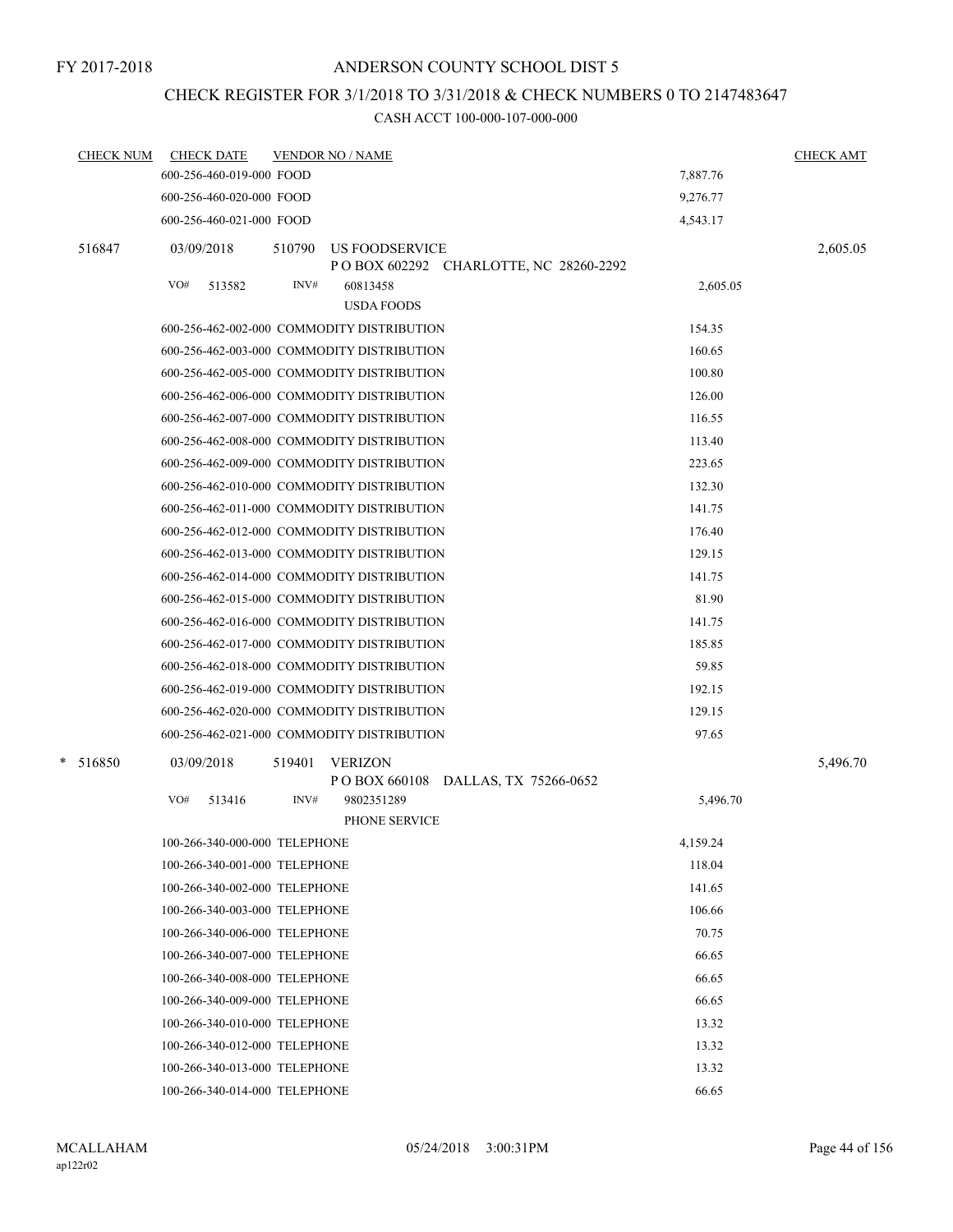### CHECK REGISTER FOR 3/1/2018 TO 3/31/2018 & CHECK NUMBERS 0 TO 2147483647

| <b>CHECK NUM</b> | <b>CHECK DATE</b>                      |        | <b>VENDOR NO / NAME</b>                                                                              |        | <b>CHECK AMT</b> |
|------------------|----------------------------------------|--------|------------------------------------------------------------------------------------------------------|--------|------------------|
|                  | 100-266-340-015-000 TELEPHONE          |        |                                                                                                      | 79.97  |                  |
|                  | 100-266-340-016-000 TELEPHONE          |        |                                                                                                      | 53.33  |                  |
|                  | 100-266-340-017-000 TELEPHONE          |        |                                                                                                      | 76.65  |                  |
|                  | 100-266-340-018-000 TELEPHONE          |        |                                                                                                      | 13.32  |                  |
|                  | 100-266-340-019-000 TELEPHONE          |        |                                                                                                      | 13.32  |                  |
|                  | 100-266-340-020-000 TELEPHONE          |        |                                                                                                      | 17.42  |                  |
|                  | 283-126-321-000-000 CELL PHONES        |        |                                                                                                      | 88.40  |                  |
|                  | 338-221-340-000-EAR TELEPHONE          |        |                                                                                                      | 38.07  |                  |
|                  | 600-256-340-000-000 TELEPHONE          |        |                                                                                                      | 159.99 |                  |
|                  | 900-188-340-000-006 HOMELESS TELEPHONE |        |                                                                                                      | 53.33  |                  |
| 516851           | 03/09/2018                             | 524353 | WAL-MART COMMUNITY/GEMB<br>PO BOX 530934 ATT: ACCOUNTS RECEIVABLE<br>ATLANTA, GA 30353-0934          |        | 286.38           |
|                  | VO#<br>513573                          | INV#   | 1013 3719<br><b>NEVITT FOREST</b>                                                                    | 286.38 |                  |
|                  |                                        |        | 201-112-410-012-000 SUPPLIES AND MATERIALS                                                           | 68.60  |                  |
|                  |                                        |        | 712-271-660-012-201 MISCELLANEOUS EXPENSE                                                            | 41.42  |                  |
|                  |                                        |        | 712-271-660-012-201 MISCELLANEOUS EXPENSE                                                            | 14.14  |                  |
|                  |                                        |        | 712-271-660-012-324 POSTIVE BEHAVIOR I.S. EXPENSE                                                    | 64.76  |                  |
|                  |                                        |        | 712-271-660-012-355 FIELD TRIPS GRADE 5 EXPENSE                                                      | 97.46  |                  |
| 516852           | 03/09/2018                             | 573864 | WELLS FARGO VENDOR FIN SERV<br>PO BOX 105710 ATLANTA, GA 30348-5710                                  |        | 258.94           |
|                  | VO#<br>513574                          | INV#   | 68126189<br><b>COPIERS</b>                                                                           | 258.94 |                  |
|                  | 201-112-490-011-000 COPIER COST        |        |                                                                                                      | 258.94 |                  |
| 516853           | 03/09/2018                             | 529275 | <b>WESTAR TIRE</b><br>P O BOX 400<br>715 NORTH MURRAY ATT:<br>ACCOUNTS RECEIVABLE ANDERSON, SC 29622 |        | 736.76           |
|                  | VO#<br>513310                          | INV#   | 142711<br><b>TIRES</b>                                                                               | 736.76 |                  |
|                  |                                        |        | 100-254-412-000-001 TRUCK SERVICE - MAINTENANCE                                                      | 736.76 |                  |
| *<br>516855      | 03/09/2018                             | 572293 | <b>EMPLOYEE VENDOR</b><br><b>BOARD OF TRUSTEES 211 TERRACE DRIVE</b><br>ANDERSON, SC 29621           |        | 754.99           |
|                  | VO#<br>513404                          | INV#   | FEB 15-18<br><b>HILTON HEAD</b>                                                                      | 258.00 |                  |
|                  | 100-231-334-000-000 TRUSTEE EXPENSE    |        |                                                                                                      | 258.00 |                  |
|                  | VO#<br>513405                          | INV#   | FEB 15-18                                                                                            | 116.41 |                  |
|                  |                                        |        | <b>HILTON HEAD</b>                                                                                   |        |                  |
|                  | 100-231-334-000-000 TRUSTEE EXPENSE    |        |                                                                                                      | 116.41 |                  |
|                  | VO#<br>513413                          | INV#   | <b>FEB 28-MAR 2</b><br><b>COLUMBIA</b>                                                               | 91.00  |                  |
|                  | 100-231-334-000-000 TRUSTEE EXPENSE    |        |                                                                                                      | 91.00  |                  |
|                  | VO# 513414                             | INV#   | FEB 28-MAR 2                                                                                         | 289.58 |                  |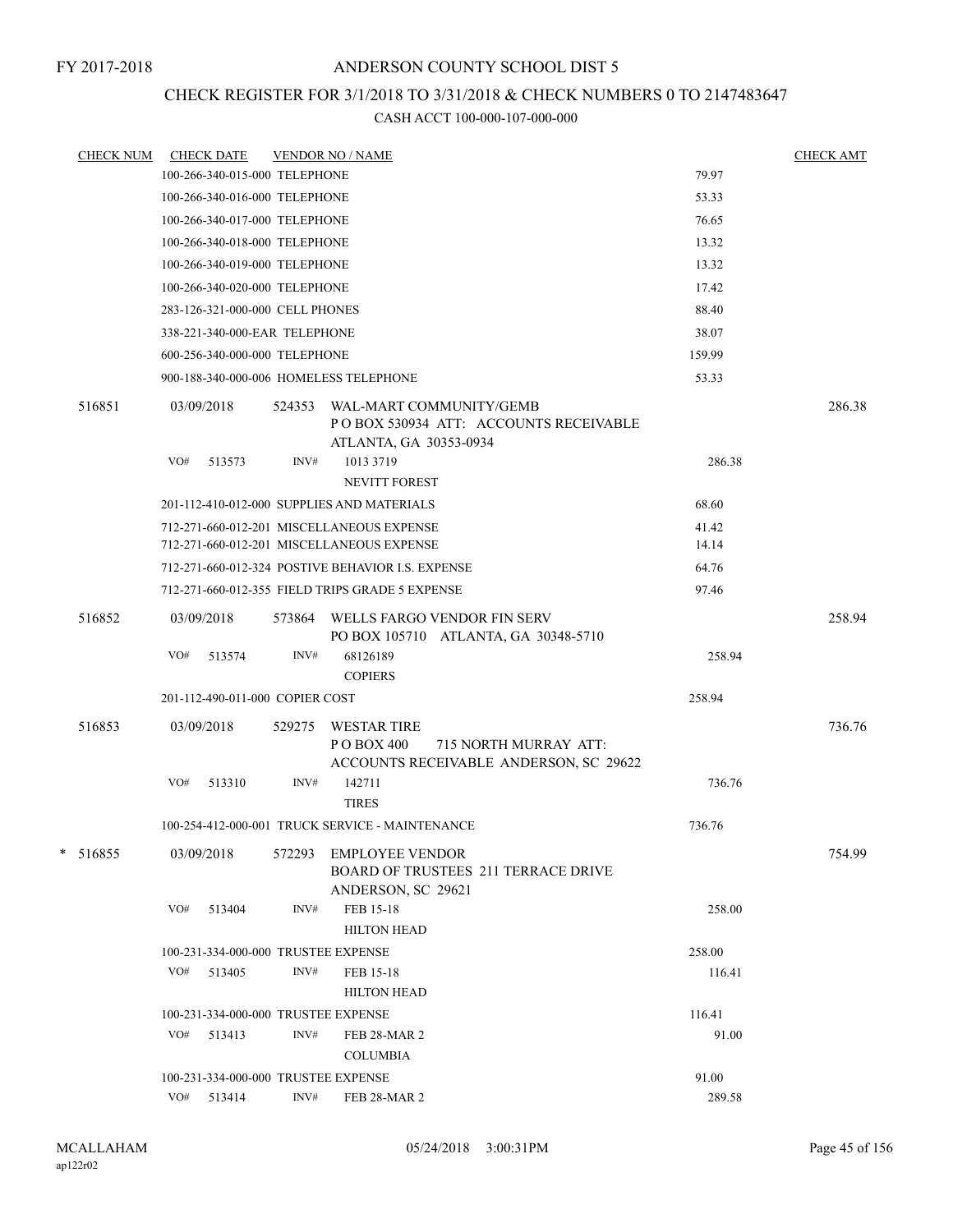### CHECK REGISTER FOR 3/1/2018 TO 3/31/2018 & CHECK NUMBERS 0 TO 2147483647

| <b>CHECK NUM</b> |                  |                                                                                                                                                                                           |                                                                    |                                                                                                                                                                                                                                                                                                                                                                                                                                                                                                                                   |                                                                                               |                                                                                                                                       |                                                                                                                                                  |                                                                                                                                                                            | <b>CHECK AMT</b>                                                                                                                                                |
|------------------|------------------|-------------------------------------------------------------------------------------------------------------------------------------------------------------------------------------------|--------------------------------------------------------------------|-----------------------------------------------------------------------------------------------------------------------------------------------------------------------------------------------------------------------------------------------------------------------------------------------------------------------------------------------------------------------------------------------------------------------------------------------------------------------------------------------------------------------------------|-----------------------------------------------------------------------------------------------|---------------------------------------------------------------------------------------------------------------------------------------|--------------------------------------------------------------------------------------------------------------------------------------------------|----------------------------------------------------------------------------------------------------------------------------------------------------------------------------|-----------------------------------------------------------------------------------------------------------------------------------------------------------------|
|                  |                  |                                                                                                                                                                                           | <b>COLUMBIA</b>                                                    |                                                                                                                                                                                                                                                                                                                                                                                                                                                                                                                                   |                                                                                               |                                                                                                                                       |                                                                                                                                                  |                                                                                                                                                                            |                                                                                                                                                                 |
|                  |                  |                                                                                                                                                                                           |                                                                    |                                                                                                                                                                                                                                                                                                                                                                                                                                                                                                                                   |                                                                                               |                                                                                                                                       |                                                                                                                                                  |                                                                                                                                                                            |                                                                                                                                                                 |
| 516856           |                  |                                                                                                                                                                                           | 37214                                                              |                                                                                                                                                                                                                                                                                                                                                                                                                                                                                                                                   |                                                                                               |                                                                                                                                       |                                                                                                                                                  |                                                                                                                                                                            | 4,900.00                                                                                                                                                        |
|                  | VO#              | INV#                                                                                                                                                                                      | PO 98343                                                           |                                                                                                                                                                                                                                                                                                                                                                                                                                                                                                                                   | PO#                                                                                           | 98343                                                                                                                                 |                                                                                                                                                  |                                                                                                                                                                            |                                                                                                                                                                 |
|                  |                  |                                                                                                                                                                                           |                                                                    |                                                                                                                                                                                                                                                                                                                                                                                                                                                                                                                                   |                                                                                               |                                                                                                                                       |                                                                                                                                                  |                                                                                                                                                                            |                                                                                                                                                                 |
| 516857           |                  |                                                                                                                                                                                           |                                                                    |                                                                                                                                                                                                                                                                                                                                                                                                                                                                                                                                   |                                                                                               |                                                                                                                                       |                                                                                                                                                  |                                                                                                                                                                            | 375.00                                                                                                                                                          |
|                  | VO#              | INV#                                                                                                                                                                                      | 14166                                                              |                                                                                                                                                                                                                                                                                                                                                                                                                                                                                                                                   | PO#                                                                                           | 98269                                                                                                                                 |                                                                                                                                                  | 375.00                                                                                                                                                                     |                                                                                                                                                                 |
|                  |                  |                                                                                                                                                                                           | K BLALOCK                                                          |                                                                                                                                                                                                                                                                                                                                                                                                                                                                                                                                   |                                                                                               |                                                                                                                                       |                                                                                                                                                  |                                                                                                                                                                            |                                                                                                                                                                 |
|                  |                  |                                                                                                                                                                                           |                                                                    |                                                                                                                                                                                                                                                                                                                                                                                                                                                                                                                                   |                                                                                               |                                                                                                                                       |                                                                                                                                                  |                                                                                                                                                                            |                                                                                                                                                                 |
|                  |                  |                                                                                                                                                                                           |                                                                    |                                                                                                                                                                                                                                                                                                                                                                                                                                                                                                                                   |                                                                                               |                                                                                                                                       |                                                                                                                                                  |                                                                                                                                                                            | 57,102.48                                                                                                                                                       |
|                  | VO#              | INV#                                                                                                                                                                                      | <b>JAN 2018</b><br><b>SRO GRANT</b>                                |                                                                                                                                                                                                                                                                                                                                                                                                                                                                                                                                   | PO#                                                                                           | 97692                                                                                                                                 |                                                                                                                                                  |                                                                                                                                                                            |                                                                                                                                                                 |
|                  |                  |                                                                                                                                                                                           |                                                                    |                                                                                                                                                                                                                                                                                                                                                                                                                                                                                                                                   |                                                                                               |                                                                                                                                       |                                                                                                                                                  |                                                                                                                                                                            |                                                                                                                                                                 |
|                  |                  |                                                                                                                                                                                           |                                                                    |                                                                                                                                                                                                                                                                                                                                                                                                                                                                                                                                   |                                                                                               |                                                                                                                                       |                                                                                                                                                  |                                                                                                                                                                            | 308.97                                                                                                                                                          |
|                  |                  |                                                                                                                                                                                           |                                                                    |                                                                                                                                                                                                                                                                                                                                                                                                                                                                                                                                   |                                                                                               |                                                                                                                                       |                                                                                                                                                  |                                                                                                                                                                            |                                                                                                                                                                 |
|                  | VO#              | INV#                                                                                                                                                                                      | 05173776<br><b>SUPPLIES</b>                                        |                                                                                                                                                                                                                                                                                                                                                                                                                                                                                                                                   |                                                                                               |                                                                                                                                       |                                                                                                                                                  | 308.97                                                                                                                                                                     |                                                                                                                                                                 |
|                  |                  |                                                                                                                                                                                           |                                                                    |                                                                                                                                                                                                                                                                                                                                                                                                                                                                                                                                   |                                                                                               |                                                                                                                                       |                                                                                                                                                  |                                                                                                                                                                            |                                                                                                                                                                 |
| 516861           |                  |                                                                                                                                                                                           |                                                                    |                                                                                                                                                                                                                                                                                                                                                                                                                                                                                                                                   |                                                                                               |                                                                                                                                       |                                                                                                                                                  |                                                                                                                                                                            | 160.80                                                                                                                                                          |
|                  | VO#              | INV#                                                                                                                                                                                      |                                                                    |                                                                                                                                                                                                                                                                                                                                                                                                                                                                                                                                   |                                                                                               |                                                                                                                                       |                                                                                                                                                  | 104.80                                                                                                                                                                     |                                                                                                                                                                 |
|                  |                  |                                                                                                                                                                                           |                                                                    |                                                                                                                                                                                                                                                                                                                                                                                                                                                                                                                                   |                                                                                               |                                                                                                                                       |                                                                                                                                                  |                                                                                                                                                                            |                                                                                                                                                                 |
|                  | VO#              | INV#                                                                                                                                                                                      | FEB 26 WHS                                                         |                                                                                                                                                                                                                                                                                                                                                                                                                                                                                                                                   |                                                                                               |                                                                                                                                       |                                                                                                                                                  | 56.00                                                                                                                                                                      |                                                                                                                                                                 |
|                  |                  |                                                                                                                                                                                           | <b>OFFICIAL</b>                                                    |                                                                                                                                                                                                                                                                                                                                                                                                                                                                                                                                   |                                                                                               |                                                                                                                                       |                                                                                                                                                  |                                                                                                                                                                            |                                                                                                                                                                 |
|                  |                  |                                                                                                                                                                                           |                                                                    |                                                                                                                                                                                                                                                                                                                                                                                                                                                                                                                                   |                                                                                               |                                                                                                                                       |                                                                                                                                                  |                                                                                                                                                                            |                                                                                                                                                                 |
| 516862           |                  |                                                                                                                                                                                           |                                                                    |                                                                                                                                                                                                                                                                                                                                                                                                                                                                                                                                   |                                                                                               |                                                                                                                                       |                                                                                                                                                  |                                                                                                                                                                            | 2,139.29                                                                                                                                                        |
|                  | VO#              | INV#                                                                                                                                                                                      | 10988170                                                           |                                                                                                                                                                                                                                                                                                                                                                                                                                                                                                                                   |                                                                                               |                                                                                                                                       |                                                                                                                                                  |                                                                                                                                                                            |                                                                                                                                                                 |
|                  |                  |                                                                                                                                                                                           |                                                                    |                                                                                                                                                                                                                                                                                                                                                                                                                                                                                                                                   |                                                                                               |                                                                                                                                       |                                                                                                                                                  |                                                                                                                                                                            |                                                                                                                                                                 |
|                  |                  |                                                                                                                                                                                           |                                                                    |                                                                                                                                                                                                                                                                                                                                                                                                                                                                                                                                   |                                                                                               |                                                                                                                                       |                                                                                                                                                  |                                                                                                                                                                            |                                                                                                                                                                 |
|                  |                  |                                                                                                                                                                                           |                                                                    |                                                                                                                                                                                                                                                                                                                                                                                                                                                                                                                                   |                                                                                               |                                                                                                                                       |                                                                                                                                                  |                                                                                                                                                                            |                                                                                                                                                                 |
|                  |                  |                                                                                                                                                                                           |                                                                    |                                                                                                                                                                                                                                                                                                                                                                                                                                                                                                                                   |                                                                                               |                                                                                                                                       |                                                                                                                                                  |                                                                                                                                                                            |                                                                                                                                                                 |
| 516863           |                  |                                                                                                                                                                                           |                                                                    |                                                                                                                                                                                                                                                                                                                                                                                                                                                                                                                                   |                                                                                               |                                                                                                                                       |                                                                                                                                                  |                                                                                                                                                                            | 155.15                                                                                                                                                          |
| *                | 516859<br>516860 | <b>CHECK DATE</b><br>03/09/2018<br>513584<br>03/13/2018<br>513672<br>03/13/2018<br>513665<br>03/13/2018<br>513610<br>03/13/2018<br>513601<br>513708<br>03/13/2018<br>513611<br>03/13/2018 | 573625<br>575103<br>112250<br>573213<br>566948<br>570003<br>126675 | <b>VENDOR NO / NAME</b><br>100-231-334-000-000 TRUSTEE EXPENSE<br>328-115-312-000-000 PURCHASED SERVICES<br>328-115-312-000-000 PURCHASED SERVICES<br>VA 23452<br>201-224-333-010-000 TRIPS & CONFERENCES<br>29622-8002<br>ARC3 GASES<br>713-271-660-013-305 LIBRARY EXPENSE<br><b>OFFICIAL</b><br>100-271-312-002-000 ADDITIONAL SECURITY<br>100-271-312-003-000 ADDITIONAL SECURITY<br>AT&T<br>100-266-340-000-000 TELEPHONE<br>100-266-340-015-000 TELEPHONE<br>100-266-340-018-000 TELEPHONE<br>100-266-340-023-000 TELEPHONE | <b>BOARD EXAMS</b><br><b>MARCH 2 TLH</b><br>$(803 M24-8701)$<br>#803M248701701<br>ATTAWAY INC | ACCUTRAIN CORPORATION<br>100-258-312-000-000 CONTRACTED SERVICES - RESOURCE OFFR<br>ARTHUR-BANNING, SKYE.^^<br>CAROL STREAM, IL 60197 | PROFESSIONAL CREDENTIAL SERVICES, INC<br>ANDERSON COUNTY FINANCE DEPT<br>PO BOX 1708 DUNN, NC 28335-1708<br>PO BOX 9011 ATT: ACCOUNTS RECEIVABLE | 25 CENTURY BLVD SUITE 505 NASHVILLE, TN<br>208 ASH AVENUE, SUITE 103 VIRGINIA BEACH,<br>POBOX 8002 ATT: KIM MARTIN ANDERSON, SC<br>202 WOODLAND CIRCLE PENDLETON, SC 29670 | 289.58<br>4,900.00<br>2,450.00<br>2,450.00<br>375.00<br>57,102.48<br>57,102.48<br>308.97<br>104.80<br>56.00<br>2,139.29<br>534.82<br>534.82<br>534.83<br>534.82 |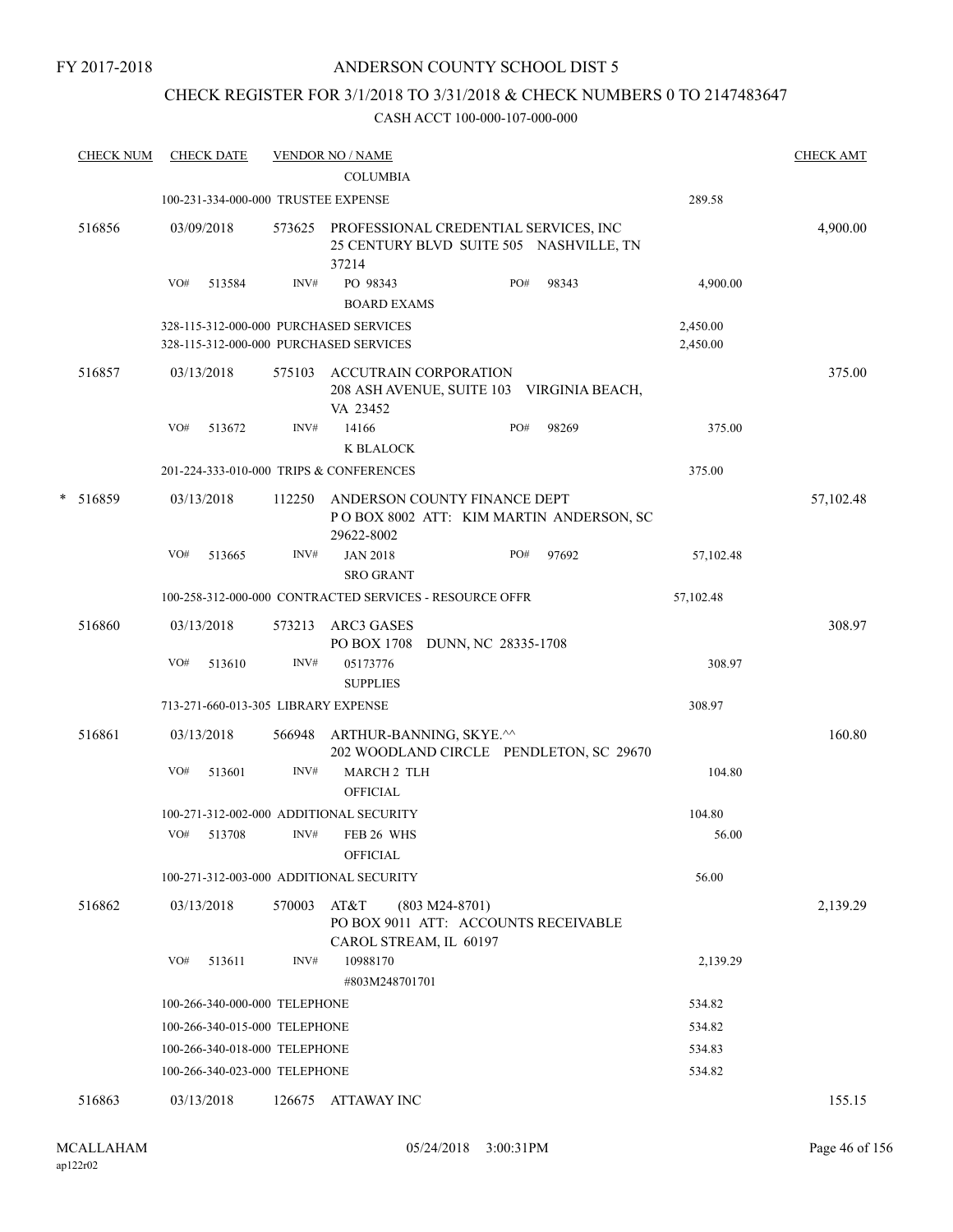### ANDERSON COUNTY SCHOOL DIST 5

### CHECK REGISTER FOR 3/1/2018 TO 3/31/2018 & CHECK NUMBERS 0 TO 2147483647

|        | <b>CHECK NUM</b> |     | <b>CHECK DATE</b> |                              | <b>CHECK AMT</b>                                                                                              |       |          |          |
|--------|------------------|-----|-------------------|------------------------------|---------------------------------------------------------------------------------------------------------------|-------|----------|----------|
|        |                  | VO# | 513612            | INV#                         | ANDERSON, SC 29622<br>213350<br><b>BUSINESS CARDS</b>                                                         |       | 155.15   |          |
|        |                  |     |                   |                              | 100-221-410-000-DIS DIGITAL INTEGRATION SUPPLIES                                                              |       | 155.15   |          |
| $\ast$ | 516866           |     | 03/13/2018        |                              | 566584 BEST BUY BUSINESS ADVANTAGE ACCOUNT<br>PO BOX 731247 ATT: ACCOUNTS RECEIVABLE<br>DALLAS, TX 75373-1247 |       |          | 1,032.49 |
|        |                  | VO# | 513667            | INV#                         | 3144909<br>PO#<br><b>3D PRINTER</b>                                                                           | 98154 | 1,032.49 |          |
|        |                  |     |                   | 100-221-410-007-DIS SUPPLIES |                                                                                                               |       | 1,032.49 |          |
|        | 516867           |     | 03/13/2018        |                              | 575152 BRACKNEY, EVAN^^<br>320 BELTLINE BLVD D-3 ANDERSON, SC 29621                                           |       |          | 180.00   |
|        |                  | VO# | 513721            | INV#                         | FEB 24 WHS<br><b>OFFICIAL</b>                                                                                 |       | 180.00   |          |
|        |                  |     |                   |                              | 100-271-312-003-000 ADDITIONAL SECURITY                                                                       |       | 180.00   |          |
|        | 516868           |     | 03/13/2018        |                              | 564662 BRADY'S SCREEN PRINTING<br>106 CONCORD ROAD ATT: ACCOUNTS<br>RECEIVABLE ANDERSON, SC 29621             |       |          | 688.28   |
|        |                  | VO# | 513613            | INV#                         | 32798<br><b>NORTH POINTE</b>                                                                                  |       | 688.28   |          |
|        |                  |     |                   |                              | 713-271-660-013-310 RUNNING CLUB EXPENSE                                                                      |       | 688.28   |          |
|        | 516869           |     | 03/13/2018        |                              | 575151 BREEMAN, CHRISTOPHER <sup>^^</sup><br>27 ANDREWS ROAD MARLBOROUGH, MA 01752                            |       |          | 102.50   |
|        |                  | VO# | 513718            | INV#                         | <b>MARCH 6 WHS</b><br><b>OFFICIAL</b>                                                                         |       | 102.50   |          |
|        |                  |     |                   |                              | 100-271-312-003-000 ADDITIONAL SECURITY                                                                       |       | 102.50   |          |
|        | 516870           |     | 03/13/2018        |                              | 569895 BROADWAY TECHNOLOGIES, INC<br>203 N. HAMILTON STREET WILLIAMSTON, SC<br>29697                          |       |          | 1,147.04 |
|        |                  | VO# | 513614            | INV#                         | 7329<br><b>RADIOS</b>                                                                                         |       | 1,147.04 |          |
|        |                  |     |                   | 100-271-410-002-000 SUPPLIES |                                                                                                               |       | 1,147.04 |          |
|        | 516871           |     | 03/13/2018        |                              | 573078 CAMPBELL, DON RICHARD^^<br>500 PLANTATION ROAD SENECA, SC 29672                                        |       |          | 350.00   |
|        |                  | VO# | 513673            | INV#                         | 1004<br><b>WESTSIDE HS</b>                                                                                    |       | 350.00   |          |
|        |                  |     |                   |                              | 707-190-660-007-335 CHORUS CLUB EXPENSE                                                                       |       | 350.00   |          |
|        | 516872           |     | 03/13/2018        |                              | 570767 CAMPO, JAIRO.^^<br>505 PEACH GROVE PLACE MAULDIN, SC 29622                                             |       |          | 125.50   |
|        |                  | VO# | 513713            | INV#                         | <b>MARCH 7 WHS</b><br>OFFICIAL                                                                                |       | 125.50   |          |
|        |                  |     |                   |                              | 100-271-312-003-000 ADDITIONAL SECURITY                                                                       |       | 125.50   |          |
|        | * 516874         |     | 03/13/2018        |                              | 155900 CAROLINA BIOLOGICAL SUPPLY                                                                             |       |          | 1,999.83 |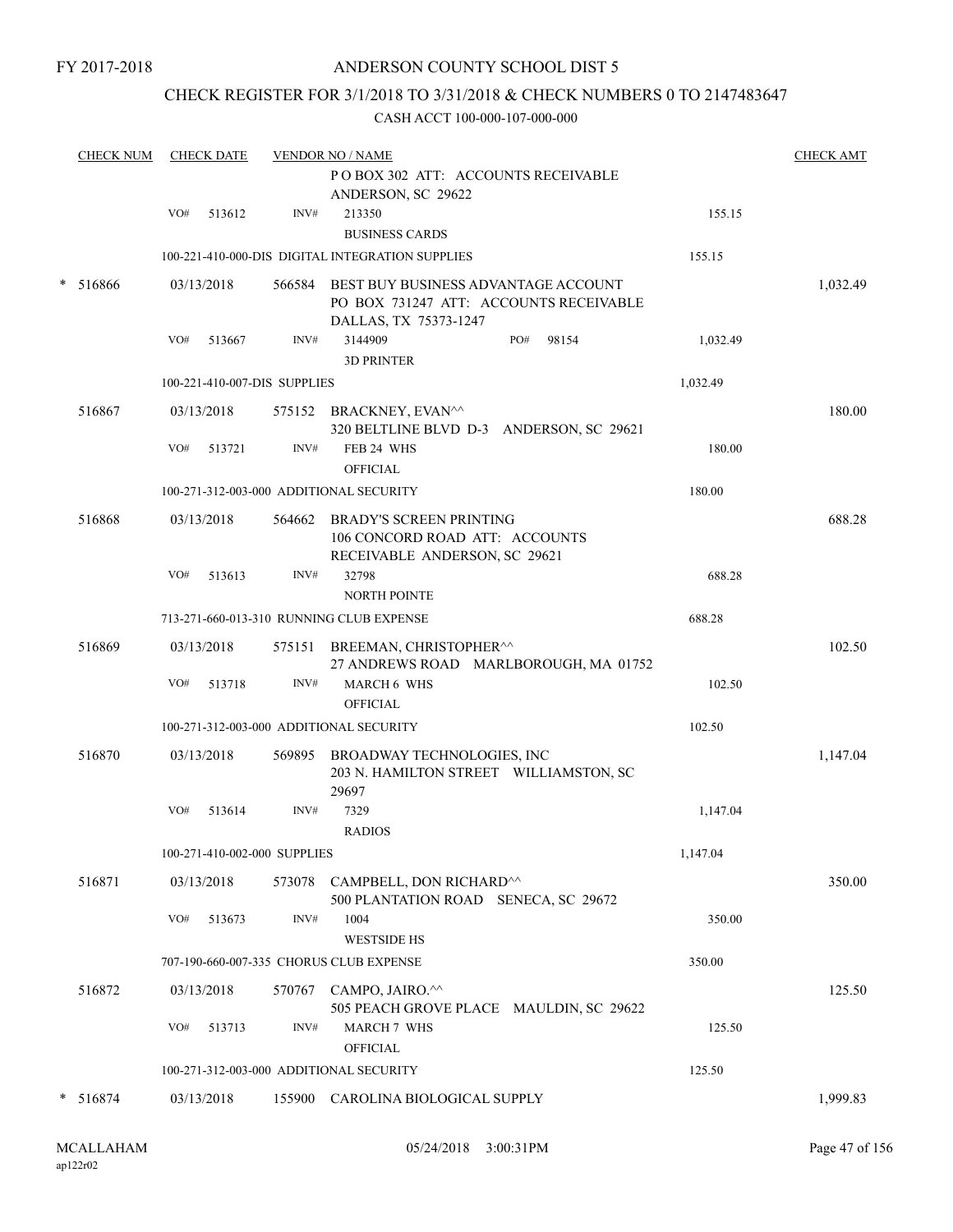### CHECK REGISTER FOR 3/1/2018 TO 3/31/2018 & CHECK NUMBERS 0 TO 2147483647

| <b>CHECK NUM</b> |     | <b>CHECK DATE</b><br><b>VENDOR NO / NAME</b> |        |                                                                                       |  |     |                                        |          |          |  |  |
|------------------|-----|----------------------------------------------|--------|---------------------------------------------------------------------------------------|--|-----|----------------------------------------|----------|----------|--|--|
|                  |     |                                              |        | PO BOX 60232 ATT: ACCOUNTS RECEIVABLE<br>CHARLOTTE, NC 28260-0232                     |  |     |                                        |          |          |  |  |
|                  | VO# | 513668                                       | INV#   | 50198614<br><b>SCIENCE KITS</b>                                                       |  | PO# | 98289                                  | 1,999.83 |          |  |  |
|                  |     | 397-113-410-005-000 SUPPLIES                 |        |                                                                                       |  |     |                                        | 1,999.83 |          |  |  |
| 516875           |     | 03/13/2018                                   | 156900 | CAROLINA PRODUCE COMPANY<br>POBOX 3849 ATT: ACCOUNTS RECEIVABLE<br>ANDERSON, SC 29622 |  |     |                                        |          | 4,307.30 |  |  |
|                  | VO# | 513615                                       | INV#   | 47154 FFV<br><b>VARENNES</b>                                                          |  |     |                                        | 1,730.00 |          |  |  |
|                  |     | 600-256-460-016-FFV FOOD-FFVP                |        |                                                                                       |  |     |                                        | 1,730.00 |          |  |  |
|                  | VO# | 513616                                       | INV#   | 47156 FFV<br><b>NEVITT FOREST</b>                                                     |  |     |                                        | 1,535.00 |          |  |  |
|                  |     | 600-256-460-012-FFV FOOD-FFVP                |        |                                                                                       |  |     |                                        | 1,535.00 |          |  |  |
|                  | VO# | 513617                                       | INV#   | 751570<br><b>MIDWAY ELEM</b>                                                          |  |     |                                        | 275.40   |          |  |  |
|                  |     | 600-256-460-017-000 FOOD                     |        |                                                                                       |  |     |                                        | 275.40   |          |  |  |
|                  | VO# | 513618                                       | INV#   | 751953<br><b>VARENNES</b>                                                             |  |     |                                        | 22.50    |          |  |  |
|                  |     | 600-256-460-016-000 FOOD                     |        |                                                                                       |  |     |                                        | 22.50    |          |  |  |
|                  | VO# | 513619                                       | INV#   | 751550<br><b>HOMELAND PARK</b>                                                        |  |     |                                        | 248.00   |          |  |  |
|                  |     | 600-256-460-011-000 FOOD                     |        |                                                                                       |  |     |                                        | 248.00   |          |  |  |
|                  | VO# | 513620                                       | INV#   | 752046<br><b>CENTERVILLE</b>                                                          |  |     |                                        | 388.00   |          |  |  |
|                  |     | 600-256-460-007-000 FOOD                     |        |                                                                                       |  |     |                                        | 388.00   |          |  |  |
|                  | VO# | 513621                                       | INV#   | 751591<br>ROBERT ANDERSON                                                             |  |     |                                        | 108.40   |          |  |  |
|                  |     | 600-256-460-006-000 FOOD                     |        |                                                                                       |  |     |                                        | 108.40   |          |  |  |
| 516876           |     | 03/13/2018                                   | 156910 | <b>CAROLINA TESOL</b><br>PO BOX 6912 C/O REVAE BOSTWICK<br>STATESVILLE, NC 28687      |  |     |                                        |          | 745.00   |  |  |
|                  | VO# | 513669                                       | INV#   | <b>REGISTRATION</b><br>7190-192, 194, 195                                             |  |     |                                        | 745.00   |          |  |  |
|                  |     |                                              |        | 264-224-333-000-000 TRIPS AND CONFERENCES                                             |  |     |                                        | 745.00   |          |  |  |
| 516877           |     | 03/13/2018                                   |        | 568574 CCP CROWE'S CORPORATE PROMOTIONS<br>PO BOX 2647 ANDERSON, SC 29622             |  |     |                                        |          | 884.53   |  |  |
|                  | VO# | 513622                                       | INV#   | 12121<br><b>MCCANTS</b>                                                               |  |     |                                        | 884.53   |          |  |  |
|                  |     |                                              |        | 705-271-660-005-582 JEKYLL ISLAND TRIP EXPENSE                                        |  |     |                                        | 884.53   |          |  |  |
| 516878           |     | 03/13/2018                                   | 566154 | CHICK-FIL-A ANDERSON PAVILION<br>1641 EAST GREENVILLE STREET ATT:                     |  |     | ACCOUNTS RECEIVABLE ANDERSON, SC 29621 |          | 2,160.00 |  |  |
|                  | VO# | 513624                                       | INV#   | <b>FEB 2018</b><br>TL HANNA                                                           |  | PO# | 97234                                  | 2,160.00 |          |  |  |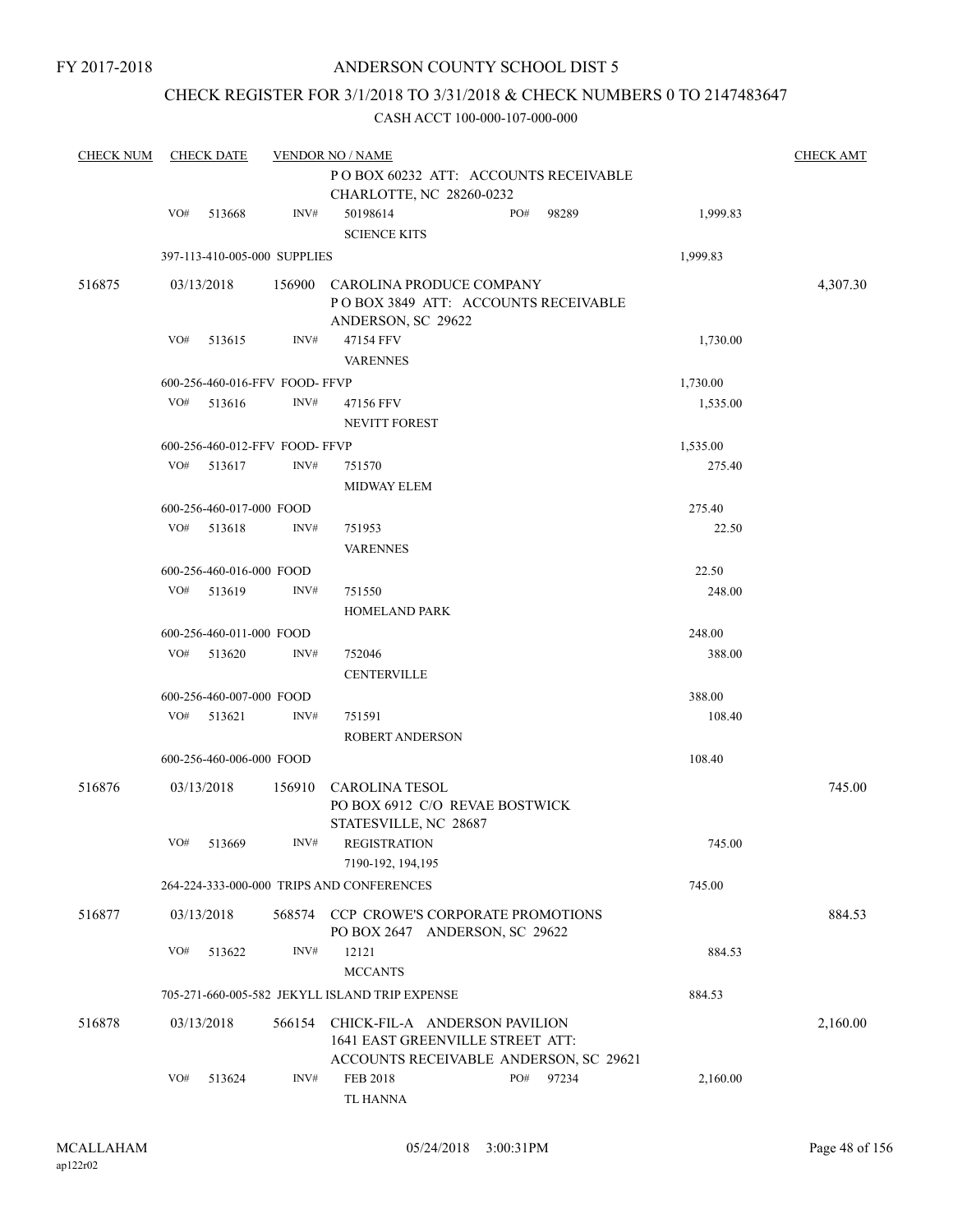#### ANDERSON COUNTY SCHOOL DIST 5

## CHECK REGISTER FOR 3/1/2018 TO 3/31/2018 & CHECK NUMBERS 0 TO 2147483647

| <b>CHECK NUM</b> |            | <b>CHECK DATE</b>            |        | <b>VENDOR NO / NAME</b>                                                                         |     |           |          | <b>CHECK AMT</b> |
|------------------|------------|------------------------------|--------|-------------------------------------------------------------------------------------------------|-----|-----------|----------|------------------|
|                  |            | 600-256-460-002-000 FOOD     |        |                                                                                                 |     |           | 2,160.00 |                  |
| 516879           | 03/13/2018 |                              | 568320 | CHICK-FIL-A ANDERSON MALL<br>3131 N. MAIN STREET ATT: ACCOUNTS<br>RECEIVABLE ANDERSON, SC 29621 |     |           |          | 250.00           |
|                  | VO#        | 513623                       | INV#   | <b>FEB 2018</b><br><b>WESTSIDE HS</b>                                                           |     | PO# 97233 | 250.00   |                  |
|                  |            | 600-256-460-003-000 FOOD     |        |                                                                                                 |     |           | 250.00   |                  |
| 516880           | 03/13/2018 |                              | 170630 | CINTAS CORPORATION #216<br>POBOX 630803 ATT: ACCOUNTS RECEIVABLE<br>CINCINNATI, OH 45263-0803   |     |           |          | 667.68           |
|                  | VO#        | 513646                       | INV#   | <b>FEB TOWELS</b><br>ACCT 216-11007                                                             | PO# | 96471     | 34.24    |                  |
|                  |            | 600-256-410-021-000 SUPPLIES |        |                                                                                                 |     |           | 34.24    |                  |
|                  | VO#        | 513647                       | INV#   | <b>FEB TOWELS</b><br>ACCT 216-10996                                                             | PO# | 96471     | 34.24    |                  |
|                  |            | 600-256-410-020-000 SUPPLIES |        |                                                                                                 |     |           | 34.24    |                  |
|                  | VO#        | 513648                       | INV#   | <b>FEB TOWELS</b><br>ACCT 216-11013                                                             | PO# | 96471     | 34.24    |                  |
|                  |            | 600-256-410-019-000 SUPPLIES |        |                                                                                                 |     |           | 34.24    |                  |
|                  | VO#        | 513649                       | INV#   | <b>FEB TOWELS</b><br>ACCT 216-11011                                                             | PO# | 96471     | 34.24    |                  |
|                  |            | 600-256-410-018-000 SUPPLIES |        |                                                                                                 |     |           | 34.24    |                  |
|                  |            | $VO#$ 513650                 | INV#   | <b>FEB TOWELS</b><br>ACCT 216-11000                                                             | PO# | 96471     | 34.24    |                  |
|                  |            | 600-256-410-017-000 SUPPLIES |        |                                                                                                 |     |           | 34.24    |                  |
|                  | VO#        | 513651                       | INV#   | <b>FEB TOWELS</b><br>ACCT 216-11009                                                             | PO# | 96471     | 34.24    |                  |
|                  |            | 600-256-410-016-000 SUPPLIES |        |                                                                                                 |     |           | 34.24    |                  |
|                  | VO#        | 513652                       | INV#   | <b>FEB TOWELS</b><br>ACCT 216-11006                                                             | PO# | 96471     | 34.24    |                  |
|                  |            | 600-256-410-015-000 SUPPLIES |        |                                                                                                 |     |           | 34.24    |                  |
|                  | VO#        | 513653                       | INV#   | <b>FEB TOWELS</b><br>ACCT 216-10993                                                             | PO# | 96471     | 34.24    |                  |
|                  |            | 600-256-410-014-000 SUPPLIES |        |                                                                                                 |     |           | 34.24    |                  |
|                  |            | $VO#$ 513654                 | INV#   | <b>FEB TOWELS</b><br>ACCT 216-11003                                                             | PO# | 96471     | 34.24    |                  |
|                  |            | 600-256-410-013-000 SUPPLIES |        |                                                                                                 |     |           | 34.24    |                  |
|                  | VO#        | 513655                       | INV#   | <b>FEB TOWELS</b><br>ACCT 216-11001                                                             | PO# | 96471     | 34.24    |                  |
|                  |            | 600-256-410-012-000 SUPPLIES |        |                                                                                                 |     |           | 34.24    |                  |
|                  | VO#        | 513656                       | INV#   | <b>FEB TOWELS</b><br>ACCT 216-10997                                                             | PO# | 96471     | 34.24    |                  |
|                  |            | 600-256-410-011-000 SUPPLIES |        |                                                                                                 |     |           | 34.24    |                  |
|                  |            | VO# 513657                   | INV#   | <b>FEB TOWELS</b><br>ACCT 216-11002                                                             | PO# | 96471     | 34.24    |                  |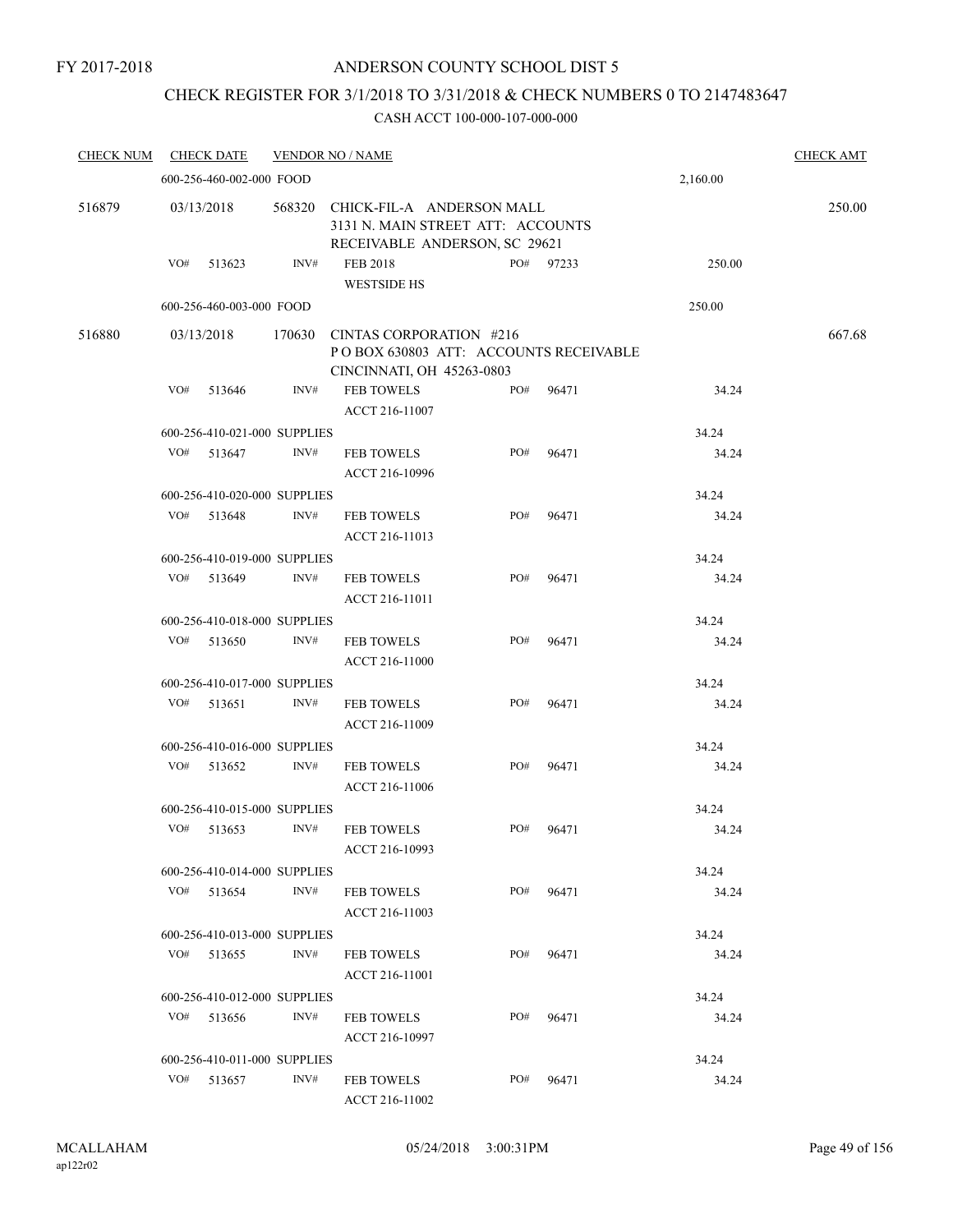# CHECK REGISTER FOR 3/1/2018 TO 3/31/2018 & CHECK NUMBERS 0 TO 2147483647

| <u>CHECK NUM</u> |            | <b>CHECK DATE</b>            |            | <b>VENDOR NO / NAME</b>                                                              |     |       |           | <b>CHECK AMT</b> |
|------------------|------------|------------------------------|------------|--------------------------------------------------------------------------------------|-----|-------|-----------|------------------|
|                  |            | 600-256-410-010-000 SUPPLIES |            |                                                                                      |     |       | 34.24     |                  |
|                  |            | VO# 513658                   | INV#       | <b>FEB TOWELS</b>                                                                    | PO# | 96471 | 34.24     |                  |
|                  |            |                              |            | ACCT 216-10995                                                                       |     |       |           |                  |
|                  |            | 600-256-410-009-000 SUPPLIES |            |                                                                                      |     |       | 34.24     |                  |
|                  |            | VO# 513659                   | INV#       | <b>FEB TOWELS</b>                                                                    | PO# | 96471 | 34.24     |                  |
|                  |            |                              |            | ACCT 216-10999                                                                       |     |       |           |                  |
|                  |            | 600-256-410-008-000 SUPPLIES |            |                                                                                      |     |       | 34.24     |                  |
|                  |            | VO# 513660                   | INV#       | <b>FEB TOWELS</b>                                                                    | PO# | 96471 | 34.24     |                  |
|                  |            |                              |            | ACCT 216-10994                                                                       |     |       |           |                  |
|                  |            | 600-256-410-007-000 SUPPLIES |            |                                                                                      |     |       | 34.24     |                  |
|                  |            | $VO#$ 513661                 | INV#       | <b>FEB TOWELS</b>                                                                    | PO# | 96471 | 51.36     |                  |
|                  |            |                              |            | ACCT 216-11004                                                                       |     |       |           |                  |
|                  |            | 600-256-410-006-000 SUPPLIES |            |                                                                                      |     |       | 51.36     |                  |
|                  |            | VO# 513662                   | INV#       | <b>FEB TOWELS</b><br>ACCT 216-10998                                                  | PO# | 96471 | 34.24     |                  |
|                  |            | 600-256-410-005-000 SUPPLIES |            |                                                                                      |     |       | 34.24     |                  |
|                  |            | VO# 513663                   | INV#       | <b>FEB TOWELS</b><br>ACCT 216-11012                                                  | PO# | 96471 | 34.24     |                  |
|                  |            | 600-256-410-003-000 SUPPLIES |            |                                                                                      |     |       | 34.24     |                  |
|                  |            | $VO#$ 513664                 | INV#       | <b>FEB TOWELS</b><br>ACCT 216-11012                                                  | PO# | 96471 | 34.24     |                  |
|                  |            | 600-256-410-002-000 SUPPLIES |            |                                                                                      |     |       | 34.24     |                  |
| 516881           | 03/13/2018 |                              | 571600 CIT |                                                                                      |     |       |           | 191.33           |
|                  |            |                              |            | 21146 NETWORK PLACE CHICAGO, IL 60673-1211                                           |     |       |           |                  |
|                  | VO#        | 513670                       | INV#       | 31584688                                                                             |     |       | 191.33    |                  |
|                  |            |                              |            | <b>COPIER</b>                                                                        |     |       |           |                  |
|                  |            | 100-113-410-021-000 SUPPLIES |            |                                                                                      |     |       | 191.33    |                  |
| $* 516886$       |            | 03/13/2018                   |            | 572450 DECUBELLIS, MATTHEW^^                                                         |     |       |           | 105.80           |
|                  |            |                              |            | 103 PERIWINKLE COURT PENDLETON, SC 29670                                             |     |       |           |                  |
|                  | VO#        | 513594                       | INV#       | FEB 27 TLH<br><b>OFFICIAL</b>                                                        |     |       | 105.80    |                  |
|                  |            |                              |            | 100-271-312-002-000 ADDITIONAL SECURITY                                              |     |       | 105.80    |                  |
| 516887           | 03/13/2018 |                              | 198651     | DELL MARKETING LP<br>POBOX 534118 ATT: ACCOUNTS RECEIVABLE<br>ATLANTA, GA 30353-4118 |     |       |           | 25,734.83        |
|                  | VO#        | 513625                       | INV#       | 10228394730<br><b>MEMORY</b>                                                         | PO# | 98277 | 25,480.72 |                  |
|                  |            |                              |            | 100-266-345-000-000 TECHNOLOGY INFRASTRUCTURE                                        |     |       | 25,480.72 |                  |
|                  | VO#        | 513671                       | INV#       | 10228394617<br><b>TONER</b>                                                          | PO# | 98236 | 254.11    |                  |
|                  |            |                              |            | 201-223-410-000-000 SUPPLIES- ADMIN (GENERAL/PD)                                     |     |       | 254.11    |                  |
| * 516890         | 03/13/2018 |                              | 574333     | EATON, TIMOTHY^^<br>208 HOGG RD WILLIAMSTON, SC 29697                                |     |       |           | 118.00           |
|                  | VO#        | 513593                       | INV#       | MAR 5 TLH                                                                            |     |       | 118.00    |                  |
|                  |            |                              |            |                                                                                      |     |       |           |                  |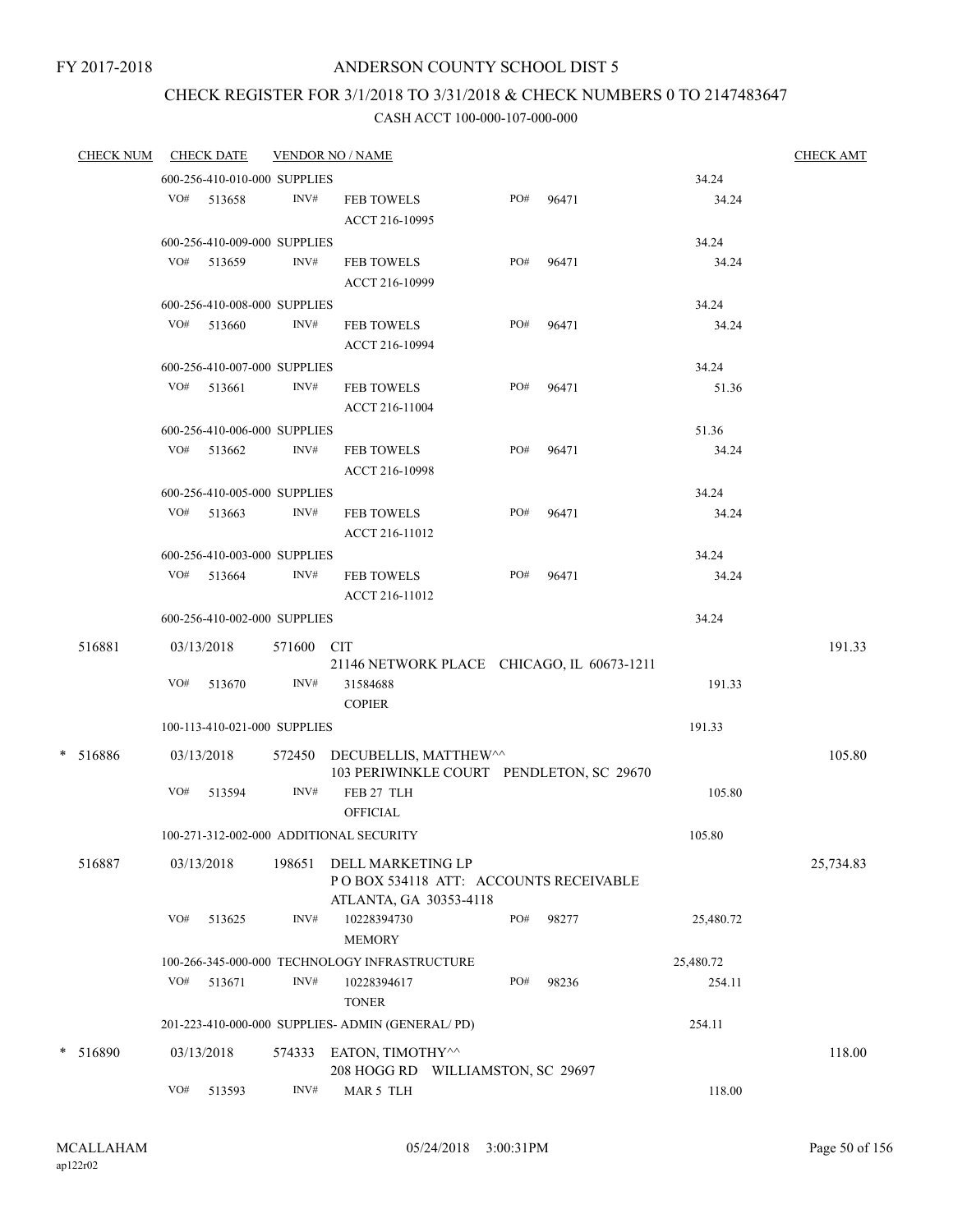### CHECK REGISTER FOR 3/1/2018 TO 3/31/2018 & CHECK NUMBERS 0 TO 2147483647

| <b>CHECK NUM</b> | <b>CHECK DATE</b>                       |        | <b>VENDOR NO / NAME</b>                                                                                  |     |       |           | <b>CHECK AMT</b> |
|------------------|-----------------------------------------|--------|----------------------------------------------------------------------------------------------------------|-----|-------|-----------|------------------|
|                  |                                         |        | <b>OFFICIAL</b>                                                                                          |     |       |           |                  |
|                  | 100-271-312-002-000 ADDITIONAL SECURITY |        |                                                                                                          |     |       | 118.00    |                  |
| 516891           | 03/13/2018                              | 566164 | ELLIS, JAMIE^^<br>125 SCOTTS BLUFF DRIVE SIMPSONVILLE, SC<br>29681                                       |     |       |           | 124.60           |
|                  | VO#<br>513712                           | INV#   | <b>MARCH 7 WHS</b>                                                                                       |     |       | 124.60    |                  |
|                  |                                         |        | <b>OFFICIAL</b>                                                                                          |     |       |           |                  |
|                  | 100-271-312-003-000 ADDITIONAL SECURITY |        |                                                                                                          |     |       | 124.60    |                  |
| 516892           | 03/13/2018                              | 570701 | <b>EMBASSY SUITES AIRPORT/CONVENTION CENTER</b><br>5055 INTERNATIONAL BLVD NORTH<br>CHARLESTON, SC 29418 |     |       |           | 3,778.74         |
|                  | VO#<br>513705                           | INV#   | <b>MARCH 15-18</b><br>CONF#90936942                                                                      | PO# | 98259 | 3,778.74  |                  |
|                  |                                         |        | 207-115-312-000-010 STUDENT ORGANIZATIONS                                                                |     |       | 3,778.74  |                  |
| 516893           | 03/13/2018                              | 567123 | <b>ENTERPRISE RENT A CAR</b>                                                                             |     |       |           | 125.77           |
|                  |                                         |        | PO BOX 100243 ATT: ACCOUNTS RECEIVABLE                                                                   |     |       |           |                  |
|                  |                                         |        | ATLANTA, GA 30384                                                                                        |     |       |           |                  |
|                  | VO#<br>513627                           | INV#   | 16340154<br>FEB 14-17                                                                                    |     |       | 125.77    |                  |
|                  |                                         |        | 387-224-333-000-ELA TRIPS AND CONFERENCES                                                                |     |       | 125.77    |                  |
|                  |                                         |        |                                                                                                          |     |       |           |                  |
| 516894           | 03/13/2018                              | 571679 | ETA HAND2MIND<br>6642 EAGLE WAY CHICAGO, IL 60678-1066                                                   |     |       |           | 47,823.66        |
|                  | VO#<br>513706                           | INV#   | 60065203<br>60066348                                                                                     | PO# | 98079 | 47,823.66 |                  |
|                  |                                         |        | 225-224-410-000-000 SUPPLIES-PD/EDUCATIONAL                                                              |     |       | 30,599.80 |                  |
|                  |                                         |        | 225-224-410-000-000 SUPPLIES-PD/EDUCATIONAL                                                              |     |       | 17,223.86 |                  |
| 516895           | 03/13/2018                              | 569871 | FOLLETT SCHOOL SOLUTIONS, INC<br>91826 COLLECTION CENTER DRIVE ATT:                                      |     |       |           | 1,241.80         |
|                  | VO#<br>513674                           | INV#   | ACCOUNTS RECEIVABLE CHICAGO, IL 60693-0918<br>769165                                                     | PO# | 98087 | 1,241.80  |                  |
|                  |                                         |        | <b>ROBERT ANDERSON</b>                                                                                   |     |       |           |                  |
|                  | 100-222-410-006-000 SUPPLIES            |        |                                                                                                          |     |       | 208.70    |                  |
|                  | 100-222-410-006-000 SUPPLIES            |        |                                                                                                          |     |       | 1,033.10  |                  |
| 516896           | 03/13/2018                              | 237555 | <b>FORMS &amp; SUPPLY</b><br>PO BOX 563953 ATT: ACCOUNTS RECEIVABLE<br>CHARLOTTE, NC 28256               |     |       |           | 2,728.73         |
|                  | VO#<br>513628                           | INV#   | PO 98166<br><b>SUPPLIES</b>                                                                              | PO# | 98166 | 2,581.33  |                  |
|                  |                                         |        | 100-000-170-000-000 WAREHOUSE INVENTORY                                                                  |     |       | 853.33    |                  |
|                  |                                         |        | 100-000-170-000-000 WAREHOUSE INVENTORY                                                                  |     |       | 635.74    |                  |
|                  |                                         |        | 100-000-170-000-000 WAREHOUSE INVENTORY                                                                  |     |       | 1,092.26  |                  |
|                  | VO#<br>513675                           | INV#   | 4504323                                                                                                  |     |       | 147.40    |                  |
|                  |                                         |        | <b>SUPPLIES</b><br>714-271-660-014-201 MISCELLANEOUS EXPENSE                                             |     |       | 147.40    |                  |
|                  |                                         |        |                                                                                                          |     |       |           |                  |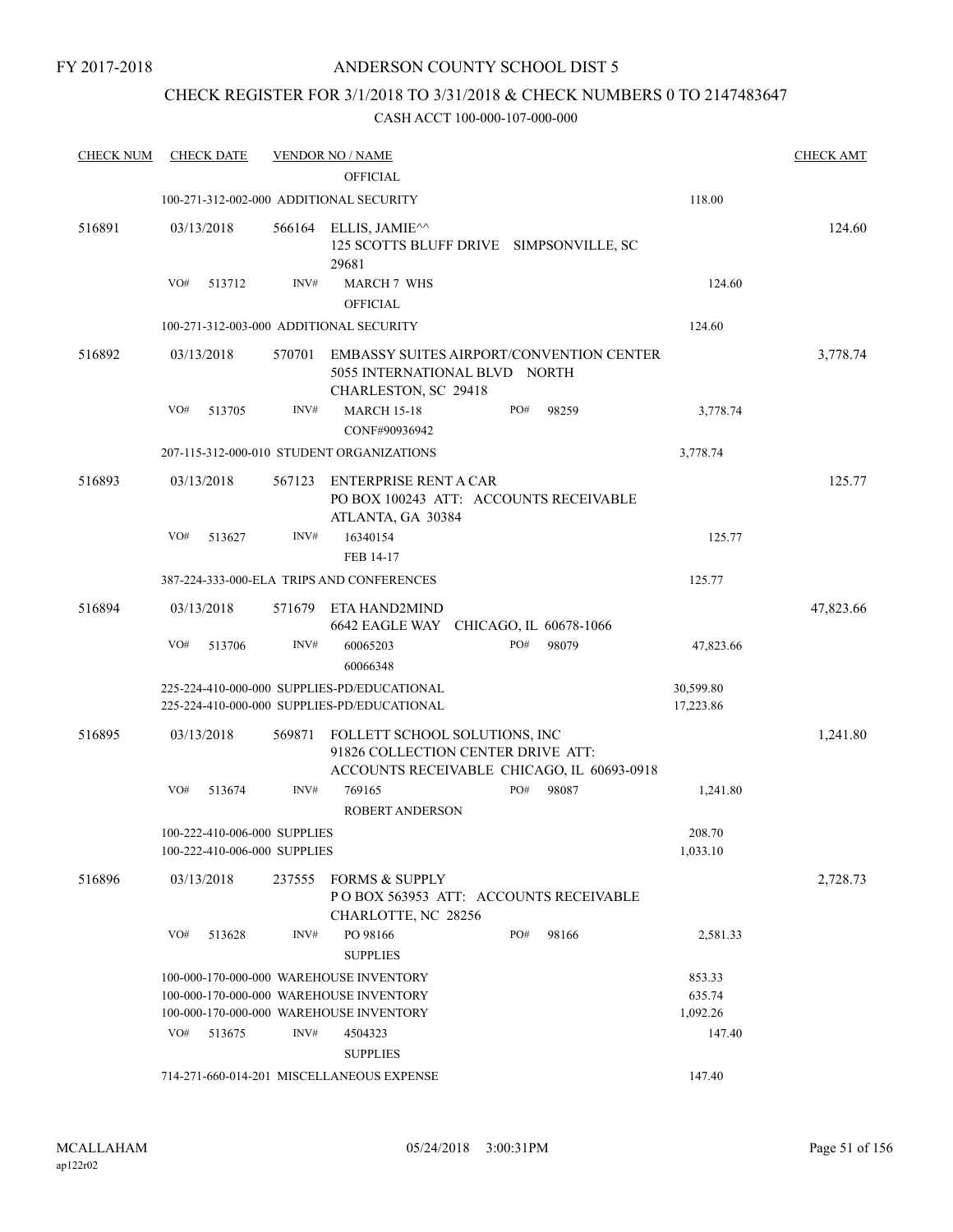## CHECK REGISTER FOR 3/1/2018 TO 3/31/2018 & CHECK NUMBERS 0 TO 2147483647

| <b>CHECK NUM</b> | <b>CHECK DATE</b>                       |        | <b>VENDOR NO / NAME</b>                                                                      |           | <b>CHECK AMT</b> |
|------------------|-----------------------------------------|--------|----------------------------------------------------------------------------------------------|-----------|------------------|
| * 516898         | 03/13/2018                              |        | 566044 HAWKINS, GREGORY **<br>1106 GILREATH ROAD ANDERSON, SC 29621                          |           | 180.00           |
|                  | VO#<br>513714                           | INV#   | FEB 24 WHS<br>OFFICIAL                                                                       | 180.00    |                  |
|                  | 100-271-312-003-000 ADDITIONAL SECURITY |        |                                                                                              | 180.00    |                  |
| 516899           | 03/13/2018                              |        | 574712 HILL, TROY^^<br>108 RUNNING FOX LN BELTON, SC 29627                                   |           | 300.00           |
|                  | VO#<br>513603                           | INV#   | <b>CLOCK TLH</b><br><b>BASKETBALL</b>                                                        | 300.00    |                  |
|                  | 100-271-312-002-000 ADDITIONAL SECURITY |        |                                                                                              | 300.00    |                  |
| $*$ 516901       | 03/13/2018                              |        | 575145 INGRAM, MATTHEW <sup>^^</sup><br>833 OLD GREENVILLE HWY APT. 831 CLEMSON,<br>SC 29631 |           | 111.50           |
|                  | VO#<br>513702                           | INV#   | MARCH 6 TLH<br><b>OFFICIAL</b>                                                               | 111.50    |                  |
|                  | 100-271-312-002-000 ADDITIONAL SECURITY |        |                                                                                              | 111.50    |                  |
| 516902           | 03/13/2018                              |        | 574108 INTERNATIONAL E-Z UP, INC<br>1900 SECOND STREET NORCO, CA 92860                       |           | 1,790.83         |
|                  | VO#<br>513629                           | INV#   | 0067727<br><b>TL HANNA</b>                                                                   | 1,790.83  |                  |
|                  | 100-271-410-002-000 SUPPLIES            |        |                                                                                              | 1,790.83  |                  |
| 516903           | 03/13/2018                              |        | 282620 IONOSPHERE TOURS<br>307 N. MAIN STREET ANDERSON, SC 29621                             |           | 65,710.00        |
|                  | VO#<br>513630                           | INV#   | RSV #16680<br><b>GLENVIEW</b>                                                                | 18,310.00 |                  |
|                  |                                         |        | 720-271-660-020-587 FIELD TRIPS- GR. 8 EXPENSE                                               | 18,310.00 |                  |
|                  | VO#<br>513631                           | INV#   | CHARTER 5165<br><b>GLENVIEW</b>                                                              | 6,000.00  |                  |
|                  |                                         |        | 720-271-660-020-586 FIELD TRIPS- GR.7 EXPENSE                                                | 6,000.00  |                  |
|                  | VO#<br>513676                           | INV#   | RSV 16431<br><b>MCCANTS</b>                                                                  | 41,400.00 |                  |
|                  |                                         |        | 705-271-660-005-584 NEW YORK TRIP EXPENSE                                                    | 41,400.00 |                  |
| 516904           | 03/13/2018                              |        | 573657 JONES, LEROY^^<br>514 OLD 96 HWY GREENWOOD, SC 29646                                  |           | 121.00           |
|                  | VO#<br>513599                           | INV#   | <b>MARCH 5 TLH</b><br><b>OFFICIAL</b>                                                        | 121.00    |                  |
|                  | 100-271-312-002-000 ADDITIONAL SECURITY |        |                                                                                              | 121.00    |                  |
| * 516906         | 03/13/2018                              | 570710 | JOY SET ENTERTAINMENT<br>203 CANTERBURY STREET CARL & PAULA<br>WOODY SIMPSONVILLE, SC 29680  |           | 200.00           |
|                  | VO#<br>513677                           | INV#   | FOR MARCH 23<br><b>HOMELAND PARK</b>                                                         | 200.00    |                  |
|                  |                                         |        | 711-271-660-011-201 MISCELLANEOUS EXPENSE                                                    | 200.00    |                  |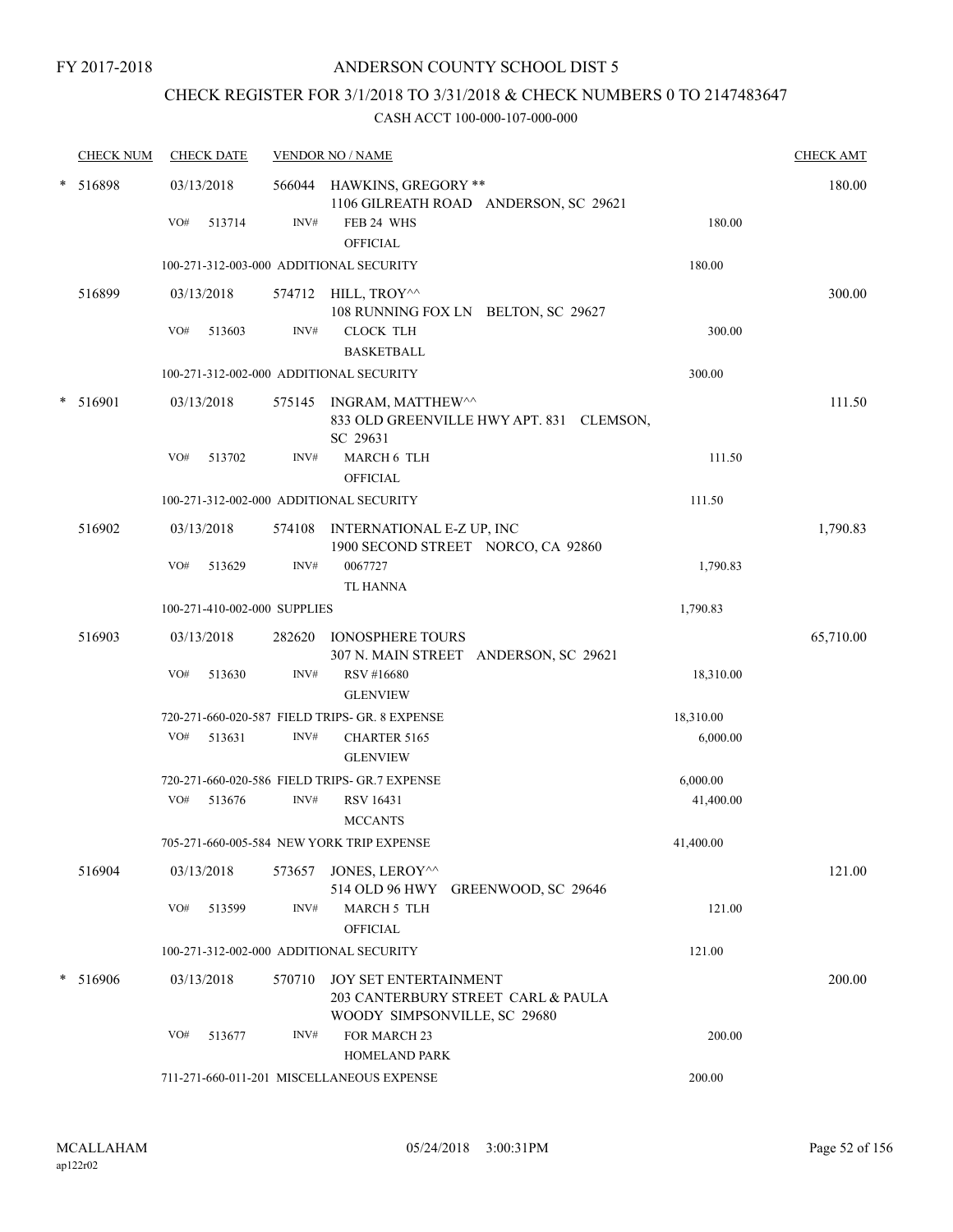### ANDERSON COUNTY SCHOOL DIST 5

## CHECK REGISTER FOR 3/1/2018 TO 3/31/2018 & CHECK NUMBERS 0 TO 2147483647

| <b>CHECK NUM</b> |     | <b>CHECK DATE</b> |                                                              | <b>VENDOR NO / NAME</b>                                                                                 |                   | <b>CHECK AMT</b> |
|------------------|-----|-------------------|--------------------------------------------------------------|---------------------------------------------------------------------------------------------------------|-------------------|------------------|
| 516907           |     | 03/13/2018        | 304900                                                       | KAPLAN EARLY LEARNING COMPANY<br>PO BOX 890575 ATT: ACCOUNTS RECEIVABLE<br>CHARLOTTE, NC 28289-0575     |                   | 3,677.46         |
|                  | VO# | 513678            | INV#                                                         | 4690055<br>PO#<br>98084<br>4688150                                                                      | 3,677.46          |                  |
|                  |     |                   | 924-147-410-018-000 SUPPLIES<br>924-147-410-018-000 SUPPLIES |                                                                                                         | 3,583.34<br>94.12 |                  |
| * 516909         |     | 03/13/2018        | 568460                                                       | KIRKWOOD, NORMAN^^<br>46 SAMPET DRIVE SIMPSONVILLE, SC 29681                                            |                   | 131.00           |
|                  | VO# | 513597            | INV#                                                         | <b>MARCH 1 TLH</b>                                                                                      | 131.00            |                  |
|                  |     |                   |                                                              | <b>OFFICIAL</b>                                                                                         |                   |                  |
|                  |     |                   |                                                              | 100-271-312-002-000 ADDITIONAL SECURITY                                                                 | 131.00            |                  |
| 516910           |     | 03/13/2018        |                                                              | 574122 LAKE HARTWELL COUNTRY<br>ELLEN HARRISON 101 PRINCESS CAROLINE ST<br>CLEMSON, SC 29631            |                   | 1,445.00         |
|                  | VO# | 513679            | INV#                                                         | <b>CONCORD ELEM</b><br><b>TOUR DATE 3/15/18</b>                                                         | 1,445.00          |                  |
|                  |     |                   |                                                              | 709-271-660-009-353 FIELD TRIPS GRADE 3 EXPENSE                                                         | 1,445.00          |                  |
| 516911           |     | 03/13/2018        | 313476                                                       | LAKESHORE LEARNING MATERIALS<br>2695 EAST DOMINGUEZ STREET ATT: ACCOUNTS<br>RECEIVABLE CARSON, CA 90895 |                   | 1,168.76         |
|                  | VO# | 513632            | INV#                                                         | 3502120218<br><b>CARPET</b>                                                                             | 1,168.76          |                  |
|                  |     |                   | 397-112-410-007-000 SUPPLIES                                 |                                                                                                         | 1,168.76          |                  |
| $* 516913$       |     | 03/13/2018        | 570282                                                       | LITTLE CAESAR'S PIZZA<br>, ---                                                                          |                   | 190.75           |
|                  | VO# | 513633            | INV#                                                         | <b>FOR MARCH 28</b><br><b>CENTERVILLE ELEM</b>                                                          | 190.75            |                  |
|                  |     |                   |                                                              | 707-190-660-007-355 FIELD TRIPS GRADE 5 EXPENSE                                                         | 190.75            |                  |
| $* 516915$       |     | 03/13/2018        | 573417                                                       | MARTIN, DELANEY^^<br>1009 BOWMAN AVE. ANDERSON, SC 29625                                                |                   | 315.00           |
|                  | VO# | 513699            | INV#                                                         | <b>WESTSIDE</b><br><b>VIDEO TEAM</b>                                                                    | 315.00            |                  |
|                  |     |                   | 100-271-112-003-000 SALARIES                                 |                                                                                                         | 315.00            |                  |
| * 516918         |     | 03/13/2018        | 572429                                                       | NATIONAL PEN COMPANY<br>POBOX 189 SHELBYVILLE, TN 37162-0189                                            |                   | 194.44           |
|                  | VO# | 513634            | INV#                                                         | 109870880<br><b>CALHOUN ELEM</b>                                                                        | 194.44            |                  |
|                  |     |                   |                                                              | 714-271-660-014-201 MISCELLANEOUS EXPENSE                                                               | 194.44            |                  |
| 516919           |     | 03/13/2018        | 389900                                                       | OFFICE DEPOT<br>POBOX 1413 CHARLOTTE, NC 28201-1413                                                     |                   | 834.30           |
|                  | VO# | 513635            | INV#                                                         | 110392995001<br><b>SUPPLIES</b>                                                                         | 19.25             |                  |
|                  |     |                   | 600-256-410-000-000 SUPPLIES                                 |                                                                                                         | 19.25             |                  |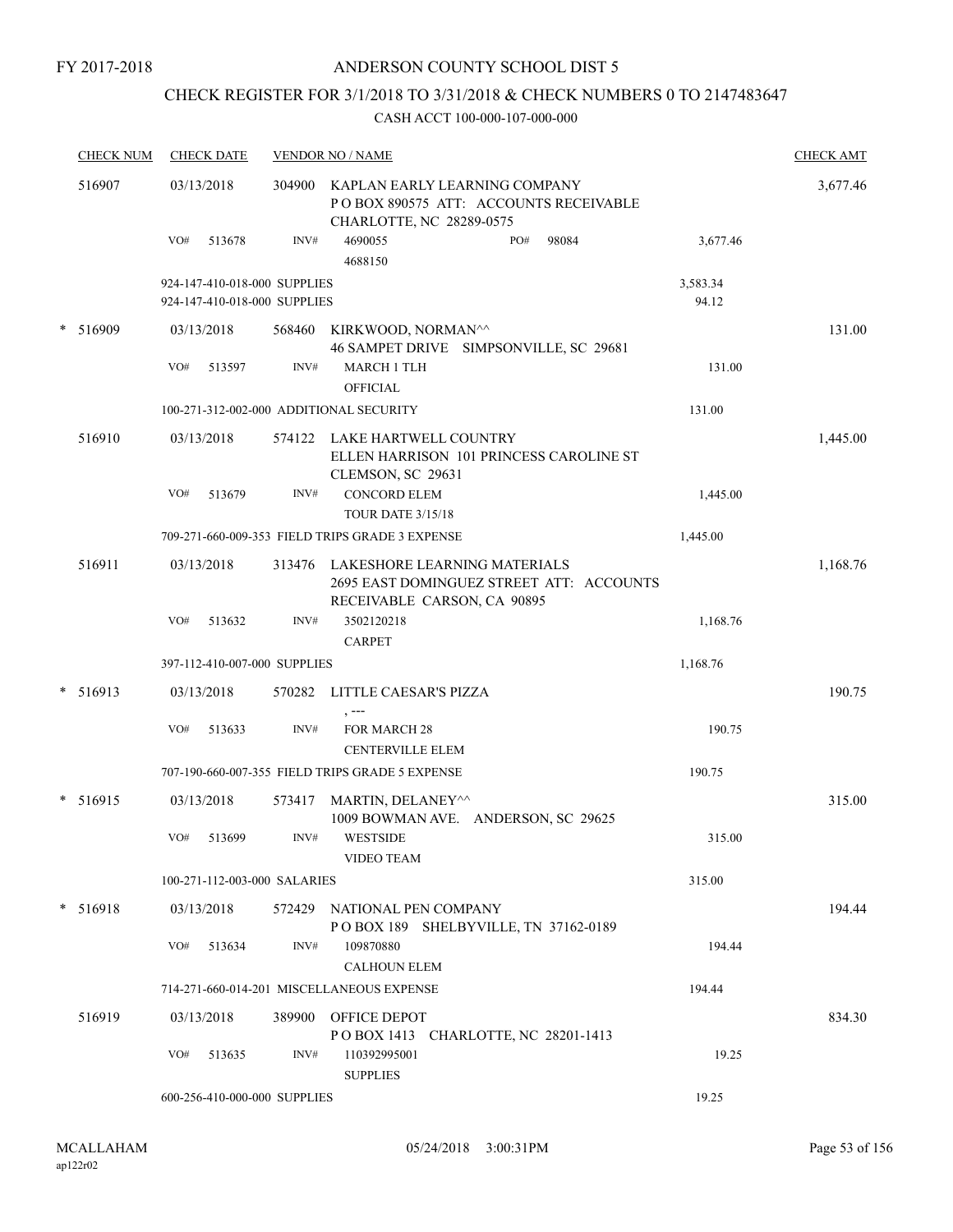### CHECK REGISTER FOR 3/1/2018 TO 3/31/2018 & CHECK NUMBERS 0 TO 2147483647

| <b>CHECK NUM</b> |     | <b>CHECK DATE</b> |                              | <b>VENDOR NO / NAME</b>                                                                                  |     |       |                | <b>CHECK AMT</b> |
|------------------|-----|-------------------|------------------------------|----------------------------------------------------------------------------------------------------------|-----|-------|----------------|------------------|
|                  |     | $VO#$ 513636      | INV#                         | 110392298001<br><b>SUPPLIES</b>                                                                          |     |       | 35.32          |                  |
|                  |     |                   | 600-256-410-000-000 SUPPLIES |                                                                                                          |     |       | 35.32          |                  |
|                  |     | VO# 513637        | INV#                         | 109663843001<br><b>SUPPLIES</b>                                                                          |     |       | 117.05         |                  |
|                  |     |                   | 600-256-410-000-000 SUPPLIES |                                                                                                          |     |       | 117.05         |                  |
|                  |     | VO# 513681        | INV#                         | 112432571001<br>112432754001                                                                             | PO# | 98278 | 29.16          |                  |
|                  |     |                   |                              | 100-113-410-005-VEN SUPPLY-ADDT'L FOR LOST VENDING<br>100-113-410-005-VEN SUPPLY-ADDT'L FOR LOST VENDING |     |       | 14.11<br>15.05 |                  |
|                  |     | VO# 513682        | INV#                         | 112256976001<br><b>SUPPLIES</b>                                                                          | PO# | 98274 | 196.86         |                  |
|                  |     |                   | 397-113-410-005-000 SUPPLIES |                                                                                                          |     |       | 196.86         |                  |
|                  | VO# | 513683            | INV#                         | 109853379001<br><b>SUPPLIES</b>                                                                          |     |       | 115.05         |                  |
|                  |     |                   | 124-114-410-024-000 SUPPLIES |                                                                                                          |     |       | 115.05         |                  |
|                  |     | VO# 513684        | INV#                         | 110272295001<br>110273848001                                                                             |     |       | 80.09          |                  |
|                  |     |                   |                              | 723-190-660-023-911 MISCELLANEOUS- ADULT ED EXPENSE                                                      |     |       | 64.05          |                  |
|                  |     |                   |                              | 723-190-660-023-911 MISCELLANEOUS- ADULT ED EXPENSE                                                      |     |       | 16.04          |                  |
|                  |     | VO# 513703        | INV#                         | 111679133001<br><b>SUPPLIES</b>                                                                          | PO# | 98268 | 90.49          |                  |
|                  |     |                   |                              | 100-221-410-000-TST SUPPLIES-TESTING                                                                     |     |       | 90.49          |                  |
|                  |     | VO# 513704        | INV#                         | 111516659001<br><b>SUPPLIES</b>                                                                          | PO# | 98264 | 151.03         |                  |
|                  |     |                   |                              | 100-221-410-000-TST SUPPLIES-TESTING                                                                     |     |       | 151.03         |                  |
| $* 516921$       |     | 03/13/2018        |                              | 575147 PAPERFUNDS, LLC<br>726 SHAKETT CREEKS DRIVE NOKOMIS, FL<br>34275                                  |     |       |                | 340.80           |
|                  | VO# | 513685            | INV#                         | <b>KENNEDY</b><br><b>SOUTHWOOD</b>                                                                       |     |       | 340.80         |                  |
|                  |     |                   |                              | 721-190-660-021-642 CHORUS HIGH EXPENSE                                                                  |     |       | 340.80         |                  |
| 516922           |     | 03/13/2018        | 572488                       | PEASE, GREG^^<br>1308 ARDMORE SPRINGS CIRCLE GREENVILLE,<br>SC 29615                                     |     |       |                | 103.00           |
|                  | VO# | 513709            | INV#                         | FEB 27 WHS<br><b>OFFICIAL</b>                                                                            |     |       | 103.00         |                  |
|                  |     |                   |                              | 100-271-312-003-000 ADDITIONAL SECURITY                                                                  |     |       | 103.00         |                  |
| 516923           |     | 03/13/2018        |                              | 568612 PRICE, MARSHALL.**<br>106 NESBITT COURT ANDERSON, SC 29624                                        |     |       |                | 118.00           |
|                  | VO# | 513592            | INV#                         | MAR 5 TLH<br><b>OFFICIAL</b>                                                                             |     |       | 118.00         |                  |
|                  |     |                   |                              | 100-271-312-002-000 ADDITIONAL SECURITY                                                                  |     |       | 118.00         |                  |
| $*$ 516925       |     | 03/13/2018        | 565485                       | RESOURCES FOR EDUCATORS                                                                                  |     |       |                | 792.88           |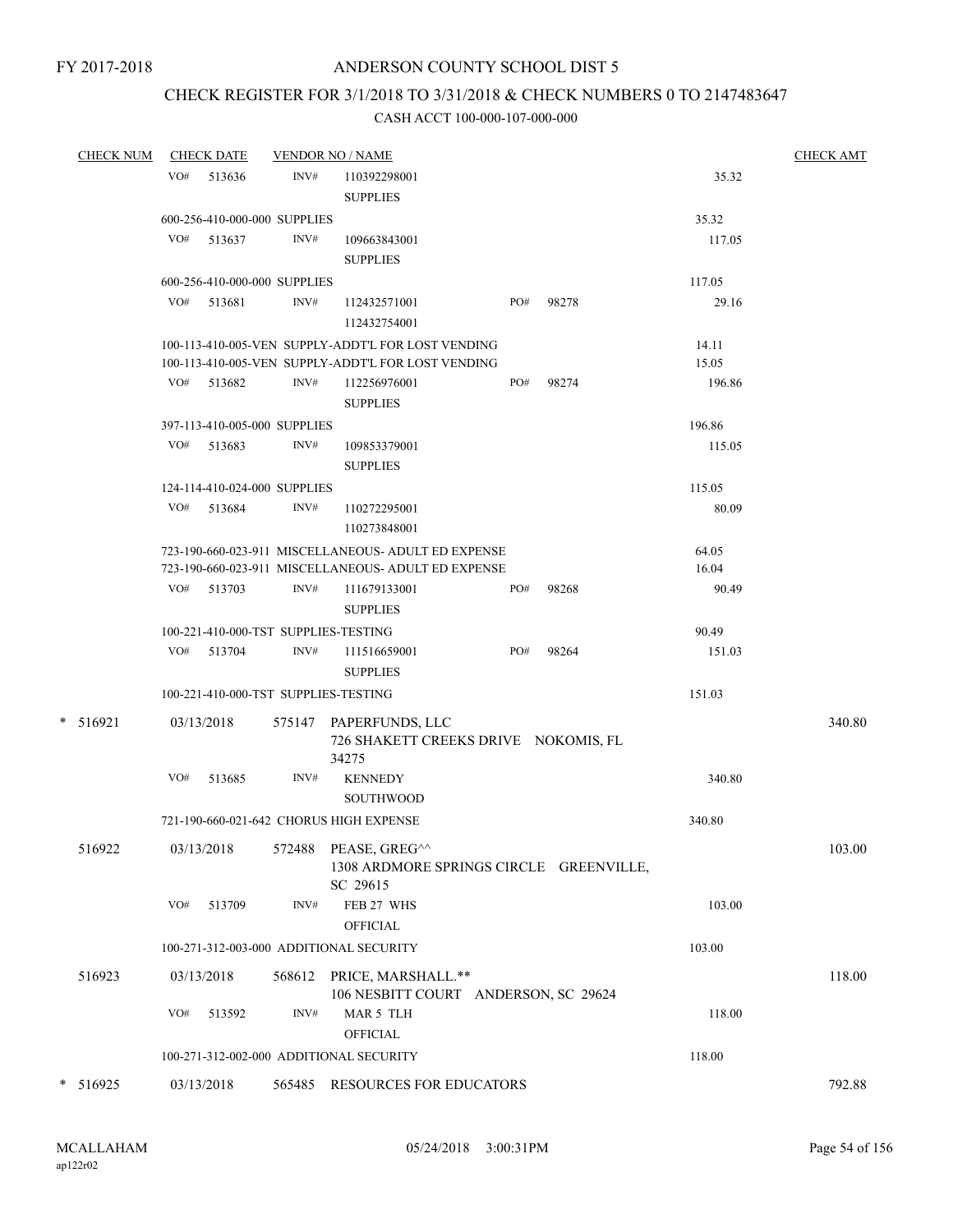### CHECK REGISTER FOR 3/1/2018 TO 3/31/2018 & CHECK NUMBERS 0 TO 2147483647

| <b>CHECK NUM</b> |                                    |        |                                                                                                   |                                 |                                                                                                                                                                                                                                                                                                              |                                                                                                                                                                                                                                                                                                                                                           |                                                                                                                          |                                                                     |                                                                                                                                                                                                                                | <b>CHECK AMT</b>                                                                                                                                                |
|------------------|------------------------------------|--------|---------------------------------------------------------------------------------------------------|---------------------------------|--------------------------------------------------------------------------------------------------------------------------------------------------------------------------------------------------------------------------------------------------------------------------------------------------------------|-----------------------------------------------------------------------------------------------------------------------------------------------------------------------------------------------------------------------------------------------------------------------------------------------------------------------------------------------------------|--------------------------------------------------------------------------------------------------------------------------|---------------------------------------------------------------------|--------------------------------------------------------------------------------------------------------------------------------------------------------------------------------------------------------------------------------|-----------------------------------------------------------------------------------------------------------------------------------------------------------------|
|                  |                                    |        |                                                                                                   |                                 |                                                                                                                                                                                                                                                                                                              |                                                                                                                                                                                                                                                                                                                                                           |                                                                                                                          |                                                                     |                                                                                                                                                                                                                                |                                                                                                                                                                 |
|                  | VO#                                | 513686 | INV#                                                                                              | 2605261<br>2605250              |                                                                                                                                                                                                                                                                                                              | PO#                                                                                                                                                                                                                                                                                                                                                       | 98266                                                                                                                    |                                                                     |                                                                                                                                                                                                                                |                                                                                                                                                                 |
|                  |                                    |        |                                                                                                   |                                 |                                                                                                                                                                                                                                                                                                              |                                                                                                                                                                                                                                                                                                                                                           |                                                                                                                          |                                                                     |                                                                                                                                                                                                                                |                                                                                                                                                                 |
|                  |                                    |        |                                                                                                   |                                 |                                                                                                                                                                                                                                                                                                              |                                                                                                                                                                                                                                                                                                                                                           |                                                                                                                          |                                                                     |                                                                                                                                                                                                                                |                                                                                                                                                                 |
| 516926           |                                    |        |                                                                                                   |                                 |                                                                                                                                                                                                                                                                                                              |                                                                                                                                                                                                                                                                                                                                                           |                                                                                                                          |                                                                     |                                                                                                                                                                                                                                | 127.70                                                                                                                                                          |
|                  | VO#                                | 513711 | INV#                                                                                              | <b>OFFICIAL</b>                 |                                                                                                                                                                                                                                                                                                              |                                                                                                                                                                                                                                                                                                                                                           |                                                                                                                          |                                                                     |                                                                                                                                                                                                                                |                                                                                                                                                                 |
|                  |                                    |        |                                                                                                   |                                 |                                                                                                                                                                                                                                                                                                              |                                                                                                                                                                                                                                                                                                                                                           |                                                                                                                          |                                                                     |                                                                                                                                                                                                                                |                                                                                                                                                                 |
|                  |                                    |        |                                                                                                   |                                 |                                                                                                                                                                                                                                                                                                              |                                                                                                                                                                                                                                                                                                                                                           |                                                                                                                          |                                                                     |                                                                                                                                                                                                                                | 217.00                                                                                                                                                          |
|                  | VO#                                | 513639 | INV#                                                                                              | 208119976910<br><b>SUPPLIES</b> |                                                                                                                                                                                                                                                                                                              | PO#                                                                                                                                                                                                                                                                                                                                                       | 98209                                                                                                                    |                                                                     |                                                                                                                                                                                                                                |                                                                                                                                                                 |
|                  |                                    |        |                                                                                                   |                                 |                                                                                                                                                                                                                                                                                                              |                                                                                                                                                                                                                                                                                                                                                           |                                                                                                                          |                                                                     |                                                                                                                                                                                                                                |                                                                                                                                                                 |
|                  |                                    |        |                                                                                                   |                                 |                                                                                                                                                                                                                                                                                                              |                                                                                                                                                                                                                                                                                                                                                           |                                                                                                                          |                                                                     |                                                                                                                                                                                                                                | 465.00                                                                                                                                                          |
|                  | VO#                                | 513687 | INV#                                                                                              | <b>SOUTHWOOD</b>                |                                                                                                                                                                                                                                                                                                              |                                                                                                                                                                                                                                                                                                                                                           |                                                                                                                          |                                                                     |                                                                                                                                                                                                                                |                                                                                                                                                                 |
|                  |                                    |        |                                                                                                   |                                 |                                                                                                                                                                                                                                                                                                              |                                                                                                                                                                                                                                                                                                                                                           |                                                                                                                          |                                                                     |                                                                                                                                                                                                                                |                                                                                                                                                                 |
| 516932           |                                    |        |                                                                                                   |                                 |                                                                                                                                                                                                                                                                                                              |                                                                                                                                                                                                                                                                                                                                                           |                                                                                                                          |                                                                     |                                                                                                                                                                                                                                | 263.60                                                                                                                                                          |
|                  | VO#                                | 513600 | INV#                                                                                              | <b>OFFICIAL</b>                 |                                                                                                                                                                                                                                                                                                              |                                                                                                                                                                                                                                                                                                                                                           |                                                                                                                          |                                                                     |                                                                                                                                                                                                                                |                                                                                                                                                                 |
|                  |                                    |        |                                                                                                   |                                 |                                                                                                                                                                                                                                                                                                              |                                                                                                                                                                                                                                                                                                                                                           |                                                                                                                          |                                                                     |                                                                                                                                                                                                                                |                                                                                                                                                                 |
|                  | VO#                                | 513710 | INV#                                                                                              | FEB 27 WHS                      |                                                                                                                                                                                                                                                                                                              |                                                                                                                                                                                                                                                                                                                                                           |                                                                                                                          |                                                                     |                                                                                                                                                                                                                                |                                                                                                                                                                 |
|                  |                                    |        |                                                                                                   |                                 |                                                                                                                                                                                                                                                                                                              |                                                                                                                                                                                                                                                                                                                                                           |                                                                                                                          |                                                                     |                                                                                                                                                                                                                                |                                                                                                                                                                 |
|                  |                                    |        | 568954                                                                                            | <b>SHRED A WAY</b>              |                                                                                                                                                                                                                                                                                                              |                                                                                                                                                                                                                                                                                                                                                           |                                                                                                                          |                                                                     |                                                                                                                                                                                                                                | 182.00                                                                                                                                                          |
|                  | VO#                                | 513640 | INV#                                                                                              | A59015                          |                                                                                                                                                                                                                                                                                                              |                                                                                                                                                                                                                                                                                                                                                           |                                                                                                                          |                                                                     |                                                                                                                                                                                                                                |                                                                                                                                                                 |
|                  |                                    |        |                                                                                                   |                                 |                                                                                                                                                                                                                                                                                                              |                                                                                                                                                                                                                                                                                                                                                           |                                                                                                                          |                                                                     |                                                                                                                                                                                                                                |                                                                                                                                                                 |
|                  |                                    |        |                                                                                                   |                                 |                                                                                                                                                                                                                                                                                                              |                                                                                                                                                                                                                                                                                                                                                           |                                                                                                                          |                                                                     |                                                                                                                                                                                                                                |                                                                                                                                                                 |
|                  |                                    |        |                                                                                                   | <b>MCCANTS</b>                  |                                                                                                                                                                                                                                                                                                              |                                                                                                                                                                                                                                                                                                                                                           |                                                                                                                          |                                                                     |                                                                                                                                                                                                                                |                                                                                                                                                                 |
|                  |                                    |        |                                                                                                   |                                 |                                                                                                                                                                                                                                                                                                              |                                                                                                                                                                                                                                                                                                                                                           |                                                                                                                          |                                                                     |                                                                                                                                                                                                                                |                                                                                                                                                                 |
|                  | VO#                                | 513642 | INV#                                                                                              | A59065                          |                                                                                                                                                                                                                                                                                                              |                                                                                                                                                                                                                                                                                                                                                           |                                                                                                                          |                                                                     |                                                                                                                                                                                                                                |                                                                                                                                                                 |
|                  |                                    |        |                                                                                                   |                                 |                                                                                                                                                                                                                                                                                                              |                                                                                                                                                                                                                                                                                                                                                           |                                                                                                                          |                                                                     |                                                                                                                                                                                                                                |                                                                                                                                                                 |
|                  |                                    |        |                                                                                                   |                                 |                                                                                                                                                                                                                                                                                                              |                                                                                                                                                                                                                                                                                                                                                           |                                                                                                                          |                                                                     |                                                                                                                                                                                                                                |                                                                                                                                                                 |
|                  | VO#                                | 513643 | INV#                                                                                              | A33447                          |                                                                                                                                                                                                                                                                                                              |                                                                                                                                                                                                                                                                                                                                                           |                                                                                                                          |                                                                     |                                                                                                                                                                                                                                |                                                                                                                                                                 |
|                  | * 516929<br>$* 516931$<br>* 516934 | VO#    | <b>CHECK DATE</b><br>03/13/2018<br>03/13/2018<br>03/13/2018<br>03/13/2018<br>03/13/2018<br>513641 | INV#                            | <b>VENDOR NO / NAME</b><br>201-188-410-019-000 SUPPLIES<br>201-188-410-019-000 SUPPLIES<br>100-271-312-003-000 ADDITIONAL SECURITY<br>572453<br>100-271-312-002-000 ADDITIONAL SECURITY<br><b>OFFICIAL</b><br>100-271-312-003-000 ADDITIONAL SECURITY<br>WHITEHALL<br>A33443<br>100-113-410-005-000 SUPPLIES | P O BOX 97293<br><b>MARCH 6 WHS</b><br>100-000-170-000-000 WAREHOUSE INVENTORY<br>CHESNEE, SC 29323<br><b>REGISTRATION</b><br>721-190-660-021-658 ORCHESTRA MIDDLE EXPENSE<br><b>MARCH 2 TLH</b><br>PIEDMONT, SC 29673<br>719-271-660-019-201 MISCELLANEOUS EXPENSE<br><b>WEST MARKET</b><br>718-271-660-018-201 MISCELLANEOUS EXPENSE<br>ROBERT ANDERSON | 574364 RODRIGUEZ, EUDES M^^<br>570099 SCHOOL SPECIALTY, INC.<br>572885 SCMEA ORCHESTRA DIVISION<br>SEELIG, CRAIG SCOTT^^ | 143 COSMOS LANE GREER, SC 29651<br>32656 COLLECTION CENTER DR. ATT: | WASHINGTON, DC 20077-9911<br>396.44<br>396.44<br>ACCOUNTS RECEIVABLE CHICAGO, IL 60693-0656<br>217.00<br>TAMMIE BURROWS 795 SOUTH ALABAMA AVE<br>239 WOOD RIVER WAY TAYLORS, SC 29687<br>PO BOX 51132 ATT: ACCOUNTS RECEIVABLE | 792.88<br>127.70<br>127.70<br>217.00<br>465.00<br>465.00<br>130.00<br>130.00<br>133.60<br>133.60<br>33.00<br>33.00<br>33.00<br>33.00<br>30.00<br>30.00<br>38.00 |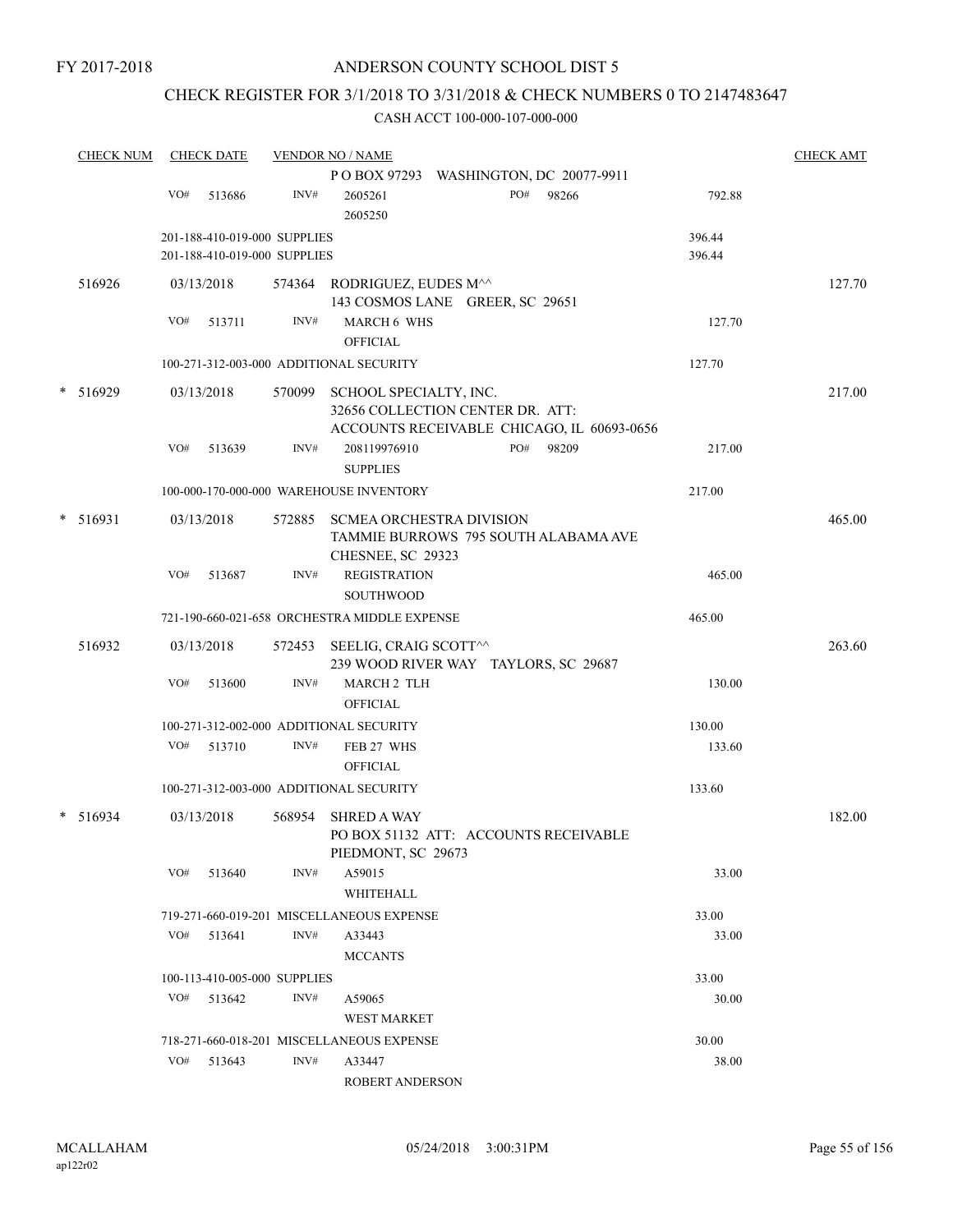## CHECK REGISTER FOR 3/1/2018 TO 3/31/2018 & CHECK NUMBERS 0 TO 2147483647

| <b>CHECK NUM</b> |     | <b>CHECK DATE</b>             |        | <b>VENDOR NO / NAME</b>                                                                     |     |       |          | <b>CHECK AMT</b> |
|------------------|-----|-------------------------------|--------|---------------------------------------------------------------------------------------------|-----|-------|----------|------------------|
|                  |     |                               |        | 706-271-660-006-411 MISCELLANEOUS EXPENSE                                                   |     |       | 38.00    |                  |
|                  | VO# | 513689                        | INV#   | A59067                                                                                      |     |       | 48.00    |                  |
|                  |     |                               |        | <b>CAREER CENTER</b>                                                                        |     |       |          |                  |
|                  |     |                               |        | 100-252-312-000-000 PURCHASED SERVICES                                                      |     |       | 48.00    |                  |
| 516935           |     | 03/13/2018                    | 572437 | SOLESBEE, JAMES A JR^^<br>4807 OLD SPARTANBURG RD APT 800 A TAYLORS,                        |     |       |          | 126.50           |
|                  |     |                               |        | SC 29687                                                                                    |     |       |          |                  |
|                  | VO# | 513596                        | INV#   | <b>MARCH 1 TLH</b>                                                                          |     |       | 126.50   |                  |
|                  |     |                               |        | <b>OFFICIAL</b>                                                                             |     |       |          |                  |
|                  |     |                               |        | 100-271-312-002-000 ADDITIONAL SECURITY                                                     |     |       | 126.50   |                  |
| 516936           |     | 03/13/2018                    | 574710 | <b>SOLIANT HEALTH</b>                                                                       |     |       |          | 7,312.50         |
|                  |     |                               |        | DEPT. CH 14430 PALATINE, IL 60055-4330                                                      |     |       |          |                  |
|                  | VO# | 513690                        | INV#   | 9358670                                                                                     | PO# | 97427 | 2,437.50 |                  |
|                  |     |                               |        | <b>JAN SERVICES</b>                                                                         |     |       |          |                  |
|                  |     |                               |        | 100-126-312-000-000 PURCHASED SERVICES                                                      |     |       | 2,437.50 |                  |
|                  | VO# | 513691                        | INV#   | 9477829<br>FEB 26-MARCH 2                                                                   | PO# | 97427 | 2,437.50 |                  |
|                  |     |                               |        |                                                                                             |     |       |          |                  |
|                  | VO# |                               | INV#   | 100-126-312-000-000 PURCHASED SERVICES                                                      | PO# |       | 2,437.50 |                  |
|                  |     | 513692                        |        | 9459151<br>FEB 19-23                                                                        |     | 97427 | 2,437.50 |                  |
|                  |     |                               |        |                                                                                             |     |       |          |                  |
|                  |     |                               |        | 100-126-312-000-000 PURCHASED SERVICES                                                      |     |       | 2,437.50 |                  |
| 516937           |     | 03/13/2018                    | 564836 | <b>SPIRIT TELECOM</b><br>PO BOX 603030 ATT: ACCOUNTS RECEIVABLE<br>CHARLOTTE, NC 28260-3030 |     |       |          | 168.31           |
|                  | VO# | 513693                        | INV#   | 1297150                                                                                     |     |       | 168.31   |                  |
|                  |     |                               |        | PHONE SERVICE                                                                               |     |       |          |                  |
|                  |     | 100-266-340-000-000 TELEPHONE |        |                                                                                             |     |       | 3.76     |                  |
|                  |     | 100-266-340-000-000 TELEPHONE |        |                                                                                             |     |       | 2.43     |                  |
|                  |     | 100-266-340-000-000 TELEPHONE |        |                                                                                             |     |       | 71.49    |                  |
|                  |     | 100-266-340-001-000 TELEPHONE |        |                                                                                             |     |       | 15.39    |                  |
|                  |     | 100-266-340-002-000 TELEPHONE |        |                                                                                             |     |       | 13.26    |                  |
|                  |     | 100-266-340-003-000 TELEPHONE |        |                                                                                             |     |       | 13.94    |                  |
|                  |     | 100-266-340-005-000 TELEPHONE |        |                                                                                             |     |       | 0.60     |                  |
|                  |     | 100-266-340-007-000 TELEPHONE |        |                                                                                             |     |       | 3.17     |                  |
|                  |     | 100-266-340-008-000 TELEPHONE |        |                                                                                             |     |       | 2.87     |                  |
|                  |     | 100-266-340-009-000 TELEPHONE |        |                                                                                             |     |       | 4.70     |                  |
|                  |     | 100-266-340-010-000 TELEPHONE |        |                                                                                             |     |       | 9.36     |                  |
|                  |     | 100-266-340-011-000 TELEPHONE |        |                                                                                             |     |       | 0.90     |                  |
|                  |     | 100-266-340-012-000 TELEPHONE |        |                                                                                             |     |       | 4.85     |                  |
|                  |     | 100-266-340-014-000 TELEPHONE |        |                                                                                             |     |       | 3.48     |                  |
|                  |     | 100-266-340-015-000 TELEPHONE |        |                                                                                             |     |       | 3.68     |                  |
|                  |     | 100-266-340-016-000 TELEPHONE |        |                                                                                             |     |       | 1.84     |                  |
|                  |     | 100-266-340-017-000 TELEPHONE |        |                                                                                             |     |       | 5.31     |                  |
|                  |     | 100-266-340-018-000 TELEPHONE |        |                                                                                             |     |       | 0.09     |                  |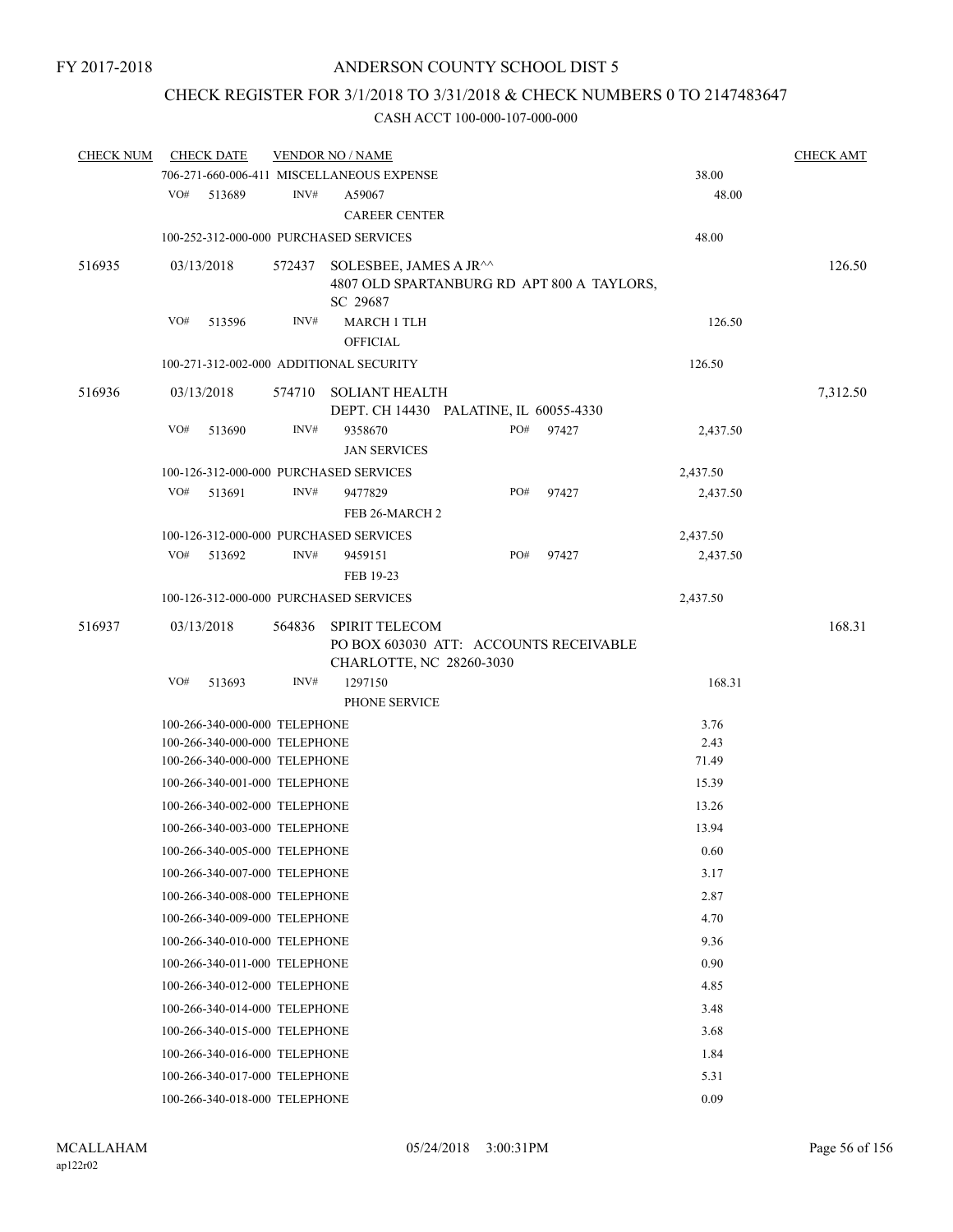### ANDERSON COUNTY SCHOOL DIST 5

## CHECK REGISTER FOR 3/1/2018 TO 3/31/2018 & CHECK NUMBERS 0 TO 2147483647

| <b>CHECK NUM</b> | <b>CHECK DATE</b>                       |        | <u>VENDOR NO / NAME</u>                                                                         |          | <b>CHECK AMT</b> |
|------------------|-----------------------------------------|--------|-------------------------------------------------------------------------------------------------|----------|------------------|
|                  | 100-266-340-019-000 TELEPHONE           |        |                                                                                                 | 5.46     |                  |
|                  | 100-266-340-021-000 TELEPHONE           |        |                                                                                                 | 1.53     |                  |
|                  | 124-266-340-024-000 TELEPHONE           |        |                                                                                                 | 0.20     |                  |
| 516938           | 03/13/2018                              | 572995 | <b>SUPPLYWORKS</b><br>PO BOX 742604 ATLANTA, GA 30374-2604                                      |          | 2,662.70         |
|                  | VO#<br>513644                           | INV#   | PO#<br>98272<br>430874560<br><b>SUPPLIES</b>                                                    | 2,662.70 |                  |
|                  |                                         |        | 100-000-170-000-000 WAREHOUSE INVENTORY                                                         | 2,662.70 |                  |
| 516939           | 03/13/2018                              | 567005 | TAYLOR, BRENT^^<br>211 CAMPBELL AVENUE GREER, SC 29651                                          |          | 130.10           |
|                  | VO#<br>513595                           | INV#   | FEB 27 TLH<br><b>OFFICIAL</b>                                                                   | 130.10   |                  |
|                  | 100-271-312-002-000 ADDITIONAL SECURITY |        |                                                                                                 | 130.10   |                  |
| 516940           | 03/13/2018                              | 573672 | TAYLOR, DANIEL <sup>^^</sup><br>1719 N. PLEASANTBURG DR. GREENVILLE, SC<br>29609                |          | 114.20           |
|                  | VO#<br>513602                           | INV#   | MARCH 6 TLH<br><b>OFFICIAL</b>                                                                  | 114.20   |                  |
|                  | 100-271-312-002-000 ADDITIONAL SECURITY |        |                                                                                                 | 114.20   |                  |
| 516941           | 03/13/2018                              | 568718 | THE READING WAREHOUSE<br>POBOX 41328 ATT: ACCOUNTS RECEIVABLE<br>NORTH CHARLESTON, SC 29423     |          | 223.58           |
|                  | VO#<br>513645                           | INV#   | 190391<br>PO#<br>98248<br><b>SUPPLIES</b>                                                       | 223.58   |                  |
|                  | 201-112-410-019-000 Supplies            |        |                                                                                                 | 223.58   |                  |
| 516942           | 03/13/2018                              | 563815 | TRAVERS TOOL COMPANY, INC<br>POBOX 541550 FLUSHING, NY 11354-0108                               |          | 166.35           |
|                  | VO#<br>513694                           | INV#   | PO#<br>23359270<br>98223<br><b>SUPPLIES</b>                                                     | 166.35   |                  |
|                  | 325-115-410-000-0CO SUPPLIES (C/O)      |        |                                                                                                 | 166.35   |                  |
| 516943           | 03/13/2018                              | 529000 | WEST ANDERSON WATER COMPANY<br>504 HWY 187 SOUTH ATT: ACCOUNTS<br>RECEIVABLE ANDERSON, SC 29626 |          | 5,831.50         |
|                  | VO#<br>513695                           | INV#   | <b>DUE 3/20</b><br><b>WATER/SEWER</b>                                                           | 5,831.50 |                  |
|                  |                                         |        | 100-254-470-008-000 ENERGY-ELECTRICITY & WATER                                                  | 2,908.25 |                  |
|                  |                                         |        | 100-254-470-010-000 ENERGY-ELECTRICITY & WATER                                                  | 2,923.25 |                  |
| 516944           | 03/13/2018                              | 575150 | WISE, JEFFERY^^<br>43 HARBOR GATE ANDERSON, SC 29625                                            |          | 120.00           |
|                  | VO#<br>513707                           | INV#   | FEB 27 TLH<br><b>OFFICIAL</b>                                                                   | 120.00   |                  |
|                  | 100-271-312-002-000 ADDITIONAL SECURITY |        |                                                                                                 | 120.00   |                  |
| 516945           | 03/16/2018                              | 573978 | AAA SUPPLY INC                                                                                  |          | 243.66           |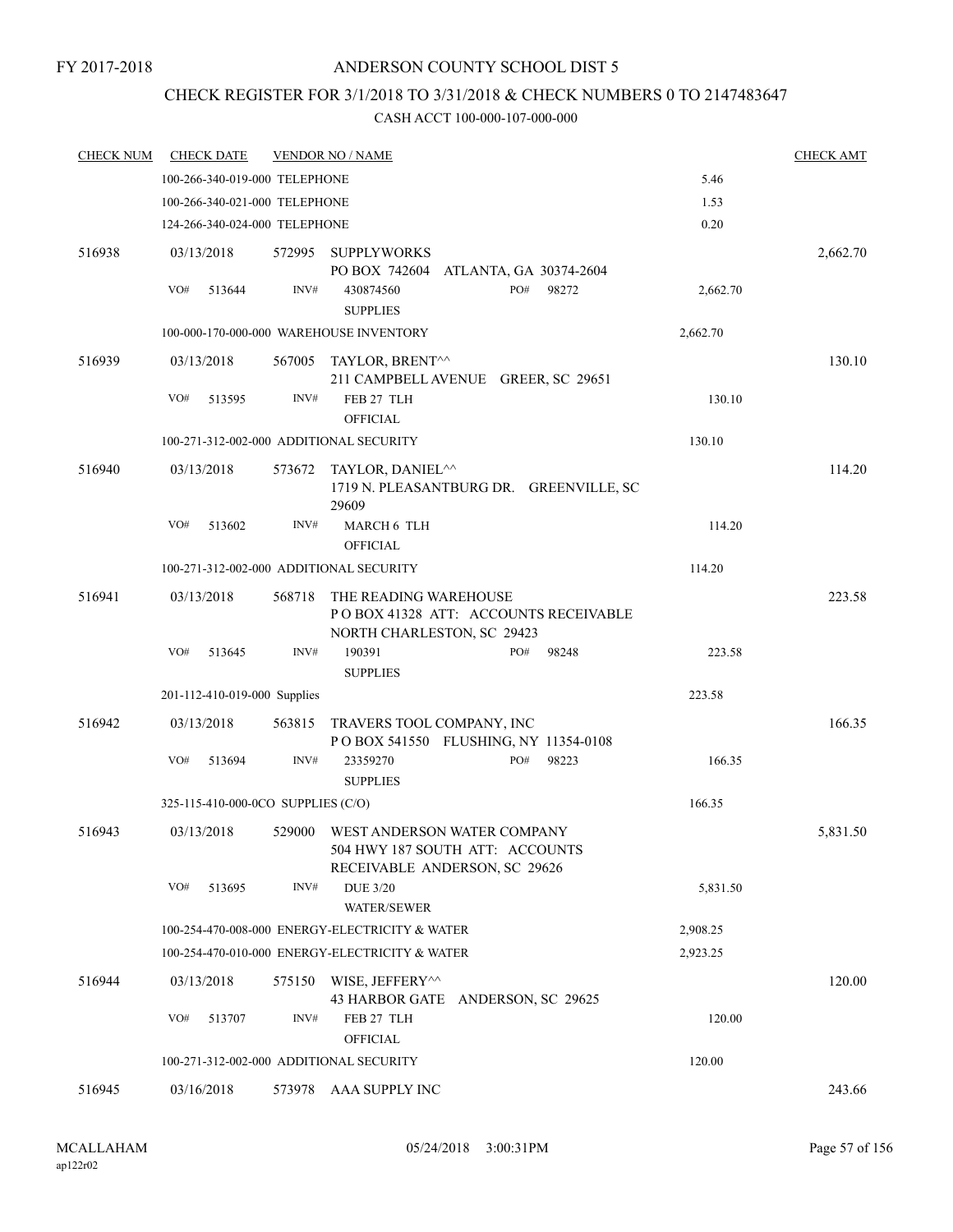### CHECK REGISTER FOR 3/1/2018 TO 3/31/2018 & CHECK NUMBERS 0 TO 2147483647

| <b>CHECK NUM</b> |     | <b>CHECK DATE</b>                 |        | <b>VENDOR NO / NAME</b>                                                 |        | <b>CHECK AMT</b> |
|------------------|-----|-----------------------------------|--------|-------------------------------------------------------------------------|--------|------------------|
|                  |     |                                   |        | PO BOX 17769 GREENVILLE, SC 29606                                       |        |                  |
|                  | VO# | 513779                            | INV#   | 04-463100                                                               | 130.53 |                  |
|                  |     |                                   |        | <b>SUPPLIES</b>                                                         |        |                  |
|                  |     | 100-254-410-000-400 HVAC SUPPLIES |        |                                                                         | 40.45  |                  |
|                  |     |                                   |        | 100-254-410-013-400 HVAC/ELECTRICAL/PLUMBING                            | 90.08  |                  |
|                  | VO# | 513780                            | INV#   | 04-462770                                                               | 113.13 |                  |
|                  |     |                                   |        | <b>SUPPLIES</b>                                                         |        |                  |
|                  |     |                                   |        | 100-254-410-006-400 HVAC/ELECTRICAL/PLUMBING                            | 53.60  |                  |
|                  |     |                                   |        | 100-254-410-013-400 HVAC/ELECTRICAL/PLUMBING                            | 59.53  |                  |
| 516946           |     | 03/16/2018                        |        | 573371 A MOMENT 'N' TYME PHOTOGRAPHY                                    |        | 601.87           |
|                  |     |                                   |        | 214 BLECKLEY STREET ANDERSON, SC 29625                                  |        |                  |
|                  | VO# | 513921                            | INV#   | 80308                                                                   | 601.87 |                  |
|                  |     |                                   |        | <b>ROBERT ANDERSON</b>                                                  |        |                  |
|                  |     |                                   |        | 706-271-660-006-751 BASKETBALL BOYS EXPENSE                             | 325.01 |                  |
|                  |     |                                   |        | 706-271-660-006-752 BASKETBALL GIRLS EXPENSE                            | 276.86 |                  |
| 516947           |     | 03/16/2018                        |        | 572075 ANDERSON AREA TOUCHDOWN CLUB                                     |        | 150.00           |
|                  |     |                                   |        | 5505-D OLD PEARMAN DAIRY ROAD ANDERSON,                                 |        |                  |
|                  |     |                                   |        | SC 29625                                                                |        |                  |
|                  | VO# | 513796                            | INV#   | <b>BANQUET</b>                                                          | 150.00 |                  |
|                  |     |                                   |        | <b>FULL PAGE AD</b>                                                     |        |                  |
|                  |     |                                   |        | 100-390-410-000-000 SUPPLIES AND MATERIALS                              | 150.00 |                  |
| 516948           |     | 03/16/2018                        | 570950 | ANDERSON COUNTY SHERIFF'S OFFICE                                        |        | 595.00           |
|                  |     |                                   |        | ATTN: RICHARD BRYSON PO BOX 5497                                        |        |                  |
|                  |     |                                   |        | ANDERSON, SC 29623                                                      |        |                  |
|                  | VO# | 513969                            | INV#   | JAN3-MAR14                                                              | 595.00 |                  |
|                  |     |                                   |        | <b>SECURITY</b>                                                         |        |                  |
|                  |     |                                   |        | 100-271-312-002-000 ADDITIONAL SECURITY                                 | 157.50 |                  |
|                  |     |                                   |        | 100-271-312-003-000 ADDITIONAL SECURITY                                 | 437.50 |                  |
| $*$ 516950       |     | 03/16/2018                        | 114225 | ANDERSON RESTAURANT EQUIPMENT                                           |        | 120.43           |
|                  |     |                                   |        | 112 EAST MAULDIN STREET ATT: ACCOUNTS                                   |        |                  |
|                  |     |                                   |        | RECEIVABLE ANDERSON, SC 29621                                           |        |                  |
|                  | VO# | 513797                            | INV#   | 50428<br><b>SUPPLIES</b>                                                | 120.43 |                  |
|                  |     | 600-256-410-000-000 SUPPLIES      |        |                                                                         | 120.43 |                  |
|                  |     |                                   |        |                                                                         |        |                  |
| 516951           |     | 03/16/2018                        | 116800 | ANDERSON TILE & CARPET DIST CO, INC                                     |        | 182.66           |
|                  |     |                                   |        | 1109 WHITEHALL ROAD ATT: ACCOUNTS<br>RECEIVABLE ANDERSON, SC 29625-2127 |        |                  |
|                  | VO# | 513764                            | INV#   | 21218                                                                   | 182.66 |                  |
|                  |     |                                   |        | <b>WALL BASE</b>                                                        |        |                  |
|                  |     |                                   |        | 100-254-410-005-001 SUPPLIES - MAINTENANCE                              | 182.66 |                  |
|                  |     |                                   |        |                                                                         |        |                  |
| 516952           |     | 03/16/2018                        | 563865 | ANDERSON WINNELSON CO<br>POBOX 1446 ATT: ACCOUNTS RECEIVABLE            |        | 123.36           |
|                  |     |                                   |        | ANDERSON, SC 29622                                                      |        |                  |
|                  | VO# | 513776                            | INV#   | 210009                                                                  | 30.62  |                  |
|                  |     |                                   |        |                                                                         |        |                  |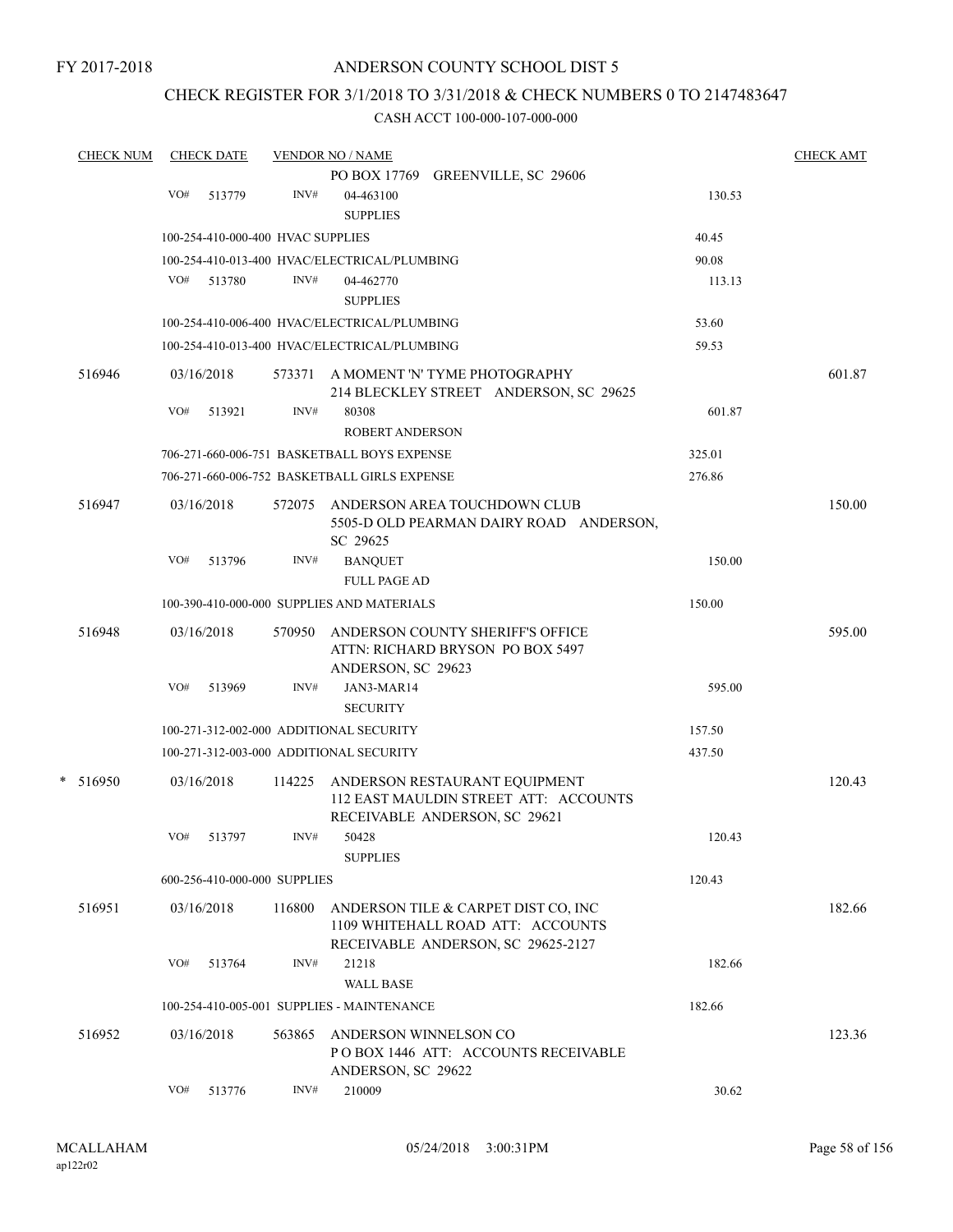### ANDERSON COUNTY SCHOOL DIST 5

### CHECK REGISTER FOR 3/1/2018 TO 3/31/2018 & CHECK NUMBERS 0 TO 2147483647

| <b>CHECK NUM</b> | <b>CHECK DATE</b> |                                   | <u>VENDOR NO / NAME</u>                                                                              |     |       |          | <b>CHECK AMT</b> |
|------------------|-------------------|-----------------------------------|------------------------------------------------------------------------------------------------------|-----|-------|----------|------------------|
|                  |                   |                                   | <b>SUPPLIES</b>                                                                                      |     |       |          |                  |
|                  |                   |                                   | 100-254-410-003-400 HVAC/ELECTRICAL/PLUMBING                                                         |     |       | 30.62    |                  |
|                  | VO#<br>513777     | INV#                              | 210151<br><b>SUPPLIES</b>                                                                            |     |       | 92.74    |                  |
|                  |                   |                                   | 100-254-410-011-400 HVAC/ELECTRICAL/PLUMBING                                                         |     |       | 26.14    |                  |
|                  |                   |                                   | 100-254-410-016-400 HVAC/ELECTRICAL/PLUMBING                                                         |     |       | 38.23    |                  |
|                  |                   |                                   | 100-254-410-021-400 HVAC/ELECTRICAL/PLUMBING                                                         |     |       | 28.37    |                  |
| 516953           | 03/16/2018        |                                   | 571238 ARAMARK SERVICES, INC.<br>PO BOX 429 CLEMSON, SC 29634                                        |     |       |          | 312.06           |
|                  | VO#<br>513798     | INV#                              | <b>FIELD TRIP</b><br><b>SOUTHWOOD</b>                                                                |     |       | 312.06   |                  |
|                  |                   | 721-190-660-021-607 DANCE EXPENSE |                                                                                                      |     |       | 312.06   |                  |
| 516954           | 03/16/2018        | 569220                            | AUTECH<br>POBOX 248 ATT: ACCOUNTS RECEIVABLE<br>WILLIAMSTON, SC 29697                                |     |       |          | 279.96           |
|                  | VO#<br>513774     | INV#                              | 6480<br><b>ROBERT ANDERSON</b>                                                                       |     |       | 129.96   |                  |
|                  |                   |                                   | 100-254-323-006-400 CONTR SERV-HVAC/ELECT/PLUMBING                                                   |     |       | 129.96   |                  |
|                  | VO#<br>513775     | INV#                              | 6479                                                                                                 |     |       | 150.00   |                  |
|                  |                   |                                   | <b>CAREER CENTER</b>                                                                                 |     |       |          |                  |
|                  |                   |                                   | 100-254-323-001-400 CONTR SERV-HVAC/ELECT/PLUMBING                                                   |     |       | 150.00   |                  |
| 516955           | 03/16/2018        | 130300                            | <b>BAKER DISTRIBUTING COMPANY</b><br>POBOX 409635 ATT: ACCOUNTS RECEIVABLE<br>ATLANTA, GA 30384-9635 |     |       |          | 166.92           |
|                  | VO#<br>513773     | INV#                              | V097564                                                                                              |     |       | 166.92   |                  |
|                  |                   |                                   | <b>SUPPLIES</b>                                                                                      |     |       |          |                  |
|                  |                   |                                   | 100-254-410-003-400 HVAC/ELECTRICAL/PLUMBING                                                         |     |       | 166.92   |                  |
| 516956           | 03/16/2018        | 572113                            | BULL'S EYE BRANDS, INC.<br>P.O. BOX 638286 CINCINNATI, OH 45263-8286                                 |     |       |          | 17,204.83        |
|                  | VO#               | INV#<br>513799                    | FEB 2018<br>TL HANNA                                                                                 | PO# | 97235 | 2,566.63 |                  |
|                  |                   | 600-256-410-002-000 SUPPLIES      |                                                                                                      |     |       | 329.84   |                  |
|                  |                   | 600-256-460-002-000 FOOD          |                                                                                                      |     |       | 2,236.79 |                  |
|                  | VO#<br>513800     | INV#                              | FEB 2018<br><b>WESTSIDE</b>                                                                          | PO# | 97236 | 2,878.62 |                  |
|                  |                   | 600-256-410-003-000 SUPPLIES      |                                                                                                      |     |       | 412.30   |                  |
|                  |                   | 600-256-460-003-000 FOOD          |                                                                                                      |     |       | 2,466.32 |                  |
|                  | VO#<br>513801     | INV#                              | <b>FEB 2018</b><br><b>MCCANTS</b>                                                                    | PO# | 97237 | 4,350.93 |                  |
|                  |                   | 600-256-410-005-000 SUPPLIES      |                                                                                                      |     |       | 659.68   |                  |
|                  |                   | 600-256-460-005-000 FOOD          |                                                                                                      |     |       | 3,691.25 |                  |
|                  | VO#<br>513802     | INV#                              | FEB 2018<br><b>ROBERT ANDERSON</b>                                                                   | PO# | 97240 | 3,141.68 |                  |
|                  |                   | 600-256-410-006-000 SUPPLIES      |                                                                                                      |     |       | 494.76   |                  |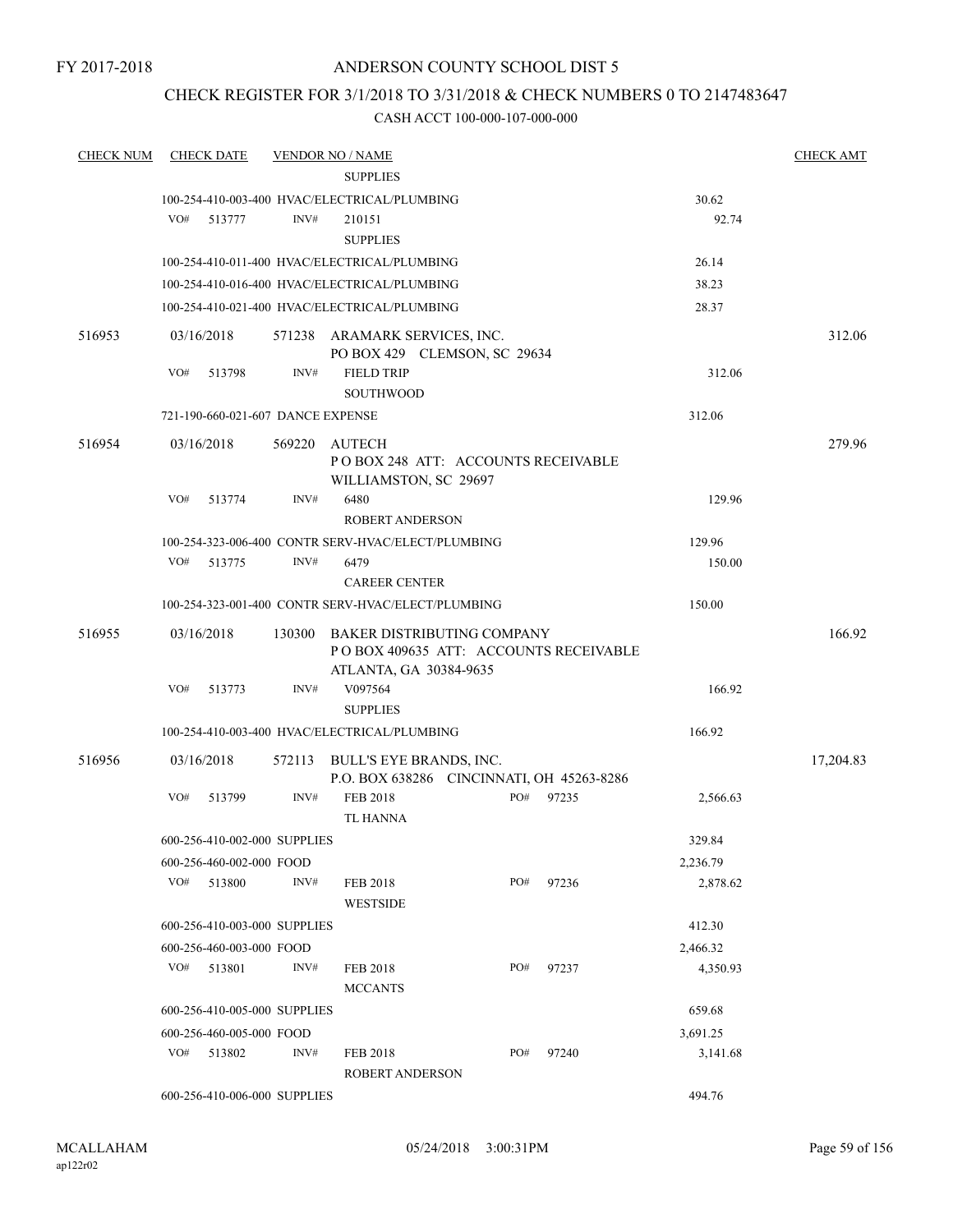## CHECK REGISTER FOR 3/1/2018 TO 3/31/2018 & CHECK NUMBERS 0 TO 2147483647

|   | <b>CHECK NUM</b> |     | <b>CHECK DATE</b>             |        | <b>VENDOR NO / NAME</b>                                                               |     |       |          | <b>CHECK AMT</b> |  |
|---|------------------|-----|-------------------------------|--------|---------------------------------------------------------------------------------------|-----|-------|----------|------------------|--|
|   |                  |     | 600-256-460-006-000 FOOD      |        |                                                                                       |     |       | 2,646.92 |                  |  |
|   |                  | VO# | 513803                        | INV#   | <b>FEB 2018</b><br><b>GLENVIEW</b>                                                    | PO# | 97238 | 4,266.97 |                  |  |
|   |                  |     | 600-256-410-020-000 SUPPLIES  |        |                                                                                       |     |       | 535.99   |                  |  |
|   |                  |     | 600-256-460-020-000 FOOD      |        |                                                                                       |     |       | 3,730.98 |                  |  |
|   | 516957           |     | 03/16/2018                    | 152495 | CAMCOR, INC<br>POBOX 1899 ATT: ACCOUNTS RECEIVABLE<br>BURLINGTON, NC 27216-1899       |     |       |          | 896.68           |  |
|   |                  | VO# | 513804                        | INV#   | 2441497<br><b>TECH SUPPLIES</b>                                                       | PO# | 98240 | 896.68   |                  |  |
|   |                  |     |                               |        | 100-266-314-000-000 REPAIRS TO EQUIPMENT                                              |     |       | 896.68   |                  |  |
|   | 516958           |     | 03/16/2018                    |        | 572778 CAROLINA CAMPUS SUPPLY, INC<br>PO BOX 172573 SPARTANBURG, SC 29301             |     |       |          | 1,348.20         |  |
|   |                  | VO# | 513805                        | INV#   | 2498<br><b>WATCHES</b>                                                                |     |       | 1,348.20 |                  |  |
|   |                  |     |                               |        | 100-231-334-000-000 TRUSTEE EXPENSE                                                   |     |       | 1,348.20 |                  |  |
| * | 516960           |     | 03/16/2018                    | 571047 | CAROLINA PHOTOGRAPHY, INC<br>PO BOX 8564 GREENVILLE, SC 29604                         |     |       |          | 4,214.44         |  |
|   |                  | VO# | 513806                        | INV#   | 66133<br><b>MCLEES ELEM</b>                                                           |     |       | 4,214.44 |                  |  |
|   |                  |     |                               |        | 708-271-660-008-240 YEARBOOK EXPENSE                                                  |     |       | 4,214.44 |                  |  |
|   | 516961           |     | 03/16/2018                    | 156900 | CAROLINA PRODUCE COMPANY<br>POBOX 3849 ATT: ACCOUNTS RECEIVABLE<br>ANDERSON, SC 29622 |     |       |          | 5,130.90         |  |
|   |                  | VO# | 513807                        | INV#   | 751855<br><b>CALHOUN</b>                                                              |     |       | 268.75   |                  |  |
|   |                  |     | 600-256-460-014-000 FOOD      |        |                                                                                       |     |       | 268.75   |                  |  |
|   |                  |     | VO# 513808                    | INV#   | 752059<br>HOMELAND PARK                                                               |     |       | 248.00   |                  |  |
|   |                  |     | 600-256-460-011-000 FOOD      |        |                                                                                       |     |       | 248.00   |                  |  |
|   |                  | VO# | 513809                        | INV#   | 751966<br><b>ROBERT ANDERSON</b>                                                      |     |       | 52.00    |                  |  |
|   |                  |     | 600-256-460-006-000 FOOD      |        |                                                                                       |     |       | 52.00    |                  |  |
|   |                  |     | VO# 513810                    | INV#   | 751573<br><b>MCCANTS</b>                                                              |     |       | 40.50    |                  |  |
|   |                  |     | 600-256-460-005-000 FOOD      |        |                                                                                       |     |       | 40.50    |                  |  |
|   |                  | VO# | 513811                        | INV#   | 47182 FFV<br><b>VARENNES</b>                                                          |     |       | 2,069.65 |                  |  |
|   |                  |     | 600-256-460-016-FFV FOOD-FFVP |        |                                                                                       |     |       | 2,069.65 |                  |  |
|   |                  |     | VO# 513812                    | INV#   | 47185 FFV                                                                             |     |       | 1,261.50 |                  |  |
|   |                  |     |                               |        | <b>NEVITT FOREST</b>                                                                  |     |       |          |                  |  |
|   |                  |     | 600-256-460-014-FFV FOOD-FFVP |        |                                                                                       |     |       | 1,261.50 |                  |  |
|   |                  | VO# | 513813                        | INV#   | 47223 FFV<br>HOMELAND PARK                                                            |     |       | 1,190.50 |                  |  |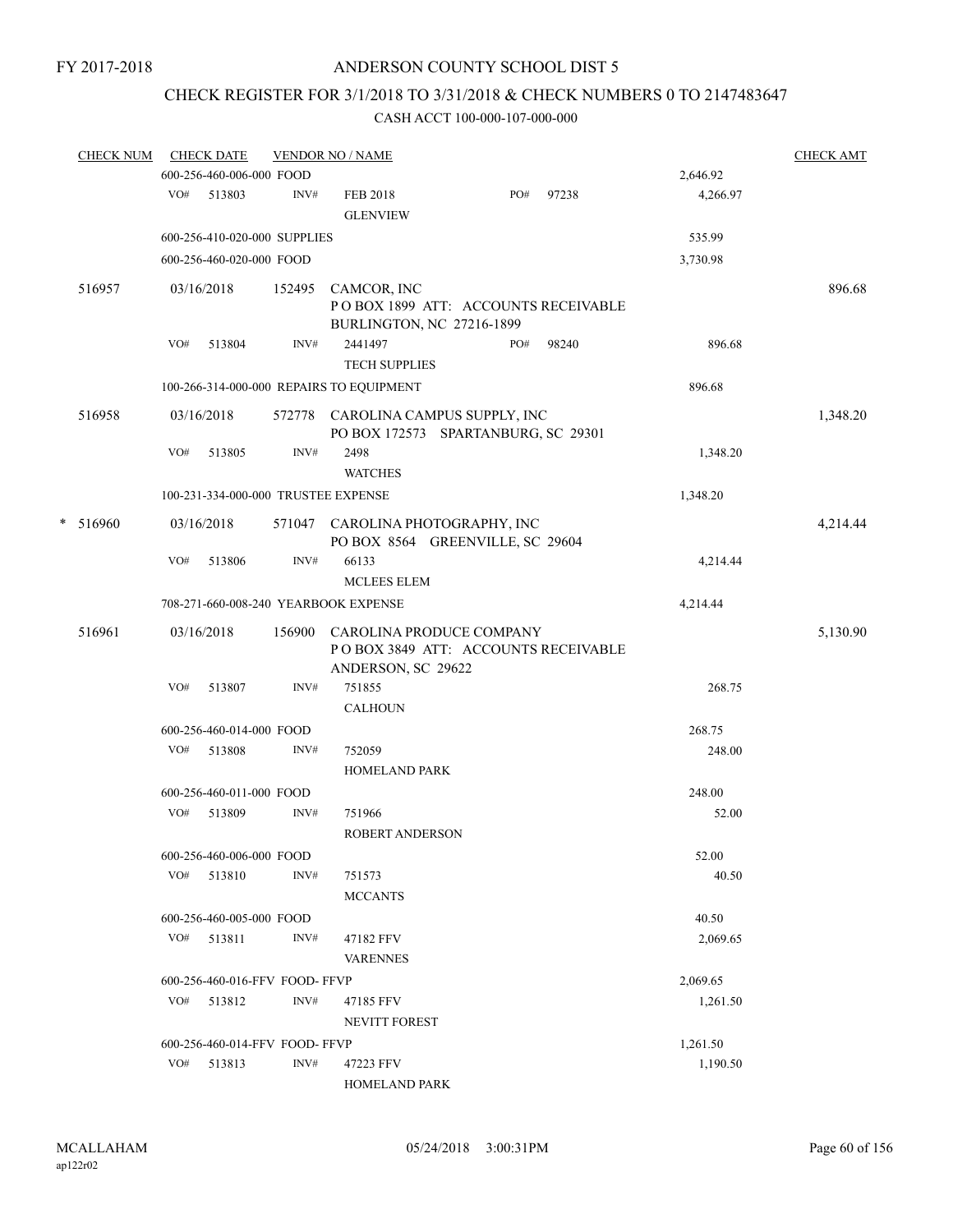### ANDERSON COUNTY SCHOOL DIST 5

## CHECK REGISTER FOR 3/1/2018 TO 3/31/2018 & CHECK NUMBERS 0 TO 2147483647

| <b>CHECK NUM</b> |     | <b>CHECK DATE</b>                 |        | <b>VENDOR NO / NAME</b>                                                              |     |                      |          | <b>CHECK AMT</b> |
|------------------|-----|-----------------------------------|--------|--------------------------------------------------------------------------------------|-----|----------------------|----------|------------------|
|                  |     | 600-256-460-011-FFV FOOD- FFVP    |        |                                                                                      |     |                      | 1,190.50 |                  |
| 516962           |     | 03/16/2018                        |        | 572787 CC&I SERVICES LLC<br>4795 S CHURCH ST EXT SUITE 2 ROEBUCK, SC<br>29376        |     |                      |          | 7,152.50         |
|                  | VO# | 513925                            | INV#   | 3675<br><b>WESTSIDE INSP</b>                                                         | PO# | 97770                | 2,392.00 |                  |
|                  |     |                                   |        | 515-253-529-003-FAC STADIUM BATHROOM RENOVATIONS                                     |     |                      | 2,392.00 |                  |
|                  | VO# | 513926                            | INV#   | 3674<br><b>AIT INSPECTIONS</b>                                                       | PO# | 96454                | 4,760.50 |                  |
|                  |     | 515-253-520-031-CAR CAREER CENTER |        |                                                                                      |     |                      | 4,760.50 |                  |
| 516963           |     | 03/16/2018                        | 167800 | CHICK-FIL-A<br>3725 CLEMSON BOULEVARD ATT: ACCOUNTS<br>RECEIVABLE ANDERSON, SC 29625 |     |                      |          | 226.01           |
|                  | VO# | 513814                            | INV#   | 6019727                                                                              |     |                      | 226.01   |                  |
|                  |     |                                   |        | <b>GLENVIEW MS</b>                                                                   |     |                      |          |                  |
|                  |     |                                   |        | 100-213-410-000-000 SUPPLIES AND MATERIALS                                           |     |                      | 226.01   |                  |
| 516964           |     | 03/16/2018                        | 171100 | CITY GLASS COMPANY, INC.<br>POBOX 275 ATT: ACCOUNTS RECEIVABLE<br>ANDERSON, SC 29622 |     |                      |          | 206.94           |
|                  | VO# | 513772                            | INV#   | 22342<br><b>REPAIRS</b>                                                              |     |                      | 206.94   |                  |
|                  |     |                                   |        | 100-254-410-002-001 SUPPLIES - MAINTENANCE                                           |     |                      | 142.74   |                  |
|                  |     |                                   |        | 100-254-410-011-001 SUPPLIES - MAINTENANCE                                           |     |                      | 64.20    |                  |
| 516965           |     | 03/16/2018                        | 570581 | CITY OF ANDERSON POLICE DEPT                                                         |     |                      |          | 546.53           |
|                  | VO# | 513968                            | INV#   | 401 SOUTH MAIN ST ANDERSON, SC 29624<br><b>ADULT ED</b><br><b>SECURITY</b>           |     |                      | 546.53   |                  |
|                  |     |                                   |        | 100-181-312-000-000 PURCHASED SERVICES                                               |     |                      | 546.53   |                  |
|                  |     |                                   |        |                                                                                      |     |                      |          |                  |
| 516966           |     | 03/16/2018                        | 174700 | <b>CLERK OF COURT</b><br>FAMILY COURT RECORD P O BOX 8002<br>ANDERSON, SC 29622      |     |                      |          | 666.85           |
|                  | VO# | 513784                            | INV#   | PAYROLL 3/15/18<br><b>DEDUCTIONS</b>                                                 |     |                      | 666.85   |                  |
|                  |     |                                   |        | 100-000-435-000-000 WAGE GARNISH/CH SUPPORT                                          |     |                      | 666.85   |                  |
| 516967           |     | 03/16/2018                        | 573994 | <b>CLERK OF COURT</b><br>PO DRAWER 9000                                              |     | ORANGEBURG, SC 29116 |          | 155.61           |
|                  | VO# | 513785                            | INV#   | PAYROLL 3/15/18<br><b>DEDUCTIONS</b>                                                 |     |                      | 155.61   |                  |
|                  |     |                                   |        | 100-000-435-000-000 WAGE GARNISH/CH SUPPORT                                          |     |                      | 155.61   |                  |
|                  |     |                                   |        |                                                                                      |     |                      |          |                  |
| 516968           |     | 03/16/2018                        | 574613 | COCA-COLA BOTTLING CO CONSOLIDATED<br>PO BOX 603542 CHARLOTTE, NC 28260-3542         |     |                      |          | 2,567.99         |
|                  | VO# | 513815                            | INV#   | 0601242878<br>TL HANNA                                                               |     |                      | 1,568.61 |                  |
|                  |     | 600-256-460-002-000 FOOD          |        |                                                                                      |     |                      | 1,568.61 |                  |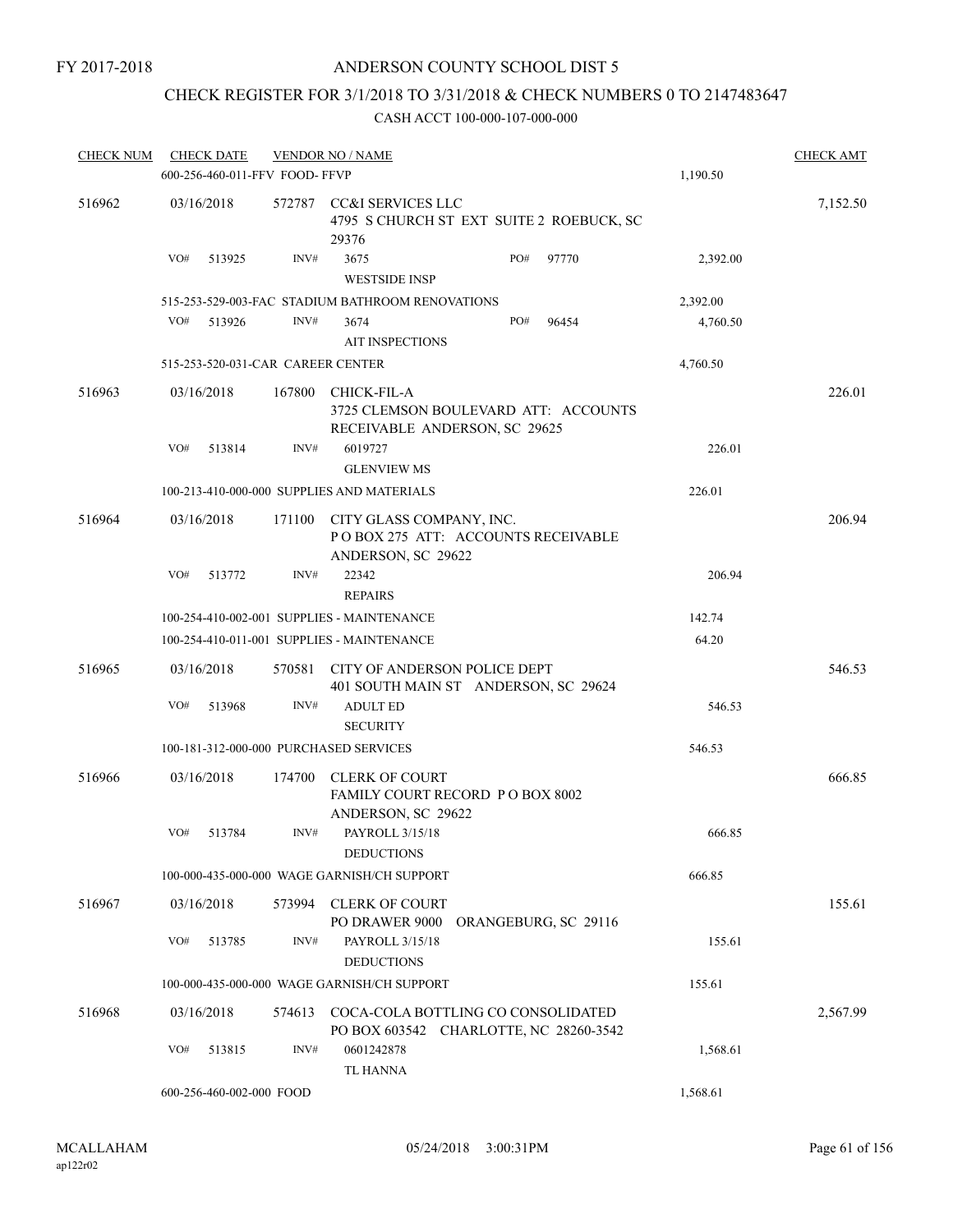# CHECK REGISTER FOR 3/1/2018 TO 3/31/2018 & CHECK NUMBERS 0 TO 2147483647

| <b>CHECK NUM</b> | <b>CHECK DATE</b> |                                   |        | <b>VENDOR NO / NAME</b>                                                                           |     |       |          | <b>CHECK AMT</b> |
|------------------|-------------------|-----------------------------------|--------|---------------------------------------------------------------------------------------------------|-----|-------|----------|------------------|
|                  | VO#               | 513816                            | INV#   | 0601242876<br><b>WESTSIDE</b>                                                                     |     |       | 999.38   |                  |
|                  |                   | 600-256-460-003-000 FOOD          |        |                                                                                                   |     |       | 999.38   |                  |
| 516969           | 03/16/2018        |                                   | 565615 | COMMUNICATION SERVICE CENTER, INC<br>PO BOX 4118 ATT: ACCOUNTS RECEIVABLE<br>GREENVILLE, SC 29608 |     |       |          | 294.74           |
|                  | VO#               | 513927                            | INV#   | 135748                                                                                            |     |       | 294.74   |                  |
|                  |                   |                                   |        | <b>INSTALLATION</b>                                                                               |     |       |          |                  |
|                  |                   |                                   |        | 100-255-323-000-000 CONTRACTED SERVICES                                                           |     |       | 294.74   |                  |
| 516970           | 03/16/2018        |                                   | 187300 | CRESCENT SUPPLY CO, INC<br>POBOX 8798 ATT: ACCOUNTS RECEIVABLE<br>GREENVILLE, SC 29604            |     |       |          | 2,478.38         |
|                  | VO#               | 513768                            | INV#   | 399367<br><b>SUPPLIES</b>                                                                         |     |       | 128.40   |                  |
|                  |                   |                                   |        | 100-254-410-003-400 HVAC/ELECTRICAL/PLUMBING                                                      |     |       | 128.40   |                  |
|                  | VO#               | 513769                            | INV#   | 399366                                                                                            |     |       | 128.40   |                  |
|                  |                   |                                   |        | <b>SUPPLIES</b>                                                                                   |     |       |          |                  |
|                  |                   |                                   |        | 100-254-410-003-400 HVAC/ELECTRICAL/PLUMBING                                                      |     |       | 128.40   |                  |
|                  | VO#               | 513770                            | INV#   | 399459                                                                                            |     |       | 120.86   |                  |
|                  |                   |                                   |        | <b>SUPPLIES</b>                                                                                   |     |       |          |                  |
|                  |                   | 100-254-410-020-000 SUPPLIES      |        |                                                                                                   |     |       | 120.86   |                  |
|                  | VO#               | 513771                            | INV#   | 399446<br><b>SUPPLIES</b>                                                                         |     |       | 22.24    |                  |
|                  |                   | 100-254-410-000-400 HVAC SUPPLIES |        |                                                                                                   |     |       | 22.24    |                  |
|                  | VO#               | 513928                            | INV#   | 399447                                                                                            | PO# | 98190 | 2,078.48 |                  |
|                  |                   |                                   |        | <b>SUPPLIES</b>                                                                                   |     |       |          |                  |
|                  |                   |                                   |        | 100-000-170-000-000 WAREHOUSE INVENTORY                                                           |     |       | 2,078.48 |                  |
| 516971           | 03/16/2018        |                                   |        | 574912 C & W RENOVATIONS, LLC<br>300 SOUTH OAK STREET MCCORMICK, SC 29835                         |     |       |          | 490.00           |
|                  | VO#               | 513767                            | INV#   | 1006<br><b>MCCANTS FENCE</b>                                                                      |     |       | 490.00   |                  |
|                  |                   |                                   |        | 505-254-323-005-000 CONTRACTED SERVICES                                                           |     |       | 490.00   |                  |
| 516972           | 03/16/2018        |                                   | 198651 | DELL MARKETING LP<br>PO BOX 534118 ATT: ACCOUNTS RECEIVABLE<br>ATLANTA, GA 30353-4118             |     |       |          | 418.37           |
|                  | VO#               | 513817                            | INV#   | 10228929245<br><b>PRINTER</b>                                                                     | PO# | 98241 | 418.37   |                  |
|                  |                   |                                   |        | 100-266-314-000-000 REPAIRS TO EQUIPMENT                                                          |     |       | 418.37   |                  |
| 516973           | 03/16/2018        |                                   | 202960 | DISCOUNT SCHOOL SUPPLY<br>POBOX 6013 ATT: ACCOUNTS RECEIVABLE<br>CAROL STREAM, IL 60197-6013      |     |       |          | 1,397.99         |
|                  | VO#               | 513929                            | INV#   | W30609280101<br><b>SUPPLIES</b>                                                                   |     |       | 1,397.99 |                  |
|                  |                   |                                   |        | 714-271-660-014-328 PRODUCTIONS EXPENSE                                                           |     |       | 1,397.99 |                  |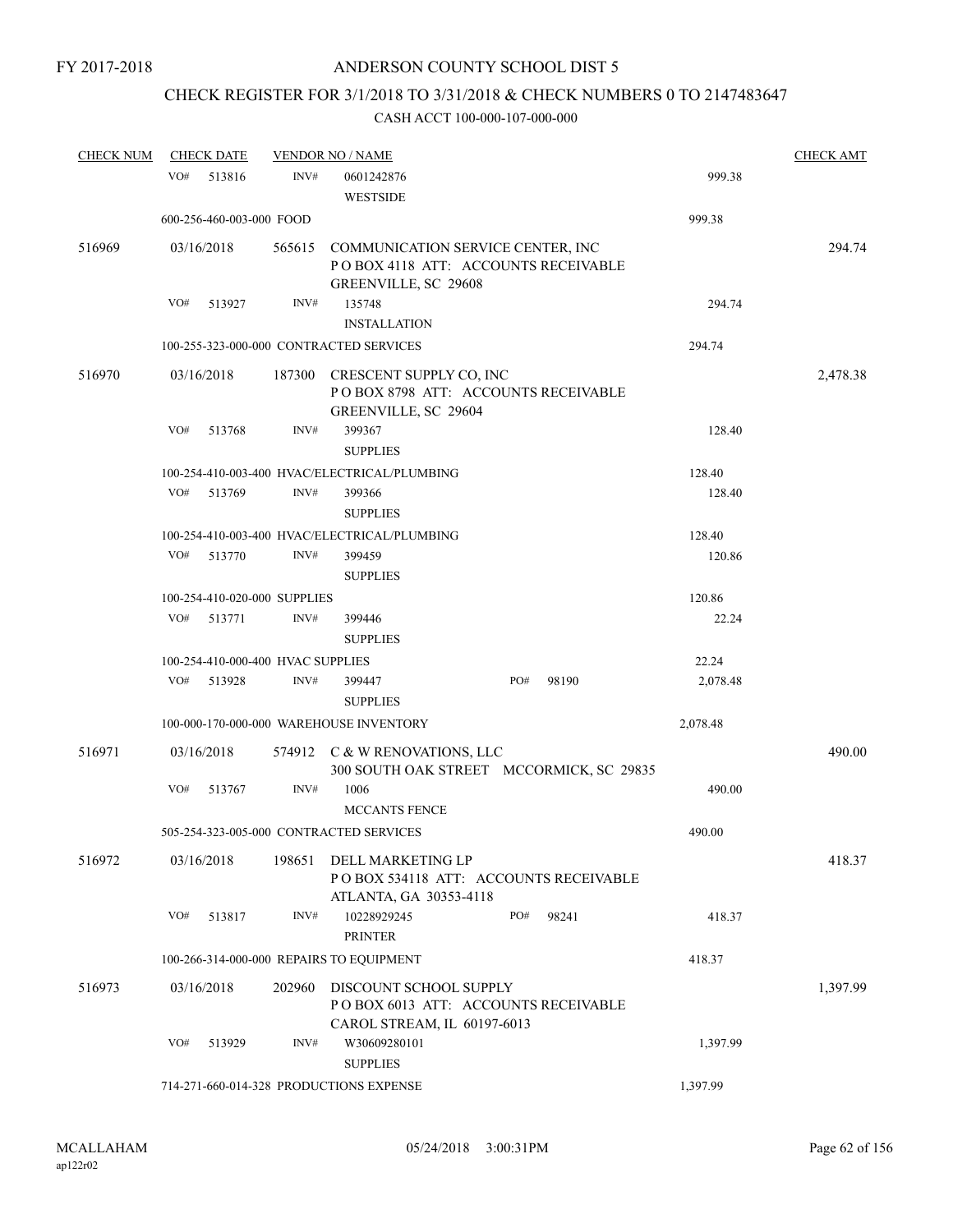### ANDERSON COUNTY SCHOOL DIST 5

## CHECK REGISTER FOR 3/1/2018 TO 3/31/2018 & CHECK NUMBERS 0 TO 2147483647

| <b>CHECK NUM</b> | <b>CHECK DATE</b>                      |        | <b>VENDOR NO / NAME</b>                                                                          |           | <b>CHECK AMT</b> |
|------------------|----------------------------------------|--------|--------------------------------------------------------------------------------------------------|-----------|------------------|
| * 516975         | 03/16/2018                             | 569982 | DSCS HOLDINGS, LLC<br>D/B/A VIRTUAL IMAGE TECHNOLOGY PO BOX<br>2200 CHARLOTTE, NC 28241-2200     |           | 4,873.55         |
|                  | VO#<br>513930                          | INV#   | 281734<br><b>WESTSIDE</b>                                                                        | 2,373.96  |                  |
|                  | 397-114-312-003-000 PURCHASED SERVICES |        |                                                                                                  | 2,373.96  |                  |
|                  | VO#<br>513931                          | INV#   | 281465<br><b>WESTSIDE</b>                                                                        | 2,454.21  |                  |
|                  | 397-114-312-003-000 PURCHASED SERVICES |        |                                                                                                  | 2,454.21  |                  |
|                  | VO#<br>513932                          | INV#   | 281796<br><b>STORAGE</b>                                                                         | 45.38     |                  |
|                  | 100-264-312-000-000 PURCHASED SERVICES |        |                                                                                                  | 45.38     |                  |
| 516976           | 03/16/2018                             |        | 211302 DUKE ENERGY<br>POBOX 70516 ATT: ACCOUNTS RECEIVABLE<br>CHARLOTTE, NC 28272-0516           |           | 32,545.12        |
|                  | VO#<br>513973                          | INV#   | <b>DUE 3/21</b><br><b>UTILITIES</b>                                                              | 32,545.12 |                  |
|                  |                                        |        | 100-254-470-000-000 ENERGY-ELECTRICITY & WATER                                                   | 469.22    |                  |
|                  |                                        |        | 100-254-470-001-000 ENERGY-ELECTRICITY & WATER                                                   | 270.26    |                  |
|                  |                                        |        | 100-254-470-002-000 ENERGY-ELECTRICITY & WATER                                                   | 16.44     |                  |
|                  |                                        |        | 100-254-470-013-000 ENERGY-ELECTRICITY & WATER                                                   | 8,994.89  |                  |
|                  |                                        |        | 100-254-470-015-000 ENERGY-ELECTRICITY & WATER                                                   | 1,717.60  |                  |
|                  |                                        |        | 100-254-470-016-000 ENERGY-ELECTRICITY & WATER                                                   | 3,613.36  |                  |
|                  |                                        |        | 100-254-470-017-000 ENERGY-ELECTRICITY & WATER                                                   | 7,219.63  |                  |
|                  |                                        |        | 100-254-470-020-000 ENERGY-ELECTRICITY & WATER                                                   | 9,666.01  |                  |
|                  |                                        |        | 100-254-470-023-000 ENERGY-ELECTRICITY & WATER                                                   | 84.78     |                  |
|                  | 600-256-470-026-000 ENERGY             |        |                                                                                                  | 492.93    |                  |
| 516977           | 03/16/2018                             | 214350 | EASTERN INDUSTRIAL SUPPLIES, INC<br>PO BOX 75106 ATT: ACCOUNTS RECEIVABLE<br>CHARLOTTE, NC 28275 |           | 511.69           |
|                  | VO#<br>513760                          | INV#   | 2749594<br><b>SUPPLIES</b>                                                                       | 511.69    |                  |
|                  |                                        |        | 100-254-410-008-400 HVAC/ELECTRICAL/PLUMBING                                                     | 255.84    |                  |
|                  |                                        |        | 100-254-410-012-400 HVAC/ELECTRICAL/PLUMBING                                                     | 255.85    |                  |
| 516978           | 03/16/2018                             | 213300 | EBS, INC<br>615 EAST RIVER STREET ATT: ACCOUNTS<br>RECEIVABLE ANDERSON, SC 29624                 |           | 259.53           |
|                  | VO#<br>513761                          | INV#   | 103441<br><b>SUPPLIES</b>                                                                        | 74.85     |                  |
|                  |                                        |        | 100-254-410-002-001 SUPPLIES - MAINTENANCE                                                       | 74.85     |                  |
|                  | VO#<br>513762                          | INV#   | 103460<br><b>SUPPLIES</b>                                                                        | 12.04     |                  |
|                  |                                        |        | 100-254-410-001-001 SUPPLIES - MAINTENANCE                                                       | 12.04     |                  |
|                  | VO#<br>513763                          | INV#   | 103456                                                                                           | 22.31     |                  |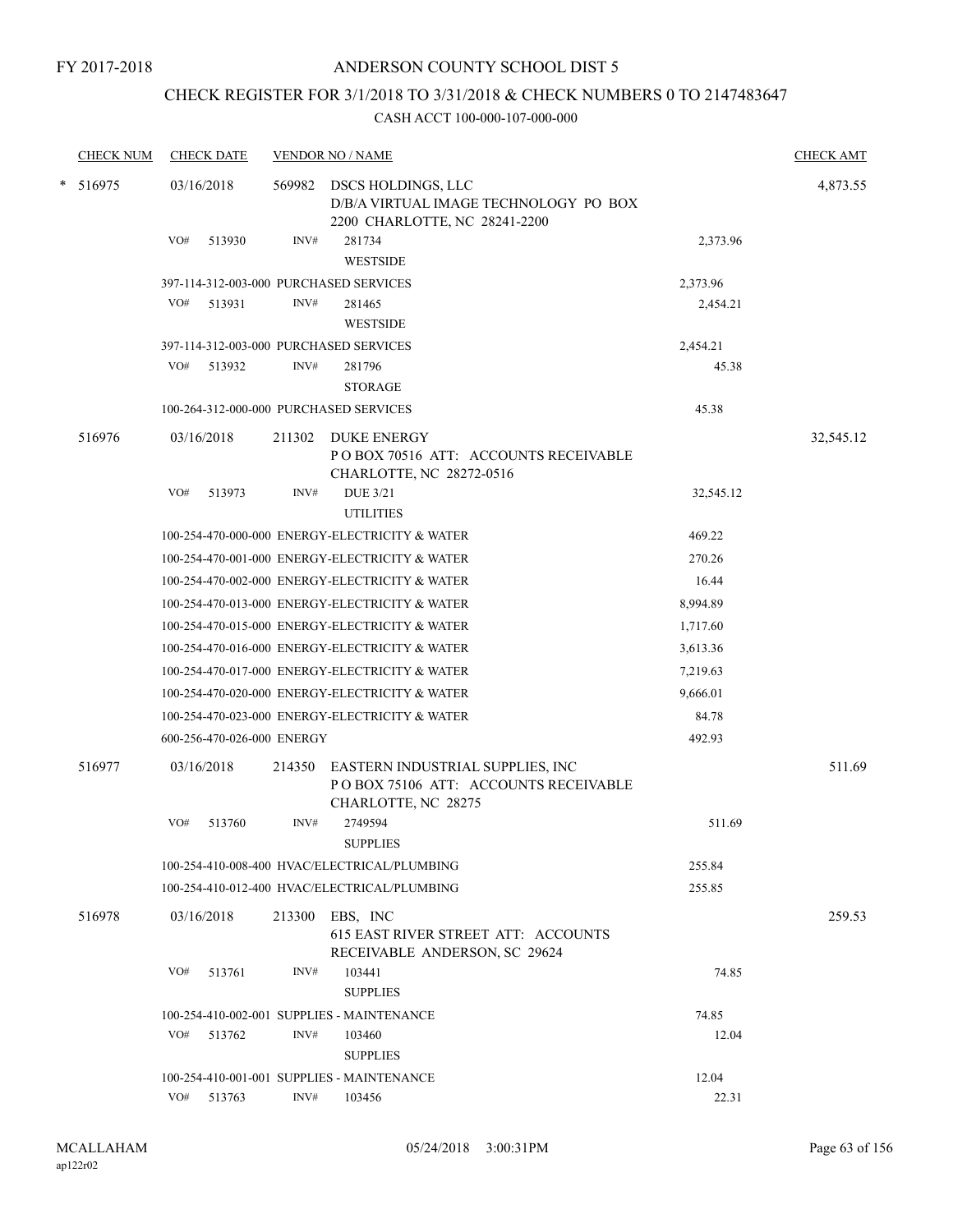### ANDERSON COUNTY SCHOOL DIST 5

### CHECK REGISTER FOR 3/1/2018 TO 3/31/2018 & CHECK NUMBERS 0 TO 2147483647

| <b>CHECK NUM</b> | <b>CHECK DATE</b>                                            |             | <b>VENDOR NO / NAME</b>                                                                                           |     |       |                    | <b>CHECK AMT</b> |  |
|------------------|--------------------------------------------------------------|-------------|-------------------------------------------------------------------------------------------------------------------|-----|-------|--------------------|------------------|--|
|                  |                                                              |             | <b>SUPPLIES</b>                                                                                                   |     |       |                    |                  |  |
|                  |                                                              |             | 100-254-410-000-001 MAINT. SUPPLIES-STRUCTURES                                                                    |     |       | 22.31              |                  |  |
|                  | VO#<br>513765                                                | INV#        | 103463                                                                                                            |     |       | 4.01               |                  |  |
|                  |                                                              |             | <b>SUPPLIES</b>                                                                                                   |     |       |                    |                  |  |
|                  |                                                              |             | 100-254-410-000-001 MAINT. SUPPLIES-STRUCTURES                                                                    |     |       | 4.01               |                  |  |
|                  | VO#<br>513766                                                | INV#        | 103455                                                                                                            |     |       | 46.81              |                  |  |
|                  |                                                              |             | <b>SUPPLIES</b>                                                                                                   |     |       |                    |                  |  |
|                  |                                                              |             | 100-254-410-006-001 SUPPLIES - MAINTENANCE                                                                        |     |       | 46.81              |                  |  |
|                  | VO#<br>513818                                                | INV#        | 103457                                                                                                            |     |       | 99.51              |                  |  |
|                  |                                                              |             | <b>KEYS</b>                                                                                                       |     |       |                    |                  |  |
|                  |                                                              |             | 100-266-314-012-000 REPAIRS TO EQUIPMENT                                                                          |     |       | 99.51              |                  |  |
| 516979           | 03/16/2018                                                   | 573962 ECMC | LOCKBOX 7096 P.O. BOX 16478 ST. PAUL, MN<br>55116-0478                                                            |     |       |                    | 154.56           |  |
|                  | VO#<br>513795                                                | INV#        | PAYROLL 3/15/18<br><b>DEDUCTIONS</b>                                                                              |     |       | 154.56             |                  |  |
|                  | 100-000-441-000-000 MISCELLANEOUS                            |             |                                                                                                                   |     |       | 154.56             |                  |  |
| 516980           | 03/16/2018                                                   |             | 563495 ELECTRIC CITY UTILITIES<br>CITY OF ANDERSON PO BOX 100146 COLUMBIA,<br>SC 29202-3301                       |     |       |                    | 7,504.42         |  |
|                  | VO#<br>513972                                                | INV#        | <b>DUE 3/26</b><br><b>WATER/SEWER</b>                                                                             |     |       | 7,504.42           |                  |  |
|                  |                                                              |             | 100-254-470-001-000 ENERGY-ELECTRICITY & WATER                                                                    |     |       | 755.68             |                  |  |
|                  |                                                              |             | 100-254-470-005-000 ENERGY-ELECTRICITY & WATER                                                                    |     |       | 12.00              |                  |  |
|                  |                                                              |             | 100-254-470-006-000 ENERGY-ELECTRICITY & WATER                                                                    |     |       | 2,345.04           |                  |  |
|                  |                                                              |             | 100-254-470-015-000 ENERGY-ELECTRICITY & WATER                                                                    |     |       | 1,041.26           |                  |  |
|                  |                                                              |             | 100-254-470-016-000 ENERGY-ELECTRICITY & WATER                                                                    |     |       |                    |                  |  |
|                  |                                                              |             |                                                                                                                   |     |       | 1,178.54<br>860.36 |                  |  |
|                  |                                                              |             | 100-254-470-018-000 ENERGY-ELECTRICITY & WATER<br>100-254-470-021-000 ENERGY-ELECTRICITY & WATER                  |     |       | 1,311.54           |                  |  |
|                  |                                                              |             |                                                                                                                   |     |       |                    |                  |  |
| 516981           | 03/16/2018                                                   | 569871      | FOLLETT SCHOOL SOLUTIONS, INC<br>91826 COLLECTION CENTER DRIVE ATT:<br>ACCOUNTS RECEIVABLE CHICAGO, IL 60693-0918 |     |       |                    | 266.27           |  |
|                  | VO#<br>513819                                                | INV#        | 1303810                                                                                                           |     |       | 266.27             |                  |  |
|                  |                                                              |             | <b>SCANNER</b>                                                                                                    |     |       |                    |                  |  |
|                  | 708-271-660-008-305 LIBRARY EXPENSE                          |             |                                                                                                                   |     |       | 266.27             |                  |  |
| 516982           | 03/16/2018                                                   |             | 237555 FORMS & SUPPLY<br>POBOX 563953 ATT: ACCOUNTS RECEIVABLE<br>CHARLOTTE, NC 28256                             |     |       |                    | 2,851.22         |  |
|                  | VO#<br>513933                                                | INV#        | 4509416<br><b>SUPPLIES</b>                                                                                        | PO# | 98320 | 2.18               |                  |  |
|                  |                                                              |             | 100-252-410-000-000 SUPPLIES AND MATERIALS                                                                        |     |       | 2.18               |                  |  |
|                  | VO#<br>513934                                                | INV#        | 4511965                                                                                                           | PO# | 98333 | 545.06             |                  |  |
|                  |                                                              |             | <b>SUPPLIES</b>                                                                                                   |     |       |                    |                  |  |
|                  | 100-113-410-005-VEN SUPPLY-ADDT'L FOR LOST VENDING<br>545.06 |             |                                                                                                                   |     |       |                    |                  |  |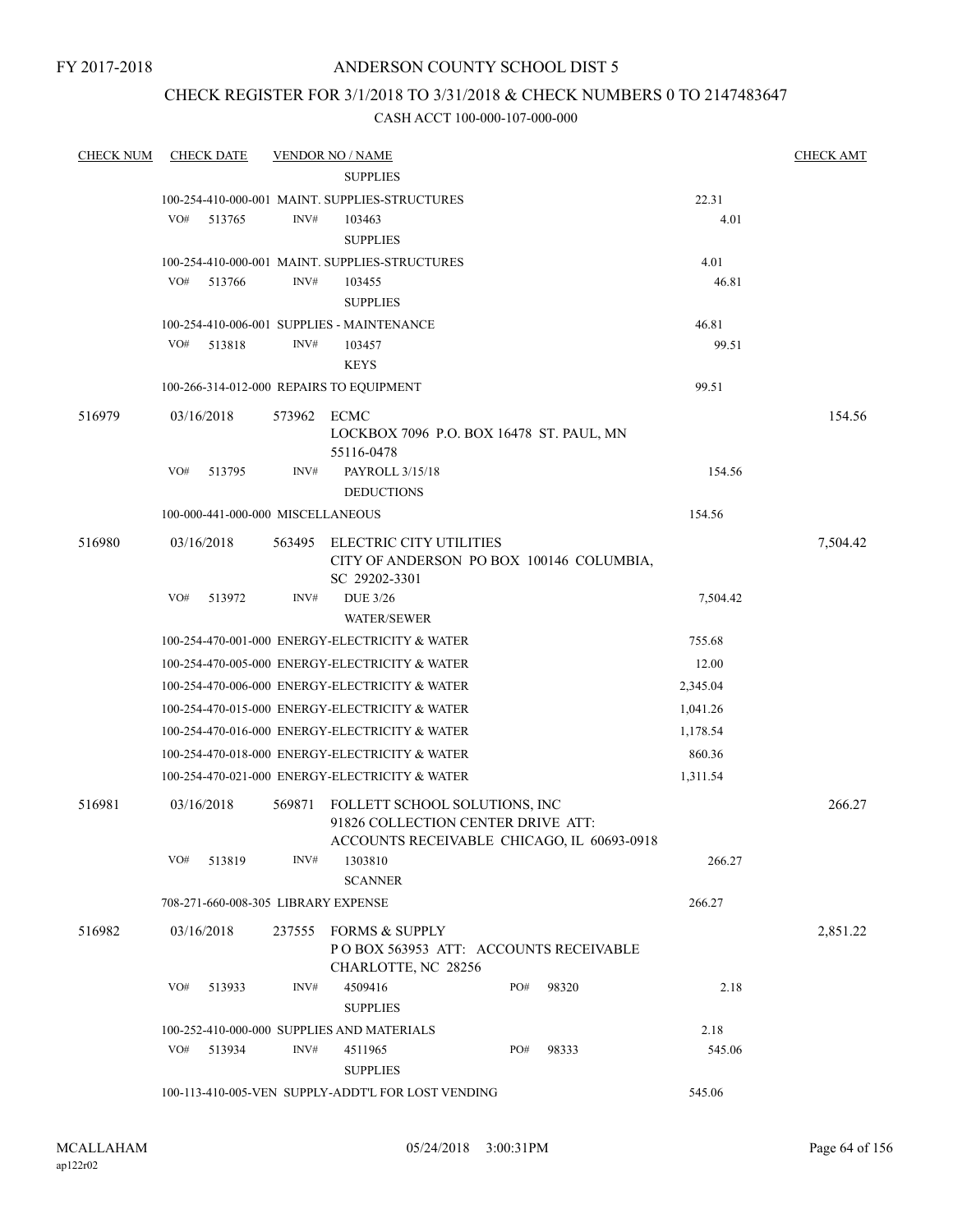## CHECK REGISTER FOR 3/1/2018 TO 3/31/2018 & CHECK NUMBERS 0 TO 2147483647

| <b>CHECK NUM</b> |     | <b>CHECK DATE</b>                 |        | <b>VENDOR NO / NAME</b>                                                                                                     |     |       |                    | <b>CHECK AMT</b> |
|------------------|-----|-----------------------------------|--------|-----------------------------------------------------------------------------------------------------------------------------|-----|-------|--------------------|------------------|
|                  | VO# | 513935                            | INV#   | 4501558<br><b>SUPPLIES</b>                                                                                                  | PO# | 98271 | 2,303.98           |                  |
|                  |     |                                   |        | 100-000-170-000-000 WAREHOUSE INVENTORY<br>100-000-170-000-000 WAREHOUSE INVENTORY                                          |     |       | 1,911.45<br>392.53 |                  |
| 516984           |     | 03/16/2018                        | 568220 | <b>GENERAL REVENUE CORP</b><br>WAGE WITHOLDING UNIT PO BOX 495999<br>CINCINNATI, OH 45249-5930                              |     |       |                    | 227.00           |
|                  | VO# | 513789                            | INV#   | PAYROLL 3/15/18<br><b>DEDUCTIONS</b>                                                                                        |     |       | 227.00             |                  |
|                  |     | 100-000-441-000-000 MISCELLANEOUS |        |                                                                                                                             |     |       | 227.00             |                  |
| 516985           |     | 03/16/2018                        |        | 572552 GREAT LAKES HIGHER EDUC GUARANTY CORP<br>ADMINISTRATIVE WAGE GARNISHMENT UNIT PO<br>BOX 83230 CHICAGO, IL 60691-0230 |     |       |                    | 221.53           |
|                  | VO# | 513794                            | INV#   | PAYROLL 3/15/18<br><b>DEDUCTIONS</b>                                                                                        |     |       | 221.53             |                  |
|                  |     | 100-000-441-000-000 MISCELLANEOUS |        |                                                                                                                             |     |       | 221.53             |                  |
| 516986           |     | 03/16/2018                        |        | 565599 GREENVILLE COUNTY FAMILY COURT<br>PO BOX 757 GREENVILLE, SC 29602                                                    |     |       |                    | 401.25           |
|                  | VO# | 513786                            | INV#   | PAYROLL 3/15/18<br><b>DEDUCTIONS</b>                                                                                        |     |       | 401.25             |                  |
|                  |     |                                   |        | 100-000-435-000-000 WAGE GARNISH/CH SUPPORT                                                                                 |     |       | 401.25             |                  |
| 516987           |     | 03/16/2018                        | 575157 | <b>GREGORY W. MOYER FUND</b><br>PO BOX 365 SHAWNEE-ON-DELAWARE, PA 18356                                                    |     |       |                    | 2,530.00         |
|                  | VO# | 513964                            | INV#   | <b>MCCANTS MS</b><br>2 AEDS                                                                                                 |     |       | 2,530.00           |                  |
|                  |     |                                   |        | 705-271-660-005-411 MISCELLANEOUS EXPENSE                                                                                   |     |       | 184.60             |                  |
|                  |     |                                   |        | 705-271-660-005-460 MISC FUNDRAISER EXPENSE                                                                                 |     |       | 2,345.40           |                  |
| * 516989         |     | 03/16/2018                        | 564380 | HARCOURT OUTLINES, INC<br>P.O. BOX 128 MILROY, IN 46156-0128                                                                |     |       |                    | 104.46           |
|                  | VO# | 513820                            | INV#   | 013332<br><b>NEVITT FOREST</b>                                                                                              |     |       | 104.46             |                  |
|                  |     | 100-112-410-012-000 SUPPLIES      |        |                                                                                                                             |     |       | 104.46             |                  |
| 516990           |     | 03/16/2018                        |        | 567977 HARVEY & ASSOCIATES, INC<br>PO BOX 818 ATT: ACCOUNTS RECEIVABLE<br>FOUNTAIN INN, SC 29644                            |     |       |                    | 208.65           |
|                  | VO# | 513757                            | INV#   | 28725-10<br><b>SUPPLIES</b>                                                                                                 |     |       | 208.65             |                  |
|                  |     |                                   |        | 100-254-323-006-400 CONTR SERV-HVAC/ELECT/PLUMBING                                                                          |     |       | 208.65             |                  |
| * 516992         |     | 03/16/2018                        | 573279 | HERSHEY CREAMERY COMPANY<br>301 S CAMERON STREET HARRISBURG, PA<br>17101-2815                                               |     |       |                    | 295.08           |
|                  | VO# | 513821                            | INV#   | 12699679<br>12743985                                                                                                        |     |       | 295.08             |                  |
|                  |     |                                   |        | 712-271-660-012-391 ICE CREAM SALES EXPENSE                                                                                 |     |       | 216.42             |                  |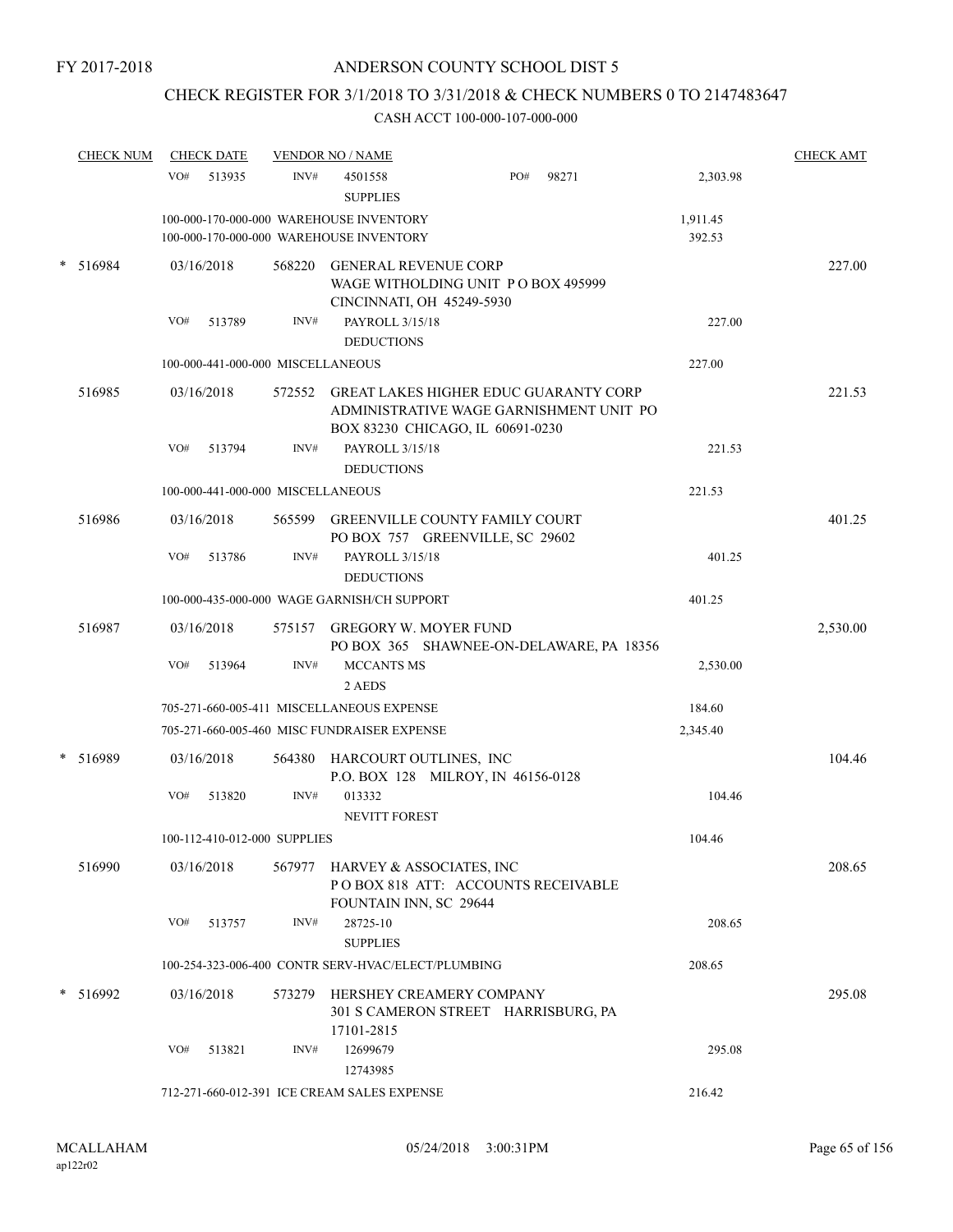# CHECK REGISTER FOR 3/1/2018 TO 3/31/2018 & CHECK NUMBERS 0 TO 2147483647

|          | CHECK NUM CHECK DATE |                                 | <b>VENDOR NO / NAME</b><br>712-271-660-012-391 ICE CREAM SALES EXPENSE                                  |     |       | 78.66     | <b>CHECK AMT</b> |
|----------|----------------------|---------------------------------|---------------------------------------------------------------------------------------------------------|-----|-------|-----------|------------------|
| 516993   | 03/16/2018           | 570467                          | <b>HOBART SERVICE</b><br>ITW FOOD EQUIPMENT GROUP LLC PO BOX 2517<br>CAROL STREAM, IL 60132-2517        |     |       |           | 126.60           |
|          | VO#<br>513758        | INV#                            | 61211165<br><b>REPAIR PARTS</b>                                                                         |     |       | 126.60    |                  |
|          |                      |                                 | 600-256-323-007-000 REPAIRS TO EQUIPMENT                                                                |     |       | 126.60    |                  |
| 516994   | 03/16/2018           | 272800                          | <b>HOUSE OF TROPHIES</b><br>616 NORTH MURRAY AVENUE ATT: ACCOUNTS<br>RECEIVABLE ANDERSON, SC 29625-4311 |     |       |           | 209.72           |
|          | VO#<br>513822        | INV#                            | 31973<br><b>SUPPLIES</b>                                                                                |     |       | 209.72    |                  |
|          |                      | 100-115-410-001-000 SUPPLIES    |                                                                                                         |     |       | 209.72    |                  |
| 516995   | 03/16/2018           |                                 | 113700 INDEPENDENT MAIL                                                                                 |     |       |           | 478.45           |
|          | VO#<br>513919        | INV#                            | PO BOX 1411 CHARLOTTE, NC 28201-1411<br>AD 1922933<br><b>ACCT 946871</b>                                | PO# | 98167 | 149.95    |                  |
|          |                      | 100-257-350-000-000 ADVERTISING |                                                                                                         |     |       | 149.95    |                  |
|          | VO# 513920           | INV#                            | <b>LATE FEE</b><br><b>ACCT 946871</b>                                                                   |     |       | 2.25      |                  |
|          |                      | 100-257-350-000-000 ADVERTISING |                                                                                                         |     |       | 2.25      |                  |
|          | VO# 513922           | INV#                            | AD 1927933<br><b>ACCT 946871</b>                                                                        | PO# | 98199 | 101.50    |                  |
|          |                      | 100-257-350-000-000 ADVERTISING |                                                                                                         |     |       | 101.50    |                  |
|          | VO# 513923           | INV#                            | AD 1848557<br><b>ACCT 946871</b>                                                                        | PO# | 97926 | 123.25    |                  |
|          |                      | 100-257-350-000-000 ADVERTISING |                                                                                                         |     |       | 123.25    |                  |
|          | VO#<br>513924        | INV#                            | AD 1858503<br><b>ACCT 946871</b>                                                                        | PO# | 98387 | 101.50    |                  |
|          |                      | 100-257-350-000-000 ADVERTISING |                                                                                                         |     |       | 101.50    |                  |
| 516996   | 03/16/2018           | 282620                          | <b>IONOSPHERE TOURS</b><br>307 N. MAIN STREET ANDERSON, SC 29621                                        |     |       |           | 16,080.00        |
|          | VO#<br>513823        | INV#                            | <b>RSV 16929</b><br>ROBERT ANDERSON                                                                     |     |       | 16,080.00 |                  |
|          |                      |                                 | 706-271-660-006-586 FIELD TRIPS- GR.7 EXPENSE                                                           |     |       | 16,080.00 |                  |
| 516997   | 03/16/2018           | 284250                          | <b>JC'S SANDWICH SHOPPE</b><br>713-B EAST GREENVILLE ST ANDERSON, SC<br>29621                           |     |       |           | 489.41           |
|          | VO#<br>513824        | INV#                            | MAR 9 LUNCH<br><b>HOMELAND PARK</b>                                                                     |     |       | 489.41    |                  |
|          |                      |                                 | 711-271-660-011-201 MISCELLANEOUS EXPENSE                                                               |     |       | 489.41    |                  |
| * 517002 | 03/16/2018           | 575158                          | KELLER, JEAN-PAUL^^                                                                                     |     |       |           | 120.00           |
|          | VO#<br>513954        | INV#                            | 321 JOHNSON AVE ANDERSON, SC 29621<br><b>FEB 27</b>                                                     |     |       | 120.00    |                  |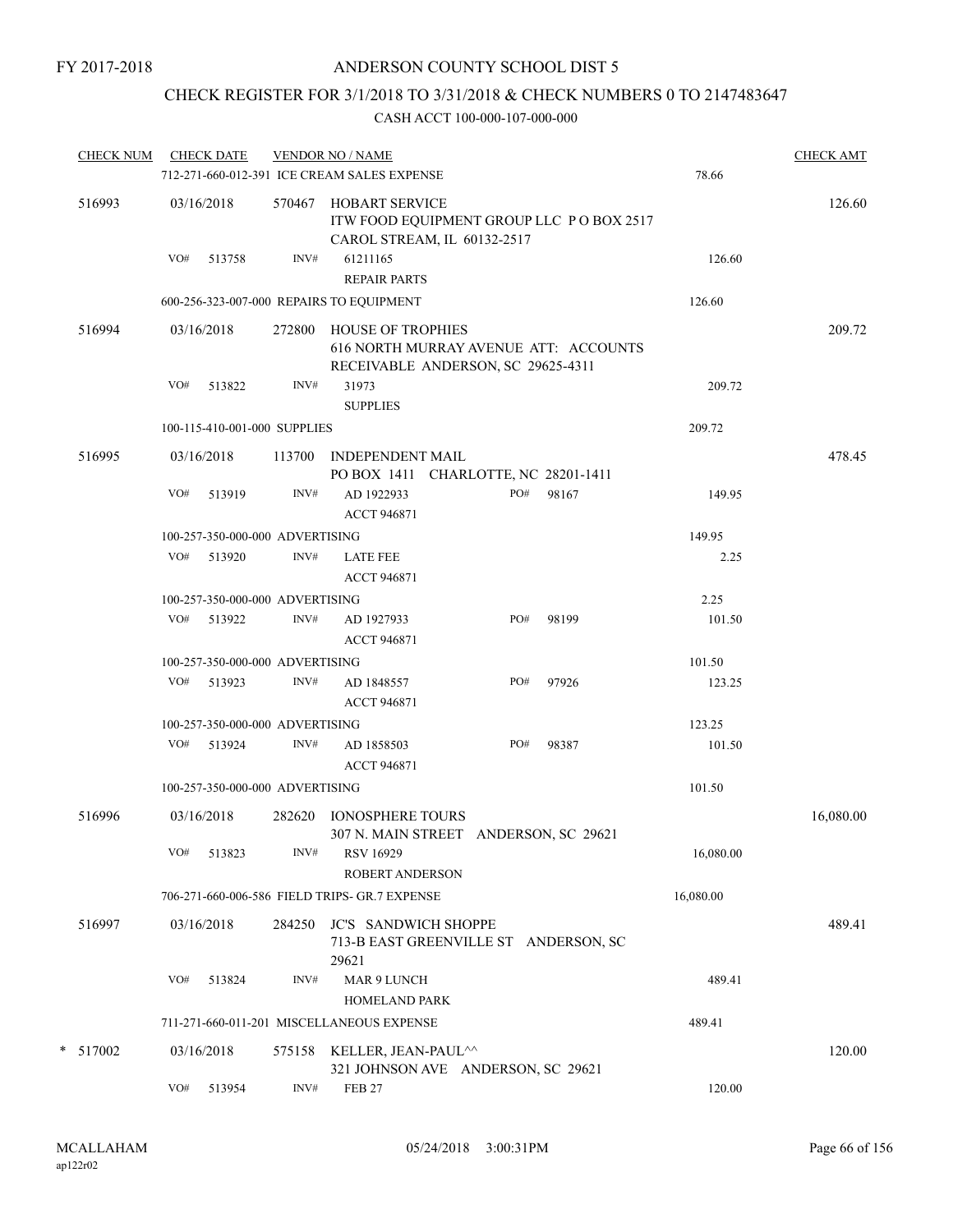### ANDERSON COUNTY SCHOOL DIST 5

### CHECK REGISTER FOR 3/1/2018 TO 3/31/2018 & CHECK NUMBERS 0 TO 2147483647

| 100-271-312-002-000 ADDITIONAL SECURITY |                                                                                                                                                               | <b>OFFICIAL</b>                             |                                                                                                                                                                                                                                                                                                                                                                                                                                                                                                             |                                                                                                                                                                                                     |                                                                                                                                                                                                                                                                                                                 |
|-----------------------------------------|---------------------------------------------------------------------------------------------------------------------------------------------------------------|---------------------------------------------|-------------------------------------------------------------------------------------------------------------------------------------------------------------------------------------------------------------------------------------------------------------------------------------------------------------------------------------------------------------------------------------------------------------------------------------------------------------------------------------------------------------|-----------------------------------------------------------------------------------------------------------------------------------------------------------------------------------------------------|-----------------------------------------------------------------------------------------------------------------------------------------------------------------------------------------------------------------------------------------------------------------------------------------------------------------|
|                                         |                                                                                                                                                               |                                             |                                                                                                                                                                                                                                                                                                                                                                                                                                                                                                             |                                                                                                                                                                                                     |                                                                                                                                                                                                                                                                                                                 |
|                                         |                                                                                                                                                               |                                             |                                                                                                                                                                                                                                                                                                                                                                                                                                                                                                             | 120.00                                                                                                                                                                                              |                                                                                                                                                                                                                                                                                                                 |
|                                         |                                                                                                                                                               |                                             |                                                                                                                                                                                                                                                                                                                                                                                                                                                                                                             |                                                                                                                                                                                                     | 250.00                                                                                                                                                                                                                                                                                                          |
| 513825                                  | INV#                                                                                                                                                          | <b>KYLE NEWTON</b><br><b>3YR MEMBERSHIP</b> |                                                                                                                                                                                                                                                                                                                                                                                                                                                                                                             | 250.00                                                                                                                                                                                              |                                                                                                                                                                                                                                                                                                                 |
|                                         |                                                                                                                                                               |                                             |                                                                                                                                                                                                                                                                                                                                                                                                                                                                                                             | 250.00                                                                                                                                                                                              |                                                                                                                                                                                                                                                                                                                 |
|                                         |                                                                                                                                                               |                                             |                                                                                                                                                                                                                                                                                                                                                                                                                                                                                                             |                                                                                                                                                                                                     | 630.00                                                                                                                                                                                                                                                                                                          |
| 513783                                  | INV#                                                                                                                                                          | PAYROLL 3/15/18<br><b>DEDUCTIONS</b>        |                                                                                                                                                                                                                                                                                                                                                                                                                                                                                                             | 630.00                                                                                                                                                                                              |                                                                                                                                                                                                                                                                                                                 |
|                                         |                                                                                                                                                               |                                             |                                                                                                                                                                                                                                                                                                                                                                                                                                                                                                             | 630.00                                                                                                                                                                                              |                                                                                                                                                                                                                                                                                                                 |
|                                         |                                                                                                                                                               |                                             |                                                                                                                                                                                                                                                                                                                                                                                                                                                                                                             |                                                                                                                                                                                                     | 835.00                                                                                                                                                                                                                                                                                                          |
| 513936                                  | INV#                                                                                                                                                          | 11/2B/17<br><b>AIT DESIGN</b>               | PO#<br>97947                                                                                                                                                                                                                                                                                                                                                                                                                                                                                                | 835.00                                                                                                                                                                                              |                                                                                                                                                                                                                                                                                                                 |
|                                         |                                                                                                                                                               |                                             |                                                                                                                                                                                                                                                                                                                                                                                                                                                                                                             | 835.00                                                                                                                                                                                              |                                                                                                                                                                                                                                                                                                                 |
|                                         |                                                                                                                                                               |                                             |                                                                                                                                                                                                                                                                                                                                                                                                                                                                                                             |                                                                                                                                                                                                     | 1,690.37                                                                                                                                                                                                                                                                                                        |
| 513967                                  | INV#                                                                                                                                                          | 4309542<br><b>CAREER CENTER</b>             |                                                                                                                                                                                                                                                                                                                                                                                                                                                                                                             | 1,690.37                                                                                                                                                                                            |                                                                                                                                                                                                                                                                                                                 |
|                                         |                                                                                                                                                               |                                             |                                                                                                                                                                                                                                                                                                                                                                                                                                                                                                             | 990.18                                                                                                                                                                                              |                                                                                                                                                                                                                                                                                                                 |
|                                         |                                                                                                                                                               |                                             |                                                                                                                                                                                                                                                                                                                                                                                                                                                                                                             | 700.19                                                                                                                                                                                              |                                                                                                                                                                                                                                                                                                                 |
|                                         | 349730                                                                                                                                                        |                                             |                                                                                                                                                                                                                                                                                                                                                                                                                                                                                                             |                                                                                                                                                                                                     | 291.90                                                                                                                                                                                                                                                                                                          |
| 513938                                  | INV#                                                                                                                                                          | 89920994<br>89933391                        | PO#<br>98060                                                                                                                                                                                                                                                                                                                                                                                                                                                                                                | 291.90                                                                                                                                                                                              |                                                                                                                                                                                                                                                                                                                 |
|                                         |                                                                                                                                                               |                                             |                                                                                                                                                                                                                                                                                                                                                                                                                                                                                                             | 251.71                                                                                                                                                                                              |                                                                                                                                                                                                                                                                                                                 |
|                                         |                                                                                                                                                               |                                             |                                                                                                                                                                                                                                                                                                                                                                                                                                                                                                             | 75.22                                                                                                                                                                                               |                                                                                                                                                                                                                                                                                                                 |
|                                         |                                                                                                                                                               |                                             |                                                                                                                                                                                                                                                                                                                                                                                                                                                                                                             |                                                                                                                                                                                                     |                                                                                                                                                                                                                                                                                                                 |
|                                         |                                                                                                                                                               | METROGROUP, INC<br>CITY, NY 11101           |                                                                                                                                                                                                                                                                                                                                                                                                                                                                                                             |                                                                                                                                                                                                     | 2,251.66                                                                                                                                                                                                                                                                                                        |
| 513827                                  | INV#                                                                                                                                                          | 545864<br><b>HVAC</b>                       | PO#<br>97174                                                                                                                                                                                                                                                                                                                                                                                                                                                                                                | 2,251.66                                                                                                                                                                                            |                                                                                                                                                                                                                                                                                                                 |
|                                         |                                                                                                                                                               |                                             |                                                                                                                                                                                                                                                                                                                                                                                                                                                                                                             | 2,251.66                                                                                                                                                                                            |                                                                                                                                                                                                                                                                                                                 |
|                                         |                                                                                                                                                               |                                             |                                                                                                                                                                                                                                                                                                                                                                                                                                                                                                             |                                                                                                                                                                                                     | 141.24                                                                                                                                                                                                                                                                                                          |
| 513909                                  | INV#                                                                                                                                                          | <b>SUPPLIES</b><br>REIMBURSEMENT            |                                                                                                                                                                                                                                                                                                                                                                                                                                                                                                             | 141.24                                                                                                                                                                                              |                                                                                                                                                                                                                                                                                                                 |
|                                         |                                                                                                                                                               |                                             |                                                                                                                                                                                                                                                                                                                                                                                                                                                                                                             | 141.24                                                                                                                                                                                              |                                                                                                                                                                                                                                                                                                                 |
|                                         |                                                                                                                                                               |                                             |                                                                                                                                                                                                                                                                                                                                                                                                                                                                                                             |                                                                                                                                                                                                     | 305.50                                                                                                                                                                                                                                                                                                          |
|                                         | 03/16/2018<br>VO#<br>03/16/2018<br>VO#<br>03/16/2018<br>VO#<br>03/16/2018<br>VO#<br>03/16/2018<br>VO#<br>03/16/2018<br>VO#<br>03/16/2018<br>VO#<br>03/16/2018 |                                             | 100-263-640-000-000 DUES AND FEES<br>100-000-435-000-000 WAGE GARNISH/CH SUPPORT<br>573943 LOCKE DESIGN<br>100-115-312-001-CAR PURCHASED SERVICES<br>30353-0954<br>325-115-410-000-0CO SUPPLIES (C/O)<br>329-115-410-000-000 SUPPLIES- STATE EQUIPMENT<br>100-000-170-000-000 WAREHOUSE INVENTORY<br>100-000-170-000-000 WAREHOUSE INVENTORY<br>100-000-170-000-000 WAREHOUSE INVENTORY<br>569461<br>100-254-323-000-600 MAINTENANCE SERVICES<br>569972 NANCY SUE HARDER<br>701-271-660-001-850 FFA EXPENSE | 572623 LEADERSHIP SOUTH CAROLINA<br>574834 LEXINGTON COUNTY CLERK OF COURT<br>205 E. MAIN ST LEXINGTON, SC 29072<br>329401 LOWES BUSINESS ACCOUNT<br>MEDCO SUPPLY COMPANY<br>CHICAGO, IL 60673-1217 | PO BOX 23205 COLUMBIA, SC 29224-3205<br>118 HAMMETT ACRES ANDERSON, SC 29621<br>PO BOX 530954 CREDIT SERVICES ATLANTA, GA<br>POBOX 21773 ATT: ACCOUNTS RECEIVABLE<br>$-35.03$<br>50-23 TWENTY-THIRD STREET LONG ISLAND<br>209 TIMBERLAKE RD ANDERSON, SC 29625<br>564010 NC CHILD SUPPORT CENTRALIZED COLLECTNS |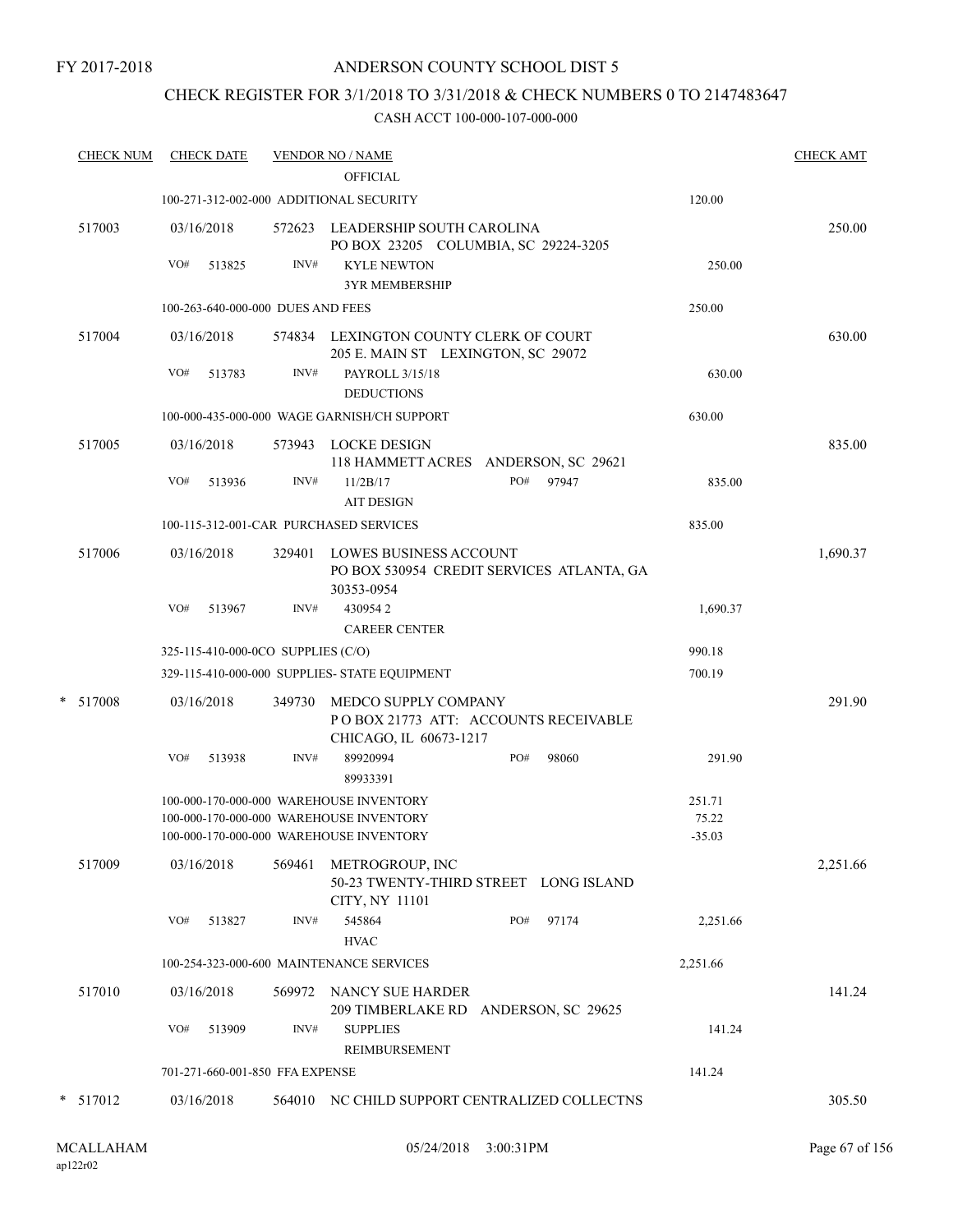## CHECK REGISTER FOR 3/1/2018 TO 3/31/2018 & CHECK NUMBERS 0 TO 2147483647

|   | <b>CHECK NUM</b> |     | <b>CHECK DATE</b> |                                | <b>VENDOR NO / NAME</b>                                             |     |       |           | <b>CHECK AMT</b> |
|---|------------------|-----|-------------------|--------------------------------|---------------------------------------------------------------------|-----|-------|-----------|------------------|
|   |                  |     |                   |                                | POBOX 900012 RALEIGH, NC 27675-9012                                 |     |       |           |                  |
|   |                  | VO# | 513787            | INV#                           | PAYROLL 3/15/18<br><b>DEDUCTIONS</b>                                |     |       | 305.50    |                  |
|   |                  |     |                   |                                | 100-000-435-000-000 WAGE GARNISH/CH SUPPORT                         |     |       | 305.50    |                  |
|   | 517013           |     | 03/16/2018        |                                | 389900 OFFICE DEPOT                                                 |     |       |           | 350.45           |
|   |                  |     |                   |                                | POBOX 1413 CHARLOTTE, NC 28201-1413                                 |     |       |           |                  |
|   |                  | VO# | 513828            | INV#                           | 111842843001                                                        |     |       | 278.77    |                  |
|   |                  |     |                   |                                | <b>SUPPLIES</b>                                                     |     |       |           |                  |
|   |                  |     |                   | 600-256-410-000-000 SUPPLIES   |                                                                     |     |       | 278.77    |                  |
|   |                  | VO# | 513829            | INV#                           | 112338281001                                                        |     |       | 71.68     |                  |
|   |                  |     |                   |                                | <b>SUPPLIES</b>                                                     |     |       |           |                  |
|   |                  |     |                   | 600-256-410-000-000 SUPPLIES   |                                                                     |     |       | 71.68     |                  |
|   | 517014           |     | 03/16/2018        | 391100                         | OLD STONE TRACTOR CO, INC                                           |     |       |           | 367.68           |
|   |                  |     |                   |                                | PO BOX 13565 ATT: ACCOUNTS RECEIVABLE<br>ANDERSON, SC 29624         |     |       |           |                  |
|   |                  | VO# | 513754            | INV#                           | CT91227<br><b>SUPPLIES</b>                                          |     |       | 367.68    |                  |
|   |                  |     |                   |                                | 100-254-410-000-001 MAINT. SUPPLIES-STRUCTURES                      |     |       | 367.68    |                  |
|   |                  |     |                   |                                |                                                                     |     |       |           |                  |
| * | 517016           |     | 03/16/2018        |                                | 568036 PIEDMONT NATURAL GAS<br>PO BOX 1246 ATT: ACCOUNTS RECEIVABLE |     |       |           | 1,061.84         |
|   |                  |     |                   |                                | CHARLOTTE, NC 28201-1246                                            |     |       |           |                  |
|   |                  | VO# | 513970            | INV#                           | <b>DUE 3/21</b>                                                     |     |       | 189.38    |                  |
|   |                  |     |                   |                                | 9000769202001                                                       |     |       |           |                  |
|   |                  |     |                   |                                | 100-254-470-012-000 ENERGY-ELECTRICITY & WATER                      |     |       | 189.38    |                  |
|   |                  | VO# | 513971            | INV#                           | <b>DUE 3/21</b>                                                     |     |       | 872.46    |                  |
|   |                  |     |                   |                                | 4000769201001                                                       |     |       |           |                  |
|   |                  |     |                   | 100-254-472-012-000 ENERGY-GAS |                                                                     |     |       | 872.46    |                  |
|   | 517017           |     | 03/16/2018        |                                | 572100 PLAY SAFE EDUCATIONAL HEALTH                                 |     |       |           | 300.00           |
|   |                  |     |                   |                                | 713 E GREENVILLE STREET SUITE D BOX 230                             |     |       |           |                  |
|   |                  |     |                   |                                | ANDERSON, SC 29621                                                  |     |       |           |                  |
|   |                  | VO# | 513830            | INV#                           | <b>AWARDS EVENT</b><br><b>TABLE</b>                                 |     |       | 300.00    |                  |
|   |                  |     |                   |                                | 100-390-410-000-000 SUPPLIES AND MATERIALS                          |     |       | 300.00    |                  |
|   | 517018           |     | 03/16/2018        | 574687                         | PRIORITY ONE SECURITY                                               |     |       |           | 1,305.00         |
|   |                  |     |                   |                                | 18 INTERCHANGE BLVD., SUITE B GREENVILLE,<br>SC 29607               |     |       |           |                  |
|   |                  | VO# | 513831            | INV#                           | 1654828                                                             | PO# | 97378 | 1,305.00  |                  |
|   |                  |     |                   |                                | FOR MARCH 2018                                                      |     |       |           |                  |
|   |                  |     |                   |                                | 100-254-323-000-600 MAINTENANCE SERVICES                            |     |       | 1,305.00  |                  |
|   | 517019           |     | 03/16/2018        | 568660                         | PURE AIR FILTER SALES AND SERVICE                                   |     |       |           | 20,695.77        |
|   |                  |     |                   |                                | POBOX 9519 ATT: ACCOUNTS RECEIVABLE                                 |     |       |           |                  |
|   |                  |     |                   |                                | GREENWOOD, MS 38935-9519                                            |     |       |           |                  |
|   |                  | VO# | 513832            | INV#                           | <b>JAN-FEB 2018</b>                                                 | PO# | 97135 | 20,695.77 |                  |
|   |                  |     |                   |                                | CUSTOMER #8253                                                      |     |       |           |                  |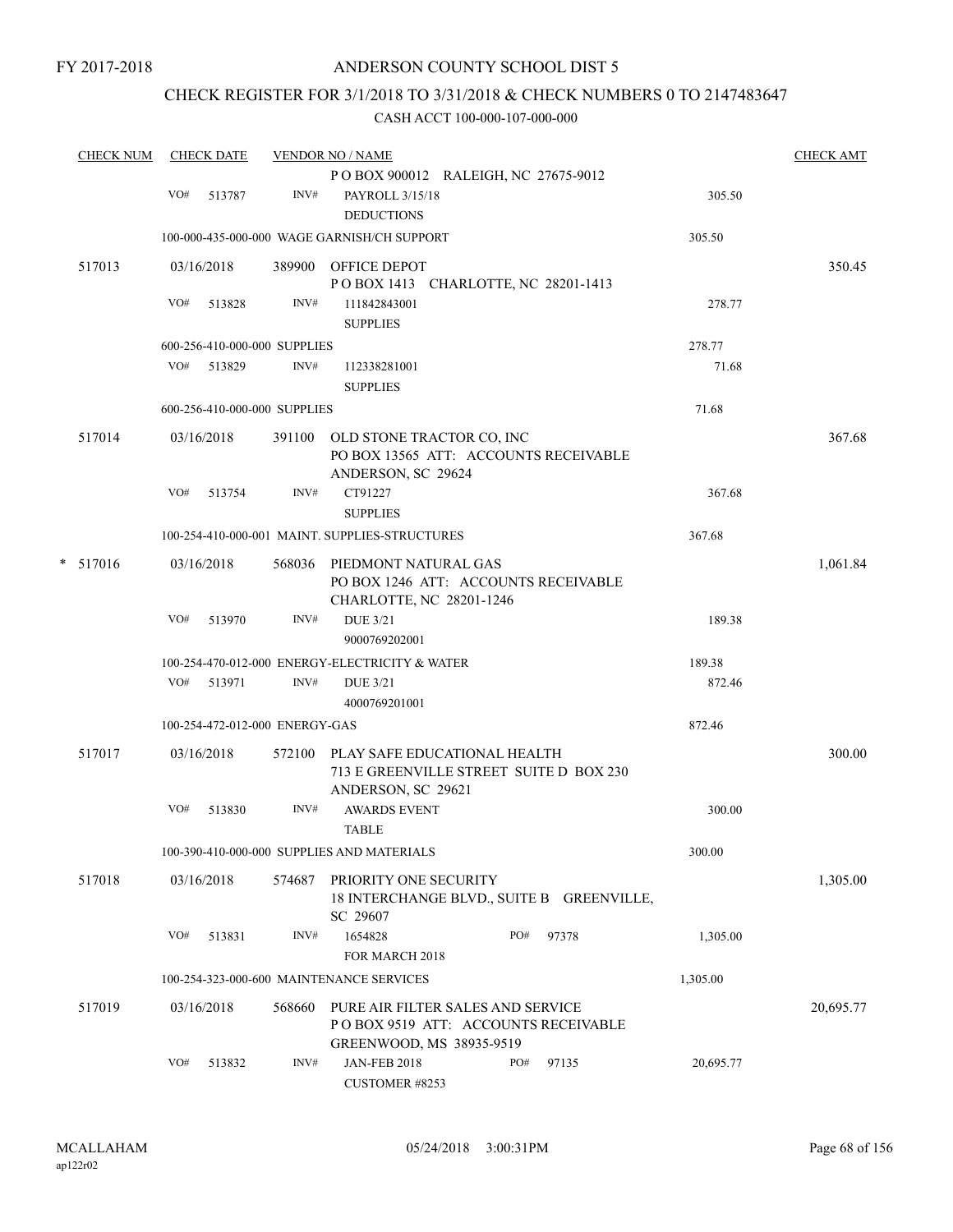### CHECK REGISTER FOR 3/1/2018 TO 3/31/2018 & CHECK NUMBERS 0 TO 2147483647

| <b>CHECK NUM</b> | <b>CHECK DATE</b>            | <b>VENDOR NO / NAME</b>                                                                                                          | <b>CHECK AMT</b> |
|------------------|------------------------------|----------------------------------------------------------------------------------------------------------------------------------|------------------|
|                  |                              | 175.82<br>100-254-323-000-600 MAINTENANCE SERVICES                                                                               |                  |
|                  |                              | 100-254-323-001-600 MAINTENANCE SERVICES<br>857.63                                                                               |                  |
|                  |                              | 100-254-323-002-600 MAINTENANCE SERVICES<br>1,985.53                                                                             |                  |
|                  |                              | 100-254-323-003-600 MAINTENANCE SERVICES<br>2,043.65                                                                             |                  |
|                  |                              | 100-254-323-004-600 MAINTENANCE SERVICES<br>0.00                                                                                 |                  |
|                  |                              | 100-254-323-005-600 MAINTENANCE SERVICES<br>1,329.75                                                                             |                  |
|                  |                              | 100-254-323-006-600 MAINTENANCE SERVICES<br>2,062.47                                                                             |                  |
|                  |                              | 100-254-323-007-600 MAINTENANCE SERVICES<br>734.03                                                                               |                  |
|                  |                              | 100-254-323-008-600 MAINTENANCE SERVICES<br>751.47                                                                               |                  |
|                  |                              | 722.51<br>100-254-323-009-600 MAINTENANCE SERVICES                                                                               |                  |
|                  |                              | 100-254-323-010-600 MAINTENANCE SERVICES<br>726.28                                                                               |                  |
|                  |                              | 100-254-323-011-600 MAINTENANCE SERVICES<br>651.66                                                                               |                  |
|                  |                              |                                                                                                                                  |                  |
|                  |                              | 100-254-323-012-600 MAINTENANCE SERVICES<br>526.26                                                                               |                  |
|                  |                              | 100-254-323-013-600 MAINTENANCE SERVICES<br>1,407.99                                                                             |                  |
|                  |                              | 100-254-323-014-600 MAINTENANCE SERVICES<br>1,038.20                                                                             |                  |
|                  |                              | 100-254-323-015-600 MAINTENANCE SERVICES<br>331.62                                                                               |                  |
|                  |                              | 100-254-323-016-600 MAINTENANCE SERVICES<br>707.58                                                                               |                  |
|                  |                              | 100-254-323-017-600 MAINTENANCE SERVICES<br>1,031.92                                                                             |                  |
|                  |                              | 100-254-323-018-600 MAINTENANCE SERVICES<br>274.02                                                                               |                  |
|                  |                              | 100-254-323-019-600 MAINTENANCE SERVICES<br>716.44                                                                               |                  |
|                  |                              | 100-254-323-020-600 MAINTENANCE SERVICES<br>1,571.84                                                                             |                  |
|                  |                              | 932.59<br>100-254-323-021-600 MAINTENANCE SERVICES                                                                               |                  |
|                  |                              | 100-254-323-023-600 MAINTENANCE SERVICES<br>116.51                                                                               |                  |
| 517020           | 03/16/2018                   | 426200<br><b>QUILL CORPORATION</b>                                                                                               | 219.38           |
|                  |                              | PO BOX 37600 ATT: ACCOUNTS RECEIVABLE                                                                                            |                  |
|                  |                              | PHILADELPHIA, PA 19101-0600                                                                                                      |                  |
|                  | VO#<br>513939                | INV#<br>5025702<br>219.38                                                                                                        |                  |
|                  |                              | 5057207, 5035942                                                                                                                 |                  |
|                  | 100-115-410-001-000 SUPPLIES | 165.20                                                                                                                           |                  |
|                  | 100-115-410-001-000 SUPPLIES | 15.81                                                                                                                            |                  |
|                  | 100-115-410-001-000 SUPPLIES | 38.37                                                                                                                            |                  |
| * 517022         | 03/16/2018                   | 567525<br>ROWLAND MECHANICAL                                                                                                     | 6,062.00         |
|                  |                              | 206 SADDLE TRAIL ANDERSON, SC 29621                                                                                              |                  |
|                  | VO#<br>513940                | INV#<br>8307-8321<br>PO#<br>98126<br>5,887.35                                                                                    |                  |
|                  |                              | <b>BUS REPAIRS</b>                                                                                                               |                  |
|                  |                              | 100-255-323-000-ACT ACTIVITY BUS CONTRACTED SERVICES<br>575.00                                                                   |                  |
|                  |                              | 100-255-323-000-ACT ACTIVITY BUS CONTRACTED SERVICES<br>135.00                                                                   |                  |
|                  |                              | 100-255-323-000-ACT ACTIVITY BUS CONTRACTED SERVICES<br>524.94                                                                   |                  |
|                  |                              | 100-255-323-000-ACT ACTIVITY BUS CONTRACTED SERVICES<br>565.37<br>100-255-323-000-ACT ACTIVITY BUS CONTRACTED SERVICES<br>680.37 |                  |
|                  |                              | 322.84<br>100-255-323-000-ACT ACTIVITY BUS CONTRACTED SERVICES                                                                   |                  |
|                  |                              | 100-255-323-000-ACT ACTIVITY BUS CONTRACTED SERVICES<br>801.47                                                                   |                  |
|                  |                              | 250.00<br>100-255-323-000-ACT ACTIVITY BUS CONTRACTED SERVICES                                                                   |                  |
|                  |                              | 100-255-323-000-ACT ACTIVITY BUS CONTRACTED SERVICES<br>1,580.30                                                                 |                  |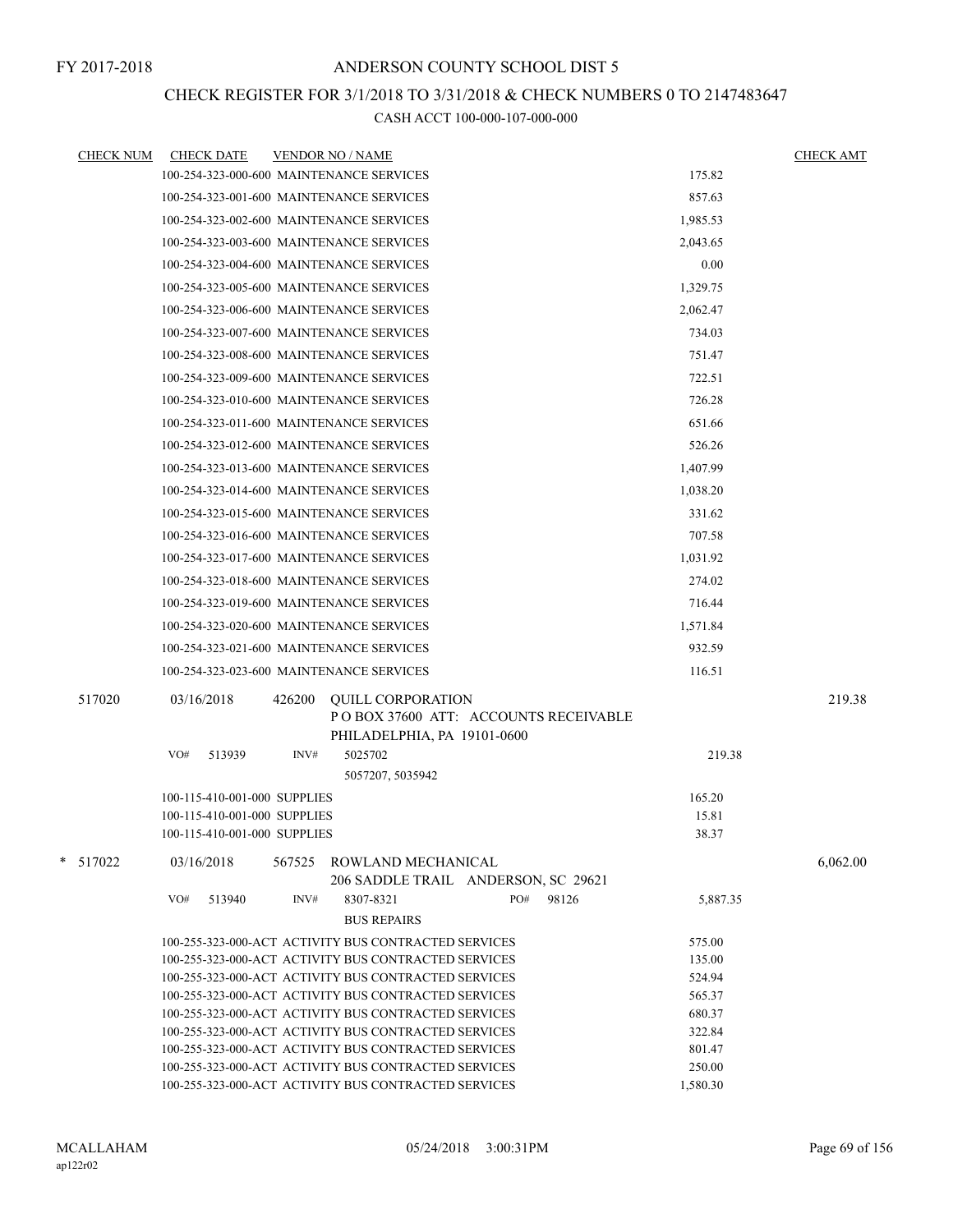### CHECK REGISTER FOR 3/1/2018 TO 3/31/2018 & CHECK NUMBERS 0 TO 2147483647

| <b>CHECK NUM</b> |     | <b>CHECK DATE</b> |                                    | <b>VENDOR NO / NAME</b>                                                                                |          | <b>CHECK AMT</b> |
|------------------|-----|-------------------|------------------------------------|--------------------------------------------------------------------------------------------------------|----------|------------------|
|                  |     |                   |                                    | 100-255-323-000-ACT ACTIVITY BUS CONTRACTED SERVICES                                                   | 46.00    |                  |
|                  |     |                   |                                    | 100-255-323-000-ACT ACTIVITY BUS CONTRACTED SERVICES                                                   | 46.00    |                  |
|                  |     |                   |                                    | 100-255-323-000-ACT ACTIVITY BUS CONTRACTED SERVICES                                                   | 57.77    |                  |
|                  |     |                   |                                    | 100-255-323-000-ACT ACTIVITY BUS CONTRACTED SERVICES                                                   | 98.32    |                  |
|                  |     |                   |                                    | 100-255-323-000-ACT ACTIVITY BUS CONTRACTED SERVICES                                                   | 83.66    |                  |
|                  |     |                   |                                    | 100-255-323-000-ACT ACTIVITY BUS CONTRACTED SERVICES                                                   | 120.31   |                  |
|                  |     | VO# 513941        | INV#                               | PO#<br>8322 & 8323<br>98126<br><b>BUS REPAIRS</b>                                                      | 174.65   |                  |
|                  |     |                   |                                    |                                                                                                        |          |                  |
|                  |     |                   |                                    | 100-255-323-000-ACT ACTIVITY BUS CONTRACTED SERVICES                                                   | 90.99    |                  |
|                  |     |                   |                                    | 100-255-323-000-ACT ACTIVITY BUS CONTRACTED SERVICES                                                   | 83.66    |                  |
| * 517024         |     | 03/16/2018        |                                    | 452202 SC DEPT OF REVENUE<br>POBOX 125 301 GERVAIS STREET CENTRAL<br>LEVY UNIT COLUMBIA, SC 29214-0213 |          | 259.63           |
|                  | VO# |                   |                                    |                                                                                                        |          |                  |
|                  |     | 513788            | INV#                               | PAYROLL 3/15/18                                                                                        | 259.63   |                  |
|                  |     |                   |                                    | <b>DEDUCTIONS</b>                                                                                      |          |                  |
|                  |     |                   |                                    | 100-000-440-000-000 SC STATE TAX LEVY                                                                  | 259.63   |                  |
| 517025           |     | 03/16/2018        |                                    | 563542 SC FFA ASSOCIATION<br>POBOX 23205 ATTN: BRENDA BALDWIN<br>COLUMBIA, SC 29224-3205               |          | 1,090.00         |
|                  | VO# | 513835            | INV#                               | <b>ID SC0003</b><br><b>BATCH #525576</b>                                                               | 1,090.00 |                  |
|                  |     |                   | 701-271-660-001-850 FFA EXPENSE    |                                                                                                        | 1,090.00 |                  |
|                  |     |                   |                                    |                                                                                                        |          |                  |
| $*$ 517027       |     | 03/16/2018        |                                    | 450701 SC RETIREMENT SYSTEM (SPP)<br>POBOX 11960 CAPITOL STATION COLUMBIA, SC<br>29211                 |          | 283.27           |
|                  | VO# | 513781            | INV#                               | PAYROLL 3/15/18<br><b>DEDUCTIONS</b>                                                                   | 283.27   |                  |
|                  |     |                   |                                    |                                                                                                        |          |                  |
|                  |     |                   |                                    | 100-000-438-000-000 RETIREMENT SERV PURCHASE                                                           | 283.27   |                  |
| 517028           |     | 03/16/2018        |                                    | 570059 SHARP BUSINESS SYSTEMS<br>DEPT 1216 PO BOX 121216 DALLAS, TX<br>75312-1216                      |          | 359.07           |
|                  |     |                   |                                    |                                                                                                        |          |                  |
|                  | VO# | 513753            | INV#                               | 9001044464<br><b>COPIES</b>                                                                            | 2.16     |                  |
|                  |     |                   |                                    | 100-254-323-000-600 MAINTENANCE SERVICES                                                               | 2.16     |                  |
|                  | VO# | 513942            | INV#                               | 9001044505<br><b>COPIES</b>                                                                            | 132.65   |                  |
|                  |     |                   |                                    |                                                                                                        |          |                  |
|                  |     |                   | 100-113-410-020-000 SUPPLIES       |                                                                                                        | 132.65   |                  |
|                  | VO# | 513943            | INV#                               | <b>ACCT 710816</b><br><b>COPIES</b>                                                                    | 224.26   |                  |
|                  |     |                   | 723-190-660-023-913 COPIER EXPENSE |                                                                                                        | 73.41    |                  |
|                  |     |                   | 723-190-660-023-913 COPIER EXPENSE |                                                                                                        | 72.00    |                  |
|                  |     |                   | 723-190-660-023-913 COPIER EXPENSE |                                                                                                        | 78.85    |                  |
| $*$ 517030       |     | 03/16/2018        | 571007                             | SIMPLIFIED OFFICE SYSTEMS                                                                              |          | 383.84           |
|                  |     |                   |                                    | 6220 BUSH RIVER ROAD COLUMBIA, SC 29212                                                                |          |                  |
|                  | VO# | 513944            | INV#                               | 180226-27&28<br><b>COPIES</b>                                                                          | 383.84   |                  |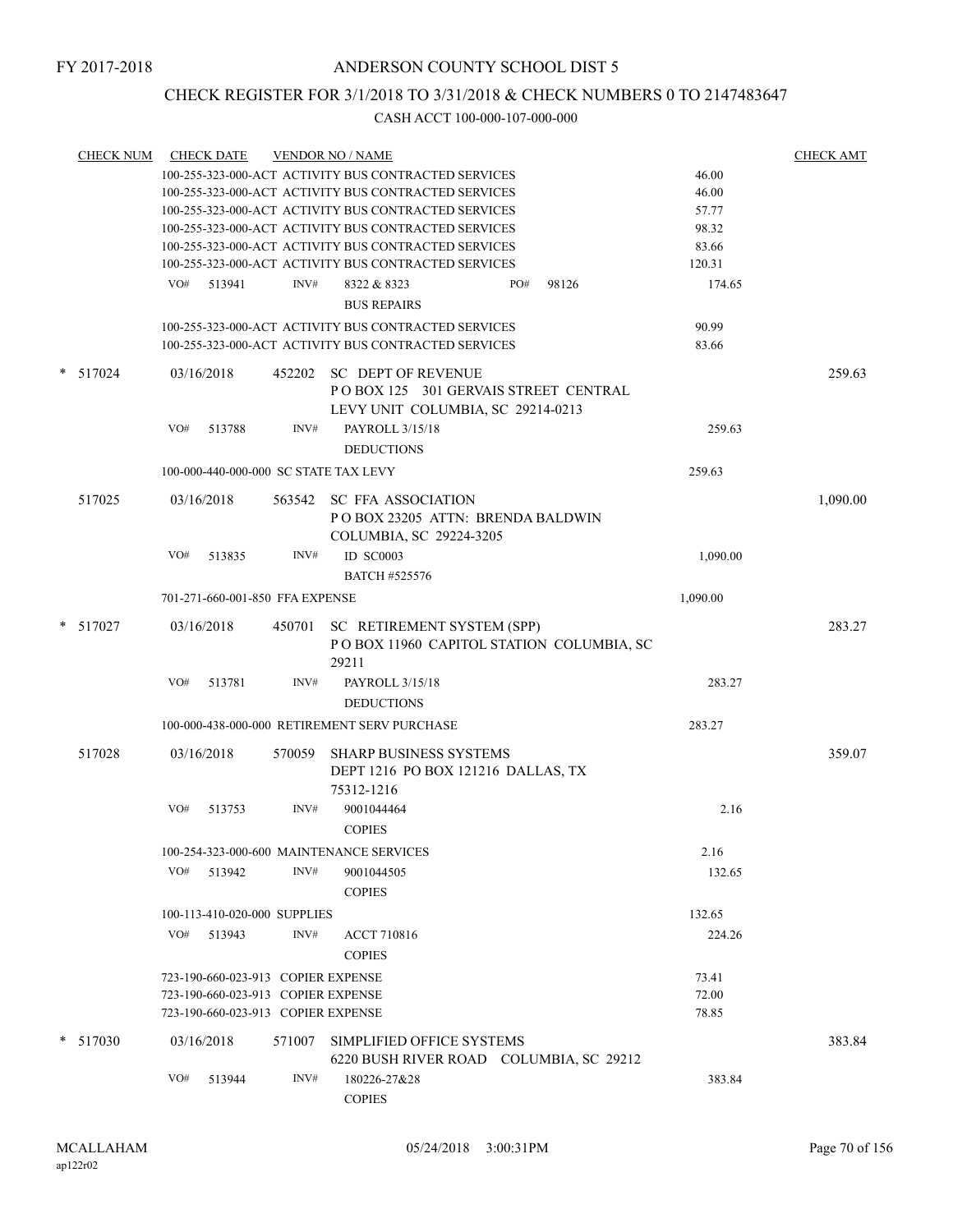### ANDERSON COUNTY SCHOOL DIST 5

## CHECK REGISTER FOR 3/1/2018 TO 3/31/2018 & CHECK NUMBERS 0 TO 2147483647

| <b>CHECK NUM</b> | <b>CHECK DATE</b>                                                                  |        | <b>VENDOR NO / NAME</b>                                                                               |                  | <b>CHECK AMT</b> |
|------------------|------------------------------------------------------------------------------------|--------|-------------------------------------------------------------------------------------------------------|------------------|------------------|
|                  | 201-113-490-006-000 COPIER COST<br>201-113-490-006-000 COPIER COST                 |        |                                                                                                       | 197.45<br>186.39 |                  |
| 517031           | 03/16/2018                                                                         |        | 574516 SOCIAL SECURTIY ADMINISTRATION<br>PO BOX 3430 PHILADELPHIA, PA 19122-9985                      |                  | 135.11           |
|                  | VO#<br>513793                                                                      | INV#   | PAYROLL 3/15/18<br><b>DEDUCTIONS</b>                                                                  | 135.11           |                  |
|                  | 100-000-441-000-000 MISCELLANEOUS                                                  |        |                                                                                                       | 135.11           |                  |
| 517032           | 03/16/2018                                                                         | 563982 | <b>SOUTHEASTERN PAPER GROUP</b><br>PO BOX 890671 ATT: ACCOUNTS RECEIVABLE<br>CHARLOTTE, NC 28289-0671 |                  | 553.86           |
|                  | VO#<br>513945                                                                      | INV#   | 4075640<br>PO#<br>98192<br>4081376                                                                    | 553.86           |                  |
|                  | 100-000-170-000-000 WAREHOUSE INVENTORY<br>100-000-170-000-000 WAREHOUSE INVENTORY |        |                                                                                                       | 48.28<br>505.58  |                  |
| $*$ 517034       | 03/16/2018                                                                         | 566402 | <b>STARFALL EDUCATION</b><br>PO BOX 359 ATT: ACCOUNTS RECEIVABLE<br>BOULDER, CO 80306                 |                  | 585.00           |
|                  | VO#<br>513836                                                                      | INV#   | PO#<br>98360<br>S2639305<br><b>RENEWAL</b>                                                            | 270.00           |                  |
|                  | 201-188-410-000-000 SUPPLIES- PAT                                                  |        |                                                                                                       | 270.00           |                  |
|                  | VO#<br>513837                                                                      | INV#   | PO#<br>98359<br>S2639300<br><b>RENEWAL</b>                                                            | 315.00           |                  |
|                  | 201-188-410-000-000 SUPPLIES- PAT                                                  |        |                                                                                                       | 315.00           |                  |
| 517035           | 03/16/2018                                                                         | 572995 | <b>SUPPLYWORKS</b><br>PO BOX 742604 ATLANTA, GA 30374-2604                                            |                  | 5,989.86         |
|                  | VO#<br>513946                                                                      | INV#   | 431726611<br>PO#<br>98304<br><b>SUPPLIES</b>                                                          | 5,989.86         |                  |
|                  | 100-000-170-000-000 WAREHOUSE INVENTORY                                            |        |                                                                                                       | 5,989.86         |                  |
| 517036           | 03/16/2018                                                                         | 572636 | <b>SYSTEM ID WAREHOUSE</b><br>1400 10TH STREET PLANO, TX 75074                                        |                  | 2,311.20         |
|                  | VO#<br>513838                                                                      | INV#   | PO#<br>521703005<br>98267<br><b>TECHNOLOGY</b>                                                        | 2,311.20         |                  |
|                  |                                                                                    |        | 600-256-540-002-000 EQUIPMENT-EXPENDABLE                                                              | 577.80           |                  |
|                  |                                                                                    |        | 600-256-540-003-000 EQUIPMENT-EXPENDABLE                                                              | 577.80           |                  |
|                  |                                                                                    |        | 600-256-540-005-000 EQUIPMENT-EXPENDABLE                                                              | 288.90           |                  |
|                  |                                                                                    |        | 600-256-540-006-000 EQUIPMENT-EXPENDABLE                                                              | 577.80           |                  |
|                  |                                                                                    |        | 600-256-540-020-000 EQUIPMENT-EXPENDABLE                                                              | 288.90           |                  |
| * 517038         | 03/16/2018                                                                         | 572503 | TG<br>P O BOX 659601 SAN ANTONIO, TX 78265-9601                                                       |                  | 368.55           |
|                  | VO#<br>513791                                                                      | INV#   | PAYROLL 3/15/18<br><b>DEDUCTIONS</b>                                                                  | 368.55           |                  |
|                  | 100-000-441-000-000 MISCELLANEOUS                                                  |        |                                                                                                       | 368.55           |                  |
| 517039           | 03/16/2018                                                                         | 574376 | THE PASTRY LADY, LLC<br>PO BOX 1174 MOORESVILLE, NC 28115                                             |                  | 1,861.50         |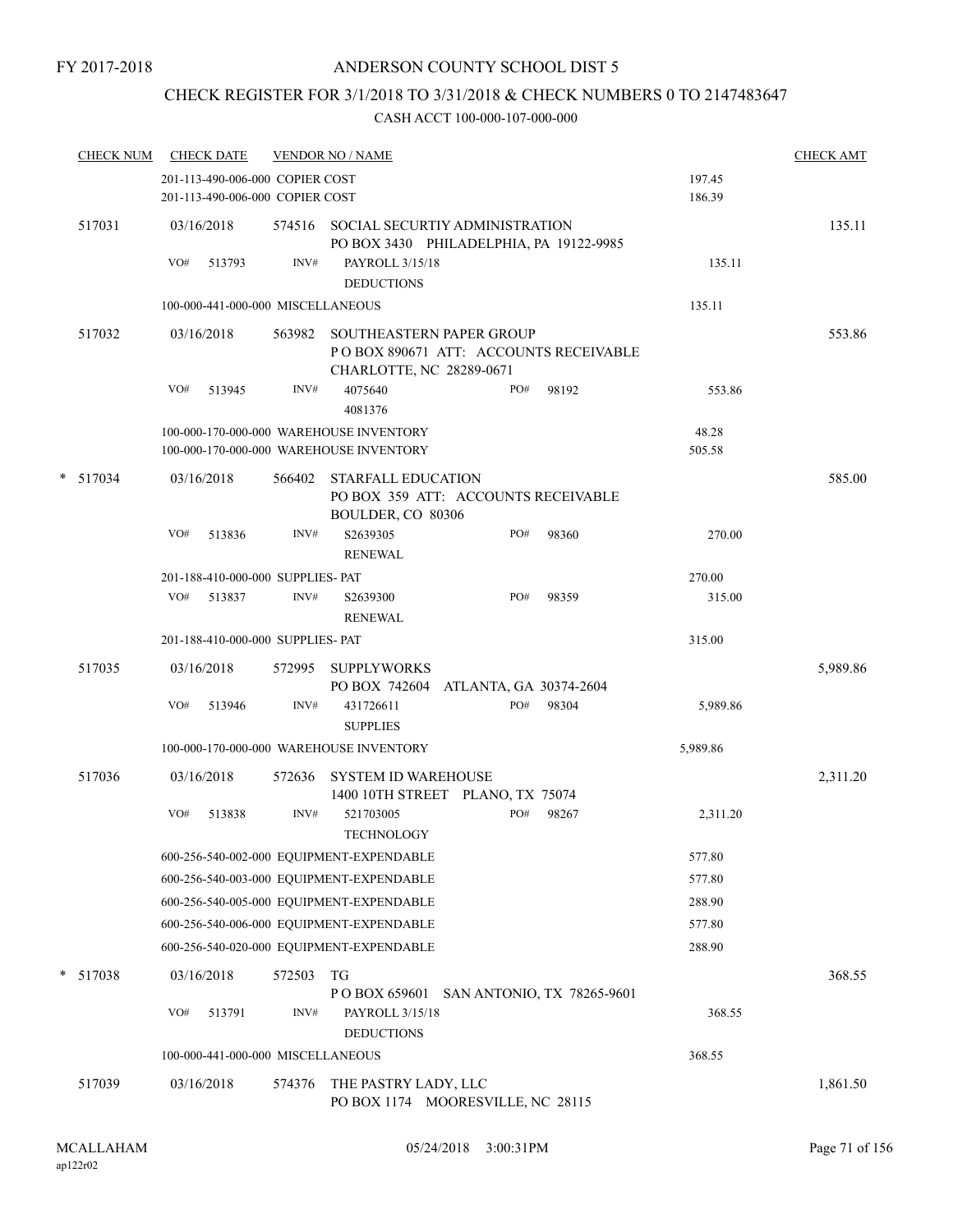## CHECK REGISTER FOR 3/1/2018 TO 3/31/2018 & CHECK NUMBERS 0 TO 2147483647

|        | <b>CHECK NUM</b> |     | <b>CHECK DATE</b>            |        | <b>VENDOR NO / NAME</b>                                                                        |     |       |                     | <b>CHECK AMT</b> |
|--------|------------------|-----|------------------------------|--------|------------------------------------------------------------------------------------------------|-----|-------|---------------------|------------------|
|        |                  | VO# | 513839                       | INV#   | 1180300044 R3<br><b>CALHOUN ELEM</b>                                                           |     |       | 1,861.50            |                  |
|        |                  |     |                              |        | 714-271-660-014-355 FIELD TRIPS GRADE 5 EXPENSE                                                |     |       | 1,861.50            |                  |
|        | 517040           |     | 03/16/2018                   | 504870 | THYSSENKRUPP ELEVATOR CORP<br>PO BOX 933004 ATT: ACCOUNTS RECEIVABLE<br>ATLANTA, GA 31193-3004 |     |       |                     | 555.00           |
|        |                  | VO# | 513751                       | INV#   | 5000829175<br><b>TL HANNA</b>                                                                  |     |       | 555.00              |                  |
|        |                  |     |                              |        | 100-254-323-002-400 CONTR SERV-HVAC/ELECT/PLUMBING                                             |     |       | 555.00              |                  |
| $\ast$ | 517044           |     | 03/16/2018                   | 563377 | UNIFIED AV SYSTEMS<br>DBA: MULTI MEDIA SERVICES 161 AUSTIN<br>AVENUE NE MARIETTA, GA 30060     |     |       |                     | 625.95           |
|        |                  | VO# | 513949                       | INV#   | 333190<br><b>TECHNOLOGY</b>                                                                    | PO# | 98284 | 625.95              |                  |
|        |                  |     |                              |        | 100-266-314-000-000 REPAIRS TO EQUIPMENT<br>100-266-314-000-000 REPAIRS TO EQUIPMENT           |     |       | 923.41<br>$-297.46$ |                  |
|        | 517045           |     | 03/16/2018                   |        | 572513 UNITED LASER<br>P.O. BOX 6889 FLORENCE, SC 29501                                        |     |       |                     | 745.79           |
|        |                  | VO# | 513840                       | INV#   | 156864<br><b>TONER</b>                                                                         |     |       | 148.73              |                  |
|        |                  |     | 124-114-410-024-000 SUPPLIES |        |                                                                                                |     |       | 148.73              |                  |
|        |                  | VO# | 513841                       | INV#   | 157631<br><b>TONER</b>                                                                         |     |       | 597.06              |                  |
|        |                  |     | 600-256-410-000-000 SUPPLIES |        |                                                                                                |     |       | 597.06              |                  |
|        | 517046           |     | 03/16/2018                   |        | 573815 UNITED REFRIGERATION, INC<br>PO BOX 740703 ATLANTA, GA 30374-0703                       |     |       |                     | 1,757.77         |
|        |                  | VO# | 513740                       | INV#   | 61096352<br><b>MOTOR</b>                                                                       |     |       | 174.34              |                  |
|        |                  |     |                              |        | 600-256-323-009-000 REPAIRS TO EQUIPMENT                                                       |     |       | 174.34              |                  |
|        |                  | VO# | 513741                       | INV#   | 61159240<br><b>TOOLS</b>                                                                       |     |       | 563.25              |                  |
|        |                  |     |                              |        | 100-254-410-000-100 SMALL EQUIPMENT                                                            |     |       | 563.25              |                  |
|        |                  | VO# | 513742                       | INV#   | 61156787<br><b>SUPPLIES</b>                                                                    |     |       | 26.06               |                  |
|        |                  |     |                              |        | 100-254-410-001-400 HVAC/ELECTRICAL/PLUMBING                                                   |     |       | 26.06               |                  |
|        |                  |     | VO# 513743                   | INV#   | 61200136<br><b>REPAIR PARTS</b>                                                                |     |       | 689.48              |                  |
|        |                  |     |                              |        | 100-254-410-023-400 SUPPLIES-HVAC/ELECT/PLUMBING                                               |     |       | 689.48              |                  |
|        |                  | VO# | 513744                       | INV#   | 61194521<br><b>SUPPLIES</b>                                                                    |     |       | 76.13               |                  |
|        |                  |     |                              |        | 100-254-410-021-400 HVAC/ELECTRICAL/PLUMBING                                                   |     |       | 76.13               |                  |
|        |                  |     | VO# 513745                   | INV#   | 61206966<br><b>SUPPLIES</b>                                                                    |     |       | 44.81               |                  |
|        |                  |     |                              |        | 100-254-410-008-400 HVAC/ELECTRICAL/PLUMBING                                                   |     |       | 44.81               |                  |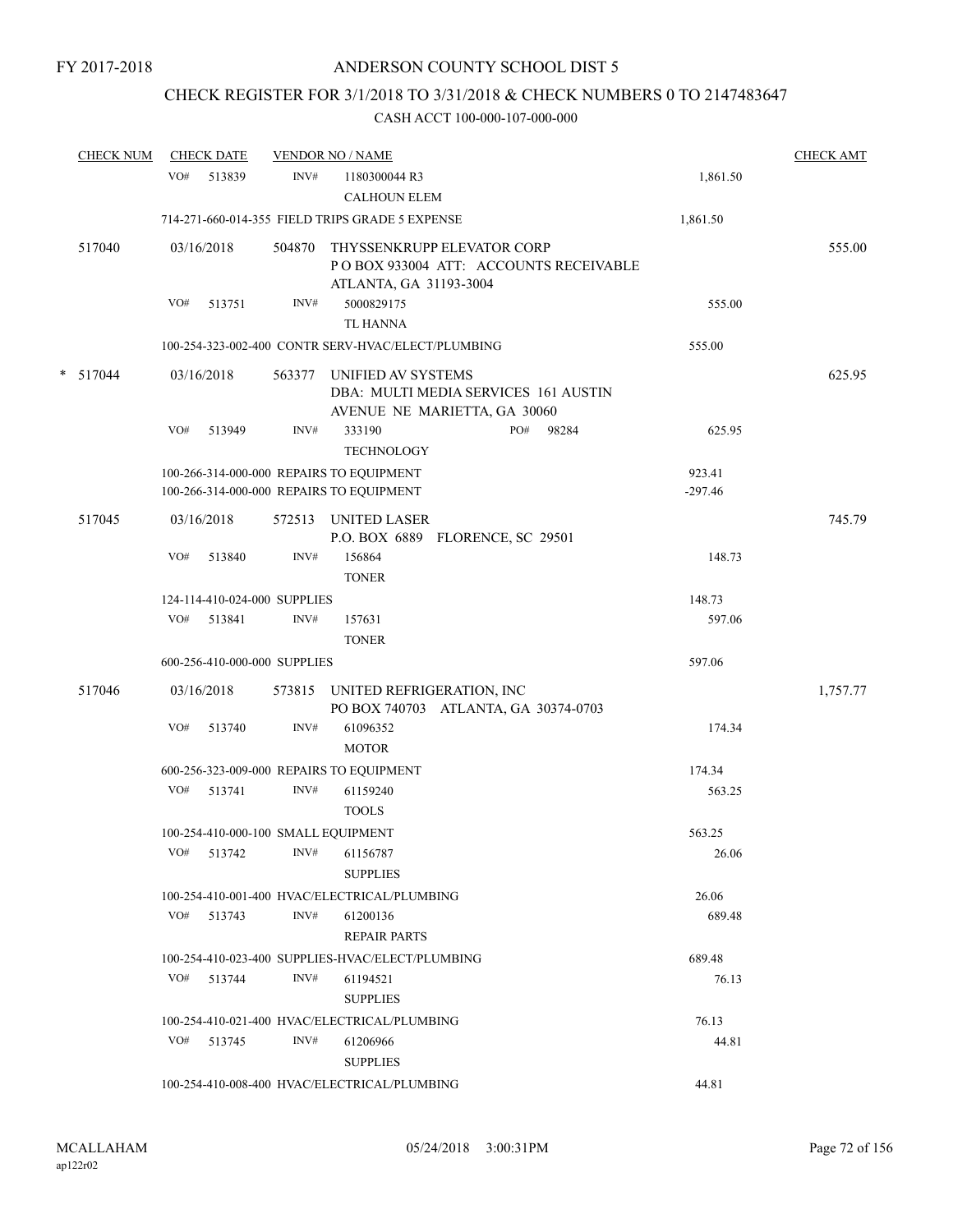## CHECK REGISTER FOR 3/1/2018 TO 3/31/2018 & CHECK NUMBERS 0 TO 2147483647

| <b>CHECK NUM</b> |     | <b>CHECK DATE</b>                 |        | <b>VENDOR NO / NAME</b>                                                                           |           | <b>CHECK AMT</b> |
|------------------|-----|-----------------------------------|--------|---------------------------------------------------------------------------------------------------|-----------|------------------|
|                  | VO# | 513746                            | INV#   | 61202090<br><b>SUPPLIES</b>                                                                       | 37.27     |                  |
|                  |     |                                   |        | 100-254-410-008-400 HVAC/ELECTRICAL/PLUMBING                                                      | 37.27     |                  |
|                  | VO# | 513747                            | INV#   | 61221636<br><b>SUPPLIES</b>                                                                       | 35.08     |                  |
|                  |     | 100-254-410-000-400 HVAC SUPPLIES |        |                                                                                                   | 35.08     |                  |
|                  | VO# | 513748                            | INV#   | 61201858<br><b>SUPPLIES</b>                                                                       | 34.20     |                  |
|                  |     |                                   |        | 100-254-410-001-400 HVAC/ELECTRICAL/PLUMBING                                                      | 34.20     |                  |
|                  | VO# | 513749                            | INV#   | 61181139<br><b>SUPPLIES</b>                                                                       | 77.15     |                  |
|                  |     |                                   |        | 100-254-410-008-400 HVAC/ELECTRICAL/PLUMBING                                                      | 38.58     |                  |
|                  |     |                                   |        | 100-254-410-012-400 HVAC/ELECTRICAL/PLUMBING                                                      | 38.57     |                  |
| 517047           |     | 03/16/2018                        | 564298 | UNITED WAY OF ANDERSON COUNTY<br>POBOX 2067 ANDERSON, SC 29622                                    |           | 1,504.69         |
|                  | VO# | 513782                            | INV#   | PAYROLL 3/15/18<br><b>DEDUCTIONS</b>                                                              | 1,504.69  |                  |
|                  |     |                                   |        | 100-000-455-000-000 UNITED FUND - PAYABLE                                                         | 1,504.69  |                  |
| 517048           |     | 03/16/2018                        | 572350 | US DEPARTMENT OF EDUCATION<br>NATIONAL PAYMENT CENTER PO BOX 105081                               |           | 343.97           |
|                  | VO# | 513790                            | INV#   | ATLANTA, GA 30348-5081<br>PAYROLL 3/15/18<br><b>DEDUCTIONS</b>                                    | 343.97    |                  |
|                  |     | 100-000-441-000-000 MISCELLANEOUS |        |                                                                                                   | 343.97    |                  |
| 517049           |     | 03/16/2018                        | 574674 | UTILITY SPECIALIST, INC.<br>901 MCKELVEY ROAD PELZER, SC 29669                                    |           | 300.00           |
|                  | VO# | 513739                            | INV#   | 13119<br><b>TL HANNA</b>                                                                          | 300.00    |                  |
|                  |     |                                   |        | 505-271-540-002-BSC BASEBALL&SOFTBALL COMPLEX                                                     | 300.00    |                  |
| 517050           |     | 03/16/2018                        | 574098 | VALLEN DISTRIBUTION, INC<br>PO BOX 404753 ATLANTA, GA 30384-4753                                  |           | 108.05           |
|                  | VO# | 513738                            | INV#   | 47-71141<br><b>SUPPLIES</b>                                                                       | 108.05    |                  |
|                  |     |                                   |        | 100-254-410-000-001 MAINT. SUPPLIES-STRUCTURES                                                    | 108.05    |                  |
| 517051           |     | 03/16/2018                        |        | 524353 WAL-MART COMMUNITY/GEMB<br>POBOX 530934 ATT: ACCOUNTS RECEIVABLE<br>ATLANTA, GA 30353-0934 |           | 647.46           |
|                  | VO# | 513842                            | INV#   | 2021 5308<br><b>GLENVIEW</b>                                                                      | 647.46    |                  |
|                  |     |                                   |        | 100-113-410-020-VEN SUPPLY-ADDT'L FOR LOST VENDING                                                | 17.80     |                  |
|                  |     |                                   |        | 720-271-660-020-411 MISCELLANEOUS EXPENSE                                                         | 41.66     |                  |
|                  |     |                                   |        | 720-271-660-020-411 MISCELLANEOUS EXPENSE                                                         | 192.58    |                  |
|                  |     |                                   |        | 720-271-660-020-411 MISCELLANEOUS EXPENSE                                                         | $-192.58$ |                  |
|                  |     |                                   |        | 720-271-660-020-602 BETA CLUB EXPENSE                                                             | 94.34     |                  |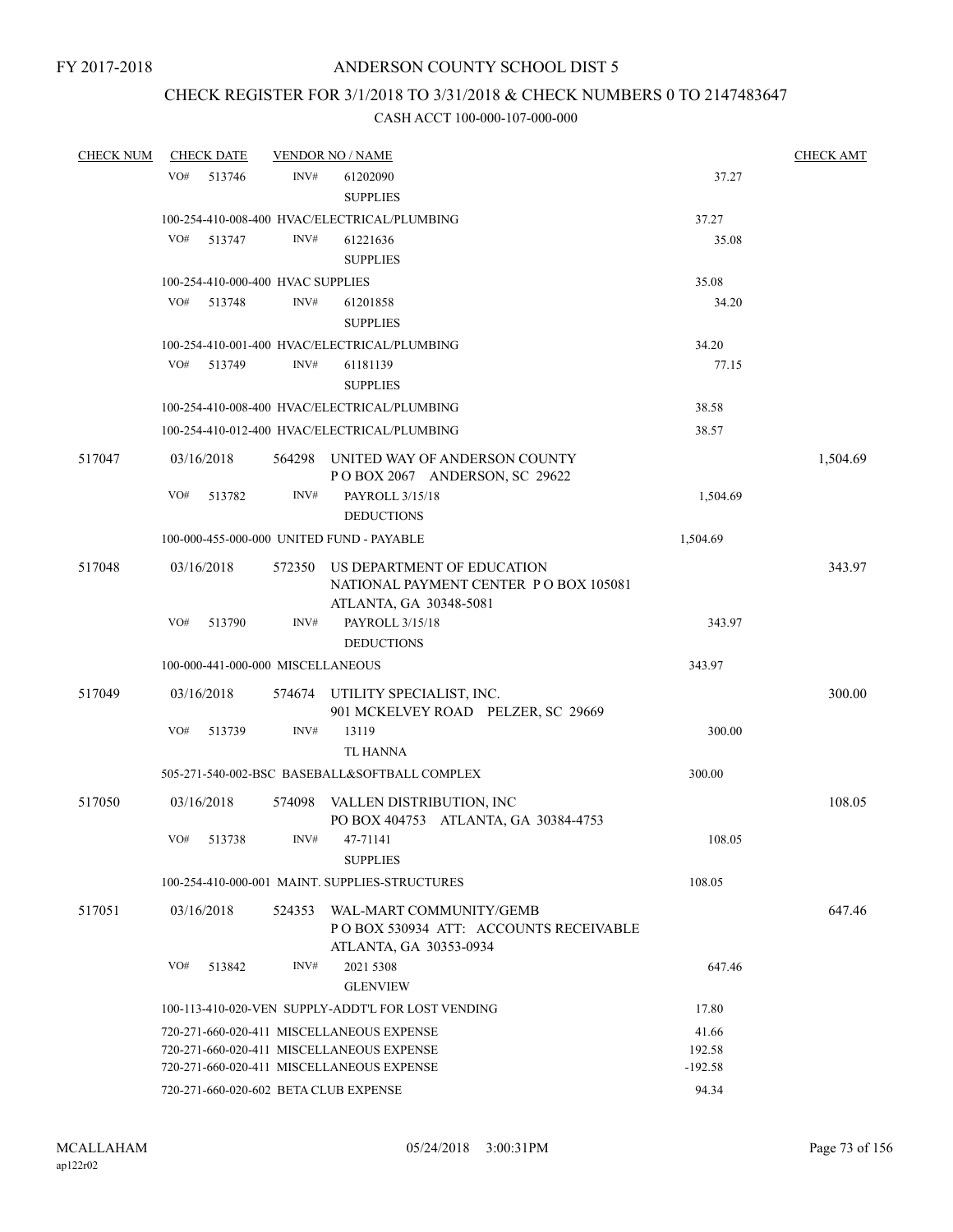## CHECK REGISTER FOR 3/1/2018 TO 3/31/2018 & CHECK NUMBERS 0 TO 2147483647

| <b>CHECK NUM</b> | <b>CHECK DATE</b><br>720-271-660-020-666 CONCESSIONS EXPENSE |        | <b>VENDOR NO / NAME</b>                                                                     | 493.66   | <b>CHECK AMT</b> |
|------------------|--------------------------------------------------------------|--------|---------------------------------------------------------------------------------------------|----------|------------------|
| $*$ 517053       | 03/16/2018                                                   |        | 573864 WELLS FARGO VENDOR FIN SERV<br>PO BOX 105710 ATLANTA, GA 30348-5710                  |          | 174.41           |
|                  | VO#<br>513950                                                | INV#   | 68124919<br><b>COPIER</b>                                                                   | 174.41   |                  |
|                  | 723-190-660-023-913 COPIER EXPENSE                           |        |                                                                                             | 174.41   |                  |
| 517054           | 03/16/2018                                                   | 565833 | <b>WEX BANK</b><br>WRIGHT EXPRESS FLEET SERVICES PO BOX 6293<br>CAROL STREAM, IL 60197-6293 |          | 5,105.59         |
|                  | VO#<br>513952                                                | INV#   | 53517605                                                                                    | 5,105.59 |                  |
|                  |                                                              |        | <b>FUEL</b>                                                                                 |          |                  |
|                  | 100-255-411-000-000 GASOLINE                                 |        |                                                                                             | 5,105.59 |                  |
| 517055           | 03/16/2018                                                   |        | 531700 WHALEY FOODSERVICE<br>PO BOX 615 LEXINGTON, SC 29071                                 |          | 3,125.95         |
|                  | VO#<br>513722                                                | INV#   | 1517334<br><b>SUPPLIES</b>                                                                  | 78.89    |                  |
|                  | 600-256-410-016-000 SUPPLIES                                 |        |                                                                                             | 78.89    |                  |
|                  | VO#<br>513723                                                | INV#   | 1513784<br><b>REPAIR PARTS</b>                                                              | 338.17   |                  |
|                  | 600-256-323-019-000 REPAIRS TO EQUIPMENT                     |        |                                                                                             | 208.86   |                  |
|                  | 600-256-323-019-000 REPAIRS TO EQUIPMENT                     |        |                                                                                             | 129.31   |                  |
|                  | VO# 513724                                                   | INV#   | 1515493                                                                                     | 34.59    |                  |
|                  |                                                              |        | <b>LOCKS</b>                                                                                |          |                  |
|                  | 600-256-323-011-000 REPAIRS TO EQUIPMENT                     |        |                                                                                             | 34.59    |                  |
|                  | VO# 513725                                                   | INV#   | 1513786<br><b>SUPPLIES</b>                                                                  | 2,255.75 |                  |
|                  | 600-256-410-002-000 SUPPLIES                                 |        |                                                                                             | 224.12   |                  |
|                  | 600-256-410-003-000 SUPPLIES                                 |        |                                                                                             | 622.90   |                  |
|                  | 600-256-410-007-000 SUPPLIES                                 |        |                                                                                             | 172.12   |                  |
|                  | 600-256-410-009-000 SUPPLIES                                 |        |                                                                                             | 199.08   |                  |
|                  | 600-256-410-010-000 SUPPLIES                                 |        |                                                                                             | 104.57   |                  |
|                  | 600-256-410-011-000 SUPPLIES                                 |        |                                                                                             | 348.69   |                  |
|                  | 600-256-410-012-000 SUPPLIES                                 |        |                                                                                             | 99.53    |                  |
|                  | 600-256-410-013-000 SUPPLIES                                 |        |                                                                                             | 176.09   |                  |
|                  | 600-256-410-014-000 SUPPLIES                                 |        |                                                                                             | 104.56   |                  |
|                  | 600-256-410-015-000 SUPPLIES                                 |        |                                                                                             | 104.56   |                  |
|                  | 600-256-410-020-000 SUPPLIES                                 |        |                                                                                             | 99.53    |                  |
|                  | VO#<br>513726                                                | INV#   | 1515379<br><b>MOTOR</b>                                                                     | 418.55   |                  |
|                  | 600-256-323-002-000 REPAIRS TO EQUIPMENT                     |        |                                                                                             | 418.55   |                  |
| 517056           | 03/16/2018                                                   | 532300 | WHITE JONES ACE HARDWARE<br>POBOX 13012 ATT: ACCOUNTS RECEIVABLE<br>ANDERSON, SC 29624      |          | 255.33           |
|                  | VO#<br>513727                                                | INV#   | 870214                                                                                      | 4.47     |                  |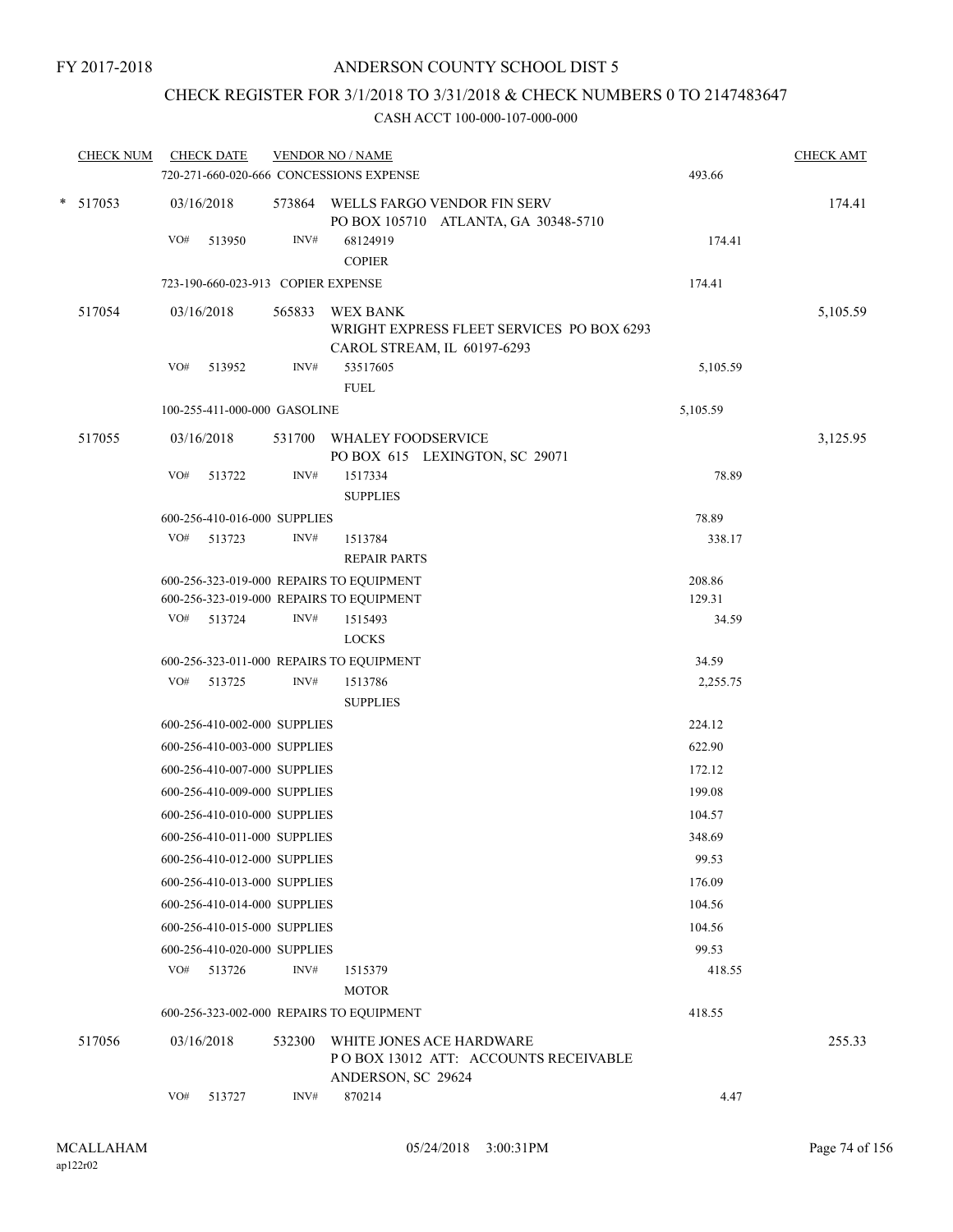#### CHECK REGISTER FOR 3/1/2018 TO 3/31/2018 & CHECK NUMBERS 0 TO 2147483647

| <b>CHECK NUM</b> |     | <b>CHECK DATE</b>            |        | <b>VENDOR NO / NAME</b>                        |     |       |          | <b>CHECK AMT</b> |
|------------------|-----|------------------------------|--------|------------------------------------------------|-----|-------|----------|------------------|
|                  |     |                              |        | <b>SUPPLIES</b>                                |     |       |          |                  |
|                  |     |                              |        | 100-254-410-000-001 MAINT. SUPPLIES-STRUCTURES |     |       | 4.47     |                  |
|                  |     | VO# 513728                   | INV#   | 870190                                         |     |       | 18.07    |                  |
|                  |     |                              |        | <b>SUPPLIES</b>                                |     |       |          |                  |
|                  |     |                              |        | 100-254-410-014-001 SUPPLIES - MAINTENANCE     |     |       | 18.07    |                  |
|                  |     | VO# 513729                   | INV#   | 870228                                         |     |       | 57.03    |                  |
|                  |     |                              |        | <b>SUPPLIES</b>                                |     |       |          |                  |
|                  |     |                              |        | 100-254-410-000-001 MAINT. SUPPLIES-STRUCTURES |     |       | 57.03    |                  |
|                  |     | VO# 513730                   | INV#   | 390055                                         |     |       | 59.03    |                  |
|                  |     |                              |        | <b>SUPPLIES</b>                                |     |       |          |                  |
|                  |     |                              |        | 100-254-410-000-001 MAINT. SUPPLIES-STRUCTURES |     |       | 59.03    |                  |
|                  |     | VO# 513731                   | INV#   | 390030                                         |     |       | 46.26    |                  |
|                  |     |                              |        | <b>SUPPLIES</b>                                |     |       |          |                  |
|                  |     |                              | INV#   | 100-254-410-000-001 MAINT, SUPPLIES-STRUCTURES |     |       | 46.26    |                  |
|                  |     | VO# 513732                   |        | 390056<br><b>SUPPLIES</b>                      |     |       | 7.68     |                  |
|                  |     |                              |        | 100-254-410-016-400 HVAC/ELECTRICAL/PLUMBING   |     |       | 7.68     |                  |
|                  |     | VO# 513733                   | INV#   | 870321                                         |     |       | 6.40     |                  |
|                  |     |                              |        | <b>SUPPLIES</b>                                |     |       |          |                  |
|                  |     |                              |        | 100-254-410-011-400 HVAC/ELECTRICAL/PLUMBING   |     |       | 6.40     |                  |
|                  |     | VO# 513734                   | INV#   | 870453                                         |     |       | 5.69     |                  |
|                  |     |                              |        | <b>SUPPLIES</b>                                |     |       |          |                  |
|                  |     |                              |        | 100-254-410-018-001 SUPPLIES - MAINTENANCE     |     |       | 5.69     |                  |
|                  |     | VO# 513735                   | INV#   | 870426                                         |     |       | 6.87     |                  |
|                  |     |                              |        | <b>SUPPLIES</b>                                |     |       |          |                  |
|                  |     |                              |        | 100-254-410-010-400 HVAC/ELECTRICAL/PLUMBING   |     |       | 6.87     |                  |
|                  |     | VO# 513736                   | INV#   | 870412                                         |     |       | 16.70    |                  |
|                  |     |                              |        | <b>SUPPLIES</b>                                |     |       |          |                  |
|                  |     |                              |        | 100-254-410-012-400 HVAC/ELECTRICAL/PLUMBING   |     |       | 16.70    |                  |
|                  |     | VO# 513737                   | INV#   | 390029                                         |     |       | 20.64    |                  |
|                  |     |                              |        | <b>SUPPLIES</b>                                |     |       |          |                  |
|                  |     |                              |        | 100-254-410-011-400 HVAC/ELECTRICAL/PLUMBING   |     |       | 6.88     |                  |
|                  |     |                              |        | 100-254-410-021-400 HVAC/ELECTRICAL/PLUMBING   |     |       | 13.76    |                  |
|                  | VO# | 513951                       | INV#   | 866574                                         | PO# | 97699 | 6.49     |                  |
|                  |     |                              |        | <b>SUPPLIES</b>                                |     |       |          |                  |
|                  |     | 100-257-410-000-000 SUPPLIES |        |                                                |     |       | 16.72    |                  |
|                  |     | 100-257-410-000-000 SUPPLIES |        |                                                |     |       | $-0.40$  |                  |
|                  |     | 100-257-410-000-000 SUPPLIES |        |                                                |     |       | $-9.83$  |                  |
| 517057           |     | 03/16/2018                   | 570755 | WILSON & ASSOCIATES SPORTS TURF                |     |       |          | 3,220.00         |
|                  |     |                              |        | 1737 SOUTH LAKE DRIVE ATT: ACCOUNTS            |     |       |          |                  |
|                  |     |                              |        | RECEIVABLE LEXINGTON, SC 29073                 |     |       |          |                  |
|                  | VO# | 513843                       | INV#   | 15081                                          | PO# | 97445 | 3,220.00 |                  |
|                  |     |                              |        | <b>SPRING SERVICE</b>                          |     |       |          |                  |
|                  |     |                              |        | 100-254-323-002-001 CONTRACTED SERVICES        |     |       | 1,360.00 |                  |
|                  |     |                              |        | 100-254-323-003-001 CONTRACTED SERVICES        |     |       | 1,260.00 |                  |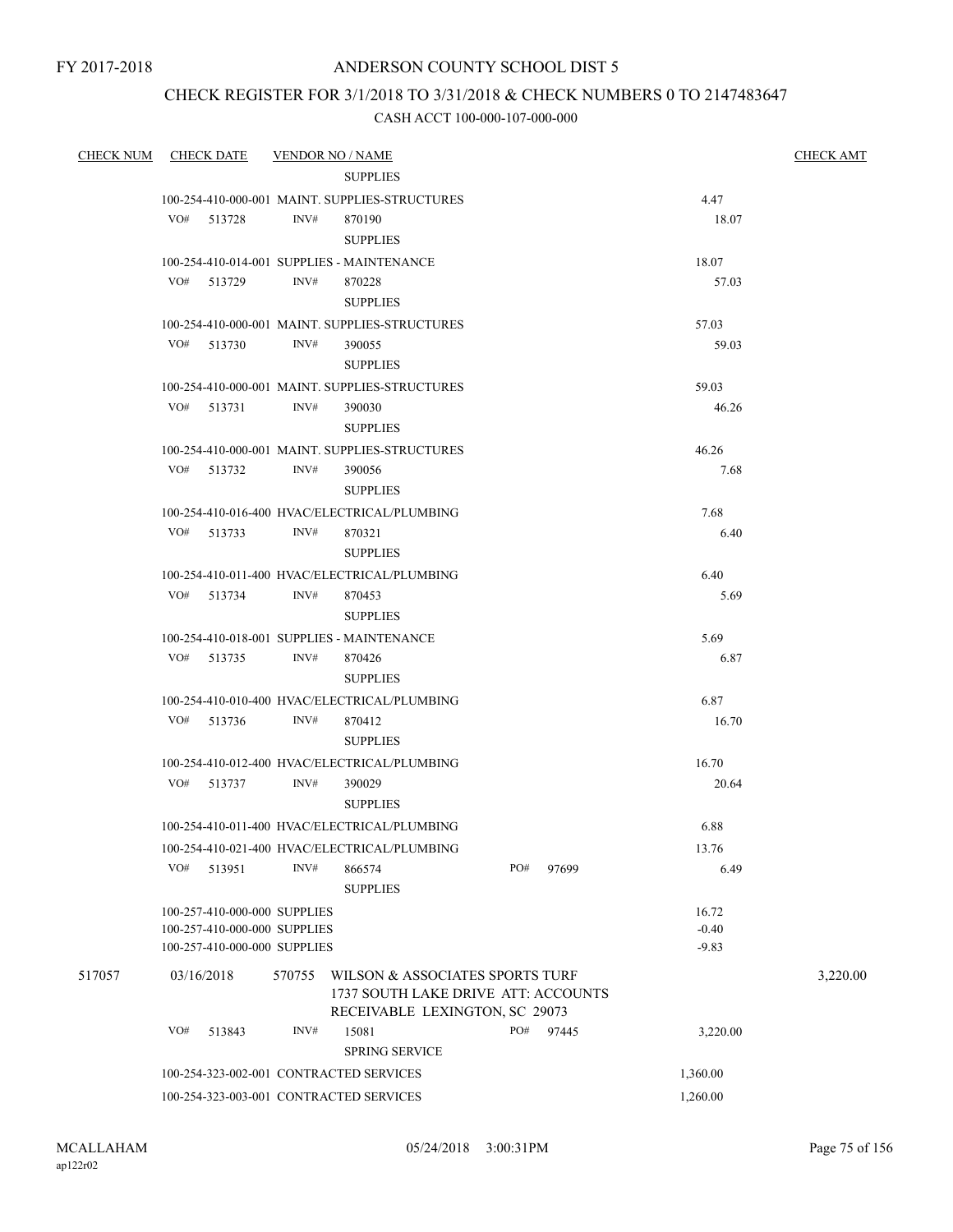# CHECK REGISTER FOR 3/1/2018 TO 3/31/2018 & CHECK NUMBERS 0 TO 2147483647

| <b>CHECK NUM</b> |     | <b>CHECK DATE</b>               |        | <b>VENDOR NO / NAME</b>                                                                                   |          | <b>CHECK AMT</b> |
|------------------|-----|---------------------------------|--------|-----------------------------------------------------------------------------------------------------------|----------|------------------|
|                  |     |                                 |        | 100-254-323-005-001 CONTRACTED SERVICES                                                                   | 0.00     |                  |
|                  |     |                                 |        | 100-254-323-006-001 CONTRACTED SERVICES                                                                   | 300.00   |                  |
|                  |     |                                 |        | 100-254-323-020-001 CONTRACTED SERVICES                                                                   | 300.00   |                  |
| 517058           |     | 03/16/2018                      | 564831 | YELLOW CAB OF ANDERSON, LLC<br>522 NORTH MAIN STREET ATT: ACCOUNTS<br>RECEIVABLE ANDERSON, SC 29621       |          | 640.00           |
|                  | VO# | 513953                          | INV#   | <b>FEBRUARY</b><br><b>TRANSPORTATION</b>                                                                  | 640.00   |                  |
|                  |     |                                 |        | 232-211-313-000-000 STUDENTS SERVICES                                                                     | 640.00   |                  |
| 517059           |     | 03/20/2018                      | 573680 | AMERICAN HEART ASSOCIATION<br>PO BOX 50045 PRESCOTT, AZ 86304-9903                                        |          | 1,959.79         |
|                  | VO# | 513986                          | INV#   | <b>JUMP ROPE</b><br>NEW PROSPECT ELEM                                                                     | 1,959.79 |                  |
|                  |     |                                 |        | 710-271-660-010-294 JUMP ROPE FOR HEART EXPENSE                                                           | 1,959.79 |                  |
| 517060           |     | 03/20/2018                      | 566091 | <b>ANDERSON'S</b><br>POBOX 1151 MINNEAPOLIS, MN 55440-1151                                                |          | 604.77           |
|                  | VO# | 513987                          | INV#   | 7391505<br>ACCT 041958033                                                                                 | 604.77   |                  |
|                  |     |                                 |        | 715-271-660-015-201 MISCELLANEOUS EXPENSE                                                                 | 604.77   |                  |
| 517061           |     | 03/20/2018                      | 566585 | <b>BANK OF AMERICA</b><br>PO BOX 15731 ATT: ACCOUNTS RECEIVABLE<br>WILMINGTON, DE 19886-5731              |          | 4,154.87         |
|                  | VO# | 513988                          | INV#   | #8355 & #7779<br><b>PURCHASES</b>                                                                         | 4,154.87 |                  |
|                  |     |                                 |        | 201-112-410-012-000 SUPPLIES AND MATERIALS                                                                | 562.11   |                  |
|                  |     |                                 |        | 201-112-410-012-000 SUPPLIES AND MATERIALS                                                                | $-50.99$ |                  |
|                  |     |                                 |        | 201-224-410-006-000 PD SUPPLIES/REFRESHMENTS                                                              | 1,175.83 |                  |
|                  |     | 201-224-410-010-000 PD SUPPLIES |        |                                                                                                           | 674.96   |                  |
|                  |     |                                 |        | 201-224-410-019-000 SUPPLIES- PROF DEV                                                                    | 277.04   |                  |
|                  |     |                                 |        | 900-188-410-000-006 HOMELESS SUPPLIES                                                                     | 1,515.92 |                  |
| 517062           |     | 03/20/2018                      |        | 567918 BERNHARDT HOUSE OF VIOLINS LLC<br>5 CATEECHEE AVE ATT: ACCOUNTS RECEIVABLE<br>GREENVILLE, SC 29605 |          | 411.45           |
|                  | VO# | 513989                          | INV#   | 142149<br><b>GLENVIEW</b>                                                                                 | 128.97   |                  |
|                  |     |                                 |        | 720-271-660-020-616 STRINGS/ ORCHESTRA EXPENSE                                                            | 128.97   |                  |
|                  | VO# | 513990                          | INV#   | 141533<br><b>ACCT 1059</b>                                                                                | 282.48   |                  |
|                  |     | 817-113-410-021-000 SUPPLIES    |        |                                                                                                           | 282.48   |                  |
| 517063           |     | 03/20/2018                      |        | 572639 BOJANGLES<br>, ---                                                                                 |          | 524.25           |
|                  | VO# | 513992                          | INV#   | 201566<br><b>CENTERVILLE ELEM</b>                                                                         | 524.25   |                  |
|                  |     |                                 |        | 707-190-660-007-354 FIELD TRIPS GRADE 4 EXPENSE                                                           | 524.25   |                  |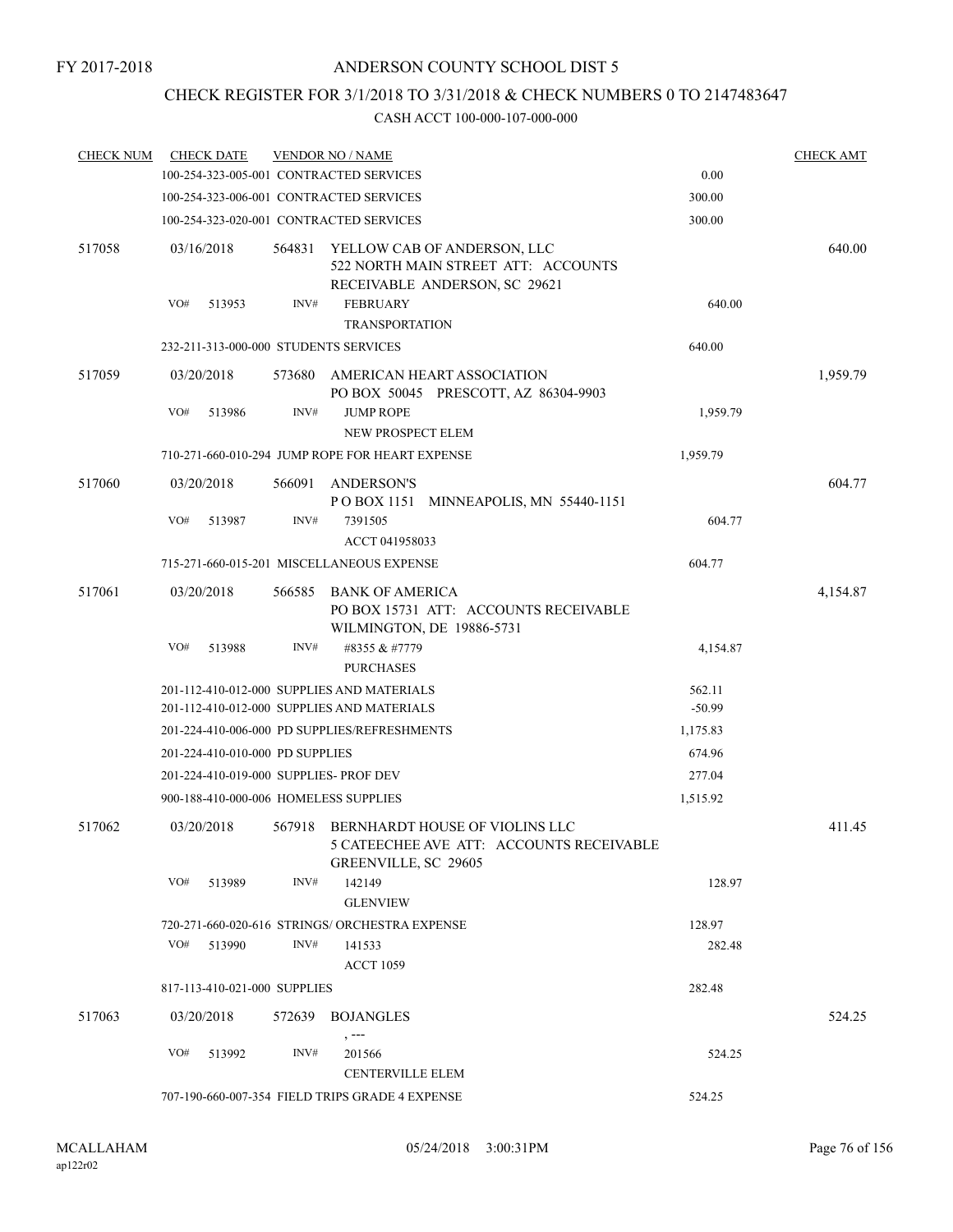# CHECK REGISTER FOR 3/1/2018 TO 3/31/2018 & CHECK NUMBERS 0 TO 2147483647

| <b>CHECK NUM</b> | <b>CHECK DATE</b> |                              | <b>VENDOR NO / NAME</b>                                           |           | <b>CHECK AMT</b> |
|------------------|-------------------|------------------------------|-------------------------------------------------------------------|-----------|------------------|
| 517064           | 03/20/2018        | 574045                       | <b>BORDEN DAIRY COMPANY</b>                                       |           | 29,731.11        |
|                  |                   |                              | PO BOX 933179 CLEVELAND, OH 44193                                 |           |                  |
|                  | VO#<br>513991     | INV#                         | STMT 1979892                                                      | 29,731.11 |                  |
|                  |                   |                              | CUST#138365                                                       |           |                  |
|                  |                   | 600-256-460-002-000 FOOD     |                                                                   | 1,095.26  |                  |
|                  |                   | 600-256-460-003-000 FOOD     |                                                                   | 1,041.60  |                  |
|                  |                   | 600-256-460-005-000 FOOD     |                                                                   | 1,133.69  |                  |
|                  |                   | 600-256-460-006-000 FOOD     |                                                                   | 3,255.80  |                  |
|                  |                   | 600-256-460-007-000 FOOD     |                                                                   | 2,121.24  |                  |
|                  |                   | 600-256-460-008-000 FOOD     |                                                                   | 1,719.62  |                  |
|                  |                   | 600-256-460-009-000 FOOD     |                                                                   | 1,257.94  |                  |
|                  |                   | 600-256-460-010-000 FOOD     |                                                                   | 2,586.98  |                  |
|                  |                   | 600-256-460-011-000 FOOD     |                                                                   | 2,134.65  |                  |
|                  |                   | 600-256-460-012-000 FOOD     |                                                                   | 1,768.69  |                  |
|                  |                   | 600-256-460-013-000 FOOD     |                                                                   | 1,230.46  |                  |
|                  |                   | 600-256-460-014-000 FOOD     |                                                                   | 2,098.69  |                  |
|                  |                   | 600-256-460-015-000 FOOD     |                                                                   | 736.39    |                  |
|                  |                   | 600-256-460-016-000 FOOD     |                                                                   | 1,385.24  |                  |
|                  |                   | 600-256-460-017-000 FOOD     |                                                                   | 1,343.10  |                  |
|                  |                   | 600-256-460-018-000 FOOD     |                                                                   | 938.58    |                  |
|                  |                   | 600-256-460-019-000 FOOD     |                                                                   | 2,086.23  |                  |
|                  |                   | 600-256-460-020-000 FOOD     |                                                                   | 1,026.44  |                  |
|                  |                   | 600-256-460-021-000 FOOD     |                                                                   | 770.51    |                  |
| 517065           | 03/20/2018        | 574875                       | <b>BOUNCE-A-BUNCH</b>                                             |           | 350.00           |
|                  |                   |                              | 12 UNITED AVENUE PENDLETON, SC 29670                              |           |                  |
|                  | VO#<br>513993     | INV#                         | 042618                                                            | 350.00    |                  |
|                  |                   |                              | <b>WEST MARKET</b>                                                |           |                  |
|                  |                   |                              | 718-271-660-018-290 MISC. FUNDRAISER EXPENSE                      | 350.00    |                  |
| 517066           | 03/20/2018        | 564662                       | <b>BRADY'S SCREEN PRINTING</b>                                    |           | 1,107.72         |
|                  |                   |                              | 106 CONCORD ROAD ATT: ACCOUNTS                                    |           |                  |
|                  |                   |                              | RECEIVABLE ANDERSON, SC 29621                                     |           |                  |
|                  | VO#<br>513994     | INV#                         | 32876                                                             | 181.90    |                  |
|                  |                   |                              | ROBERT ANDERSON                                                   |           |                  |
|                  |                   | 100-113-410-006-000 SUPPLIES |                                                                   | 181.90    |                  |
|                  | VO#<br>513995     | INV#                         | 32867                                                             | 925.82    |                  |
|                  |                   |                              | <b>GLENVIEW</b><br>720-271-660-020-585 FIELD TRIPS- GR. 6 EXPENSE | 925.82    |                  |
|                  |                   |                              |                                                                   |           |                  |
| 517067           | 03/20/2018        |                              | 569895 BROADWAY TECHNOLOGIES, INC                                 |           | 647.35           |
|                  |                   |                              | 203 N. HAMILTON STREET WILLIAMSTON, SC<br>29697                   |           |                  |
|                  | VO#<br>513996     | INV#                         | 7361                                                              | 647.35    |                  |
|                  |                   |                              | <b>RADIOS</b>                                                     |           |                  |
|                  |                   |                              | 100-114-410-002-VEN SUPPLY-ADDT'L FOR LOST VENDING                | 7.82      |                  |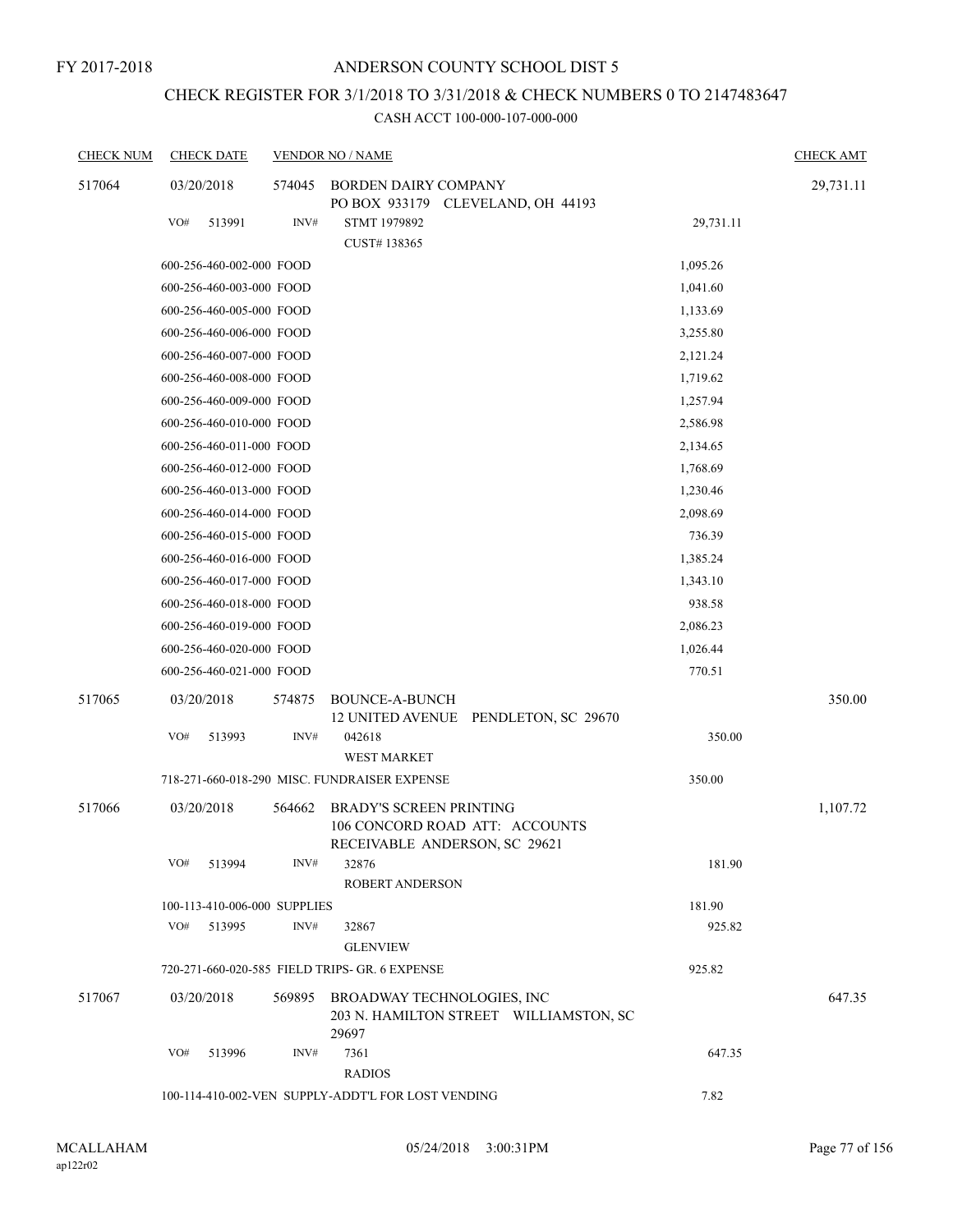## CHECK REGISTER FOR 3/1/2018 TO 3/31/2018 & CHECK NUMBERS 0 TO 2147483647

| <b>CHECK NUM</b> |     | <b>CHECK DATE</b><br>397-258-410-000-000 RADIOS/CAMERAS |        | <b>VENDOR NO / NAME</b>                                                                               |     |       | 639.53         | <b>CHECK AMT</b> |
|------------------|-----|---------------------------------------------------------|--------|-------------------------------------------------------------------------------------------------------|-----|-------|----------------|------------------|
| * 517069         |     | 03/20/2018                                              |        | 573741 CHICK-FIL-A AT MOUNT PLEASANT<br>1024 JOHNNIE DODDS BLVD MOUNT PLEASANT,<br>SC 29464           |     |       |                | 980.22           |
|                  | VO# | 513998                                                  | INV#   | <b>FIELD TRIP</b><br><b>CENTERVILLE ELEM</b>                                                          |     |       | 980.22         |                  |
|                  |     |                                                         |        | 707-190-660-007-354 FIELD TRIPS GRADE 4 EXPENSE                                                       |     |       | 980.22         |                  |
| * 517071         |     | 03/20/2018                                              |        | 567489 DE LAGE LANDEN<br>POBOX 41602 PHILADELPHIA, PA 19101-1602                                      |     |       |                | 536.40           |
|                  | VO# | 513999                                                  | INV#   | 58485184<br><b>COPIER</b>                                                                             |     |       | 109.47         |                  |
|                  |     | 201-112-490-011-000 COPIER COST                         |        |                                                                                                       |     |       | 109.47         |                  |
|                  | VO# | 514000                                                  | INV#   | 58417507<br><b>COPIER</b>                                                                             | PO# | 97051 | 81.86          |                  |
|                  |     | 100-113-410-021-000 SUPPLIES                            |        |                                                                                                       |     |       | 81.86          |                  |
|                  | VO# | 514001                                                  | INV#   | 58495139<br><b>COPIER</b>                                                                             | PO# | 97066 | 109.34         |                  |
|                  |     | 201-112-490-012-000 COPIER COST                         |        |                                                                                                       |     |       | 109.34         |                  |
|                  | VO# | 514002                                                  | INV#   | 58415991<br><b>COPIER</b>                                                                             | PO# | 97067 | 126.26         |                  |
|                  |     | 201-113-490-006-000 COPIER COST                         |        |                                                                                                       |     |       | 126.26         |                  |
|                  | VO# | 514003                                                  | INV#   | 58418980<br><b>COPIER</b>                                                                             | PO# | 97046 | 109.47         |                  |
|                  |     | 201-112-490-019-000 COPIER COST                         |        |                                                                                                       |     |       | 109.47         |                  |
| 517072           |     | 03/20/2018                                              |        | 209600 DRAISEN-EDWARDS MUSIC<br>2902 NORTH MAIN STREET ATT: ACCOUNTS<br>RECEIVABLE ANDERSON, SC 29621 |     |       |                | 638.89           |
|                  | VO# | 514004                                                  | INV#   | 2220067                                                                                               |     |       | 153.91         |                  |
|                  |     |                                                         |        | <b>ACCT 3999</b>                                                                                      |     |       |                |                  |
|                  |     |                                                         |        | 721-190-660-021-637 BAND MS/HS EXPENSE                                                                |     |       | 153.91         |                  |
|                  | VO# | 514005                                                  | INV#   | 2227498<br><b>ACCT 3999</b>                                                                           |     |       | 270.00         |                  |
|                  |     |                                                         |        | 100-113-410-021-COB CHORUS, ORCHESTRA & BAND                                                          |     |       | 190.00         |                  |
|                  |     |                                                         |        | 100-113-410-021-COB CHORUS, ORCHESTRA & BAND                                                          |     |       | 80.00          |                  |
|                  | VO# | 514006                                                  | INV#   | <b>GLENVIEW</b><br><b>ACCT 126799</b>                                                                 |     |       | 214.98         |                  |
|                  |     |                                                         |        | 720-271-660-020-601 BAND CLUB EXPENSE                                                                 |     |       | 88.56          |                  |
|                  |     |                                                         |        | 720-271-660-020-601 BAND CLUB EXPENSE<br>720-271-660-020-601 BAND CLUB EXPENSE                        |     |       | 55.89<br>70.53 |                  |
| 517073           |     | 03/20/2018                                              | 573033 | ECS SOUTHEAST, LLP<br>14026 THUNDERBOLT PLACE SUITE 500<br>CHANTILLY, VA 20151                        |     |       |                | 400.00           |
|                  | VO# | 514007                                                  | INV#   | 625944,631246<br>PROJ# 14:8660A                                                                       | PO# | 94680 | 400.00         |                  |
|                  |     |                                                         |        | 515-253-520-006-RAM ROBERT ANDERSON ADDITION                                                          |     |       | 200.00         |                  |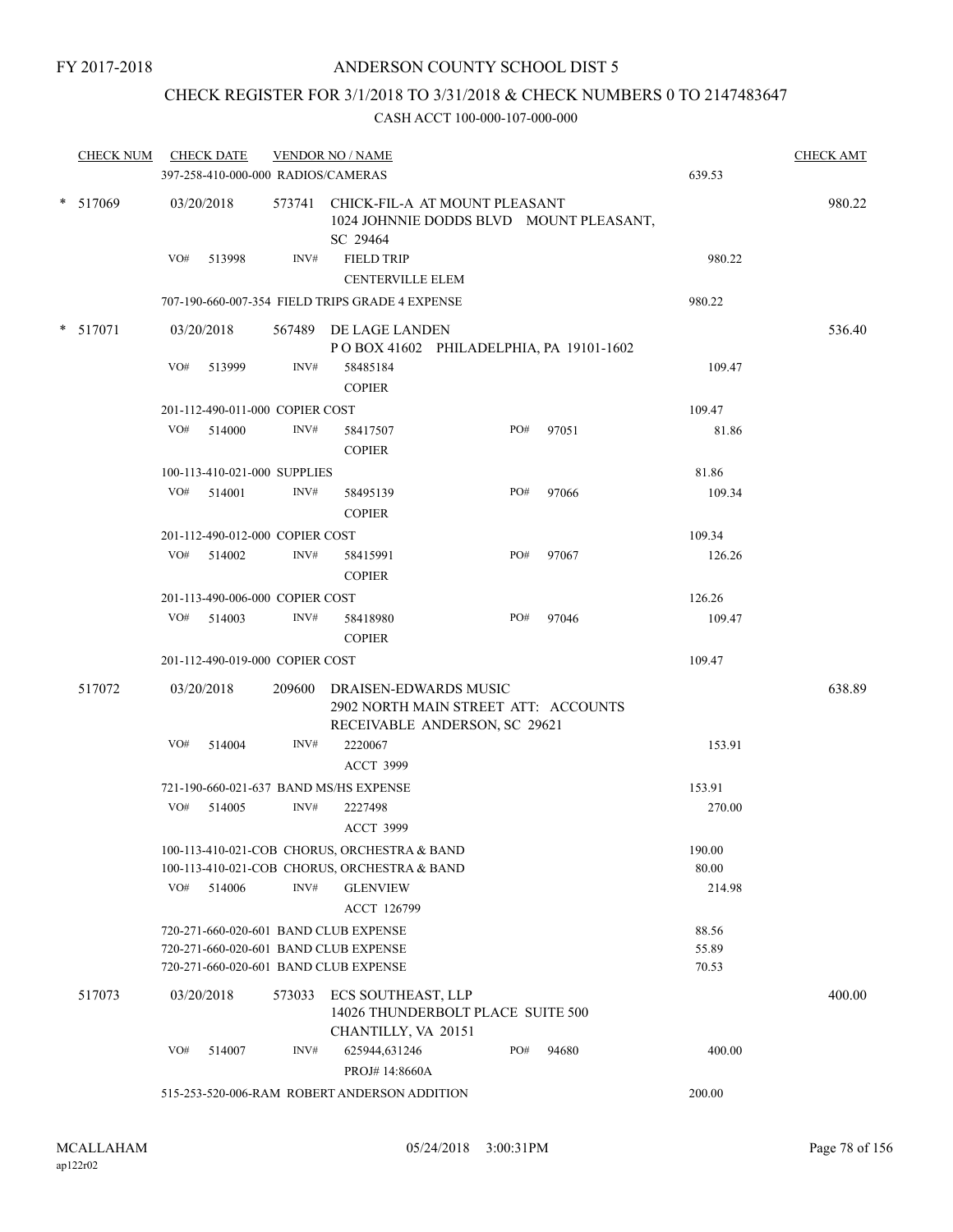## CHECK REGISTER FOR 3/1/2018 TO 3/31/2018 & CHECK NUMBERS 0 TO 2147483647

| <b>CHECK NUM</b> |     | <b>CHECK DATE</b>    |                                | <b>VENDOR NO / NAME</b><br>515-253-520-006-RAM ROBERT ANDERSON ADDITION                          | 200.00    | <b>CHECK AMT</b> |
|------------------|-----|----------------------|--------------------------------|--------------------------------------------------------------------------------------------------|-----------|------------------|
| $*$ 517077       | VO# | 03/20/2018<br>514009 | INV#                           | 572196 EZ FUND<br>PO BOX 306047 NASHVILLE, TN 37230-6047<br>914315865<br><b>CENTERVILLE ELEM</b> | 310.00    | 310.00           |
|                  |     |                      |                                | 707-190-660-007-201 MISCELLANEOUS EXPENSE                                                        | 310.00    |                  |
| 517078           | VO# | 03/20/2018           | INV#                           | 235550 FLINN SCIENTIFIC INC<br>PO BOX 71721 ATT: ACCOUNTS RECEIVABLE<br>CHICAGO, IL 60694-1721   |           | 994.90           |
|                  |     | 514011               |                                | 2190534<br><b>SUPPLIES</b>                                                                       | 994.90    |                  |
|                  |     |                      |                                | 100-114-410-000-000 SUPPLIES AND MATERIALS                                                       | 994.90    |                  |
| 517079           |     | 03/20/2018           |                                | 574009 FUN EXPRESS, LLC<br>PO BOX 14463 DES MOINES, IA 50306                                     |           | 136.87           |
|                  | VO# | 514012               | INV#                           | 688449384-01<br><b>NEW PROSPECT</b>                                                              | 136.87    |                  |
|                  |     |                      | 100-111-410-010-000 SUPPLIES   |                                                                                                  | 136.87    |                  |
| 517080           |     | 03/20/2018           |                                | 574279 HALLIGAN MAHONEY & WILLIAMS<br>PO BOX 11367 COLUMBIA, SC 29211-1367                       |           | 14,103.67        |
|                  | VO# | 514013               | INV#                           | 11929<br><b>PROF SERVICES</b>                                                                    | 14,103.67 |                  |
|                  |     |                      | 100-231-319-000-000 LEGAL FEES |                                                                                                  | 14,103.67 |                  |
| * 517082         |     | 03/20/2018           |                                | 282620 IONOSPHERE TOURS<br>307 N. MAIN STREET ANDERSON, SC 29621                                 |           | 1,025.00         |
|                  | VO# | 514020               | INV#                           | CHARTER 6139<br><b>GLENVIEW</b>                                                                  | 1,025.00  |                  |
|                  |     |                      |                                | 720-271-660-020-552 YEARBOOK EXPENSE                                                             | 1,025.00  |                  |
| * 517084         |     | 03/20/2018           |                                | 572855 KRISPY KREME<br>1620 N. MAIN ST. ANDERSON, SC 29621                                       |           | 186.12           |
|                  | VO# | 514015               | INV#                           | <b>FUNDRAISER</b><br><b>GLENVIEW</b>                                                             | 186.12    |                  |
|                  |     |                      |                                | 720-271-660-020-587 FIELD TRIPS- GR. 8 EXPENSE                                                   | 186.12    |                  |
| 517085           |     | 03/20/2018           |                                | 314250 LANDER UNIVERSITY<br>320 STANLEY AVENUE ATTN: CHARLENE BUREL<br>GREENWOOD, SC 29649       |           | 1,476.00         |
|                  | VO# | 514016               | INV#                           | MO43<br><b>HARVEY TUITION</b>                                                                    | 1,476.00  |                  |
|                  |     |                      |                                | 267-370-312-000-MSA PS-MONTESSORI SCH OF AND                                                     | 1,476.00  |                  |
| 517086           |     | 03/20/2018           | 568473                         | LASER SERVICES, INC<br>POBOX 8459 ATT: ACCOUNTS RECEIVABLE<br>SPARTANBURG, SC 29305              |           | 127.70           |
|                  | VO# | 514017               | INV#                           | 90637<br><b>SERVICE</b>                                                                          | 127.70    |                  |
|                  |     |                      |                                | 100-266-314-000-000 REPAIRS TO EQUIPMENT                                                         | 127.70    |                  |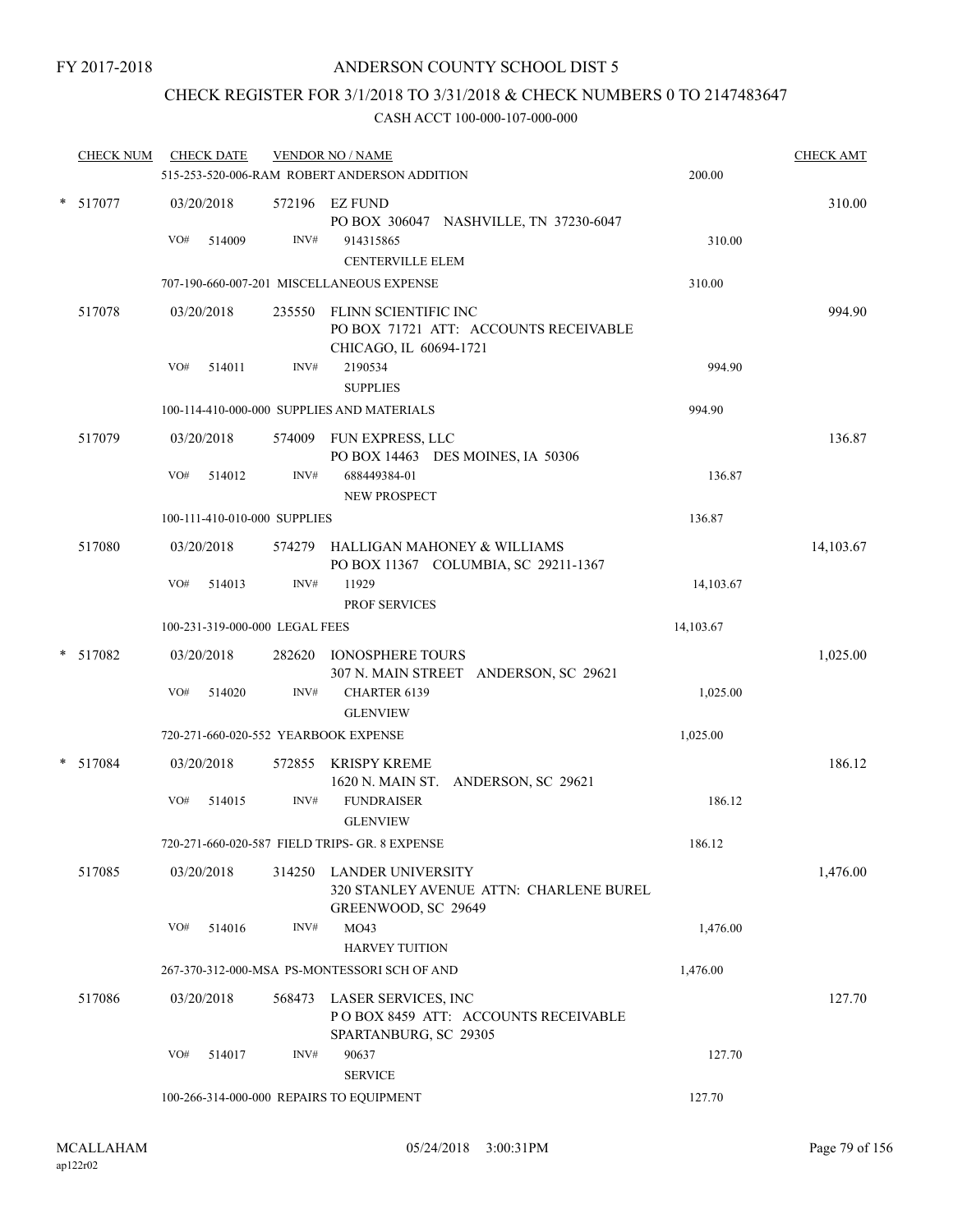## CHECK REGISTER FOR 3/1/2018 TO 3/31/2018 & CHECK NUMBERS 0 TO 2147483647

| <b>CHECK NUM</b> |     | <b>CHECK DATE</b>                   |        | <b>VENDOR NO / NAME</b>                                                                                          |     |           |            | <b>CHECK AMT</b> |
|------------------|-----|-------------------------------------|--------|------------------------------------------------------------------------------------------------------------------|-----|-----------|------------|------------------|
| * 517089         | VO# | 03/20/2018<br>514021                | INV#   | 573525 MAKING HISTORY, LLC<br>PO BOX 73 WILLIAMSTON, SC 29697<br><b>EVENT ON 3/28</b><br><b>CENTERVILLE ELEM</b> |     |           | 1,736.00   | 1,736.00         |
|                  |     |                                     |        | 707-190-660-007-355 FIELD TRIPS GRADE 5 EXPENSE                                                                  |     |           | 1,736.00   |                  |
| 517090           |     | 03/20/2018                          |        | 564723 MATRIX CONSTRUCTION CO, INC<br>POBOX 1807 ATT: ACCOUNTS RECEIVABLE<br>ANDERSON, SC 29622-1807             |     |           |            | 127,225.60       |
|                  | VO# | 514022                              | INV#   | 170013-003<br>WHS STADIUM                                                                                        |     |           | 127,225.60 |                  |
|                  |     |                                     |        | 515-253-529-003-FAC STADIUM BATHROOM RENOVATIONS                                                                 |     |           | 127,225.60 |                  |
| 517091           |     | 03/20/2018                          |        | 571502 MCCARTER MECHANICAL<br>685 JOHN DODD ROAD SPARTANBURG, SC 29303                                           |     |           |            | 427,881.97       |
|                  | VO# | 514023                              | INV#   | APP <sub>3</sub><br>PROJ# MPS#016456                                                                             |     |           | 249,854.91 |                  |
|                  |     |                                     |        | 515-253-531-003-FAC Cooling Tower/Chiller/Top Units                                                              |     |           | 249,854.91 |                  |
|                  | VO# | 514024                              | INV#   | APP <sub>3</sub>                                                                                                 |     |           | 178,027.06 |                  |
|                  |     |                                     |        | PROJ# MPS#016456                                                                                                 |     |           |            |                  |
|                  |     |                                     |        | 515-253-531-002-FAC COOLING TOWER/CHILLER                                                                        |     |           | 178,027.06 |                  |
| 517092           |     | 03/20/2018                          |        | 568354 MCKAY, ZORN & ASSOCIATES, PA<br>110 FEDERAL STREET STE 5-C ANDERSON, SC<br>29625                          |     |           |            | 9,720.00         |
|                  | VO# | 514025                              | INV#   | 1465.0218                                                                                                        |     |           | 9,720.00   |                  |
|                  |     |                                     |        | PROJ #1465                                                                                                       |     |           |            |                  |
|                  |     |                                     |        | 515-253-520-000-ART FINE ARTS CENTER                                                                             |     |           | 9,720.00   |                  |
| 517093           |     | 03/20/2018                          | 569972 | MR OR MRS GEORGE BOOTHE<br>1105 WHITE OAK DRIVE ANDERSON, SC 29621                                               |     |           |            | 139.20           |
|                  | VO# | 513977                              | INV#   | <b>FIELD TRIP</b><br>OVERPAYMENT                                                                                 |     |           | 139.20     |                  |
|                  |     |                                     |        | 720-271-660-020-587 FIELD TRIPS- GR. 8 EXPENSE                                                                   |     |           | 139.20     |                  |
| $*$ 517099       |     | 03/20/2018                          | 369400 | NASCO<br>POBOX 901 ATT: ACCOUNTS RECEIVABLE FORT<br>ATKINSON, WI 53538-0901                                      |     |           |            | 140.44           |
|                  | VO# | 514026                              | INV#   | 905383<br>SOFTWARE                                                                                               | PO# | 98220     | 140.44     |                  |
|                  |     | 100-223-410-003-000 SUPPLIES        |        |                                                                                                                  |     |           | 140.44     |                  |
| $*$ 517102       |     | 03/20/2018                          | 368726 | NSBA NATIONAL SCHOOL BOARDS ASSOC<br>PO BOX 1807 MERRIFIELD, VA 22116-8007                                       |     |           |            | 980.00           |
|                  | VO# | 514027                              | INV#   | 299205<br><b>REGISTRATION</b>                                                                                    |     | PO# 97835 | 980.00     |                  |
|                  |     | 100-231-334-000-000 TRUSTEE EXPENSE |        |                                                                                                                  |     |           | 980.00     |                  |
| 517103           |     | 03/20/2018                          |        | 389900 OFFICE DEPOT<br>POBOX 1413 CHARLOTTE, NC 28201-1413                                                       |     |           |            | 951.81           |
|                  | VO# | 514030                              | INV#   | 103112825001                                                                                                     |     |           | 82.80      |                  |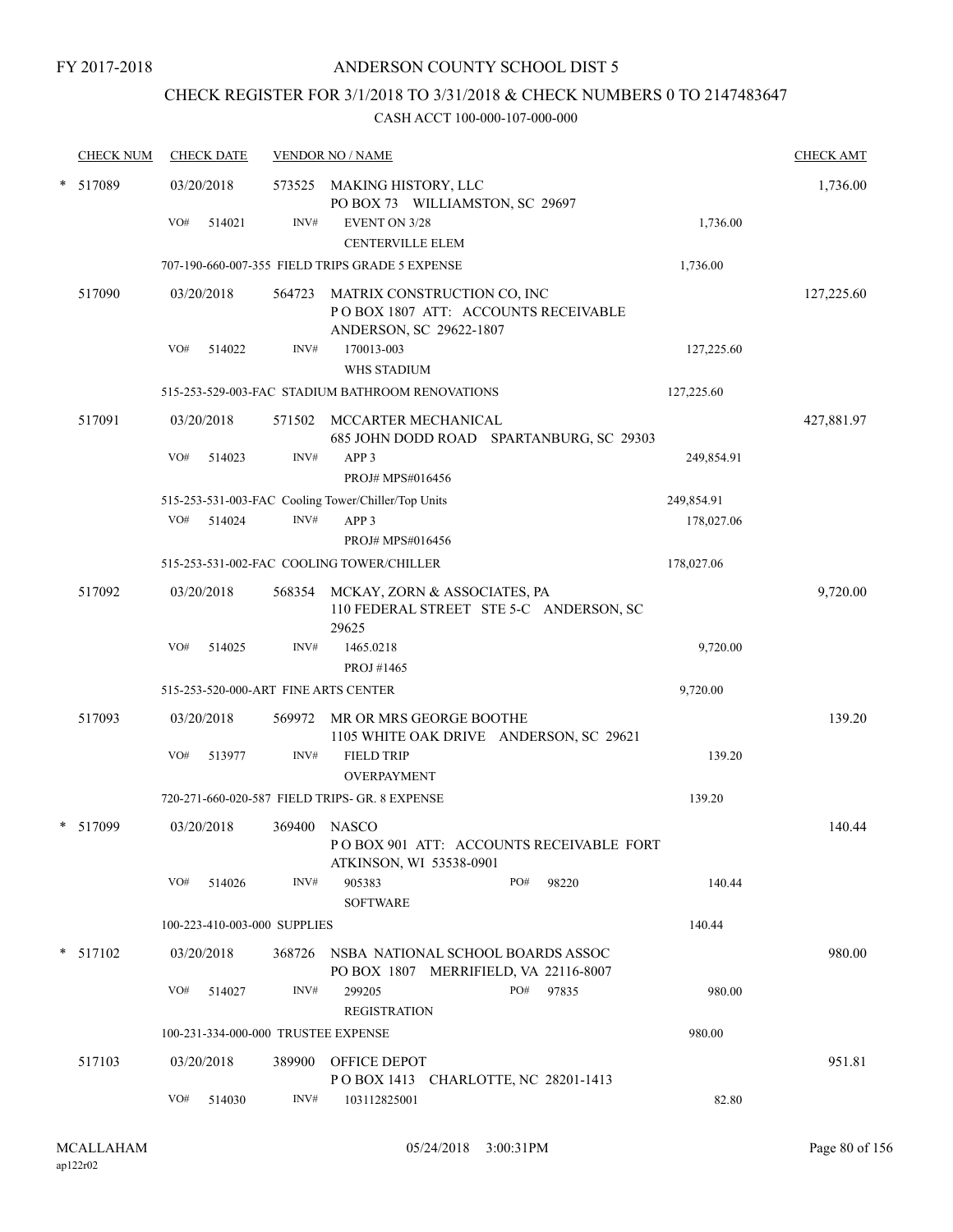### CHECK REGISTER FOR 3/1/2018 TO 3/31/2018 & CHECK NUMBERS 0 TO 2147483647

| <b>CHECK NUM</b> | <b>CHECK DATE</b>                  |        |        | <b>VENDOR NO / NAME</b>                                                      |     |       |          | <b>CHECK AMT</b> |
|------------------|------------------------------------|--------|--------|------------------------------------------------------------------------------|-----|-------|----------|------------------|
|                  |                                    |        |        | <b>SUPPLIES</b>                                                              |     |       |          |                  |
|                  | 100-221-410-000-ELE SUPPLIES       |        |        |                                                                              |     |       | 82.80    |                  |
|                  | VO#                                | 514031 | INV#   | 113370431001<br>113370281001                                                 | PO# | 98295 | 351.43   |                  |
|                  |                                    |        |        | 100-113-410-005-VEN SUPPLY-ADDT'L FOR LOST VENDING                           |     |       | 105.34   |                  |
|                  |                                    |        |        | 100-271-410-005-000 MIDDLE SCHOOL SUPPLIES                                   |     |       | 246.09   |                  |
|                  | VO# 514032                         |        | INV#   | 110621732001<br><b>SUPPLIES</b>                                              |     |       | 245.54   |                  |
|                  | 100-112-410-007-EXT EXTRA SUPPLIES |        |        |                                                                              |     |       | 245.54   |                  |
|                  | VO#                                | 514033 | INV#   | 109529627001<br>109530701001                                                 |     |       | 59.04    |                  |
|                  |                                    |        |        | 713-271-660-013-201 MISCELLANEOUS EXPENSE                                    |     |       | 27.06    |                  |
|                  |                                    |        |        | 713-271-660-013-201 MISCELLANEOUS EXPENSE                                    |     |       | 31.98    |                  |
|                  | VO# 514034                         |        | INV#   | 110639548001<br>110640048001                                                 | PO# | 98233 | 213.00   |                  |
|                  |                                    |        |        | 100-213-410-000-000 SUPPLIES AND MATERIALS                                   |     |       | 39.63    |                  |
|                  | 100-213-410-006-000 SUPPLIES       |        |        |                                                                              |     |       | 146.58   |                  |
|                  | 100-213-410-014-000 SUPPLIES       |        |        |                                                                              |     |       | 26.79    |                  |
| 517104           | 03/20/2018                         |        | 574430 | ORANGE SKY TRAVEL, LLC<br>PO BOX 1802 SIMPSONVILLE, SC 29681                 |     |       |          | 1,600.00         |
|                  | VO#                                | 514035 | INV#   | 10130<br><b>NEW PROSPECT</b>                                                 |     |       | 1,600.00 |                  |
|                  |                                    |        |        | 710-271-660-010-355 FIELD TRIPS GRADE 5 EXPENSE                              |     |       | 1,600.00 |                  |
| $* 517106$       | 03/20/2018                         |        |        | 573746 PUBLIC CONSULTING GROUP<br>PO BOX 845308 BOSTON, MA 02284-5308        |     |       |          | 8,477.85         |
|                  | VO#                                | 514037 | INV#   | 182490<br>PROJ #566.19                                                       | PO# | 98335 | 8,477.85 |                  |
|                  |                                    |        |        | 283-126-312-000-000 CONTRACTED SERVICES                                      |     |       | 8,477.85 |                  |
| $*$ 517110       | 03/20/2018                         |        | 568682 | <b>SNA</b><br>POBOX 759297 ANA 2018 REGISTRATION<br>BALTIMORE, MD 21298-9297 |     |       |          | 445.00           |
|                  | VO#                                | 514043 | INV#   | <b>REGISTRATION</b><br>Q. CAVANAGH                                           |     |       | 445.00   |                  |
|                  | 600-256-640-000-000 DUES AND FEES  |        |        |                                                                              |     |       | 445.00   |                  |
| 517111           | 03/20/2018                         |        |        | 575173 STICKERSBANNERS, INC.<br>3770 PEACHTREE CREST DR DULUTH, GA 30097     |     |       |          | 187.50           |
|                  | VO#                                | 514044 | INV#   | 693748<br><b>CENTERVILLE ELEM</b>                                            |     |       | 187.50   |                  |
|                  |                                    |        |        | 707-190-660-007-201 MISCELLANEOUS EXPENSE                                    |     |       | 187.50   |                  |
| 517112           | 03/20/2018                         |        | 176500 | STOKES, CAROL<br>107 PRESCOTT DRIVE ANDERSON, SC 29621                       |     |       |          | 200.00           |
|                  | VO#                                | 514045 | INV#   | 2 HEARINGS<br><b>SERVICES</b>                                                |     |       | 200.00   |                  |
|                  |                                    |        |        | 100-233-312-000-000 PURCHASED SERVICES                                       |     |       | 200.00   |                  |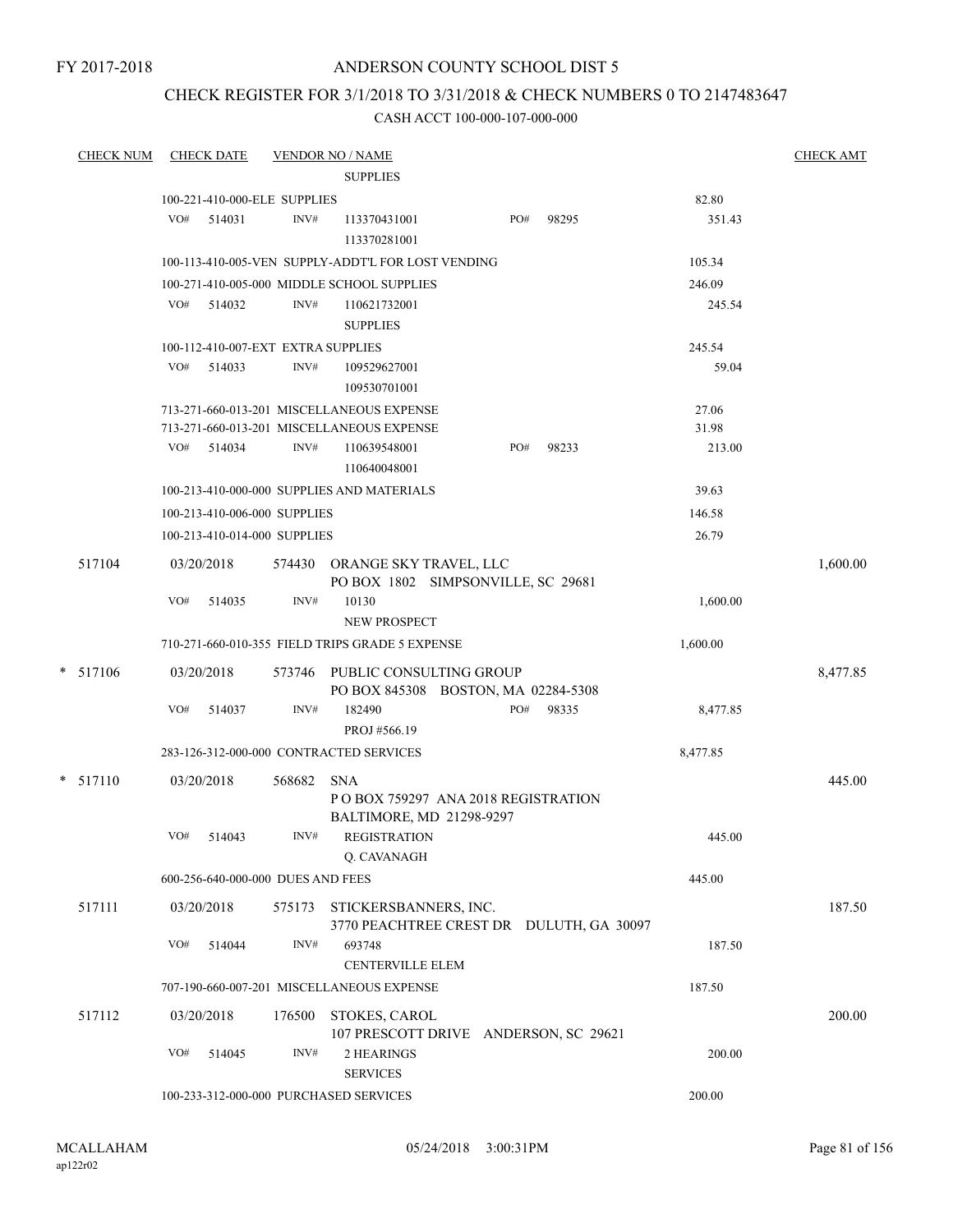## CHECK REGISTER FOR 3/1/2018 TO 3/31/2018 & CHECK NUMBERS 0 TO 2147483647

| <b>CHECK NUM</b> |     | <b>CHECK DATE</b> |                                  | <b>VENDOR NO / NAME</b>                                                           |                                          |        | <b>CHECK AMT</b> |
|------------------|-----|-------------------|----------------------------------|-----------------------------------------------------------------------------------|------------------------------------------|--------|------------------|
| 517113           |     | 03/20/2018        | 565469                           | STRICKLAND FINE ART<br>SC 29621                                                   | 2705 NORTH MAIN STREET SUITE A ANDERSON, |        | 169.39           |
|                  | VO# | 514046            | INV#                             | 377490<br><b>FRAMING</b>                                                          |                                          | 169.39 |                  |
|                  |     |                   |                                  | 100-390-410-000-000 SUPPLIES AND MATERIALS                                        |                                          | 169.39 |                  |
| 517114           |     | 03/20/2018        | 568866                           | USI EDUCATION & GOVERNMENT SALES<br>WOBURN, MA 01888-4105                         | POBOX 4105 ATT: ACCOUNTS RECEIVABLE      |        | 362.66           |
|                  | VO# | 514048            | INV#                             | W013300000015<br>ACCT 5222823                                                     |                                          | 362.66 |                  |
|                  |     |                   | 100-111-410-010-000 SUPPLIES     |                                                                                   |                                          | 362.66 |                  |
| 517115           |     | 03/20/2018        |                                  | 510975 U.S. SCHOOL SUPPLY, INC<br>3361 W. HOSPITAL AVE CHAMBLEE, GA<br>30341-3419 |                                          |        | 111.75           |
|                  | VO# | 514047            | INV#                             | 343660<br><b>ACCT 154130</b>                                                      |                                          | 111.75 |                  |
|                  |     |                   |                                  | 713-271-660-013-201 MISCELLANEOUS EXPENSE                                         |                                          | 111.75 |                  |
| 517116           |     | 03/20/2018        | 524353                           | WAL-MART COMMUNITY/GEMB<br>ATLANTA, GA 30353-0934                                 | PO BOX 530934 ATT: ACCOUNTS RECEIVABLE   |        | 735.11           |
|                  | VO# | 514049            | INV#                             | 2021 5316<br><b>ROBERT ANDERSON</b>                                               |                                          | 735.11 |                  |
|                  |     |                   | 201-175-130-006-000 BAS STIPENDS |                                                                                   |                                          | 85.42  |                  |
|                  |     |                   |                                  | 706-271-660-006-481 AVID FUNDRAISER EXPENSE                                       |                                          | 23.49  |                  |
|                  |     |                   |                                  | 706-271-660-006-602 BETA CLUB EXPENSE                                             |                                          | 402.10 |                  |
|                  |     |                   |                                  | 706-271-660-006-666 CONCESSIONS EXPENSE                                           |                                          | 224.10 |                  |
| 517117           |     | 03/20/2018        | 573864                           | WELLS FARGO VENDOR FIN SERV<br>PO BOX 105710 ATLANTA, GA 30348-5710               |                                          |        | 219.35           |
|                  | VO# | 514050            | INV#                             | 68136513<br><b>COPIER</b>                                                         |                                          | 219.35 |                  |
|                  |     |                   | 201-112-490-012-000 COPIER COST  |                                                                                   |                                          | 219.35 |                  |
| 517118           |     | 03/20/2018        | 531000                           | WESTSIDE HIGH SCHOOL<br>29625                                                     | 806 PEARMAN DAIRY ROAD ANDERSON, SC      |        | 121.15           |
|                  | VO# | 514051            | INV#                             | <b>FEES</b><br>REIMBURSEMENT                                                      |                                          | 121.15 |                  |
|                  |     |                   |                                  | 701-271-660-001-823 COSMETOLOGY EXPENSE                                           |                                          | 76.15  |                  |
|                  |     |                   |                                  | 723-190-660-023-911 MISCELLANEOUS- ADULT ED EXPENSE                               |                                          | 45.00  |                  |
| 517119           |     | 03/20/2018        | 332750                           | WILLIAM V MACGILL & CO<br>RECEIVABLE LOMBARD, IL 60148                            | 1000 NORTH LOMBARD ROAD ATT: ACCOUNTS    |        | 749.16           |
|                  | VO# | 514052            | INV#                             | 0627516<br><b>SUPPLIES</b>                                                        | PO#<br>98232                             | 749.16 |                  |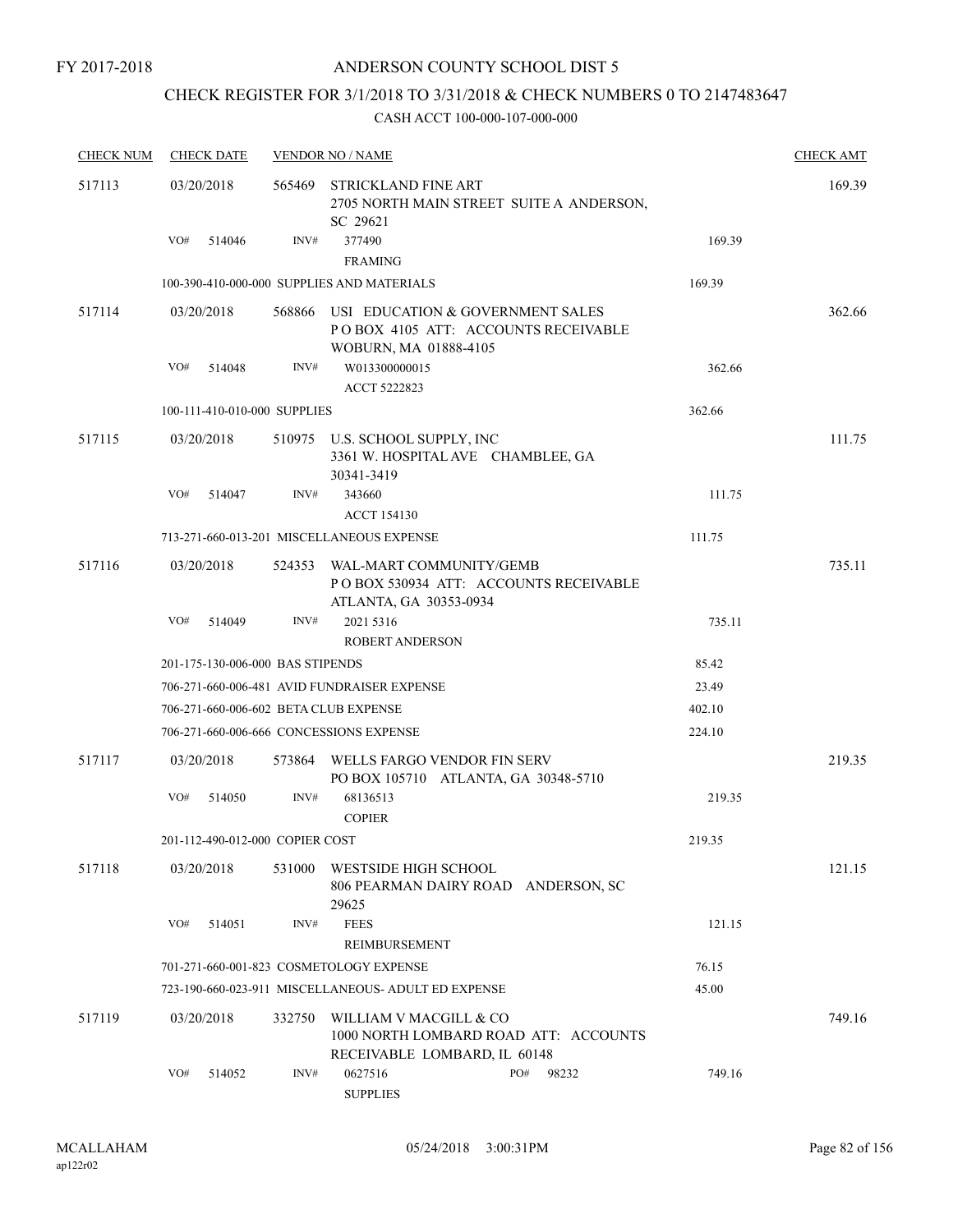## CHECK REGISTER FOR 3/1/2018 TO 3/31/2018 & CHECK NUMBERS 0 TO 2147483647

| <b>CHECK NUM</b> | <b>CHECK DATE</b>                          |        | <b>VENDOR NO / NAME</b>                                                                      |          | <b>CHECK AMT</b> |
|------------------|--------------------------------------------|--------|----------------------------------------------------------------------------------------------|----------|------------------|
|                  |                                            |        | 100-213-410-000-000 SUPPLIES AND MATERIALS                                                   | 540.14   |                  |
|                  | 100-213-410-006-000 SUPPLIES               |        |                                                                                              | 57.78    |                  |
|                  | 100-213-410-007-000 SUPPLIES               |        |                                                                                              | 18.30    |                  |
|                  | 100-213-410-008-000 SUPPLIES AND MATERIALS |        |                                                                                              | 18.30    |                  |
|                  | 100-213-410-010-000 SUPPLIES               |        |                                                                                              | 34.02    |                  |
|                  | 100-213-410-011-000 SUPPLIES               |        |                                                                                              | 13.48    |                  |
|                  | 100-213-410-013-000 SUPPLIES               |        |                                                                                              | 13.48    |                  |
|                  | 100-213-410-016-000 SUPPLIES               |        |                                                                                              | 13.48    |                  |
|                  | 100-213-410-019-000 SUPPLIES               |        |                                                                                              | 40.18    |                  |
| 517120           | 03/20/2018                                 | 573280 | WORLD'S FINEST CHOCOLATE, INC<br>8264 SOLUTIONS CENTER CHICAGO, IL<br>60677-8002             |          | 4,530.00         |
|                  | VO#<br>514053                              | INV#   | 91111817<br>CUST #662046                                                                     | 4,530.00 |                  |
|                  | 720-271-660-020-601 BAND CLUB EXPENSE      |        |                                                                                              | 4,530.00 |                  |
| 517121           | 03/20/2018                                 |        | 540615 WORTHINGTON DIRECT<br>PO BOX 140038 ATT: ACCOUNTS RECEIVABLE<br>DALLAS, TX 75214-0038 |          | 1,365.07         |
|                  | VO#<br>514054                              | INV#   | 308296NEW2057<br><b>NEW PROSPECT</b>                                                         | 1,365.07 |                  |
|                  | 100-112-410-010-000 SUPPLIES               |        |                                                                                              | 1,365.07 |                  |
| $*$ 517123       | 03/23/2018                                 | 570950 | ANDERSON COUNTY SHERIFF'S OFFICE<br>ATTN: RICHARD BRYSON PO BOX 5497<br>ANDERSON, SC 29623   |          | 385.00           |
|                  | VO#<br>514237                              | INV#   | <b>MARCH 17-20</b><br><b>SECURITY</b>                                                        | 385.00   |                  |
|                  | 100-271-312-002-000 ADDITIONAL SECURITY    |        |                                                                                              | 385.00   |                  |
| 517124           | 03/23/2018                                 | 114550 | GREATER ANDERSON ROTARY CLUB<br>PO BOX 688 ANDERSON, SC 29622                                |          | 475.00           |
|                  | VO#<br>514143                              | INV#   | <b>TABLE</b><br><b>DANCING FOR HEROS</b>                                                     | 475.00   |                  |
|                  |                                            |        | 100-390-410-000-000 SUPPLIES AND MATERIALS                                                   | 475.00   |                  |
| 517125           | 03/23/2018                                 |        | 568170 ANDERSON UNIVERSITY<br>316 BOULEVARD ANDERSON, SC 29621                               |          | 390.00           |
|                  | VO#<br>514144                              | INV#   | SPRING 2018<br>LINDY LYNCH                                                                   | 390.00   |                  |
|                  | 100-221-312-000-DCC PS- DUAL CREDIT CLASS  |        |                                                                                              | 390.00   |                  |
| $* 517128$       | 03/23/2018                                 |        | 575063 BAYADA HOME HEALTH CARE, INC.<br>PO BOX 536446 PITTSBURGH, PA 15253-5906              |          | 507.50           |
|                  | VO#<br>514145                              | INV#   | 13314921<br>PO#<br>98130<br><b>MARCH 6-8 SERVICE</b>                                         | 507.50   |                  |
|                  | 283-126-312-000-000 CONTRACTED SERVICES    |        |                                                                                              | 507.50   |                  |
| $*$ 517130       | 03/23/2018                                 |        | 564662 BRADY'S SCREEN PRINTING                                                               |          | 418.91           |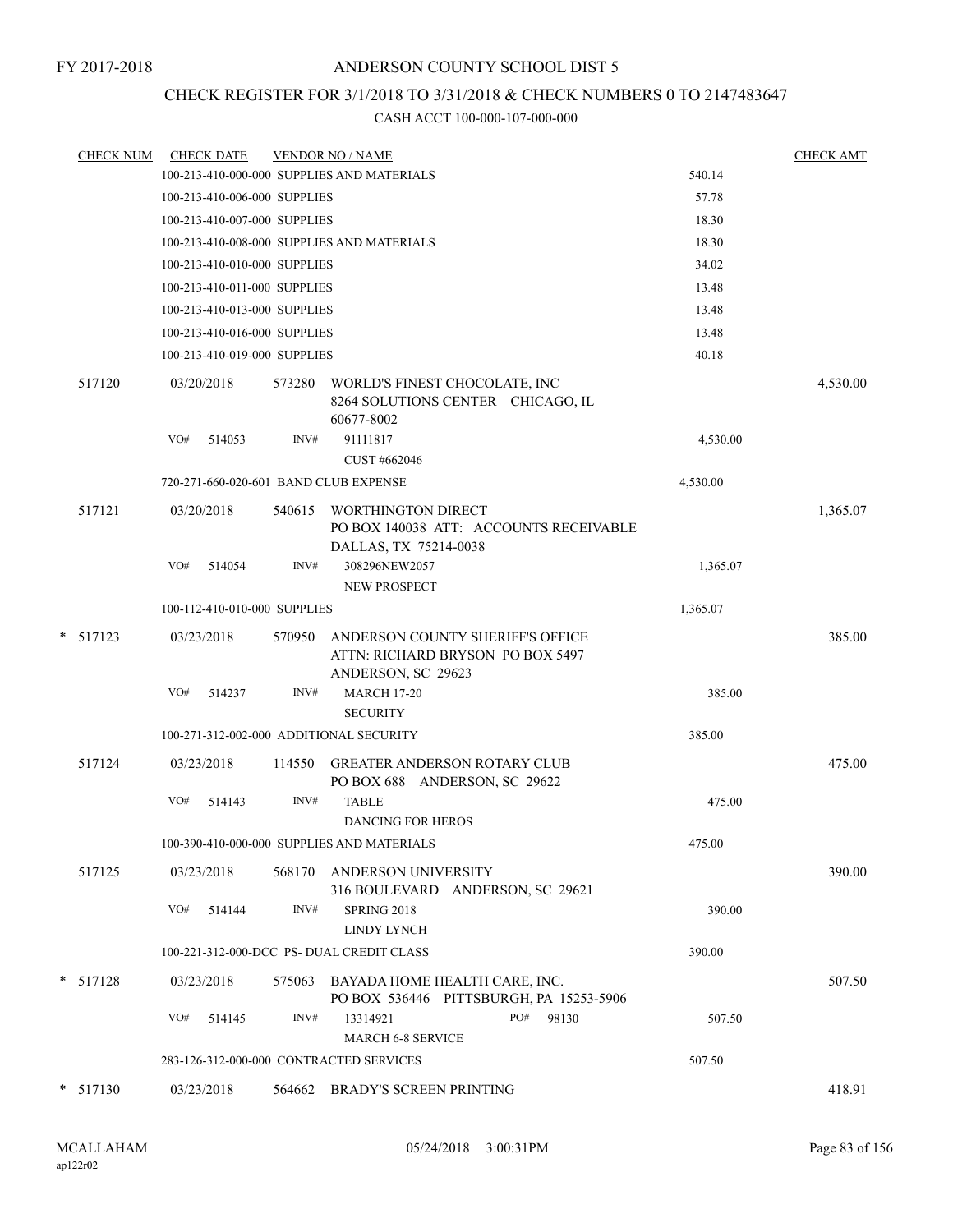### CHECK REGISTER FOR 3/1/2018 TO 3/31/2018 & CHECK NUMBERS 0 TO 2147483647

| <b>CHECK NUM</b> |     | <b>CHECK DATE</b>              |      | <b>VENDOR NO / NAME</b>                                                                      |        | <b>CHECK AMT</b> |
|------------------|-----|--------------------------------|------|----------------------------------------------------------------------------------------------|--------|------------------|
|                  |     |                                |      | 106 CONCORD ROAD ATT: ACCOUNTS<br>RECEIVABLE ANDERSON, SC 29621                              |        |                  |
|                  | VO# | 514146                         | INV# | 32887<br><b>MCCANTS</b>                                                                      | 418.91 |                  |
|                  |     |                                |      | 705-271-660-005-601 BAND CLUB EXPENSE                                                        | 418.91 |                  |
| $* 517132$       |     | 03/23/2018                     |      | 571685 CALDWELL, JEREMY^^<br>170 HANNAH CIRCLE ANDERSON, SC 29625                            |        | 179.00           |
|                  | VO# | 514099                         | INV# | MAR 13 WHS<br><b>OFFICIAL</b>                                                                | 61.00  |                  |
|                  |     |                                |      | 100-271-312-003-000 ADDITIONAL SECURITY                                                      | 61.00  |                  |
|                  |     | VO# 514109                     | INV# | MAR 7 WHS<br><b>OFFICIAL</b>                                                                 | 118.00 |                  |
|                  |     |                                |      | 100-271-312-003-000 ADDITIONAL SECURITY                                                      | 118.00 |                  |
| 517133           |     | 03/23/2018                     |      | 570767 CAMPO, JAIRO.^^<br>505 PEACH GROVE PLACE MAULDIN, SC 29622                            |        | 117.80           |
|                  | VO# | 514122                         | INV# | MAR 9 TLH<br><b>OFFICIAL</b>                                                                 | 117.80 |                  |
|                  |     |                                |      | 100-271-312-002-000 ADDITIONAL SECURITY                                                      | 117.80 |                  |
| 517134           |     | 03/23/2018                     |      | 564280 CARAWAY, BYRON.**<br>400 CREEK DRIVE EASLEY, SC 29642                                 |        | 127.00           |
|                  | VO# | 514123                         | INV# | MAR 10 TLH<br><b>OFFICIAL</b>                                                                | 127.00 |                  |
|                  |     |                                |      | 100-271-312-002-000 ADDITIONAL SECURITY                                                      | 127.00 |                  |
| 517135           |     | 03/23/2018                     |      | 156900 CAROLINA PRODUCE COMPANY<br>POBOX 3849 ATT: ACCOUNTS RECEIVABLE<br>ANDERSON, SC 29622 |        | 1,469.75         |
|                  | VO# | 514147                         | INV# | 752406 FFV<br>HOMELAND PARK                                                                  | 226.00 |                  |
|                  |     | 600-256-460-011-FFV FOOD- FFVP |      |                                                                                              | 226.00 |                  |
|                  |     | VO# 514148                     | INV# | 752124<br>HOMELAND PARK                                                                      | 124.00 |                  |
|                  |     | 600-256-460-011-000 FOOD       |      |                                                                                              | 124.00 |                  |
|                  |     | $VO#$ 514149                   | INV# | 752264<br><b>ROBERT ANDERSON</b>                                                             | 52.00  |                  |
|                  |     | 600-256-460-006-000 FOOD       |      |                                                                                              | 52.00  |                  |
|                  |     | $VO#$ 514150                   | INV# | 752244<br><b>WESTSIDE</b>                                                                    | 52.00  |                  |
|                  |     | 600-256-460-003-000 FOOD       |      |                                                                                              | 52.00  |                  |
|                  |     | $VO#$ 514151                   | INV# | 752405<br>TL HANNA                                                                           | 52.00  |                  |
|                  |     | 600-256-460-002-000 FOOD       |      |                                                                                              | 52.00  |                  |
|                  |     | $VO#$ 514152                   | INV# | 47228 FFV<br><b>VARENNES</b>                                                                 | 963.75 |                  |
|                  |     | 600-256-460-016-FFV FOOD-FFVP  |      |                                                                                              | 963.75 |                  |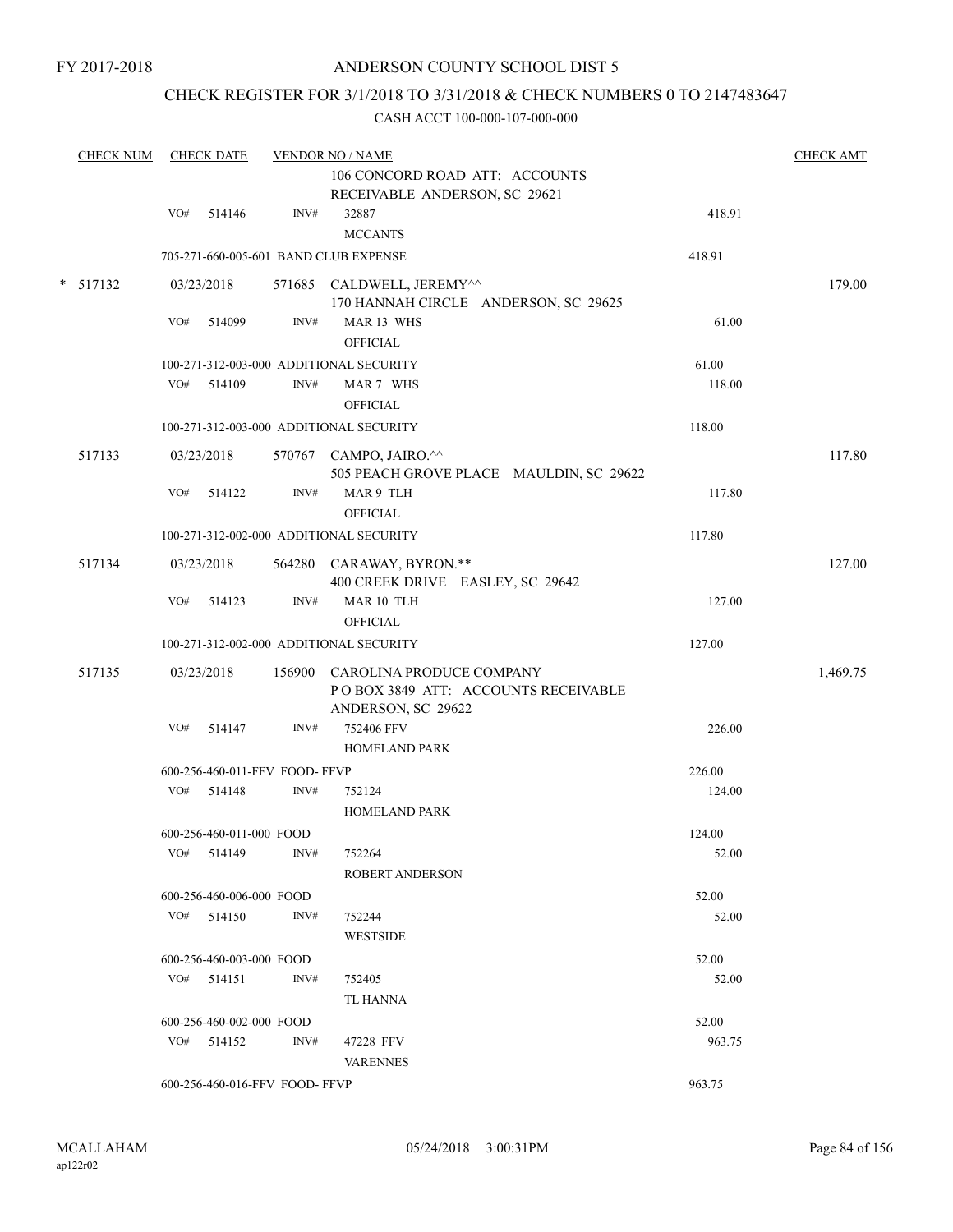# CHECK REGISTER FOR 3/1/2018 TO 3/31/2018 & CHECK NUMBERS 0 TO 2147483647

| <b>CHECK NUM</b> |     | <b>CHECK DATE</b> |      | <b>VENDOR NO / NAME</b>                                                                       |          | <b>CHECK AMT</b> |
|------------------|-----|-------------------|------|-----------------------------------------------------------------------------------------------|----------|------------------|
| 517136           |     | 03/23/2018        |      | 573302 CAROWINDS 2018 FESTIVAL OF MUSIC<br>PO BOX 410289 CHARLOTTE, NC 28273-0289             |          | 2,401.04         |
|                  |     | VO# 514246        | INV# | APRIL 13TH<br>SOUTHWOOD                                                                       | 2,401.04 |                  |
|                  |     |                   |      | 721-190-660-021-658 ORCHESTRA MIDDLE EXPENSE                                                  | 2,401.04 |                  |
| 517137           |     | 03/23/2018        |      | 570751 CAWTHON, NED VANCE.^^<br>126 CENTURY OAKS DR EASLEY, SC 29642                          |          | 115.30           |
|                  | VO# | 514115            | INV# | MAR 13 WHS<br><b>OFFICIAL</b>                                                                 | 115.30   |                  |
|                  |     |                   |      | 100-271-312-003-000 ADDITIONAL SECURITY                                                       | 115.30   |                  |
| 517138           |     | 03/23/2018        |      | 570581 CITY OF ANDERSON POLICE DEPT<br>401 SOUTH MAIN ST ANDERSON, SC 29624                   |          | 546.53           |
|                  | VO# | 514238            | INV# | <b>ADULT ED</b><br><b>SECURITY</b>                                                            | 546.53   |                  |
|                  |     |                   |      | 100-181-312-000-000 PURCHASED SERVICES                                                        | 546.53   |                  |
| $*$ 517140       |     | 03/23/2018        |      | 575178 CORNELL, TYLER <sup>^^</sup><br>2 WESLEY ELLISON RD WILLIAMSTON, SC 29697              |          | 118.00           |
|                  | VO# | 514261            | INV# | <b>MAR 7 WHS</b><br><b>OFFICIAL</b>                                                           | 118.00   |                  |
|                  |     |                   |      | 100-271-312-003-000 ADDITIONAL SECURITY                                                       | 118.00   |                  |
| 517141           |     | 03/23/2018        |      | 565014 COTHRAN, STEVE G.**<br>355 KNOLLWOOD DRIVE ANDERSON, SC 29625                          |          | 345.00           |
|                  | VO# | 514102            | INV# | MAR 9 WHS<br><b>OFFICIAL</b>                                                                  | 109.00   |                  |
|                  |     |                   |      | 100-271-312-003-000 ADDITIONAL SECURITY                                                       | 109.00   |                  |
|                  |     | VO# 514106        | INV# | MAR 14 WHS<br><b>OFFICIAL</b>                                                                 | 109.00   |                  |
|                  |     |                   |      | 100-271-312-003-000 ADDITIONAL SECURITY                                                       | 109.00   |                  |
|                  |     | VO# 514108        | INV# | MAR 8 WHS<br><b>OFFICIAL</b>                                                                  | 66.00    |                  |
|                  |     |                   |      | 100-271-312-003-000 ADDITIONAL SECURITY                                                       | 66.00    |                  |
|                  |     |                   |      | VO# 514130 INV# MAR 7 TLH<br><b>OFFICIAL</b>                                                  | 61.00    |                  |
|                  |     |                   |      | 100-271-312-002-000 ADDITIONAL SECURITY                                                       | 61.00    |                  |
| 517142           |     | 03/23/2018        |      | 187300 CRESCENT SUPPLY CO, INC<br>POBOX 8798 ATT: ACCOUNTS RECEIVABLE<br>GREENVILLE, SC 29604 |          | 625.51           |
|                  |     | VO# 514087        | INV# | 399566<br><b>SUPPLIES</b>                                                                     | 253.59   |                  |
|                  |     |                   |      | 100-254-410-016-400 HVAC/ELECTRICAL/PLUMBING                                                  | 253.59   |                  |
|                  |     | VO# 514088        | INV# | 399368<br><b>SUPPLIES</b>                                                                     | 18.19    |                  |
|                  |     |                   |      | 600-256-323-015-000 REPAIRS TO EQUIPMENT                                                      | 18.19    |                  |
|                  |     | VO# 514089        | INV# | 399567                                                                                        | 63.00    |                  |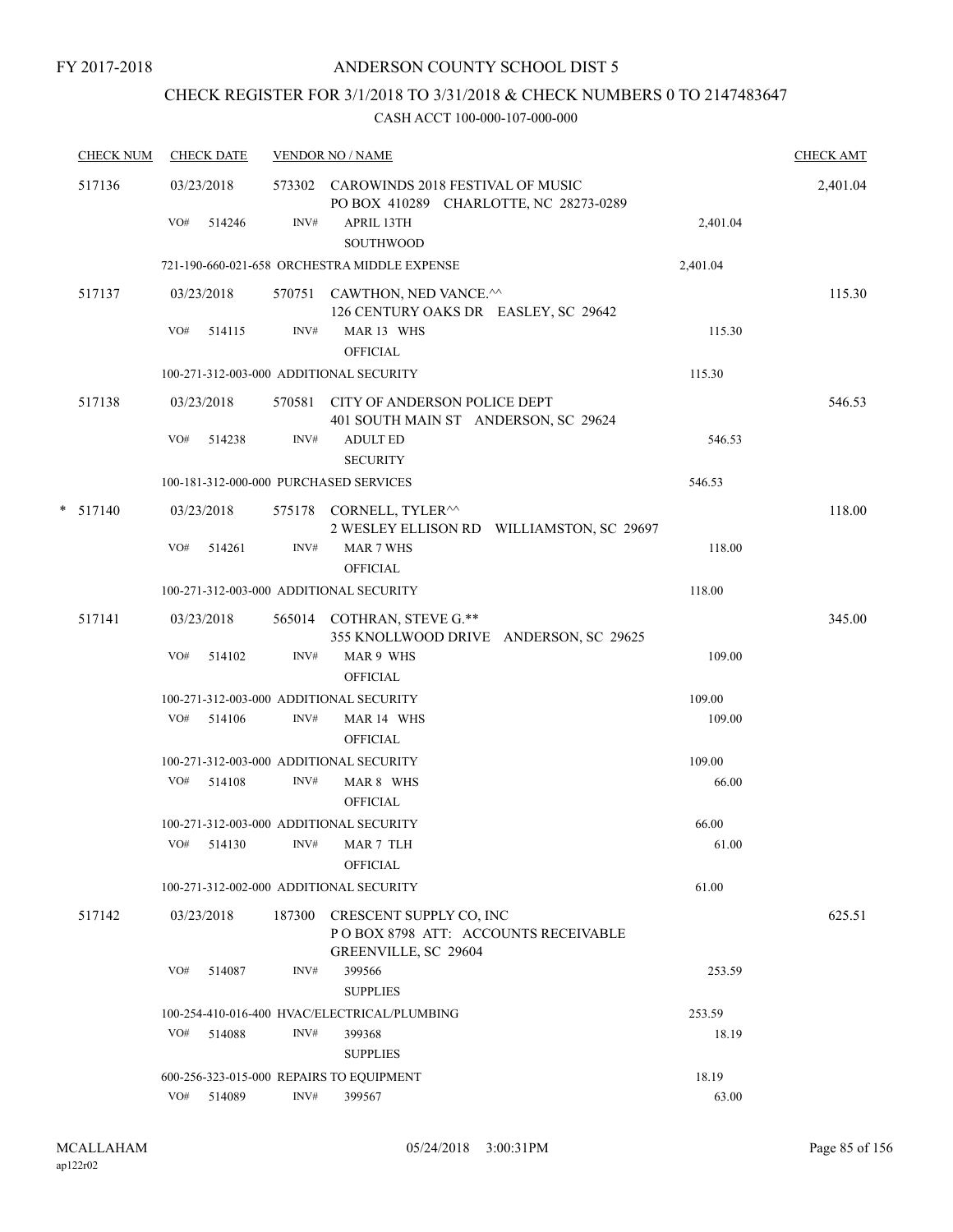FY 2017-2018

### ANDERSON COUNTY SCHOOL DIST 5

## CHECK REGISTER FOR 3/1/2018 TO 3/31/2018 & CHECK NUMBERS 0 TO 2147483647

| CHECK NUM  |     | <b>CHECK DATE</b>                 |                | <b>VENDOR NO / NAME</b>                      |     |           |          | <b>CHECK AMT</b> |
|------------|-----|-----------------------------------|----------------|----------------------------------------------|-----|-----------|----------|------------------|
|            |     |                                   |                | <b>SUPPLIES</b>                              |     |           |          |                  |
|            |     |                                   |                | 100-254-410-010-400 HVAC/ELECTRICAL/PLUMBING |     |           | 63.00    |                  |
|            |     | VO# 514090                        | INV#           | 399568                                       |     |           | 59.22    |                  |
|            |     |                                   |                | <b>SUPPLIES</b>                              |     |           |          |                  |
|            |     |                                   |                | 100-254-410-016-400 HVAC/ELECTRICAL/PLUMBING |     |           | 59.22    |                  |
|            |     | VO# 514091                        | INV#           | 399565                                       |     |           | 50.83    |                  |
|            |     |                                   |                | <b>SUPPLIES</b>                              |     |           |          |                  |
|            |     |                                   |                | 100-254-410-010-400 HVAC/ELECTRICAL/PLUMBING |     |           | 50.83    |                  |
|            |     | VO# 514092                        | INV#           | 399569                                       |     |           | 39.59    |                  |
|            |     |                                   |                | <b>SUPPLIES</b>                              |     |           |          |                  |
|            |     | 100-254-410-000-400 HVAC SUPPLIES |                |                                              |     |           | 39.59    |                  |
|            |     | VO# 514093                        | INV#           | 399564                                       |     |           | 23.63    |                  |
|            |     |                                   |                | <b>SUPPLIES</b>                              |     |           |          |                  |
|            |     |                                   |                | 100-254-410-002-400 HVAC/ELECTRICAL/PLUMBING |     |           | 23.63    |                  |
|            |     | VO# 514094                        | INV#           | 399563                                       |     |           | 21.19    |                  |
|            |     |                                   |                | <b>SUPPLIES</b>                              |     |           |          |                  |
|            |     |                                   |                |                                              |     |           |          |                  |
|            |     |                                   |                | 100-254-410-021-400 HVAC/ELECTRICAL/PLUMBING |     |           | 21.19    |                  |
|            |     | VO# 514095                        | INV#           | 399511                                       |     |           | 75.69    |                  |
|            |     |                                   |                | <b>SUPPLIES</b>                              |     |           |          |                  |
|            |     |                                   |                | 100-254-410-001-400 HVAC/ELECTRICAL/PLUMBING |     |           | 75.69    |                  |
|            |     | VO# 514096                        | INV#           | 399510                                       |     |           | 20.58    |                  |
|            |     |                                   |                | <b>SUPPLIES</b>                              |     |           |          |                  |
|            |     | 100-254-410-000-400 HVAC SUPPLIES |                |                                              |     |           | 20.58    |                  |
| 517143     |     | 03/23/2018                        |                | 569972 DAJA DIAL                             |     |           |          | 250.00           |
|            |     |                                   |                | 104 RED MAPLE WAY CLEMSON, SC 29631          |     |           |          |                  |
|            | VO# | 514138                            | INV#           | <b>EMCEE</b>                                 |     |           | 250.00   |                  |
|            |     |                                   |                | <b>MISS WESTSIDE</b>                         |     |           |          |                  |
|            |     |                                   |                | 100-271-312-003-000 ADDITIONAL SECURITY      |     |           | 250.00   |                  |
| $*$ 517145 |     | 03/23/2018                        |                | 198651 DELL MARKETING LP                     |     |           |          | 4,961.64         |
|            |     |                                   |                | PO BOX 534118 ATT: ACCOUNTS RECEIVABLE       |     |           |          |                  |
|            |     |                                   |                | ATLANTA, GA 30353-4118                       |     |           |          |                  |
|            |     | VO# 514153                        | INV#           | 10230722847                                  |     | PO# 98365 | 572.05   |                  |
|            |     |                                   |                | TECHNOLOGY                                   |     |           |          |                  |
|            |     |                                   |                | 100-112-410-000-000 SUPPLIES AND MATERIALS   |     |           | 572.05   |                  |
|            | VO# | 514154                            | INV#           | 10230446389                                  | PO# | 98314     | 453.04   |                  |
|            |     |                                   |                | <b>TECHNOLOGY</b>                            |     |           |          |                  |
|            |     |                                   |                |                                              |     |           |          |                  |
|            |     |                                   |                | 100-266-314-000-000 REPAIRS TO EQUIPMENT     |     |           | 453.04   |                  |
|            | VO# | 514155                            | INV#           | 10230434686<br><b>BATTERIES</b>              | PO# | 98311     | 2,326.98 |                  |
|            |     |                                   |                | 100-266-314-000-000 REPAIRS TO EQUIPMENT     |     |           | 2,326.98 |                  |
|            | VO# | 514156                            | INV#           | 10230376503                                  | PO# | 98315     | 39.35    |                  |
|            |     |                                   |                | <b>SUPPLIES</b>                              |     |           |          |                  |
|            |     |                                   |                | 100-266-314-000-000 REPAIRS TO EQUIPMENT     |     |           | 39.35    |                  |
|            | VO# | 514157                            | $\text{INV}\#$ | 10230334888                                  | PO# | 98332     | 814.86   |                  |
|            |     |                                   |                | <b>PRINTERS</b>                              |     |           |          |                  |
|            |     |                                   |                |                                              |     |           |          |                  |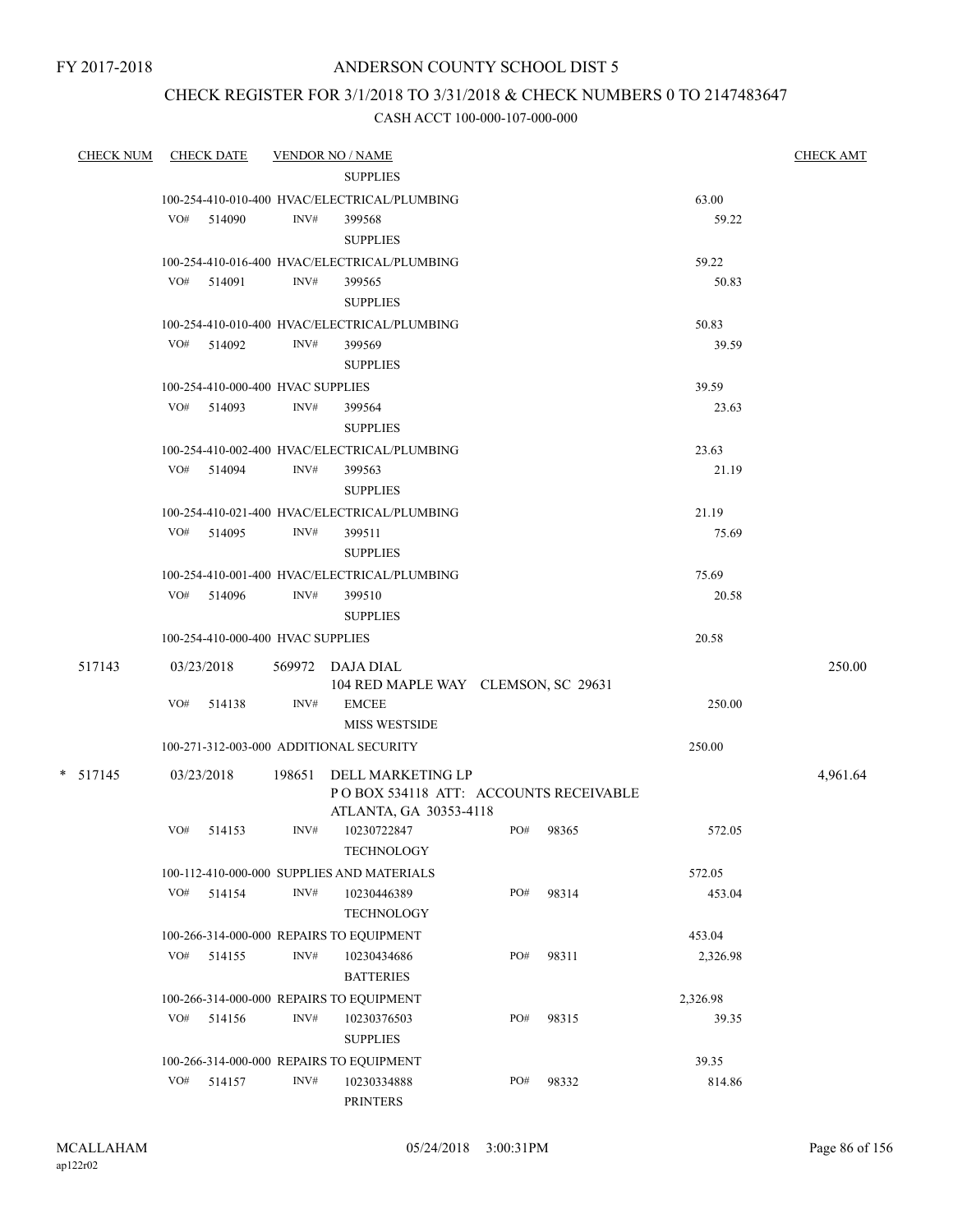### CHECK REGISTER FOR 3/1/2018 TO 3/31/2018 & CHECK NUMBERS 0 TO 2147483647

| <b>CHECK NUM</b> |     | <b>CHECK DATE</b> |                              | <b>VENDOR NO / NAME</b>                                                                             |     |       |        | <b>CHECK AMT</b> |
|------------------|-----|-------------------|------------------------------|-----------------------------------------------------------------------------------------------------|-----|-------|--------|------------------|
|                  |     |                   |                              | 100-266-345-007-BUD TECHNOLOGY PURCHASED SERV                                                       |     |       | 814.86 |                  |
|                  |     | VO# 514158        | INV#                         | 10231040297<br><b>MONITOR</b>                                                                       | PO# | 98227 | 381.96 |                  |
|                  |     |                   |                              | 100-113-410-021-VEN SUPPLY-ADDT'L FOR LOST VENDING                                                  |     |       | 381.96 |                  |
|                  | VO# | 514159            | INV#                         | 10230199762<br><b>MONITORS</b>                                                                      | PO# | 98319 | 373.40 |                  |
|                  |     |                   |                              | 100-254-410-000-055 OFFICE SUPPLIES & FURNITURE                                                     |     |       | 373.40 |                  |
| 517146           |     | 03/23/2018        |                              | 202960 DISCOUNT SCHOOL SUPPLY                                                                       |     |       |        | 415.69           |
|                  |     |                   |                              | POBOX 6013 ATT: ACCOUNTS RECEIVABLE<br>CAROL STREAM, IL 60197-6013                                  |     |       |        |                  |
|                  | VO# | 514160            | INV#                         | D25322720101<br>WHITEHALL ELEM                                                                      | PO# | 98228 | 415.69 |                  |
|                  |     |                   | 924-147-410-019-000 SUPPLIES |                                                                                                     |     |       | 415.69 |                  |
| 517147           |     | 03/23/2018        |                              | 572904 DR LOFTON CATERING<br>1020 GREENWOOD AVE ANDERSON, SC 29621                                  |     |       |        | 225.00           |
|                  | VO# | 514161            | INV#                         | <b>MARCH 20</b><br><b>BOARD MEAL</b>                                                                |     |       | 225.00 |                  |
|                  |     |                   |                              | 100-231-334-000-000 TRUSTEE EXPENSE                                                                 |     |       | 225.00 |                  |
| $*$ 517150       |     | 03/23/2018        |                              | 224625 ELECTRIC CITY SIGNS & NEON, INC.<br>POBOX 656 ATT: ACCOUNTS RECEIVABLE<br>ANDERSON, SC 29622 |     |       |        | 330.75           |
|                  | VO# | 514086            | INV#                         | 24791<br><b>CRANE SERVICE</b>                                                                       |     |       | 330.75 |                  |
|                  |     |                   |                              | 100-254-323-003-400 CONTR SERV-HVAC/ELECT/PLUMBING                                                  |     |       | 330.75 |                  |
| 517151           |     | 03/23/2018        | 566164                       | ELLIS, JAMIE^^<br>125 SCOTTS BLUFF DRIVE SIMPSONVILLE, SC<br>29681                                  |     |       |        | 124.60           |
|                  | VO# | 514113            | INV#                         | MAR 2 WHS<br><b>OFFICIAL</b>                                                                        |     |       | 124.60 |                  |
|                  |     |                   |                              | 100-271-312-003-000 ADDITIONAL SECURITY                                                             |     |       | 124.60 |                  |
| 517152           |     | 03/23/2018        | 567123                       | ENTERPRISE RENT A CAR<br>PO BOX 100243 ATT: ACCOUNTS RECEIVABLE<br>ATLANTA, GA 30384                |     |       |        | 162.68           |
|                  | VO# | 514163            | INV#                         | 15661550<br><b>DEC RENTAL</b>                                                                       |     |       | 162.68 |                  |
|                  |     |                   |                              | 201-224-333-006-000 TRIPS AND CONFERENCES                                                           |     |       | 162.68 |                  |
| 517153           |     | 03/23/2018        | 569871                       | FOLLETT SCHOOL SOLUTIONS, INC                                                                       |     |       |        | 844.70           |
|                  |     |                   |                              | 91826 COLLECTION CENTER DRIVE ATT:<br>ACCOUNTS RECEIVABLE CHICAGO, IL 60693-0918                    |     |       |        |                  |
|                  | VO# | 514243            | INV#                         | 787433<br><b>CONCORD ELEM</b>                                                                       |     |       | 844.70 |                  |
|                  |     |                   | 100-113-410-009-000 SUPPLIES |                                                                                                     |     |       | 844.70 |                  |
| 517154           |     | 03/23/2018        | 237555                       | <b>FORMS &amp; SUPPLY</b>                                                                           |     |       |        | 982.20           |
|                  |     |                   |                              |                                                                                                     |     |       |        |                  |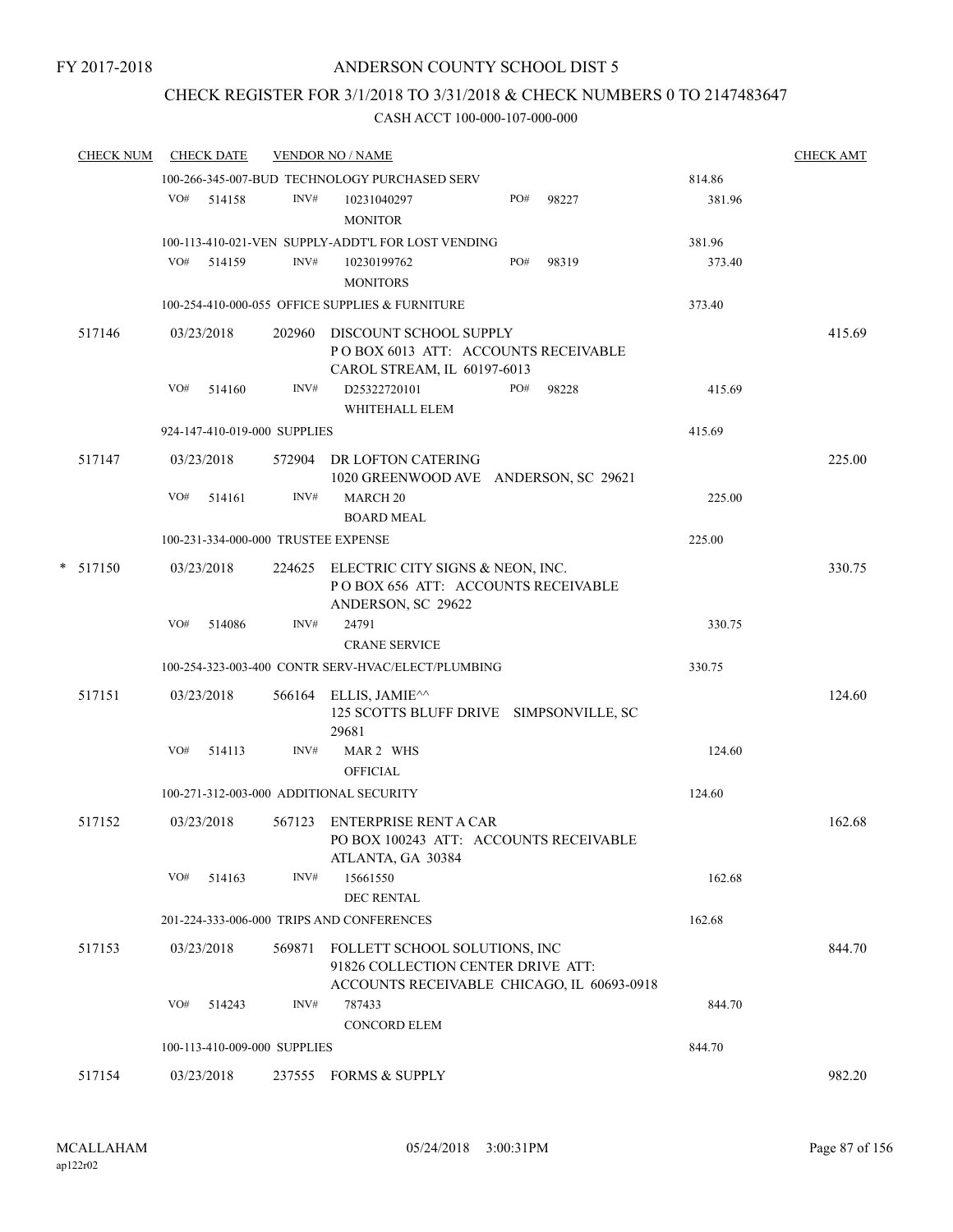### CHECK REGISTER FOR 3/1/2018 TO 3/31/2018 & CHECK NUMBERS 0 TO 2147483647

| <b>CHECK NUM</b> |     | <b>CHECK DATE</b>        |        | <b>VENDOR NO / NAME</b>                                                                         | PO BOX 563953 ATT: ACCOUNTS RECEIVABLE  |                 | <b>CHECK AMT</b> |
|------------------|-----|--------------------------|--------|-------------------------------------------------------------------------------------------------|-----------------------------------------|-----------------|------------------|
|                  | VO# | 514242                   | INV#   | CHARLOTTE, NC 28256<br>4504718<br>4484024                                                       |                                         | 946.59          |                  |
|                  |     |                          |        | 829-112-410-009-000 SUPPLIES AND MATERIALS<br>829-112-410-009-000 SUPPLIES AND MATERIALS        |                                         | 921.27<br>25.32 |                  |
|                  |     | VO# 514248               | INV#   | 4514803<br><b>SUPPLIES</b>                                                                      |                                         | 35.61           |                  |
|                  |     |                          |        | 705-271-660-005-411 MISCELLANEOUS EXPENSE                                                       |                                         | 35.61           |                  |
| * 517156         |     | 03/23/2018               |        | 575170 FOWLER, SHAWN^^<br>8 OAKVALE RD GREENVILLE, SC 29611                                     |                                         |                 | 132.40           |
|                  | VO# | 514124                   | INV#   | MAR 10 TLH<br><b>OFFICIAL</b>                                                                   |                                         | 132.40          |                  |
|                  |     |                          |        | 100-271-312-002-000 ADDITIONAL SECURITY                                                         |                                         | 132.40          |                  |
| 517157           |     | 03/23/2018               |        | 239475 FRANKS, JEFF^^<br>PO BOX 1522 SENECA, SC 29672                                           |                                         |                 | 125.20           |
|                  | VO# | 514128                   | INV#   | MAR 7 TLH<br><b>OFFICIAL</b>                                                                    |                                         | 125.20          |                  |
|                  |     |                          |        | 100-271-312-002-000 ADDITIONAL SECURITY                                                         |                                         | 125.20          |                  |
| * 517159         |     | 03/23/2018               |        | 251600 GOPHER SPORT<br>POBOX 1450 NW5634 ATT: ACCOUNTS<br>RECEIVABLE MINNEAPOLIS, MN 55485-5634 |                                         |                 | 951.65           |
|                  | VO# | 514164                   | INV#   | 9431426<br><b>MCCANTS</b>                                                                       | PO# 98293                               | 951.65          |                  |
|                  |     |                          |        | 100-271-410-005-000 MIDDLE SCHOOL SUPPLIES                                                      |                                         | 951.65          |                  |
| 517160           |     | 03/23/2018               |        | 259175 HAMMOND, GORDON <sup>^^</sup>                                                            | 2014 EDGEWOOD AVENUE ANDERSON, SC 29625 |                 | 132.00           |
|                  | VO# | 514101                   | INV#   | MAR 16 WHS<br><b>OFFICIAL</b>                                                                   |                                         | 66.00           |                  |
|                  |     |                          |        | 100-271-312-003-000 ADDITIONAL SECURITY                                                         |                                         | 66.00           |                  |
|                  |     | VO# 514112               | INV#   | MAR 10 WHS<br><b>OFFICIAL</b>                                                                   |                                         | 66.00           |                  |
|                  |     |                          |        | 100-271-312-003-000 ADDITIONAL SECURITY                                                         |                                         | 66.00           |                  |
| * 517162         |     | 03/23/2018               | 573279 | HERSHEY CREAMERY COMPANY<br>301 S CAMERON STREET HARRISBURG, PA<br>17101-2815                   |                                         |                 | 3,280.56         |
|                  | VO# | 514165                   | INV#   | 12700020<br>TL HANNA                                                                            |                                         | 53.64           |                  |
|                  |     | 600-256-460-002-000 FOOD |        |                                                                                                 |                                         | 53.64           |                  |
|                  | VO# | 514166                   | INV#   | <b>WESTSIDE</b><br>12699888,12751291                                                            |                                         | 86.40           |                  |
|                  |     | 600-256-460-003-000 FOOD |        |                                                                                                 |                                         | 64.80           |                  |
|                  |     | 600-256-460-003-000 FOOD |        |                                                                                                 |                                         | 21.60           |                  |
|                  | VO# | 514167                   | INV#   | 12699993<br><b>MCCANTS</b>                                                                      |                                         | 42.12           |                  |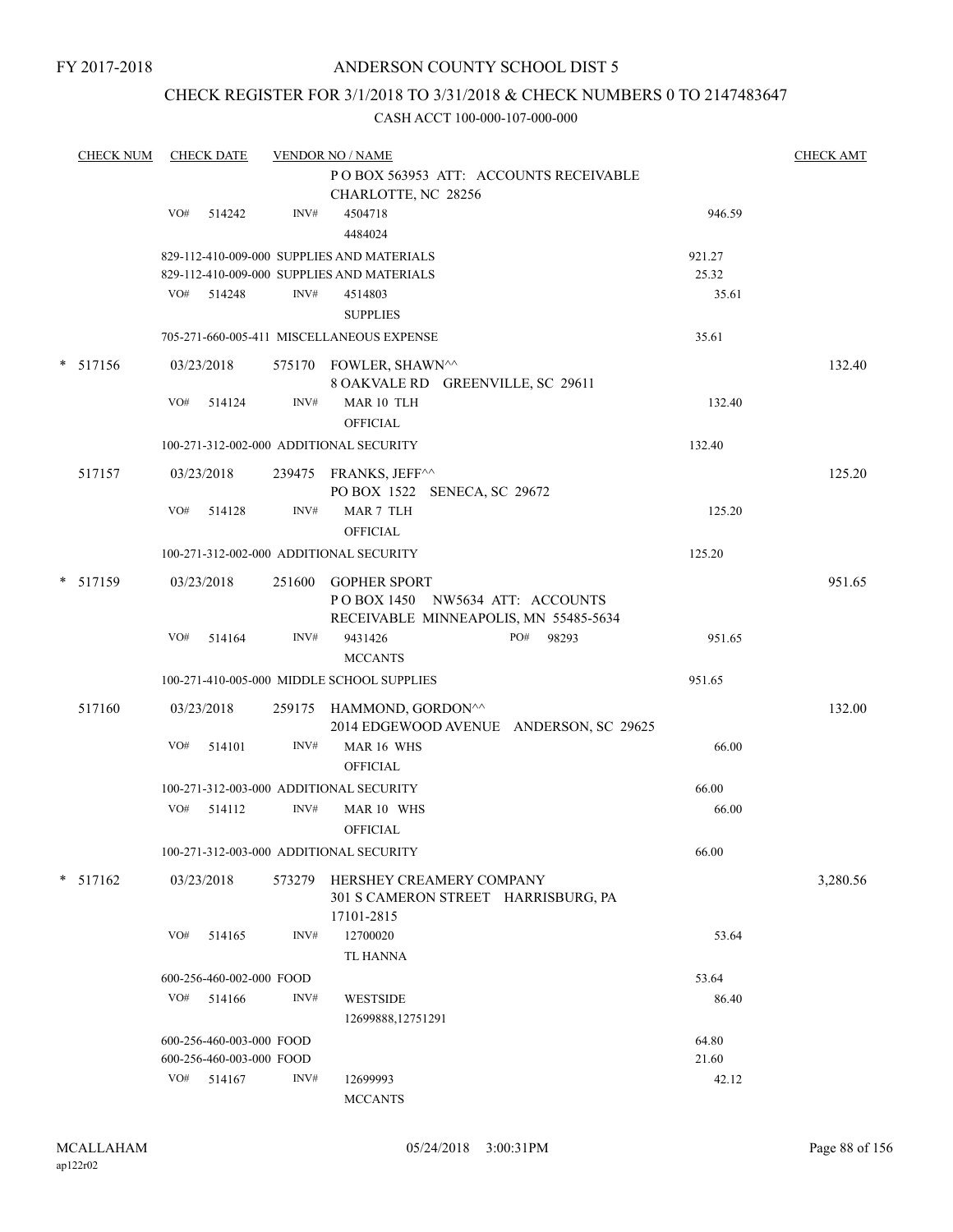# CHECK REGISTER FOR 3/1/2018 TO 3/31/2018 & CHECK NUMBERS 0 TO 2147483647

| <b>CHECK NUM</b> |     | <b>CHECK DATE</b>        |        | <b>VENDOR NO / NAME</b>                       |                                          |          | <b>CHECK AMT</b> |
|------------------|-----|--------------------------|--------|-----------------------------------------------|------------------------------------------|----------|------------------|
|                  |     | 600-256-460-005-000 FOOD |        |                                               |                                          | 42.12    |                  |
|                  | VO# | 514168                   | INV#   | <b>RBT ANDERSON</b>                           |                                          | 722.40   |                  |
|                  |     |                          |        | <b>FEB DELIVERIES</b>                         |                                          |          |                  |
|                  |     | 600-256-460-006-000 FOOD |        |                                               |                                          | 342.24   |                  |
|                  |     | 600-256-460-006-000 FOOD |        |                                               |                                          | 232.92   |                  |
|                  |     | 600-256-460-006-000 FOOD |        |                                               |                                          | 147.24   |                  |
|                  | VO# | 514169                   | INV#   | <b>CENTERVILLE</b>                            |                                          | 829.20   |                  |
|                  |     |                          |        | 12665498,12709768                             |                                          |          |                  |
|                  |     | 600-256-460-007-000 FOOD |        |                                               |                                          | 477.30   |                  |
|                  |     | 600-256-460-007-000 FOOD |        |                                               |                                          | 351.90   |                  |
|                  | VO# | 514170                   | INV#   | MCLEES ELEM                                   |                                          | 618.12   |                  |
|                  |     |                          |        | 12665637,12754108                             |                                          |          |                  |
|                  |     | 600-256-460-008-000 FOOD |        |                                               |                                          | 300.42   |                  |
|                  |     | 600-256-460-008-000 FOOD |        |                                               |                                          | 317.70   |                  |
|                  |     | VO# 514171               | INV#   | CONCORD                                       |                                          | 234.00   |                  |
|                  |     |                          |        | 12663552,12753238                             |                                          |          |                  |
|                  |     | 600-256-460-009-000 FOOD |        |                                               |                                          | 137.52   |                  |
|                  |     | 600-256-460-009-000 FOOD |        |                                               |                                          | 96.48    |                  |
|                  | VO# | 514172                   | INV#   | <b>GLENVIEW</b>                               |                                          | 99.60    |                  |
|                  |     |                          |        | 12746883                                      |                                          |          |                  |
|                  |     | 600-256-460-020-000 FOOD |        |                                               |                                          | 99.60    |                  |
|                  | VO# | 514173                   | INV#   | <b>SOUTHWOOD</b>                              |                                          | 430.92   |                  |
|                  |     |                          |        | <b>FEB DELIVERIES</b>                         |                                          |          |                  |
|                  |     | 600-256-460-020-000 FOOD |        |                                               |                                          | 214.80   |                  |
|                  |     | 600-256-460-020-000 FOOD |        |                                               |                                          | 105.48   |                  |
|                  |     | 600-256-460-020-000 FOOD |        |                                               |                                          | 110.64   |                  |
|                  | VO# | 514245                   | INV#   | 12706595                                      |                                          | 164.16   |                  |
|                  |     |                          |        | <b>VARENNES</b>                               |                                          |          |                  |
|                  |     |                          |        | 716-271-660-016-391 ICE CREAM SALES EXPENSE   |                                          | 164.16   |                  |
| 517163           |     | 03/23/2018               | 574712 | HILL, TROY <sup>^^</sup>                      |                                          |          | 180.00           |
|                  |     |                          |        | 108 RUNNING FOX LN BELTON, SC 29627           |                                          |          |                  |
|                  | VO# | 514116                   | INV#   | MAR 7, 10, 12                                 |                                          | 180.00   |                  |
|                  |     |                          |        | <b>TL HANNA</b>                               |                                          |          |                  |
|                  |     |                          |        | 100-271-312-002-000 ADDITIONAL SECURITY       |                                          | 180.00   |                  |
| 517164           |     | 03/23/2018               | 574396 | HOME2SUITES by HILTON                         |                                          |          | 3,005.04         |
|                  |     |                          |        |                                               | CHARLESTON AIRPORT/CONVENTION CTR 3401   |          |                  |
|                  |     |                          |        |                                               | W. MONTAGUE AVENUE, NORTH CHARLESTON,    |          |                  |
|                  |     |                          |        | SC 29418                                      |                                          |          |                  |
|                  | VO# | 514240                   | INV#   | 42518                                         | PO#<br>97842                             | 3,005.04 |                  |
|                  |     |                          |        | <b>APRIL 25-26</b>                            |                                          |          |                  |
|                  |     |                          |        | 207-271-312-000-014 NON-TRADITIONAL ACTIVITES |                                          | 3,005.04 |                  |
| 517165           |     | 03/23/2018               | 571944 | <b>HONORS GRADUATION</b>                      |                                          |          | 237.56           |
|                  |     |                          |        |                                               | 50 CHURCH STREET AMERICAN FORK, UT 84003 |          |                  |
|                  | VO# | 514174                   | INV#   | 81845                                         |                                          | 237.56   |                  |
|                  |     |                          |        | <b>WESTSIDE HS</b>                            |                                          |          |                  |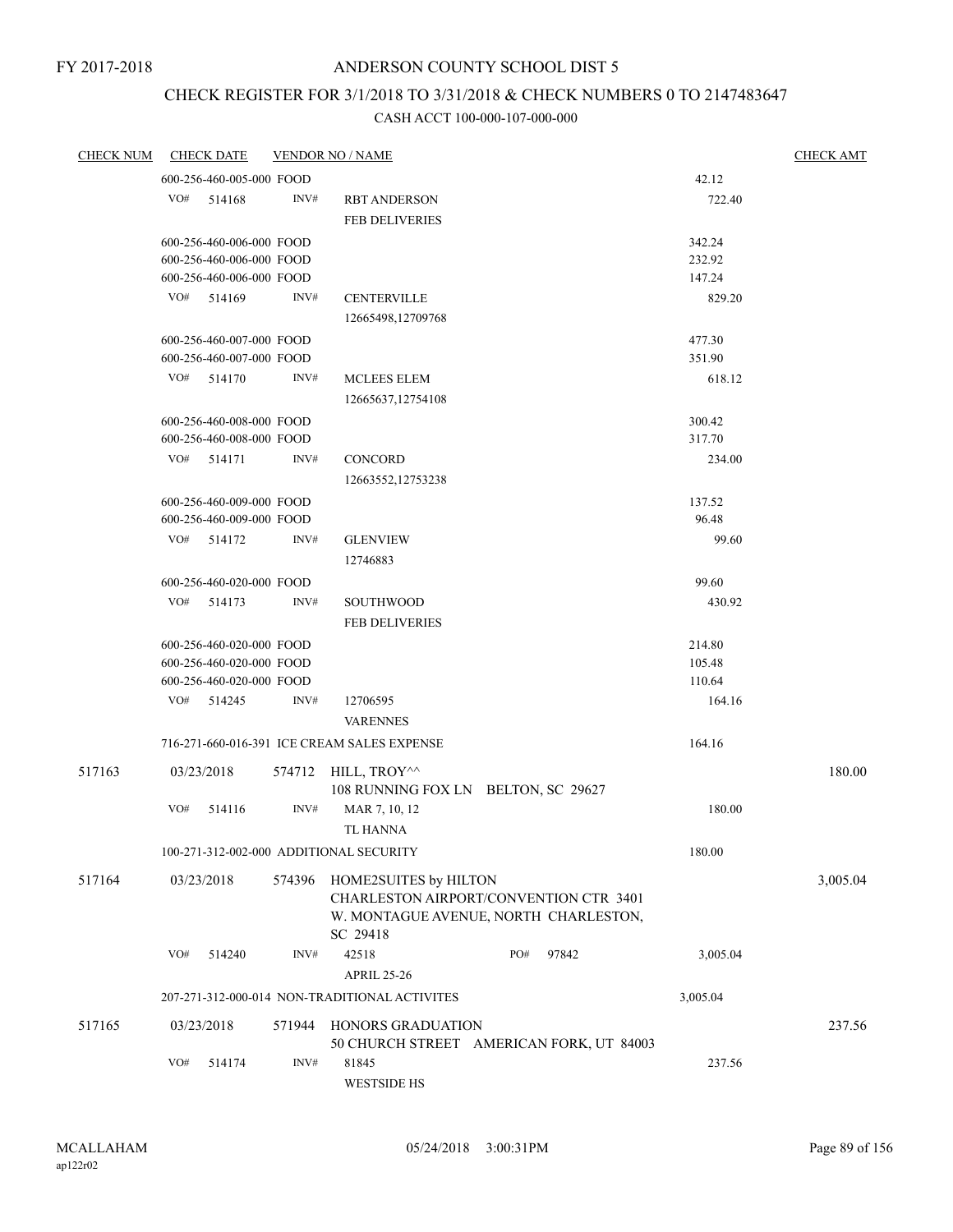FY 2017-2018

### ANDERSON COUNTY SCHOOL DIST 5

# CHECK REGISTER FOR 3/1/2018 TO 3/31/2018 & CHECK NUMBERS 0 TO 2147483647

| <b>CHECK NUM</b> |     | <b>CHECK DATE</b><br>100-114-410-003-000 SUPPLIES                      |        | <b>VENDOR NO / NAME</b>                                                                              |     |       | 237.56         | <b>CHECK AMT</b> |
|------------------|-----|------------------------------------------------------------------------|--------|------------------------------------------------------------------------------------------------------|-----|-------|----------------|------------------|
| 517166           |     | 03/23/2018                                                             |        | 575096 HOPE KING TEACHING RESOURCES INC<br>1021 MOORHEAD PLACE PENDLETON, SC 29670                   |     |       |                | 1,440.00         |
|                  | VO# | 514175                                                                 | INV#   | 737329194<br><b>REGISTRATION</b>                                                                     |     |       | 1,440.00       |                  |
|                  |     |                                                                        |        | 201-224-333-019-000 TRIPS AND CONFERENCES                                                            |     |       | 1,440.00       |                  |
| $*$ 517169       |     | 03/23/2018                                                             | 276400 | ID SHOP, INC<br>POBOX 49457 ATT: ACCOUNTS RECEIVABLE<br>GREENWOOD, SC 29649                          |     |       |                | 304.95           |
|                  | VO# | 514176                                                                 | INV#   | 83642<br><b>SUPPLIES</b>                                                                             |     |       | 304.95         |                  |
|                  |     | 100-114-410-021-000 SUPPLIES                                           |        |                                                                                                      |     |       | 304.95         |                  |
| $*$ 517171       |     | 03/23/2018                                                             | 574987 | JOYLABZ<br>PO BOX 1444 SANTA CRUZ, CA 95061                                                          |     |       |                | 2,136.98         |
|                  | VO# | 514177                                                                 | INV#   | 6585<br><b>SUPPLIES</b>                                                                              | PO# | 98347 | 2,136.98       |                  |
|                  |     |                                                                        |        | 225-224-410-000-000 SUPPLIES-PD/EDUCATIONAL                                                          |     |       | 2,136.98       |                  |
| 517172           |     | 03/23/2018                                                             | 566745 | <b>JUNIOR LIBRARY GUILD</b><br>P.O. BOX 6308 ATT: ACCOUNTS RECEIVABLE<br>CAROL STREAM, IL 60197-6308 |     |       |                | 1,010.80         |
|                  | VO# | 514178                                                                 | INV#   | 402899<br><b>GLENVIEW MS</b>                                                                         | PO# | 97930 | 1,010.80       |                  |
|                  |     | 100-222-410-020-000 SUPPLIES                                           |        |                                                                                                      |     |       | 1,010.80       |                  |
| 517173           |     | 03/23/2018                                                             |        | 563608 JW PEPPER & SON, INC<br>POBOX 642 ATT: ACCOUNTS RECEIVABLE<br><b>EXTON, PA 19341</b>          |     |       |                | 217.52           |
|                  | VO# | 514179                                                                 | INV#   | MIDWAY ELEM<br>ACCT# 11064081                                                                        |     |       | 169.64         |                  |
|                  |     |                                                                        |        | 100-113-410-000-COB CHORUS, ORCHESTRA & BAND                                                         |     |       | 67.93          |                  |
|                  |     | 717-190-660-017-220 MUSIC EXPENSE<br>717-190-660-017-220 MUSIC EXPENSE |        |                                                                                                      |     |       | 58.98<br>26.99 |                  |
|                  | VO# | 717-190-660-017-220 MUSIC EXPENSE<br>514180                            | INV#   | <b>GLENVIEW MS</b>                                                                                   |     |       | 15.74<br>47.88 |                  |
|                  |     |                                                                        |        | ACCT# 11064661                                                                                       |     |       |                |                  |
|                  |     |                                                                        |        | 720-271-660-020-601 BAND CLUB EXPENSE<br>720-271-660-020-601 BAND CLUB EXPENSE                       |     |       | 27.99<br>19.89 |                  |
| 517174           |     | 03/23/2018                                                             | 304900 | KAPLAN EARLY LEARNING COMPANY<br>POBOX 890575 ATT: ACCOUNTS RECEIVABLE<br>CHARLOTTE, NC 28289-0575   |     |       |                | 1,408.43         |
|                  | VO# | 514181                                                                 | INV#   | 4657159<br><b>SPPLIES</b>                                                                            | PO# | 97776 | 115.43         |                  |
|                  |     | 924-147-410-011-000 SUPPLIES                                           |        |                                                                                                      |     |       | 115.43         |                  |
|                  | VO# | 514182                                                                 | INV#   | 4705336<br><b>SPPLIES</b>                                                                            | PO# | 98230 | 1,293.00       |                  |
|                  |     | 924-147-410-019-000 SUPPLIES                                           |        |                                                                                                      |     |       | 1,293.00       |                  |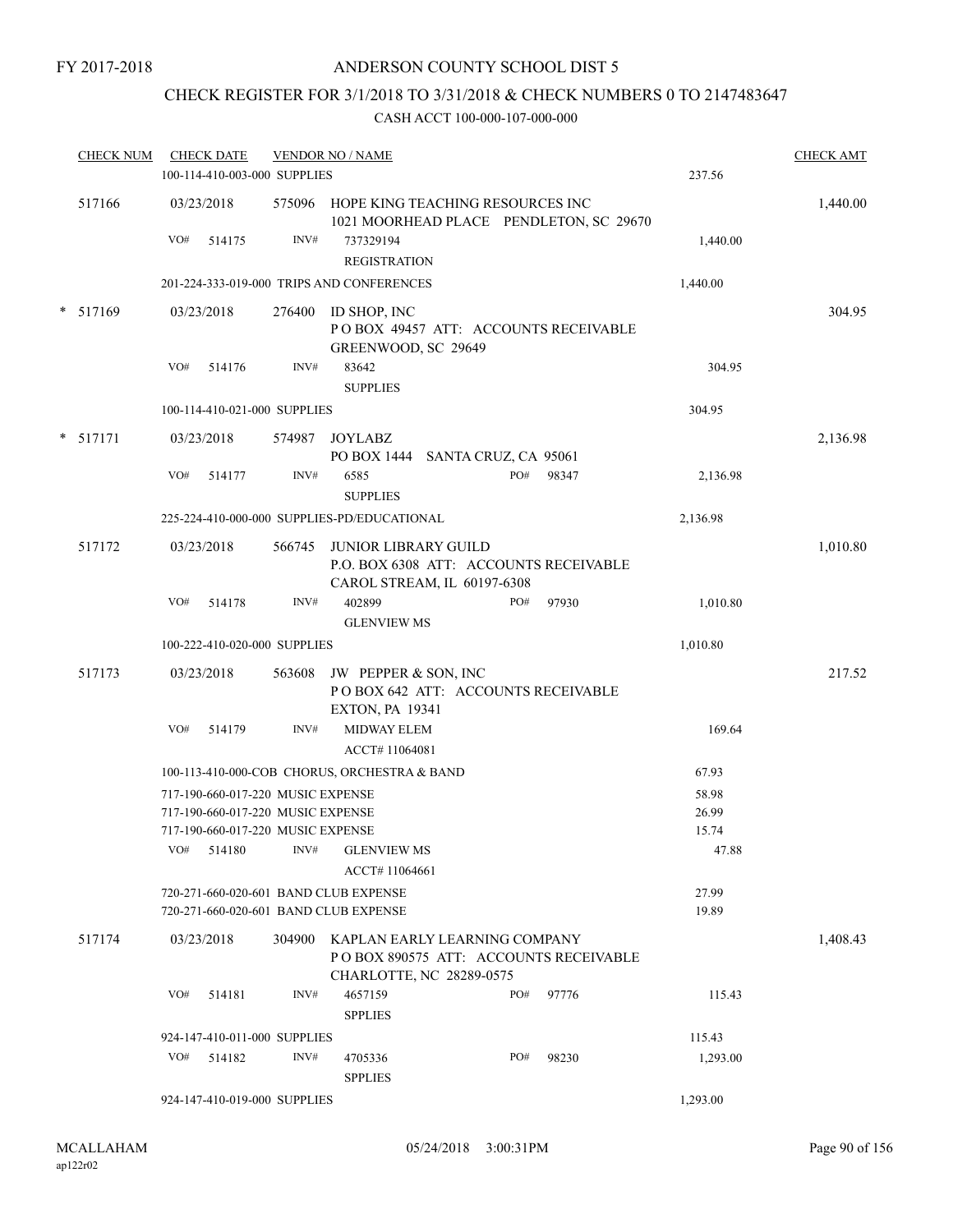### CHECK REGISTER FOR 3/1/2018 TO 3/31/2018 & CHECK NUMBERS 0 TO 2147483647

|   | <b>CHECK NUM</b> |     | <b>CHECK DATE</b>            |        | <b>VENDOR NO / NAME</b>                                                                                | <b>CHECK AMT</b> |
|---|------------------|-----|------------------------------|--------|--------------------------------------------------------------------------------------------------------|------------------|
|   | * 517176         |     | 03/23/2018                   | 575181 | KELLY TOURS<br>2788 HIGHWAY 80 WEST GARDEN CITY, GA<br>31408                                           | 5,415.00         |
|   |                  | VO# | 514183                       | INV#   | <b>TRIP 12070</b>                                                                                      | 5,415.00         |
|   |                  |     |                              |        | VARENNES ELEM                                                                                          |                  |
|   |                  |     |                              |        | 716-271-660-016-355 FIELD TRIPS GRADE 5 EXPENSE<br>5,415.00                                            |                  |
|   | 517177           |     | 03/23/2018                   | 307795 | KEPHART SERVICES<br>PO BOX 5748<br>DBA RCI SERVICES INC ATT:<br>ACCOUNTS RECEIVABLE ANDERSON, SC 29623 | 10,000.00        |
|   |                  | VO# | 514184                       | INV#   | <b>MCCANTS</b><br>PO#<br>98010<br><b>PAINTING</b>                                                      | 10,000.00        |
|   |                  |     |                              |        | 505-254-323-005-000 CONTRACTED SERVICES<br>10,000.00                                                   |                  |
| * | 517179           |     | 03/23/2018                   | 329401 | LOWES BUSINESS ACCOUNT<br>PO BOX 530954 CREDIT SERVICES ATLANTA, GA<br>30353-0954                      | 3,463.63         |
|   |                  | VO# | 514251                       | INV#   | 7288008<br><b>PURCHASES</b>                                                                            | 3,463.63         |
|   |                  |     |                              |        | 100-254-410-000-000 CUSTODIAL SUPPLIES                                                                 | 52.73            |
|   |                  |     |                              |        | 100-254-410-000-001 MAINT. SUPPLIES-STRUCTURES                                                         | 882.01           |
|   |                  |     |                              |        | 100-254-410-000-100 SMALL EQUIPMENT                                                                    | 940.74           |
|   |                  |     |                              |        | 100-254-410-002-001 SUPPLIES - MAINTENANCE                                                             | 156.84           |
|   |                  |     |                              |        | 100-254-410-003-001 SUPPLIES - MAINTENANCE                                                             | 130.59           |
|   |                  |     |                              |        | 100-254-410-003-400 HVAC/ELECTRICAL/PLUMBING                                                           | 32.66            |
|   |                  |     | 100-254-410-005-000 SUPPLIES |        |                                                                                                        | 32.45            |
|   |                  |     | 100-254-410-009-000 SUPPLIES |        |                                                                                                        | 38.58            |
|   |                  |     | 100-254-410-010-000 SUPPLIES |        |                                                                                                        | 48.73            |
|   |                  |     |                              |        | 100-254-410-010-001 SUPPLIES - MAINTENANCE                                                             | 166.32           |
|   |                  |     | 100-254-410-011-000 SUPPLIES |        |                                                                                                        | 8.11             |
|   |                  |     |                              |        | 100-254-410-011-001 SUPPLIES - MAINTENANCE                                                             | 98.40            |
|   |                  |     |                              |        | 100-254-410-013-001 SUPPLIES - MAINTENANCE                                                             | 53.75            |
|   |                  |     |                              |        | 100-254-410-014-001 SUPPLIES - MAINTENANCE                                                             | 101.44           |
|   |                  |     |                              |        | 100-254-410-017-001 SUPPLIES - MANTENANCE                                                              | 176.99           |
|   |                  |     | 100-254-410-018-000 SUPPLIES |        |                                                                                                        | 86.33            |
|   |                  |     |                              |        | 100-254-410-020-001 SUPPLIES - MAINTENANCE                                                             | 7.49             |
|   |                  |     |                              |        | 100-254-410-021-001 SUPPLIES - MAINTENANCE                                                             | 118.87           |
|   |                  |     |                              |        | 100-254-410-021-400 HVAC/ELECTRICAL/PLUMBING                                                           | 86.33            |
|   |                  |     |                              |        | 100-254-410-023-001 SUPPLIES-MAINTENANCE                                                               | 217.07           |
|   |                  |     |                              |        | 100-266-345-000-000 TECHNOLOGY INFRASTRUCTURE                                                          | 0.01             |
|   |                  |     |                              |        | 600-256-323-006-000 REPAIRS TO EQUIPMENT                                                               | 27.19            |
|   | $*$ 517181       |     | 03/23/2018                   | 334500 | <b>MAMA PENN'S</b><br>2802 NORTH MAIN STREET ANDERSON, SC 29621                                        | 3,554.15         |
|   |                  | VO# | 514185                       | INV#   | PO 97223<br>PO#<br>97223<br><b>EMPLOYEE LUNCH</b>                                                      | 3,554.15         |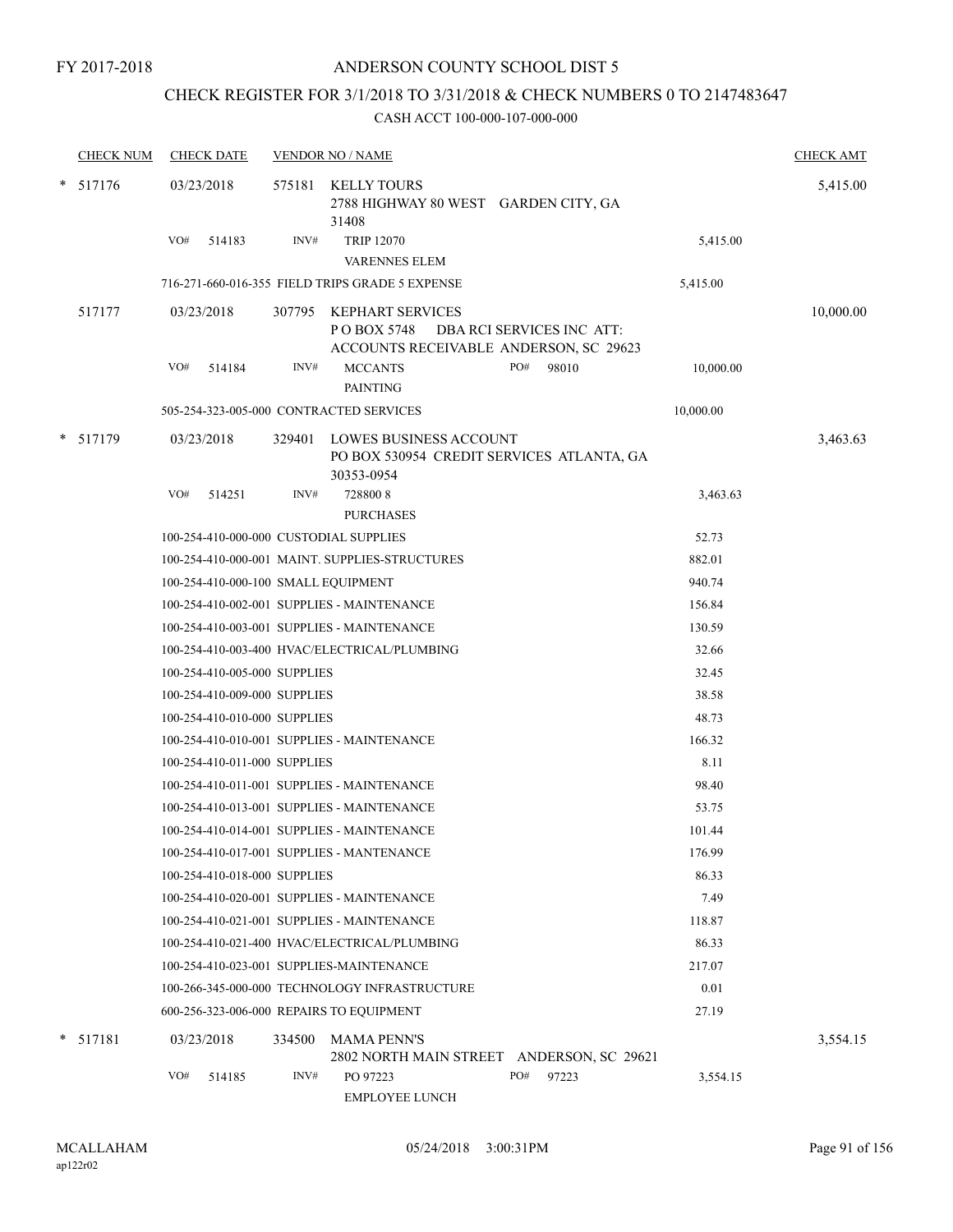## CHECK REGISTER FOR 3/1/2018 TO 3/31/2018 & CHECK NUMBERS 0 TO 2147483647

| <b>CHECK NUM</b> |     | <b>CHECK DATE</b>            |        | <b>VENDOR NO / NAME</b>                                                                          |              |          | <b>CHECK AMT</b> |
|------------------|-----|------------------------------|--------|--------------------------------------------------------------------------------------------------|--------------|----------|------------------|
|                  |     |                              |        | 100-264-312-000-ERP EMPLOYEE RECOGNITION PROGRAM                                                 |              | 3,554.15 |                  |
| 517182           |     | 03/23/2018                   |        | 574346 MARTIN, DANIEL <sup>^^</sup><br>112 STANCIL RD ANDERSON, SC 29625                         |              |          | 109.00           |
|                  | VO# | 514107                       | INV#   | MAR 14 WHS<br><b>OFFICIAL</b>                                                                    |              | 109.00   |                  |
|                  |     |                              |        | 100-271-312-003-000 ADDITIONAL SECURITY                                                          |              | 109.00   |                  |
| 517183           |     | 03/23/2018                   |        | 573818 MATALIK, REESE^^                                                                          |              |          | 212.70           |
|                  |     |                              |        | 300 LAUREL DRIVE WESTMINISTER, SC 29693                                                          |              |          |                  |
|                  | VO# | 514098                       | INV#   | MAR 13 WHS                                                                                       |              | 107.50   |                  |
|                  |     |                              |        | <b>OFFICIAL</b>                                                                                  |              |          |                  |
|                  |     |                              |        | 100-271-312-003-000 ADDITIONAL SECURITY                                                          |              | 107.50   |                  |
|                  | VO# | 514125                       | INV#   | MAR 8 TLH<br><b>OFFICIAL</b>                                                                     |              | 105.20   |                  |
|                  |     |                              |        | 100-271-312-002-000 ADDITIONAL SECURITY                                                          |              | 105.20   |                  |
| * 517186         |     | 03/23/2018                   |        | 563769 MCDANIEL DEVELOPMENT SERVICES<br>6622 DUNCAN PLACE FREDERICK, MD 21703                    |              |          | 2,250.00         |
|                  | VO# | 514187                       | INV#   | 277                                                                                              | PO#<br>97945 | 2,250.00 |                  |
|                  |     |                              |        | <b>FOOD SERVICE</b>                                                                              |              |          |                  |
|                  |     | 600-256-445-000-000 SOFTWARE |        |                                                                                                  |              | 2,250.00 |                  |
| 517187           |     | 03/23/2018                   | 349701 | MED CENTRAL HEALTH RESOURCES<br>3424 CLEMSON BLVD ATT: ACCOUNTS<br>RECEIVABLE ANDERSON, SC 29621 |              |          | 340.00           |
|                  | VO# | 514188                       | INV#   | 29331                                                                                            |              | 40.00    |                  |
|                  |     |                              |        | <b>HUGHES</b>                                                                                    |              |          |                  |
|                  |     |                              |        | 100-255-323-000-000 CONTRACTED SERVICES                                                          |              | 40.00    |                  |
|                  | VO# | 514189                       | INV#   | 35491                                                                                            |              | 40.00    |                  |
|                  |     |                              |        | <b>DONALDSON</b>                                                                                 |              |          |                  |
|                  |     |                              |        | 100-255-323-000-000 CONTRACTED SERVICES                                                          |              | 40.00    |                  |
|                  |     | VO# 514190                   | INV#   | 36768                                                                                            |              | 65.00    |                  |
|                  |     |                              |        | <b>SAYLORS</b>                                                                                   |              |          |                  |
|                  |     |                              |        | 100-255-323-000-000 CONTRACTED SERVICES                                                          |              | 65.00    |                  |
|                  |     | VO# 514191                   | INV#   | 19992                                                                                            |              | 65.00    |                  |
|                  |     |                              |        | MORGAN                                                                                           |              |          |                  |
|                  |     |                              |        | 100-255-323-000-000 CONTRACTED SERVICES                                                          |              | 65.00    |                  |
|                  |     | VO# 514192                   | INV#   | 33962<br>COLE                                                                                    |              | 65.00    |                  |
|                  |     |                              |        | 100-255-323-000-000 CONTRACTED SERVICES                                                          |              | 65.00    |                  |
|                  | VO# | 514193                       | INV#   | 22864<br><b>BELCHER</b>                                                                          |              | 65.00    |                  |
|                  |     |                              |        | 100-255-323-000-000 CONTRACTED SERVICES                                                          |              | 65.00    |                  |
| * 517190         |     | 03/23/2018                   | 382750 | NEW FOUNDATIONS CHILDREN & FAM SVCS INC<br>2300 STANDRIDGE ROAD ATT: DONNA                       |              |          | 4,091.31         |
|                  |     |                              | INV#   | <b>HARRINGTON ANDERSON, SC 29625</b>                                                             |              |          |                  |
|                  |     | $VO#$ 514194                 |        | 1550                                                                                             | PO# 98389    | 4,091.31 |                  |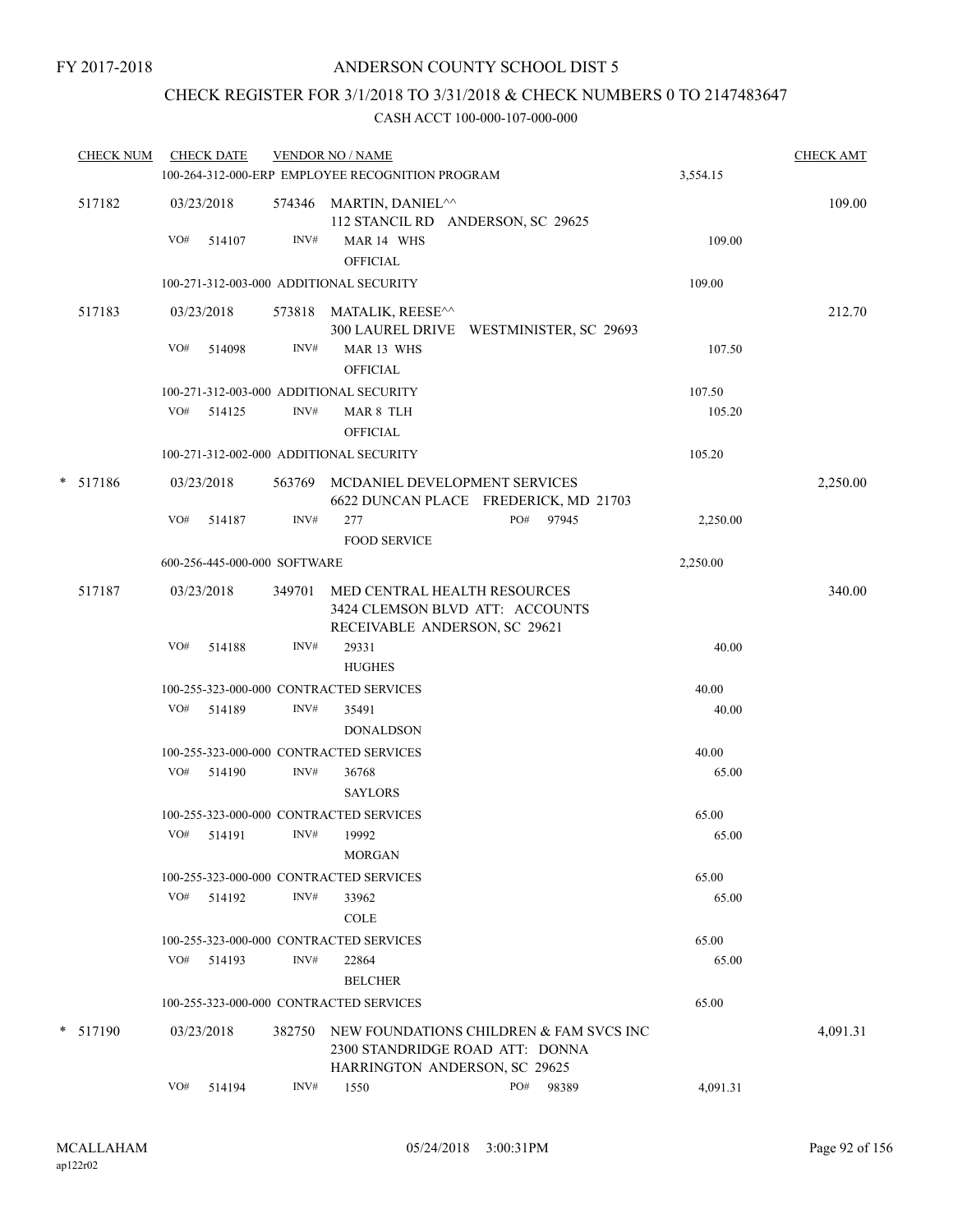### CHECK REGISTER FOR 3/1/2018 TO 3/31/2018 & CHECK NUMBERS 0 TO 2147483647

| <b>CHECK NUM</b> |     | <b>CHECK DATE</b>            |            | <b>VENDOR NO / NAME</b>                                                                  |     |                                           |           | <b>CHECK AMT</b> |
|------------------|-----|------------------------------|------------|------------------------------------------------------------------------------------------|-----|-------------------------------------------|-----------|------------------|
|                  |     |                              |            | <b>FEB EXPENSES</b>                                                                      |     |                                           |           |                  |
|                  |     |                              |            | 221-113-312-000-000 PS- PRG COORD/ TUTORS                                                |     |                                           | 4,091.31  |                  |
| 517191           |     | 03/23/2018                   |            | 570103 NEWLON, JON^^<br>102 CARNOUSTIE COURT GREENWOOD, SC<br>29646                      |     |                                           |           | 130.40           |
|                  | VO# | 514121                       | INV#       | MAR 9 TLH<br><b>OFFICIAL</b>                                                             |     |                                           | 130.40    |                  |
|                  |     |                              |            | 100-271-312-002-000 ADDITIONAL SECURITY                                                  |     |                                           | 130.40    |                  |
| 517192           |     | 03/23/2018                   |            | 389900 OFFICE DEPOT<br>POBOX 1413 CHARLOTTE, NC 28201-1413                               |     |                                           |           | 302.38           |
|                  | VO# | 514195                       | INV#       | 2168611737<br><b>SUPPLIES</b>                                                            | PO# | 98337                                     | 16.68     |                  |
|                  |     | 100-233-410-000-000 SUPPLIES |            |                                                                                          |     |                                           | 16.68     |                  |
|                  |     | VO# 514196                   | INV#       | 114461954001<br><b>SUPPLIES</b>                                                          |     |                                           | 109.27    |                  |
|                  |     |                              |            | 100-113-410-021-VEN SUPPLY-ADDT'L FOR LOST VENDING                                       |     |                                           | 109.27    |                  |
|                  |     | VO# 514249                   | INV#       | 112432571002<br><b>SUPPLIES</b>                                                          | PO# | 98278                                     | 42.78     |                  |
|                  |     |                              |            | 100-113-410-005-VEN SUPPLY-ADDT'L FOR LOST VENDING                                       |     |                                           | 42.78     |                  |
|                  |     | VO# 514256                   | INV#       | 113238469001<br><b>SUPPLIES</b>                                                          |     |                                           | 133.65    |                  |
|                  |     | 100-112-410-010-000 SUPPLIES |            |                                                                                          |     |                                           | 133.65    |                  |
| * 517194         |     | 03/23/2018                   |            | 575114 OPTIMA INC                                                                        |     | 220 CHERRY STREET SHREWSBURY, MA 01545    |           | 138.04           |
|                  | VO# | 514197                       | INV#       | 28723<br><b>SUPPLIES</b>                                                                 | PO# | 98292                                     | 138.04    |                  |
|                  |     | 397-113-410-005-000 SUPPLIES |            |                                                                                          |     |                                           | 138.04    |                  |
| 517195           |     | 03/23/2018                   | 573402 OTN |                                                                                          |     | 851 HWY 378 SUITE 100 LEXINGTON, SC 29072 |           | 952.30           |
|                  | VO# | 514198                       | INV#       | 4900-69<br><b>TECH SUPPLIES</b>                                                          | PO# | 98386                                     | 952.30    |                  |
|                  |     |                              |            | 100-266-314-000-000 REPAIRS TO EQUIPMENT                                                 |     |                                           | 952.30    |                  |
| 517196           |     | 03/23/2018                   | 572491     | PEARSON CLINICAL ASSESSMENT<br>60693                                                     |     | 13036 COLLECTION CENTER DIRVE CHICAGO, IL |           | 244.54           |
|                  | VO# | 514199                       | INV#       | 11546894<br><b>SUPPLIES</b>                                                              | PO# | 98237                                     | 244.54    |                  |
|                  |     |                              |            | 205-137-410-000-000 PRESCHOOL SUPPLIES                                                   |     |                                           | 122.27    |                  |
|                  |     |                              |            | 283-127-410-000-000 SUPPLIES-LD/DD/OHI                                                   |     |                                           | 122.27    |                  |
| * 517198         |     | 03/23/2018                   | 568036     | PIEDMONT NATURAL GAS<br>PO BOX 1246 ATT: ACCOUNTS RECEIVABLE<br>CHARLOTTE, NC 28201-1246 |     |                                           |           | 25,014.78        |
|                  | VO# | 514239                       | INV#       | DUE FEB 9<br><b>UTILITIES</b>                                                            |     |                                           | 25,014.78 |                  |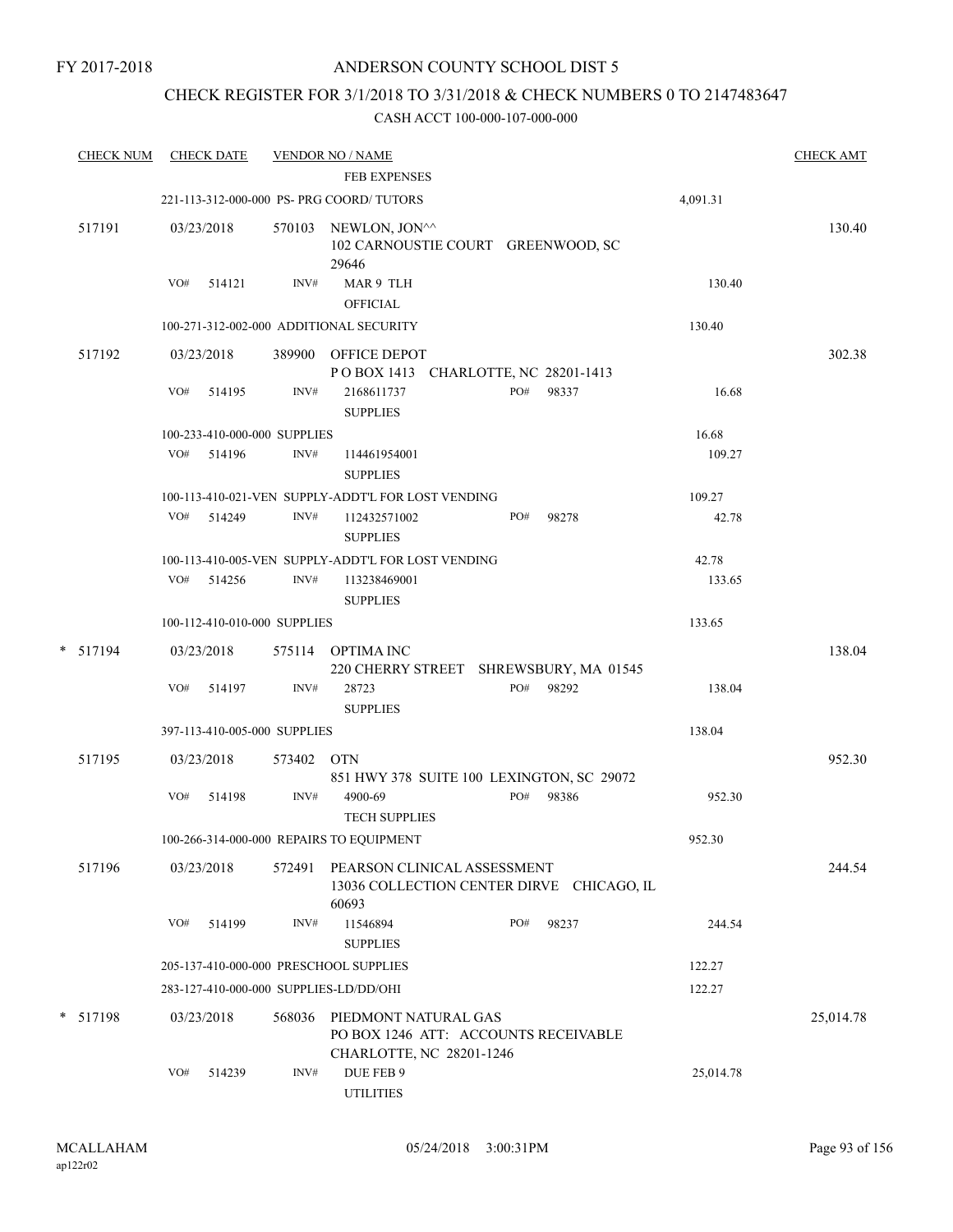# CHECK REGISTER FOR 3/1/2018 TO 3/31/2018 & CHECK NUMBERS 0 TO 2147483647

|  | <b>CHECK NUM</b> | <b>CHECK DATE</b>                                            |        | <b>VENDOR NO / NAME</b>                                                               |                | <b>CHECK AMT</b> |  |  |  |
|--|------------------|--------------------------------------------------------------|--------|---------------------------------------------------------------------------------------|----------------|------------------|--|--|--|
|  |                  | 100-254-472-002-000 ENERGY-GAS                               |        |                                                                                       | 8,509.64       |                  |  |  |  |
|  |                  | 100-254-472-005-000 ENERGY-GAS                               |        |                                                                                       | 3,235.79       |                  |  |  |  |
|  |                  | 100-254-472-009-000 ENERGY-GAS                               |        |                                                                                       | 181.22         |                  |  |  |  |
|  |                  | 100-254-472-013-000 ENERGY-GAS                               |        |                                                                                       | 1,746.07       |                  |  |  |  |
|  |                  | 100-254-472-014-000 ENERGY-GAS                               |        |                                                                                       | 3,404.20       |                  |  |  |  |
|  |                  | 100-254-472-019-000 ENERGY-GAS                               |        |                                                                                       | 2,742.65       |                  |  |  |  |
|  |                  | 100-254-472-020-000 ENERGY-GAS                               |        |                                                                                       | 892.35         |                  |  |  |  |
|  |                  | 100-254-472-023-000 ENERGY-GAS                               |        |                                                                                       | 1,753.10       |                  |  |  |  |
|  |                  | 600-256-470-002-000 ENERGY                                   |        |                                                                                       | 67.88          |                  |  |  |  |
|  |                  | 600-256-470-005-000 ENERGY                                   |        |                                                                                       | 158.43         |                  |  |  |  |
|  |                  | 600-256-470-009-000 ENERGY                                   |        |                                                                                       | 1,662.02       |                  |  |  |  |
|  |                  | 600-256-470-014-000 ENERGY                                   |        |                                                                                       | 229.76         |                  |  |  |  |
|  |                  | 600-256-470-017-000 ENERGY                                   |        |                                                                                       | 259.37         |                  |  |  |  |
|  |                  | 600-256-470-019-000 ENERGY                                   |        |                                                                                       | 172.30         |                  |  |  |  |
|  | 517199           | 03/23/2018                                                   | 394675 | PIP PRINTING<br>1005 NORTH FANT STREET ATT: ACCOUNTS<br>RECEIVABLE ANDERSON, SC 29621 |                | 105.15           |  |  |  |
|  |                  | VO#<br>514244                                                | INV#   | 96463,96515<br><b>CONCORD ELEM</b>                                                    | 105.15         |                  |  |  |  |
|  |                  | 100-233-410-009-000 SUPPLIES<br>100-233-410-009-000 SUPPLIES |        |                                                                                       | 34.71<br>70.44 |                  |  |  |  |
|  | 517200           | 03/23/2018                                                   | 575168 | PLANETBULB.COM<br>1100 MCALPINE AVE KANSAS CITY, KS 66105                             |                | 377.04           |  |  |  |
|  |                  | VO#<br>514201                                                | INV#   | PO#<br>98415<br>94355<br><b>TECH SUPPLIES</b>                                         | 377.04         |                  |  |  |  |
|  |                  | 100-266-314-000-000 REPAIRS TO EQUIPMENT                     |        |                                                                                       | 377.04         |                  |  |  |  |
|  | $*$ 517202       | 03/23/2018                                                   | 572961 | PORTER, AUSTIN^^<br>103 OAK MEADOW DRIVE SIMPSONVILLE, SC<br>29681                    |                | 111.50           |  |  |  |
|  |                  | VO#<br>514126                                                | INV#   | MAR 8 TLH<br><b>OFFICIAL</b>                                                          | 111.50         |                  |  |  |  |
|  |                  | 100-271-312-002-000 ADDITIONAL SECURITY                      |        |                                                                                       | 111.50         |                  |  |  |  |
|  | 517203           | 03/23/2018                                                   |        | 571652 PROSOURCE LLC<br>P.O. BOX 5339 GREENVILLE, SC 29606                            |                | 678.97           |  |  |  |
|  |                  | VO#<br>514079                                                | INV#   | S1926423<br><b>SUPPLIES</b>                                                           | 412.25         |                  |  |  |  |
|  |                  |                                                              |        | 100-254-410-021-400 HVAC/ELECTRICAL/PLUMBING                                          | 412.25         |                  |  |  |  |
|  |                  | VO#<br>514080                                                | INV#   | S1926423<br><b>SUPPLIES</b>                                                           | 96.48          |                  |  |  |  |
|  |                  | 100-254-410-021-400 HVAC/ELECTRICAL/PLUMBING<br>96.48        |        |                                                                                       |                |                  |  |  |  |
|  |                  | $VO#$ 514081                                                 | INV#   | S1927884<br><b>SUPPLIES</b>                                                           | 86.24          |                  |  |  |  |
|  |                  |                                                              |        | 100-254-410-006-400 HVAC/ELECTRICAL/PLUMBING                                          | 86.24          |                  |  |  |  |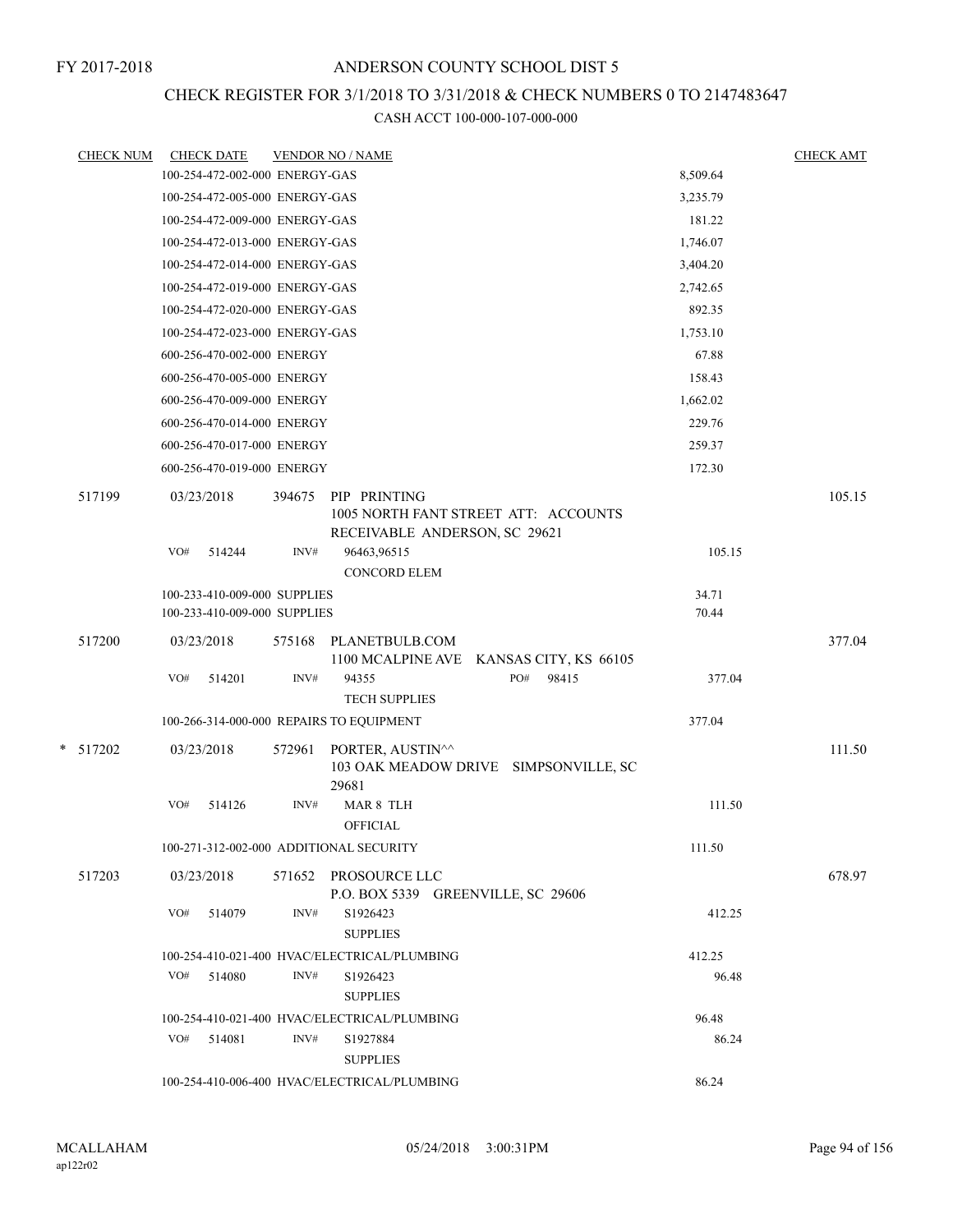# CHECK REGISTER FOR 3/1/2018 TO 3/31/2018 & CHECK NUMBERS 0 TO 2147483647

|   | <b>CHECK NUM</b> |     | <b>CHECK DATE</b> |                              | <b>VENDOR NO / NAME</b>                                                                 |     |       |          | <b>CHECK AMT</b> |
|---|------------------|-----|-------------------|------------------------------|-----------------------------------------------------------------------------------------|-----|-------|----------|------------------|
|   |                  | VO# | 514082            | INV#                         | S1936452<br><b>SUPPLIES</b>                                                             |     |       | 84.00    |                  |
|   |                  |     |                   |                              | 100-254-410-005-400 HVAC/ELECTRICAL/PLUMBING                                            |     |       | 84.00    |                  |
|   | 517204           |     | 03/23/2018        | 574018                       | PSA HEALTHCARE<br>PEDIATRIC SERVICES OF AMERICA PO BOX 102714<br>ATLANTA, GA 30368-2714 |     |       |          | 6,460.00         |
|   |                  | VO# | 514202            | INV#                         | FEB 2-16<br>A BARRETT                                                                   | PO# | 97328 | 2,212.80 |                  |
|   |                  |     |                   |                              | 283-126-312-000-000 CONTRACTED SERVICES                                                 |     |       | 2,212.80 |                  |
|   |                  | VO# | 514203            | INV#                         | <b>OCT 2-27</b><br>A BARRETT                                                            | PO# | 97328 | 4,247.20 |                  |
|   |                  |     |                   |                              | 283-126-312-000-000 CONTRACTED SERVICES                                                 |     |       | 4,247.20 |                  |
|   | 517205           |     | 03/23/2018        | 571496                       | QUAVERMUSIC.COM, LLC<br>1706 GRAND AVENUE NASHVILLE, TN 37212                           |     |       |          | 840.00           |
|   |                  | VO# | 514204            | INV#                         | 13959<br><b>LICENSE</b>                                                                 | PO# | 98341 | 840.00   |                  |
|   |                  |     |                   | 397-113-410-005-000 SUPPLIES |                                                                                         |     |       | 840.00   |                  |
| * | 517207           |     | 03/23/2018        |                              | 430325 RAVAN, STEPHEN.**<br>120 MIRIAM ROAD STARR, SC 29684                             |     |       |          | 126.00           |
|   |                  | VO# | 514100            | INV#                         | MAR 16 WHS<br><b>OFFICIAL</b>                                                           |     |       | 65.50    |                  |
|   |                  |     |                   |                              | 100-271-312-003-000 ADDITIONAL SECURITY                                                 |     |       | 65.50    |                  |
|   |                  | VO# | 514105            | INV#                         | MAR 15 WHS<br><b>OFFICIAL</b>                                                           |     |       | 60.50    |                  |
|   |                  |     |                   |                              | 100-271-312-003-000 ADDITIONAL SECURITY                                                 |     |       | 60.50    |                  |
|   | $*$ 517210       |     | 03/23/2018        | 573390                       | <b>RESCARE HOMECARE</b><br>PO BOX 2797 VALDOSTA, GA 31604-2797                          |     |       |          | 1,017.43         |
|   |                  | VO# | 514206            | INV#                         | 7606300093483<br>JAN 19-31                                                              | PO# | 97700 | 461.69   |                  |
|   |                  |     |                   |                              | 283-126-312-000-000 CONTRACTED SERVICES                                                 |     |       | 461.69   |                  |
|   |                  | VO# | 514207            | INV#                         | 7606300093492<br><b>JAN 19-31</b>                                                       | PO# | 97700 | 555.74   |                  |
|   |                  |     |                   |                              | 283-126-312-000-000 CONTRACTED SERVICES                                                 |     |       | 555.74   |                  |
|   | 517211           |     | 03/23/2018        | 440950                       | ROCHESTER 100 INC<br>PO BOX 92801 ATT: ACCOUNTS RECEIVABLE<br>ROCHESTER, NY 14692       |     |       |          | 812.50           |
|   |                  | VO# | 514208            | INV#                         | P82049<br>WHITEHALL ELEM                                                                | PO# | 98305 | 812.50   |                  |
|   |                  |     |                   | 100-113-410-019-000 SUPPLIES |                                                                                         |     |       | 812.50   |                  |
|   | 517212           |     | 03/23/2018        | 442400                       | ROPER MOUNTAIN SCIENCE CENTER<br>402 ROPER MOUNTAIN ROAD GREENVILLE, SC<br>29615        |     |       |          | 1,152.00         |
|   |                  | VO# | 514209            | INV#                         | VISIT MARCH 6<br>CONCORD ELEM                                                           |     |       | 1,152.00 |                  |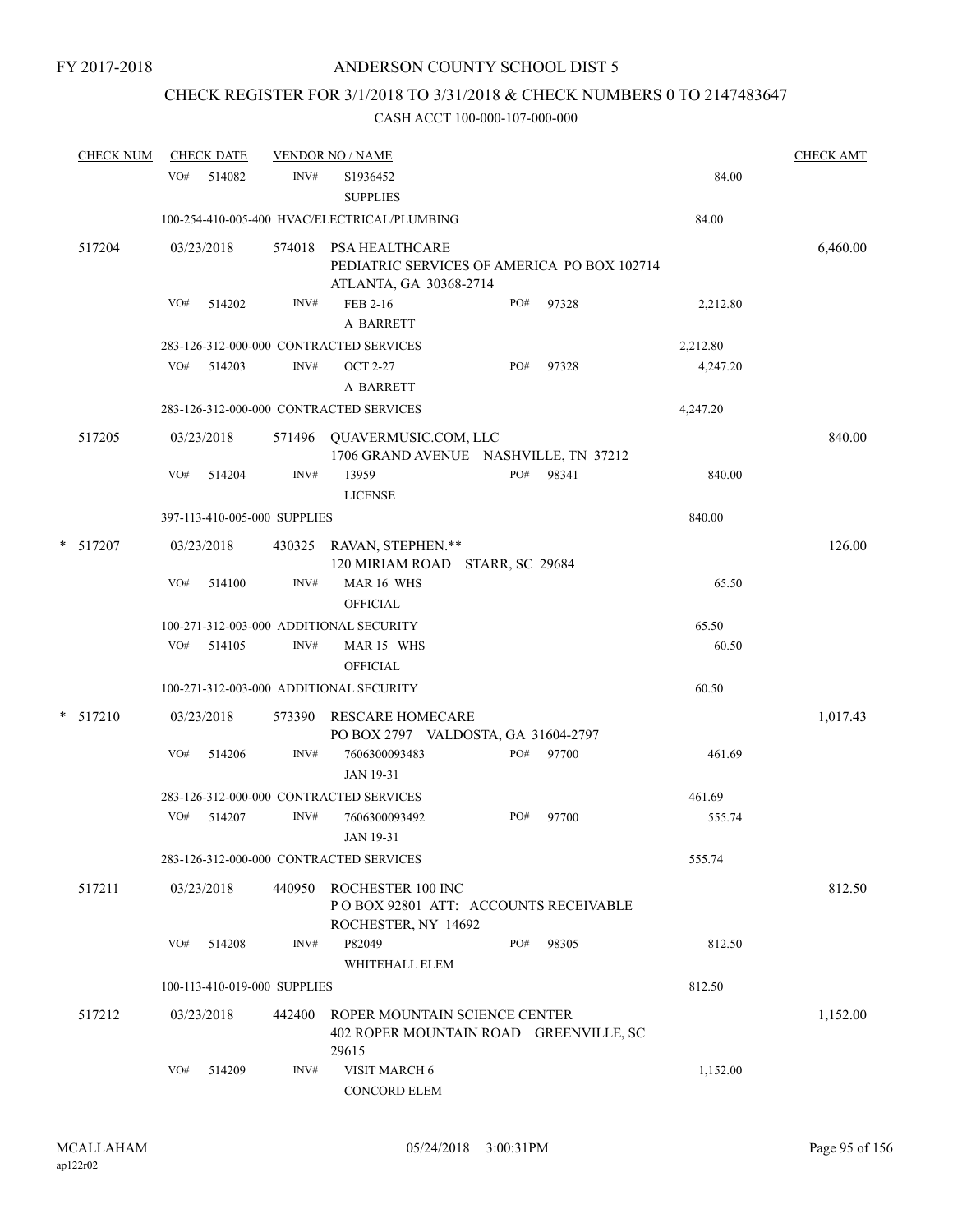## CHECK REGISTER FOR 3/1/2018 TO 3/31/2018 & CHECK NUMBERS 0 TO 2147483647

| <b>CHECK NUM</b> |     | <b>CHECK DATE</b> |                                      | <b>VENDOR NO / NAME</b>                                                                                      |     |       |                    | <b>CHECK AMT</b> |  |  |
|------------------|-----|-------------------|--------------------------------------|--------------------------------------------------------------------------------------------------------------|-----|-------|--------------------|------------------|--|--|
|                  |     |                   |                                      | 709-271-660-009-355 FIELD TRIPS GRADE 5 EXPENSE                                                              |     |       | 216.00             |                  |  |  |
|                  |     |                   |                                      | 709-271-660-009-355 FIELD TRIPS GRADE 5 EXPENSE                                                              |     |       | 228.00             |                  |  |  |
|                  |     |                   |                                      | 709-271-660-009-355 FIELD TRIPS GRADE 5 EXPENSE                                                              |     |       | 228.00             |                  |  |  |
|                  |     |                   |                                      | 709-271-660-009-355 FIELD TRIPS GRADE 5 EXPENSE                                                              |     |       | 240.00             |                  |  |  |
|                  |     |                   |                                      | 709-271-660-009-355 FIELD TRIPS GRADE 5 EXPENSE                                                              |     |       | 240.00             |                  |  |  |
| 517213           |     | 03/23/2018        | 567525                               | ROWLAND MECHANICAL                                                                                           |     |       |                    | 6,607.67         |  |  |
|                  |     |                   |                                      | 206 SADDLE TRAIL ANDERSON, SC 29621                                                                          |     |       |                    |                  |  |  |
|                  | VO# | 514210            | INV#                                 | 8340                                                                                                         |     |       | 527.18             |                  |  |  |
|                  |     |                   |                                      | <b>BOX TRUCK</b>                                                                                             |     |       |                    |                  |  |  |
|                  |     |                   |                                      | 100-266-314-000-000 REPAIRS TO EQUIPMENT                                                                     |     |       | 527.18             |                  |  |  |
|                  | VO# | 514211            | INV#                                 | 8324-8338                                                                                                    | PO# | 98126 | 6,080.49           |                  |  |  |
|                  |     |                   |                                      | <b>BUS REPAIRS</b>                                                                                           |     |       |                    |                  |  |  |
|                  |     |                   |                                      |                                                                                                              |     |       |                    |                  |  |  |
|                  |     |                   |                                      | 100-255-323-000-ACT ACTIVITY BUS CONTRACTED SERVICES                                                         |     |       | 345.00             |                  |  |  |
|                  |     |                   |                                      | 100-255-323-000-ACT ACTIVITY BUS CONTRACTED SERVICES                                                         |     |       | 208.39             |                  |  |  |
|                  |     |                   |                                      | 100-255-323-000-ACT ACTIVITY BUS CONTRACTED SERVICES<br>100-255-323-000-ACT ACTIVITY BUS CONTRACTED SERVICES |     |       | 1,665.17<br>645.95 |                  |  |  |
|                  |     |                   |                                      | 100-255-323-000-ACT ACTIVITY BUS CONTRACTED SERVICES                                                         |     |       |                    |                  |  |  |
|                  |     |                   |                                      | 100-255-323-000-ACT ACTIVITY BUS CONTRACTED SERVICES                                                         |     |       | 1,143.70<br>46.00  |                  |  |  |
|                  |     |                   |                                      | 100-255-323-000-ACT ACTIVITY BUS CONTRACTED SERVICES                                                         |     |       | 46.00              |                  |  |  |
|                  |     |                   |                                      | 100-255-323-000-ACT ACTIVITY BUS CONTRACTED SERVICES                                                         |     |       | 58.29              |                  |  |  |
|                  |     |                   |                                      | 100-255-323-000-ACT ACTIVITY BUS CONTRACTED SERVICES                                                         |     |       | 46.00              |                  |  |  |
|                  |     |                   |                                      | 100-255-323-000-ACT ACTIVITY BUS CONTRACTED SERVICES                                                         |     |       | 90.99              |                  |  |  |
|                  |     |                   |                                      | 100-255-323-000-ACT ACTIVITY BUS CONTRACTED SERVICES                                                         |     |       | 90.99              |                  |  |  |
|                  |     |                   |                                      | 100-255-323-000-ACT ACTIVITY BUS CONTRACTED SERVICES                                                         |     |       | 90.99              |                  |  |  |
|                  |     |                   |                                      | 100-255-323-000-ACT ACTIVITY BUS CONTRACTED SERVICES                                                         |     |       | 83.66              |                  |  |  |
|                  |     |                   |                                      | 100-255-323-000-ACT ACTIVITY BUS CONTRACTED SERVICES                                                         |     |       | 83.66              |                  |  |  |
|                  |     |                   |                                      | 100-255-323-000-ACT ACTIVITY BUS CONTRACTED SERVICES                                                         |     |       | 1,435.70           |                  |  |  |
|                  |     |                   |                                      |                                                                                                              |     |       |                    |                  |  |  |
| * 517215         |     | 03/23/2018        | 567025                               | <b>SAM'S CLUB</b>                                                                                            |     |       |                    | 233.49           |  |  |
|                  |     |                   |                                      | 3812 LIBERTY HWY ANDERSON, SC 29621                                                                          |     |       |                    |                  |  |  |
|                  | VO# | 514213            | INV#                                 | 3/20 ORDER                                                                                                   |     |       | 233.49             |                  |  |  |
|                  |     |                   |                                      | <b>SUPPLIES</b>                                                                                              |     |       |                    |                  |  |  |
|                  |     |                   |                                      | 100-213-410-000-000 SUPPLIES AND MATERIALS                                                                   |     |       | 233.49             |                  |  |  |
| 517216           |     | 03/23/2018        | 462725                               | SCHOLASTIC BOOK CLUBS, INC                                                                                   |     |       |                    | 1,313.14         |  |  |
|                  |     |                   |                                      | POBOX 3745 ATT: ACCOUNTS RECEIVABLE                                                                          |     |       |                    |                  |  |  |
|                  |     |                   |                                      | JEFFERSON CITY, MO 65102-3720                                                                                |     |       |                    |                  |  |  |
|                  | VO# | 514214            | INV#                                 | 23180910                                                                                                     | PO# | 98342 | 700.00             |                  |  |  |
|                  |     |                   |                                      | <b>CONCORD ELEM</b>                                                                                          |     |       |                    |                  |  |  |
|                  |     |                   |                                      |                                                                                                              |     |       |                    |                  |  |  |
|                  |     |                   | 397-112-410-009-000 SUPPLIES         |                                                                                                              |     |       | 700.00             |                  |  |  |
|                  | VO# | 514215            | INV#                                 | 16646311                                                                                                     | PO# | 98222 | 613.14             |                  |  |  |
|                  |     |                   |                                      | <b>SUPPLIES</b>                                                                                              |     |       |                    |                  |  |  |
|                  |     |                   | 100-221-410-000-TST SUPPLIES-TESTING |                                                                                                              |     |       | 562.50             |                  |  |  |
|                  |     |                   | 100-221-410-000-TST SUPPLIES-TESTING |                                                                                                              |     |       | 50.64              |                  |  |  |
| 517217           |     | 03/23/2018        | 570099                               | SCHOOL SPECIALTY, INC.                                                                                       |     |       |                    | 8,861.31         |  |  |
|                  |     |                   |                                      | 32656 COLLECTION CENTER DR. ATT:                                                                             |     |       |                    |                  |  |  |
|                  |     |                   |                                      | ACCOUNTS RECEIVABLE CHICAGO, IL 60693-0656                                                                   |     |       |                    |                  |  |  |
|                  | VO# | 514253            | INV#                                 | 208118257953                                                                                                 | PO# | 96418 | 1,176.57           |                  |  |  |
|                  |     |                   |                                      | <b>TRIKES</b>                                                                                                |     |       |                    |                  |  |  |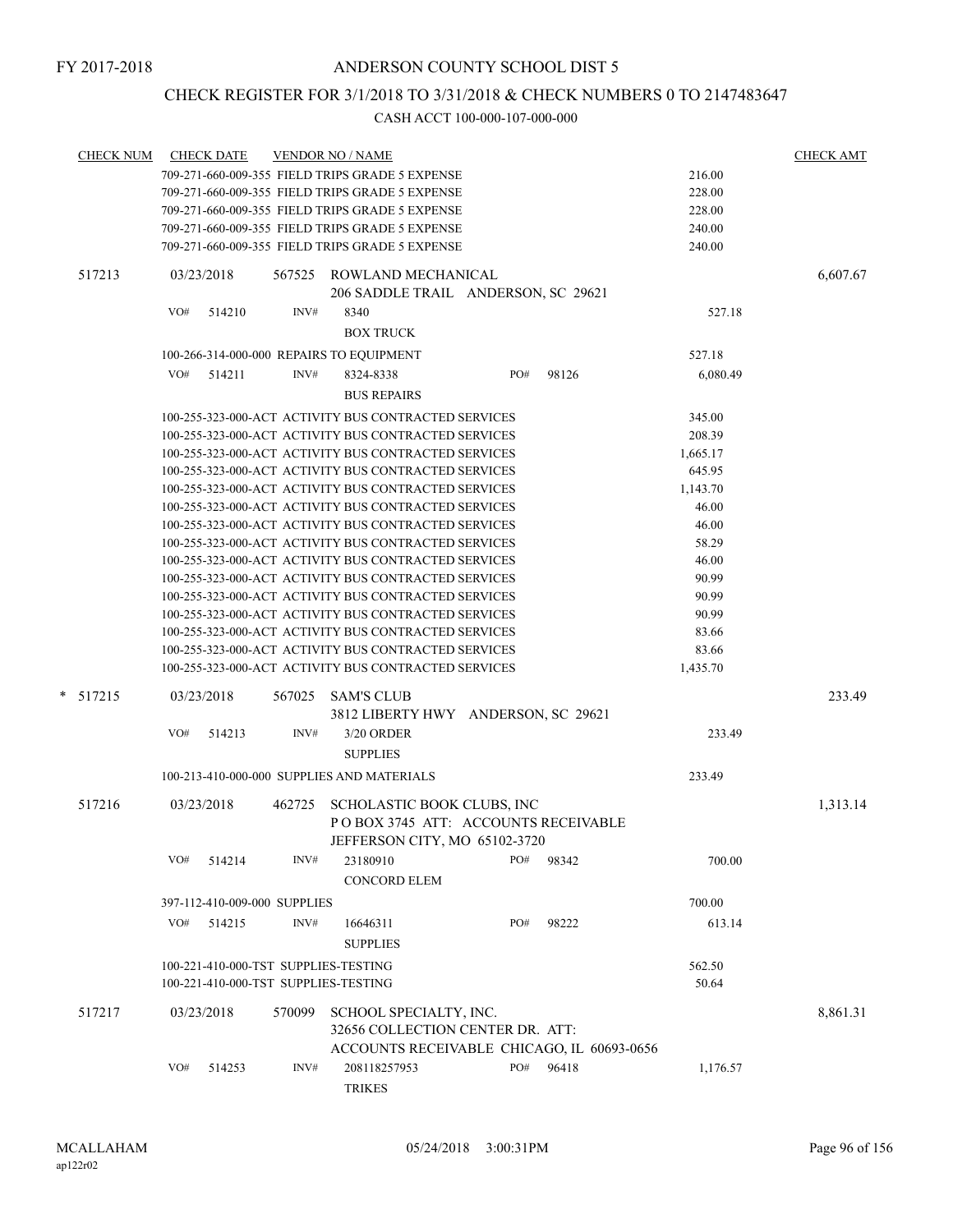# CHECK REGISTER FOR 3/1/2018 TO 3/31/2018 & CHECK NUMBERS 0 TO 2147483647

|        | CHECK NUM  |     | <b>CHECK DATE</b>                  |        | <b>VENDOR NO / NAME</b>                            |     |           |          | <b>CHECK AMT</b> |
|--------|------------|-----|------------------------------------|--------|----------------------------------------------------|-----|-----------|----------|------------------|
|        |            |     | 100-139-410-019-000 SUPPLIES       |        |                                                    |     |           | 429.80   |                  |
|        |            |     | 924-147-410-019-000 SUPPLIES       |        |                                                    |     |           | 746.77   |                  |
|        |            |     | VO# 514254                         | INV#   | 208119697571                                       |     | PO# 97828 | 7,684.74 |                  |
|        |            |     |                                    |        | <b>CARPET</b>                                      |     |           |          |                  |
|        |            |     | 397-112-410-011-000 SUPPLIES       |        |                                                    |     |           | 7,684.74 |                  |
|        | $*$ 517219 |     | 03/23/2018                         |        | 570059 SHARP BUSINESS SYSTEMS                      |     |           |          | 3,737.40         |
|        |            |     |                                    |        | DEPT 1216 PO BOX 121216 DALLAS, TX                 |     |           |          |                  |
|        |            |     |                                    |        | 75312-1216                                         |     |           |          |                  |
|        |            | VO# | 514229                             | INV#   | <b>TL HANNA</b>                                    |     | PO# 97053 | 1,794.74 |                  |
|        |            |     |                                    |        | ACCT 7210000744                                    |     |           |          |                  |
|        |            |     | 100-114-410-002-000 SUPPLIES       |        |                                                    |     |           | 19.26    |                  |
|        |            |     | 100-114-410-002-000 SUPPLIES       |        |                                                    |     |           | 265.14   |                  |
|        |            |     | 100-114-410-002-000 SUPPLIES       |        |                                                    |     |           | 21.40    |                  |
|        |            |     | 100-114-410-002-000 SUPPLIES       |        |                                                    |     |           | 1,488.94 |                  |
|        |            |     | $VO#$ 514230                       | INV#   | <b>MCLEES</b>                                      |     |           | 368.90   |                  |
|        |            |     |                                    |        | 9001066486, 6490                                   |     |           |          |                  |
|        |            |     | 708-271-660-008-362 COPIER EXPENSE |        |                                                    |     |           | 337.85   |                  |
|        |            |     | 708-271-660-008-362 COPIER EXPENSE |        |                                                    |     |           | 31.05    |                  |
|        |            |     | VO# 514231                         | INV#   | 9001068687                                         |     |           | 245.59   |                  |
|        |            |     |                                    |        |                                                    |     |           |          |                  |
|        |            |     |                                    |        | <b>COPIES</b>                                      |     |           |          |                  |
|        |            |     | 201-112-490-019-000 COPIER COST    |        |                                                    |     |           | 245.59   |                  |
|        |            |     | $VO#$ 514232                       | INV#   | 9001062227                                         |     |           | 498.60   |                  |
|        |            |     |                                    |        | <b>COPIES</b>                                      |     |           |          |                  |
|        |            |     | 201-112-490-010-000 COPIER COST    |        |                                                    |     |           | 498.60   |                  |
|        |            |     | VO# 514233                         | INV#   | 9001064234                                         |     |           | 135.33   |                  |
|        |            |     |                                    |        | <b>COPIES</b>                                      |     |           |          |                  |
|        |            |     | 201-113-490-006-000 COPIER COST    |        |                                                    |     |           | 135.33   |                  |
|        |            |     | VO# 514234                         | INV#   | 9001046948                                         |     |           | 207.31   |                  |
|        |            |     |                                    |        | <b>COPIES</b>                                      |     |           |          |                  |
|        |            |     |                                    |        | 201-112-490-016-000 OTHER/COPIER COST              |     |           | 207.31   |                  |
|        |            |     | VO# 514235                         | INV#   | 9001066488                                         |     |           | 358.09   |                  |
|        |            |     |                                    |        | <b>COPIES</b>                                      |     |           |          |                  |
|        |            |     |                                    |        | 100-113-410-005-VEN SUPPLY-ADDT'L FOR LOST VENDING |     |           | 358.09   |                  |
|        |            | VO# | 514236                             | INV#   | 9001053059                                         |     |           | 128.84   |                  |
|        |            |     |                                    |        | <b>COPIES</b>                                      |     |           |          |                  |
|        |            |     | 201-112-490-012-000 COPIER COST    |        |                                                    |     |           | 128.84   |                  |
| $\ast$ | 517223     |     | 03/23/2018                         |        | 475500 SLAPPY, JAMES E^^                           |     |           |          | 109.00           |
|        |            |     |                                    |        | 1035 GREENWOOD AVE ANDERSON, SC 29621              |     |           |          |                  |
|        |            | VO# | 514127                             | INV#   | MAR 7 TLH                                          |     |           | 109.00   |                  |
|        |            |     |                                    |        | <b>OFFICIAL</b>                                    |     |           |          |                  |
|        |            |     |                                    |        |                                                    |     |           |          |                  |
|        |            |     |                                    |        | 100-271-312-002-000 ADDITIONAL SECURITY            |     |           | 109.00   |                  |
|        | 517224     |     | 03/23/2018                         | 574710 | <b>SOLIANT HEALTH</b>                              |     |           |          | 2,437.50         |
|        |            |     |                                    |        | DEPT. CH 14430 PALATINE, IL 60055-4330             |     |           |          |                  |
|        |            | VO# | 514216                             | INV#   | 9495225                                            | PO# | 97427     | 2,437.50 |                  |
|        |            |     |                                    |        | <b>MARCH SERVICES</b>                              |     |           |          |                  |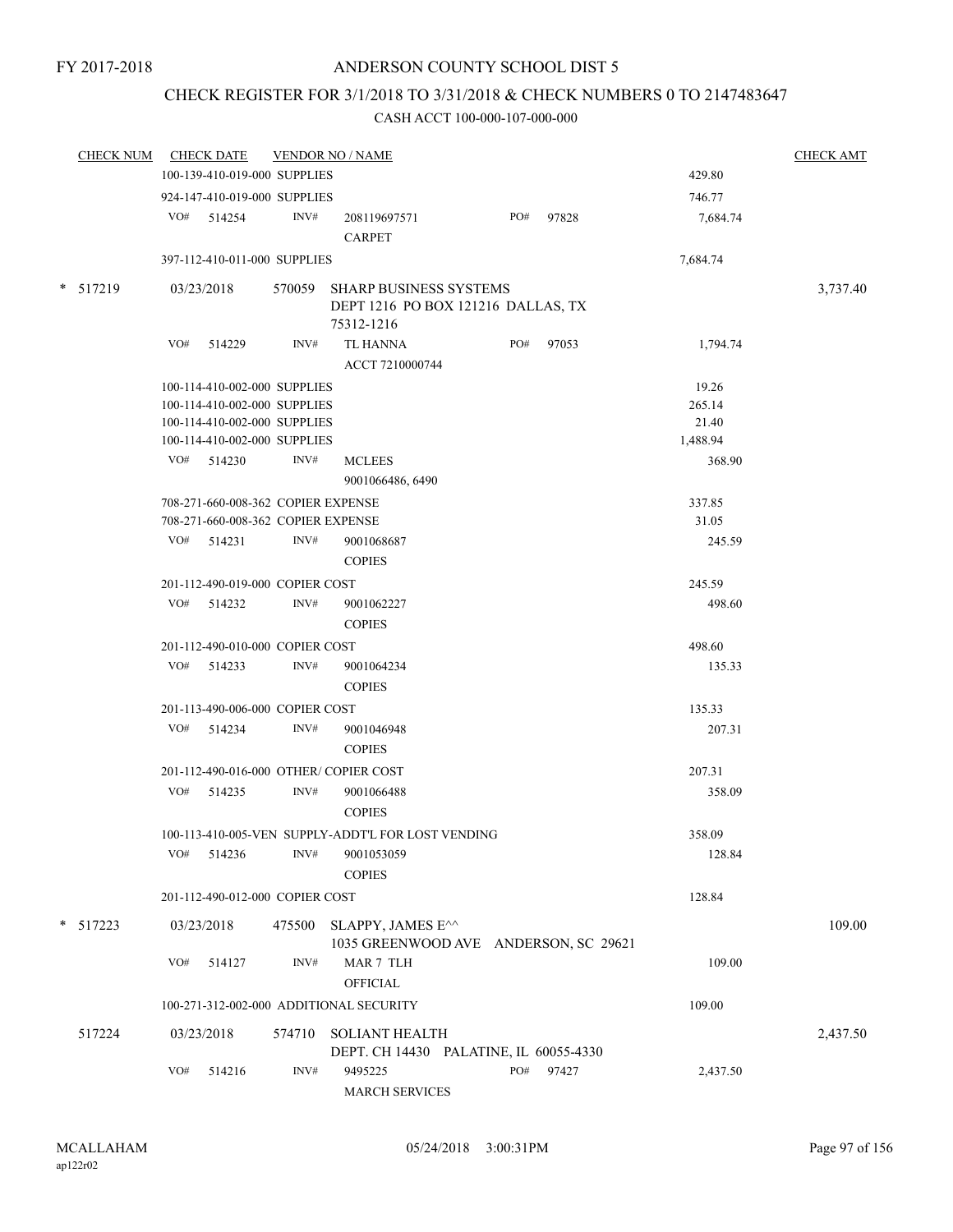## CHECK REGISTER FOR 3/1/2018 TO 3/31/2018 & CHECK NUMBERS 0 TO 2147483647

| <b>CHECK NUM</b> |     | <b>CHECK DATE</b>                  |                             | <b>VENDOR NO / NAME</b>                                                                              |  |     |           |           | <b>CHECK AMT</b> |
|------------------|-----|------------------------------------|-----------------------------|------------------------------------------------------------------------------------------------------|--|-----|-----------|-----------|------------------|
|                  |     |                                    |                             | 100-126-312-000-000 PURCHASED SERVICES                                                               |  |     |           | 2,437.50  |                  |
| 517225           |     | 03/23/2018                         |                             | 563982 SOUTHEASTERN PAPER GROUP<br>POBOX 890671 ATT: ACCOUNTS RECEIVABLE<br>CHARLOTTE, NC 28289-0671 |  |     |           |           | 1,811.30         |
|                  | VO# | 514241                             | INV#                        | 4071448,6735<br><b>SUPPLIES</b>                                                                      |  | PO# | 98135     | 1,811.30  |                  |
|                  |     |                                    |                             | 100-000-170-000-000 WAREHOUSE INVENTORY                                                              |  |     |           | 905.65    |                  |
|                  |     |                                    |                             | 100-000-170-000-000 WAREHOUSE INVENTORY                                                              |  |     |           | 905.65    |                  |
| 517226           |     | 03/23/2018                         |                             | 575184 SOUTHEASTERN GROCERS, LLC<br>PO BOX 7078 CROSS LANES, WV 25356                                |  |     |           |           | 383.10           |
|                  | VO# | 514259                             | INV#                        | <b>JAN PURCHASES</b>                                                                                 |  |     |           | 383.10    |                  |
|                  |     |                                    |                             | ACCT 10 03349                                                                                        |  |     |           |           |                  |
|                  |     | 325-115-410-000-0CO SUPPLIES (C/O) |                             |                                                                                                      |  |     |           | 367.97    |                  |
|                  |     |                                    |                             | 701-271-660-001-874 CULINARY ARTS- JOHNSON EXPENSE                                                   |  |     |           | 12.97     |                  |
|                  |     |                                    |                             | 701-271-660-001-874 CULINARY ARTS- JOHNSON EXPENSE                                                   |  |     |           | 2.16      |                  |
| 517227           |     | 03/23/2018                         |                             | 575184 SOUTHEASTERN GROCERS, LLC<br>PO BOX 7078 CROSS LANES, WV 25356                                |  |     |           |           | 303.92           |
|                  | VO# | 514260                             | INV#                        | <b>FEB PURCHASES</b><br>ACCT 10 03349                                                                |  |     |           | 303.92    |                  |
|                  |     | 701-271-660-001-857 HOSA EXPENSE   |                             |                                                                                                      |  |     |           | 36.01     |                  |
|                  |     |                                    |                             | 701-271-660-001-874 CULINARY ARTS- JOHNSON EXPENSE                                                   |  |     |           | 267.91    |                  |
| 517228           |     | 03/23/2018                         |                             | 570109 SPENCE, SCOTT^^<br>104 SOLIEL WAY PENDLETON, SC 29670-8929                                    |  |     |           |           | 170.00           |
|                  | VO# | 514103                             | INV#                        | MAR 9 WHS<br><b>OFFICIAL</b>                                                                         |  |     |           | 109.00    |                  |
|                  |     |                                    |                             | 100-271-312-003-000 ADDITIONAL SECURITY                                                              |  |     |           | 109.00    |                  |
|                  | VO# | 514111                             | INV#                        | MAR 8 WHS                                                                                            |  |     |           | 61.00     |                  |
|                  |     |                                    |                             | <b>OFFICIAL</b>                                                                                      |  |     |           |           |                  |
|                  |     |                                    |                             | 100-271-312-003-000 ADDITIONAL SECURITY                                                              |  |     |           | 61.00     |                  |
| 517229           |     | 03/23/2018                         | 574096                      | SUMMIT CONSTRUCTION GROUP LLS<br>101 CONCORD CIR ANDERSON, SC 29621                                  |  |     |           |           | 51,185.00        |
|                  | VO# | 514074                             | INV#                        | 75                                                                                                   |  |     |           | 225.00    |                  |
|                  |     |                                    |                             | <b>WESTSIDE FENCE</b>                                                                                |  |     |           |           |                  |
|                  |     |                                    |                             | 100-254-323-003-001 CONTRACTED SERVICES                                                              |  |     |           | 225.00    |                  |
|                  | VO# | 514075                             | INV#                        | 76                                                                                                   |  |     |           | 400.00    |                  |
|                  |     |                                    |                             | <b>NEVITT FENCE</b>                                                                                  |  |     |           |           |                  |
|                  |     |                                    |                             | 100-254-323-012-001 CONTRACTED SERVICES                                                              |  |     |           | 400.00    |                  |
|                  | VO# | 514217                             | INV#                        | 78                                                                                                   |  | PO# | 97375     | 21,210.00 |                  |
|                  |     |                                    |                             | TL HANNA FENCE                                                                                       |  |     |           |           |                  |
|                  |     | 515-253-534-002-FAC FENCING        |                             |                                                                                                      |  |     |           | 21,210.00 |                  |
|                  | VO# | 514218                             | INV#                        | 78                                                                                                   |  | PO# | 97374     | 16,240.00 |                  |
|                  |     |                                    |                             | <b>WESTSIDE FENCE</b>                                                                                |  |     |           |           |                  |
|                  |     |                                    | 515-253-534-003-FAC FENCING |                                                                                                      |  |     | 16,240.00 |           |                  |
|                  | VO# | 514219                             | INV#                        | PO#<br>97374<br>77                                                                                   |  |     |           | 13,110.00 |                  |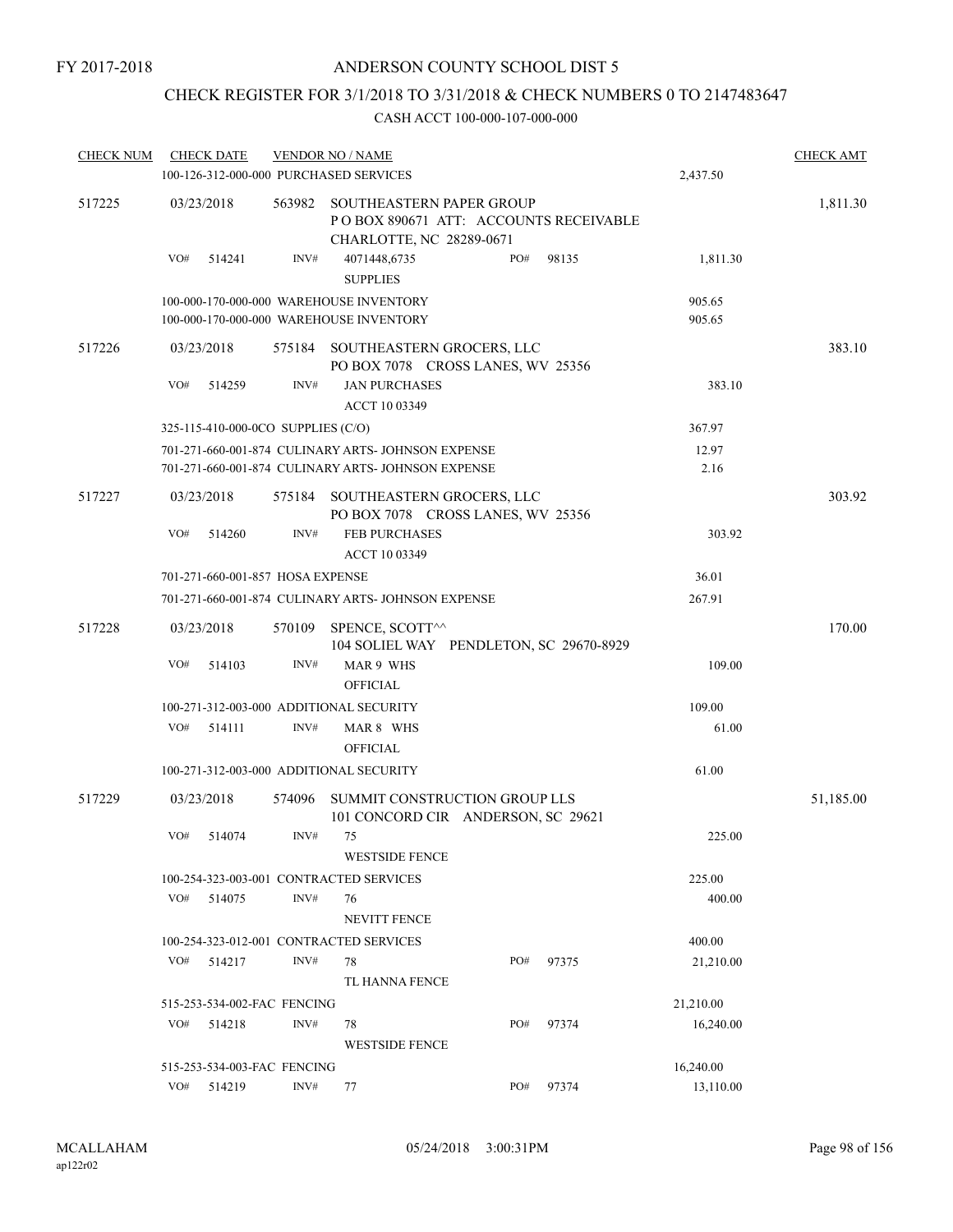### CHECK REGISTER FOR 3/1/2018 TO 3/31/2018 & CHECK NUMBERS 0 TO 2147483647

| <b>CHECK NUM</b> |            | <b>CHECK DATE</b>            |        | <b>VENDOR NO / NAME</b>                                                                                                           |     |       |           | <b>CHECK AMT</b> |
|------------------|------------|------------------------------|--------|-----------------------------------------------------------------------------------------------------------------------------------|-----|-------|-----------|------------------|
|                  |            |                              |        | <b>WESTSIDE FENCE</b>                                                                                                             |     |       |           |                  |
|                  |            | 515-253-534-003-FAC FENCING  |        |                                                                                                                                   |     |       | 13,110.00 |                  |
| 517230           | 03/23/2018 |                              |        | 572636 SYSTEM ID WAREHOUSE<br>1400 10TH STREET PLANO, TX 75074                                                                    |     |       |           | 294.25           |
|                  | VO#        | 514220                       | INV#   | 521702356                                                                                                                         | PO# | 98180 | 294.25    |                  |
|                  |            |                              |        | <b>SUPPLIES</b>                                                                                                                   |     |       |           |                  |
|                  |            |                              |        | 100-266-345-000-000 TECHNOLOGY INFRASTRUCTURE                                                                                     |     |       | 294.25    |                  |
| 517231           | 03/23/2018 |                              | 575183 | THE LEUKEMIA & LYMPHOMA SOCIETY<br>SOUTH CROLINA, STUDENT SERIES STAFF 107<br>WESTPARK BOULEVARD, SUITE 150 COLUMBIA,<br>SC 29210 |     |       |           | 713.09           |
|                  | VO#        | 514228                       | INV#   | <b>FUNDRAISER</b><br>NEW PROSPECT ELEM                                                                                            |     |       | 713.09    |                  |
|                  |            |                              |        | 710-271-660-010-267 LUEKEMIA LYMPH. SOCIETY EXPENSE                                                                               |     |       | 713.09    |                  |
| $*$ 517233       | 03/23/2018 |                              |        | 575174 TREASURE COAST VENTURES, INC<br>PO BOX 8650 JUPITER, FL 33468-8650                                                         |     |       |           | 236.50           |
|                  | VO#        | 514221                       | INV#   | 5811<br>NORTH POINTE                                                                                                              |     |       | 236.50    |                  |
|                  |            |                              |        | 713-271-660-013-201 MISCELLANEOUS EXPENSE                                                                                         |     |       | 236.50    |                  |
| 517234           | 03/23/2018 |                              |        | 564442 UNITED CHEMICAL & SUPPLY CO<br>POBOX 5066 ATT: ACCOUNTS RECEIVABLE<br>GREENVILLE, SC 29606                                 |     |       |           | 242.09           |
|                  | VO#        | 514073                       | INV#   | 553589                                                                                                                            |     |       | 242.09    |                  |
|                  |            |                              |        | <b>SUPPLIES</b>                                                                                                                   |     |       |           |                  |
|                  |            |                              |        | 100-254-410-000-000 CUSTODIAL SUPPLIES                                                                                            |     |       | 242.09    |                  |
| 517235           | 03/23/2018 |                              | 572513 | UNITED LASER<br>P.O. BOX 6889 FLORENCE, SC 29501                                                                                  |     |       |           | 3,618.74         |
|                  | VO#        | 514222                       | INV#   | 157827<br>WHITEHALL ELEM                                                                                                          | PO# | 98382 | 2,239.51  |                  |
|                  |            | 100-111-410-019-000 SUPPLIES |        |                                                                                                                                   |     |       | 400.00    |                  |
|                  |            | 100-112-410-019-000 SUPPLIES |        |                                                                                                                                   |     |       | 400.20    |                  |
|                  |            | 100-113-410-019-000 SUPPLIES |        |                                                                                                                                   |     |       | 406.00    |                  |
|                  |            | 100-139-410-019-000 SUPPLIES |        |                                                                                                                                   |     |       | 119.00    |                  |
|                  |            | 100-212-410-019-000 SUPPLIES |        |                                                                                                                                   |     |       | 114.31    |                  |
|                  |            | 100-233-410-019-000 SUPPLIES |        |                                                                                                                                   |     |       | 800.00    |                  |
|                  |            | $VO#$ 514223                 | INV#   | 157869                                                                                                                            |     |       | 1,211.24  |                  |
|                  |            |                              |        | <b>MIDWAY ELEM</b>                                                                                                                |     |       |           |                  |
|                  |            | 100-111-410-017-000 SUPPLIES |        |                                                                                                                                   |     |       | 605.62    |                  |
|                  |            | 100-112-410-017-000 SUPPLIES |        |                                                                                                                                   |     |       | 605.62    |                  |
|                  |            | VO# 514258                   | INV#   | 157051<br><b>TONER</b>                                                                                                            |     |       | 167.99    |                  |
|                  |            | 124-114-410-024-000 SUPPLIES |        |                                                                                                                                   |     |       | 167.99    |                  |
| 517236           | 03/23/2018 |                              |        | 573815 UNITED REFRIGERATION, INC                                                                                                  |     |       |           | 1,847.34         |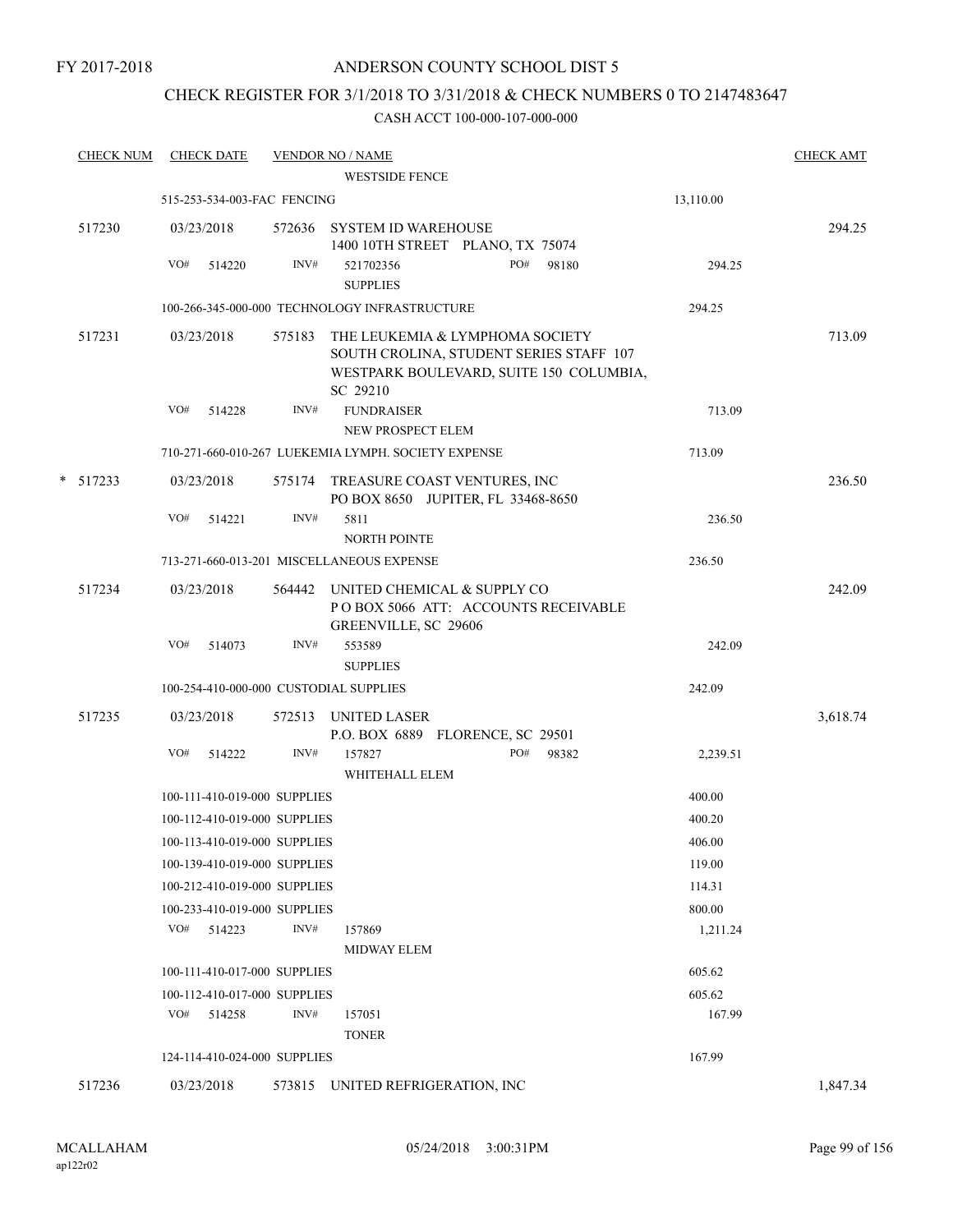## CHECK REGISTER FOR 3/1/2018 TO 3/31/2018 & CHECK NUMBERS 0 TO 2147483647

| <b>CHECK NUM</b> |            | <b>CHECK DATE</b> |                | <b>VENDOR NO / NAME</b>                        |                                                                             |           | <b>CHECK AMT</b> |
|------------------|------------|-------------------|----------------|------------------------------------------------|-----------------------------------------------------------------------------|-----------|------------------|
|                  |            |                   |                |                                                | PO BOX 740703 ATLANTA, GA 30374-0703                                        |           |                  |
|                  | VO#        | 514064            | INV#           | 61283705                                       |                                                                             | 737.57    |                  |
|                  |            |                   |                | <b>REPAIR PARTS</b>                            |                                                                             |           |                  |
|                  |            |                   |                | 100-254-410-002-400 HVAC/ELECTRICAL/PLUMBING   |                                                                             | 737.57    |                  |
|                  | VO#        | 514065            | INV#           | 61255945                                       |                                                                             | 97.04     |                  |
|                  |            |                   |                | <b>SUPPLIES</b>                                |                                                                             |           |                  |
|                  |            |                   |                | 100-254-410-012-400 HVAC/ELECTRICAL/PLUMBING   |                                                                             | 97.04     |                  |
|                  | VO#        | 514066            | INV#           | 61160248                                       |                                                                             | 183.91    |                  |
|                  |            |                   |                | <b>SUPPLIES</b>                                |                                                                             |           |                  |
|                  |            |                   |                | 600-256-323-016-000 REPAIRS TO EQUIPMENT       |                                                                             | 183.91    |                  |
|                  | VO#        | 514067            | INV#           | 61159267                                       |                                                                             | 44.67     |                  |
|                  |            |                   |                | <b>SUPPLIES</b>                                |                                                                             |           |                  |
|                  |            |                   |                | 600-256-323-016-000 REPAIRS TO EQUIPMENT       |                                                                             | 44.67     |                  |
|                  | VO#        | 514068            | INV#           | 61307558                                       |                                                                             | 21.36     |                  |
|                  |            |                   |                | <b>SUPPLIES</b>                                |                                                                             |           |                  |
|                  |            |                   |                | 100-254-410-002-400 HVAC/ELECTRICAL/PLUMBING   |                                                                             | 21.36     |                  |
|                  | VO#        | 514069            | INV#           | 61174848                                       |                                                                             | $-155.54$ |                  |
|                  |            |                   |                | <b>CREDIT</b>                                  |                                                                             |           |                  |
|                  |            |                   |                | 100-254-410-020-400 HVAC/ELECTRICAL/PLUMBING   |                                                                             | $-155.54$ |                  |
|                  | VO#        | 514070            | INV#           | 61306530                                       |                                                                             | 161.89    |                  |
|                  |            |                   |                | 61306820                                       |                                                                             |           |                  |
|                  |            |                   |                | 100-254-410-002-400 HVAC/ELECTRICAL/PLUMBING   |                                                                             | 83.78     |                  |
|                  |            |                   |                | 100-254-410-014-400 HVAC/ELECTRICAL/PLUMBING   |                                                                             | 78.11     |                  |
|                  | VO#        | 514071            | INV#           | 61134539                                       |                                                                             | 689.39    |                  |
|                  |            |                   |                | <b>HVAC SUPPLIES</b>                           |                                                                             |           |                  |
|                  |            |                   |                | 100-254-410-001-400 HVAC/ELECTRICAL/PLUMBING   |                                                                             | 147.39    |                  |
|                  |            |                   |                | 100-254-410-010-400 HVAC/ELECTRICAL/PLUMBING   |                                                                             | 170.00    |                  |
|                  |            |                   |                | 100-254-410-019-400 HVAC/ELECTRICAL/PLUMBING   |                                                                             | 372.00    |                  |
|                  | VO#        | 514072            | INV#           | 61304131                                       |                                                                             | 67.05     |                  |
|                  |            |                   |                | <b>SUPPLIES</b>                                |                                                                             |           |                  |
|                  |            |                   |                | 100-254-410-011-400 HVAC/ELECTRICAL/PLUMBING   |                                                                             | 33.52     |                  |
|                  |            |                   |                | 100-254-410-021-400 HVAC/ELECTRICAL/PLUMBING   |                                                                             | 33.53     |                  |
| 517237           | 03/23/2018 |                   | 567951         |                                                | UNIVERSITY OF SOUTH CAROLINA<br><b>CONTINUING EDUCATION 1600 HAMPTON ST</b> |           | 225.00           |
|                  | VO#        | 514224            | INV#           | <b>REGISTRATION</b>                            | SUITE 403 COLUMBIA, SC 29208                                                | 225.00    |                  |
|                  |            |                   |                | <b>EMILY MANCIL</b>                            |                                                                             |           |                  |
|                  |            |                   |                | 387-224-333-000-SUS TRIPS AND CONFERENCES      |                                                                             | 225.00    |                  |
|                  |            |                   |                |                                                |                                                                             |           |                  |
| 517238           | 03/23/2018 |                   | 574098         | VALLEN DISTRIBUTION, INC                       | PO BOX 404753 ATLANTA, GA 30384-4753                                        |           | 194.79           |
|                  | VO#        | 514061            | INV#           | 47-71357-11                                    |                                                                             | 22.47     |                  |
|                  |            |                   |                | <b>TOOLS</b>                                   |                                                                             |           |                  |
|                  |            |                   |                | 100-254-410-000-001 MAINT. SUPPLIES-STRUCTURES |                                                                             | 22.47     |                  |
|                  | VO#        | 514062            | $\text{INV}\#$ | 47-71142-11                                    |                                                                             | 50.40     |                  |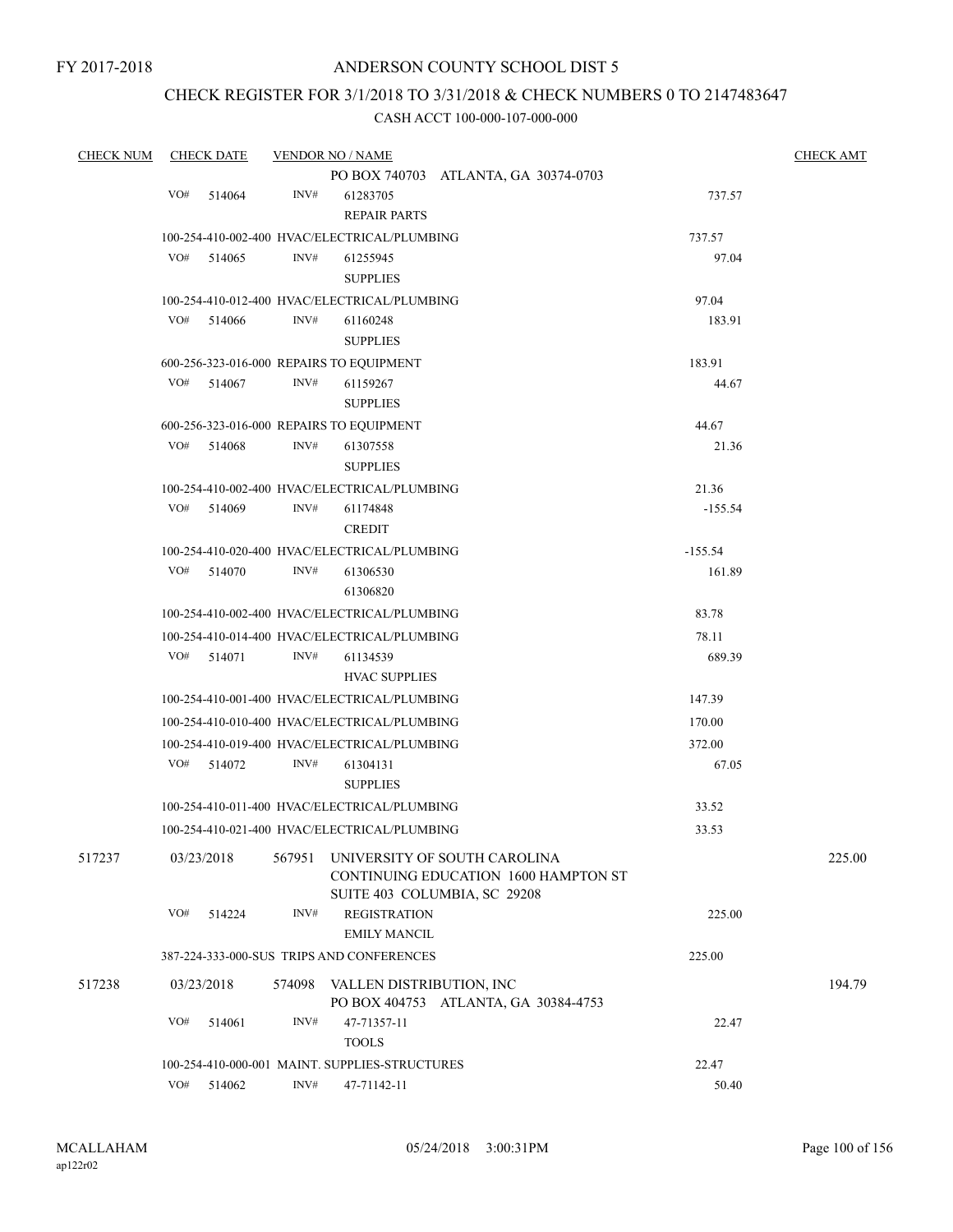## CHECK REGISTER FOR 3/1/2018 TO 3/31/2018 & CHECK NUMBERS 0 TO 2147483647

| <b>CHECK NUM</b> |     | <b>CHECK DATE</b> |        | <b>VENDOR NO / NAME</b><br><b>SUPPLIES</b>                                            |     |       |          | <b>CHECK AMT</b> |
|------------------|-----|-------------------|--------|---------------------------------------------------------------------------------------|-----|-------|----------|------------------|
|                  |     |                   |        | 600-256-323-010-000 REPAIRS TO EQUIPMENT                                              |     |       | 50.40    |                  |
|                  |     | VO# 514063        | INV#   | 47-71358-11                                                                           |     |       | 121.92   |                  |
|                  |     |                   |        | <b>SUPPLIES</b>                                                                       |     |       |          |                  |
|                  |     |                   |        | 100-254-410-001-400 HVAC/ELECTRICAL/PLUMBING                                          |     |       | 121.92   |                  |
| 517239           |     | 03/23/2018        |        | 574511 VERIFIED SERVICES LTD, LLC                                                     |     |       |          | 850.00           |
|                  | VO# | 514060            | INV#   | 518 COUNTRY MDWS ANDERSON, SC 29626<br>180005                                         |     |       | 300.00   |                  |
|                  |     |                   |        | <b>WESTSIDE</b>                                                                       |     |       |          |                  |
|                  |     |                   |        | 100-254-323-003-001 CONTRACTED SERVICES                                               |     |       | 300.00   |                  |
|                  | VO# | 514225            | INV#   | VSSC180004                                                                            |     |       | 550.00   |                  |
|                  |     |                   |        | <b>DELIVERY</b>                                                                       |     |       |          |                  |
|                  |     |                   |        | 600-256-323-000-000 REPAIRS TO EQUIPMENT                                              |     |       | 550.00   |                  |
| 517240           |     | 03/23/2018        | 524353 | WAL-MART COMMUNITY/GEMB                                                               |     |       |          | 207.59           |
|                  |     |                   |        | POBOX 530934 ATT: ACCOUNTS RECEIVABLE<br>ATLANTA, GA 30353-0934                       |     |       |          |                  |
|                  | VO# | 514250            | INV#   | 1016 1830                                                                             |     |       | 207.59   |                  |
|                  |     |                   |        | <b>MIDWAY ELEM</b>                                                                    |     |       |          |                  |
|                  |     |                   |        | 717-190-660-017-201 MISCELLANEOUS EXPENSE                                             |     |       | 56.06    |                  |
|                  |     |                   |        | 717-190-660-017-286 READING CLUB EXPENSE                                              |     |       | 89.92    |                  |
|                  |     |                   |        | 717-190-660-017-312 ROBOTICS TEAM EXPENSE                                             |     |       | 61.61    |                  |
| $* 517243$       |     | 03/23/2018        |        | 531700 WHALEY FOODSERVICE<br>PO BOX 615 LEXINGTON, SC 29071                           |     |       |          | 148.64           |
|                  | VO# | 514058            | INV#   | 1518353                                                                               |     |       | 109.61   |                  |
|                  |     |                   |        | <b>REPAIR PARTS</b>                                                                   |     |       |          |                  |
|                  |     |                   |        | 600-256-323-003-000 REPAIRS TO EQUIPMENT                                              |     |       | 109.61   |                  |
|                  |     | VO# 514059        | INV#   | 1517331                                                                               |     |       | 39.03    |                  |
|                  |     |                   |        | <b>REPAIR PARTS</b>                                                                   |     |       |          |                  |
|                  |     |                   |        | 600-256-323-011-000 REPAIRS TO EQUIPMENT                                              |     |       | 39.03    |                  |
| $* 517246$       |     | 03/23/2018        |        | 574864 HATLEY, CRAIG MARKUS<br>XERVANT 29520 COMMUNITY ROAD<br>ALBEMARLE, NC 28001    |     |       |          | 2,500.00         |
|                  | VO# | 514226            | INV#   | 1113<br><b>IT SERVICES</b>                                                            | PO# | 98077 | 2,500.00 |                  |
|                  |     |                   |        | 850-266-410-000-000 SUPPLIES AND MATERIALS                                            |     |       | 2,500.00 |                  |
| 517247           |     | 03/27/2018        | 571975 | A3 COMMUNICATIONS                                                                     |     |       |          | 504.60           |
|                  | VO# |                   | INV#   | P.O. BOX 603037 CHARLOTTE, NC 28260                                                   | PO# |       |          |                  |
|                  |     | 514372            |        | 55760<br><b>LICENSE</b>                                                               |     | 98186 | 504.60   |                  |
|                  |     |                   |        | 100-266-345-000-000 TECHNOLOGY INFRASTRUCTURE                                         |     |       | 504.60   |                  |
| * 517249         |     | 03/27/2018        | 575136 | ALL VOLLEYBALL, INC<br>12618 LAMPLIGHTER SQUARE SHOPPING CENTER<br>ST LOUIS, MO 63128 |     |       |          | 318.45           |
|                  | VO# | 514427            | INV#   | 331856                                                                                | PO# | 98358 | 318.45   |                  |
|                  |     |                   |        |                                                                                       |     |       |          |                  |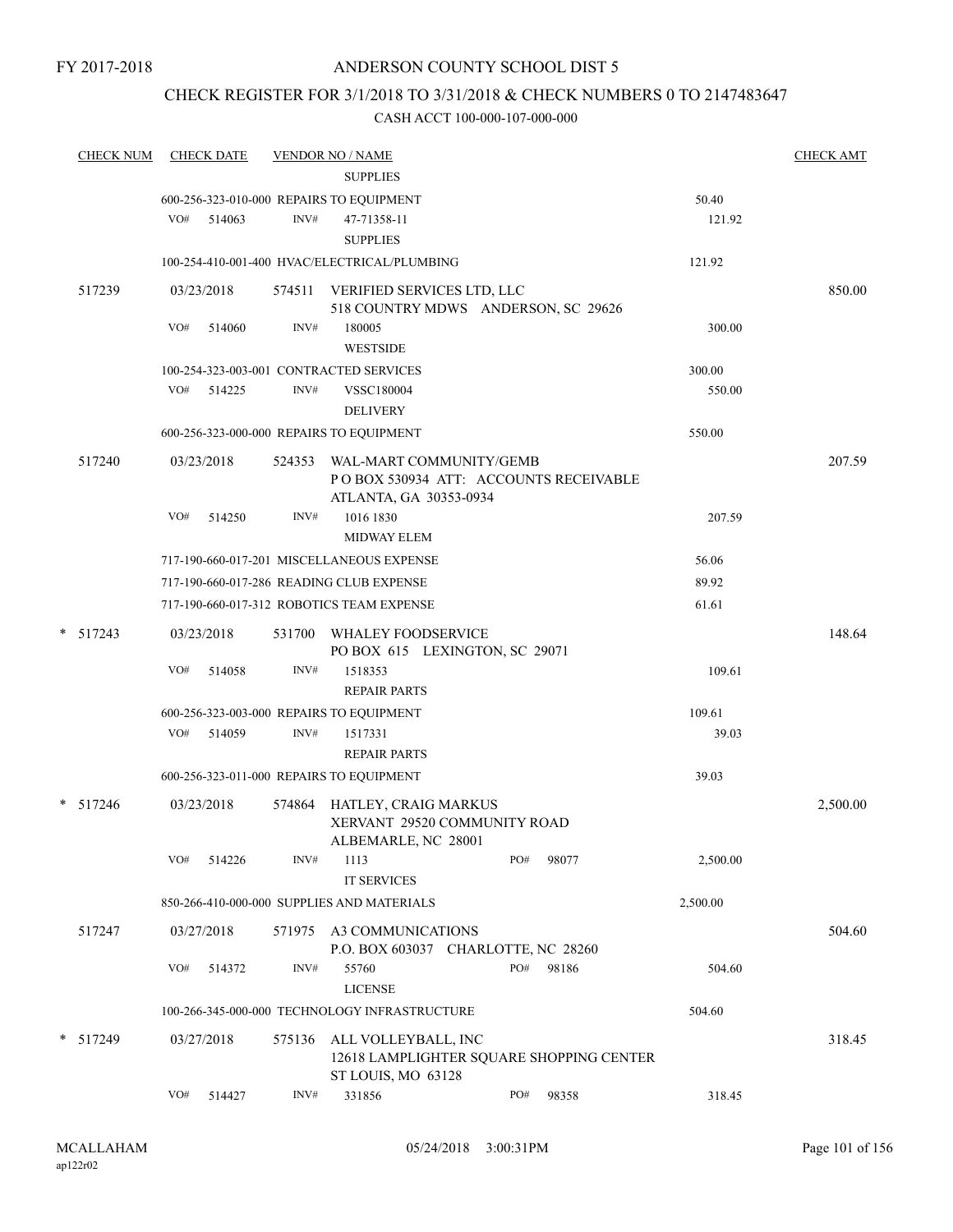## CHECK REGISTER FOR 3/1/2018 TO 3/31/2018 & CHECK NUMBERS 0 TO 2147483647

| <b>CHECK NUM</b> |     | <b>CHECK DATE</b>            |      | <b>VENDOR NO / NAME</b>                                                                                        |                | <b>CHECK AMT</b> |
|------------------|-----|------------------------------|------|----------------------------------------------------------------------------------------------------------------|----------------|------------------|
|                  |     |                              |      | <b>MCCANTS</b>                                                                                                 |                |                  |
|                  |     |                              |      | 100-271-410-005-000 MIDDLE SCHOOL SUPPLIES                                                                     | 318.45         |                  |
| $*$ 517251       |     | 03/27/2018                   |      | 564791 ANDERSON INTERFAITH MINISTRIES<br>POBOX 1136 ANDERSON, SC 29622                                         |                | 456.00           |
|                  | VO# | 514374                       | INV# | <b>FUNDRAISER</b>                                                                                              | 456.00         |                  |
|                  |     |                              |      | <b>A5 CAREER CENTER</b>                                                                                        |                |                  |
|                  |     |                              |      | 701-271-660-001-845 COLLEGE&CAREER READY EXPENSE                                                               | 456.00         |                  |
| 517252           |     | 03/27/2018                   |      | 114225 ANDERSON RESTAURANT EQUIPMENT<br>112 EAST MAULDIN STREET ATT: ACCOUNTS<br>RECEIVABLE ANDERSON, SC 29621 |                | 2,915.48         |
|                  | VO# | 514375                       | INV# | 49221                                                                                                          | 85.36          |                  |
|                  |     |                              |      | <b>SUPPLIES</b>                                                                                                |                |                  |
|                  |     | 600-256-410-000-000 SUPPLIES |      |                                                                                                                | 85.36          |                  |
|                  |     | VO# 514376                   | INV# | 49389                                                                                                          | 2,036.75       |                  |
|                  |     |                              |      | <b>SUPPLIES</b>                                                                                                |                |                  |
|                  |     | 600-256-410-000-000 SUPPLIES |      |                                                                                                                | 2,036.75       |                  |
|                  |     | VO# 514377                   | INV# | 50407                                                                                                          | 315.85         |                  |
|                  |     |                              |      | <b>SUPPLIES</b>                                                                                                |                |                  |
|                  |     | 600-256-410-000-000 SUPPLIES |      |                                                                                                                | 315.85         |                  |
|                  |     | VO# 514378                   | INV# | 49224                                                                                                          | 477.52         |                  |
|                  |     |                              |      | <b>SUPPLIES</b>                                                                                                |                |                  |
|                  |     | 600-256-410-000-000 SUPPLIES |      |                                                                                                                | 477.52         |                  |
| $* 517256$       |     | 03/27/2018                   |      | 573788 BELANGIA, JOSEPH^^<br>218 LEAKE ST MAULDIN, SC 29661                                                    |                | 137.80           |
|                  | VO# | 514352                       | INV# | MARCH 17 TLH<br><b>OFFICIAL</b>                                                                                | 137.80         |                  |
|                  |     |                              |      | 100-271-312-002-000 ADDITIONAL SECURITY                                                                        | 137.80         |                  |
| 517257           |     | 03/27/2018                   |      | 564662 BRADY'S SCREEN PRINTING<br>106 CONCORD ROAD ATT: ACCOUNTS                                               |                | 425.86           |
|                  | VO# | 514380                       | INV# | RECEIVABLE ANDERSON, SC 29621<br>32864                                                                         | 314.58         |                  |
|                  |     |                              |      | <b>MIDWAY ELEM</b>                                                                                             |                |                  |
|                  |     |                              |      | 717-190-660-017-321 VOLLEYBALL CLUB EXPENSE                                                                    | 314.58         |                  |
|                  | VO# | 514381                       | INV# | 32866,32712<br><b>TL HANNA</b>                                                                                 | 111.28         |                  |
|                  |     |                              |      | 100-114-410-002-VEN SUPPLY-ADDT'L FOR LOST VENDING<br>100-114-410-002-VEN SUPPLY-ADDT'L FOR LOST VENDING       | 44.94<br>66.34 |                  |
| 517258           |     | 03/27/2018                   |      | 152495 CAMCOR, INC<br>POBOX 1899 ATT: ACCOUNTS RECEIVABLE<br>BURLINGTON, NC 27216-1899                         |                | 657.25           |
|                  | VO# | 514382                       | INV# | 2442483<br>PO#<br>98329<br><b>TECHNOLOGY</b>                                                                   | 657.25         |                  |
|                  |     |                              |      | 100-266-345-008-BUD TECHNOLOGY PURCHASED SERV                                                                  | 657.25         |                  |
|                  |     |                              |      |                                                                                                                |                |                  |
| 517259           |     | 03/27/2018                   |      | 160602 CDW GOVERNMENT                                                                                          |                | 2,498.45         |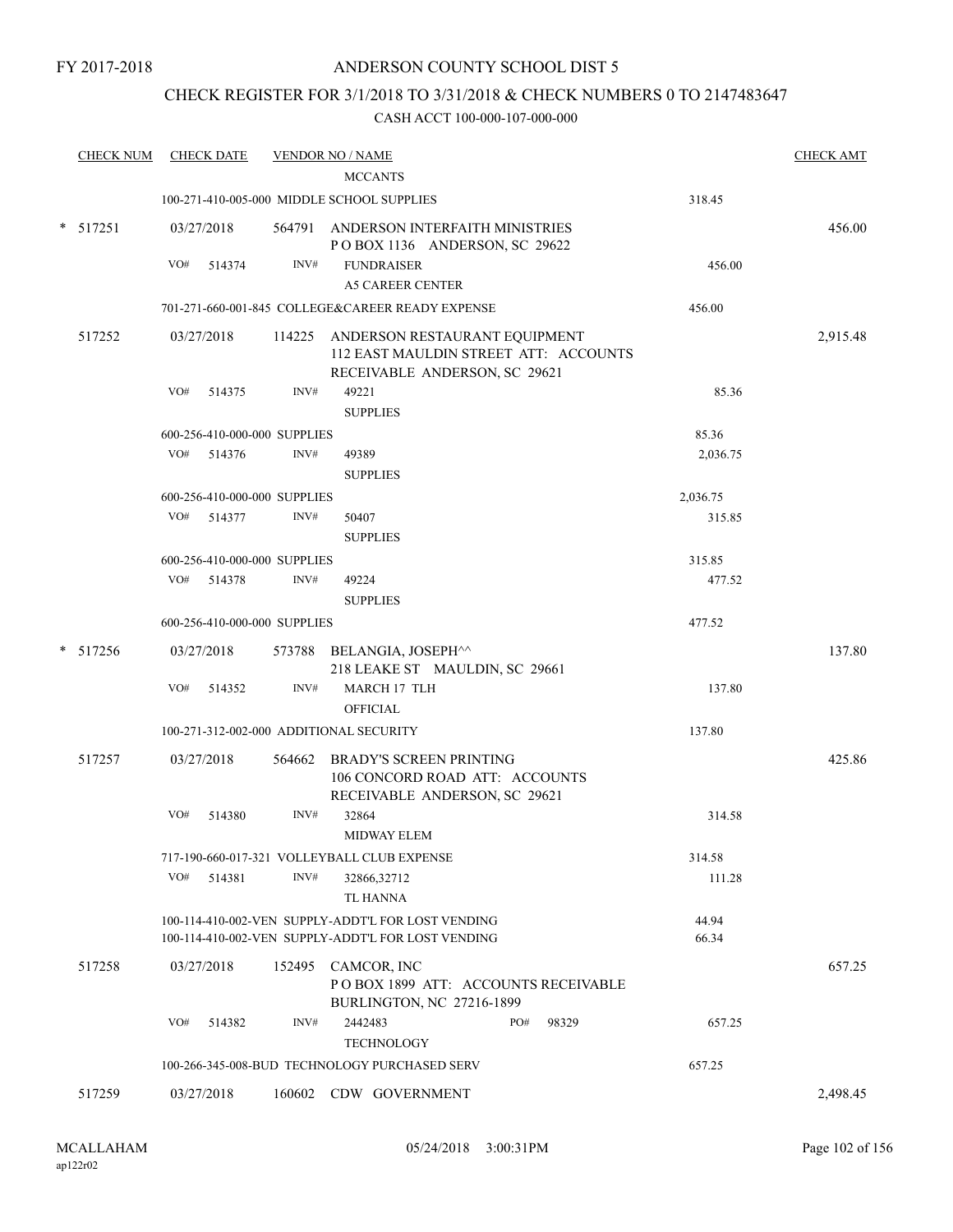FY 2017-2018

### ANDERSON COUNTY SCHOOL DIST 5

## CHECK REGISTER FOR 3/1/2018 TO 3/31/2018 & CHECK NUMBERS 0 TO 2147483647

|   | <b>CHECK NUM</b> | <b>CHECK DATE</b>                                            |        | <b>VENDOR NO / NAME</b><br>75 REMITTANCE DRIVE SUITE 1515 ATT: | ACCOUNTS RECEIVABLE CHICAGO, IL 60675-1515 |                    | <b>CHECK AMT</b> |
|---|------------------|--------------------------------------------------------------|--------|----------------------------------------------------------------|--------------------------------------------|--------------------|------------------|
|   |                  | VO#<br>514383                                                | INV#   | <b>MCQ4160</b><br><b>TECHNOLOGY</b>                            | PO#<br>98413                               | 2,498.45           |                  |
|   |                  |                                                              |        | 100-266-314-000-000 REPAIRS TO EQUIPMENT                       |                                            | 2,498.45           |                  |
|   | $*$ 517263       | 03/27/2018                                                   |        | 573289 CUSTOM INK<br>BALTIMORE, MD 21275-9439                  | PO BOX 759439 ATTN: ACCOUNTS RECEIVBLE     |                    | 347.04           |
|   |                  | VO#<br>514386                                                | INV#   | 18965876<br><b>MCCANTS CHEER</b>                               |                                            | 347.04             |                  |
|   |                  | 705-271-660-005-611 PEP CLUB EXPENSE                         |        |                                                                |                                            | 347.04             |                  |
|   | 517264           | 03/27/2018                                                   | 198651 | DELL MARKETING LP<br>ATLANTA, GA 30353-4118                    | POBOX 534118 ATT: ACCOUNTS RECEIVABLE      |                    | 2,021.48         |
|   |                  | VO#<br>514387                                                | INV#   | 10215221800<br><b>TECH SUPPLIES</b>                            | PO#<br>97935                               | 2,021.48           |                  |
|   |                  | 100-221-410-000-ELE SUPPLIES                                 |        |                                                                |                                            | 1,021.48           |                  |
|   |                  |                                                              |        | 100-221-445-000-ELE TECHNOLOGY SUPPLIES                        |                                            | 1,000.00           |                  |
|   | 517265           | 03/27/2018                                                   |        | 573223 DEPT OF ADMINISTRATION<br>29201                         | SUITE 409 1200 SENATE STREET COLUMBIA, SC  |                    | 736.22           |
|   |                  | VO#<br>514388                                                | INV#   | C124349<br>SAP 2000410477                                      |                                            | 736.22             |                  |
|   |                  | 100-266-340-000-000 TELEPHONE                                |        |                                                                |                                            | 736.22             |                  |
|   | $*$ 517267       | 03/27/2018                                                   |        | 571223 HAMERAY PUBLISHING GROUP, INC                           | 5212 VENICE BLVD LOS ANGELES, CA 90019     |                    | 2,441.99         |
|   |                  | VO#<br>514389                                                | INV#   | 121566<br><b>CUSTOMER 5341</b>                                 | PO#<br>98144                               | 2,441.99           |                  |
|   |                  | 201-112-410-010-000 SUPPLIES<br>201-112-410-010-000 SUPPLIES |        |                                                                |                                            | 2,219.99<br>222.00 |                  |
| * | 517271           | 03/27/2018                                                   | 574660 | HUBBARD, SYDNEY^^<br>411 RIVERCREST DR SENECA, SC 29678        |                                            |                    | 592.50           |
|   |                  | $\rm VO\#$<br>514361                                         | INV#   | TL HANNA<br><b>BAND INSTRUCTION</b>                            |                                            | 592.50             |                  |
|   |                  | 100-114-410-002-001 BAND SUPPLIES                            |        |                                                                |                                            | 592.50             |                  |
|   | $*$ 517273       | 03/27/2018                                                   | 282620 | <b>IONOSPHERE TOURS</b>                                        | 307 N. MAIN STREET ANDERSON, SC 29621      |                    | 68,625.00        |
|   |                  | VO#<br>514392                                                | INV#   | <b>CHARTER 5644</b><br><b>CENTERVILLE</b>                      |                                            | 2,775.00           |                  |
|   |                  |                                                              |        | 707-190-660-007-352 FIELD TRIPS GRADE 2 EXPENSE                |                                            | 2,775.00           |                  |
|   |                  | VO#<br>514393                                                | INV#   | RSV #16432<br>SOUTHWOOD                                        |                                            | 65,850.00          |                  |
|   |                  |                                                              |        | 721-190-660-021-583 WASHINGTON TRIP EXPENSE                    |                                            | 65,850.00          |                  |
|   | 517274           | 03/27/2018                                                   | 573657 | JONES, LEROY^^                                                 |                                            |                    | 131.10           |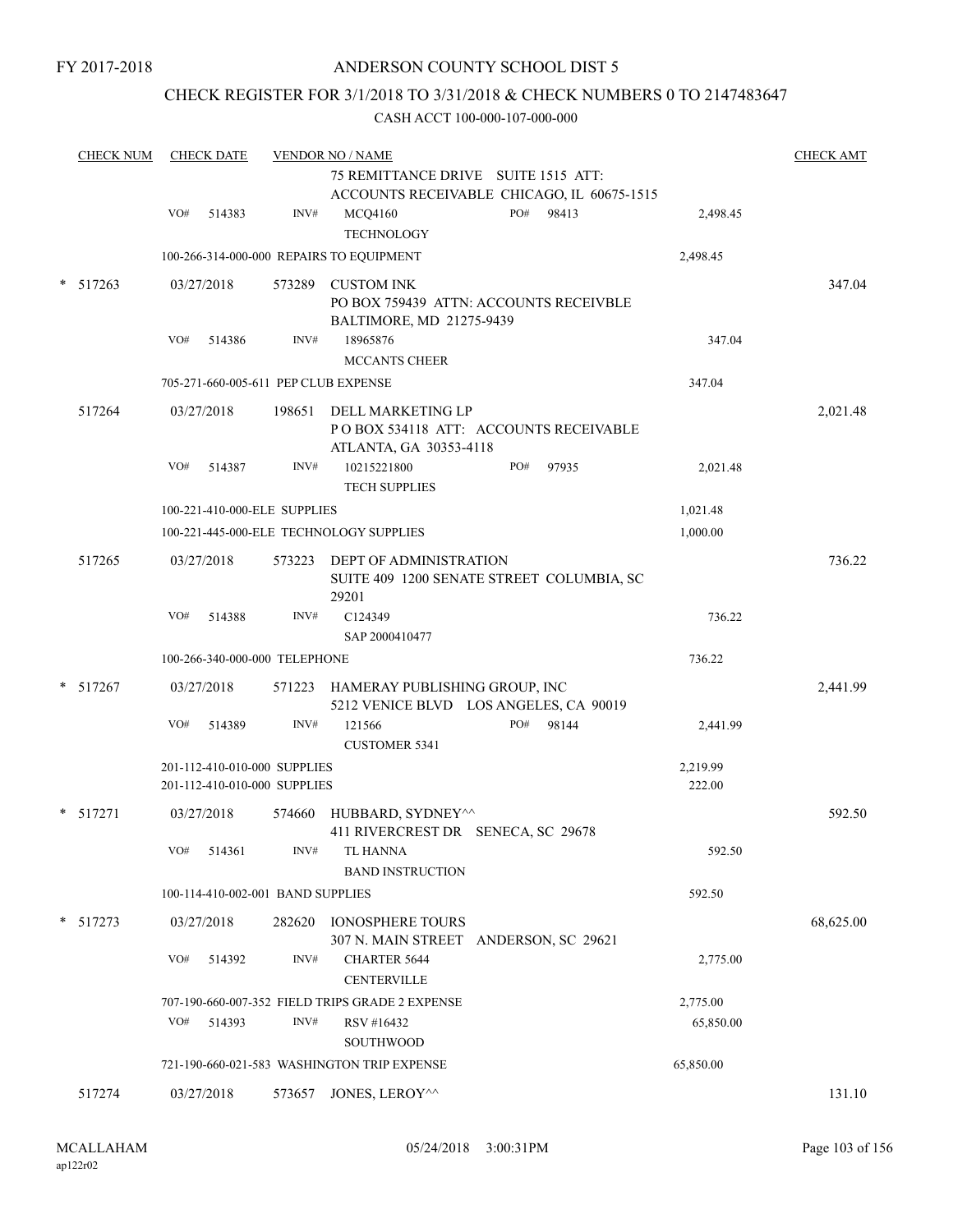## CHECK REGISTER FOR 3/1/2018 TO 3/31/2018 & CHECK NUMBERS 0 TO 2147483647

| <b>CHECK NUM</b> |     | <b>CHECK DATE</b> |                                   | <b>VENDOR NO / NAME</b>                                                                                  |     |       |                  | <b>CHECK AMT</b> |
|------------------|-----|-------------------|-----------------------------------|----------------------------------------------------------------------------------------------------------|-----|-------|------------------|------------------|
|                  |     |                   |                                   | 514 OLD 96 HWY GREENWOOD, SC 29646                                                                       |     |       |                  |                  |
|                  | VO# | 514359            | INV#                              | MARCH 14 TLH<br><b>OFFICIAL</b>                                                                          |     |       | 131.10           |                  |
|                  |     |                   |                                   | 100-271-312-002-000 ADDITIONAL SECURITY                                                                  |     |       | 131.10           |                  |
| 517275           |     | 03/27/2018        | 300201                            | <b>JOSTENS ADVISER UNIVERSITY</b><br>3601 MINNESOTA DRIVE ATTN: BRITTA BOLM                              |     |       |                  | 850.00           |
|                  | VO# | 514394            | INV#                              | MINNEAPOLIS, MN 55435<br>V8NT2XFS5CP<br>G9NSFSMD8LC                                                      |     |       | 850.00           |                  |
|                  |     |                   |                                   | 100-114-410-002-VEN SUPPLY-ADDT'L FOR LOST VENDING<br>100-114-410-002-VEN SUPPLY-ADDT'L FOR LOST VENDING |     |       | 425.00<br>425.00 |                  |
| 517276           |     | 03/27/2018        | 566745                            | <b>JUNIOR LIBRARY GUILD</b><br>P.O. BOX 6308 ATT: ACCOUNTS RECEIVABLE<br>CAROL STREAM, IL 60197-6308     |     |       |                  | 1,318.00         |
|                  | VO# | 514395            | INV#                              | 406251<br>CUST #J075944                                                                                  | PO# | 98171 | 201.60           |                  |
|                  |     |                   | 100-222-410-012-000 SUPPLIES      |                                                                                                          |     |       | 201.60           |                  |
|                  | VO# | 514396            | INV#                              | 405848<br>CUST #J021889                                                                                  | PO# | 97923 | 1,116.40         |                  |
|                  |     |                   | 100-222-410-005-000 SUPPLIES      |                                                                                                          |     |       | 1,116.40         |                  |
| 517277           |     | 03/27/2018        | 573943                            | LOCKE DESIGN<br>118 HAMMETT ACRES ANDERSON, SC 29621                                                     |     |       |                  | 1,550.00         |
|                  | VO# | 514397            | INV#                              | 3/26/18<br><b>FOOD SERVICE</b>                                                                           |     |       | 1,550.00         |                  |
|                  |     |                   |                                   | 600-256-410-000-REF SUPPLIES/ UNIFORMS                                                                   |     |       | 1,550.00         |                  |
| 517278           |     | 03/27/2018        | 569988                            | MCMILLAN PAZDAN SMITH, LLC<br>DEPT 999450 PO BOX 537044 ATLANTA, GA<br>30353-9450                        |     |       |                  | 118,324.05       |
|                  | VO# | 514398            | INV#                              | 01800550<br>PROJ #015013                                                                                 |     |       | 17,140.47        |                  |
|                  |     |                   | 515-253-520-031-CAR CAREER CENTER |                                                                                                          |     |       | 17,140.47        |                  |
|                  | VO# | 514399            | INV#                              | 01800555<br>PROJ #017296                                                                                 |     |       | 4,401.19         |                  |
|                  |     |                   |                                   | 515-253-529-003-FAC STADIUM BATHROOM RENOVATIONS                                                         |     |       | 4,401.19         |                  |
|                  | VO# | 514400            | INV#                              | 01800553<br>PROJ #016456                                                                                 |     |       | 2,770.47         |                  |
|                  |     |                   |                                   | 515-253-531-002-FAC COOLING TOWER/CHILLER                                                                |     |       | 1,385.24         |                  |
|                  |     |                   |                                   | 515-253-531-003-FAC Cooling Tower/Chiller/Top Units                                                      |     |       | 1,385.23         |                  |
|                  | VO# | 514401            | INV#                              | 01800560<br>PROJ #017396                                                                                 |     |       | 94,011.92        |                  |
|                  |     |                   |                                   | 505-271-540-002-BSC BASEBALL&SOFTBALL COMPLEX                                                            |     |       | 47,005.96        |                  |
|                  |     |                   |                                   | 505-271-540-003-BSC BASEBALL&SOFTBALL COMPLEX                                                            |     |       | 47,005.96        |                  |
| 517279           |     | 03/27/2018        | 573740                            | MONKER JUMPERS, LLC<br>813 LIBERTY DRIVE EASLEY, SC 29640                                                |     |       |                  | 438.00           |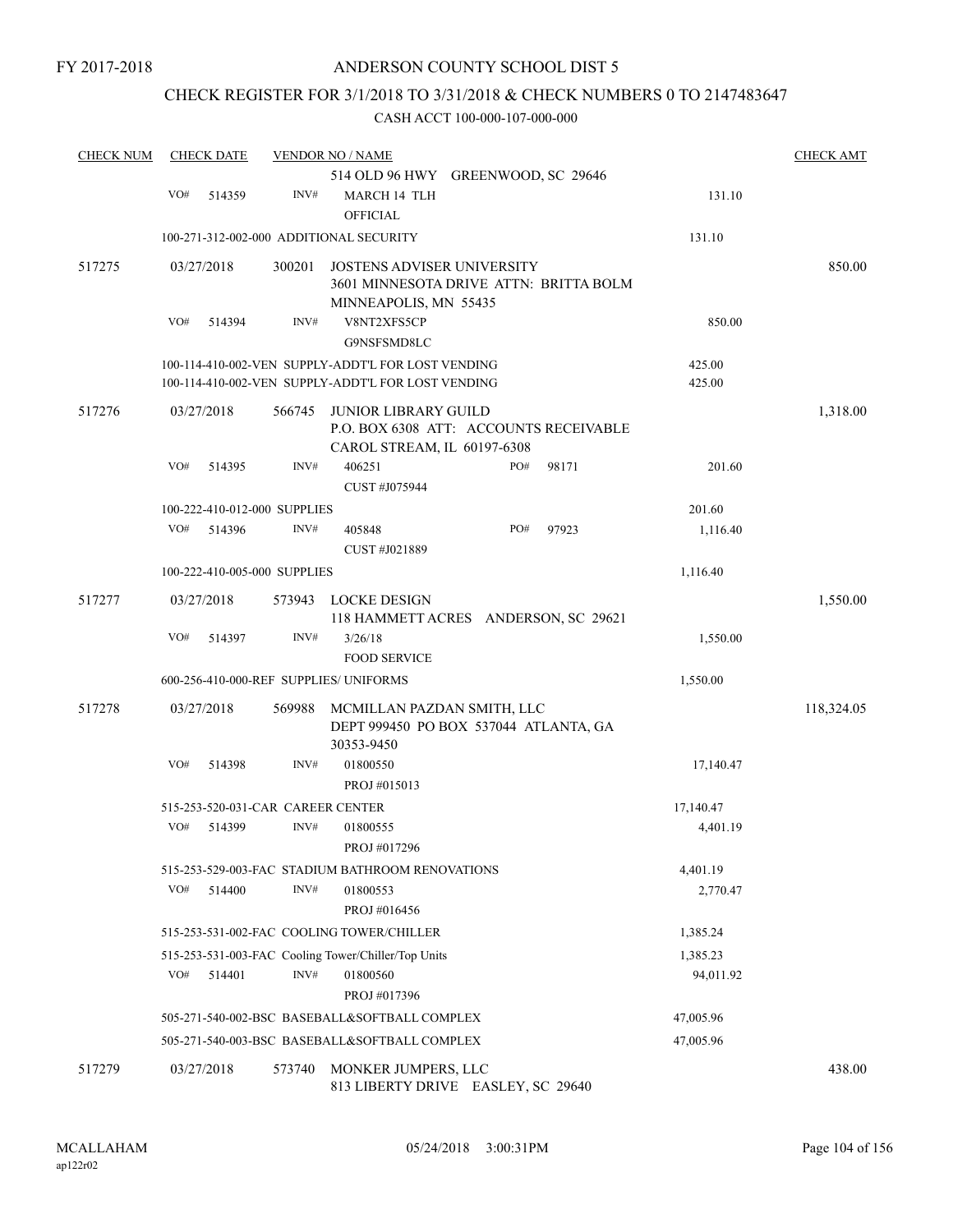# CHECK REGISTER FOR 3/1/2018 TO 3/31/2018 & CHECK NUMBERS 0 TO 2147483647

|   | <b>CHECK NUM</b> |     | <b>CHECK DATE</b> |                              | <b>VENDOR NO / NAME</b>                                                                               |     |       |                 | <b>CHECK AMT</b> |
|---|------------------|-----|-------------------|------------------------------|-------------------------------------------------------------------------------------------------------|-----|-------|-----------------|------------------|
|   |                  | VO# | 514402            | INV#                         | 5497<br><b>MIDWAY ELEM</b>                                                                            |     |       | 438.00          |                  |
|   |                  |     |                   |                              | 717-190-660-017-338 FITNESS CLUB EXPENSE                                                              |     |       | 438.00          |                  |
|   | 517280           |     | 03/27/2018        | 570395                       | NETWORK CONTROLS & ELECTRIC, INC<br>136 JOHNS ROAD ATT: ACCOUNTS RECEIVABLE<br><b>GREER, SC 29650</b> |     |       |                 | 831.47           |
|   |                  | VO# | 514403            | INV#                         | 21355<br><b>WESTSIDE</b>                                                                              | PO# | 98287 | 831.47          |                  |
|   |                  |     |                   |                              | 397-258-410-000-000 RADIOS/CAMERAS                                                                    |     |       | 831.47          |                  |
|   | 517281           |     | 03/27/2018        | 570103                       | NEWLON, JON^^<br>102 CARNOUSTIE COURT GREENWOOD, SC<br>29646                                          |     |       |                 | 130.40           |
|   |                  | VO# | 514356            | INV#                         | MARCH 16 TLH<br><b>OFFICIAL</b>                                                                       |     |       | 130.40          |                  |
|   |                  |     |                   |                              | 100-271-312-002-000 ADDITIONAL SECURITY                                                               |     |       | 130.40          |                  |
| * | 517286           |     | 03/27/2018        | 568360                       | PILGRIM'S PRIDE CORPORATION<br>PO BOX 809225 ATT: ACCOUNTS RECEIVABLE<br>CHICAGO, IL 60680-9225       |     |       |                 | 13,021.50        |
|   |                  | VO# | 514405            | INV#                         | 926793037<br><b>FOOD</b>                                                                              |     |       | 13,021.50       |                  |
|   |                  |     |                   |                              | 600-000-172-000-000 FOOD SERV INVEN. FOOD                                                             |     |       | 13,021.50       |                  |
|   | 517287           |     | 03/27/2018        | 571253                       | POCKET NURSE<br>P.O. BOX 644898 PITTSBURGH, PA 15264-4898                                             |     |       |                 | 1,226.39         |
|   |                  | VO# | 514406            | INV#                         | 1039957-1<br><b>SUPPLIES</b>                                                                          | PO# | 97831 | 1,032.78        |                  |
|   |                  |     |                   |                              | 329-115-410-000-000 SUPPLIES- STATE EQUIPMENT                                                         |     |       | 1,032.78        |                  |
|   |                  | VO# | 514407            | INV#                         | 1049802-1&2<br><b>SUPPLIES</b>                                                                        | PO# | 98216 | 193.61          |                  |
|   |                  |     |                   |                              | 207-115-312-000-010 STUDENT ORGANIZATIONS<br>207-115-312-000-010 STUDENT ORGANIZATIONS                |     |       | 145.61<br>48.00 |                  |
|   | 517288           |     | 03/27/2018        | 573501                       | QUALITY CARE PRESSURE CLEANING<br>210 SPRINGSIDE CIRCLE ANDERSON, SC 29625                            |     |       |                 | 600.00           |
|   |                  | VO# | 514408            | INV#                         | 5172<br>PARKING LOT                                                                                   | PO# | 97459 | 600.00          |                  |
|   |                  |     |                   |                              | 100-255-323-000-000 CONTRACTED SERVICES                                                               |     |       | 600.00          |                  |
|   | * 517290         |     | 03/27/2018        | 431095                       | REALLY GOOD STUFF, INC<br>POBOX 386 ATT: ACCOUNTS RECEIVABLE<br>BOTSFORD, CT 06404-0386               |     |       |                 | 886.67           |
|   |                  | VO# | 514409            | INV#                         | 6357688<br>ACCT# 0011057                                                                              | PO# | 98307 | 539.19          |                  |
|   |                  |     |                   | 100-222-410-008-000 SUPPLIES |                                                                                                       |     |       | 539.19          |                  |
|   |                  | VO# | 514410            | INV#                         | 6344677<br>ACCT# 0011057                                                                              | PO# | 98224 | 347.48          |                  |
|   |                  |     |                   | 924-147-410-019-000 SUPPLIES |                                                                                                       |     |       | 347.48          |                  |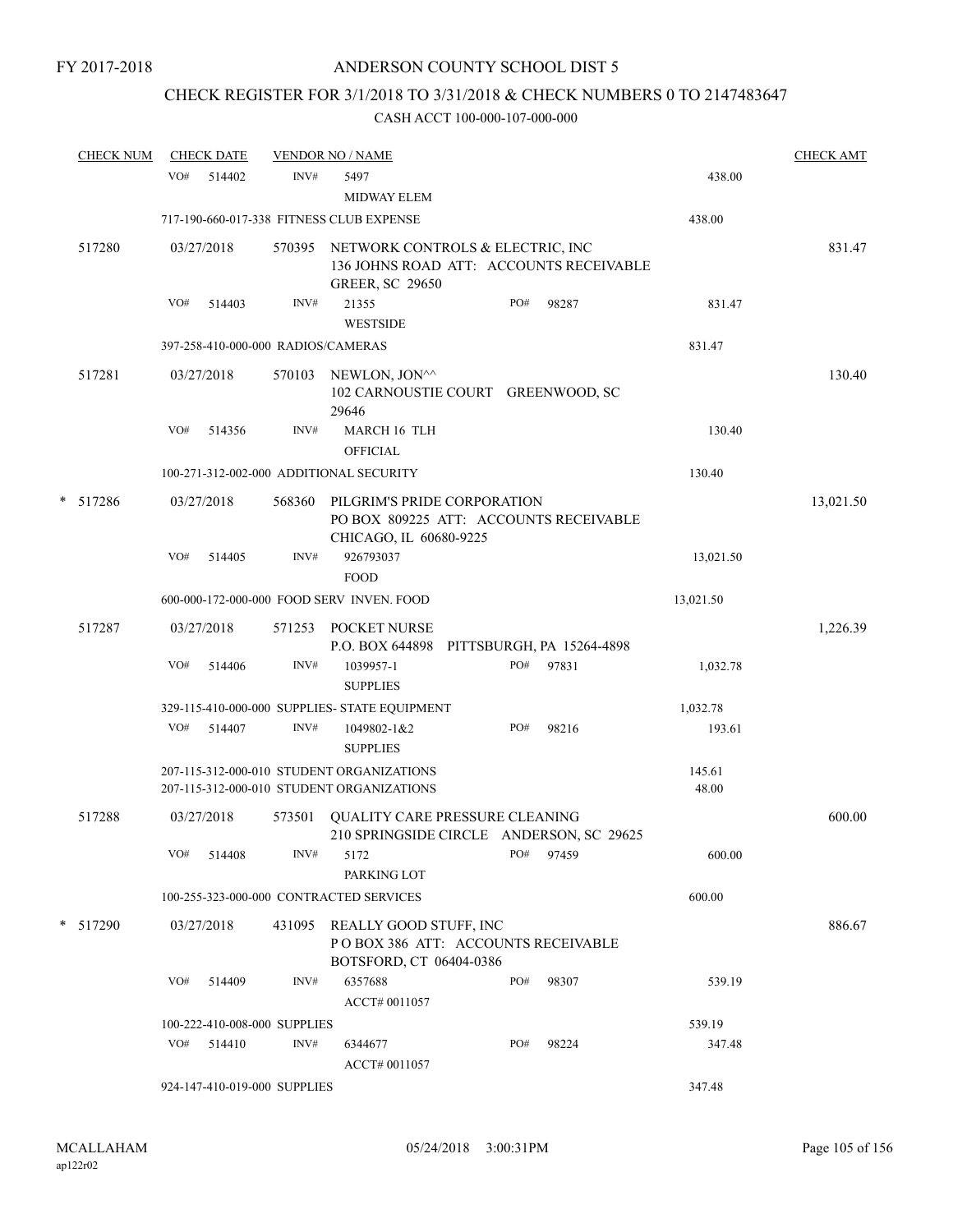## CHECK REGISTER FOR 3/1/2018 TO 3/31/2018 & CHECK NUMBERS 0 TO 2147483647

| <b>CHECK NUM</b> |        |     | <b>CHECK DATE</b>                                            |        | <b>VENDOR NO / NAME</b>                                                                        |      |       |                  | <b>CHECK AMT</b> |
|------------------|--------|-----|--------------------------------------------------------------|--------|------------------------------------------------------------------------------------------------|------|-------|------------------|------------------|
| * 517292         |        |     | 03/27/2018                                                   |        | 567774 RICH PRODUCTS CORP<br>POBOX 98333 ATT: ACCOUNTS RECEIVABLE<br>CHICAGO, IL 60693         |      |       |                  | 1,166.00         |
|                  |        | VO# | 514411                                                       | INV#   | 30151061<br><b>FOOD</b>                                                                        |      |       | 1,166.00         |                  |
|                  |        |     |                                                              |        | 600-000-172-000-000 FOOD SERV INVEN. FOOD                                                      |      |       | 1,166.00         |                  |
|                  | 517293 |     | 03/27/2018                                                   | 567435 | <b>SCHOLASTIC INC</b><br>POBOX 3720 ATT: ACCOUNTS RECEIVABLE<br>JEFFERSON CITY, MO 65102-3720  |      |       |                  | 902.52           |
|                  |        | VO# | 514412                                                       | INV#   | 16657006,7067<br><b>CENTERVILLE ELEM</b>                                                       |      |       | 902.52           |                  |
|                  |        |     | 397-112-410-007-000 SUPPLIES<br>397-112-410-007-000 SUPPLIES |        |                                                                                                |      |       | 793.52<br>109.00 |                  |
|                  | 517294 |     | 03/27/2018                                                   | 463575 | SCHOOL HEALTH CORPORATION<br>6764 EAGLE WAY ATT: ACCOUNTS RECEIVABLE<br>CHICAGO, IL 60678-1067 |      |       |                  | 227.07           |
|                  |        | VO# | 514413                                                       | INV#   | 3413924<br><b>AED</b>                                                                          | PO#  | 98316 | 227.07           |                  |
|                  |        |     |                                                              |        | 100-113-410-005-VEN SUPPLY-ADDT'L FOR LOST VENDING                                             |      |       | 227.07           |                  |
|                  | 517295 |     | 03/27/2018                                                   |        | 573290 SHADETREE GRAPHICS, LLC<br>147 POWELL RD. ANDERSON, SC 29625                            |      |       |                  | 396.75           |
|                  |        | VO# | 514414                                                       | INV#   | 2018-597<br><b>MIDWAY CHOIR</b>                                                                |      |       | 246.75           |                  |
|                  |        |     | 717-190-660-017-220 MUSIC EXPENSE                            |        |                                                                                                |      |       | 246.75           |                  |
|                  |        | VO# | 514415                                                       | INV#   | 2018-600<br><b>CALHOUN CHOIR</b>                                                               |      |       | 150.00           |                  |
|                  |        |     |                                                              |        | 714-271-660-014-335 CHORUS CLUB EXPENSE                                                        |      |       | 150.00           |                  |
|                  | 517296 |     | 03/27/2018                                                   | 570059 | SHARP BUSINESS SYSTEMS<br>DEPT 1216 PO BOX 121216 DALLAS, TX<br>75312-1216                     |      |       |                  | 729.91           |
|                  |        | VO# | 514416                                                       | INV#   | 9001076039<br><b>COPIES</b>                                                                    |      |       | 50.38            |                  |
|                  |        |     |                                                              |        | 124-114-445-024-000 TECHNOLOGY SUPPLIES                                                        |      |       | 50.38            |                  |
|                  |        | VO# | 514417                                                       | INV#   | 9001074446<br><b>ACCT 713721</b>                                                               |      |       | 19.26            |                  |
|                  |        |     | 100-113-410-007-000 SUPPLIES                                 |        |                                                                                                |      |       | 19.26            |                  |
|                  |        |     | VO# 514418                                                   | INV#   | 9001069982<br>9001053057                                                                       |      |       | 93.88            |                  |
|                  |        |     | 100-114-410-002-000 SUPPLIES                                 |        |                                                                                                |      |       | 19.26            |                  |
|                  |        |     | 100-114-410-002-000 SUPPLIES                                 |        |                                                                                                |      |       | 74.62            |                  |
|                  |        |     | VO# 514419                                                   | INV#   | 9000712946<br><b>ACCT 726714</b>                                                               |      |       | 1.10             |                  |
|                  |        |     | 201-112-490-010-000 COPIER COST                              |        |                                                                                                | 1.10 |       |                  |                  |
|                  |        | VO# | 514420                                                       | INV#   | 90000753525<br>ACCT 726714                                                                     |      |       | 565.29           |                  |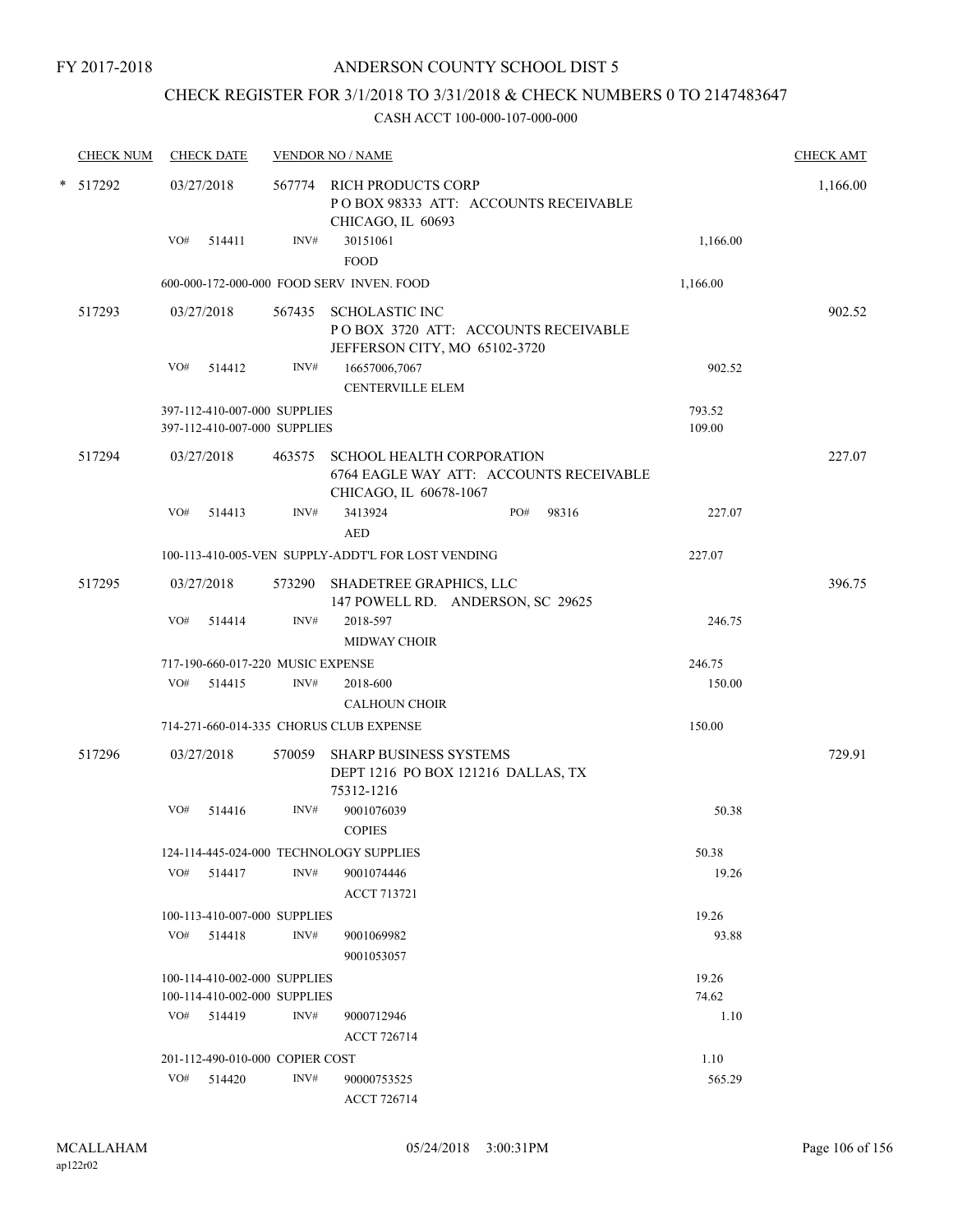#### FY 2017-2018

### ANDERSON COUNTY SCHOOL DIST 5

# CHECK REGISTER FOR 3/1/2018 TO 3/31/2018 & CHECK NUMBERS 0 TO 2147483647

| <b>CHECK NUM</b> |     | <b>CHECK DATE</b>                  |        | <b>VENDOR NO / NAME</b>                                                                         |     |       |          | <b>CHECK AMT</b> |
|------------------|-----|------------------------------------|--------|-------------------------------------------------------------------------------------------------|-----|-------|----------|------------------|
|                  |     | 201-113-490-006-000 COPIER COST    |        |                                                                                                 |     |       | 565.29   |                  |
| 517297           |     | 03/27/2018                         |        | 569972 SHERI MOSS<br>407 SIMS STREET ANDERSON, SC 29624                                         |     |       |          | 125.00           |
|                  | VO# | 514368                             | INV#   | <b>FIELD TRIP</b><br><b>REFUND</b>                                                              |     |       | 125.00   |                  |
|                  |     |                                    |        | 716-271-660-016-355 FIELD TRIPS GRADE 5 EXPENSE                                                 |     |       | 125.00   |                  |
| 517298           |     | 03/27/2018                         | 569520 | SHI INTERNATIONAL CORP<br>POBOX 952121 ATT: ACCOUNTS RECEIVABLE<br>DALLAS, TX 75395-2121        |     |       |          | 807.60           |
|                  | VO# | 514421                             | INV#   | B07902111<br><b>SOFTWARE</b>                                                                    | PO# | 98339 | 807.60   |                  |
|                  |     |                                    |        | 100-266-445-000-000 SOFTWARE TECHNOLOGY                                                         |     |       | 807.60   |                  |
| 517299           |     | 03/27/2018                         |        | 574710 SOLIANT HEALTH<br>DEPT. CH 14430 PALATINE, IL 60055-4330                                 |     |       |          | 2,437.50         |
|                  | VO# | 514422                             | INV#   | 9511471<br><b>MARCH 12-16</b>                                                                   | PO# | 97427 | 2,437.50 |                  |
|                  |     |                                    |        | 100-126-312-000-000 PURCHASED SERVICES                                                          |     |       | 2,437.50 |                  |
| $*$ 517301       |     | 03/27/2018                         | 572863 | <b>STEC OUTDOOR POWER</b><br>PO BOX 609 SANDY SPRINGS, SC 29677                                 |     |       |          | 505.13           |
|                  | VO# | 514423                             | INV#   | 13395<br><b>REPAIR</b>                                                                          |     |       | 505.13   |                  |
|                  |     | 325-115-410-000-0CO SUPPLIES (C/O) |        |                                                                                                 |     |       | 505.13   |                  |
| $*$ 517303       |     | 03/27/2018                         | 563377 | UNIFIED AV SYSTEMS<br>DBA: MULTI MEDIA SERVICES 161 AUSTIN<br>AVENUE NE MARIETTA, GA 30060      |     |       |          | 750.00           |
|                  | VO# | 514425                             | INV#   | 333298<br><b>TECHNOLOGY</b>                                                                     | PO# | 98211 | 750.00   |                  |
|                  |     |                                    |        | 505-271-540-002-BSC BASEBALL&SOFTBALL COMPLEX                                                   |     |       | 375.00   |                  |
|                  |     |                                    |        | 505-271-540-003-BSC BASEBALL&SOFTBALL COMPLEX                                                   |     |       | 375.00   |                  |
| * 517305         |     | 03/27/2018                         |        | 574426 VANASSE, JOSH^^<br>155 ANDERSON HWY APT 612 CLEMSON, SC<br>29631                         |     |       |          | 105.20           |
|                  | VO# | 514355                             | INV#   | MARCH 16 TLH<br><b>OFFICIAL</b>                                                                 |     |       | 105.20   |                  |
|                  |     |                                    |        | 100-271-312-002-000 ADDITIONAL SECURITY                                                         |     |       | 105.20   |                  |
| 517306           |     | 03/27/2018                         | 332750 | WILLIAM V MACGILL & CO<br>1000 NORTH LOMBARD ROAD ATT: ACCOUNTS<br>RECEIVABLE LOMBARD, IL 60148 |     |       |          | 1,290.00         |
|                  | VO# | 514426                             | INV#   | 0629077<br><b>CART</b>                                                                          | PO# | 98116 | 1,290.00 |                  |
|                  |     |                                    |        | 100-213-410-000-000 SUPPLIES AND MATERIALS                                                      |     |       | 1,290.00 |                  |
| 517307           |     | 03/30/2018                         | 570956 | ADI<br>25429 NETWORK PLACE CHICAGO, IL 60673-1254                                               |     |       |          | 261.59           |
|                  | VO# | 514484                             | INV#   | BX486V01                                                                                        |     |       | 261.59   |                  |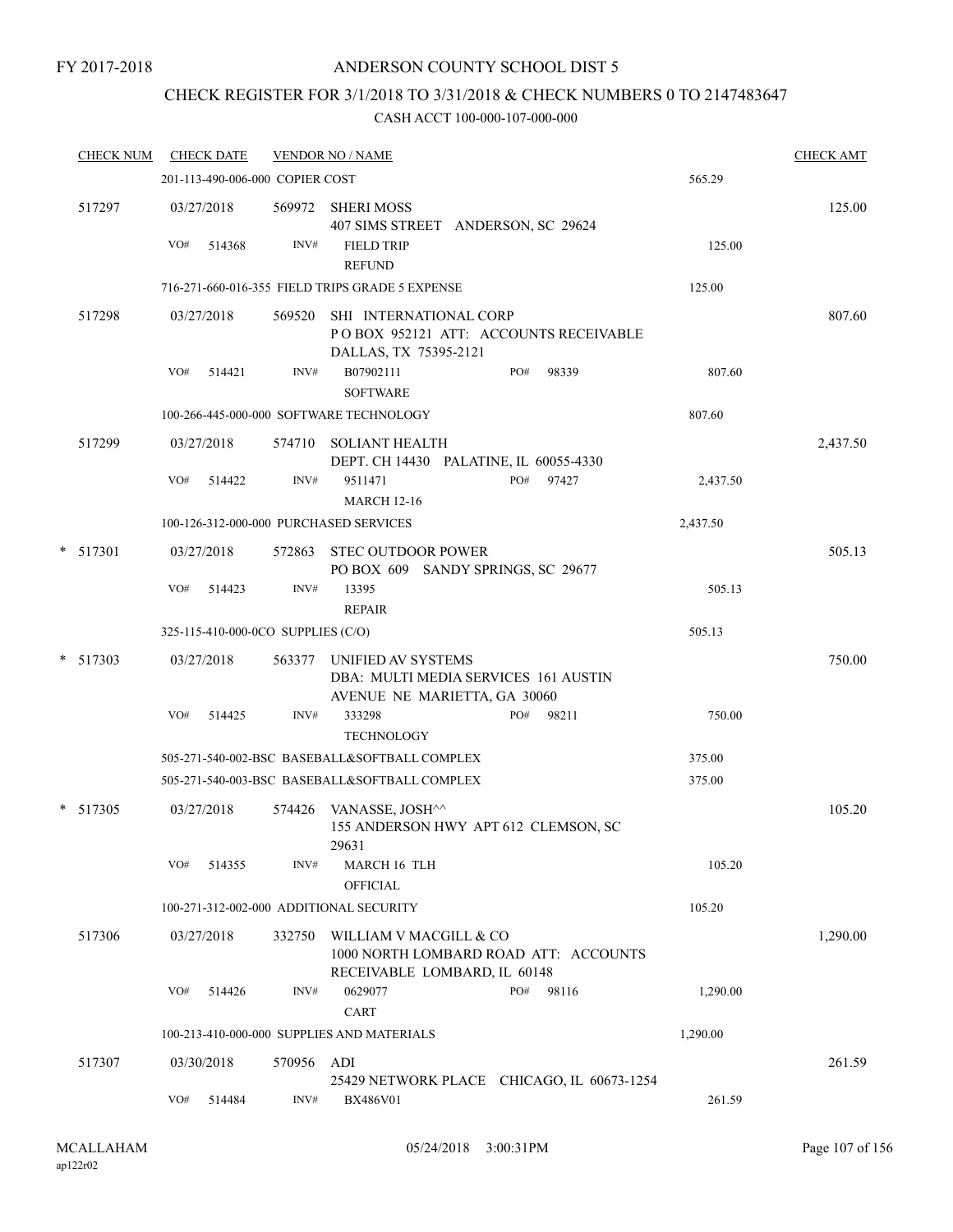### CHECK REGISTER FOR 3/1/2018 TO 3/31/2018 & CHECK NUMBERS 0 TO 2147483647

| <b>CHECK NUM</b> |     | <b>CHECK DATE</b> |        | <u>VENDOR NO / NAME</u><br><b>SUPPLIES</b>                                                            |     |       |                      | <b>CHECK AMT</b> |
|------------------|-----|-------------------|--------|-------------------------------------------------------------------------------------------------------|-----|-------|----------------------|------------------|
|                  |     |                   |        | 100-254-410-007-400 HVAC/ELECTRICAL/PLUMBING                                                          |     |       | 261.59               |                  |
| 517308           |     | 03/30/2018        | 573046 | <b>AG PARTS</b><br>220 HUFF AVE, SUITE 400 GREENSBURG, PA<br>15601                                    |     |       |                      | 11,550.00        |
|                  | VO# | 514505            | INV#   | 1274130<br>1271694                                                                                    | PO# | 98401 | 11,550.00            |                  |
|                  |     |                   |        | 100-266-312-000-TEC CHROME BOOK TECH FEE<br>100-266-312-000-TEC CHROME BOOK TECH FEE                  |     |       | 2,955.00<br>8,595.00 |                  |
| 517309           |     | 03/30/2018        | 105500 | ALL PHASE ELECTRIC SUPPLY<br>PO BOX 936240 ATLANTA, GA 31193-6240                                     |     |       |                      | 180.57           |
|                  | VO# | 514482            | INV#   | 0184-567748<br><b>SUPPLIES</b>                                                                        |     |       | 110.78               |                  |
|                  |     |                   |        | 100-254-410-006-400 HVAC/ELECTRICAL/PLUMBING                                                          |     |       | 110.78               |                  |
|                  | VO# | 514483            | INV#   | 0184-567685<br><b>SUPPLIES</b>                                                                        |     |       | 69.79                |                  |
|                  |     |                   |        | 100-254-410-002-400 HVAC/ELECTRICAL/PLUMBING                                                          |     |       | 69.79                |                  |
| 517310           |     | 03/30/2018        | 569972 | AMERICAN LEGION AUXILIARY POST 14<br>GIRLS STATE APPLICANTS 418 N SHIRLEY AVE<br>HONEA PATH, SC 29654 |     |       |                      | 990.00           |
|                  | VO# | 514623            | INV#   | <b>WESTSIDE</b><br><b>GIRLS STATE</b>                                                                 |     |       | 990.00               |                  |
|                  |     |                   |        | 100-114-410-000-000 SUPPLIES AND MATERIALS                                                            |     |       | 990.00               |                  |
| 517311           |     | 03/30/2018        | 569972 | AMERICAN LEGION<br>1301 N GREENVILLE ST ANDERSON, SC 29621                                            |     |       |                      | 990.00           |
|                  | VO# | 514735            | INV#   | 100<br><b>TLH GIRLS STATE</b>                                                                         |     |       | 990.00               |                  |
|                  |     |                   |        | 100-114-410-000-000 SUPPLIES AND MATERIALS                                                            |     |       | 990.00               |                  |
| $*$ 517313       |     | 03/30/2018        | 112250 | ANDERSON COUNTY FINANCE DEPT<br>POBOX 8002 ATT: KIM MARTIN ANDERSON, SC<br>29622-8002                 |     |       |                      | 57,102.48        |
|                  | VO# | 514508            | INV#   | <b>FEB 2018</b><br><b>SRO GRANT</b>                                                                   | PO# | 97692 | 57,102.48            |                  |
|                  |     |                   |        | 100-258-312-000-000 CONTRACTED SERVICES - RESOURCE OFFR                                               |     |       | 57,102.48            |                  |
| 517314           |     | 03/30/2018        | 570950 | ANDERSON COUNTY SHERIFF'S OFFICE<br>ATTN: RICHARD BRYSON PO BOX 5497<br>ANDERSON, SC 29623            |     |       |                      | 603.75           |
|                  | VO# | 514752            | INV#   | <b>MARCH 2018</b><br><b>SECURITY</b>                                                                  |     |       | 603.75               |                  |
|                  |     |                   |        | 100-233-312-000-SRO DISTRICT OFFICE SECURITY                                                          |     |       | 61.25                |                  |
|                  |     |                   |        | 100-271-312-003-000 ADDITIONAL SECURITY                                                               |     |       | 542.50               |                  |
| 517315           |     | 03/30/2018        | 564791 | ANDERSON INTERFAITH MINISTRIES<br>POBOX 1136 ANDERSON, SC 29622                                       |     |       |                      | 460.00           |
|                  | VO# | 514509            | INV#   | <b>FUNDRAISER</b>                                                                                     |     |       | 460.00               |                  |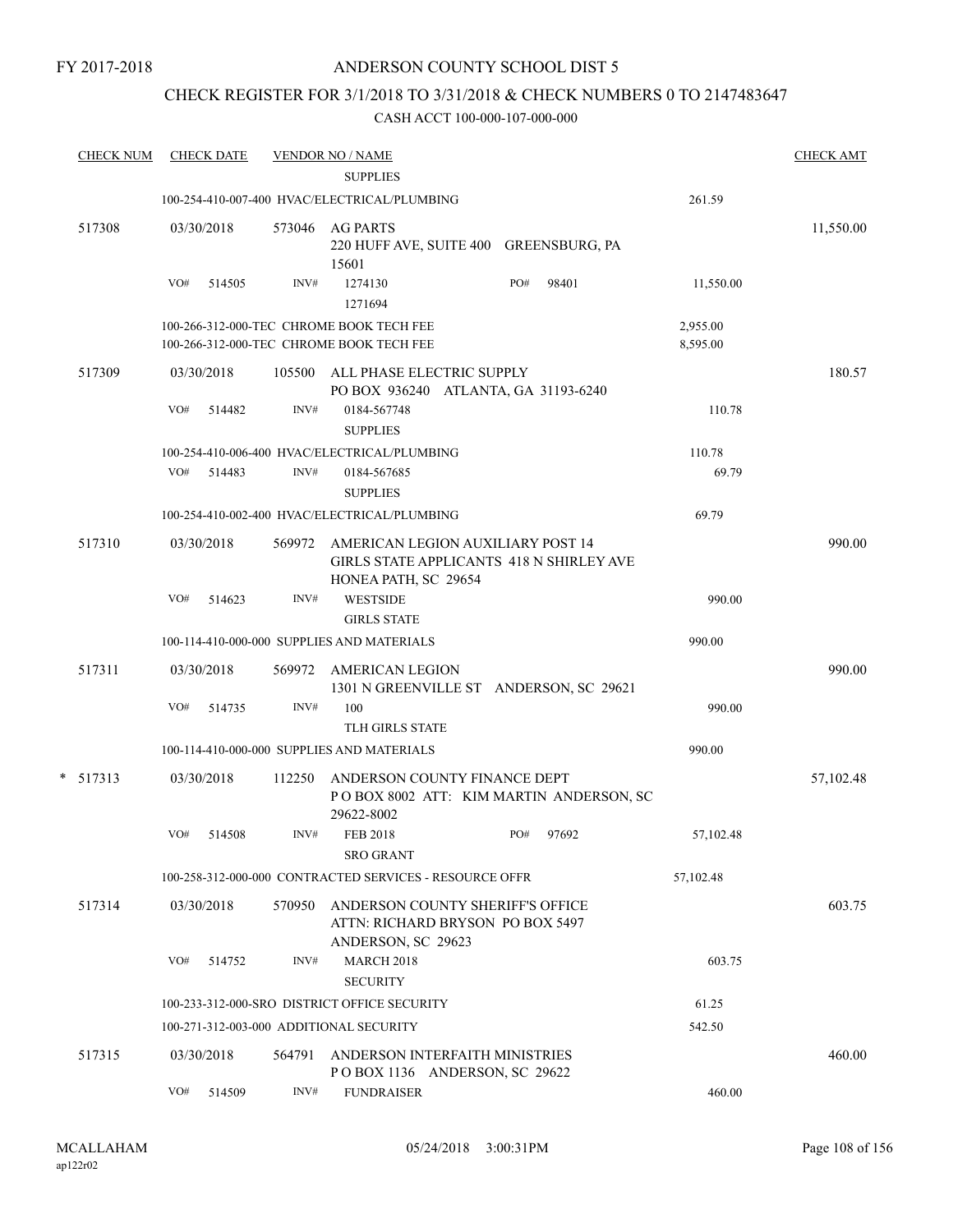### CHECK REGISTER FOR 3/1/2018 TO 3/31/2018 & CHECK NUMBERS 0 TO 2147483647

| <b>CHECK NUM</b> | <b>CHECK DATE</b>             |                               |        | <b>VENDOR NO / NAME</b>                                                                                 |          | <b>CHECK AMT</b> |
|------------------|-------------------------------|-------------------------------|--------|---------------------------------------------------------------------------------------------------------|----------|------------------|
|                  |                               |                               |        | <b>GLENVIEW</b>                                                                                         |          |                  |
|                  |                               |                               |        | 720-271-660-020-460 MISC FUNDRAISER EXPENSE                                                             | 460.00   |                  |
| 517316           | 03/30/2018                    |                               | 114225 | ANDERSON RESTAURANT EQUIPMENT<br>112 EAST MAULDIN STREET ATT: ACCOUNTS<br>RECEIVABLE ANDERSON, SC 29621 |          | 627.33           |
|                  | VO#                           | 514625                        | INV#   | 50378                                                                                                   | 463.99   |                  |
|                  |                               |                               |        | <b>SUPPLIES</b>                                                                                         |          |                  |
|                  |                               | 600-256-410-000-000 SUPPLIES  |        |                                                                                                         | 463.99   |                  |
|                  | VO# 514626                    |                               | INV#   | 48565                                                                                                   | 80.04    |                  |
|                  |                               |                               |        | <b>SUPPLIES</b>                                                                                         |          |                  |
|                  |                               | 600-256-410-000-000 SUPPLIES  |        |                                                                                                         | 80.04    |                  |
|                  | VO# 514628                    |                               | INV#   | 48566                                                                                                   | 83.30    |                  |
|                  |                               |                               |        | <b>SUPPLIES</b>                                                                                         |          |                  |
|                  |                               | 600-256-410-000-000 SUPPLIES  |        |                                                                                                         | 83.30    |                  |
| $*$ 517321       | 03/30/2018                    |                               |        | 571238 ARAMARK SERVICES, INC.<br>PO BOX 429 CLEMSON, SC 29634                                           |          | 359.52           |
|                  | VO#                           | 514510                        | INV#   | 57809<br><b>GLENVIEW</b>                                                                                | 359.52   |                  |
|                  |                               |                               |        | 720-271-660-020-481 AVID FUNDRAISER EXPENSE                                                             | 359.52   |                  |
| 517322           | 03/30/2018                    |                               |        | 115205 ASD5 GENERAL FUND PETTY CASH                                                                     |          | 132.44           |
|                  | VO#                           | 514503                        | INV#   | <b>PURCHASES</b><br>REIMBURSEMENT                                                                       | 132.44   |                  |
|                  |                               |                               |        | 100-213-410-000-000 SUPPLIES AND MATERIALS                                                              | 16.99    |                  |
|                  |                               |                               |        | 100-213-410-000-000 SUPPLIES AND MATERIALS                                                              | 21.42    |                  |
|                  |                               |                               |        | 100-221-312-000-ELE PURCHASED SERVICES                                                                  | 22.84    |                  |
|                  |                               | 100-221-410-000-ELE SUPPLIES  |        |                                                                                                         | 16.84    |                  |
|                  |                               |                               |        | 100-224-312-000-000 STAFF DEV. - PURCHASED SERVICES                                                     | 2.00     |                  |
|                  |                               |                               |        | 100-254-410-000-OPS SUPPLIES-OPERATIONS                                                                 | 18.18    |                  |
|                  |                               |                               |        | 100-264-312-000-000 PURCHASED SERVICES                                                                  | 30.39    |                  |
|                  |                               |                               |        | 201-223-410-000-000 SUPPLIES- ADMIN (GENERAL/PD)                                                        | 3.78     |                  |
| 517323           |                               |                               |        | 03/30/2018 570061 ATLAS PEN & PENCIL CORPORATION<br>P.O. BOX 847379 DALLAS, TX 75284-7379               |          | 287.51           |
|                  | VO#                           | 514632                        | INV#   | 100649078<br><b>SUPPLIES</b>                                                                            | 287.51   |                  |
|                  | 924-147-410-015-000 SUPPLIES  |                               |        |                                                                                                         | 287.51   |                  |
| 517324           | 03/30/2018                    |                               | 567907 | AT&T<br>$(864 M10-0346)$<br>PO BOX 105503 ATT: ACCOUNTS RECEIVABLE<br>ATLANTA, GA 30348-5503            |          | 3,932.93         |
|                  | VO#                           | 514504                        | INV#   | 864 M10 0346<br><b>PHONE</b>                                                                            | 3,932.93 |                  |
|                  |                               | 100-266-340-000-000 TELEPHONE |        |                                                                                                         | 1,574.02 |                  |
|                  | 100-266-340-000-000 TELEPHONE |                               |        |                                                                                                         | 3.87     |                  |
|                  |                               | 100-266-340-000-000 TELEPHONE |        |                                                                                                         | 16.90    |                  |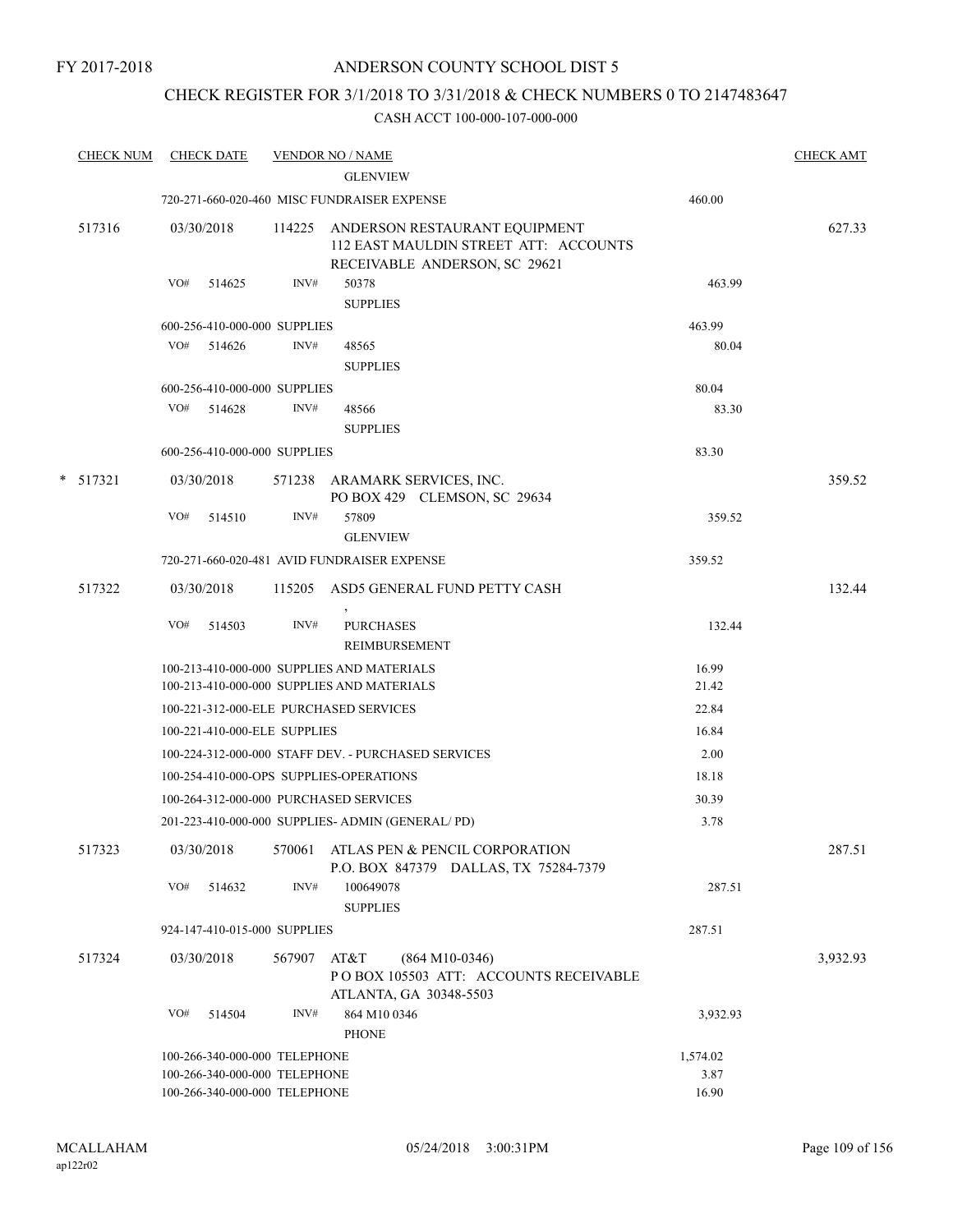# CHECK REGISTER FOR 3/1/2018 TO 3/31/2018 & CHECK NUMBERS 0 TO 2147483647

| <b>CHECK NUM</b> | <b>CHECK DATE</b>             |        | <b>VENDOR NO / NAME</b>                                                                       |          | <b>CHECK AMT</b> |
|------------------|-------------------------------|--------|-----------------------------------------------------------------------------------------------|----------|------------------|
|                  | 100-266-340-000-000 TELEPHONE |        |                                                                                               | 117.71   |                  |
|                  | 100-266-340-001-000 TELEPHONE |        |                                                                                               | $-87.63$ |                  |
|                  | 100-266-340-002-000 TELEPHONE |        |                                                                                               | 160.05   |                  |
|                  | 100-266-340-003-000 TELEPHONE |        |                                                                                               | 381.57   |                  |
|                  | 100-266-340-005-000 TELEPHONE |        |                                                                                               | 95.97    |                  |
|                  | 100-266-340-006-000 TELEPHONE |        |                                                                                               | 82.03    |                  |
|                  | 100-266-340-007-000 TELEPHONE |        |                                                                                               | 64.54    |                  |
|                  | 100-266-340-008-000 TELEPHONE |        |                                                                                               | 55.98    |                  |
|                  | 100-266-340-009-000 TELEPHONE |        |                                                                                               | 78.24    |                  |
|                  | 100-266-340-010-000 TELEPHONE |        |                                                                                               | 69.01    |                  |
|                  | 100-266-340-011-000 TELEPHONE |        |                                                                                               | 298.07   |                  |
|                  | 100-266-340-012-000 TELEPHONE |        |                                                                                               | 95.94    |                  |
|                  | 100-266-340-013-000 TELEPHONE |        |                                                                                               | 82.03    |                  |
|                  | 100-266-340-014-000 TELEPHONE |        |                                                                                               | 82.81    |                  |
|                  | 100-266-340-015-000 TELEPHONE |        |                                                                                               | 69.66    |                  |
|                  | 100-266-340-016-000 TELEPHONE |        |                                                                                               | 90.54    |                  |
|                  | 100-266-340-017-000 TELEPHONE |        |                                                                                               | 95.06    |                  |
|                  | 100-266-340-018-000 TELEPHONE |        |                                                                                               | 82.03    |                  |
|                  | 100-266-340-019-000 TELEPHONE |        |                                                                                               | 65.10    |                  |
|                  | 100-266-340-020-000 TELEPHONE |        |                                                                                               | 69.01    |                  |
|                  | 100-266-340-021-000 TELEPHONE |        |                                                                                               | 82.81    |                  |
|                  | 100-266-340-023-000 TELEPHONE |        |                                                                                               | 43.34    |                  |
|                  | 124-266-340-024-000 TELEPHONE |        |                                                                                               | 55.98    |                  |
|                  | 600-256-340-000-000 TELEPHONE |        |                                                                                               | 108.29   |                  |
| 517325           | 03/30/2018                    | 570814 | AT&T<br>$(864 M09-9122)$<br>PO BOX 105262 ATTN: ACCOUNTS RECEIVABLE<br>ATLANTA, GA 30348-5262 |          | 937.33           |
|                  | VO#<br>514636                 | INV#   | 91220011970<br><b>SERVICE</b>                                                                 | 937.33   |                  |
|                  | 100-266-340-000-000 TELEPHONE |        |                                                                                               | 937.33   |                  |
| 517326           | 03/30/2018                    |        | 126675 ATTAWAY INC<br>PO BOX 302 ATT: ACCOUNTS RECEIVABLE<br>ANDERSON, SC 29622               |          | 179.76           |
|                  | VO#<br>514511                 | INV#   | 213731<br><b>ENVELOPES</b>                                                                    | 179.76   |                  |
|                  |                               |        | 723-190-660-023-911 MISCELLANEOUS- ADULT ED EXPENSE                                           | 179.76   |                  |
| 517327           | 03/30/2018                    | 569220 | AUTECH<br>PO BOX 248 ATT: ACCOUNTS RECEIVABLE<br>WILLIAMSTON, SC 29697                        |          | 2,160.27         |
|                  | VO#<br>514476                 | INV#   | 6416<br><b>ROBERT ANDERSON</b>                                                                | 350.00   |                  |
|                  |                               |        | 100-254-323-006-400 CONTR SERV-HVAC/ELECT/PLUMBING                                            | 350.00   |                  |
|                  | VO#<br>514477                 | INV#   | 6499                                                                                          | 1,009.41 |                  |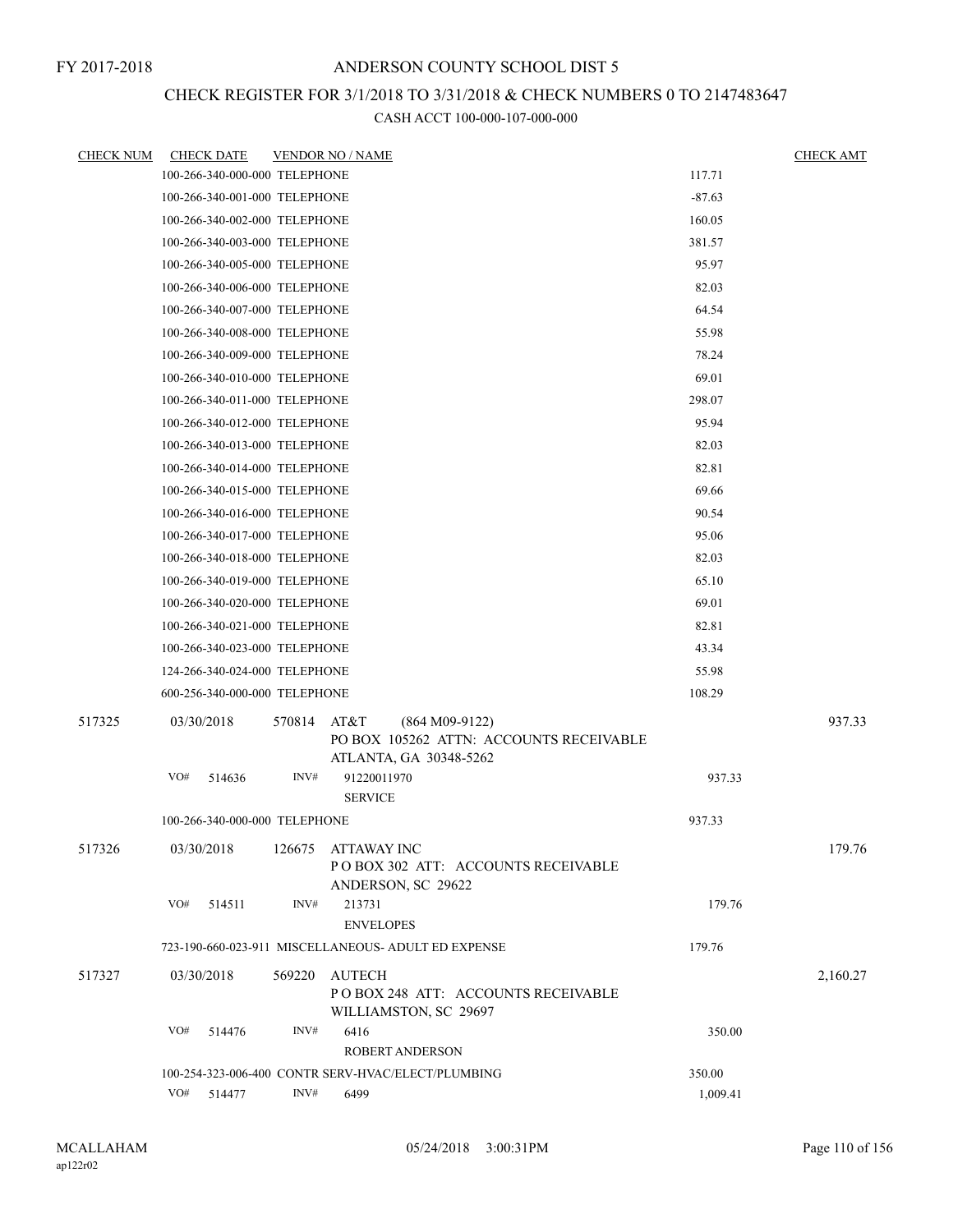### ANDERSON COUNTY SCHOOL DIST 5

# CHECK REGISTER FOR 3/1/2018 TO 3/31/2018 & CHECK NUMBERS 0 TO 2147483647

|   | <b>CHECK NUM</b> | <b>CHECK DATE</b> |                              |        | <b>VENDOR NO / NAME</b><br><b>MIDWAY</b>                                        |           | <b>CHECK AMT</b> |
|---|------------------|-------------------|------------------------------|--------|---------------------------------------------------------------------------------|-----------|------------------|
|   |                  |                   |                              |        | 100-254-323-017-400 CONTR SERV-HVAC/ELECT/PLUMBING                              | 1,009.41  |                  |
|   |                  | VO#               | 514478                       | INV#   | 6498                                                                            | 150.00    |                  |
|   |                  |                   |                              |        | TL HANNA                                                                        |           |                  |
|   |                  |                   |                              |        | 100-254-323-002-400 CONTR SERV-HVAC/ELECT/PLUMBING                              | 150.00    |                  |
|   |                  | VO#               | 514479                       | INV#   | 6505                                                                            | 650.86    |                  |
|   |                  |                   |                              |        | <b>GLENVIEW &amp; RAMS</b>                                                      |           |                  |
|   |                  |                   |                              |        | 100-254-410-006-400 HVAC/ELECTRICAL/PLUMBING                                    | 325.43    |                  |
|   |                  |                   |                              |        | 100-254-410-020-400 HVAC/ELECTRICAL/PLUMBING                                    | 325.43    |                  |
|   |                  |                   |                              |        |                                                                                 |           |                  |
|   | 517328           | 03/30/2018        |                              |        | 575153 AYERS, MICHAEL <sup>^^</sup>                                             |           | 132.40           |
|   |                  |                   |                              |        | 3440 RUCKERSVILLE ROAD ELBERTON, GA<br>30637                                    |           |                  |
|   |                  | VO#               | 514495                       | INV#   | MARCH 22 WHS                                                                    | 132.40    |                  |
|   |                  |                   |                              |        | <b>OFFICIAL</b>                                                                 |           |                  |
|   |                  |                   |                              |        | 100-271-312-003-000 ADDITIONAL SECURITY                                         | 132.40    |                  |
|   |                  |                   |                              |        |                                                                                 |           |                  |
|   | 517329           | 03/30/2018        |                              |        | 575095 BAYNE, CAROLYN <sup>^^</sup><br>12225 OLD WHITE HORSE RD TRAVELERS REST, |           | 1,050.00         |
|   |                  |                   |                              |        | SC 29690                                                                        |           |                  |
|   |                  | VO#               | 514638                       | INV#   | $\overline{2}$                                                                  | 1,050.00  |                  |
|   |                  |                   |                              |        | <b>SERVICE</b>                                                                  |           |                  |
|   |                  |                   |                              |        | 600-256-315-000-000 MANAGEMENT SERVICES                                         | 1,050.00  |                  |
|   | $*$ 517331       | 03/30/2018        |                              | 566584 | BEST BUY BUSINESS ADVANTAGE ACCOUNT                                             |           | 18,342.64        |
|   |                  |                   |                              |        | PO BOX 731247 ATT: ACCOUNTS RECEIVABLE                                          |           |                  |
|   |                  |                   |                              |        | DALLAS, TX 75373-1247                                                           |           |                  |
|   |                  | VO#               | 514639                       | INV#   | 3185276<br>98394<br>PO#                                                         | 18,342.64 |                  |
|   |                  |                   |                              |        | <b>EXPEDITION KITS</b>                                                          |           |                  |
|   |                  |                   | 397-114-410-002-000 SUPPLIES |        |                                                                                 | 9,171.32  |                  |
|   |                  |                   | 397-114-410-003-000 SUPPLIES |        |                                                                                 | 9,171.32  |                  |
|   | $*$ 517333       | 03/30/2018        |                              | 564662 | <b>BRADY'S SCREEN PRINTING</b>                                                  |           | 1,229.43         |
|   |                  |                   |                              |        | 106 CONCORD ROAD ATT: ACCOUNTS                                                  |           |                  |
|   |                  |                   |                              |        | RECEIVABLE ANDERSON, SC 29621                                                   |           |                  |
|   |                  | VO#               | 514512                       | INV#   | 32944                                                                           | 381.99    |                  |
|   |                  |                   |                              |        | <b>MCLEES ELEM</b>                                                              |           |                  |
|   |                  |                   |                              |        | 708-271-660-008-310 RUNNING CLUB EXPENSE                                        | 381.99    |                  |
|   |                  | VO#               | 514644                       | INV#   | 32850                                                                           | 847.44    |                  |
|   |                  |                   |                              |        | <b>ROBERT ANDERSON</b>                                                          |           |                  |
|   |                  |                   |                              |        | 706-271-660-006-602 BETA CLUB EXPENSE                                           | 847.44    |                  |
|   | 517334           | 03/30/2018        |                              | 569895 | BROADWAY TECHNOLOGIES, INC                                                      |           | 1,698.25         |
|   |                  |                   |                              |        | 203 N. HAMILTON STREET WILLIAMSTON, SC                                          |           |                  |
|   |                  |                   |                              |        | 29697                                                                           |           |                  |
|   |                  | VO#               | 514647                       | INV#   | 7382                                                                            | 1,698.25  |                  |
|   |                  |                   |                              |        | <b>WALKIES &amp; EARPIECES</b>                                                  |           |                  |
|   |                  |                   |                              |        | 397-258-410-000-000 RADIOS/CAMERAS                                              | 1,698.25  |                  |
| * | 517336           | 03/30/2018        |                              |        | 571566 BURMAX COMPANY, INC                                                      |           | 120.59           |
|   |                  |                   |                              |        |                                                                                 |           |                  |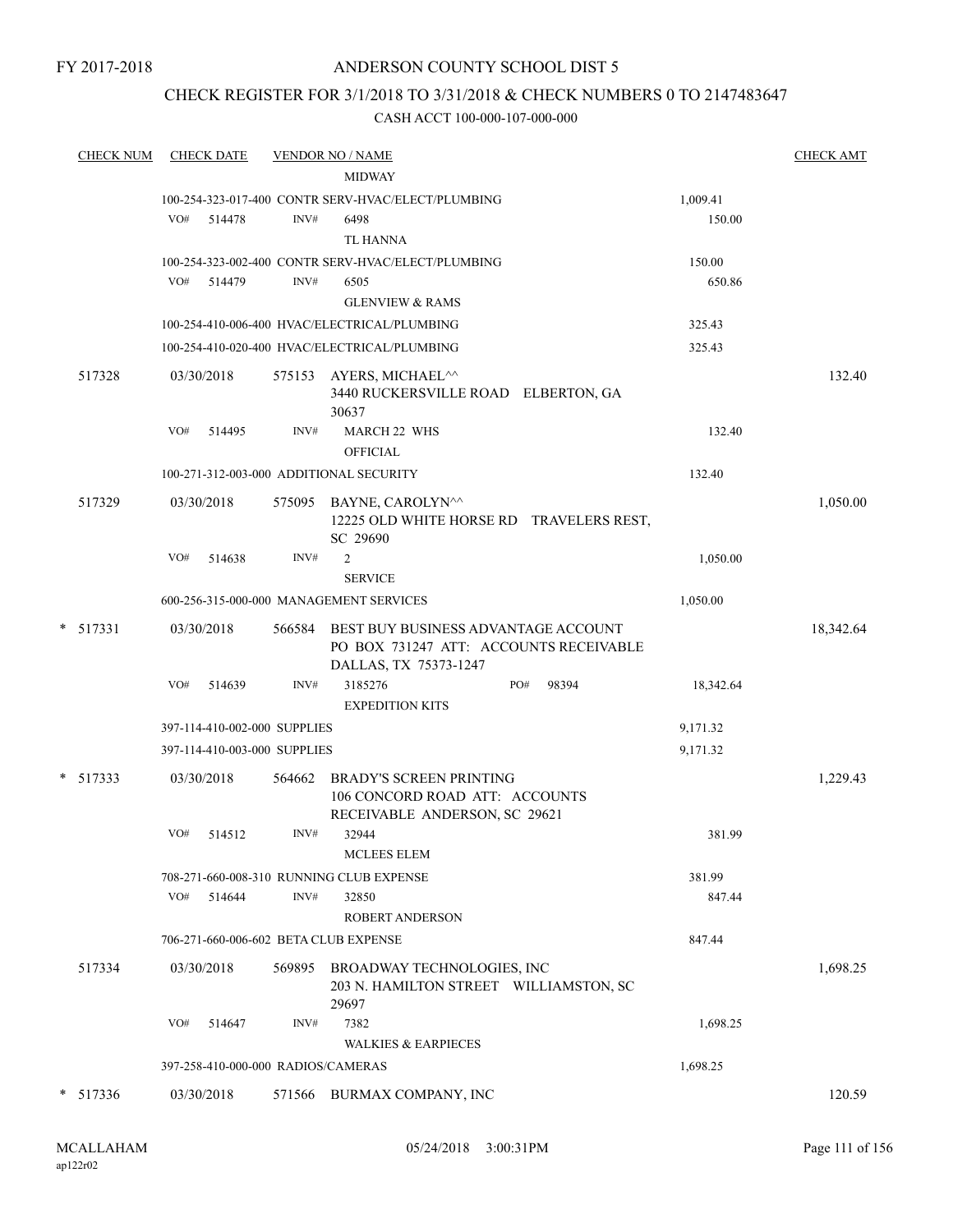### CHECK REGISTER FOR 3/1/2018 TO 3/31/2018 & CHECK NUMBERS 0 TO 2147483647

| <b>CHECK NUM</b> |     | <b>CHECK DATE</b>        |        | <b>VENDOR NO / NAME</b><br>28 BARRETTS AVENUE HOLTSVILLE, NY<br>11742-2127                         |     |       |                     | <b>CHECK AMT</b> |
|------------------|-----|--------------------------|--------|----------------------------------------------------------------------------------------------------|-----|-------|---------------------|------------------|
|                  | VO# | 514650                   | INV#   | 865722<br>859781                                                                                   |     |       | 120.59              |                  |
|                  |     |                          |        | 701-271-660-001-823 COSMETOLOGY EXPENSE<br>701-271-660-001-823 COSMETOLOGY EXPENSE                 |     |       | 290.55<br>$-169.96$ |                  |
| 517337           |     | 03/30/2018               |        | 152495 CAMCOR, INC<br>POBOX 1899 ATT: ACCOUNTS RECEIVABLE<br>BURLINGTON, NC 27216-1899             |     |       |                     | 10,757.23        |
|                  | VO# | 514513                   | INV#   | 2442966<br><b>TECHNOLOGY</b>                                                                       | PO# | 98356 | 3,676.51            |                  |
|                  |     |                          |        | 100-266-345-019-BUD TECHNOLOGY PURCHASED SERV                                                      |     |       | 3,676.51            |                  |
|                  | VO# | 514651                   | INV#   | 2442974<br><b>HEADPHONE</b>                                                                        | PO# | 98330 | 2,080.08            |                  |
|                  |     |                          |        | 201-112-445-019-000 TECHNOLOGY SUPPLIES                                                            |     |       | 2,080.08            |                  |
|                  | VO# | 514653                   | INV#   | 2442977<br><b>HEADSET</b>                                                                          | PO# | 98256 | 1,324.13            |                  |
|                  |     |                          |        | 201-112-445-010-000 TECHNOLOGY SUPPLIES                                                            |     |       | 1,324.13            |                  |
|                  | VO# | 514655                   | INV#   | 2442440<br><b>LIGHTS</b>                                                                           | PO# | 98254 | 3,676.51            |                  |
|                  |     |                          |        | 201-112-445-010-000 TECHNOLOGY SUPPLIES                                                            |     |       | 3,676.51            |                  |
| 517338           |     | 03/30/2018               |        | 570767 CAMPO, JAIRO.^^<br>505 PEACH GROVE PLACE MAULDIN, SC 29622                                  |     |       |                     | 125.50           |
|                  | VO# | 514490                   | INV#   | <b>MARCH 2 WHS</b><br><b>OFFICIAL</b>                                                              |     |       | 125.50              |                  |
|                  |     |                          |        | 100-271-312-003-000 ADDITIONAL SECURITY                                                            |     |       | 125.50              |                  |
| 517339           |     | 03/30/2018               | 156525 | <b>CAROLINA FRESH FARMS #4</b><br>3620 HWY 81 NORTH ATT: ACCOUNTS<br>RECEIVABLE ANDERSON, SC 29621 |     |       |                     | 109.16           |
|                  | VO# | 514475                   | INV#   | 0401052402<br><b>SUPPLIES</b>                                                                      |     |       | 109.16              |                  |
|                  |     |                          |        | 100-254-323-006-BUD CONTRACTED SERVICES                                                            |     |       | 68.90               |                  |
|                  |     |                          |        | 100-254-410-003-001 SUPPLIES - MAINTENANCE                                                         |     |       | 40.26               |                  |
| 517340           |     | 03/30/2018               | 569307 | CAROLINA PCO SUPPLY CO. INC<br>POBOX 3517 ATT: ACCOUNTS RECEIVABLE<br>CAYCE, SC 29171              |     |       |                     | 2,542.32         |
|                  | VO# | 514474                   | INV#   | 116907<br><b>SUPPLIES</b>                                                                          |     |       | 2,542.32            |                  |
|                  |     |                          |        | 100-254-410-000-500 PEST MANAGEMENT                                                                |     |       | 2,542.32            |                  |
| 517341           |     | 03/30/2018               | 156900 | CAROLINA PRODUCE COMPANY<br>POBOX 3849 ATT: ACCOUNTS RECEIVABLE<br>ANDERSON, SC 29622              |     |       |                     | 1,742.50         |
|                  | VO# | 514657                   | INV#   | 752444<br><b>HOMELAND PARK</b>                                                                     |     |       | 252.00              |                  |
|                  |     | 600-256-460-011-000 FOOD |        |                                                                                                    |     |       | 252.00              |                  |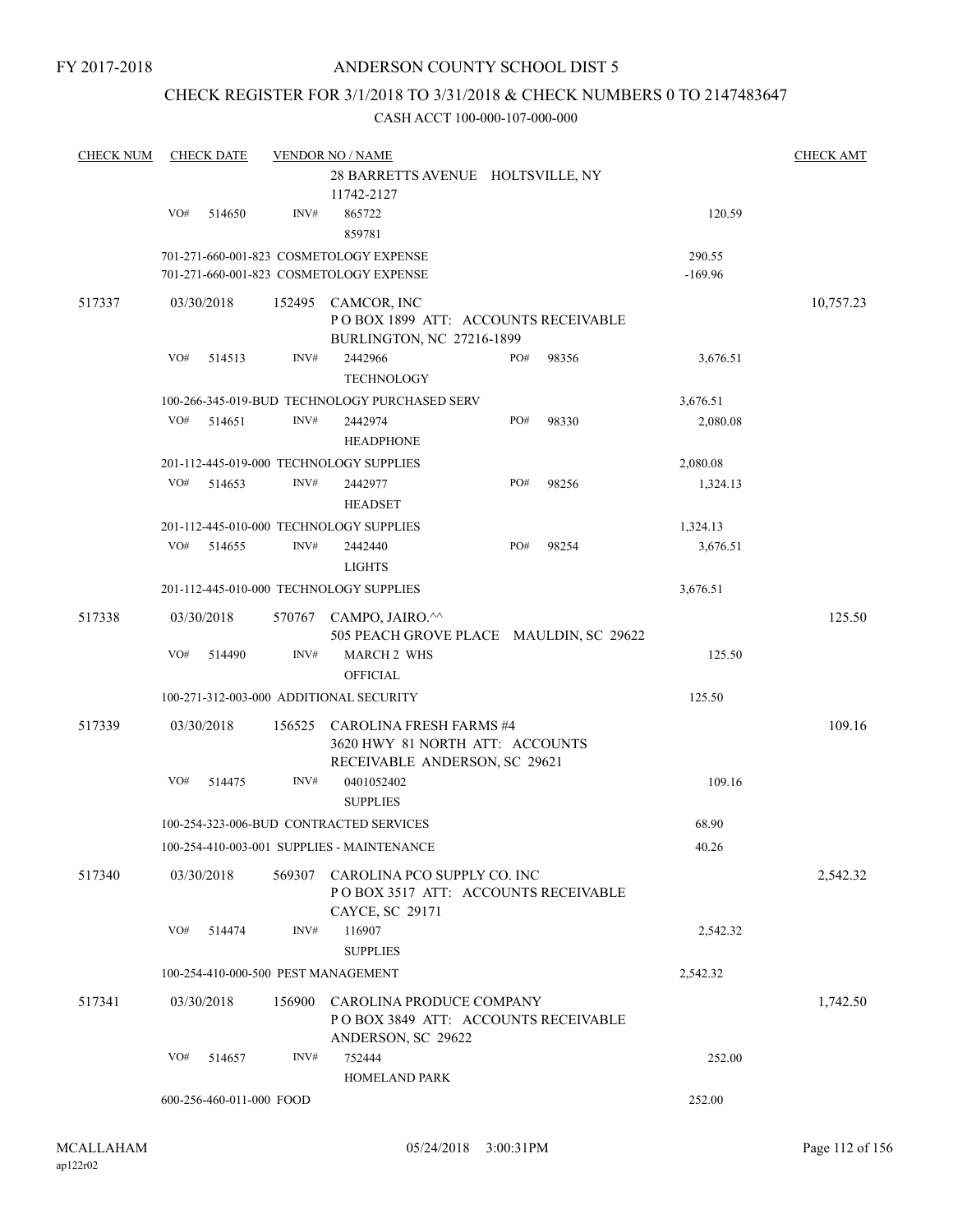### CHECK REGISTER FOR 3/1/2018 TO 3/31/2018 & CHECK NUMBERS 0 TO 2147483647

| <b>CHECK NUM</b> |     | <b>CHECK DATE</b>                 |        | <b>VENDOR NO / NAME</b>                                                               |          | <b>CHECK AMT</b> |
|------------------|-----|-----------------------------------|--------|---------------------------------------------------------------------------------------|----------|------------------|
|                  | VO# | 514661                            | INV#   | 752400                                                                                | 78.00    |                  |
|                  |     |                                   |        | <b>HOMELAND PARK</b>                                                                  |          |                  |
|                  |     | 600-256-460-011-000 FOOD          |        |                                                                                       | 78.00    |                  |
|                  |     | $VO#$ 514662                      | INV#   | 751588                                                                                | 52.00    |                  |
|                  |     |                                   |        | <b>ROBERT ANDERSON</b>                                                                |          |                  |
|                  |     | 600-256-460-006-000 FOOD          |        |                                                                                       | 52.00    |                  |
|                  |     | VO# 514664                        | INV#   | 47282                                                                                 | 1,360.50 |                  |
|                  |     |                                   |        | <b>NEVITT FOREST</b>                                                                  |          |                  |
|                  |     | 600-256-460-012-FFV FOOD-FFVP     |        |                                                                                       | 1,360.50 |                  |
| 517342           |     | 03/30/2018                        |        | 569972 CEDRIC GLEATON<br>108 FISHER JENKINS RD ANDERSON, SC 29625                     |          | 200.00           |
|                  | VO# | 514496                            | INV#   | <b>WESTSIDE</b>                                                                       | 200.00   |                  |
|                  |     |                                   |        | <b>GOLF TOURNAMENT</b>                                                                |          |                  |
|                  |     |                                   |        | 100-271-312-003-000 ADDITIONAL SECURITY                                               | 200.00   |                  |
| $* 517345$       |     | 03/30/2018                        |        | 566288 CES CITY ELECTRIC ACCTS<br>P.O. BOX 71465 ATT: ACCOUNTS RECEIVABLE             |          | 275.37           |
|                  | VO# | 514470                            | INV#   | NORTH CHARLESTON, SC 29415<br>136145                                                  | 126.50   |                  |
|                  |     |                                   |        | <b>SUPPLIES</b>                                                                       |          |                  |
|                  |     | 100-254-410-000-400 HVAC SUPPLIES |        |                                                                                       | 19.60    |                  |
|                  |     |                                   |        | 100-254-410-005-400 HVAC/ELECTRICAL/PLUMBING                                          | 21.38    |                  |
|                  |     |                                   |        | 100-254-410-006-400 HVAC/ELECTRICAL/PLUMBING                                          | 21.38    |                  |
|                  |     |                                   |        |                                                                                       |          |                  |
|                  |     |                                   |        | 100-254-410-009-400 HVAC/ELECTRICAL/PLUMBING                                          | 21.38    |                  |
|                  |     |                                   |        | 100-254-410-014-400 HVAC/ELECTRICAL/PLUMBING                                          | 21.38    |                  |
|                  |     |                                   |        | 100-254-410-015-400 HVAC/ELECTRICAL/PLUMBING                                          | 21.38    |                  |
|                  |     | VO# 514471                        | INV#   | 135969                                                                                | 106.90   |                  |
|                  |     |                                   |        | <b>SUPPLIES</b>                                                                       |          |                  |
|                  |     |                                   |        | 100-254-410-002-400 HVAC/ELECTRICAL/PLUMBING                                          | 21.38    |                  |
|                  |     |                                   |        | 100-254-410-003-400 HVAC/ELECTRICAL/PLUMBING                                          | 21.38    |                  |
|                  |     |                                   |        | 100-254-410-012-400 HVAC/ELECTRICAL/PLUMBING                                          | 21.38    |                  |
|                  |     |                                   |        | 100-254-410-013-400 HVAC/ELECTRICAL/PLUMBING                                          | 21.38    |                  |
|                  |     |                                   |        | 100-254-410-018-400 HVAC/ELECTRICAL/PLUMBING                                          | 21.38    |                  |
|                  | VO# | 514472                            | INV#   | 135967<br><b>SUPPLIES</b>                                                             | 41.97    |                  |
|                  |     |                                   |        | 100-254-410-002-400 HVAC/ELECTRICAL/PLUMBING                                          | 41.97    |                  |
| 517346           |     | 03/30/2018                        |        | 568535 CHAMPION COACH, INC.<br>145 BEN HAMBY LANE GREENVILLE, SC 29615                |          | 1,503.00         |
|                  | VO# | 514750                            | INV#   | 38364<br>WHS - WEST COLUMBIA                                                          | 1,503.00 |                  |
|                  |     |                                   |        | 100-223-333-000-JAG TRIPS AND CONFERENCES-JAG                                         | 1,503.00 |                  |
| 517347           |     | 03/30/2018                        | 569437 | CHASTAIN, DENNIS L<br>CHASTAIN'S HEATING & AIR 3553 KEYS STREET<br>ANDERSON, SC 29624 |          | 195.00           |
|                  | VO# | 514669                            | INV#   | 627813                                                                                | 195.00   |                  |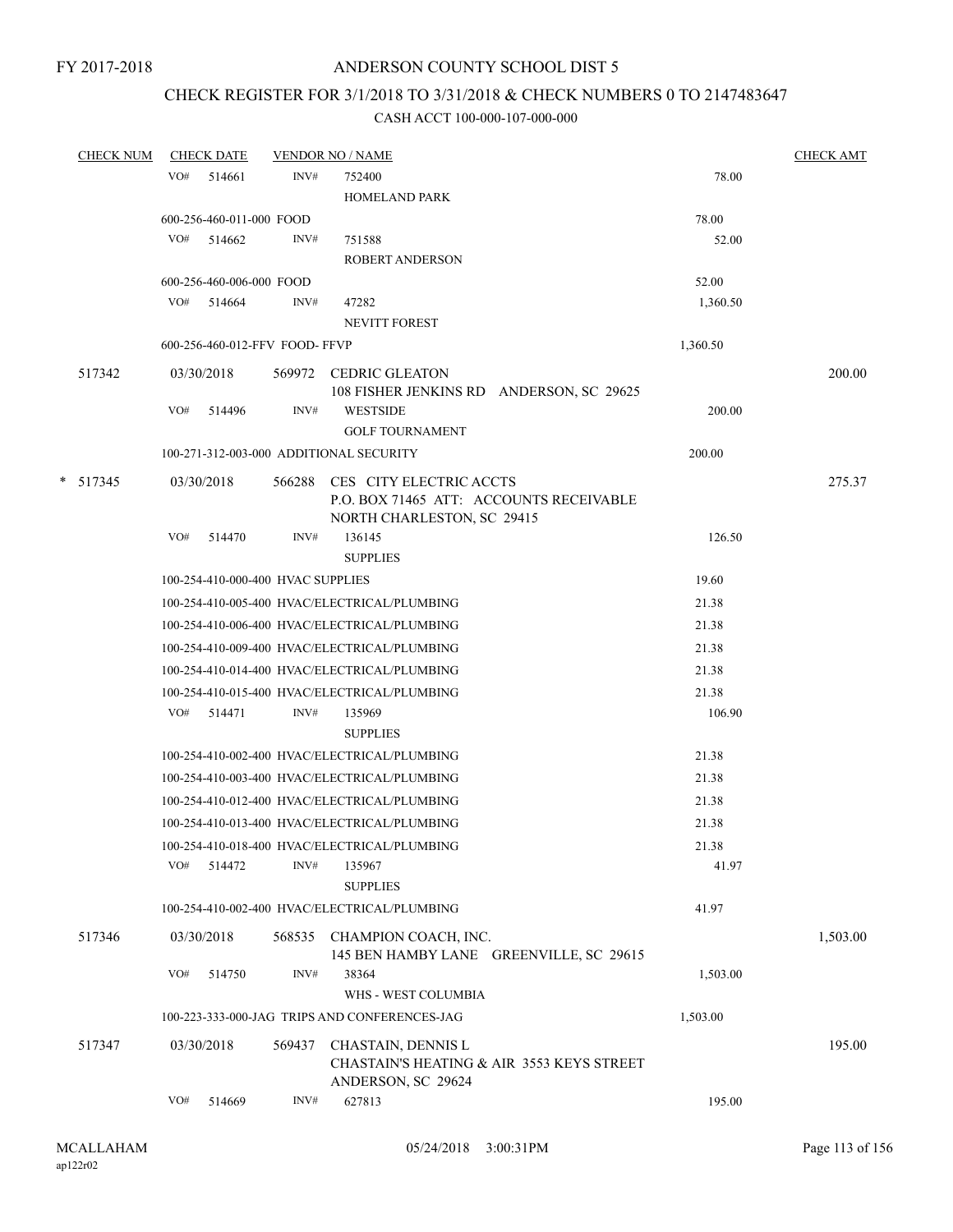### CHECK REGISTER FOR 3/1/2018 TO 3/31/2018 & CHECK NUMBERS 0 TO 2147483647

| <b>CHECK NUM</b> | <b>CHECK DATE</b>                       |        | <b>VENDOR NO / NAME</b>                                                                     |          | <b>CHECK AMT</b> |
|------------------|-----------------------------------------|--------|---------------------------------------------------------------------------------------------|----------|------------------|
|                  |                                         |        | PORTA POTTIES                                                                               |          |                  |
|                  |                                         |        | 100-255-323-000-000 CONTRACTED SERVICES                                                     | 195.00   |                  |
| 517348           | 03/30/2018                              | 570581 | CITY OF ANDERSON POLICE DEPT<br>401 SOUTH MAIN ST ANDERSON, SC 29624                        |          | 546.53           |
|                  | VO#<br>514724                           | INV#   | <b>ADULT ED</b>                                                                             | 546.53   |                  |
|                  |                                         |        | <b>SECURITY</b>                                                                             |          |                  |
|                  | 100-181-312-000-000 PURCHASED SERVICES  |        |                                                                                             | 546.53   |                  |
| 517349           | 03/30/2018                              | 174700 | <b>CLERK OF COURT</b><br>FAMILY COURT RECORD P O BOX 8002<br>ANDERSON, SC 29622             |          | 461.65           |
|                  | VO#<br>514648                           | INV#   | PAYROLL 3/30/18<br><b>DEDUCTIONS</b>                                                        | 461.65   |                  |
|                  |                                         |        | 100-000-435-000-000 WAGE GARNISH/CH SUPPORT                                                 | 461.65   |                  |
| 517350           | 03/30/2018                              | 573994 | <b>CLERK OF COURT</b><br>PO DRAWER 9000 ORANGEBURG, SC 29116                                |          | 155.61           |
|                  | VO#<br>514652                           | INV#   | PAYROLL 3/30/18<br><b>DEDUCTIONS</b>                                                        | 155.61   |                  |
|                  |                                         |        | 100-000-435-000-000 WAGE GARNISH/CH SUPPORT                                                 | 155.61   |                  |
| 517351           | 03/30/2018                              | 574863 | CNN STUDIO TOURS<br>190 MARIETTA ST. NW ATLANTA, GA 30303                                   |          | 693.84           |
|                  | VO#<br>514514                           | INV#   | 500082462<br><b>GLENVIEW MS</b>                                                             | 693.84   |                  |
|                  | 720-271-660-020-552 YEARBOOK EXPENSE    |        |                                                                                             | 693.84   |                  |
| 517352           | 03/30/2018                              | 571748 | <b>COLONIAL LIFE</b><br>PREMIUM PROCESSING PO BOX 903 COLUMBIA,<br>SC 29202-0903            |          | 8,300.16         |
|                  | VO#<br>514671                           | INV#   | E4041711<br><b>MARCH 2018</b>                                                               | 8,300.16 |                  |
|                  |                                         |        | 100-000-469-000-000 LIFE INSURANCE PAYABLE                                                  | 8,300.16 |                  |
| 517353           | 03/30/2018                              | 569972 | <b>CORTNEY SCOTT</b><br>3405 WILMONT ST ANDERSON, SC 29624                                  |          | 130.00           |
|                  | VO# 514499                              | INV#   | FIELD TRIP<br><b>REFUND</b>                                                                 | 130.00   |                  |
|                  |                                         |        | 716-271-660-016-355 FIELD TRIPS GRADE 5 EXPENSE                                             | 130.00   |                  |
| 517354           | 03/30/2018                              |        | 575117 DECOSTA, CYNTHIA <sup><math>\wedge</math></sup><br>520 PINEY TRAIL LIBERTY, SC 29657 |          | 117.10           |
|                  | VO#<br>514494                           | INV#   | MARCH 22 WHS<br><b>OFFICIAL</b>                                                             | 117.10   |                  |
|                  | 100-271-312-003-000 ADDITIONAL SECURITY |        |                                                                                             | 117.10   |                  |
| 517355           | 03/30/2018                              | 198651 | DELL MARKETING LP<br>POBOX 534118 ATT: ACCOUNTS RECEIVABLE<br>ATLANTA, GA 30353-4118        |          | 18,321.58        |
|                  | VO#<br>514515                           | INV#   | 10231349741<br>PO#<br>98391<br>PRINTER                                                      | 311.80   |                  |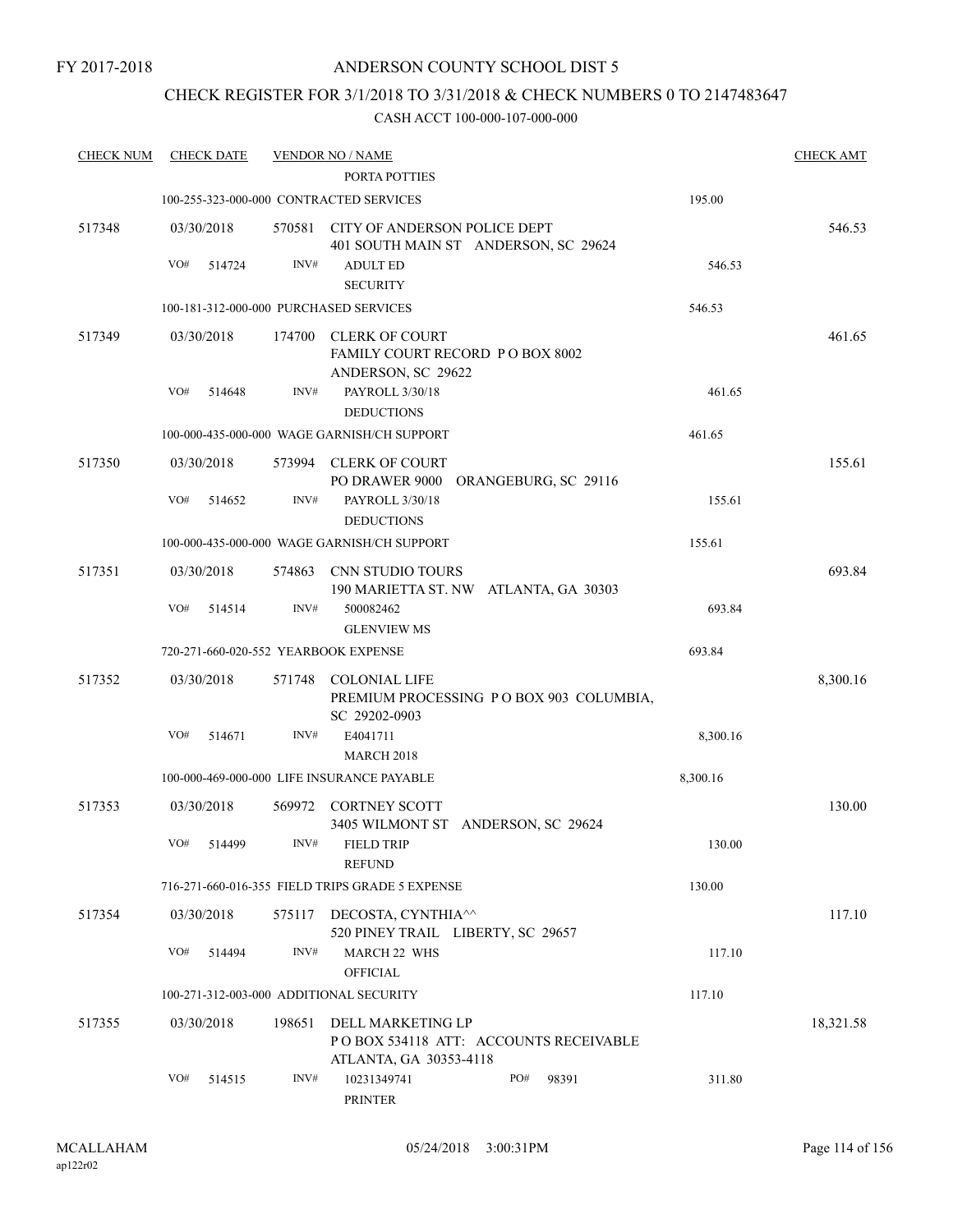## CHECK REGISTER FOR 3/1/2018 TO 3/31/2018 & CHECK NUMBERS 0 TO 2147483647

|        | <b>CHECK NUM</b> |     | <b>CHECK DATE</b> |                              | <b>VENDOR NO / NAME</b>                                                                             |                        |     |       |                 | <b>CHECK AMT</b> |
|--------|------------------|-----|-------------------|------------------------------|-----------------------------------------------------------------------------------------------------|------------------------|-----|-------|-----------------|------------------|
|        |                  |     |                   |                              | 100-266-314-021-000 REPAIRS TO EQUIPMENT                                                            |                        |     |       | 311.80          |                  |
|        |                  | VO# | 514672            | INV#                         | 10232592507<br><b>PRINTER</b>                                                                       |                        | PO# | 98363 | 843.14          |                  |
|        |                  |     |                   | 100-212-410-003-000 SUPPLIES |                                                                                                     |                        |     |       | 843.14          |                  |
|        |                  | VO# | 514673            | INV#                         | 10231946911<br>PRINTER DRUM                                                                         |                        | PO# | 98406 | 49.21           |                  |
|        |                  |     |                   |                              | 100-221-445-000-ELE TECHNOLOGY SUPPLIES                                                             |                        |     |       | 49.21           |                  |
|        |                  | VO# | 514674            | INV#                         | 10230436407<br><b>SUPPLIES</b>                                                                      |                        | PO# | 98249 | 17,117.43       |                  |
|        |                  |     |                   |                              | 201-112-445-012-000 TECHNOLOGY SUPPLIES                                                             |                        |     |       | 17,117.43       |                  |
|        | 517356           |     | 03/30/2018        |                              | 199000 DEMCO, INC<br>PO BOX 8048                                                                    | MADISON, WI 53708-8048 |     |       |                 | 623.88           |
|        |                  | VO# | 514676            | INV#                         | 6335385<br><b>SUPPLIES</b>                                                                          |                        |     |       | 623.88          |                  |
|        |                  |     |                   |                              | 709-271-660-009-305 LIBRARY EXPENSE                                                                 |                        |     |       | 623.88          |                  |
| $\ast$ | 517358           |     | 03/30/2018        | 202600                       | <b>DILLARD'S SPORTS CENTER</b><br>708 WHITEHALL ROAD ATT: ACCOUNTS<br>RECEIVABLE ANDERSON, SC 29625 |                        |     |       |                 | 280.03           |
|        |                  | VO# | 514516            | INV#                         | 97259,286,289<br><b>ROBERT ANDERSON</b>                                                             |                        |     |       | 280.03          |                  |
|        |                  |     |                   |                              | 706-271-660-006-674 FOOTBALL EXPENSE                                                                |                        |     |       | 83.44           |                  |
|        |                  |     |                   |                              | 706-271-660-006-751 BASKETBALL BOYS EXPENSE                                                         |                        |     |       | 32.09           |                  |
|        |                  |     |                   |                              | 706-271-660-006-752 BASKETBALL GIRLS EXPENSE<br>706-271-660-006-752 BASKETBALL GIRLS EXPENSE        |                        |     |       | 132.41<br>32.09 |                  |
|        | 517359           |     | 03/30/2018        | 202950                       | DISCOUNT BARK COMPANY<br>1820 PEARMAN DAIRY ROAD ATT: ACCOUNTS<br>RECEIVABLE ANDERSON, SC 29625     |                        |     |       |                 | 2,193.50         |
|        |                  | VO# | 514469            | INV#                         | 12966<br><b>MULCH</b>                                                                               |                        |     |       | 2,193.50        |                  |
|        |                  |     |                   |                              | 100-254-410-007-001 SUPPLIES - MAINTENANCE                                                          |                        |     |       | 548.38          |                  |
|        |                  |     |                   |                              | 100-254-410-015-001 SUPPLIES - MAINTENANCE                                                          |                        |     |       | 548.37          |                  |
|        |                  |     |                   | 100-254-410-018-BUD SUPPLIES |                                                                                                     |                        |     |       | 1,096.75        |                  |
|        | 517360           |     | 03/30/2018        | 574057                       | <b>DOMINO'S PIZZA</b><br>4420 HWY 24 ANDERSON, SC 29626                                             |                        |     |       |                 | 751.68           |
|        |                  | VO# | 514679            | INV#                         | 883537                                                                                              |                        |     |       | 751.68          |                  |
|        |                  |     |                   |                              | NEW PROSPECT                                                                                        |                        |     |       |                 |                  |
|        |                  |     |                   |                              | 201-188-410-010-000 SUPPLIES-PARENTING                                                              |                        |     |       | 751.68          |                  |
|        | 517361           |     | 03/30/2018        | 211302                       | <b>DUKE ENERGY</b><br>PO BOX 70516 ATT: ACCOUNTS RECEIVABLE<br>CHARLOTTE, NC 28272-0516             |                        |     |       |                 | 40,042.68        |
|        |                  | VO# | 514753            | INV#                         | 03/26/18<br><b>ELECTRICITY</b>                                                                      |                        |     |       | 40,042.68       |                  |
|        |                  |     |                   |                              | 100-254-470-001-000 ENERGY-ELECTRICITY & WATER                                                      |                        |     |       | 4,874.13        |                  |
|        |                  |     |                   |                              | 100-254-470-002-000 ENERGY-ELECTRICITY & WATER                                                      |                        |     |       | 171.07          |                  |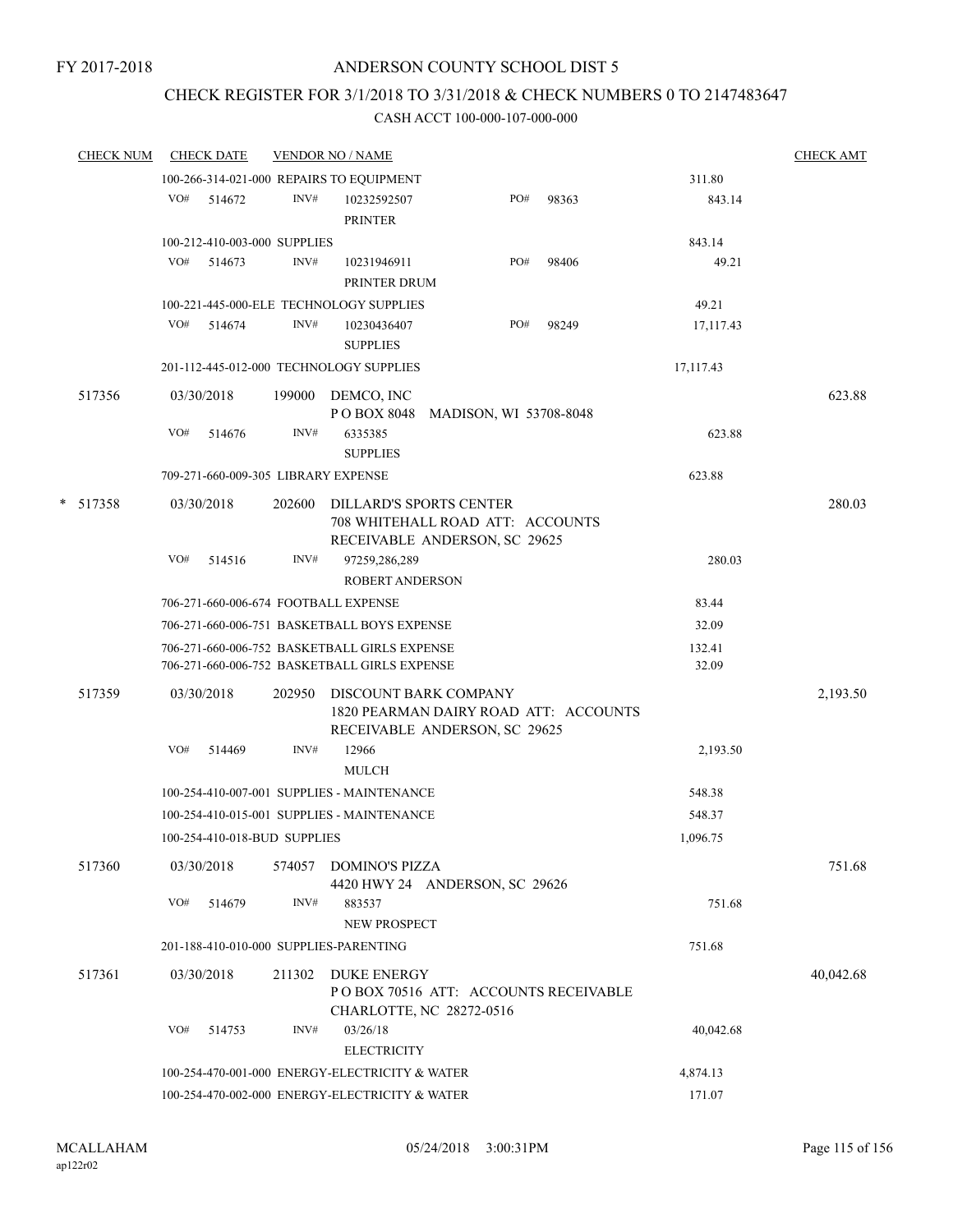### CHECK REGISTER FOR 3/1/2018 TO 3/31/2018 & CHECK NUMBERS 0 TO 2147483647

| <b>CHECK NUM</b> | <b>CHECK DATE</b>                       |        | <b>VENDOR NO / NAME</b>                        |           | <b>CHECK AMT</b> |
|------------------|-----------------------------------------|--------|------------------------------------------------|-----------|------------------|
|                  |                                         |        | 100-254-470-003-000 ENERGY-ELECTRICITY & WATER | 16,204.49 |                  |
|                  |                                         |        | 100-254-470-005-000 ENERGY-ELECTRICITY & WATER | 79.11     |                  |
|                  |                                         |        | 100-254-470-007-000 ENERGY-ELECTRICITY & WATER | 3,841.67  |                  |
|                  |                                         |        | 100-254-470-008-000 ENERGY-ELECTRICITY & WATER | 29.23     |                  |
|                  |                                         |        | 100-254-470-009-000 ENERGY-ELECTRICITY & WATER | 4,042.83  |                  |
|                  |                                         |        | 100-254-470-010-000 ENERGY-ELECTRICITY & WATER | 5,088.56  |                  |
|                  |                                         |        | 100-254-470-012-000 ENERGY-ELECTRICITY & WATER | 19.46     |                  |
|                  |                                         |        | 100-254-470-014-000 ENERGY-ELECTRICITY & WATER | 39.06     |                  |
|                  |                                         |        | 100-254-470-015-000 ENERGY-ELECTRICITY & WATER | 42.49     |                  |
|                  |                                         |        | 100-254-470-019-000 ENERGY-ELECTRICITY & WATER | 3,510.03  |                  |
|                  |                                         |        | 100-254-470-023-000 ENERGY-ELECTRICITY & WATER | 1,938.12  |                  |
|                  | 600-256-470-026-000 ENERGY              |        |                                                | 162.43    |                  |
| 517362           | 03/30/2018                              |        | 573249 DYKENS, ROBERT^^                        |           | 500.00           |
|                  |                                         |        | 15 BEST DRIVE APT 603 GREENVILLE, SC 29671     |           |                  |
|                  | VO#<br>514694                           | INV#   | <b>TL HANNA</b>                                | 500.00    |                  |
|                  |                                         |        | <b>BAND INSTRUCTION</b>                        |           |                  |
|                  | 100-114-410-002-001 BAND SUPPLIES       |        |                                                | 500.00    |                  |
| 517363           | 03/30/2018                              | 213300 | EBS, INC                                       |           | 296.77           |
|                  |                                         |        | <b>615 EAST RIVER STREET ATT: ACCOUNTS</b>     |           |                  |
|                  |                                         |        | RECEIVABLE ANDERSON, SC 29624                  |           |                  |
|                  | VO#<br>514461                           | INV#   | 103498                                         | 2.94      |                  |
|                  |                                         |        | <b>KEYS</b>                                    |           |                  |
|                  |                                         |        | 100-254-410-009-001 SUPPLIES - MAINTENANCE     | 2.94      |                  |
|                  | VO#<br>514462                           | INV#   | 103465                                         | 24.08     |                  |
|                  |                                         |        | <b>KEYS</b>                                    |           |                  |
|                  |                                         |        | 100-254-410-002-001 SUPPLIES - MAINTENANCE     | 24.08     |                  |
|                  | VO#<br>514463                           | INV#   | 103481<br><b>KEYS</b>                          | 16.59     |                  |
|                  |                                         |        | 100-254-410-019-001 SUPPLIES - MAINTENANCE     | 16.59     |                  |
|                  | VO#<br>514464                           | INV#   | 103467                                         | 60.00     |                  |
|                  |                                         |        | <b>TL HANNA</b>                                |           |                  |
|                  | 100-254-323-002-001 CONTRACTED SERVICES |        |                                                | 60.00     |                  |
|                  | $VO#$ 514465                            | INV#   | 103471                                         | 40.00     |                  |
|                  |                                         |        | <b>WESTSIDE</b>                                |           |                  |
|                  | 100-254-323-003-001 CONTRACTED SERVICES |        |                                                | 40.00     |                  |
|                  | VO#<br>514466                           | INV#   | 103472                                         | 52.16     |                  |
|                  |                                         |        | <b>KEYS</b>                                    |           |                  |
|                  |                                         |        | 100-254-410-001-001 SUPPLIES - MAINTENANCE     | 52.16     |                  |
|                  | VO#<br>514467                           | INV#   | 103499                                         | 47.50     |                  |
|                  |                                         |        | REPAIR LOCK                                    |           |                  |
|                  | 100-254-323-020-001 CONTRACTED SERVICES |        |                                                | 47.50     |                  |
|                  | VO#<br>514468                           | INV#   | 103506                                         | 53.50     |                  |
|                  |                                         |        | <b>KEYS</b>                                    |           |                  |
|                  |                                         |        | 100-254-410-012-001 SUPPLIES - MAINTENANCE     | 53.50     |                  |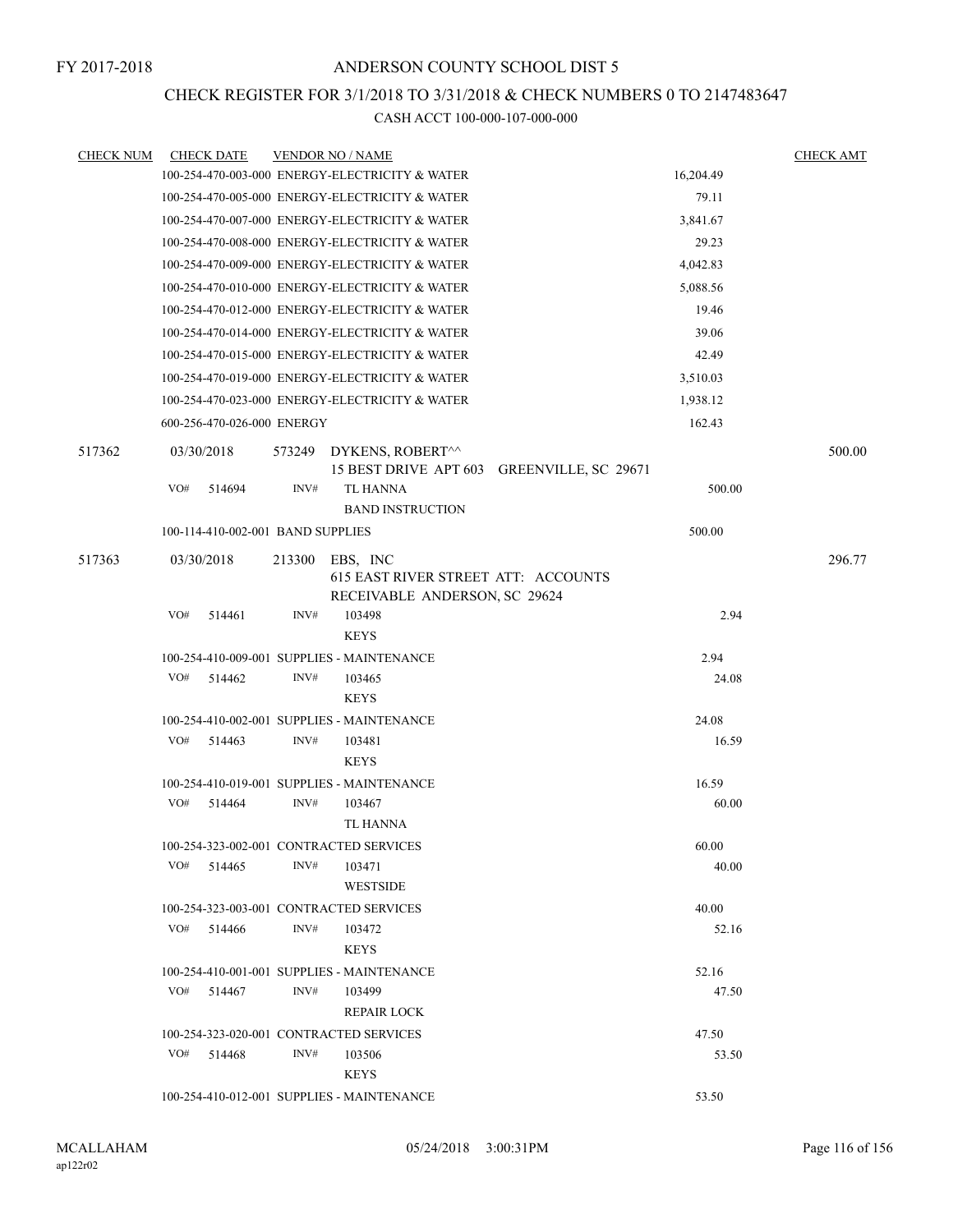# CHECK REGISTER FOR 3/1/2018 TO 3/31/2018 & CHECK NUMBERS 0 TO 2147483647

| <b>CHECK NUM</b> | <b>CHECK DATE</b>                 |        | <b>VENDOR NO / NAME</b>                                                                   |     |       |          | <b>CHECK AMT</b> |
|------------------|-----------------------------------|--------|-------------------------------------------------------------------------------------------|-----|-------|----------|------------------|
| 517364           | 03/30/2018                        | 573962 | <b>ECMC</b><br>LOCKBOX 7096 P.O. BOX 16478 ST. PAUL, MN<br>55116-0478                     |     |       | 154.56   |                  |
|                  | VO#<br>514668                     | INV#   | PAYROLL 3/30/18<br><b>DEDUCTIONS</b>                                                      |     |       | 154.56   |                  |
|                  | 100-000-441-000-000 MISCELLANEOUS |        |                                                                                           |     |       | 154.56   |                  |
| 517365           | 03/30/2018                        | 574547 | EDGENUITY INC.<br>DEPT LA 24561 PASADENA, CA 91185-4561                                   |     |       |          | 7,200.00         |
|                  | VO#<br>514681                     | INV#   | 116133<br>PD ONSITE DAY                                                                   | PO# | 98334 | 7,200.00 |                  |
|                  |                                   |        | 267-224-312-000-P11 CONTRACT TECHNOLOGY/MINI GRANT                                        |     |       | 7,200.00 |                  |
| 517366           | 03/30/2018                        | 575104 | EDVENTURE CHILDREN'S MUSEUM<br>PO BOX 1638 COLUMBIA, SC 29202                             |     |       |          | 657.50           |
|                  | VO#<br>514517                     | INV#   | 59808<br><b>VARENNES ELEM</b>                                                             |     |       | 657.50   |                  |
|                  |                                   |        | 716-271-660-016-354 FIELD TRIPS GRADE 4 EXPENSE                                           |     |       | 657.50   |                  |
| 517367           | 03/30/2018                        | 563495 | ELECTRIC CITY UTILITIES<br>CITY OF ANDERSON PO BOX 100146 COLUMBIA,<br>SC 29202-3301      |     |       |          | 5,122.48         |
|                  | VO#<br>514754                     | INV#   | 03/21/18<br><b>WATER/SEWER</b>                                                            |     |       | 5,122.48 |                  |
|                  |                                   |        | 100-254-470-000-000 ENERGY-ELECTRICITY & WATER                                            |     |       | 122.05   |                  |
|                  |                                   |        | 100-254-470-005-000 ENERGY-ELECTRICITY & WATER                                            |     |       | 1,796.67 |                  |
|                  |                                   |        | 100-254-470-009-000 ENERGY-ELECTRICITY & WATER                                            |     |       | 1,163.02 |                  |
|                  |                                   |        | 100-254-470-012-000 ENERGY-ELECTRICITY & WATER                                            |     |       | 831.66   |                  |
|                  |                                   |        | 100-254-470-014-000 ENERGY-ELECTRICITY & WATER                                            |     |       | 1,209.08 |                  |
| *<br>517369      | 03/30/2018                        | 237555 | <b>FORMS &amp; SUPPLY</b><br>POBOX 563953 ATT: ACCOUNTS RECEIVABLE<br>CHARLOTTE, NC 28256 |     |       |          | 1,406.14         |
|                  | VO#<br>514519                     | INV#   | 4516802<br><b>TONER</b>                                                                   | PO# | 98370 | 144.45   |                  |
|                  |                                   |        | 100-252-410-000-000 SUPPLIES AND MATERIALS                                                |     |       | 144.45   |                  |
|                  | $VO#$ 514520                      | INV#   | 4521208<br><b>SUPPLIES</b>                                                                |     |       | 66.46    |                  |
|                  | 100-233-410-009-000 SUPPLIES      |        |                                                                                           |     |       | 66.46    |                  |
|                  | $VO#$ 514521                      | INV#   | 4526899<br><b>WORKSTATION</b>                                                             |     |       | 353.10   |                  |
|                  |                                   |        | 723-190-660-023-911 MISCELLANEOUS- ADULT ED EXPENSE                                       |     |       | 353.10   |                  |
|                  | $VO#$ 514522                      | INV#   | 4519852<br><b>SUPPLIES</b>                                                                |     |       | 13.63    |                  |
|                  |                                   |        | 705-271-660-005-411 MISCELLANEOUS EXPENSE                                                 |     |       | 13.63    |                  |
|                  | $VO#$ 514523                      | INV#   | 4527828<br><b>SUPPLIES</b>                                                                | PO# | 98424 | 12.43    |                  |
|                  |                                   |        | 100-252-410-000-000 SUPPLIES AND MATERIALS                                                |     |       | 12.43    |                  |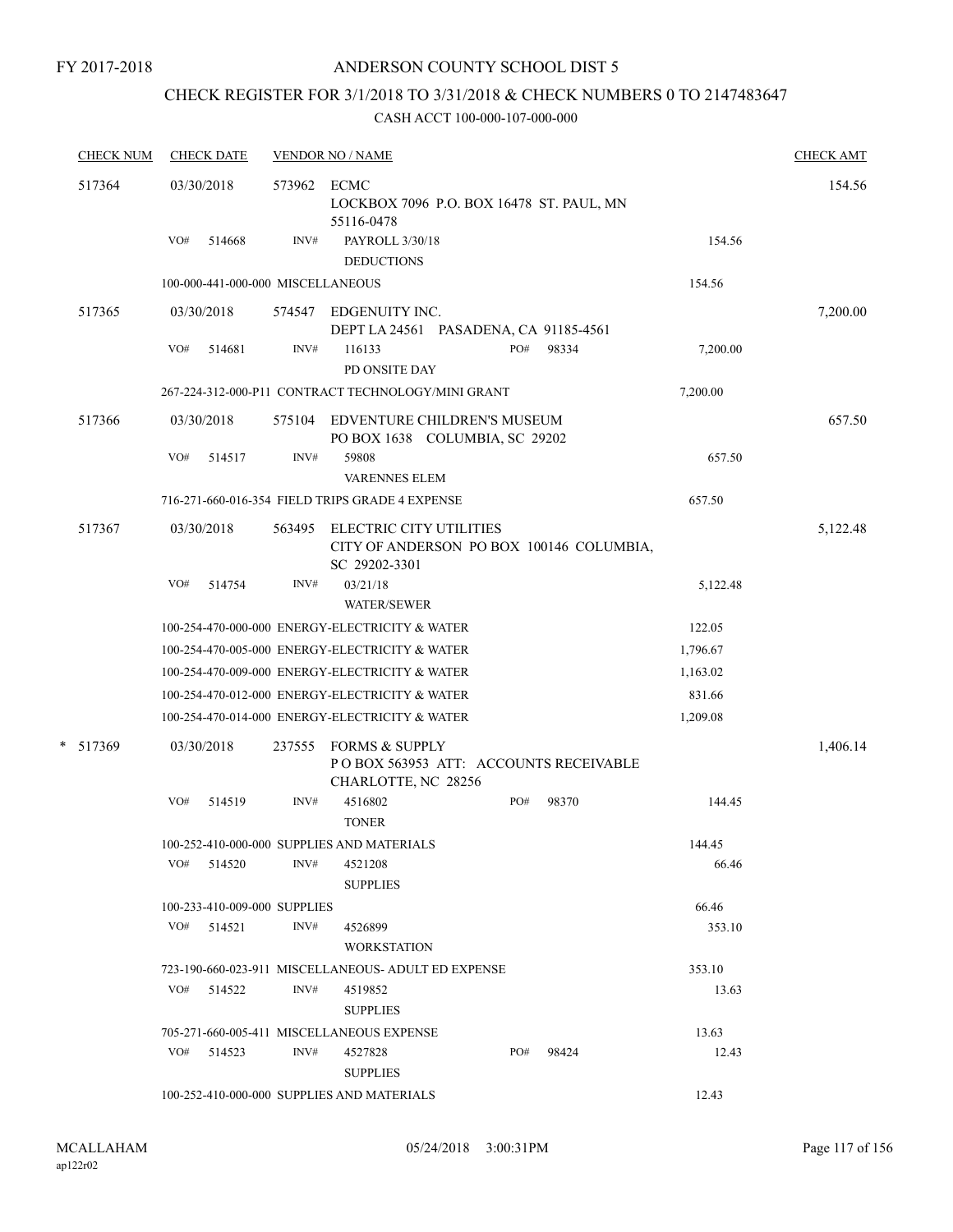# CHECK REGISTER FOR 3/1/2018 TO 3/31/2018 & CHECK NUMBERS 0 TO 2147483647

| <b>CHECK NUM</b> |     | <b>CHECK DATE</b>                 |        | <b>VENDOR NO / NAME</b>                                                                                                     |     |       |                | <b>CHECK AMT</b> |
|------------------|-----|-----------------------------------|--------|-----------------------------------------------------------------------------------------------------------------------------|-----|-------|----------------|------------------|
|                  | VO# | 514524                            | INV#   | 4527123<br><b>SUPPLIES</b>                                                                                                  | PO# | 98416 | 17.52          |                  |
|                  |     |                                   |        | 100-252-410-000-000 SUPPLIES AND MATERIALS                                                                                  |     |       | 17.52          |                  |
|                  | VO# | 514682                            | INV#   | 4517282<br>WHITEHALL                                                                                                        | PO# | 98352 | 692.70         |                  |
|                  |     | 201-112-410-019-000 Supplies      |        |                                                                                                                             |     |       | 692.70         |                  |
|                  | VO# | 514684                            | INV#   | 4526384<br>4534266                                                                                                          |     |       | 65.19          |                  |
|                  |     |                                   |        | 715-271-660-015-201 MISCELLANEOUS EXPENSE<br>715-271-660-015-201 MISCELLANEOUS EXPENSE                                      |     |       | 49.62<br>15.57 |                  |
|                  | VO# | 514737                            | INV#   | 4523220<br><b>SUPPLIES</b>                                                                                                  | PO# | 98361 | 40.66          |                  |
|                  |     |                                   |        | 100-254-410-000-OPS SUPPLIES-OPERATIONS                                                                                     |     |       | 40.66          |                  |
| 517370           |     | 03/30/2018                        | 570843 | <b>GATEWAY SUPPLY CO</b><br>CORPORATE OFFICES P.O. BOX 2826 COLUMBIA,                                                       |     |       |                | 128.74           |
|                  | VO# | 514460                            | INV#   | SC 29202<br>S4246738<br><b>SUPPLIES</b>                                                                                     |     |       | 128.74         |                  |
|                  |     |                                   |        | 100-254-410-003-400 HVAC/ELECTRICAL/PLUMBING                                                                                |     |       | 17.14          |                  |
|                  |     |                                   |        | 100-254-410-006-400 HVAC/ELECTRICAL/PLUMBING                                                                                |     |       | 6.62           |                  |
|                  |     |                                   |        | 100-254-410-007-400 HVAC/ELECTRICAL/PLUMBING                                                                                |     |       | 15.06          |                  |
|                  |     |                                   |        | 100-254-410-015-400 HVAC/ELECTRICAL/PLUMBING                                                                                |     |       | 12.14          |                  |
|                  |     |                                   |        | 100-254-410-017-400 HVAC/ELECTRICAL/PLUMBING                                                                                |     |       | 13.70          |                  |
|                  |     |                                   |        | 100-254-410-019-400 HVAC/ELECTRICAL/PLUMBING                                                                                |     |       | 6.62           |                  |
|                  |     |                                   |        | 100-254-410-021-400 HVAC/ELECTRICAL/PLUMBING                                                                                |     |       | 57.46          |                  |
| * 517372         |     | 03/30/2018                        | 568220 | <b>GENERAL REVENUE CORP</b><br>WAGE WITHOLDING UNIT PO BOX 495999<br>CINCINNATI, OH 45249-5930                              |     |       |                | 227.00           |
|                  | VO# | 514658                            | INV#   | PAYROLL 3/30/18<br><b>DEDUCTIONS</b>                                                                                        |     |       | 227.00         |                  |
|                  |     | 100-000-441-000-000 MISCELLANEOUS |        |                                                                                                                             |     |       | 227.00         |                  |
| 517373           |     | 03/30/2018                        |        | 572552 GREAT LAKES HIGHER EDUC GUARANTY CORP<br>ADMINISTRATIVE WAGE GARNISHMENT UNIT PO<br>BOX 83230 CHICAGO, IL 60691-0230 |     |       |                | 221.53           |
|                  | VO# | 514667                            | INV#   | PAYROLL 3/30/18<br><b>DEDUCTIONS</b>                                                                                        |     |       | 221.53         |                  |
|                  |     | 100-000-441-000-000 MISCELLANEOUS |        |                                                                                                                             |     |       | 221.53         |                  |
| 517374           |     | 03/30/2018                        |        | 565599 GREENVILLE COUNTY FAMILY COURT<br>PO BOX 757 GREENVILLE, SC 29602                                                    |     |       |                | 401.25           |
|                  | VO# | 514654                            | INV#   | PAYROLL 3/30/18<br><b>DEDUCTIONS</b>                                                                                        |     |       | 401.25         |                  |
|                  |     |                                   |        | 100-000-435-000-000 WAGE GARNISH/CH SUPPORT                                                                                 |     |       | 401.25         |                  |
| 517377           |     | 03/30/2018                        |        | 573097 HEALTHMASTER                                                                                                         |     |       |                | 2,951.33         |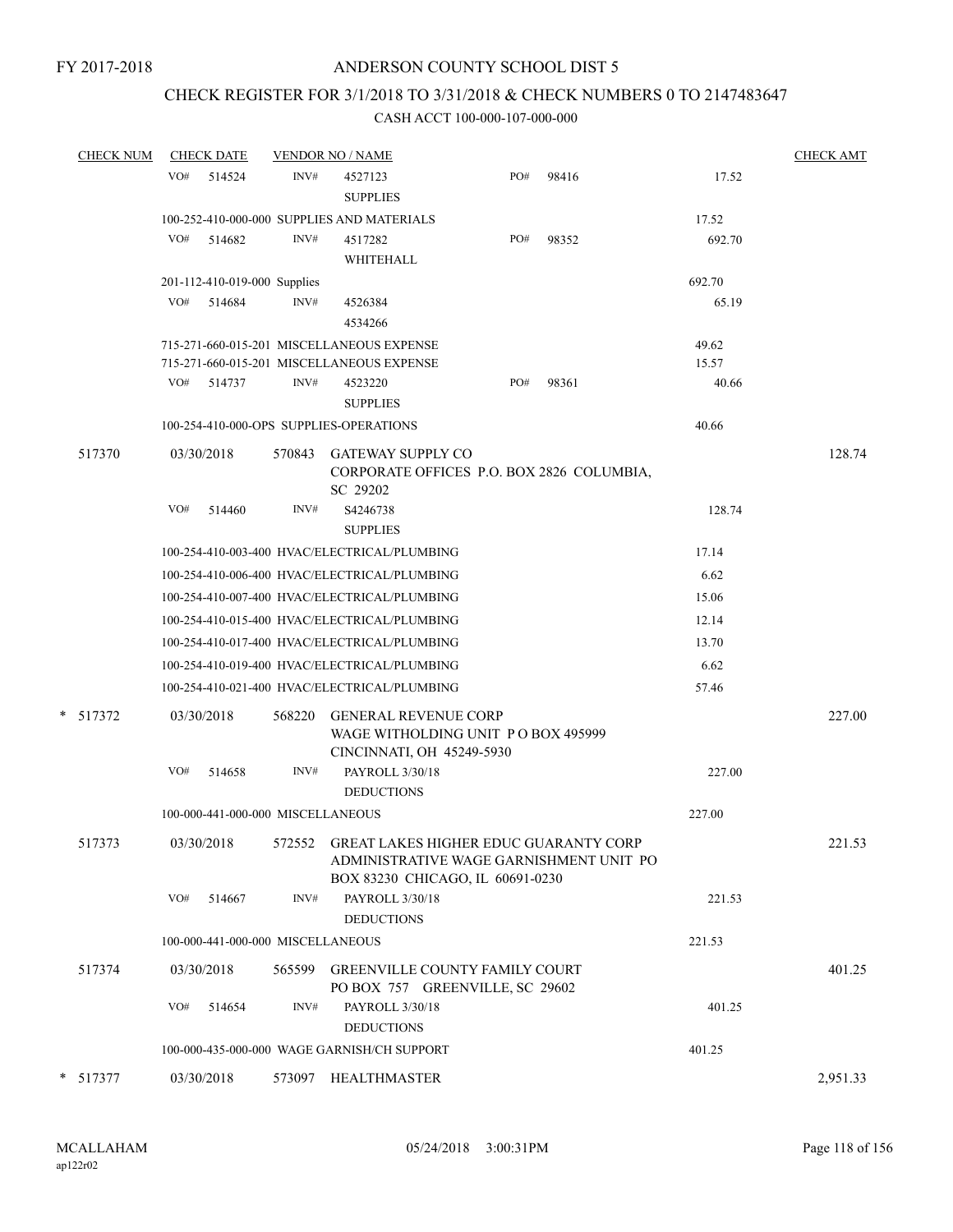### ANDERSON COUNTY SCHOOL DIST 5

### CHECK REGISTER FOR 3/1/2018 TO 3/31/2018 & CHECK NUMBERS 0 TO 2147483647

| <b>CHECK NUM</b> |     | <b>CHECK DATE</b> |                                   | <b>VENDOR NO / NAME</b>                                                                                 |            | <b>CHECK AMT</b> |
|------------------|-----|-------------------|-----------------------------------|---------------------------------------------------------------------------------------------------------|------------|------------------|
|                  |     |                   |                                   | 2655 OAKLEY PARK RD. SUITE 100 WALLED<br>LAKE, MI 48390-1645                                            |            |                  |
|                  | VO# | 514738            | INV#                              | PO#<br>19821<br>97113<br><b>CLAIMS FEE</b>                                                              | 2,951.33   |                  |
|                  |     |                   |                                   | 283-213-316-000-000 HEALTHMASTER DATA PROCESSING                                                        | 2,951.33   |                  |
| 517378           |     | 03/30/2018        |                                   | 264114 HEINEMANN<br>15963 COLLECTIONS CENTER DRIVE ATT:<br>ACCOUNTS RECEIVABLE CHICAGO, IL 60693        |            | 5,773.19         |
|                  | VO# | 514689            | INV#                              | 6874129<br>PO#<br>98158<br><b>BOOKS</b>                                                                 | 5,773.19   |                  |
|                  |     |                   |                                   | 201-112-410-012-000 SUPPLIES AND MATERIALS                                                              | 5,773.19   |                  |
| 517379           |     | 03/30/2018        | 575191                            | HERO<br>15495 EAGLE NEST LANE, SUITE 260 MIAMI<br>LAKES, FL 33014                                       |            | 612.00           |
|                  | VO# | 514525            | INV#                              | 1074369<br><b>SUPPLIES</b>                                                                              | 612.00     |                  |
|                  |     |                   | 100-114-410-002-000 SUPPLIES      |                                                                                                         | 612.00     |                  |
| 517380           |     | 03/30/2018        | 574572                            | HG REYNOLDS COMPANY INC<br>113 CONTRACT DRIVE AIKEN, SC 29801                                           |            | 809,473.85       |
|                  | VO# | 514739            | INV#                              | APP <sub>10</sub><br>PROJ #5-5124                                                                       | 809,473.85 |                  |
|                  |     |                   | 515-253-520-031-CAR CAREER CENTER |                                                                                                         | 809,473.85 |                  |
| 517381           |     | 03/30/2018        | 270200                            | HOMELAND PARK WATER & SEWER DISTRICT<br>POBOX 13003 ATT: ACCOUNTS RECEIVABLE<br>ANDERSON, SC 29624-0001 |            | 1,467.59         |
|                  | VO# | 514526            | INV#                              | 030390<br><b>WATER &amp; SEWER</b>                                                                      | 1,467.59   |                  |
|                  |     |                   |                                   | 100-254-470-011-000 ENERGY-ELECTRICITY & WATER                                                          | 1,467.59   |                  |
| $* 517384$       |     | 03/30/2018        | 282620                            | <b>IONOSPHERE TOURS</b><br>307 N. MAIN STREET ANDERSON, SC 29621                                        |            | 124.00           |
|                  | VO# | 514690            | INV#                              | 16579<br><b>MIDWAY</b>                                                                                  | 124.00     |                  |
|                  |     |                   |                                   | 717-190-660-017-353 FIELD TRIPS GRADE 3 EXPENSE                                                         | 124.00     |                  |
| $* 517387$       |     | 03/30/2018        |                                   | 564696 JOHNSTONE SUPPLY<br>POBOX 17466 GREENVILLE, SC 29606                                             |            | 255.98           |
|                  | VO# | 514455            | INV#                              | 4003002<br><b>SUPPLIES</b>                                                                              | 255.98     |                  |
|                  |     |                   | 100-254-410-000-400 HVAC SUPPLIES |                                                                                                         | 255.98     |                  |
| * 517389         |     | 03/30/2018        | 306035                            | <b>EMPLOYEE VENDOR</b><br>BOARD OF TRUSTEES PO BOX 2473 ANDERSON,<br>SC 29622                           |            | 450.00           |
|                  | VO# | 514616            | INV#                              | <b>MARCH 13-16</b><br>PARRIS ISLAND                                                                     | 258.00     |                  |
|                  |     |                   |                                   | 100-231-334-000-000 TRUSTEE EXPENSE                                                                     | 258.00     |                  |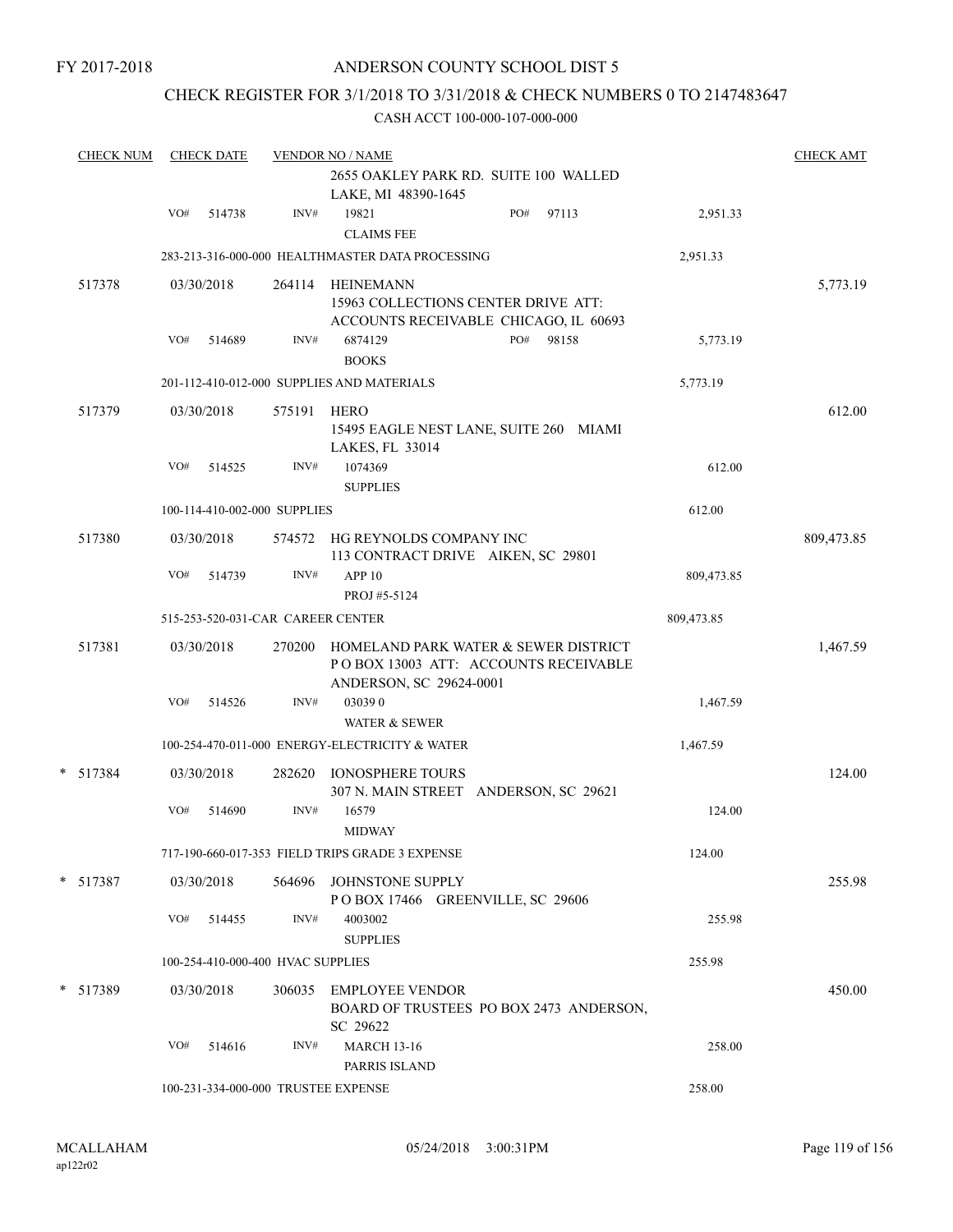# CHECK REGISTER FOR 3/1/2018 TO 3/31/2018 & CHECK NUMBERS 0 TO 2147483647

| <b>CHECK NUM</b> |     | <b>CHECK DATE</b> |                              | <b>VENDOR NO / NAME</b>                                                                                        |     |       |                    | <b>CHECK AMT</b> |
|------------------|-----|-------------------|------------------------------|----------------------------------------------------------------------------------------------------------------|-----|-------|--------------------|------------------|
|                  | VO# | 514617            | INV#                         | <b>MARCH 13-16</b><br>PARRIS ISLAND                                                                            |     |       | 192.00             |                  |
|                  |     |                   |                              | 100-231-334-000-000 TRUSTEE EXPENSE                                                                            |     |       | 192.00             |                  |
| 517390           |     | 03/30/2018        | 566870                       | KRUEGER INTERNATIONAL, INC<br>K I<br>P.O. BOX 204576 ATT: ACCOUNTS RECEIVABLE<br>DALLAS, TX 75320-4576         |     |       |                    | 2,520.92         |
|                  | VO# | 514527            | INV#                         | 13886713<br>13887146                                                                                           | PO# | 98251 | 2,520.92           |                  |
|                  |     |                   |                              | 515-253-545-000-FAC TECHNOLOGY HARDWARE/SOFTWARE<br>515-253-545-000-FAC TECHNOLOGY HARDWARE/SOFTWARE           |     |       | 501.83<br>2,019.09 |                  |
| 517391           |     | 03/30/2018        |                              | 313476 LAKESHORE LEARNING MATERIALS<br>2695 EAST DOMINGUEZ STREET ATT: ACCOUNTS<br>RECEIVABLE CARSON, CA 90895 |     |       |                    | 4,716.66         |
|                  | VO# | 514691            | INV#                         | 3893000318<br><b>SPINNERS</b>                                                                                  | PO# | 98344 | 1,746.32           |                  |
|                  |     |                   |                              | 201-112-410-012-000 SUPPLIES AND MATERIALS                                                                     |     |       | 1,746.32           |                  |
|                  |     | VO# 514692        | INV#                         | 3631250318<br><b>SUPPLIES</b>                                                                                  | PO# | 98276 | 2,970.34           |                  |
|                  |     |                   | 924-147-410-019-000 SUPPLIES |                                                                                                                |     |       | 2,970.34           |                  |
| 517392           |     | 03/30/2018        |                              | 568473 LASER SERVICES, INC<br>POBOX 8459 ATT: ACCOUNTS RECEIVABLE<br>SPARTANBURG, SC 29305                     |     |       |                    | 127.70           |
|                  | VO# | 514528            | INV#                         | 110079<br><b>SERVICE CALL</b>                                                                                  |     |       | 127.70             |                  |
|                  |     |                   |                              | 100-266-314-000-000 REPAIRS TO EQUIPMENT                                                                       |     |       | 127.70             |                  |
|                  |     |                   |                              |                                                                                                                |     |       |                    |                  |
| 517393           |     | 03/30/2018        |                              | 574834 LEXINGTON COUNTY CLERK OF COURT<br>205 E. MAIN ST LEXINGTON, SC 29072                                   |     |       |                    | 630.00           |
|                  | VO# | 514646            | INV#                         | PAYROLL 3/30/18<br><b>DEDUCTIONS</b>                                                                           |     |       | 630.00             |                  |
|                  |     |                   |                              | 100-000-435-000-000 WAGE GARNISH/CH SUPPORT                                                                    |     |       | 630.00             |                  |
| 517394           |     | 03/30/2018        | 565049                       | LITTLETON, ADAM^^<br>120 MULLER ROAD WALHALLA, SC 29691                                                        |     |       |                    | 129.70           |
|                  | VO# | 514492            | INV#                         | <b>MARCH 20 WHS</b><br><b>OFFICIAL</b>                                                                         |     |       | 129.70             |                  |
|                  |     |                   |                              | 100-271-312-003-000 ADDITIONAL SECURITY                                                                        |     |       | 129.70             |                  |
| * 517396         |     | 03/30/2018        | 573525                       | MAKING HISTORY, LLC<br>PO BOX 73 WILLIAMSTON, SC 29697                                                         |     |       |                    | 1,134.00         |
|                  | VO# | 514529            | INV#                         | <b>EVENT 4/17/18</b><br>WHITEHALL ELEM                                                                         |     |       | 1,134.00           |                  |
|                  |     |                   |                              | 719-271-660-019-355 FIELD TRIPS GRADE 5 EXPENSE                                                                |     |       | 1,134.00           |                  |
| 517397           |     | 03/30/2018        | 569972                       | MARK CLARY<br>3013 COBBS WAY ANDERSON, SC 29621                                                                |     |       |                    | 167.90           |
|                  | VO# | 514683            | INV#                         | TL HANNA<br>LUNCH REFUND                                                                                       |     |       | 167.90             |                  |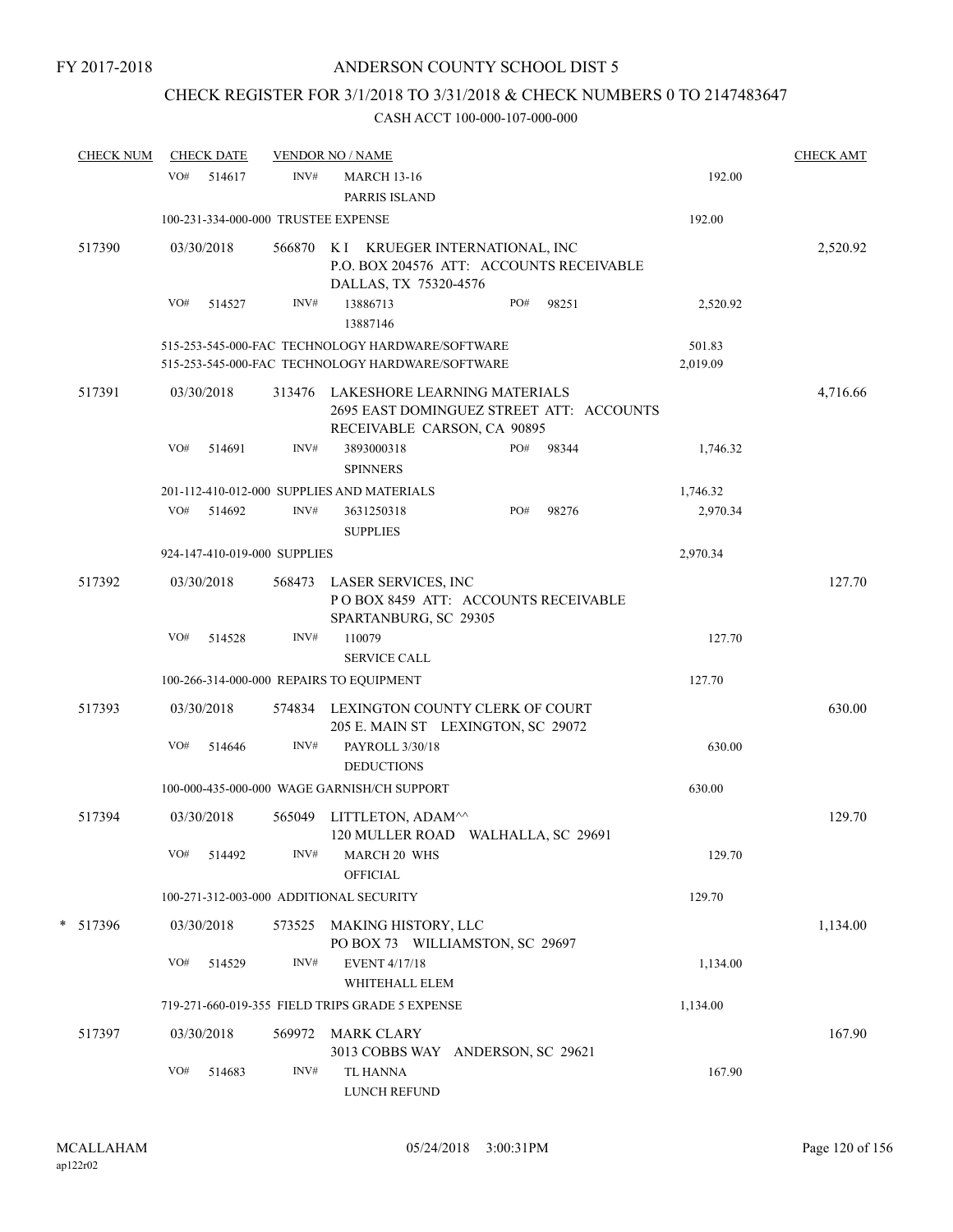# CHECK REGISTER FOR 3/1/2018 TO 3/31/2018 & CHECK NUMBERS 0 TO 2147483647

| <b>CHECK NUM</b> |     | <b>CHECK DATE</b> |                                    | <b>VENDOR NO / NAME</b><br>600-000-474-002-000 REVENUES COLLECTED IN ADVANCE                   |     |       | 167.90    | <b>CHECK AMT</b> |
|------------------|-----|-------------------|------------------------------------|------------------------------------------------------------------------------------------------|-----|-------|-----------|------------------|
| * 517399         |     | 03/30/2018        |                                    | 344125 MATHEWS R V SALES & SERVICE<br>POBOX 821 ATT: ACCOUNTS RECEIVABLE<br>ANDERSON, SC 29622 |     |       |           | 125.00           |
|                  | VO# | 514454            | INV#                               | 26115<br><b>LIGHT REPAIR</b>                                                                   |     |       | 125.00    |                  |
|                  |     |                   | 100-254-323-000-001 CONTRACT SRVS  |                                                                                                |     |       | 125.00    |                  |
| $*$ 517401       |     | 03/30/2018        |                                    | 366590 MUSIC IN MOTION<br>PO BOX 869231 PLANO, TX 75086-9231                                   |     |       |           | 460.24           |
|                  | VO# | 514531            | INV#                               | 00708109<br>WHITEHALL                                                                          | PO# | 98409 | 460.24    |                  |
|                  |     |                   | 100-112-410-019-0RE RELATED ARTS   |                                                                                                |     |       | 460.24    |                  |
| 517402           |     | 03/30/2018        | 366700                             | MUTUAL OF OMAHA<br>PO BOX 2147 OMAHA, NE 68103-2147                                            |     |       |           | 26,270.03        |
|                  | VO# | 514693            | INV#                               | G00018B5<br>SUBGROUP 0001                                                                      |     |       | 26,270.03 |                  |
|                  |     |                   |                                    | 100-000-450-000-000 MISC. DEDUCTIONS                                                           |     |       | 8,668.43  |                  |
|                  |     |                   |                                    | 100-000-456-000-000 INSURANCE PAYABLE                                                          |     |       | 17,601.60 |                  |
| 517403           |     | 03/30/2018        | 369400                             | <b>NASCO</b><br>POBOX 901 ATT: ACCOUNTS RECEIVABLE FORT<br>ATKINSON, WI 53538-0901             |     |       |           | 547.36           |
|                  | VO# | 514695            | INV#                               | 922171<br><b>SUPPLIES</b>                                                                      | PO# | 98398 | 547.36    |                  |
|                  |     |                   | 325-115-410-000-0CO SUPPLIES (C/O) |                                                                                                |     |       | 188.01    |                  |
|                  |     |                   |                                    | 329-115-410-000-000 SUPPLIES- STATE EQUIPMENT                                                  |     |       | 359.35    |                  |
| 517404           |     | 03/30/2018        | 564010                             | NC CHILD SUPPORT CENTRALIZED COLLECTNS<br>POBOX 900012 RALEIGH, NC 27675-9012                  |     |       |           | 305.50           |
|                  | VO# | 514649            | INV#                               | PAYROLL 3/30/18<br><b>DEDUCTIONS</b>                                                           |     |       | 305.50    |                  |
|                  |     |                   |                                    | 100-000-435-000-000 WAGE GARNISH/CH SUPPORT                                                    |     |       | 305.50    |                  |
| 517405           |     | 03/30/2018        |                                    | 389900 OFFICE DEPOT<br>POBOX 1413 CHARLOTTE, NC 28201-1413                                     |     |       |           | 1,468.49         |
|                  |     | $VO#$ 514532      | INV#                               | 114037762001<br><b>SUPPLIES</b>                                                                |     |       | 65.63     |                  |
|                  |     |                   |                                    | 100-113-410-020-VEN SUPPLY-ADDT'L FOR LOST VENDING                                             |     |       | 65.63     |                  |
|                  |     | $VO#$ 514533      | INV#                               | 113596679001<br>113596593001                                                                   |     |       | 194.41    |                  |
|                  |     |                   |                                    | 723-190-660-023-911 MISCELLANEOUS- ADULT ED EXPENSE                                            |     |       | 145.00    |                  |
|                  |     |                   |                                    | 723-190-660-023-911 MISCELLANEOUS- ADULT ED EXPENSE                                            |     |       | 49.41     |                  |
|                  |     | $VO#$ 514534      | INV#                               | 115429893001<br><b>SUPPLIES</b>                                                                | PO# | 98369 | 86.01     |                  |
|                  |     |                   | 100-221-410-000-ELE SUPPLIES       |                                                                                                |     |       | 86.01     |                  |
|                  | VO# | 514535            | INV#                               | 116031434001<br><b>SUPPLIES</b>                                                                | PO# | 98388 | 176.68    |                  |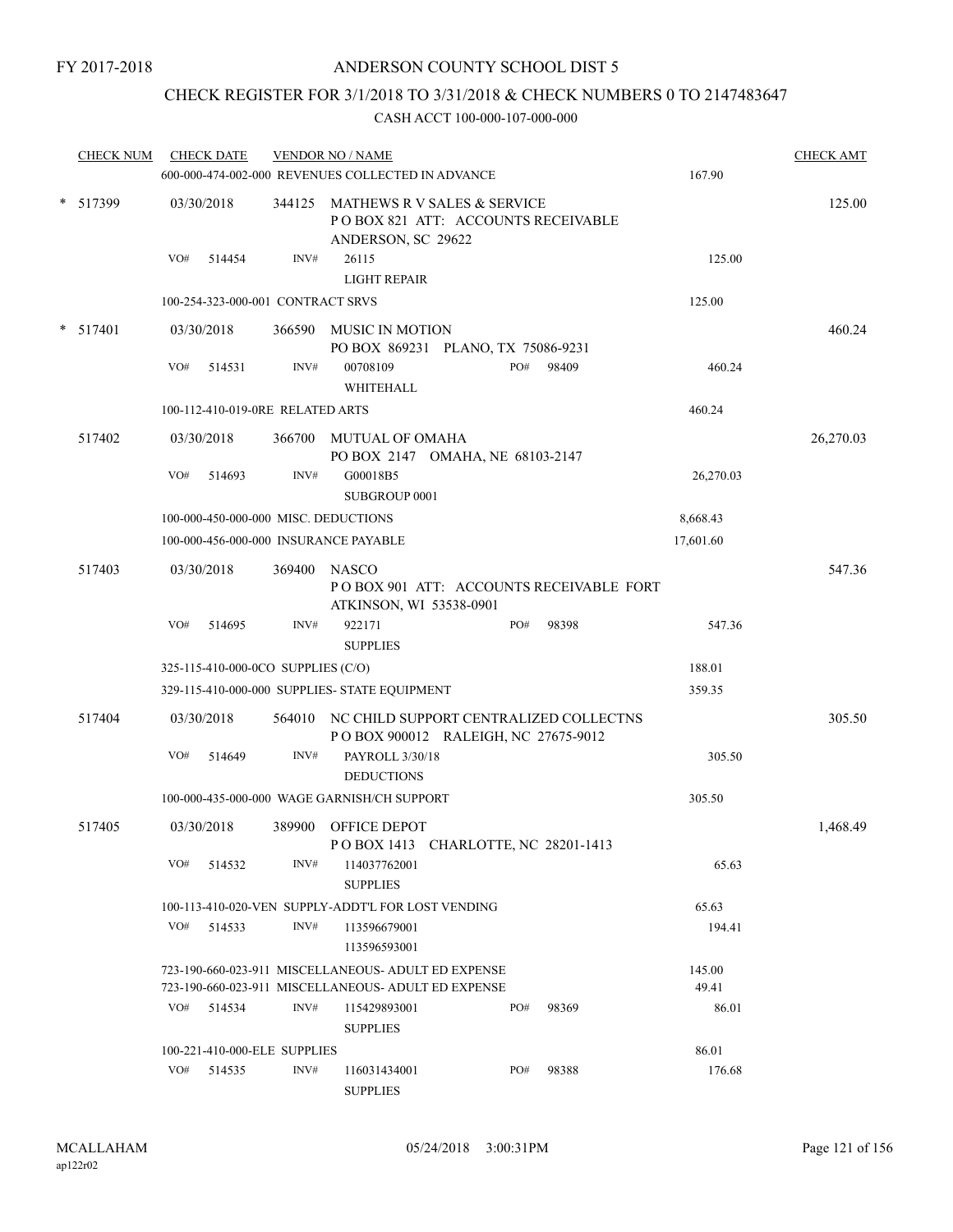# CHECK REGISTER FOR 3/1/2018 TO 3/31/2018 & CHECK NUMBERS 0 TO 2147483647

| CHECK NUM CHECK DATE |     |                                      |        | <b>VENDOR NO / NAME</b>                                                                  |     |           |          | <b>CHECK AMT</b> |
|----------------------|-----|--------------------------------------|--------|------------------------------------------------------------------------------------------|-----|-----------|----------|------------------|
|                      |     | 880-114-410-000-000 SUPPLIES         |        |                                                                                          |     |           | 176.68   |                  |
|                      |     | $VO#$ 514536                         | INV#   | 114389584001                                                                             |     |           | 63.05    |                  |
|                      |     |                                      |        | 114389931001                                                                             |     |           |          |                  |
|                      |     | 100-264-410-000-000 SUPPLIES         |        |                                                                                          |     |           | 41.03    |                  |
|                      |     | 100-264-410-000-000 SUPPLIES         |        |                                                                                          |     |           | 22.02    |                  |
|                      |     | VO# 514697                           | INV#   | 115974092001                                                                             |     |           | 104.28   |                  |
|                      |     |                                      |        | <b>SUPPLIES</b>                                                                          |     |           |          |                  |
|                      |     | 100-112-410-012-000 SUPPLIES         |        |                                                                                          |     |           | 12.83    |                  |
|                      |     | 100-112-410-012-000 SUPPLIES         |        |                                                                                          |     |           | 7.48     |                  |
|                      |     | 100-112-410-012-000 SUPPLIES         |        |                                                                                          |     |           | 10.68    |                  |
|                      |     | 100-112-410-012-000 SUPPLIES         |        |                                                                                          |     |           | 30.54    |                  |
|                      |     | 100-112-410-012-000 SUPPLIES         |        |                                                                                          |     |           | 42.75    |                  |
|                      |     | VO# 514698                           | INV#   | 115233847001<br><b>SUPPLIES</b>                                                          | PO# | 98362     | 58.10    |                  |
|                      |     | 100-221-410-000-TST SUPPLIES-TESTING |        |                                                                                          |     |           | 58.10    |                  |
|                      |     | VO# 514699                           | INV#   | 116023285001                                                                             |     |           | 265.02   |                  |
|                      |     |                                      |        | <b>SUPPLIES</b>                                                                          |     |           |          |                  |
|                      |     | 100-113-410-010-000 SUPPLIES         |        |                                                                                          |     |           | 265.02   |                  |
|                      |     | VO# 514700                           | INV#   | 113699661001                                                                             |     |           | 455.31   |                  |
|                      |     |                                      |        | <b>SUPPLIES</b>                                                                          |     |           |          |                  |
|                      |     | 100-139-410-013-000 SUPPLIES         |        |                                                                                          |     |           | 78.51    |                  |
|                      |     |                                      |        | 713-271-660-013-201 MISCELLANEOUS EXPENSE                                                |     |           | 177.35   |                  |
|                      |     |                                      |        | 713-271-660-013-201 MISCELLANEOUS EXPENSE                                                |     |           | 41.25    |                  |
|                      |     |                                      |        | 713-271-660-013-201 MISCELLANEOUS EXPENSE                                                |     |           | 25.24    |                  |
|                      |     |                                      |        | 713-271-660-013-201 MISCELLANEOUS EXPENSE                                                |     |           | 50.48    |                  |
|                      |     |                                      |        | 713-271-660-013-201 MISCELLANEOUS EXPENSE                                                |     |           | 82.48    |                  |
| 517406               |     | 03/30/2018                           |        | 568697 ORIENTAL TRADING COMPANY<br>PO BOX 14502 DES MOINES, IA 50306                     |     |           |          | 479.91           |
|                      | VO# | 514685                               | INV#   | 688978395                                                                                |     | PO# 98324 | 120.13   |                  |
|                      |     |                                      |        | NEW PROSPECT                                                                             |     |           |          |                  |
|                      |     | 201-112-410-010-000 SUPPLIES         |        |                                                                                          |     |           | 120.13   |                  |
|                      |     | VO# 514688                           | INV#   | 688635272                                                                                | PO# | 98218     | 359.78   |                  |
|                      |     |                                      |        | <b>SOUTH FANT</b>                                                                        |     |           |          |                  |
|                      |     |                                      |        | 990-139-410-000-000 SUPPLIES AND MATERIALS                                               |     |           | 359.78   |                  |
| $* 517408$           |     |                                      |        |                                                                                          |     |           |          | 1,640.54         |
|                      |     | 03/30/2018                           | 568036 | PIEDMONT NATURAL GAS<br>PO BOX 1246 ATT: ACCOUNTS RECEIVABLE<br>CHARLOTTE, NC 28201-1246 |     |           |          |                  |
|                      | VO# | 514751                               | INV#   | 03/22/18                                                                                 |     |           | 1,640.54 |                  |
|                      |     |                                      |        | <b>NATURAL GAS</b>                                                                       |     |           |          |                  |
|                      |     | 100-254-472-002-000 ENERGY-GAS       |        |                                                                                          |     |           | 500.30   |                  |
|                      |     | 100-254-472-005-000 ENERGY-GAS       |        |                                                                                          |     |           | 29.24    |                  |
|                      |     |                                      |        |                                                                                          |     |           |          |                  |
|                      |     | 100-254-472-009-000 ENERGY-GAS       |        |                                                                                          |     |           | 183.96   |                  |
|                      |     | 600-256-470-002-000 ENERGY           |        |                                                                                          |     |           | 93.33    |                  |
|                      |     | 600-256-470-005-000 ENERGY           |        |                                                                                          |     |           | 210.18   |                  |
|                      |     | 600-256-470-014-000 ENERGY           |        |                                                                                          |     |           | 266.28   |                  |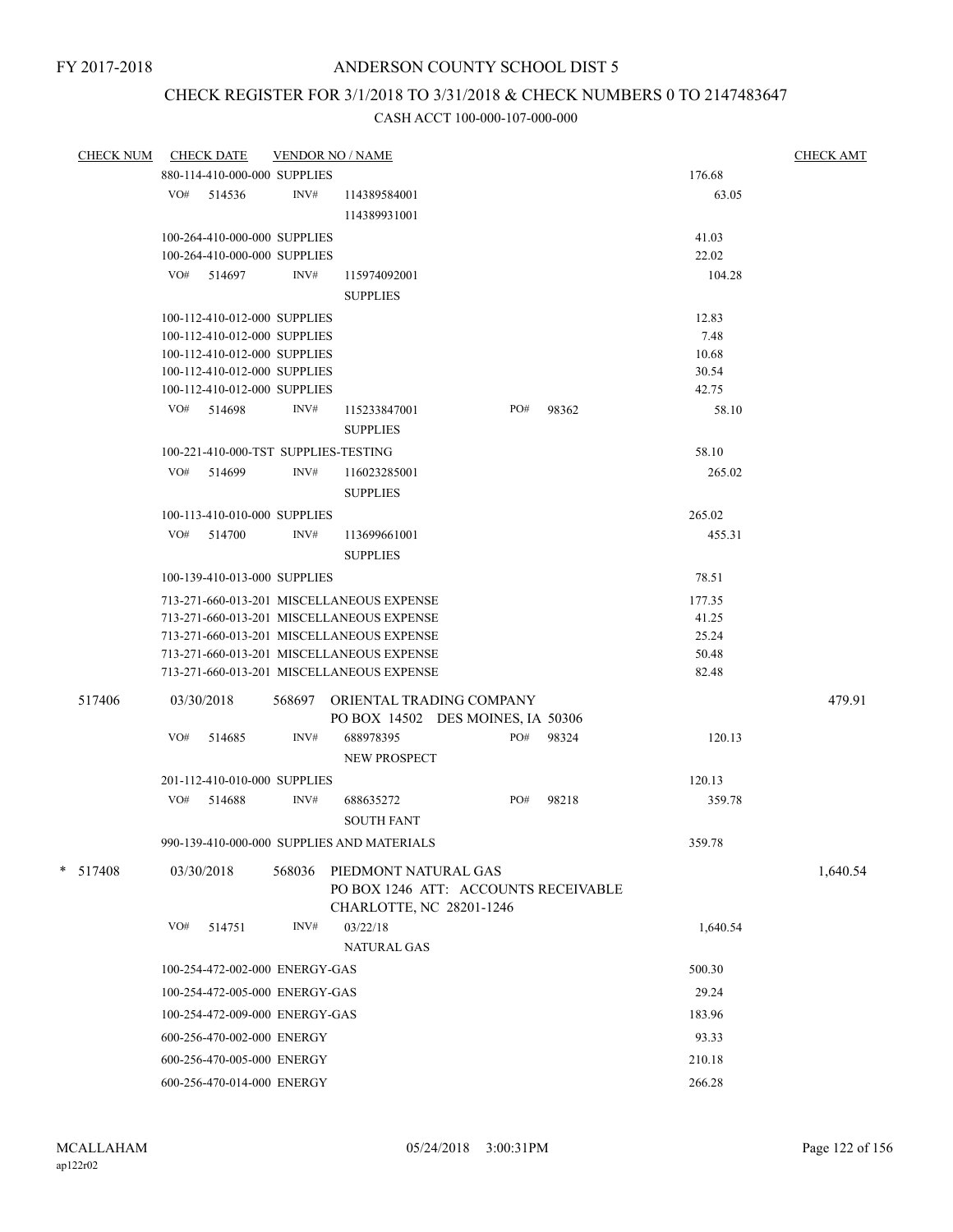# CHECK REGISTER FOR 3/1/2018 TO 3/31/2018 & CHECK NUMBERS 0 TO 2147483647

| <b>CHECK NUM</b> |     | <b>CHECK DATE</b><br>600-256-470-017-000 ENERGY |        | <b>VENDOR NO / NAME</b>                                                                         | 195.01   | <b>CHECK AMT</b> |
|------------------|-----|-------------------------------------------------|--------|-------------------------------------------------------------------------------------------------|----------|------------------|
|                  |     |                                                 |        |                                                                                                 |          |                  |
|                  |     | 600-256-470-019-000 ENERGY                      |        |                                                                                                 | 162.24   |                  |
| 517409           |     | 03/30/2018                                      | 416350 | PRESENTATION SYSTEMS SOUTH, INC<br>POBOX 3872 ATT: ACCOUNTS RECEIVABLE<br>MOORESVILLE, NC 28117 |          | 1,747.88         |
|                  | VO# | 514702                                          | INV#   | 180810<br>PO#<br>98306<br><b>SUPPLIES</b>                                                       | 1,747.88 |                  |
|                  |     |                                                 |        | 201-112-445-012-000 TECHNOLOGY SUPPLIES                                                         | 1,747.88 |                  |
| 517410           |     | 03/30/2018                                      |        | 568612 PRICE, MARSHALL.**<br>106 NESBITT COURT ANDERSON, SC 29624                               |          | 118.00           |
|                  | VO# | 514488                                          | INV#   | <b>MARCH 24 WHS</b><br><b>OFFICIAL</b>                                                          | 118.00   |                  |
|                  |     |                                                 |        | 100-271-312-003-000 ADDITIONAL SECURITY                                                         | 118.00   |                  |
| $* 517414$       |     | 03/30/2018                                      |        | 565017 RENTZ, DAVID <sup>^^</sup><br>109 CHEROKEE ROAD WILLIAMSTON, SC 29697                    |          | 112.60           |
|                  | VO# | 514493                                          | INV#   | MARCH 20 WHS<br><b>OFFICIAL</b>                                                                 | 112.60   |                  |
|                  |     |                                                 |        | 100-271-312-003-000 ADDITIONAL SECURITY                                                         | 112.60   |                  |
| 517415           |     | 03/30/2018                                      | 575207 | RIGGINS, HALEY^^<br>203 BROOKGREEN DRIVE ANDERSON, SC 29625                                     |          | 601.48           |
|                  | VO# | 514742                                          | INV#   | <b>WHS</b><br>ADS                                                                               | 601.48   |                  |
|                  |     |                                                 |        | 100-271-312-003-000 ADDITIONAL SECURITY                                                         | 601.48   |                  |
| $*$ 517417       |     | 03/30/2018                                      | 567525 | ROWLAND MECHANICAL<br>206 SADDLE TRAIL ANDERSON, SC 29621                                       |          | 5,528.39         |
|                  | VO# | 514704                                          | INV#   | PO#<br>98126<br>8342-8356<br><b>BUS REPAIRS</b>                                                 | 5,528.39 |                  |
|                  |     |                                                 |        | 100-255-323-000-ACT ACTIVITY BUS CONTRACTED SERVICES                                            | 5,528.39 |                  |
| 517418           |     | 03/30/2018                                      | 572780 | SAFETY & COMPLIANCE MGMT INC<br>P.O. BOX 615 ROCK SPRING, GA 30739                              |          | 985.40           |
|                  | VO# | 514708                                          | INV#   | 25491<br>TLH & WHS                                                                              | 985.40   |                  |
|                  |     | 100-271-312-002-TST DRUG TESTING                |        |                                                                                                 | 492.70   |                  |
|                  |     | 100-271-312-003-TST DRUG TESTING                |        |                                                                                                 | 492.70   |                  |
| 517419           |     | 03/30/2018                                      |        | 575192 SAMARITAINS FEET<br>C/O PHIL CAMPBELL PO BOX 78992 CHARLOTTE,<br>NC 28271                |          | 4,000.00         |
|                  | VO# | 514537                                          | INV#   | <b>CONTRIBUTION</b><br><b>SOCKS &amp; SHOES</b>                                                 | 4,000.00 |                  |
|                  |     |                                                 |        | 900-188-410-000-006 HOMELESS SUPPLIES                                                           | 4,000.00 |                  |
| 517420           |     | 03/30/2018                                      | 452202 | <b>SC DEPT OF REVENUE</b><br>POBOX 125 301 GERVAIS STREET CENTRAL                               |          | 292.80           |
|                  | VO# | 514656                                          | INV#   | LEVY UNIT COLUMBIA, SC 29214-0213<br>PAYROLL 3/30/18                                            | 292.80   |                  |
|                  |     |                                                 |        |                                                                                                 |          |                  |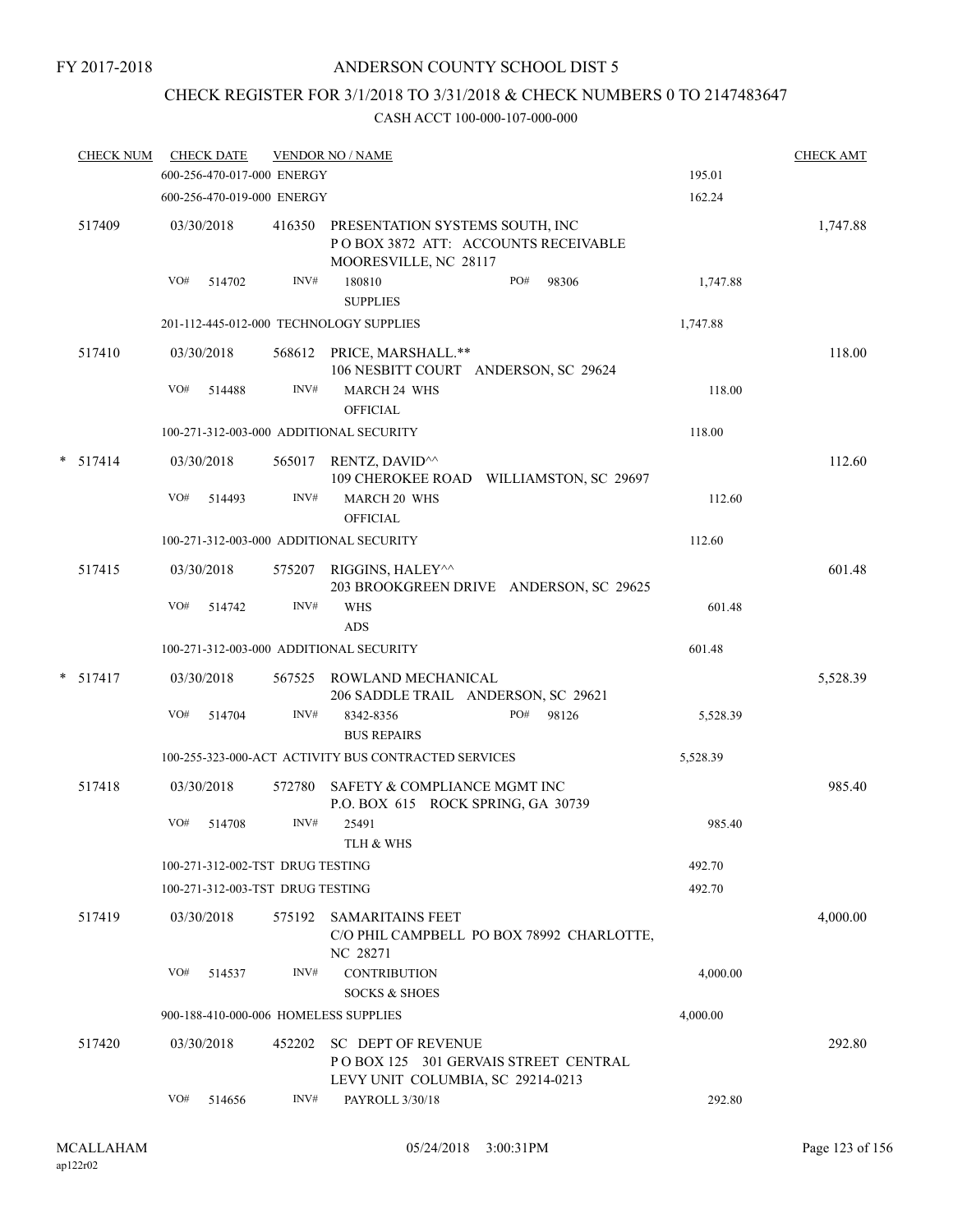### CHECK REGISTER FOR 3/1/2018 TO 3/31/2018 & CHECK NUMBERS 0 TO 2147483647

| <b>CHECK NUM</b> | <b>CHECK DATE</b>                     |        | <b>VENDOR NO / NAME</b>                                                                            |              |          | <b>CHECK AMT</b> |
|------------------|---------------------------------------|--------|----------------------------------------------------------------------------------------------------|--------------|----------|------------------|
|                  |                                       |        | <b>DEDUCTIONS</b>                                                                                  |              |          |                  |
|                  | 100-000-440-000-000 SC STATE TAX LEVY |        |                                                                                                    |              | 292.80   |                  |
| 517421           | 03/30/2018                            | 462725 | SCHOLASTIC BOOK CLUBS, INC<br>POBOX 3745 ATT: ACCOUNTS RECEIVABLE<br>JEFFERSON CITY, MO 65102-3720 |              |          | 3,814.63         |
|                  | VO#<br>514539                         | INV#   | W3807848BF<br>NEW PROSPECT ELEM                                                                    |              | 3,240.13 |                  |
|                  | 710-271-660-010-305 LIBRARY EXPENSE   |        |                                                                                                    |              | 3,240.13 |                  |
|                  | VO#<br>514540                         | INV#   | 16730135<br>NEVITT FOREST                                                                          | PO#<br>98328 | 574.50   |                  |
|                  | 397-112-410-012-000 SUPPLIES          |        |                                                                                                    |              | 574.50   |                  |
| 517422           | 03/30/2018                            | 567435 | <b>SCHOLASTIC INC</b><br>POBOX 3720 ATT: ACCOUNTS RECEIVABLE<br>JEFFERSON CITY, MO 65102-3720      |              |          | 109.00           |
|                  | VO#<br>514538                         | INV#   | 16745643<br>NEW PROSPECT                                                                           |              | 109.00   |                  |
|                  | 100-111-410-010-000 SUPPLIES          |        |                                                                                                    |              | 100.00   |                  |
|                  | 100-111-410-010-000 SUPPLIES          |        |                                                                                                    |              | 9.00     |                  |
| 517423           | 03/30/2018                            | 450701 | SC RETIREMENT SYSTEM (SPP)<br>POBOX 11960 CAPITOL STATION COLUMBIA, SC<br>29211                    |              |          | 5,103.83         |
|                  | VO#<br>514643                         | INV#   | PAYROLL 3/30/18<br><b>DEDUCTIONS</b>                                                               |              | 283.27   |                  |
|                  |                                       |        | 100-000-438-000-000 RETIREMENT SERV PURCHASE                                                       |              | 283.27   |                  |
|                  | VO#<br>514734                         | INV#   | <b>MARTINEZ</b>                                                                                    |              | 4,820.56 |                  |
|                  |                                       |        | <b>DEDUCTION</b>                                                                                   |              |          |                  |
|                  |                                       |        | 100-000-458-000-000 S. C. RETIREMENT - PAYABLE                                                     |              | 1,598.84 |                  |
|                  |                                       |        | 100-000-484-000-000 EMPLOYER RETIREMENT PAYABLE                                                    |              | 3,221.72 |                  |
| 517424           | 03/30/2018                            | 573290 | SHADETREE GRAPHICS, LLC<br>147 POWELL RD. ANDERSON, SC 29625                                       |              |          | 766.00           |
|                  | VO#<br>514541                         | INV#   | 2018 1220<br><b>GLENVIEW AVID</b>                                                                  |              | 625.50   |                  |
|                  |                                       |        | 720-271-660-020-481 AVID FUNDRAISER EXPENSE                                                        |              | 625.50   |                  |
|                  | VO#<br>514710                         | INV#   | 2018-599<br><b>NORTH POINTE</b>                                                                    |              | 140.50   |                  |
|                  |                                       |        | 713-271-660-013-335 CHORUS CLUB EXPENSE                                                            |              | 140.50   |                  |
| 517425           | 03/30/2018                            | 570059 | <b>SHARP BUSINESS SYSTEMS</b><br>DEPT 1216 PO BOX 121216 DALLAS, TX<br>75312-1216                  |              |          | 986.91           |
|                  | VO#<br>514451                         | INV#   | 9001055088<br><b>LICENSE</b>                                                                       |              | 38.52    |                  |
|                  |                                       |        | 100-254-410-000-055 OFFICE SUPPLIES & FURNITURE                                                    |              | 38.52    |                  |
|                  | VO#<br>514712                         | INV#   | 9001078446                                                                                         |              | 247.92   |                  |
|                  |                                       |        | <b>CENTERVILLE</b>                                                                                 |              |          |                  |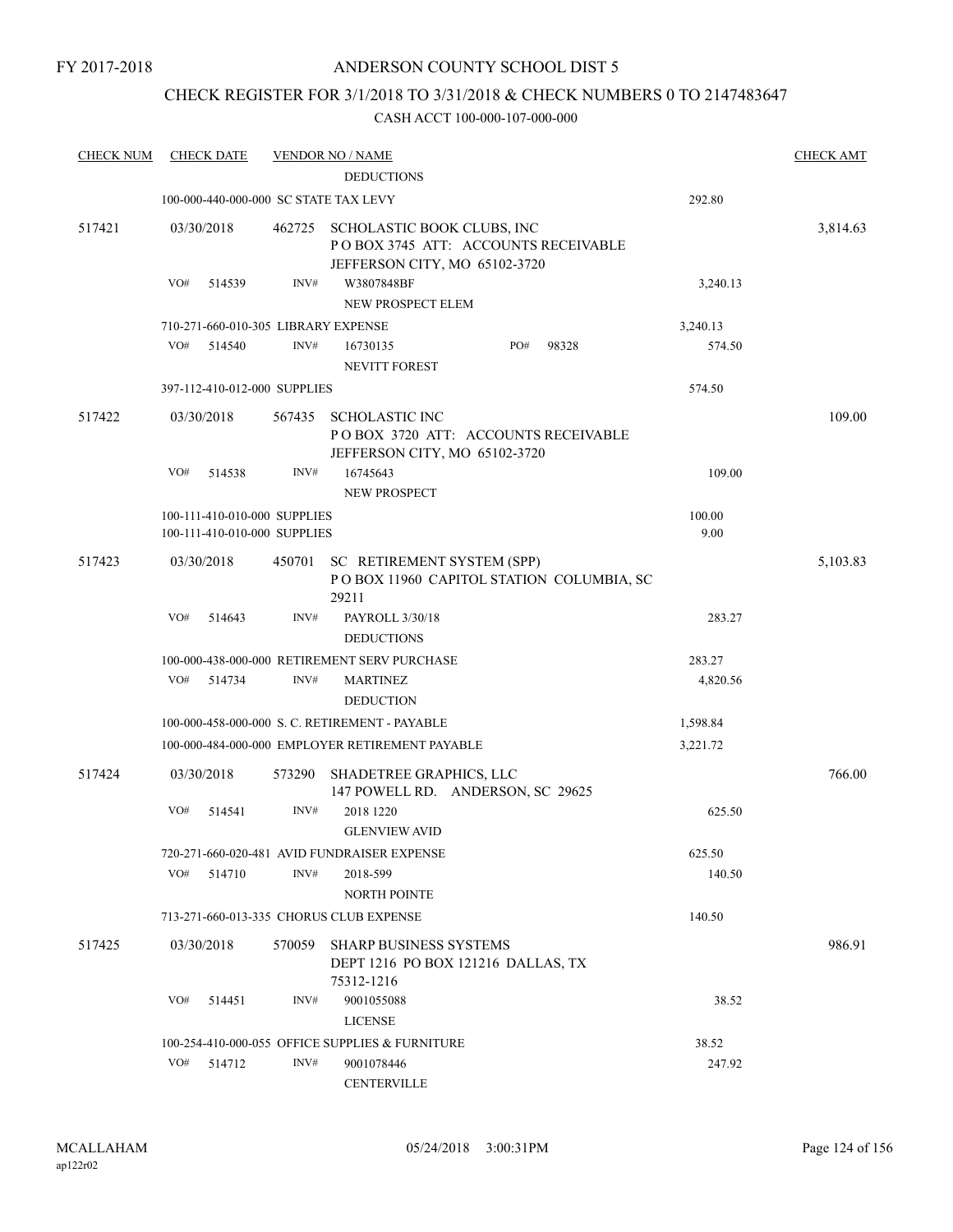# CHECK REGISTER FOR 3/1/2018 TO 3/31/2018 & CHECK NUMBERS 0 TO 2147483647

| <b>CHECK NUM</b> |     | <b>CHECK DATE</b>                  |        | <b>VENDOR NO / NAME</b>                                              |        | <b>CHECK AMT</b> |
|------------------|-----|------------------------------------|--------|----------------------------------------------------------------------|--------|------------------|
|                  |     | 100-112-410-007-000 SUPPLIES       |        |                                                                      | 247.92 |                  |
|                  |     | VO# 514713                         | INV#   | 9001078469<br><b>NORTH POINTE</b>                                    | 77.83  |                  |
|                  |     | 713-271-660-013-362 COPIER EXPENSE |        |                                                                      | 77.83  |                  |
|                  |     | $VO#$ 514731                       | INV#   | 9001077005                                                           | 622.64 |                  |
|                  |     |                                    |        | <b>COPIES</b>                                                        |        |                  |
|                  |     | 201-113-490-006-000 COPIER COST    |        |                                                                      | 622.64 |                  |
|                  |     |                                    |        |                                                                      |        |                  |
| 517426           |     | 03/30/2018                         |        | 571114 SHARP ELECTRONICS<br>PO BOX 105710 ATLANTA, GA 30374          |        | 184.67           |
|                  |     | VO# 514542                         | INV#   | 9001076038<br><b>COPIES</b>                                          | 79.20  |                  |
|                  |     | 723-190-660-023-913 COPIER EXPENSE |        |                                                                      | 79.20  |                  |
|                  |     | VO# 514543                         | INV#   | 9001076998                                                           | 105.47 |                  |
|                  |     |                                    |        | <b>COPIES</b>                                                        |        |                  |
|                  |     | 100-113-410-020-000 SUPPLIES       |        |                                                                      | 105.47 |                  |
| 517427           |     | 03/30/2018                         |        | 575208 SHERIFF, NICOLE^^                                             |        | 154.60           |
|                  |     |                                    |        | 4420 DOBBINS BRIDGE RD ANDERSON, SC 29626                            |        |                  |
|                  | VO# | 514741                             | INV#   | <b>WHS</b>                                                           | 154.60 |                  |
|                  |     |                                    |        | ADS                                                                  |        |                  |
|                  |     |                                    |        | 100-271-312-003-000 ADDITIONAL SECURITY                              | 154.60 |                  |
| * 517429         |     | 03/30/2018                         | 472700 | SHERWIN WILLIAMS                                                     |        | 135.29           |
|                  |     |                                    |        | 613 NORTH MURRAY AVENUE ATT: ACCOUNTS                                |        |                  |
|                  |     |                                    |        | RECEIVABLE ANDERSON, SC 29625                                        |        |                  |
|                  | VO# | 514447                             | INV#   | $0351 - 8$                                                           | 50.70  |                  |
|                  |     |                                    |        | <b>SUPPLIES</b>                                                      |        |                  |
|                  |     |                                    |        | 100-254-410-002-001 SUPPLIES - MAINTENANCE                           | 50.70  |                  |
|                  |     | VO# 514448                         | INV#   | 4245-7                                                               | 50.70  |                  |
|                  |     |                                    |        | <b>SUPPLIES</b>                                                      |        |                  |
|                  |     |                                    |        | 100-254-410-010-001 SUPPLIES - MAINTENANCE                           | 50.70  |                  |
|                  |     | VO# 514449                         | INV#   | 0334-4                                                               | 33.89  |                  |
|                  |     |                                    |        | <b>SUPPLIES</b>                                                      |        |                  |
|                  |     |                                    |        | 100-254-410-002-001 SUPPLIES - MAINTENANCE                           | 33.89  |                  |
| $*$ 517431       |     | 03/30/2018                         | 571007 | SIMPLIFIED OFFICE SYSTEMS<br>6220 BUSH RIVER ROAD COLUMBIA, SC 29212 |        | 2,407.00         |
|                  | VO# | 514544                             | INV#   | 180313-0027                                                          | 165.78 |                  |
|                  |     |                                    |        | <b>COPIES</b>                                                        |        |                  |
|                  |     | 100-113-410-020-000 SUPPLIES       |        |                                                                      | 165.78 |                  |
|                  |     | VO# 514545                         | INV#   | 180312-0036                                                          | 50.93  |                  |
|                  |     |                                    |        | <b>COPIES</b>                                                        |        |                  |
|                  |     | 100-113-410-005-000 SUPPLIES       |        |                                                                      | 50.93  |                  |
|                  |     | VO# 514546                         | INV#   | 180302-0045                                                          | 644.19 |                  |
|                  |     |                                    |        | <b>COPIES</b>                                                        |        |                  |
|                  |     | 100-111-410-009-000 SUPPLIES       |        |                                                                      | 644.19 |                  |
|                  |     | VO# 514547                         | INV#   | 180320-0006                                                          | 159.05 |                  |
|                  |     |                                    |        |                                                                      |        |                  |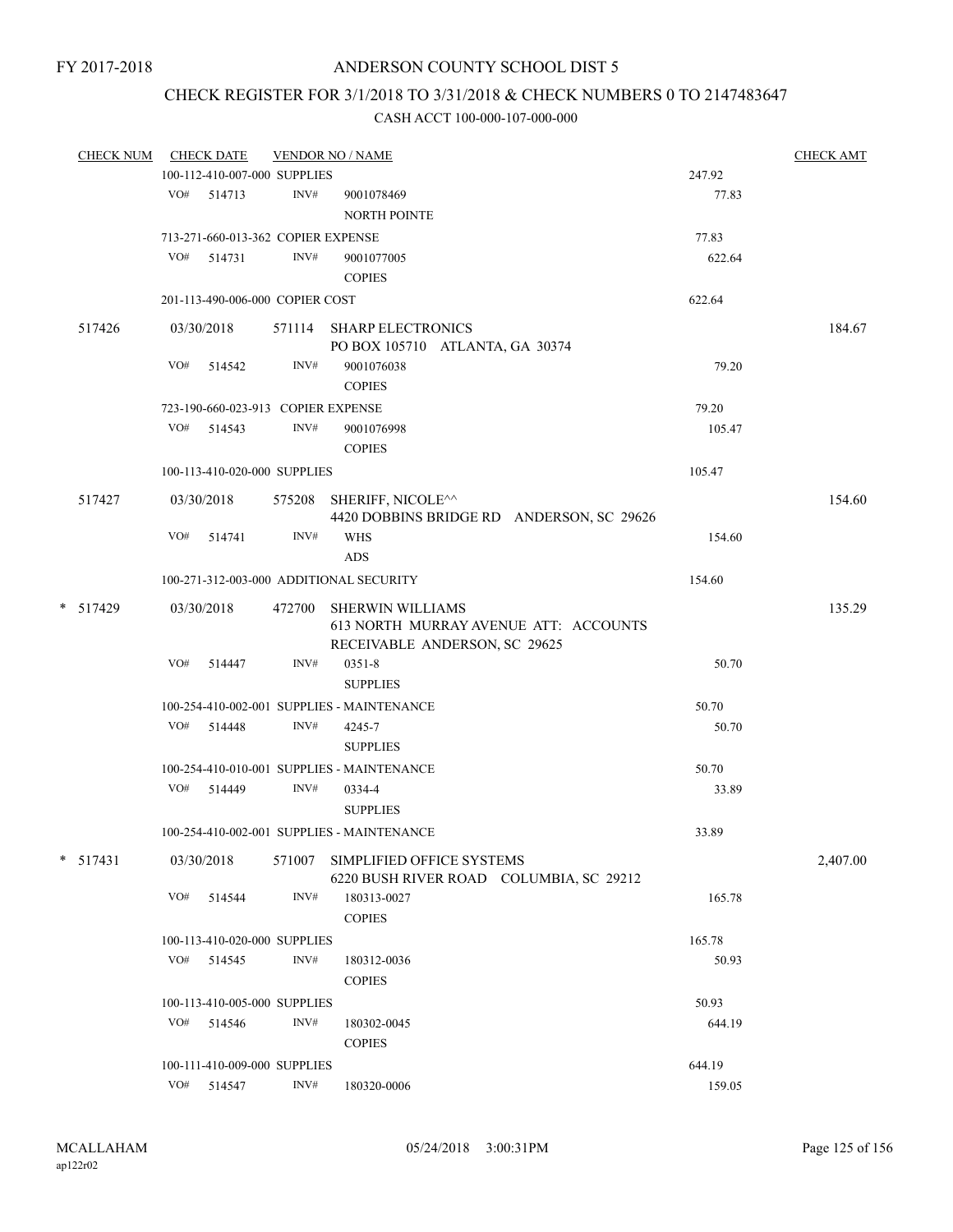### CHECK REGISTER FOR 3/1/2018 TO 3/31/2018 & CHECK NUMBERS 0 TO 2147483647

| <b>CHECK NUM</b> | <b>CHECK DATE</b>                       |        | <b>VENDOR NO / NAME</b>                                                                                          |           | <b>CHECK AMT</b> |
|------------------|-----------------------------------------|--------|------------------------------------------------------------------------------------------------------------------|-----------|------------------|
|                  |                                         |        | <b>COPIES</b>                                                                                                    |           |                  |
|                  | 100-114-410-021-000 SUPPLIES            |        |                                                                                                                  | 159.05    |                  |
|                  | VO#<br>514726                           | INV#   | 180321-0028                                                                                                      | 1,156.57  |                  |
|                  |                                         |        | <b>COPIES</b>                                                                                                    |           |                  |
|                  | 201-112-490-012-000 COPIER COST         |        |                                                                                                                  | 1,156.57  |                  |
|                  | VO#<br>514730                           | INV#   | 180309-0005                                                                                                      | 230.48    |                  |
|                  |                                         |        | <b>COPIES</b>                                                                                                    |           |                  |
|                  | 201-112-490-019-000 COPIER COST         |        |                                                                                                                  | 230.48    |                  |
| 517432           | 03/30/2018                              | 574516 | SOCIAL SECURTIY ADMINISTRATION<br>PO BOX 3430 PHILADELPHIA, PA 19122-9985                                        |           | 135.11           |
|                  | VO#<br>514665                           | INV#   | PAYROLL 3/30/18<br><b>DEDUCTIONS</b>                                                                             | 135.11    |                  |
|                  | 100-000-441-000-000 MISCELLANEOUS       |        |                                                                                                                  | 135.11    |                  |
|                  |                                         |        |                                                                                                                  |           |                  |
| 517433           | 03/30/2018                              | 573721 | SSBT AS TTEE FOR SCORP MM61953-001-042<br>MASS MUTUAL RETIREMENT SERVICES PO BOX<br>219062 KANSAS CITY, MO 64121 |           | 19,454.64        |
|                  | VO#<br>514641                           | INV#   | PAYROLL 3/30/18<br><b>DEDUCTIONS</b>                                                                             | 19,454.64 |                  |
|                  |                                         |        | 100-000-468-000-000 OPTIONAL RETIREMENT PLAN                                                                     | 12,506.55 |                  |
|                  |                                         |        | 100-000-484-000-000 EMPLOYER RETIREMENT PAYABLE                                                                  | 6,948.09  |                  |
|                  |                                         |        |                                                                                                                  |           |                  |
| 517434           | 03/30/2018                              | 571484 | <b>STAPLES ADVANTAGE</b><br>DEPT ATL PO BOX 405386 ATLANTA, GA 30384                                             |           | 115.43           |
|                  | VO#<br>514715                           | INV#   | PO#<br>3371920764<br>98384<br><b>PAPER</b>                                                                       | 115.43    |                  |
|                  | 100-221-410-000-TST SUPPLIES-TESTING    |        |                                                                                                                  | 115.43    |                  |
| 517435           | 03/30/2018                              |        | 568778 STEPHENS, DOUGLAS^^<br>3213 ALGONIQUIN AVE ANDERSON, SC 29626                                             |           | 118.00           |
|                  | VO#<br>514489                           | INV#   | <b>MARCH 24 WHS</b><br><b>OFFICIAL</b>                                                                           | 118.00    |                  |
|                  | 100-271-312-003-000 ADDITIONAL SECURITY |        |                                                                                                                  | 118.00    |                  |
|                  |                                         |        |                                                                                                                  |           |                  |
| 517436           | 03/30/2018                              | 569972 | <b>TERESA LEE</b>                                                                                                |           | 175.00           |
|                  | VO#<br>514498                           | INV#   | 408 SASANQUA LANE LEXINGTON, SC 29073<br><b>FIELD TRIP</b><br><b>REFUND</b>                                      | 175.00    |                  |
|                  |                                         |        | 720-271-660-020-587 FIELD TRIPS- GR. 8 EXPENSE                                                                   | 175.00    |                  |
| 517437           | 03/30/2018                              | 572503 | TG                                                                                                               |           | 368.55           |
|                  |                                         |        | P O BOX 659601 SAN ANTONIO, TX 78265-9601                                                                        |           |                  |
|                  | VO#<br>514660                           | INV#   | PAYROLL 3/30/18<br><b>DEDUCTIONS</b>                                                                             | 368.55    |                  |
|                  | 100-000-441-000-000 MISCELLANEOUS       |        |                                                                                                                  | 368.55    |                  |
| 517438           | 03/30/2018                              | 570649 | THE CHILDREN'S MUSEUM                                                                                            |           | 1,872.00         |
|                  |                                         |        | 300 COLLEGE STREET GREENVILLE, SC 29601                                                                          |           |                  |
|                  | VO#<br>514548                           | INV#   | 10422573                                                                                                         | 952.00    |                  |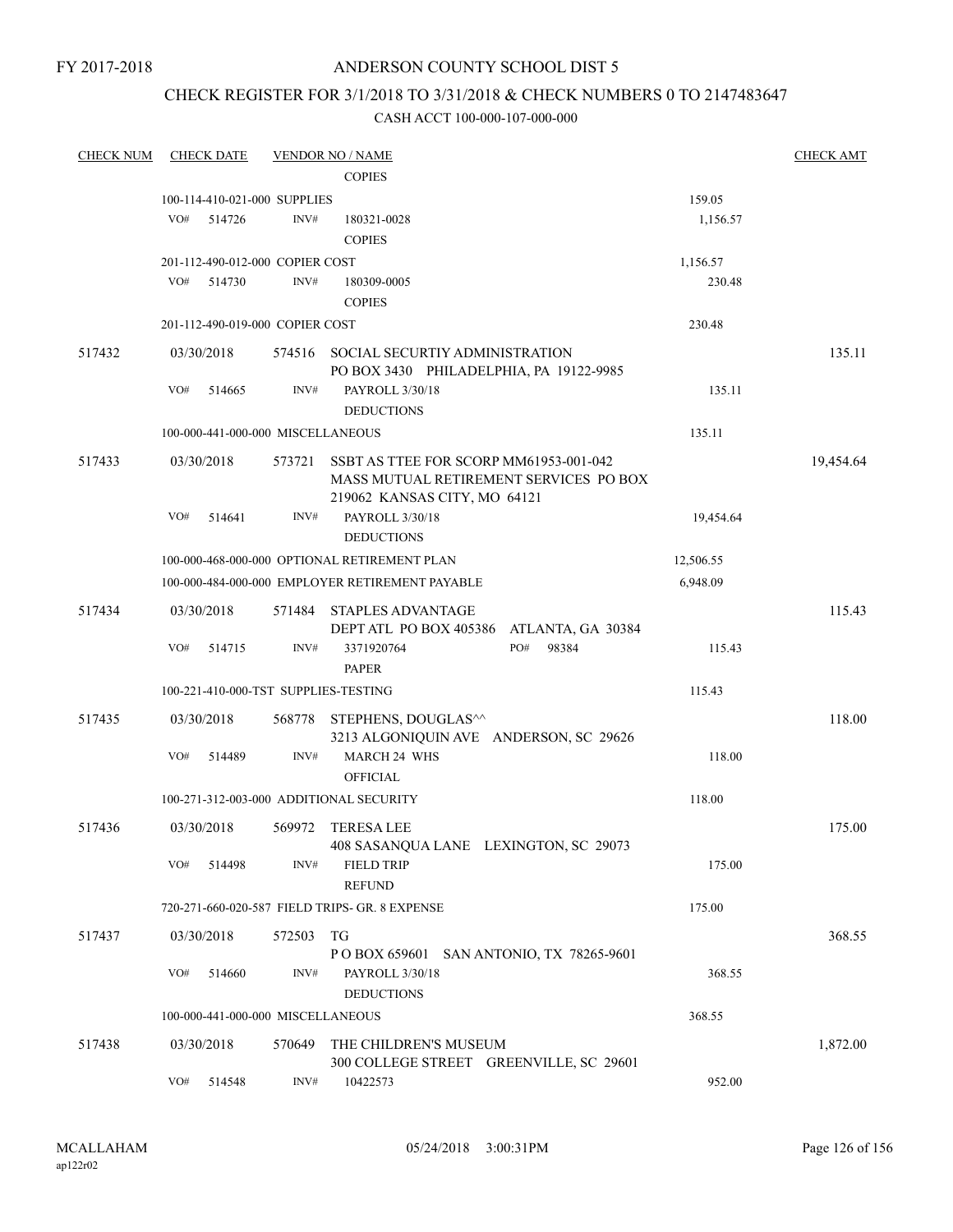### CHECK REGISTER FOR 3/1/2018 TO 3/31/2018 & CHECK NUMBERS 0 TO 2147483647

| <b>CHECK NUM</b> |     | <b>CHECK DATE</b>                      |        | <b>VENDOR NO / NAME</b>                         |                                                                      |       |                 | <b>CHECK AMT</b> |
|------------------|-----|----------------------------------------|--------|-------------------------------------------------|----------------------------------------------------------------------|-------|-----------------|------------------|
|                  |     |                                        |        | <b>MIDWAY ELEM</b>                              |                                                                      |       |                 |                  |
|                  |     |                                        |        | 717-190-660-017-351 FIELD TRIPS GRADE 1 EXPENSE |                                                                      |       | 952.00          |                  |
|                  | VO# | 514717                                 | INV#   | 10556874                                        |                                                                      |       | 920.00          |                  |
|                  |     |                                        |        | <b>CONCORD</b>                                  |                                                                      |       |                 |                  |
|                  |     |                                        |        | 709-271-660-009-351 FIELD TRIPS GRADE 1 EXPENSE |                                                                      |       | 920.00          |                  |
| 517440           |     | 03/30/2018                             |        | 504890 TIAA-CREF                                |                                                                      |       |                 | 18,404.87        |
|                  |     |                                        |        |                                                 | POBOX 105316 ATLANTA, GA 30348-5316                                  |       |                 |                  |
|                  | VO# | 514740                                 | INV#   | PAYROLL 3/30/18<br><b>DEDUCTIONS</b>            |                                                                      |       | 18,404.87       |                  |
|                  |     |                                        |        |                                                 |                                                                      |       |                 |                  |
|                  |     |                                        |        | 100-000-468-000-000 OPTIONAL RETIREMENT PLAN    |                                                                      |       | 11,831.71       |                  |
|                  |     |                                        |        | 100-000-484-000-000 EMPLOYER RETIREMENT PAYABLE |                                                                      |       | 6,573.16        |                  |
| 517441           |     | 03/30/2018                             |        | 573477 EMPLOYEE VENDOR                          | 100 WEST WHITNER STREET APT 104                                      |       |                 | 169.25           |
|                  | VO# | 514705                                 | INV#   | ANDERSON, SC 29624<br>FEB 23-24                 |                                                                      |       | 169.25          |                  |
|                  |     |                                        |        | <b>GREER SC</b>                                 |                                                                      |       |                 |                  |
|                  |     |                                        |        | 311-224-312-002-000 PURCHASED SERVICES          |                                                                      |       | 169.25          |                  |
|                  |     |                                        |        |                                                 |                                                                      |       |                 |                  |
| $* 517443$       |     | 03/30/2018                             | 508675 |                                                 | <b>TRI-COUNTY BATTERY SALES</b><br>1413 WHITEHALL ROAD ATT: ACCOUNTS |       |                 | 144.34           |
|                  |     |                                        |        |                                                 | RECEIVABLE ANDERSON, SC 29625                                        |       |                 |                  |
|                  | VO# | 514445                                 | INV#   | 71870                                           |                                                                      |       | 144.34          |                  |
|                  |     |                                        |        | <b>BATTERIES</b>                                |                                                                      |       |                 |                  |
|                  |     |                                        |        | 100-254-410-020-400 HVAC/ELECTRICAL/PLUMBING    |                                                                      |       | 144.34          |                  |
| 517444           |     | 03/30/2018                             |        | 570855 ULINE - ATLANTA                          |                                                                      |       |                 | 971.71           |
|                  |     |                                        |        |                                                 | P.O. BOX 88741 ATT: ACCOUNTS RECEIVABLE                              |       |                 |                  |
|                  |     |                                        |        | CHICAGO, IL 60680-1741                          |                                                                      |       |                 |                  |
|                  | VO# | 514444                                 | INV#   | 95624938                                        |                                                                      |       | 971.71          |                  |
|                  |     |                                        |        | <b>SUPPLIES</b>                                 |                                                                      |       |                 |                  |
|                  |     | 100-254-410-009-BUD SUPPLIES           |        |                                                 |                                                                      |       | 971.71          |                  |
| 517445           |     | 03/30/2018                             | 563377 | UNIFIED AV SYSTEMS                              |                                                                      |       |                 | 6,723.02         |
|                  |     |                                        |        |                                                 | DBA: MULTI MEDIA SERVICES 161 AUSTIN                                 |       |                 |                  |
|                  |     |                                        |        |                                                 | AVENUE NE MARIETTA, GA 30060                                         |       |                 |                  |
|                  | VO# | 514549                                 | INV#   | 333341                                          | PO#                                                                  | 98373 | 6,723.02        |                  |
|                  |     |                                        |        | SOFTWARE MAINT                                  |                                                                      |       |                 |                  |
|                  |     |                                        |        | 100-114-445-000-000 VIRTUAL COURSEWARE          |                                                                      |       | 6,723.02        |                  |
| 517446           |     | 03/30/2018                             |        | 572513 UNITED LASER                             |                                                                      |       |                 | 619.53           |
|                  |     |                                        |        |                                                 | P.O. BOX 6889 FLORENCE, SC 29501                                     |       |                 |                  |
|                  | VO# | 514550                                 | INV#   | 158177                                          |                                                                      |       | 418.37          |                  |
|                  |     |                                        |        | <b>SUPPLIES</b>                                 |                                                                      |       |                 |                  |
|                  | VO# | 100-115-410-003-000 SUPPLIES<br>514720 | INV#   | 157793                                          | PO#                                                                  | 98355 | 418.37<br>95.23 |                  |
|                  |     |                                        |        | PRINT CARTRIDGE                                 |                                                                      |       |                 |                  |
|                  |     |                                        |        | 201-112-445-012-000 TECHNOLOGY SUPPLIES         |                                                                      |       | 95.23           |                  |
|                  |     | VO# 514722                             | INV#   | 157385                                          | PO#                                                                  | 98294 | 105.93          |                  |
|                  |     |                                        |        |                                                 |                                                                      |       |                 |                  |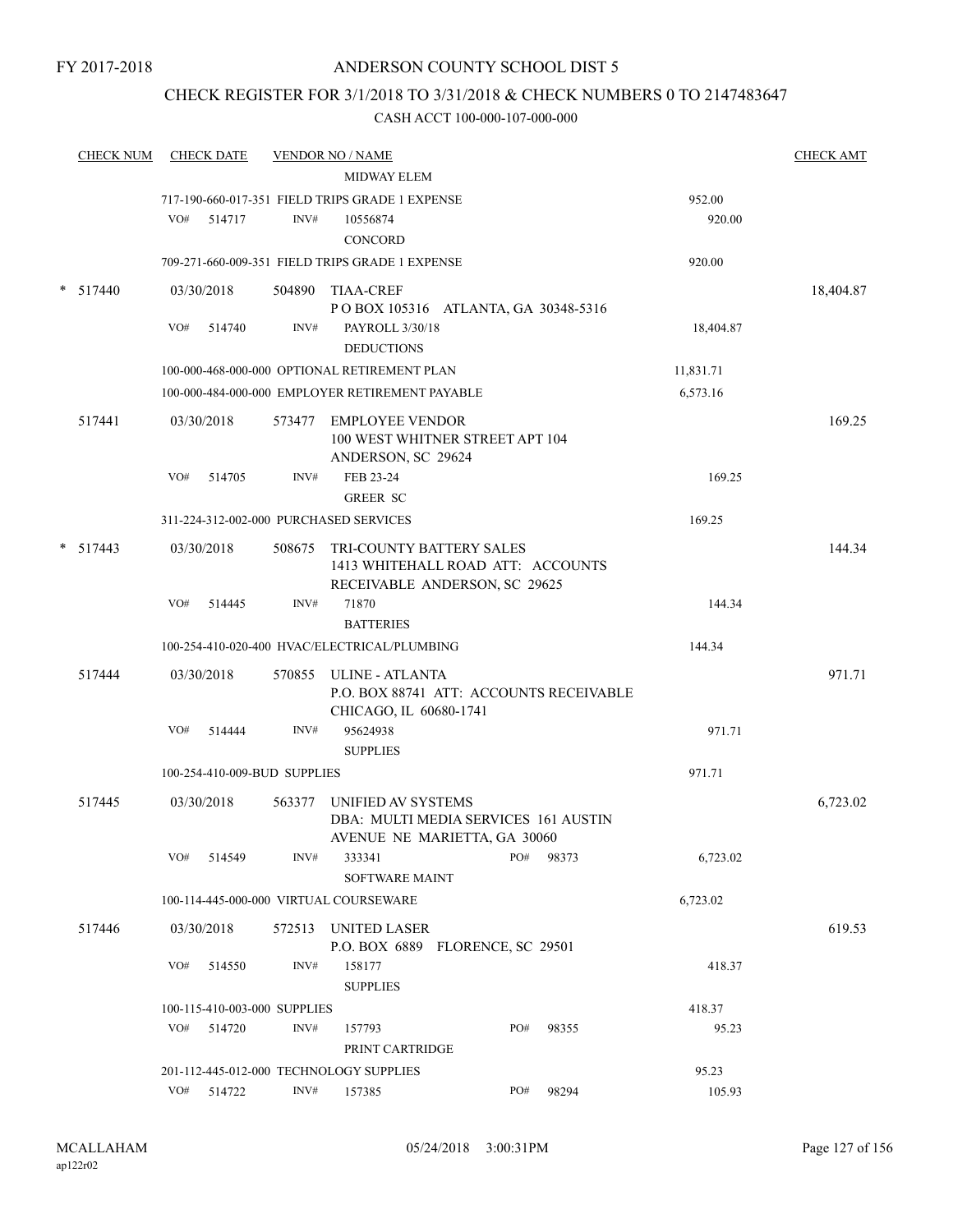### CHECK REGISTER FOR 3/1/2018 TO 3/31/2018 & CHECK NUMBERS 0 TO 2147483647

| <b>CHECK NUM</b> | <b>CHECK DATE</b>                 |        | <b>VENDOR NO / NAME</b><br>PRINT CARTRIDGE                               |           | <b>CHECK AMT</b> |
|------------------|-----------------------------------|--------|--------------------------------------------------------------------------|-----------|------------------|
|                  |                                   |        | 201-112-445-012-000 TECHNOLOGY SUPPLIES                                  | 105.93    |                  |
| 517447           | 03/30/2018                        |        | 573815 UNITED REFRIGERATION, INC<br>PO BOX 740703 ATLANTA, GA 30374-0703 |           | 633.29           |
|                  | VO#<br>514439                     | INV#   | 61387879<br><b>SUPPLIES</b>                                              | 254.88    |                  |
|                  |                                   |        | 100-254-410-020-400 HVAC/ELECTRICAL/PLUMBING                             | 254.88    |                  |
|                  | VO#<br>514440                     | INV#   | 61312662<br><b>SUPPLIES</b>                                              | 42.78     |                  |
|                  |                                   |        | 100-254-410-001-400 HVAC/ELECTRICAL/PLUMBING                             | 42.78     |                  |
|                  | VO#<br>514441                     | INV#   | 61230311<br><b>SUPPLIES</b>                                              | 86.39     |                  |
|                  |                                   |        | 600-256-323-012-000 REPAIRS TO EQUIPMENT                                 | 86.39     |                  |
|                  | VO#<br>514442                     | INV#   | 61325939<br><b>SUPPLIES</b>                                              | 171.13    |                  |
|                  |                                   |        | 100-254-410-011-400 HVAC/ELECTRICAL/PLUMBING                             | 57.04     |                  |
|                  |                                   |        | 100-254-410-016-400 HVAC/ELECTRICAL/PLUMBING                             | 57.04     |                  |
|                  |                                   |        | 100-254-410-021-400 HVAC/ELECTRICAL/PLUMBING                             | 57.05     |                  |
|                  | VO#<br>514443                     | INV#   | 61393616<br><b>SUPPLIES</b>                                              | 78.11     |                  |
|                  |                                   |        | 100-254-410-002-400 HVAC/ELECTRICAL/PLUMBING                             | 39.06     |                  |
|                  |                                   |        | 100-254-410-014-400 HVAC/ELECTRICAL/PLUMBING                             | 39.05     |                  |
| 517448           | 03/30/2018                        |        | 564298 UNITED WAY OF ANDERSON COUNTY<br>POBOX 2067 ANDERSON, SC 29622    |           | 1,499.69         |
|                  | VO#<br>514645                     | INV#   | PAYROLL 3/30/18<br><b>DEDUCTIONS</b>                                     | 1,499.69  |                  |
|                  |                                   |        | 100-000-455-000-000 UNITED FUND - PAYABLE                                | 1,499.69  |                  |
| 517449           | 03/30/2018                        | 572350 | US DEPARTMENT OF EDUCATION<br>NATIONAL PAYMENT CENTER PO BOX 105081      |           | 343.97           |
|                  | VO#<br>514659                     | INV#   | ATLANTA, GA 30348-5081<br>PAYROLL 3/30/18<br><b>DEDUCTIONS</b>           | 343.97    |                  |
|                  | 100-000-441-000-000 MISCELLANEOUS |        |                                                                          | 343.97    |                  |
| 517450           | 03/30/2018                        | 574674 | UTILITY SPECIALIST, INC.<br>901 MCKELVEY ROAD PELZER, SC 29669           |           | 1,200.00         |
|                  | VO#<br>514438                     | INV#   | 13171<br><b>WESTSIDE HS</b>                                              | 1,200.00  |                  |
|                  |                                   |        | 515-253-529-003-FAC STADIUM BATHROOM RENOVATIONS                         | 1,200.00  |                  |
| 517451           | 03/30/2018                        | 575086 | VALIC<br>C/O JP MORGAN CHASE PO BOX 301701                               |           | 40,966.84        |
|                  | VO#<br>514640                     | INV#   | DALLAS, TX 75303-1701<br>PAYROLL 3/30/18<br><b>DEDUCTIONS</b>            | 40,966.84 |                  |
|                  |                                   |        | 100-000-468-000-000 OPTIONAL RETIREMENT PLAN                             | 26,335.85 |                  |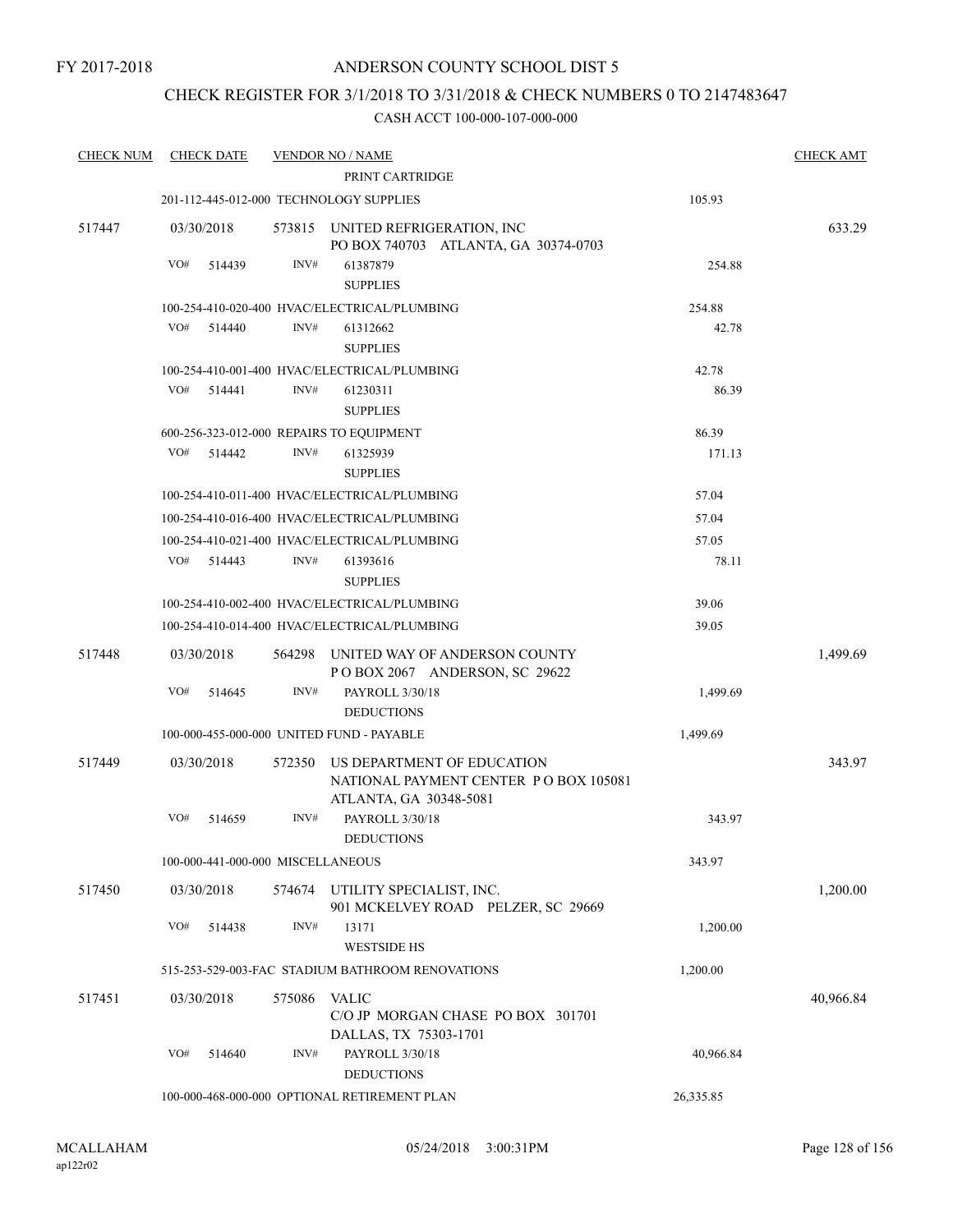### CHECK REGISTER FOR 3/1/2018 TO 3/31/2018 & CHECK NUMBERS 0 TO 2147483647

| <b>CHECK NUM</b> | <b>CHECK DATE</b>                    |        | <b>VENDOR NO / NAME</b><br>100-000-484-000-000 EMPLOYER RETIREMENT PAYABLE                         | 14,630.99      | <b>CHECK AMT</b> |
|------------------|--------------------------------------|--------|----------------------------------------------------------------------------------------------------|----------------|------------------|
|                  |                                      |        |                                                                                                    |                |                  |
| $* 517453$       | 03/30/2018                           |        | 574659 WAGONER, JAMES^^<br>282 PYRENEES DR LYMAN, SC 29365                                         |                | 680.00           |
|                  | VO#<br>514696                        | INV#   | <b>TL HANNA</b>                                                                                    | 680.00         |                  |
|                  |                                      |        | <b>BAND INSTRUCTION</b>                                                                            |                |                  |
|                  | 100-114-410-002-001 BAND SUPPLIES    |        |                                                                                                    | 680.00         |                  |
| 517454           | 03/30/2018                           |        | 524353 WAL-MART COMMUNITY/GEMB<br>POBOX 530934 ATT: ACCOUNTS RECEIVABLE<br>ATLANTA, GA 30353-0934  |                | 1,083.60         |
|                  | VO#<br>514725                        | INV#   | 10133719                                                                                           | 1,083.60       |                  |
|                  |                                      |        | NEVITT FOREST                                                                                      |                |                  |
|                  |                                      |        | 201-188-410-012-000 SUPPLIES AND MATERIALS                                                         | 789.49         |                  |
|                  |                                      |        | 712-271-660-012-201 MISCELLANEOUS EXPENSE                                                          | 32.40          |                  |
|                  |                                      |        | 712-271-660-012-201 MISCELLANEOUS EXPENSE                                                          | 192.19         |                  |
|                  |                                      |        | 712-271-660-012-324 POSTIVE BEHAVIOR I.S. EXPENSE                                                  | 69.52          |                  |
| 517455           | 03/30/2018                           |        | 524353 WAL-MART COMMUNITY/GEMB<br>PO BOX 530934 ATT: ACCOUNTS RECEIVABLE<br>ATLANTA, GA 30353-0934 |                | 147.46           |
|                  | VO#<br>514727                        | INV#   | 20178480<br><b>MCCANTS</b>                                                                         | 147.46         |                  |
|                  |                                      |        | 705-271-660-005-411 MISCELLANEOUS EXPENSE<br>705-271-660-005-411 MISCELLANEOUS EXPENSE             | 58.25<br>58.65 |                  |
|                  | 705-271-660-005-611 PEP CLUB EXPENSE |        |                                                                                                    | 30.56          |                  |
| $* 517457$       | 03/30/2018                           |        | 524353 WAL-MART COMMUNITY/GEMB<br>POBOX 530934 ATT: ACCOUNTS RECEIVABLE<br>ATLANTA, GA 30353-0934  |                | 746.47           |
|                  | VO#<br>514732                        | INV#   | 10133784<br><b>VARENNES</b>                                                                        | 746.47         |                  |
|                  |                                      |        | 716-271-660-016-201 MISCELLANEOUS EXPENSE                                                          | 746.47         |                  |
| $*$ 517459       | 03/30/2018                           | 524353 | WAL-MART COMMUNITY/GEMB<br>POBOX 530934 ATT: ACCOUNTS RECEIVABLE<br>ATLANTA, GA 30353-0934         |                | 143.12           |
|                  | VO#<br>514551                        | INV#   | 2022 0159<br>SOUTHWOOD                                                                             | 143.12         |                  |
|                  | 721-190-660-021-429 FACULTY EXPENSE  |        |                                                                                                    | 143.12         |                  |
| 517460           | 03/30/2018                           | 524353 | WAL-MART COMMUNITY/GEMB<br>PO BOX 530934 ATT: ACCOUNTS RECEIVABLE<br>ATLANTA, GA 30353-0934        |                | 456.22           |
|                  | VO#<br>514552                        | INV#   | 3034 4069                                                                                          | 456.22         |                  |
|                  |                                      |        | WHITEHALL ELEM                                                                                     |                |                  |
|                  | 201-188-410-019-000 SUPPLIES         |        |                                                                                                    | 411.22         |                  |
|                  |                                      |        | 719-271-660-019-201 MISCELLANEOUS EXPENSE                                                          | 45.00          |                  |
| 517461           | 03/30/2018                           | 573864 | WELLS FARGO VENDOR FIN SERV<br>PO BOX 105710 ATLANTA, GA 30348-5710                                |                | 260.22           |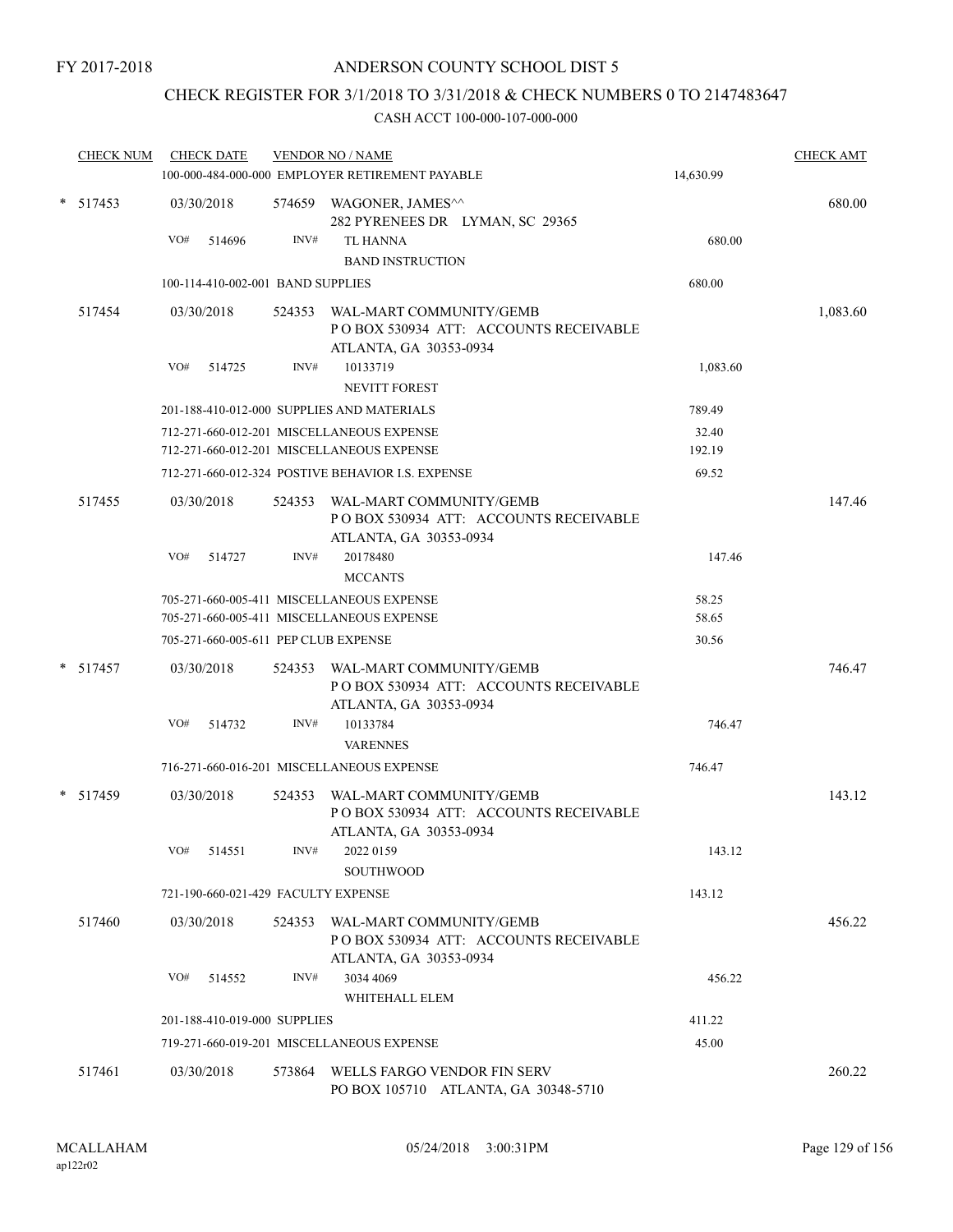# CHECK REGISTER FOR 3/1/2018 TO 3/31/2018 & CHECK NUMBERS 0 TO 2147483647

| <b>CHECK NUM</b> | <b>CHECK DATE</b> |                                 | <b>VENDOR NO / NAME</b>                        |                                        |          | <b>CHECK AMT</b> |
|------------------|-------------------|---------------------------------|------------------------------------------------|----------------------------------------|----------|------------------|
|                  | VO#               | INV#<br>514553                  | 68135418<br><b>COPIER</b>                      |                                        | 260.22   |                  |
|                  |                   | 201-112-490-010-000 COPIER COST |                                                |                                        | 260.22   |                  |
| 517462           | 03/30/2018        | 573036                          | WESTSIDE COMMUNITY CENTER<br>29624             | 1100 WEST FRANKLIN STREET ANDERSON, SC |          | 300.00           |
|                  | VO#               | INV#<br>514554                  | <b>SPRING GALA</b><br><b>CONTRIBUTION</b>      |                                        | 300.00   |                  |
|                  |                   |                                 | 100-390-410-000-000 SUPPLIES AND MATERIALS     |                                        | 300.00   |                  |
| 517463           | 03/30/2018        | 531000                          | WESTSIDE HIGH SCHOOL<br>29625                  | 806 PEARMAN DAIRY ROAD ANDERSON, SC    |          | 3,759.84         |
|                  | VO#               | 514555<br>INV#                  | REIMBURSEMENT<br>CK#24279 & 24232              |                                        | 1,705.00 |                  |
|                  |                   | 100-271-410-003-000 SUPPLIES    |                                                |                                        | 1,705.00 |                  |
|                  | VO#               | 514556<br>INV#                  | CK #24284<br>REIMBURSEMENT                     |                                        | 2,054.84 |                  |
|                  |                   | 100-271-410-003-000 SUPPLIES    |                                                |                                        | 2,054.84 |                  |
| 517464           | 03/30/2018        | 531700                          | WHALEY FOODSERVICE                             | PO BOX 615 LEXINGTON, SC 29071         |          | 759.33           |
|                  | VO#               | INV#<br>514436                  | 3483394<br><b>REPAIR PARTS</b>                 |                                        | 759.33   |                  |
|                  |                   |                                 | 600-256-323-020-000 REPAIRS TO EQUIPMENT       |                                        | 759.33   |                  |
| 517465           | 03/30/2018        | 532300                          | WHITE JONES ACE HARDWARE<br>ANDERSON, SC 29624 | POBOX 13012 ATT: ACCOUNTS RECEIVABLE   |          | 227.64           |
|                  | VO#               | INV#<br>514428                  | 870731<br><b>SUPPLIES</b>                      |                                        | 9.44     |                  |
|                  |                   |                                 | 100-254-410-000-001 MAINT. SUPPLIES-STRUCTURES |                                        | 9.44     |                  |
|                  | VO#               | 514429<br>INV#                  | 390201<br><b>SUPPLIES</b>                      |                                        | 36.54    |                  |
|                  |                   |                                 | 100-254-410-002-001 SUPPLIES - MAINTENANCE     |                                        | 36.54    |                  |
|                  | VO#               | 514430<br>INV#                  | 870630<br><b>SUPPLIES</b>                      |                                        | 22.14    |                  |
|                  |                   |                                 | 100-254-410-000-001 MAINT, SUPPLIES-STRUCTURES |                                        | 22.14    |                  |
|                  | VO#               | INV#<br>514431                  | 870517<br><b>SUPPLIES</b>                      |                                        | 43.28    |                  |
|                  |                   |                                 | 100-254-410-020-001 SUPPLIES - MAINTENANCE     |                                        | 43.28    |                  |
|                  | VO#               | INV#<br>514432                  | 870568<br><b>SUPPLIES</b>                      |                                        | 66.70    |                  |
|                  |                   |                                 | 100-254-410-018-001 SUPPLIES - MAINTENANCE     |                                        | 66.70    |                  |
|                  | VO#               | INV#<br>514433                  | 390316<br><b>SUPPLIES</b>                      |                                        | 21.65    |                  |
|                  |                   |                                 | 100-254-410-020-001 SUPPLIES - MAINTENANCE     |                                        | 21.65    |                  |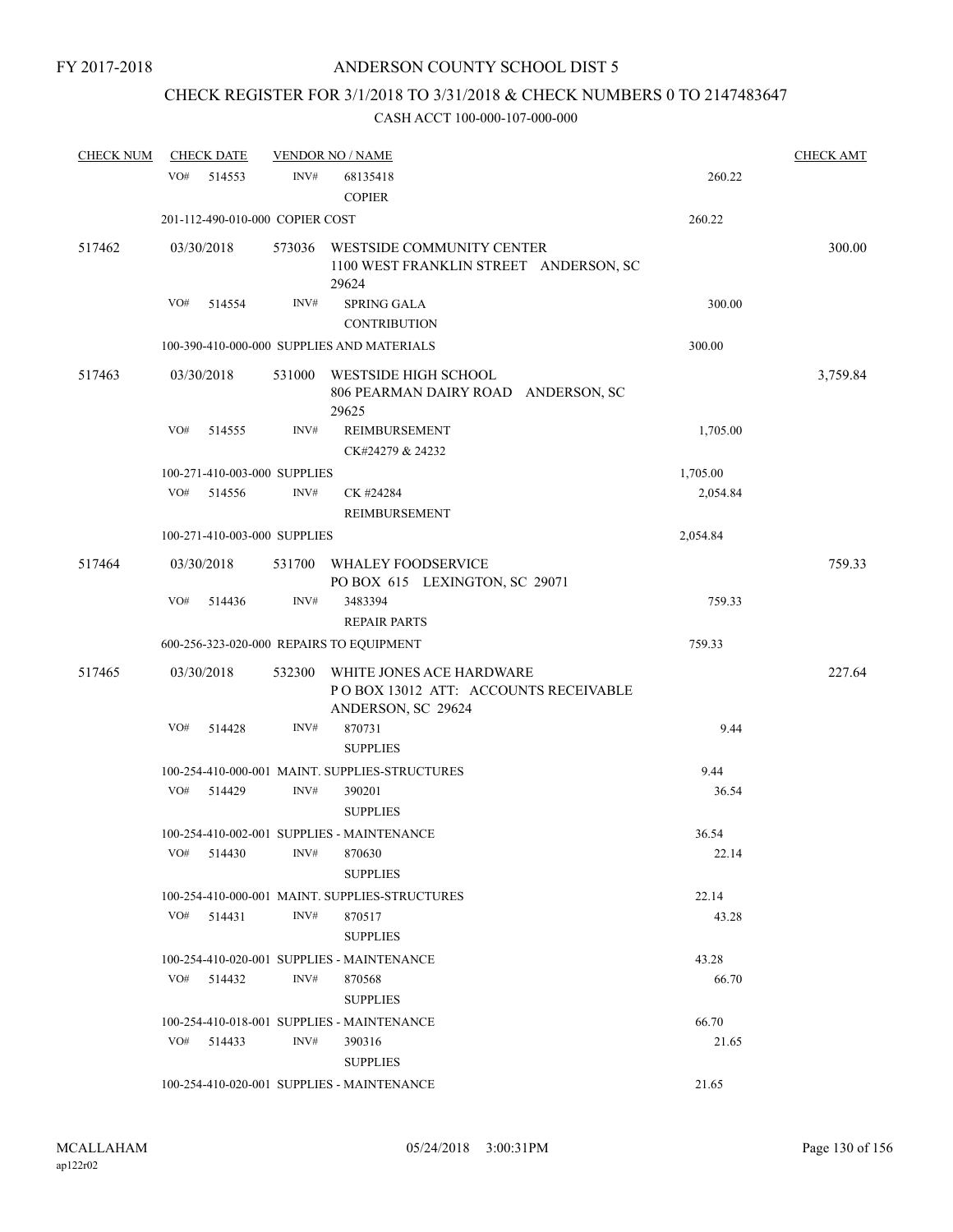# CHECK REGISTER FOR 3/1/2018 TO 3/31/2018 & CHECK NUMBERS 0 TO 2147483647

|   | <b>CHECK NUM</b> |     | <b>CHECK DATE</b>               |        | <b>VENDOR NO / NAME</b>                                                          |          | <b>CHECK AMT</b> |  |
|---|------------------|-----|---------------------------------|--------|----------------------------------------------------------------------------------|----------|------------------|--|
|   |                  | VO# | 514434                          | INV#   | 870718<br><b>SUPPLIES</b>                                                        | 23.97    |                  |  |
|   |                  |     |                                 |        | 100-254-410-001-001 SUPPLIES - MAINTENANCE                                       | 23.97    |                  |  |
|   |                  | VO# | 514435                          | INV#   | 390336<br><b>SUPPLIES</b>                                                        | 3.92     |                  |  |
|   |                  |     |                                 |        | 100-254-410-019-400 HVAC/ELECTRICAL/PLUMBING                                     | 3.92     |                  |  |
|   | 517466           |     | 03/30/2018                      | 573280 | WORLD'S FINEST CHOCOLATE, INC<br>8264 SOLUTIONS CENTER CHICAGO, IL<br>60677-8002 |          | 2,310.00         |  |
|   |                  | VO# | 514557                          | INV#   | 91115762<br><b>CUSTOMER 662046</b>                                               | 780.00   |                  |  |
|   |                  |     |                                 |        | 720-271-660-020-601 BAND CLUB EXPENSE                                            | 780.00   |                  |  |
|   |                  | VO# | 514558                          | INV#   | 91113913<br><b>CUSTOMER 662046</b>                                               | 1,530.00 |                  |  |
|   |                  |     |                                 |        | 720-271-660-020-601 BAND CLUB EXPENSE                                            | 1,530.00 |                  |  |
|   | $* 517468$       |     | 03/30/2018                      |        | 567489 DE LAGE LANDEN<br>POBOX 41602 PHILADELPHIA, PA 19101-1602                 |          | 472.02           |  |
|   |                  | VO# | 514756                          | INV#   | 58602606<br><b>COPIER</b>                                                        | 86.63    |                  |  |
|   |                  |     | 100-115-410-003-000 SUPPLIES    |        |                                                                                  | 86.63    |                  |  |
|   |                  |     | VO# 514757                      | INV#   | PO#<br>97049<br>58604741<br><b>COPIER</b>                                        | 265.36   |                  |  |
|   |                  |     | 100-113-410-017-000 SUPPLIES    |        |                                                                                  | 265.36   |                  |  |
|   |                  |     | VO# 514758                      | INV#   | 58604667<br><b>COPIER</b>                                                        | 120.03   |                  |  |
|   |                  |     | 201-112-490-019-000 COPIER COST |        |                                                                                  | 120.03   |                  |  |
|   | $*$ 517470       |     | 03/30/2018                      |        | 567525 ROWLAND MECHANICAL<br>206 SADDLE TRAIL ANDERSON, SC 29621                 |          | 2,270.48         |  |
|   |                  | VO# | 514755                          | INV#   | PO#<br>8357-8360<br>98126<br><b>BUS REPAIRS</b>                                  | 2,270.48 |                  |  |
|   |                  |     |                                 |        | 100-255-323-000-ACT ACTIVITY BUS CONTRACTED SERVICES                             | 2,270.48 |                  |  |
| * | 1582             |     | 03/02/2018                      |        | 133200 EMPLOYEE VENDOR<br>2503 BELAIRE CIRCLE ANDERSON, SC 29621                 |          | 572.54 E         |  |
|   |                  | VO# | 513060                          | INV#   | FEB 15-17<br><b>COLUMBIA</b>                                                     | 572.54   |                  |  |
|   |                  |     |                                 |        | 311-224-312-002-000 PURCHASED SERVICES                                           | 572.54   |                  |  |
|   | 1583             |     | 03/02/2018                      |        | 572432 EMPLOYEE VENDOR<br>129 GOLDEN EAGLE LANE ANDERSON, SC 29621               |          | 1,961.48 E       |  |
|   |                  | VO# | 513043                          | INV#   | <b>BETA CLUB</b><br>REIMBURSEMENT                                                | 1,961.48 |                  |  |
|   |                  |     |                                 |        | 706-271-660-006-602 BETA CLUB EXPENSE                                            | 1,961.48 |                  |  |
|   | 1584             |     | 03/02/2018                      | 575109 | <b>EMPLOYEE VENDOR</b><br>116 CROSSCREEK DRIVE ANDERSON, SC 29621                |          | 269.64 E         |  |
|   |                  | VO# | 513069                          | INV#   | <b>JAN 30</b>                                                                    | 138.03   |                  |  |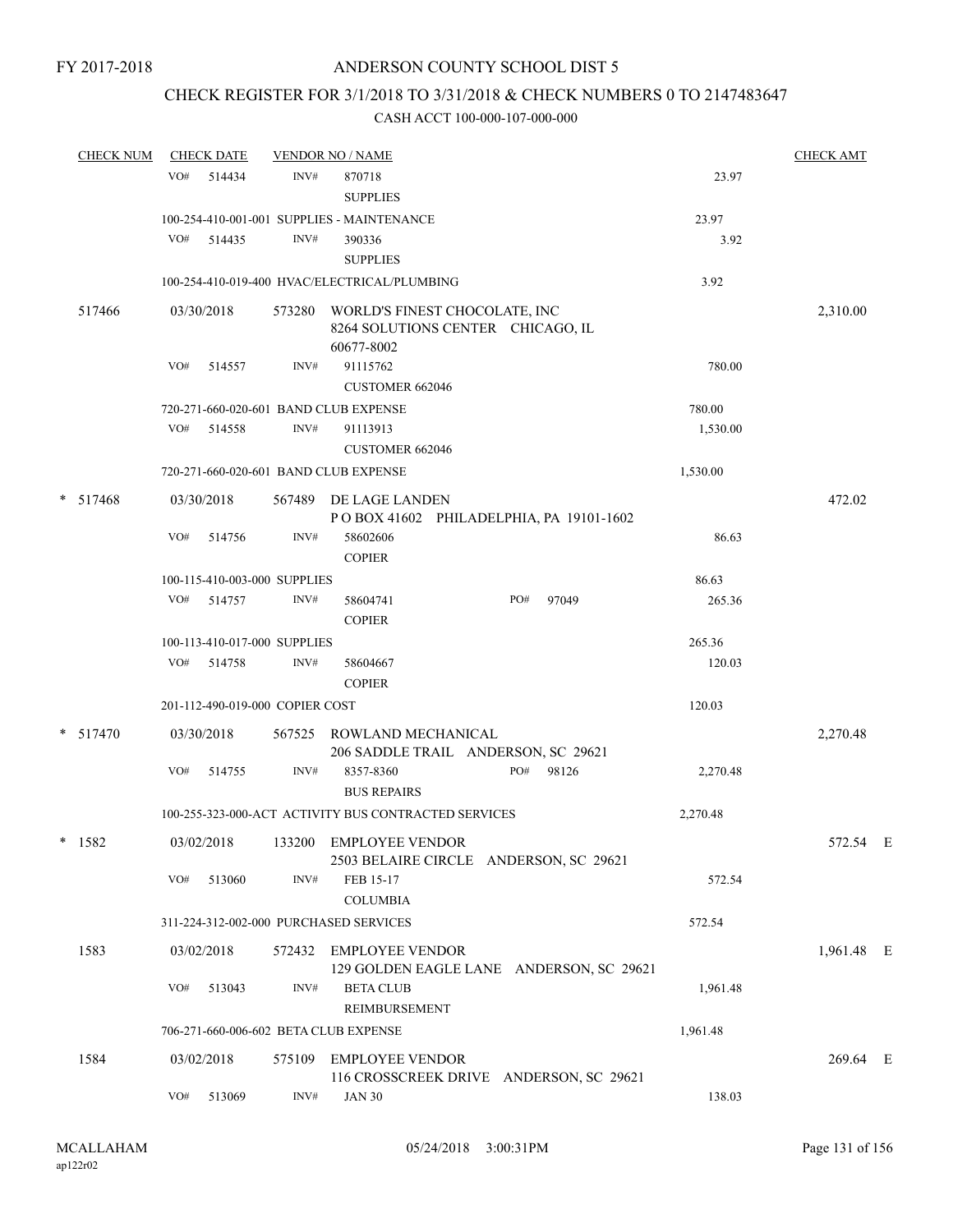### ANDERSON COUNTY SCHOOL DIST 5

### CHECK REGISTER FOR 3/1/2018 TO 3/31/2018 & CHECK NUMBERS 0 TO 2147483647

| <b>CHECK NUM</b> |     | <b>CHECK DATE</b> |                              | <b>VENDOR NO / NAME</b>                                         |                                         |          | <b>CHECK AMT</b> |  |
|------------------|-----|-------------------|------------------------------|-----------------------------------------------------------------|-----------------------------------------|----------|------------------|--|
|                  |     |                   |                              | <b>COLUMBIA</b>                                                 |                                         |          |                  |  |
|                  |     |                   |                              | 100-233-333-000-000 TRIPS AND CONFERENCES                       |                                         | 138.03   |                  |  |
|                  | VO# | 513202            | INV#                         | <b>FEB 23</b>                                                   |                                         | 131.61   |                  |  |
|                  |     |                   |                              | <b>COLUMBIA</b>                                                 |                                         |          |                  |  |
|                  |     |                   |                              | 100-233-333-000-000 TRIPS AND CONFERENCES                       |                                         | 131.61   |                  |  |
| 1585             |     | 03/02/2018        |                              | 575099 EMPLOYEE VENDOR<br>711 STERLING DR ANDERSON, SC 29626    |                                         |          | 1,408.00 E       |  |
|                  | VO# | 513045            | INV#                         | <b>FUNDRAISER</b><br><b>DONATION</b>                            |                                         | 1,408.00 |                  |  |
|                  |     |                   |                              | 701-271-660-001-811 MISCELLANEOUS EXPENSE                       |                                         | 1,408.00 |                  |  |
| $* 1588$         |     | 03/02/2018        |                              | 572665 EMPLOYEE VENDOR<br>201 RIDGE BAY CT GREENVILLE, SC 29611 |                                         |          | $1,075.29$ E     |  |
|                  | VO# | 513067            | INV#                         | FEB 19-21<br><b>SAN ANTONIO TX</b>                              |                                         | 1,075.29 |                  |  |
|                  |     |                   |                              | 201-224-333-019-000 TRIPS AND CONFERENCES                       |                                         | 1,075.29 |                  |  |
| * 1592           |     | 03/02/2018        |                              | 565398 EMPLOYEE VENDOR                                          | 104 BAYBROOKE LANE ANDERSON, SC 29621   |          | 171.16 E         |  |
|                  | VO# | 513074            | INV#                         | <b>CORNER BAGEL</b><br>REIMBURSEMENT                            |                                         | 171.16   |                  |  |
|                  |     |                   | 100-113-410-006-000 SUPPLIES |                                                                 |                                         | 171.16   |                  |  |
|                  |     |                   |                              |                                                                 |                                         |          |                  |  |
| $*$ 1595         |     | 03/02/2018        |                              | 571826 EMPLOYEE VENDOR<br>218 STREAMS WAY ANDERSON, SC 29625    |                                         |          | 498.10 E         |  |
|                  | VO# | 513085            | INV#                         | <b>SUPPLIES</b>                                                 |                                         | 498.10   |                  |  |
|                  |     |                   |                              | REIMBURSEMENT                                                   |                                         |          |                  |  |
|                  |     |                   |                              | 900-112-416-014-KTG TEACHER GRANT - GUFFEE                      |                                         | 498.10   |                  |  |
| $*$ 1598         |     | 03/02/2018        |                              | 261875 EMPLOYEE VENDOR<br>300 DEVON WAY ANDERSON, SC 29621      |                                         |          | 110.64 E         |  |
|                  | VO# | 513047            | INV#                         | <b>ART SHOW</b><br>REIMBURSEMENT                                |                                         | 110.64   |                  |  |
|                  |     |                   |                              | 714-271-660-014-328 PRODUCTIONS EXPENSE                         |                                         | 110.64   |                  |  |
| 1599             |     | 03/02/2018        |                              | 572804 EMPLOYEE VENDOR<br>104 REGENCY CIRCLE ANDERSON, SC 29625 |                                         |          | 201.03 E         |  |
|                  | VO# | 513033            | INV#                         | <b>MICHAELS</b><br>REIMBURSEMENT                                |                                         | 20.87    |                  |  |
|                  |     |                   |                              | 707-190-660-007-376 ENGAGE CLUB EXPENSE                         |                                         | 20.87    |                  |  |
|                  | VO# | 513086            | INV#                         | <b>GRANT</b><br>REIMBURSEMENT                                   |                                         | 180.16   |                  |  |
|                  |     |                   |                              | 707-271-660-007-201 MISCELLANEOUS EXPENSE                       |                                         | 1.72     |                  |  |
|                  |     |                   |                              | 900-113-416-007-LWA TEACHER GRANT - ALLISON                     |                                         | 110.76   |                  |  |
|                  |     |                   |                              | 900-212-416-007-SMH TEACHER GRANT - HOPPER                      |                                         | 67.68    |                  |  |
|                  |     |                   |                              |                                                                 |                                         |          |                  |  |
| $* 1601$         |     | 03/02/2018        | 572115                       | <b>EMPLOYEE VENDOR</b>                                          | 2121 ROE FORD ROAD GREENVILLE, SC 29617 |          | 403.62 E         |  |
|                  | VO# | 513071            | INV#                         | FEB 20-22                                                       |                                         | 403.62   |                  |  |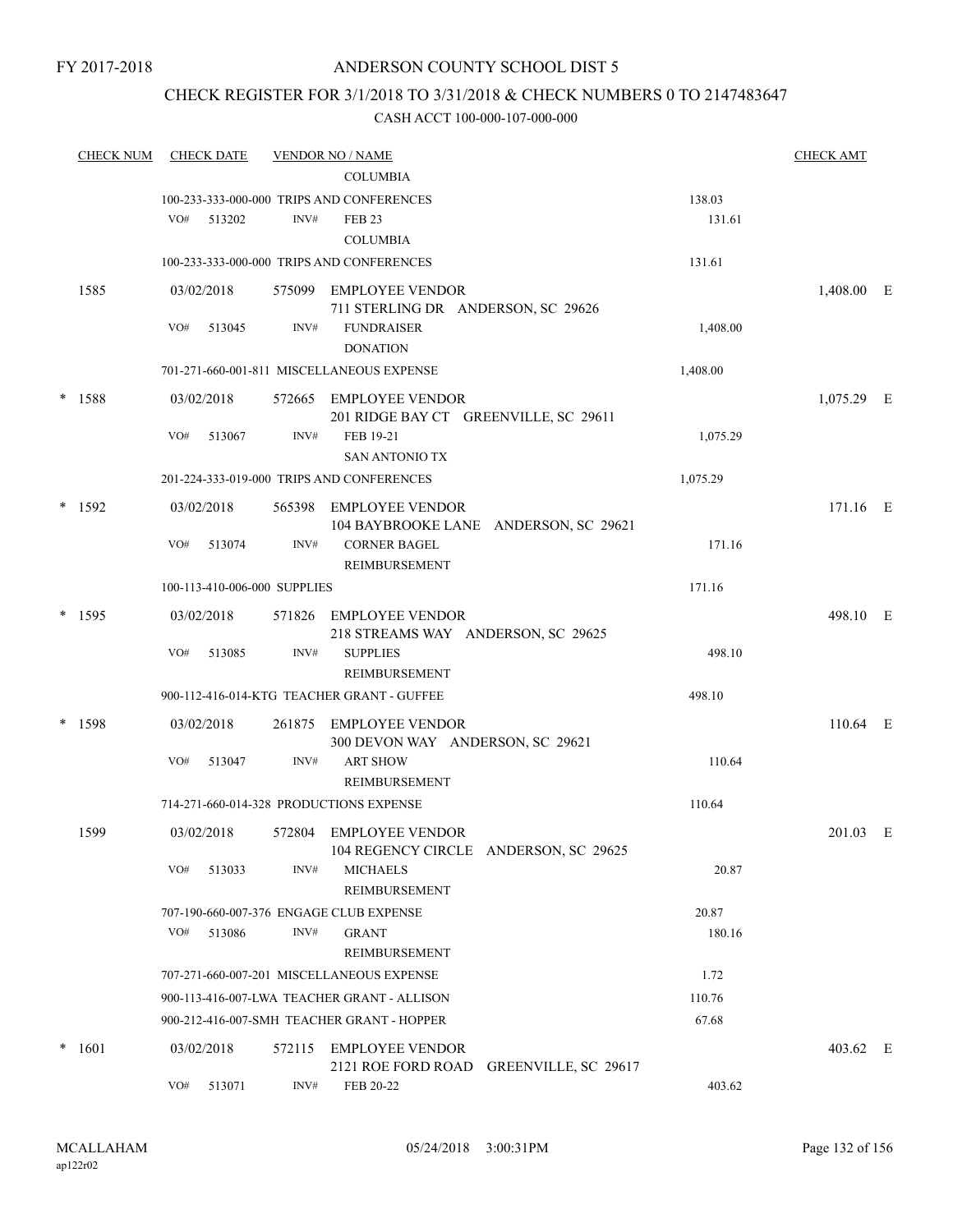### ANDERSON COUNTY SCHOOL DIST 5

### CHECK REGISTER FOR 3/1/2018 TO 3/31/2018 & CHECK NUMBERS 0 TO 2147483647

|   | <b>CHECK NUM</b> |            | <b>CHECK DATE</b> |                                   | <b>VENDOR NO / NAME</b>                                                |        | <b>CHECK AMT</b> |  |
|---|------------------|------------|-------------------|-----------------------------------|------------------------------------------------------------------------|--------|------------------|--|
|   |                  |            |                   |                                   | <b>COLUMBIA</b>                                                        |        |                  |  |
|   |                  |            |                   |                                   | 600-256-333-000-000 TRIPS AND CONFERENCES                              | 403.62 |                  |  |
| * | 1604             |            | 03/02/2018        |                                   | 574264 EMPLOYEE VENDOR<br>15 VILLA ROAD, APT. 259 GREENVILLE, SC 29615 |        | 244.03 E         |  |
|   |                  | VO#        | 513070            | INV#                              | FEB 15-17                                                              | 244.03 |                  |  |
|   |                  |            |                   |                                   | <b>COLUMBIA</b>                                                        |        |                  |  |
|   |                  |            |                   |                                   | 311-224-312-006-000 PURCHASED SERVICES                                 | 244.03 |                  |  |
|   | 1605             |            | 03/02/2018        |                                   | 574514 EMPLOYEE VENDOR<br>410 CONCORD ROAD ANDERSON, SC 29621          |        | 101.44 E         |  |
|   |                  | VO#        | 513195            | INV#                              | <b>JAN-FEB</b><br><b>MILEAGE</b>                                       | 101.44 |                  |  |
|   |                  |            |                   |                                   | 100-266-332-000-000 IN-DISTRICT TRAVEL                                 | 101.44 |                  |  |
|   | 1606             |            | 03/02/2018        |                                   | 574231 EMPLOYEE VENDOR                                                 |        | 341.62 E         |  |
|   |                  |            |                   |                                   | 636 ALLISON CIRCLE ANDERSON, SC 29625                                  |        |                  |  |
|   |                  | VO#        | 513205            | INV#                              | <b>SUPPLIES</b>                                                        | 341.62 |                  |  |
|   |                  |            |                   |                                   | REIMBURSEMENT                                                          |        |                  |  |
|   |                  |            |                   | 387-128-410-000-SUS SUPPLIES      |                                                                        | 341.62 |                  |  |
|   | 1607             |            | 03/02/2018        |                                   | 574152 EMPLOYEE VENDOR<br>107 CAYMAN WAY ANDERSON, SC 29621            |        | 207.34 E         |  |
|   |                  | VO#        | 513041            | INV#                              | <b>SUPPLIES</b><br>REIMBURSEMENT                                       | 207.34 |                  |  |
|   |                  |            |                   | 713-271-660-013-220 MUSIC EXPENSE |                                                                        | 207.34 |                  |  |
|   | 1609             | 03/02/2018 |                   |                                   | 338700 EMPLOYEE VENDOR<br>1104 STRATFORD DRIVE ANDERSON, SC 29621      |        | 427.90 E         |  |
|   |                  | VO#        | 513062            | INV#                              | FEB 12-14<br><b>JACKSONVILLE FL</b>                                    | 427.90 |                  |  |
|   |                  |            |                   |                                   | 201-223-333-000-000 TRIPS- ADMIN/ HOMELESS/SUPPORT                     | 427.90 |                  |  |
|   | 1610             |            | 03/02/2018        |                                   | 345710 EMPLOYEE VENDOR<br>224 PENINSULA DRIVE ANDERSON, SC 29626       |        | 350.73 E         |  |
|   |                  | VO#        | 513056            | INV#                              | <b>FEB 20</b>                                                          | 247.89 |                  |  |
|   |                  |            |                   |                                   | <b>COLUMBIA</b>                                                        |        |                  |  |
|   |                  |            |                   |                                   | 267-264-333-000-RR3 TRIPS-RECRUITE HQ TEACHERS                         | 247.89 |                  |  |
|   |                  | VO#        | 513058            | INV#                              | <b>FEB 21</b><br><b>ROCK HILL</b>                                      | 102.84 |                  |  |
|   |                  |            |                   |                                   | 267-264-333-000-RR3 TRIPS-RECRUITE HQ TEACHERS                         | 102.84 |                  |  |
|   | 1611             |            | 03/02/2018        |                                   | 262185 EMPLOYEE VENDOR<br>107 OLDE TOWNE DRIVE ANDERSON, SC 29621      |        | 139.75 E         |  |
|   |                  | VO#        | 513065            | INV#                              | FEB <sub>9</sub>                                                       | 139.75 |                  |  |
|   |                  |            |                   |                                   | <b>COLUMBIA</b><br>311-224-333-000-0AM TRIPS-AMY MCCOY                 | 139.75 |                  |  |
|   |                  |            |                   |                                   |                                                                        |        |                  |  |
|   | $* 1614$         |            | 03/02/2018        |                                   | 489480 EMPLOYEE VENDOR<br>9204 HIGHWAY 184 EAST DONALDS, SC 29638      |        | 313.53 E         |  |
|   |                  | VO#        | 513068            | $\text{INV}\#$                    | FEB 22-24                                                              | 313.53 |                  |  |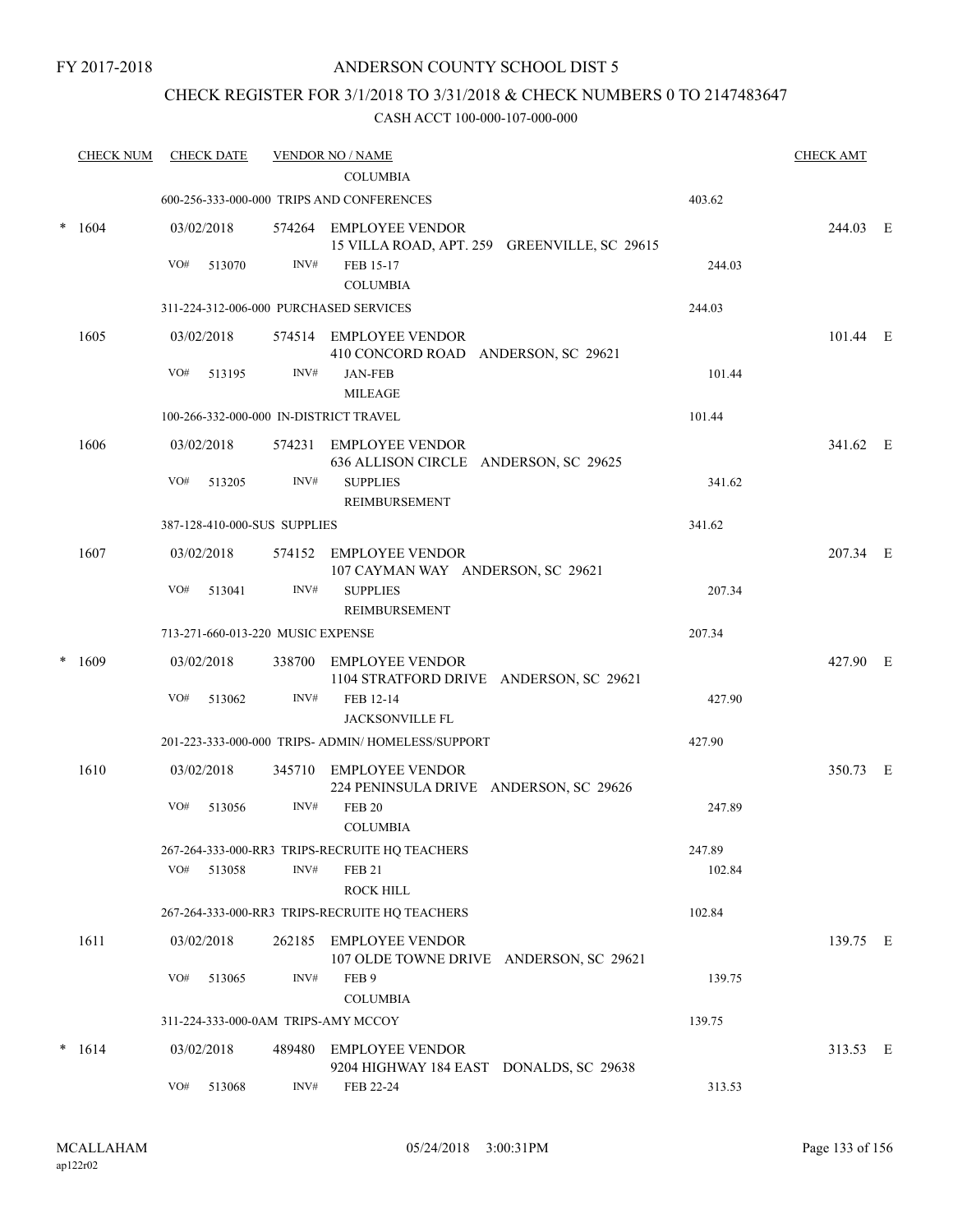### CHECK REGISTER FOR 3/1/2018 TO 3/31/2018 & CHECK NUMBERS 0 TO 2147483647

| <b>CHECK NUM</b> |            | <b>CHECK DATE</b>                |        | <b>VENDOR NO / NAME</b>                                         |        | <b>CHECK AMT</b> |  |
|------------------|------------|----------------------------------|--------|-----------------------------------------------------------------|--------|------------------|--|
|                  |            |                                  |        | <b>HILTON HEAD</b>                                              |        |                  |  |
|                  |            |                                  |        | 201-224-333-016-000 TRIPS AND CONFERENCES                       | 313.53 |                  |  |
| 1615             | 03/02/2018 |                                  |        | 571837 EMPLOYEE VENDOR<br>202 FOX CREEK RD ANDERSON, SC 29621   |        | 340.90 E         |  |
|                  | VO#        | 513072                           | INV#   | FEB 13-14                                                       | 340.90 |                  |  |
|                  |            |                                  |        | <b>COLUMBIA</b>                                                 |        |                  |  |
|                  |            |                                  |        | 267-224-333-000-P15 TRIPS- NEW PRINC/ASST PRINC                 | 340.90 |                  |  |
| 1616             | 03/02/2018 |                                  |        | 572025 EMPLOYEE VENDOR<br>105 HANOVER CIRCLE ANDERSON, SC 29621 |        | $1,161.47$ E     |  |
|                  | VO#        | 513054                           | INV#   | <b>JAN-FEB</b><br><b>MILEAGE</b>                                | 55.53  |                  |  |
|                  |            |                                  |        | 100-263-333-000-000 TRIPS AND CONFERENCES                       | 55.53  |                  |  |
|                  |            | VO# 513076                       | INV#   | <b>SOUTHERN WAY</b><br>REIMBURSEMENT                            | 605.94 |                  |  |
|                  |            |                                  |        | 100-390-410-000-000 SUPPLIES AND MATERIALS                      | 605.94 |                  |  |
|                  | VO#        | 513077                           | INV#   | <b>CHAMBER GOLF</b><br>REIMBURSEMENT                            | 500.00 |                  |  |
|                  |            |                                  |        | 100-390-410-000-000 SUPPLIES AND MATERIALS                      | 500.00 |                  |  |
| 1617             | 03/02/2018 |                                  |        | 573512 EMPLOYEE VENDOR<br>1011 SHIRLEY DRIVE ANDERSON, SC 29621 |        | 132.19 E         |  |
|                  | VO#        | 513193                           | INV#   | <b>FEB 12</b><br><b>COLUMBIA</b>                                | 132.19 |                  |  |
|                  |            |                                  |        | 264-224-333-000-000 TRIPS AND CONFERENCES                       | 132.19 |                  |  |
| $*$ 1619         | 03/02/2018 |                                  |        | 563687 EMPLOYEE VENDOR<br>211 GRACEVIEW W ANDERSON, SC 29625    |        | 215.72 E         |  |
|                  | VO#        | 513079                           | INV#   | <b>BREAKFAST</b><br>REIMBURSEMENT                               | 215.72 |                  |  |
|                  |            | 100-221-410-000-SEC SUPPLIES     |        |                                                                 | 215.72 |                  |  |
| 1620             | 03/02/2018 |                                  |        | 573851 EMPLOYEE VENDOR<br>112 ASHLAWN CT ANDERSON, SC 29625     |        | 216.68 E         |  |
|                  | VO#        | 513044                           | INV#   | <b>BRADY'S</b><br>REIMBURSEMENT                                 | 216.68 |                  |  |
|                  |            | 701-271-660-001-857 HOSA EXPENSE |        |                                                                 | 216.68 |                  |  |
| $*$ 1625         | 03/02/2018 |                                  | 466860 | EMPLOYEE VENDOR<br>1066 WILLIAMS ROAD ANDERSON, SC 29625        |        | 194.34 E         |  |
|                  | VO#        | 513080                           | INV#   | <b>BOOKS</b><br>REIMBURSEMENT                                   | 194.34 |                  |  |
|                  |            | 377-111-410-000-000 SUPPLIES     |        |                                                                 | 194.34 |                  |  |
| 1626             | 03/02/2018 |                                  | 470850 | EMPLOYEE VENDOR<br>118 GREGORY COURT ANDERSON, SC 29626         |        | 148.15 E         |  |
|                  | VO#        | 513051                           | INV#   | <b>COFFEE</b><br>REIMBURSEMENT                                  | 148.15 |                  |  |
|                  |            |                                  |        | 719-271-660-019-201 MISCELLANEOUS EXPENSE                       | 148.15 |                  |  |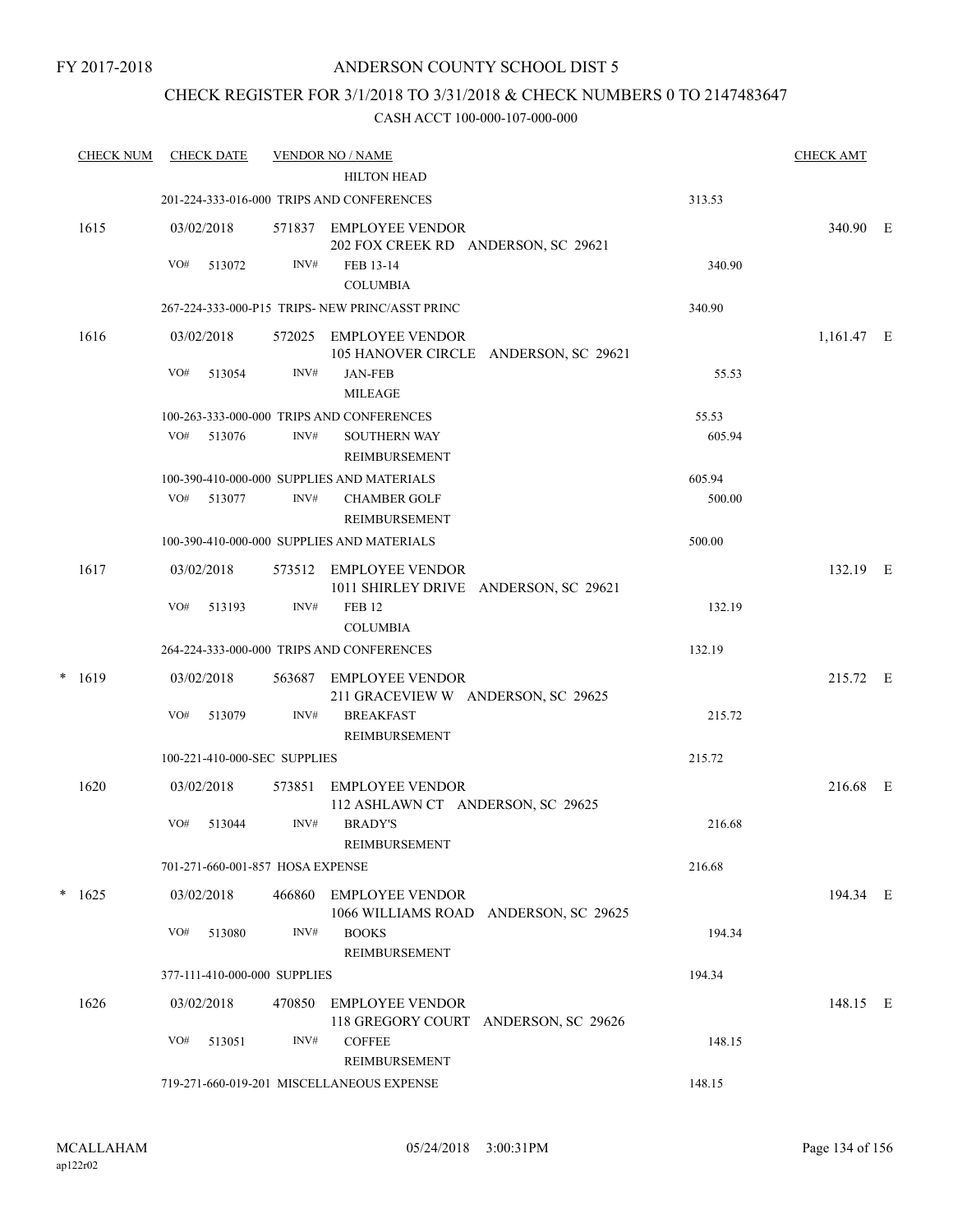### CHECK REGISTER FOR 3/1/2018 TO 3/31/2018 & CHECK NUMBERS 0 TO 2147483647

|        | <b>CHECK NUM</b> | <b>CHECK DATE</b>                       |        | <b>VENDOR NO / NAME</b>                                                    |        | <b>CHECK AMT</b> |  |
|--------|------------------|-----------------------------------------|--------|----------------------------------------------------------------------------|--------|------------------|--|
|        | $* 1632$         | 03/02/2018                              |        | 574485 EMPLOYEE VENDOR<br>615 LOOKOVER DRIVE ANDERSON, SC 29621            |        | 102.24 E         |  |
|        |                  | VO#<br>513194                           | INV#   | <b>JAN-FEB</b><br><b>MILEAGE</b>                                           | 102.24 |                  |  |
|        |                  | 100-266-332-000-000 IN-DISTRICT TRAVEL  |        |                                                                            | 102.24 |                  |  |
| $\ast$ | 1635             | 03/02/2018                              |        | 574654 EMPLOYEE VENDOR<br>234 GREENLAND ROAD ANDERSON, SC 29626            |        | 574.00 E         |  |
|        |                  | VO#<br>513073                           | INV#   | FEB 18-21<br><b>SAN ANTONIO TX</b>                                         | 574.00 |                  |  |
|        |                  | 201-224-333-010-000 TRIPS & CONFERENCES |        |                                                                            | 574.00 |                  |  |
|        | 1637             | 03/09/2018                              |        | 574902 EMPLOYEE VENDOR<br>225 LONGVIEW DRIVE WILLIAMSTON, SC 29697         |        | 472.66 E         |  |
|        |                  | VO#<br>513434                           | INV#   | FEB 14-17<br><b>MYRTLE BEACH</b>                                           | 464.15 |                  |  |
|        |                  |                                         |        | 387-224-333-000-ELA TRIPS AND CONFERENCES                                  | 464.15 |                  |  |
|        |                  | VO#<br>513451                           | INV#   | <b>JAN-FEB</b><br><b>MILEAGE</b>                                           | 8.51   |                  |  |
|        |                  | 100-221-332-000-000 TRAVEL              |        |                                                                            | 8.51   |                  |  |
|        | 1638             | 03/09/2018                              | 574673 | <b>EMPLOYEE VENDOR</b><br>109 COUNTRY GARDEN LANE ANDERSON, SC<br>29626    |        | 169.37 E         |  |
|        |                  | VO#<br>513459                           | INV#   | <b>RESPONSE KITS</b><br>REIMBURSEMENT                                      | 169.37 |                  |  |
|        |                  |                                         |        | 207-115-312-000-010 STUDENT ORGANIZATIONS                                  | 169.37 |                  |  |
|        | 1640             | 03/09/2018                              |        | 574512 EMPLOYEE VENDOR<br>2001 RIDGEVIEW LANE SENECA, SC 29678             |        | 989.63 E         |  |
|        |                  | VO#<br>513400                           | INV#   | <b>FEB 23</b><br><b>COLUMBIA</b>                                           | 151.94 |                  |  |
|        |                  | 312-266-312-000-000 PROF DEV            |        |                                                                            | 151.94 |                  |  |
|        |                  | VO# 513410                              | INV#   | FEB 28-MAR 2<br><b>RALEIGH NC</b>                                          | 837.69 |                  |  |
|        |                  | 312-266-312-000-000 PROF DEV            |        |                                                                            | 837.69 |                  |  |
|        | 1642             | 03/09/2018                              |        | 573677 EMPLOYEE VENDOR<br>307 READING COURT EASLEY, SC 29642               |        | 240.82 E         |  |
|        |                  | VO#<br>513468                           | INV#   | <b>T-SHIRTS</b><br>REIMBURSEMENT                                           | 240.82 |                  |  |
|        |                  |                                         |        | 712-271-660-012-201 MISCELLANEOUS EXPENSE                                  | 16.12  |                  |  |
|        |                  |                                         |        | 712-271-660-012-320 CHEERLEADER / STEP CLUB EXPENSE                        | 224.70 |                  |  |
|        | 1643             | 03/09/2018                              |        | 572406 EMPLOYEE VENDOR<br>190 WEXFORD DRIVE-UNIT 205 ANDERSON, SC<br>29621 |        | 648.26 E         |  |
|        |                  | VO#<br>513436                           | INV#   | FEB 14-17<br><b>MYRTLE BEACH</b>                                           | 648.26 |                  |  |
|        |                  |                                         |        | 387-224-333-000-ELA TRIPS AND CONFERENCES                                  | 648.26 |                  |  |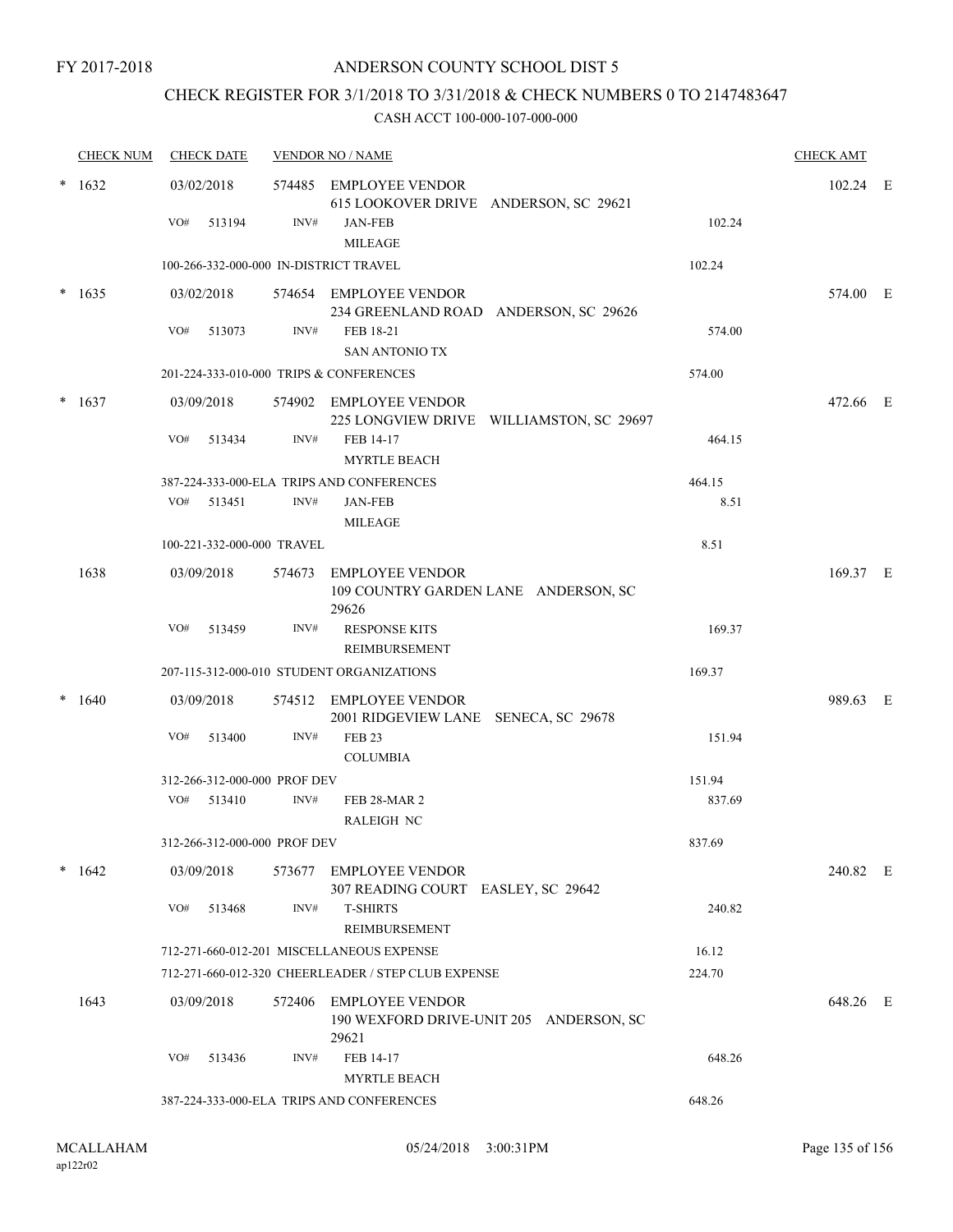# CHECK REGISTER FOR 3/1/2018 TO 3/31/2018 & CHECK NUMBERS 0 TO 2147483647

|        | <b>CHECK NUM</b> | <b>CHECK DATE</b>                      |      | <b>VENDOR NO / NAME</b>                                             |        | <b>CHECK AMT</b> |  |
|--------|------------------|----------------------------------------|------|---------------------------------------------------------------------|--------|------------------|--|
|        | $*1645$          | 03/09/2018                             |      | 574981 EMPLOYEE VENDOR<br>4013 HIGHWAY 29 SOUTH ANDERSON, SC 29626  |        | 314.00 E         |  |
|        |                  | VO#<br>513466                          | INV# | <b>INDOOR GARDEN</b><br>REIMBURSEMENT                               | 314.00 |                  |  |
|        |                  |                                        |      | 900-112-410-010-AMB TEACHER GRANT - BOWEN                           | 314.00 |                  |  |
|        | 1646             | 03/09/2018                             |      | 147625 EMPLOYEE VENDOR<br>201 DANDELION TRAIL ANDERSON, SC 29621    |        | 104.06 E         |  |
|        |                  | VO#<br>513393                          | INV# | <b>EXPENSES</b><br>REIMBURSEMENT                                    | 104.06 |                  |  |
|        |                  |                                        |      | 707-190-660-007-201 MISCELLANEOUS EXPENSE                           | 104.06 |                  |  |
| $\ast$ | 1651             | 03/09/2018                             |      | 573233 EMPLOYEE VENDOR<br>2400 LANE AVENUE ANDERSON, SC 29621       |        | 112.68 E         |  |
|        |                  | VO#<br>513449                          | INV# | <b>FEB 2018</b><br><b>MILEAGE</b>                                   | 112.68 |                  |  |
|        |                  | 100-266-332-000-000 IN-DISTRICT TRAVEL |      |                                                                     | 112.68 |                  |  |
|        | 1652             | 03/09/2018                             |      | 575134 EMPLOYEE VENDOR<br>305 WEST BEATTIE STREET LIBERTY, SC 29657 |        | 432.34 E         |  |
|        |                  | VO#<br>513456                          | INV# | FEB 22-23<br><b>COLUMBIA</b>                                        | 432.34 |                  |  |
|        |                  | 311-224-312-008-000 PURCHASED SERVICES |      |                                                                     | 432.34 |                  |  |
|        | 1653             | 03/09/2018                             |      | 574645 EMPLOYEE VENDOR<br>102 MALLARD LANE ANDERSON, SC 29625       |        | 140.81 E         |  |
|        |                  | VO#<br>513392                          | INV# | <b>PADLOCK</b><br>REIMBURSEMENT                                     | 10.69  |                  |  |
|        |                  | 600-256-410-002-000 SUPPLIES           |      |                                                                     | 10.69  |                  |  |
|        |                  | VO# 513412                             | INV# | <b>FEB 22</b><br><b>COLUMBIA</b>                                    | 130.12 |                  |  |
|        |                  |                                        |      | 600-256-333-002-000 TRIPS AND CONFERENCES                           | 130.12 |                  |  |
|        | 1654             | 03/09/2018                             |      | 186050 EMPLOYEE VENDOR<br>114 DANDELION TRAIL ANDERSON, SC 29621    |        | 200.58 E         |  |
|        |                  | VO#<br>513472                          | INV# | <b>HEADPHONES</b><br>REIMBURSEMENT                                  | 200.58 |                  |  |
|        |                  |                                        |      | 817-112-410-014-000 SUPPLIES AND MATERIALS                          | 200.58 |                  |  |
|        | 1655             | 03/09/2018                             |      | 194575 EMPLOYEE VENDOR<br>PO BOX 314 WILLIAMSTON, SC 29697          |        | 231.00 E         |  |
|        |                  | VO#<br>513432                          | INV# | FEB 15-17<br><b>MYRTLE BEACH</b>                                    | 231.00 |                  |  |
|        |                  |                                        |      | 387-224-333-000-ELA TRIPS AND CONFERENCES                           | 231.00 |                  |  |
|        | 1656             | 03/09/2018                             |      | 575130 EMPLOYEE VENDOR<br>122 PALM BRANCH WAY ANDERSON, SC 29621    |        | 119.84 E         |  |
|        |                  | VO#<br>513418                          | INV# | <b>FEB 26</b><br><b>COLUMBIA</b>                                    | 119.84 |                  |  |
|        |                  | 283-223-333-000-000 TRIPS- ADMIN       |      |                                                                     | 119.84 |                  |  |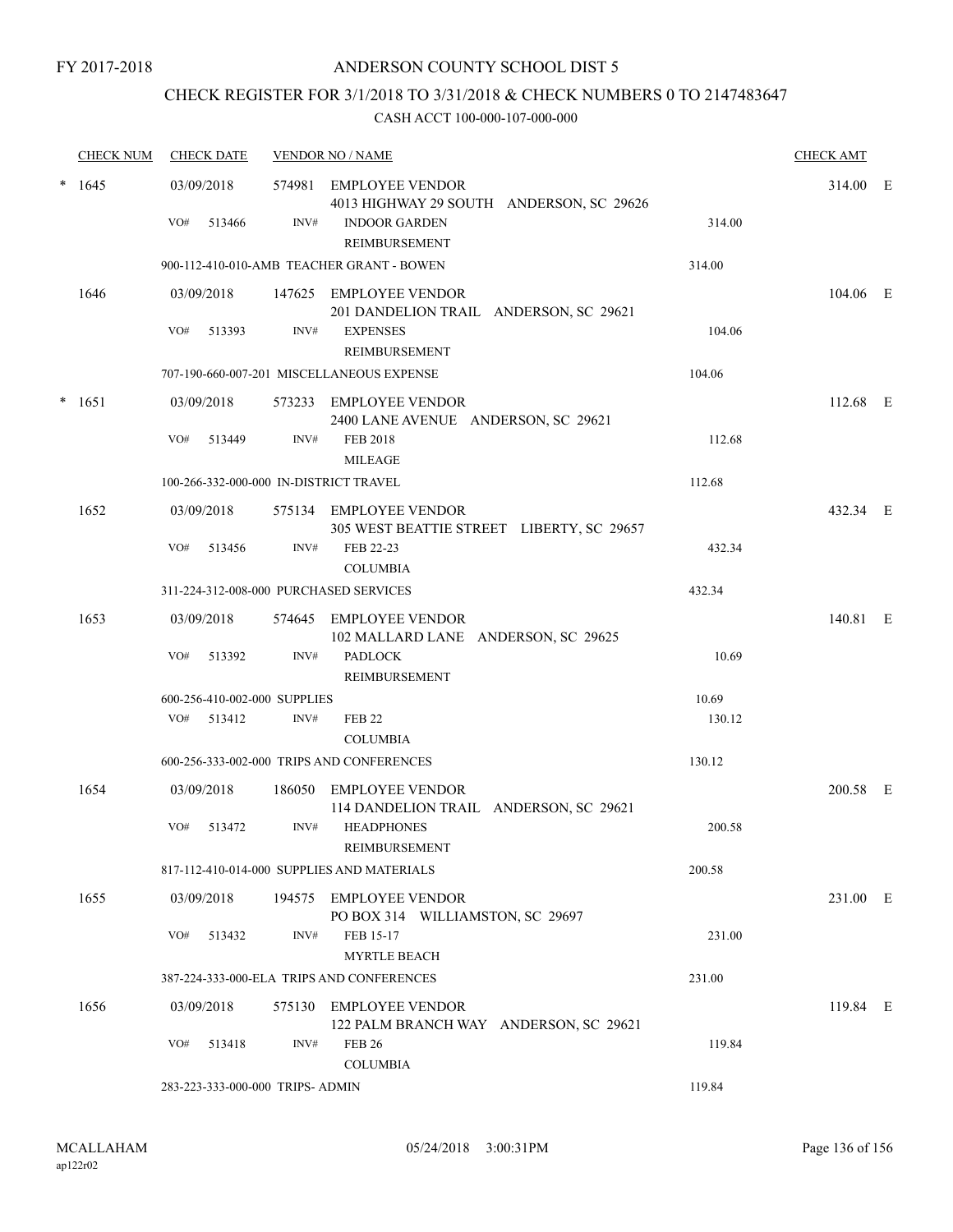### ANDERSON COUNTY SCHOOL DIST 5

# CHECK REGISTER FOR 3/1/2018 TO 3/31/2018 & CHECK NUMBERS 0 TO 2147483647

|        | <b>CHECK NUM</b> | <b>CHECK DATE</b>                      |      | <b>VENDOR NO / NAME</b>                                                 |        | <b>CHECK AMT</b> |  |
|--------|------------------|----------------------------------------|------|-------------------------------------------------------------------------|--------|------------------|--|
|        | 1657             | 03/09/2018                             |      | 573087 EMPLOYEE VENDOR<br>1014 FAIRVIEW ROAD BEECH ISLAND, SC 29842     |        | 771.43 E         |  |
|        |                  | VO#<br>513422                          | INV# | <b>FEB 28-MAR 2</b><br><b>RALEIGH NC</b>                                | 771.43 |                  |  |
|        |                  | 312-266-312-000-000 PROF DEV           |      |                                                                         | 771.43 |                  |  |
|        | $*1665$          | 03/09/2018                             |      | 575124 EMPLOYEE VENDOR<br>603 CAMFIELD ROAD ANDERSON, SC 29621          |        | 175.00 E         |  |
|        |                  | VO#<br>513435                          | INV# | FEB 14-17<br><b>MYRTLE BEACH</b>                                        | 175.00 |                  |  |
|        |                  |                                        |      | 387-224-333-000-ELA TRIPS AND CONFERENCES                               | 175.00 |                  |  |
|        | 1666             | 03/09/2018                             |      | 575140 EMPLOYEE VENDOR<br>1313 NORTHAMPTON ROAD ANDERSON, SC<br>29621   |        | 153.00 E         |  |
|        |                  | VO#<br>513486                          | INV# | <b>PIZZA</b><br><b>REIMBURSEMENT</b>                                    | 153.00 |                  |  |
|        |                  |                                        |      | 721-190-660-021-658 ORCHESTRA MIDDLE EXPENSE                            | 153.00 |                  |  |
| $\ast$ | 1669             | 03/09/2018                             |      | 575127 EMPLOYEE VENDOR<br>123 CAVERSHAM LANE ANDERSON, SC 29621         |        | 258.76 E         |  |
|        |                  | VO#<br>513461                          | INV# | <b>AUDIO SYSTEM</b><br>REIMBURSEMENT                                    | 258.76 |                  |  |
|        |                  | 100-112-410-009-000 SUPPLIES           |      |                                                                         | 258.76 |                  |  |
|        | 1670             | 03/09/2018                             |      | 573954 EMPLOYEE VENDOR<br>1045 BLYTHWOOD DRIVE PIEDMONT, SC 29673       |        | 109.49 E         |  |
|        |                  | VO#<br>513388                          | INV# | <b>FEB 2018</b><br><b>MILEAGE</b>                                       | 101.23 |                  |  |
|        |                  | 283-223-333-000-000 TRIPS- ADMIN       |      |                                                                         | 101.23 |                  |  |
|        |                  | VO#<br>513398                          | INV# | <b>SEARS</b><br><b>REIMBURSEMENT</b>                                    | 8.26   |                  |  |
|        |                  | 283-127-410-000-000 SUPPLIES-LD/DD/OHI |      |                                                                         | 8.26   |                  |  |
|        | 1671             | 03/09/2018                             |      | 267325 EMPLOYEE VENDOR<br>306 TIFFANY DR. ANDERSON, SC 29625            |        | 481.78 E         |  |
|        |                  | VO# 513433                             |      | INV# FEB 14-17<br><b>MYRTLE BEACH</b>                                   | 481.78 |                  |  |
|        |                  |                                        |      | 387-224-333-000-ELA TRIPS AND CONFERENCES                               | 481.78 |                  |  |
|        | $*1676$          | 03/09/2018                             |      | 288175 EMPLOYEE VENDOR<br>207 SWEET GUM CIRCLE WILLIAMSTON, SC<br>29697 |        | 170.24 E         |  |
|        |                  | VO#<br>513455                          | INV# | FEB 22-23<br><b>COLUMBIA</b>                                            | 170.24 |                  |  |
|        |                  | 311-224-312-008-000 PURCHASED SERVICES |      |                                                                         | 170.24 |                  |  |
|        | $* 1678$         | 03/09/2018                             |      | 299300 EMPLOYEE VENDOR<br>618 PINEHOLLOW DRIVE ANDERSON, SC 29621       |        | 478.92 E         |  |
|        |                  | VO#<br>513431                          | INV# | FEB 14-16<br>MYRTLE BEACH                                               | 464.15 |                  |  |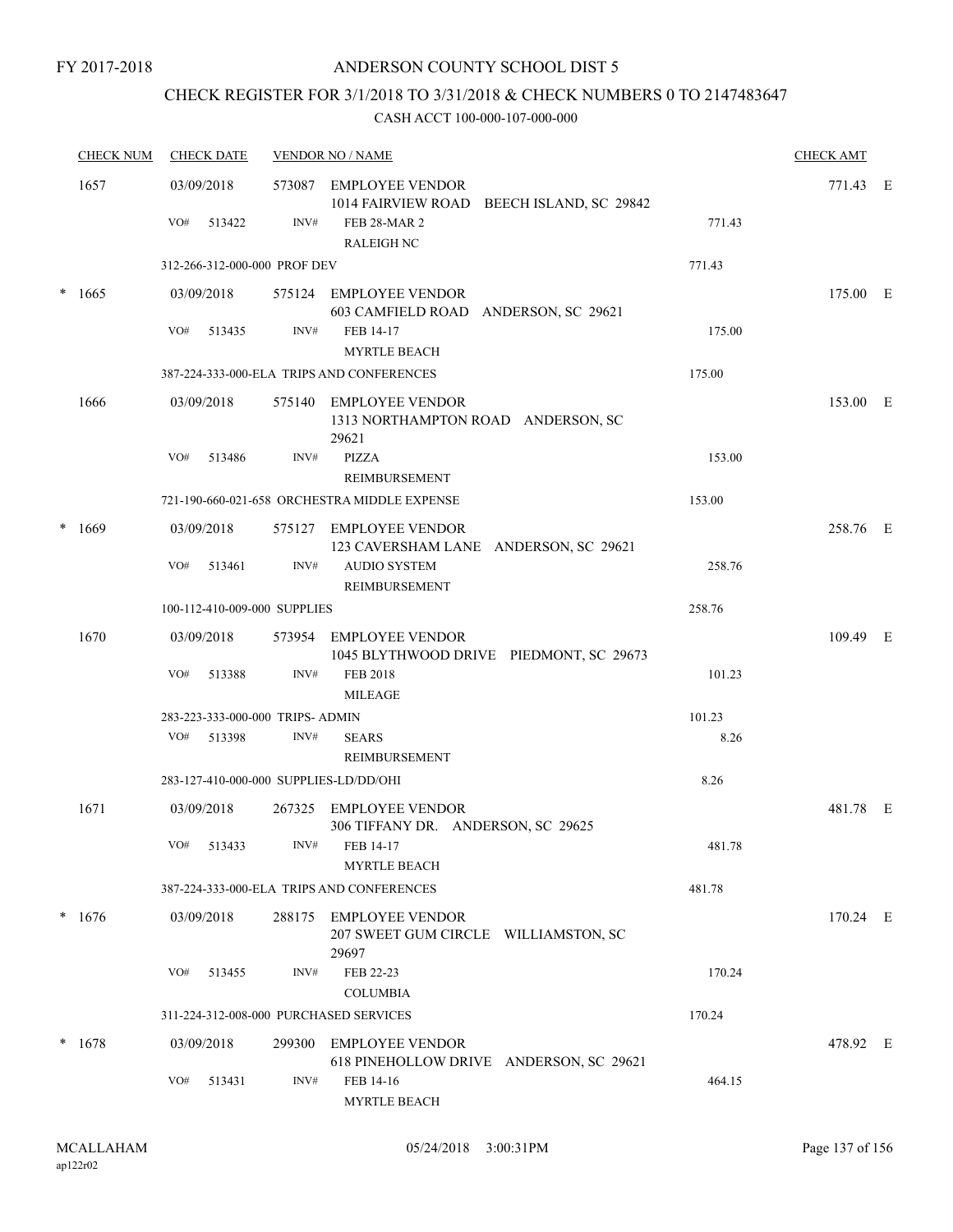# CHECK REGISTER FOR 3/1/2018 TO 3/31/2018 & CHECK NUMBERS 0 TO 2147483647

|        | <b>CHECK NUM</b> |            | <b>CHECK DATE</b>            |        | <b>VENDOR NO / NAME</b>                                                             |        | <b>CHECK AMT</b> |  |
|--------|------------------|------------|------------------------------|--------|-------------------------------------------------------------------------------------|--------|------------------|--|
|        |                  |            |                              |        | 387-224-333-000-ELA TRIPS AND CONFERENCES                                           | 464.15 |                  |  |
|        |                  | VO#        | 513452                       | INV#   | <b>FEB 2018</b><br><b>MILEAGE</b>                                                   | 14.77  |                  |  |
|        |                  |            | 100-221-332-000-000 TRAVEL   |        |                                                                                     | 14.77  |                  |  |
| $\ast$ | 1680             | 03/09/2018 |                              |        | 307650 EMPLOYEE VENDOR<br>106 WYCOMBE DRIVE ANDERSON, SC 29621                      |        | 144.03 E         |  |
|        |                  | VO#        | 513478                       | INV#   | <b>FEB 28</b><br><b>COLUMBIA</b>                                                    | 144.03 |                  |  |
|        |                  |            |                              |        | 926-171-312-000-000 PURCHASED SERVICES                                              | 144.03 |                  |  |
|        | 1681             | 03/09/2018 |                              |        | 572054 EMPLOYEE VENDOR<br>227 LAUREL TRACE CIRCLE PIEDMONT, SC<br>29673             |        | 799.88 E         |  |
|        |                  | VO#        | 513473                       | INV#   | <b>HOTEL</b><br><b>REIMBURSEMENT</b>                                                | 799.88 |                  |  |
|        |                  |            |                              |        | 100-221-333-000-ELE TRIPS AND CONFERENCES                                           | 399.94 |                  |  |
|        |                  |            |                              |        | 100-221-333-000-SEC TRIPS AND CONFERENCES                                           | 399.94 |                  |  |
|        | 1682             | 03/09/2018 |                              |        | 575125 EMPLOYEE VENDOR<br>1305 HANOVER ROAD ANDERSON, SC 29621                      |        | 218.00 E         |  |
|        |                  | VO#        | 513439                       | INV#   | FEB 14-17                                                                           | 218.00 |                  |  |
|        |                  |            |                              |        | <b>MYRTLE BEACH</b><br>387-224-333-000-ELA TRIPS AND CONFERENCES                    | 218.00 |                  |  |
|        |                  |            |                              |        |                                                                                     |        |                  |  |
|        | $*1684$          | 03/09/2018 |                              |        | 575128 EMPLOYEE VENDOR<br>700 CONCORD AVE ANDERSON, SC 29621                        |        | 364.32 E         |  |
|        |                  | VO#        | 513423                       | INV#   | FEB 17-21<br><b>MYRTLE BEACH</b>                                                    | 364.32 |                  |  |
|        |                  |            |                              |        | 201-224-333-016-000 TRIPS AND CONFERENCES                                           | 364.32 |                  |  |
|        | 1685             | 03/09/2018 |                              | 568064 | <b>EMPLOYEE VENDOR</b><br>SOUTHWOOD 2103 OLD WILLIAMSTON ROAD<br>ANDERSON, SC 29621 |        | 250.00 E         |  |
|        |                  | VO#        | 484938                       | INV#   | <b>FIELD TRIP</b><br><b>REFUND</b>                                                  | 250.00 |                  |  |
|        |                  |            |                              |        | 704-271-660-004-585 FIELD TRIPS- GR. 6 EXPENSE                                      | 250.00 |                  |  |
| $\ast$ | 1687             |            | 03/09/2018                   |        | 320700 EMPLOYEE VENDOR<br>205 FOX CREEK ROAD ANDERSON, SC 29621                     |        | 145.52 E         |  |
|        |                  | VO#        | 513421                       | INV#   | <b>FEB 28</b><br><b>COLUMBIA</b>                                                    | 145.52 |                  |  |
|        |                  |            |                              |        | 926-171-312-000-000 PURCHASED SERVICES                                              | 145.52 |                  |  |
|        | 1688             | 03/09/2018 |                              | 574231 | EMPLOYEE VENDOR<br>636 ALLISON CIRCLE ANDERSON, SC 29625                            |        | 414.00 E         |  |
|        |                  | VO#        | 513470                       | INV#   | <b>SUPPLIES</b><br>REIMBURSEMENT                                                    | 414.00 |                  |  |
|        |                  |            | 100-114-410-021-000 SUPPLIES |        |                                                                                     | 414.00 |                  |  |
|        | $*1690$          | 03/09/2018 |                              |        | 327400 EMPLOYEE VENDOR                                                              |        | 117.81 E         |  |
|        |                  |            |                              |        |                                                                                     |        |                  |  |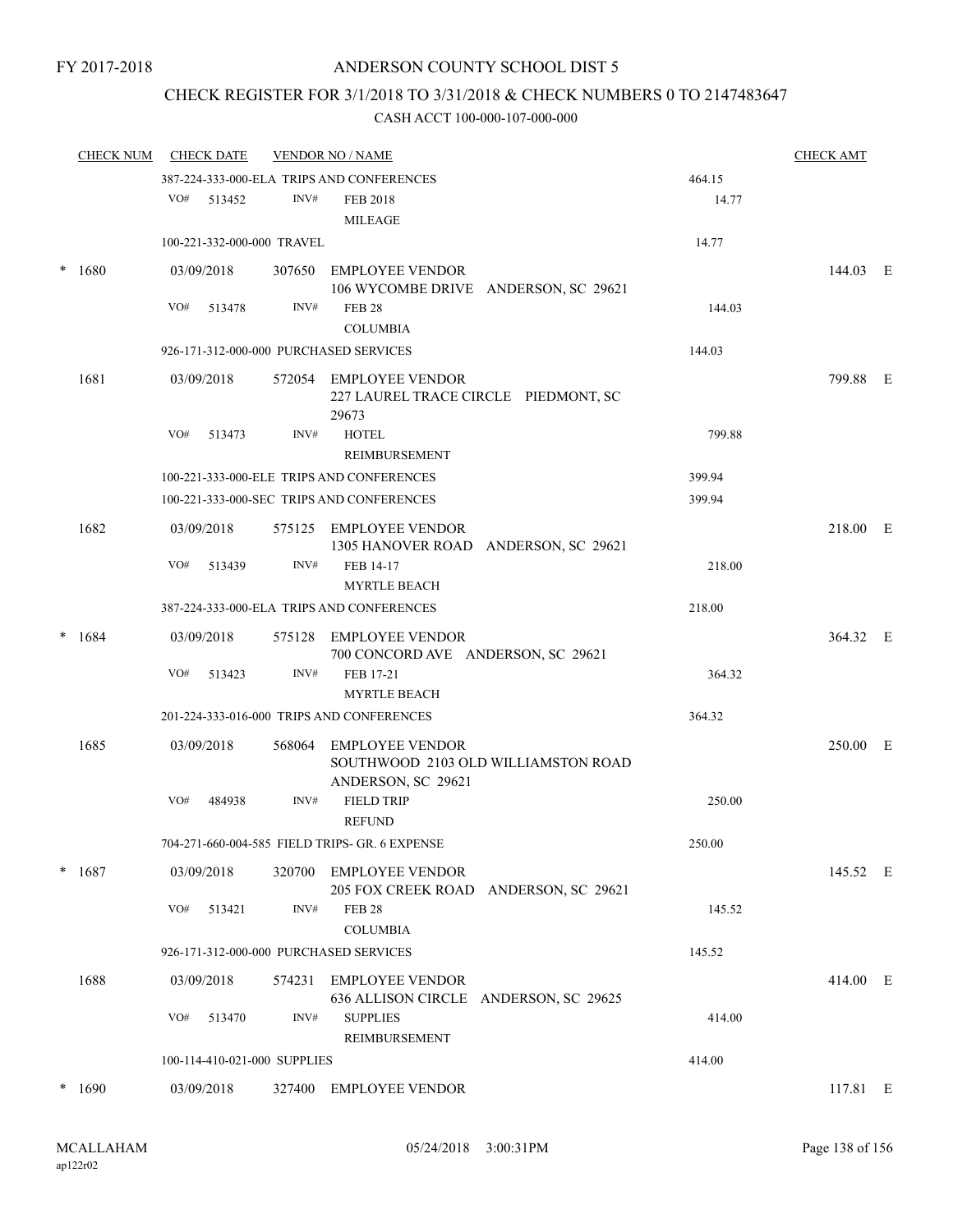### ANDERSON COUNTY SCHOOL DIST 5

# CHECK REGISTER FOR 3/1/2018 TO 3/31/2018 & CHECK NUMBERS 0 TO 2147483647

| <b>CHECK NUM</b> |     | <b>CHECK DATE</b>                |      | <b>VENDOR NO / NAME</b>                                     |          | <b>CHECK AMT</b> |  |
|------------------|-----|----------------------------------|------|-------------------------------------------------------------|----------|------------------|--|
|                  |     |                                  |      | 208 MIRIAM RD. STARR, SC 29684                              |          |                  |  |
|                  | VO# | 513445                           | INV# | <b>FEB 2018</b>                                             | 117.81   |                  |  |
|                  |     |                                  |      | <b>MILEAGE</b>                                              |          |                  |  |
|                  |     | 100-221-332-000-000 TRAVEL       |      |                                                             | 117.81   |                  |  |
| 1693             |     | 03/09/2018                       |      | 332725 EMPLOYEE VENDOR                                      |          | 160.77 E         |  |
|                  |     |                                  |      | 314 PRINCESS GRACE AVE. CLEMSON, SC 29631                   |          |                  |  |
|                  | VO# | 513462                           | INV# | <b>SUPPLIES</b>                                             | 160.77   |                  |  |
|                  |     |                                  |      | REIMBURSEMENT                                               |          |                  |  |
|                  |     |                                  |      | 701-271-660-001-834 ENGINEERING - MACDONALD EXPENSE         | 160.77   |                  |  |
| 1694             |     | 03/09/2018                       |      | 574557 EMPLOYEE VENDOR                                      |          | 442.20 E         |  |
|                  |     |                                  |      | 200 LOCKE ROAD BELTON, SD 29627                             |          |                  |  |
|                  | VO# | 513401                           | INV# | <b>FEB 28-MAR 2</b><br><b>RALEIGH NC</b>                    | 442.20   |                  |  |
|                  |     | 312-266-312-000-000 PROF DEV     |      |                                                             | 442.20   |                  |  |
|                  |     |                                  |      |                                                             |          |                  |  |
| 1698             |     | 03/09/2018                       |      | 574708 EMPLOYEE VENDOR<br>17 TIDEWATER ANDERSON, SC 29625   |          | 141.00 E         |  |
|                  | VO# | 513380                           | INV# | <b>JAN-FEB</b>                                              | 91.00    |                  |  |
|                  |     |                                  |      | <b>MILEAGE</b>                                              |          |                  |  |
|                  |     | 283-223-333-000-000 TRIPS- ADMIN |      |                                                             | 91.00    |                  |  |
|                  |     | VO# 513441                       | INV# | FEB 14-17                                                   | 50.00    |                  |  |
|                  |     |                                  |      | <b>MYRTLE BEACH</b>                                         |          |                  |  |
|                  |     |                                  |      | 387-224-333-000-ELA TRIPS AND CONFERENCES                   | 50.00    |                  |  |
| $*$ 1704         |     | 03/09/2018                       |      | 344100 EMPLOYEE VENDOR                                      |          | 1,357.68 E       |  |
|                  |     |                                  |      | 119 ALISHA DRIVE ANDERSON, SC 29621                         |          |                  |  |
|                  | VO# | 513399                           | INV# | HOTEL DEPOSIT                                               | 1,357.68 |                  |  |
|                  |     |                                  |      | REIMBURSEMENT                                               |          |                  |  |
|                  |     |                                  |      | 701-271-660-001-838 FBLA-AOF-TRIPS EXPENSE                  | 1,357.68 |                  |  |
| $*$ 1706         |     | 03/09/2018                       |      | 346425 EMPLOYEE VENDOR                                      |          | 224.10 E         |  |
|                  |     |                                  |      | 2436 WHITEHALL RD ANDERSON, SC 29625                        |          |                  |  |
|                  | VO# | 513458                           | INV# | <b>WRISTBANDS</b>                                           | 224.10   |                  |  |
|                  |     |                                  |      | <b>REIMBURSEMENT</b>                                        |          |                  |  |
|                  |     |                                  |      | 705-271-660-005-411 MISCELLANEOUS EXPENSE                   | 224.10   |                  |  |
| 1707             |     | 03/09/2018                       |      | 573789 EMPLOYEE VENDOR                                      |          | 121.57 E         |  |
|                  | VO# | 513490                           | INV# | 102 CARRIE LEIGH LANE PENDLETON, SC 29670<br><b>BASKETS</b> | 121.57   |                  |  |
|                  |     |                                  |      | <b>REIMBURSEMENT</b>                                        |          |                  |  |
|                  |     | 100-112-410-010-000 SUPPLIES     |      |                                                             | 121.57   |                  |  |
|                  |     |                                  |      |                                                             |          |                  |  |
| $*$ 1710         |     | 03/09/2018                       |      | 574591 EMPLOYEE VENDOR<br>642 JOE BLACK RD PELZER, SC 29669 |          | 314.06 E         |  |
|                  | VO# | 513479                           | INV# | FEB 22-24                                                   | 314.06   |                  |  |
|                  |     |                                  |      | <b>HILTON HEAD</b>                                          |          |                  |  |
|                  |     |                                  |      | 201-224-333-016-000 TRIPS AND CONFERENCES                   | 314.06   |                  |  |
| 1711             |     | 03/09/2018                       |      | 574772 EMPLOYEE VENDOR                                      |          | 133.76 E         |  |
|                  |     |                                  |      |                                                             |          |                  |  |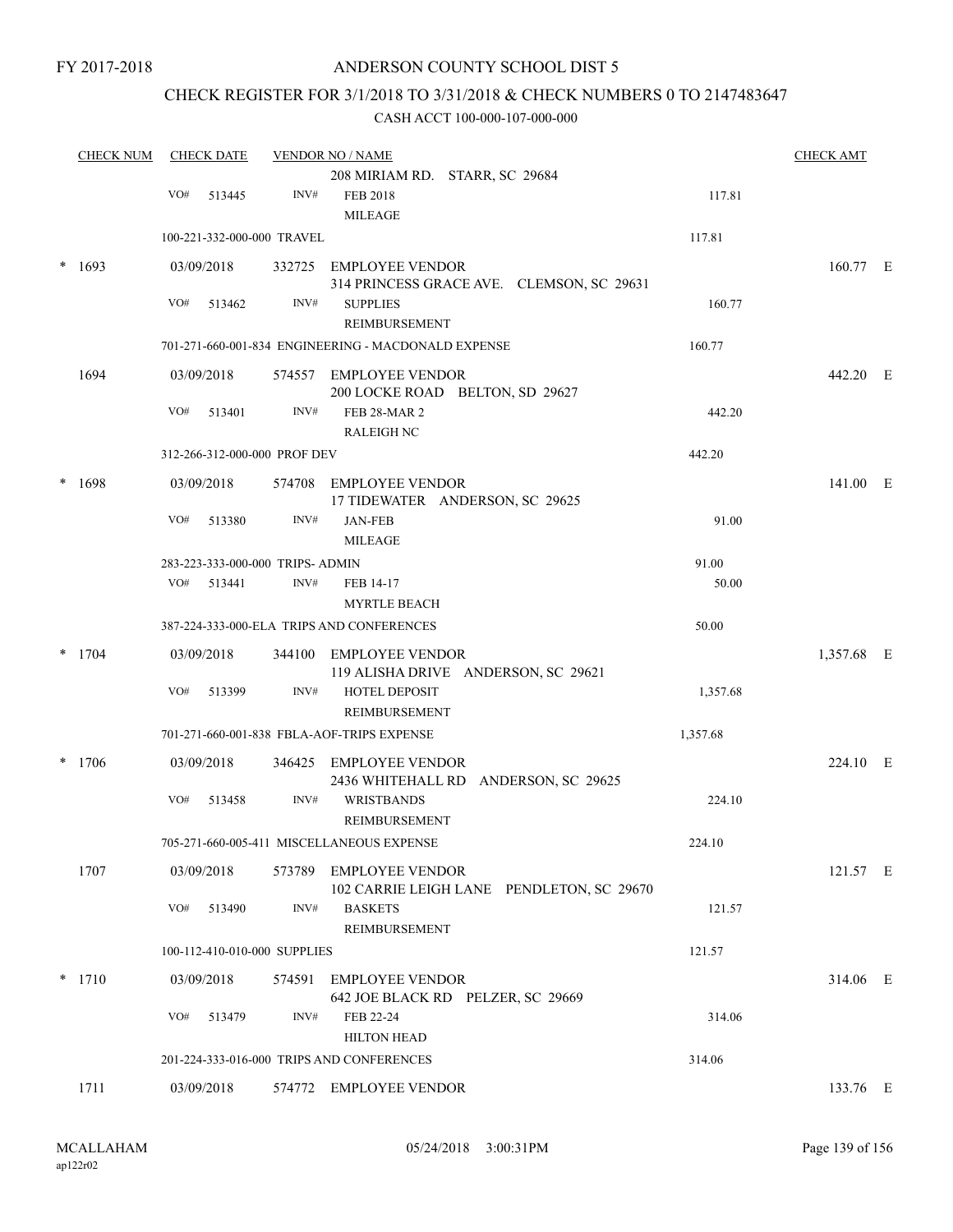### CHECK REGISTER FOR 3/1/2018 TO 3/31/2018 & CHECK NUMBERS 0 TO 2147483647

| <b>CHECK NUM</b> |          | <b>CHECK DATE</b> |            | <b>VENDOR NO / NAME</b>         |                                                                         | <b>CHECK AMT</b> |            |  |
|------------------|----------|-------------------|------------|---------------------------------|-------------------------------------------------------------------------|------------------|------------|--|
|                  |          | VO#               | 513492     | INV#                            | 102 LOTTS DRIVE CLINTON, SC 29325<br><b>MATERIALS</b>                   | 133.76           |            |  |
|                  |          |                   |            |                                 | REIMBURSEMENT<br>817-112-410-014-000 SUPPLIES AND MATERIALS             | 133.76           |            |  |
|                  | $*$ 1713 |                   | 03/09/2018 |                                 | 370900 EMPLOYEE VENDOR                                                  |                  | 191.00 E   |  |
|                  |          |                   |            |                                 | 2603 CENTERVILLE ROAD ANDERSON, SC 29625                                |                  |            |  |
|                  |          | VO#               | 513471     | INV#                            | <b>FIELD TRIP</b>                                                       | 191.00           |            |  |
|                  |          |                   |            |                                 | REIMBURSEMENT<br>724-271-660-024-593 FIELD TRIPS-MISC. EXPENSE          | 191.00           |            |  |
|                  | $*$ 1715 |                   | 03/09/2018 |                                 | 572025 EMPLOYEE VENDOR                                                  |                  | 420.14 E   |  |
|                  |          |                   |            |                                 | 105 HANOVER CIRCLE ANDERSON, SC 29621                                   |                  |            |  |
|                  |          | VO#               | 513442     | INV#                            | <b>FEB 28-MAR 1</b><br><b>COLUMBIA</b>                                  | 420.14           |            |  |
|                  |          |                   |            |                                 | 100-263-333-000-000 TRIPS AND CONFERENCES                               | 420.14           |            |  |
|                  | 1716     |                   | 03/09/2018 |                                 | 572183 EMPLOYEE VENDOR<br>4003 BRACKENBERRY DRIVE ANDERSON, SC<br>29621 |                  | $107.63$ E |  |
|                  |          | VO#               | 513389     | INV#                            | <b>SHELF</b><br>REIMBURSEMENT                                           | 74.89            |            |  |
|                  |          |                   |            |                                 | 100-254-410-000-RES REST ROOM RENOVATIONS                               | 74.89            |            |  |
|                  |          |                   | VO# 513430 | INV#                            | <b>FEB 28</b>                                                           | 32.74            |            |  |
|                  |          |                   |            |                                 | TRI-COUNTY TECH<br>100-221-333-000-SEC TRIPS AND CONFERENCES            | 32.74            |            |  |
|                  | $*$ 1718 |                   | 03/09/2018 |                                 | 574804 EMPLOYEE VENDOR                                                  |                  | 633.12 E   |  |
|                  |          | VO#               | 513428     | INV#                            | 243 ANSONBOROUGH BELTON, SC 29627<br>FEB 15-17<br><b>COLUMBIA</b>       | 633.12           |            |  |
|                  |          |                   |            | 309-224-333-017-0CO TRIPS (C/O) |                                                                         | 633.12           |            |  |
|                  | 1719     |                   | 03/09/2018 |                                 | 575137 EMPLOYEE VENDOR<br>3807 SHAWNEE DR ANDERSON, SC 29626            |                  | 338.68 E   |  |
|                  |          | VO#               | 513480     | INV#                            | FEB 22-24<br><b>HILTON HEAD</b>                                         | 338.68           |            |  |
|                  |          |                   |            |                                 | 201-224-333-016-000 TRIPS AND CONFERENCES                               | 338.68           |            |  |
|                  | $*$ 1721 |                   | 03/09/2018 |                                 | 476600 EMPLOYEE VENDOR<br>109 RHODEHAVEN DRIVE ANDERSON, SC 29625       |                  | 793.84 E   |  |
|                  |          | VO#               | 513481     | INV#                            | FEB 22-24<br><b>HILTON HEAD</b>                                         | 793.84           |            |  |
|                  |          |                   |            |                                 | 201-224-333-016-000 TRIPS AND CONFERENCES                               | 793.84           |            |  |
|                  | $*$ 1724 |                   | 03/09/2018 | 574513                          | <b>EMPLOYEE VENDOR</b><br>115 VICKI COURT ANDERSON, SC 29624            |                  | 163.50 E   |  |
|                  |          | VO#               | 513447     | INV#                            | <b>FEB 2018</b><br><b>MILEAGE</b>                                       | 163.50           |            |  |
|                  |          |                   |            | 100-221-332-000-000 TRAVEL      |                                                                         | 163.50           |            |  |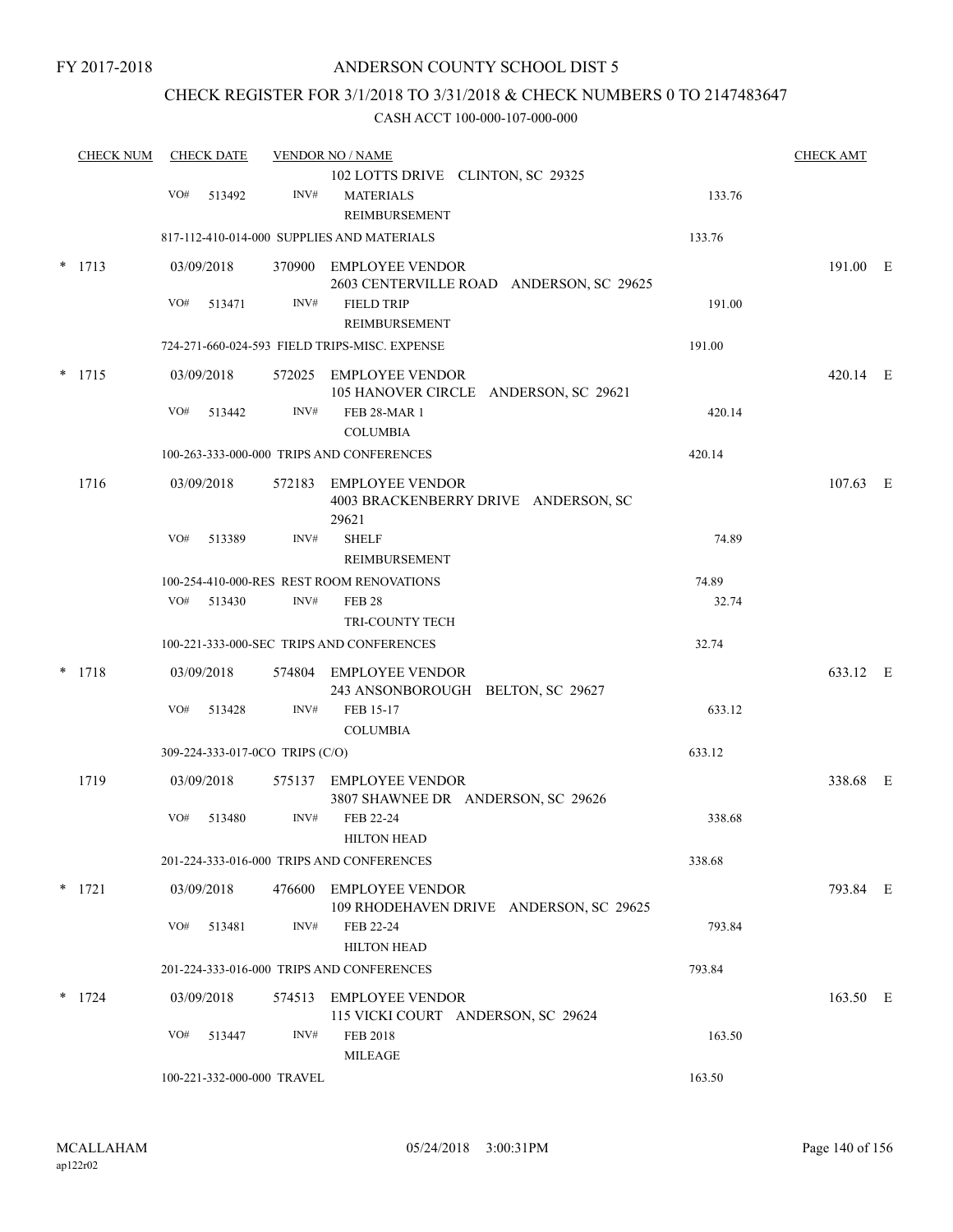### ANDERSON COUNTY SCHOOL DIST 5

# CHECK REGISTER FOR 3/1/2018 TO 3/31/2018 & CHECK NUMBERS 0 TO 2147483647

|   | <b>CHECK NUM</b> | <b>CHECK DATE</b>                     |      | <b>VENDOR NO / NAME</b>                                                          |        | <b>CHECK AMT</b> |  |
|---|------------------|---------------------------------------|------|----------------------------------------------------------------------------------|--------|------------------|--|
|   | $*$ 1727         | 03/09/2018                            |      | 443575 EMPLOYEE VENDOR<br>601 LAUREL CREEK ANDERSON, SC 29621                    |        | 442.20 E         |  |
|   |                  | VO#<br>513402                         | INV# | <b>FEB 28-MAR 2</b><br><b>RALEIGH NC</b>                                         | 442.20 |                  |  |
|   |                  | 312-266-312-000-000 PROF DEV          |      |                                                                                  | 442.20 |                  |  |
|   | $*$ 1729         | 03/09/2018                            |      | 572418 EMPLOYEE VENDOR<br>1616 CENTERVILLE ROAD ANDERSON, SC 29625               |        | 263.00 E         |  |
|   |                  | VO#<br>513440                         | INV# | FEB 14-17<br><b>MYRTLE BEACH</b>                                                 | 263.00 |                  |  |
|   |                  |                                       |      | 387-224-333-000-ELA TRIPS AND CONFERENCES                                        | 263.00 |                  |  |
| * | 1732             | 03/09/2018                            |      | 504200 EMPLOYEE VENDOR<br>1203 WHITE OAK DR ANDERSON, SC 29621                   |        | 514.15 E         |  |
|   |                  | VO#<br>513438                         | INV# | FEB 14-17<br><b>MYRTLE BEACH</b>                                                 | 514.15 |                  |  |
|   |                  |                                       |      | 387-224-333-000-ELA TRIPS AND CONFERENCES                                        | 514.15 |                  |  |
|   | 1733             | 03/09/2018                            |      | 509875 EMPLOYEE VENDOR<br>1702 MILLGATE RD ANDERSON, SC 29621                    |        | 514.15 E         |  |
|   |                  | VO#<br>513437                         | INV# | FEB 14-17<br><b>MYRTLE BEACH</b>                                                 | 514.15 |                  |  |
|   |                  |                                       |      | 387-224-333-000-ELA TRIPS AND CONFERENCES                                        | 514.15 |                  |  |
|   | 1736             | 03/09/2018<br>VO#<br>513390           | INV# | 574608 EMPLOYEE VENDOR<br>245 INDIAN TRAIL ANDERSON, SC 29625<br><b>EXPENSES</b> | 472.95 | 472.95 E         |  |
|   |                  |                                       |      | REIMBURSEMENT                                                                    |        |                  |  |
|   |                  |                                       |      | 100-113-410-020-VEN SUPPLY-ADDT'L FOR LOST VENDING                               | 215.66 |                  |  |
|   |                  | 720-271-660-020-601 BAND CLUB EXPENSE |      |                                                                                  | 248.34 |                  |  |
|   |                  |                                       |      | 720-271-660-020-666 CONCESSIONS EXPENSE                                          | 8.95   |                  |  |
|   | 1737             | 03/09/2018                            |      | 527775 EMPLOYEE VENDOR<br>154 LANDAU LANE ANDERSON, SC 29625                     |        | 383.72 E         |  |
|   |                  | VO#<br>513415                         | INV# | FEB 21-23<br><b>CHARLESTON</b>                                                   | 383.72 |                  |  |
|   |                  |                                       |      | 100-255-333-000-000 TRIPS AND CONFERENCES                                        | 383.72 |                  |  |
|   | 1738             | 03/09/2018                            |      | 574838 EMPLOYEE VENDOR<br>507 ASHLEY DOWNS ANDERSON, SC 29621                    |        | 160.82 E         |  |
|   |                  | VO#<br>513429                         | INV# | FEB 23-24<br><b>LEXINGTON</b>                                                    | 160.82 |                  |  |
|   |                  | 720-271-660-020-601 BAND CLUB EXPENSE |      |                                                                                  | 160.82 |                  |  |
|   | $*$ 1741         | 03/09/2018                            |      | 536030 EMPLOYEE VENDOR<br>1031 WATKINS ROAD ANDERSON, SC 29625                   |        | 142.89 E         |  |
|   |                  | VO#<br>513424                         | INV# | <b>FEB 12</b><br><b>COLUMBIA</b>                                                 | 142.89 |                  |  |
|   |                  |                                       |      | 990-139-333-000-000 TRIPS AND CONFERENCES                                        | 142.89 |                  |  |
|   | $*$ 1744         | 03/09/2018                            |      | 574537 EMPLOYEE VENDOR                                                           |        | 396.97 E         |  |
|   |                  |                                       |      |                                                                                  |        |                  |  |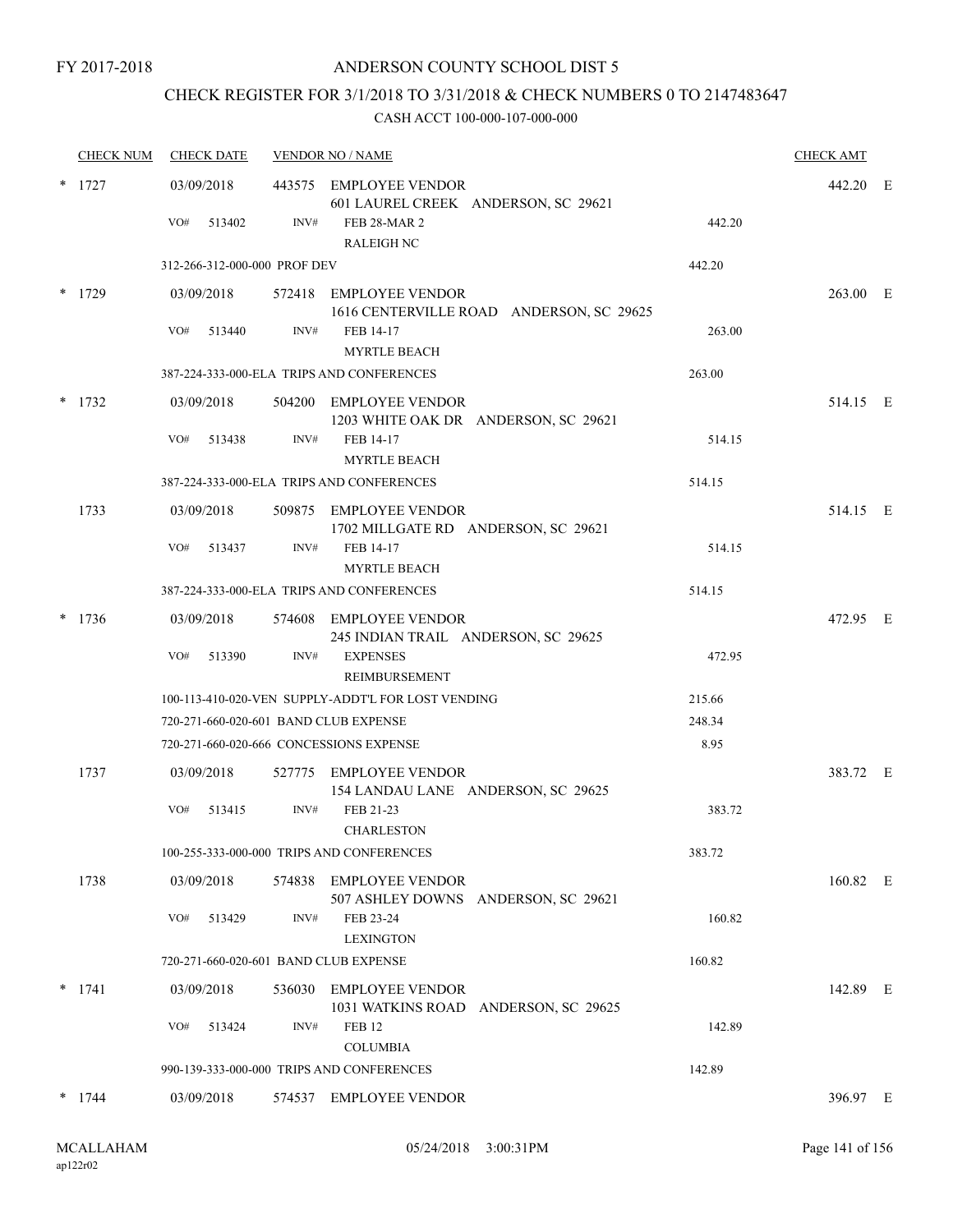### ANDERSON COUNTY SCHOOL DIST 5

### CHECK REGISTER FOR 3/1/2018 TO 3/31/2018 & CHECK NUMBERS 0 TO 2147483647

|        | <b>CHECK NUM</b> |     | <b>CHECK DATE</b> |      | <b>VENDOR NO / NAME</b><br>713 EAST GREENVILLE ST SUITE D, #111<br>ANDERSON, SC 29621 |        | <b>CHECK AMT</b> |  |
|--------|------------------|-----|-------------------|------|---------------------------------------------------------------------------------------|--------|------------------|--|
|        |                  | VO# | 513409            | INV# | <b>FEB 28</b>                                                                         | 396.97 |                  |  |
|        |                  |     |                   |      | <b>COLUMBIA</b>                                                                       |        |                  |  |
|        |                  |     |                   |      | 100-232-333-000-000 TRIPS AND CONFERENCES                                             | 396.97 |                  |  |
| $\ast$ | 1748             |     | 03/16/2018        |      | 572432 EMPLOYEE VENDOR<br>129 GOLDEN EAGLE LANE ANDERSON, SC 29621                    |        | 327.08 E         |  |
|        |                  | VO# | 513959            | INV# | MARCH 2-4<br><b>MYRTLE BEACH</b>                                                      | 327.08 |                  |  |
|        |                  |     |                   |      | 201-224-333-006-000 TRIPS AND CONFERENCES                                             | 327.08 |                  |  |
|        | $*$ 1755         |     | 03/16/2018        |      | 574788 EMPLOYEE VENDOR<br>104 FEATHERFILLED COURT ANDERSON, SC<br>29625               |        | 128.00 E         |  |
|        |                  | VO# | 513883            | INV# | <b>DUES</b><br><b>REIMBURSEMENT</b>                                                   | 128.00 |                  |  |
|        |                  |     |                   |      | 817-112-410-014-000 SUPPLIES AND MATERIALS                                            | 128.00 |                  |  |
|        | $*$ 1761         |     | 03/16/2018        |      | 565738 EMPLOYEE VENDOR<br>100 LIMELIGHT DRIVE ANDERSON, SC 29621                      |        | 230.83 E         |  |
|        |                  | VO# | 513854            | INV# | FEB 28-MARCH 1<br><b>COLUMBIA</b>                                                     | 230.83 |                  |  |
|        |                  |     |                   |      | 100-254-333-000-OPS TRIPS-OPERATIONS                                                  | 230.83 |                  |  |
|        | 1762             |     | 03/16/2018        |      | 574701 EMPLOYEE VENDOR<br>210 METZ ROAD ANDERSON, SC 29621                            |        | 120.57 E         |  |
|        |                  | VO# | 513874            | INV# | <b>FABRIC</b><br><b>REIMBURSEMENT</b>                                                 | 120.57 |                  |  |
|        |                  |     |                   |      | 709-271-660-009-201 MISCELLANEOUS EXPENSE                                             | 120.57 |                  |  |
| *      | 1766             |     | 03/16/2018        |      | 574559 EMPLOYEE VENDOR<br>P.O. BOX 852 BELTON, SC 29627                               |        | 105.18 E         |  |
|        |                  | VO# | 513853            | INV# | MARCH <sub>2</sub><br><b>COLUMBIA</b>                                                 | 105.18 |                  |  |
|        |                  |     |                   |      | 100-233-333-000-000 TRIPS AND CONFERENCES                                             | 105.18 |                  |  |
|        | 1767             |     | 03/16/2018        |      | 288175 EMPLOYEE VENDOR<br>207 SWEET GUM CIRCLE WILLIAMSTON, SC<br>29697               |        | 109.76 E         |  |
|        |                  | VO# | 513893            | INV# | <b>SUPPLIES</b><br>REIMBURSEMENT                                                      | 109.76 |                  |  |
|        |                  |     |                   |      | 708-271-660-008-335 CHORUS CLUB EXPENSE                                               | 109.76 |                  |  |
|        | $*$ 1769         |     | 03/16/2018        |      | 575155 EMPLOYEE VENDOR<br>138 PALM BRANCH WAY ANDERSON, SC 29621                      |        | 362.11 E         |  |
|        |                  | VO# | 513895            | INV# | <b>BOOKS</b><br><b>REIMBURSEMENT</b>                                                  | 362.11 |                  |  |
|        |                  |     |                   |      | 900-112-410-014-KRL TEACHER GRANT - LAUGHRIDGE                                        | 362.11 |                  |  |
|        | 1770             |     | 03/16/2018        |      | 574000 EMPLOYEE VENDOR<br>103 HUDSON CIRCLE ANDERSON, SC 29625                        |        | 495.82 E         |  |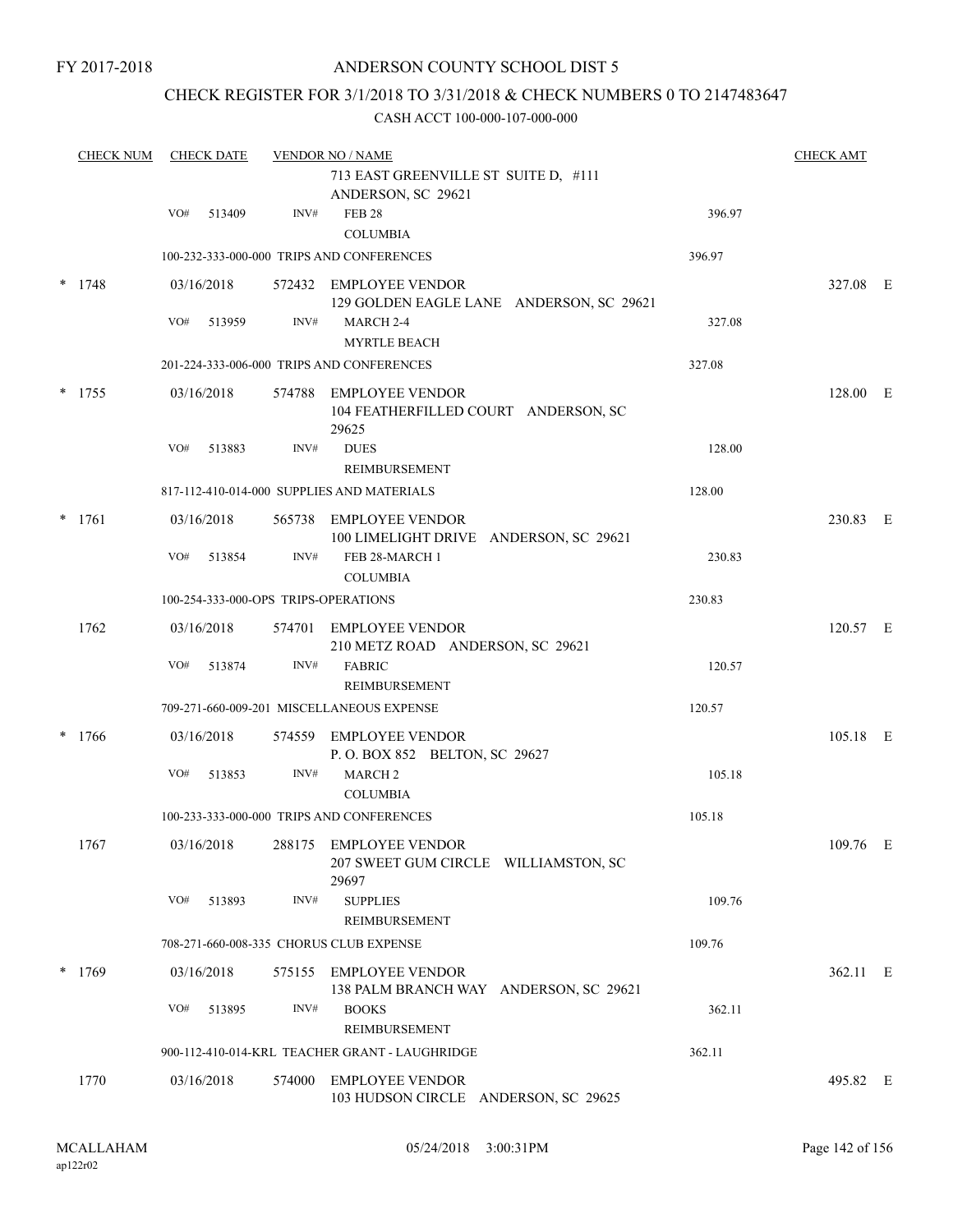## CHECK REGISTER FOR 3/1/2018 TO 3/31/2018 & CHECK NUMBERS 0 TO 2147483647

| <b>CHECK NUM</b> |     | <b>CHECK DATE</b> |                                 | <b>VENDOR NO / NAME</b>                                           |        | <b>CHECK AMT</b> |  |
|------------------|-----|-------------------|---------------------------------|-------------------------------------------------------------------|--------|------------------|--|
|                  |     | VO# 513897        | INV#                            | FFA SUPPLIES<br>REIMBURSEMENT                                     | 495.82 |                  |  |
|                  |     |                   | 701-271-660-001-850 FFA EXPENSE |                                                                   | 495.82 |                  |  |
| $*$ 1772         |     | 03/16/2018        |                                 | 325525 EMPLOYEE VENDOR<br>105 VICTORIA CIRCLE ANDERSON, SC 29621  |        | 265.56 E         |  |
|                  | VO# | 513890            | INV#                            | <b>CABINET</b><br><b>REIMBURSEMENT</b>                            | 88.79  |                  |  |
|                  |     |                   |                                 | 705-271-660-005-645 ENGINEERING CLUB EXPENSE                      | 88.79  |                  |  |
|                  | VO# | 513891            | INV#                            | <b>LOWES</b><br>REIMBURSEMENT                                     | 176.77 |                  |  |
|                  |     |                   |                                 | 705-271-660-005-645 ENGINEERING CLUB EXPENSE                      | 176.77 |                  |  |
| $*$ 1775         |     | 03/16/2018        |                                 | 574557 EMPLOYEE VENDOR<br>200 LOCKE ROAD BELTON, SD 29627         |        | 185.61 E         |  |
|                  | VO# | 513869            | INV#                            | FEB 2018<br><b>MILEAGE</b>                                        | 67.73  |                  |  |
|                  |     |                   | 100-221-332-000-000 TRAVEL      |                                                                   | 67.73  |                  |  |
|                  |     | VO# 513899        | INV#                            | TARGET<br><b>REIMBURSEMENT</b>                                    | 62.03  |                  |  |
|                  |     |                   |                                 | 100-221-410-000-DIS DIGITAL INTEGRATION SUPPLIES                  | 62.03  |                  |  |
|                  |     | VO# 513900        | INV#                            | <b>SUPPLIES</b><br>REIMBURSEMENT                                  | 55.85  |                  |  |
|                  |     |                   | 100-221-410-007-DIS SUPPLIES    |                                                                   | 55.85  |                  |  |
| $*$ 1778         |     | 03/16/2018        |                                 | 338700 EMPLOYEE VENDOR<br>1104 STRATFORD DRIVE ANDERSON, SC 29621 |        | 398.27 E         |  |
|                  | VO# | 513847            | INV#                            | MARCH <sub>9</sub><br><b>COLUMBIA</b>                             | 141.82 |                  |  |
|                  |     |                   |                                 | 311-224-333-000-000 TRIPS AND CONFERENCES                         | 141.82 |                  |  |
|                  |     | VO# 513848        | INV#                            | <b>MARCH 5</b><br><b>COLUMBIA</b>                                 | 256.45 |                  |  |
|                  |     |                   |                                 | 311-224-333-000-ELE TRIPS AND CONFERENCES-ELEM ED                 | 256.45 |                  |  |
| 1779             |     | 03/16/2018        |                                 | 344100 EMPLOYEE VENDOR<br>119 ALISHA DRIVE ANDERSON, SC 29621     |        | 710.44 E         |  |
|                  | VO# | 513882            | INV#                            | <b>BKFST/LUNCH</b><br>REIMBURSEMENT                               | 710.44 |                  |  |
|                  |     |                   |                                 | 701-271-660-001-838 FBLA-AOF-TRIPS EXPENSE                        | 710.44 |                  |  |
| 1780             |     | 03/16/2018        |                                 | 574462 EMPLOYEE VENDOR<br>501 JACKSON SQUARE ANDERSON, SC 29625   |        | 564.82 E         |  |
|                  | VO# | 513846            | INV#                            | MARCH 7-9<br><b>MYRTLE BEACH</b>                                  | 564.82 |                  |  |
|                  |     |                   |                                 | 100-252-333-000-000 TRIPS AND CONFERENCES                         | 564.82 |                  |  |
| 1781             |     | 03/16/2018        |                                 | 262185 EMPLOYEE VENDOR<br>107 OLDE TOWNE DRIVE ANDERSON, SC 29621 |        | 129.26 E         |  |
|                  | VO# | 513960            | INV#                            | MARCH <sub>2</sub><br><b>COLUMBIA</b>                             | 129.26 |                  |  |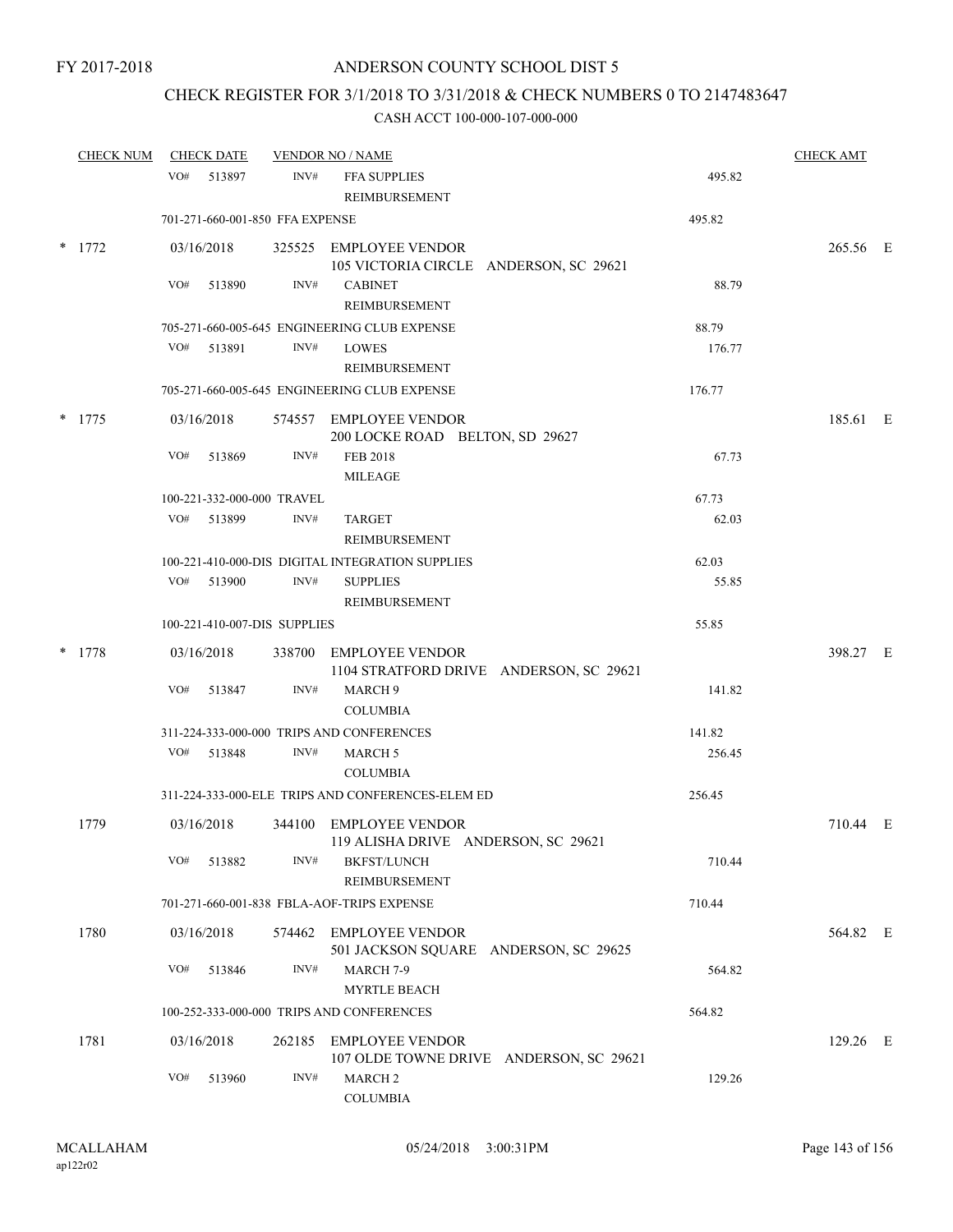### ANDERSON COUNTY SCHOOL DIST 5

# CHECK REGISTER FOR 3/1/2018 TO 3/31/2018 & CHECK NUMBERS 0 TO 2147483647

|   | <b>CHECK NUM</b> |     | <b>CHECK DATE</b> |                                   | <b>VENDOR NO / NAME</b>                                           |        | <b>CHECK AMT</b> |  |
|---|------------------|-----|-------------------|-----------------------------------|-------------------------------------------------------------------|--------|------------------|--|
|   |                  |     |                   |                                   | 311-224-333-000-0AM TRIPS-AMY MCCOY                               | 129.26 |                  |  |
| * | 1783             |     | 03/16/2018        |                                   | 370175 EMPLOYEE VENDOR<br>427 BROADWAY LAKE RD ANDERSON, SC 29621 |        | 199.07 E         |  |
|   |                  | VO# | 513907            | INV#                              | <b>NOTARY</b><br>REIMBURSEMENT                                    | 74.88  |                  |  |
|   |                  |     |                   | 100-115-410-001-000 SUPPLIES      |                                                                   | 74.88  |                  |  |
|   |                  | VO# | 513955            | INV#                              | MARCH 7-9<br><b>CHARLESTON</b>                                    | 124.19 |                  |  |
|   |                  |     |                   |                                   | 207-115-312-000-010 STUDENT ORGANIZATIONS                         | 124.19 |                  |  |
| * | 1785             |     | 03/16/2018        |                                   | 572840 EMPLOYEE VENDOR<br>566 SAM BROWN ROAD SENECA, SC 29678     |        | 126.50 E         |  |
|   |                  | VO# | 513879            | INV#                              | <b>LIBRARY</b><br>REIMBURSEMENT                                   | 126.50 |                  |  |
|   |                  |     |                   | 100-222-410-008-000 SUPPLIES      |                                                                   | 126.50 |                  |  |
|   | 1786             |     | 03/16/2018        |                                   | 574804 EMPLOYEE VENDOR<br>243 ANSONBOROUGH BELTON, SC 29627       |        | 938.43 E         |  |
|   |                  | VO# | 513892            | INV#                              | <b>DRAMA &amp; MUSIC</b><br>REIMBURSEMENT                         | 938.43 |                  |  |
|   |                  |     |                   | 717-190-660-017-220 MUSIC EXPENSE |                                                                   | 311.55 |                  |  |
|   |                  |     |                   |                                   | 717-190-660-017-284 DRAMA CLUB EXPENSE                            | 626.88 |                  |  |
|   | 1787             |     | 03/16/2018        |                                   | 574620 EMPLOYEE VENDOR<br>100 BRENTWOOD CIRCLE ANDERSON, SC 29625 |        | 230.09 E         |  |
|   |                  | VO# | 513958            | INV#                              | FEB 21-22<br><b>COLUMBIA</b>                                      | 230.09 |                  |  |
|   |                  |     |                   |                                   | 600-256-333-020-000 TRIPS AND CONFERENCES                         | 230.09 |                  |  |
| * | 1789             |     | 03/16/2018        |                                   | 563687 EMPLOYEE VENDOR<br>211 GRACEVIEW W ANDERSON, SC 29625      |        | 125.00 E         |  |
|   |                  | VO# | 513902            | INV#                              | <b>WORKSHOP</b><br><b>REIMBURSEMENT</b>                           | 125.00 |                  |  |
|   |                  |     |                   |                                   | 207-224-333-000-004 TRIPS & CONFERENCES                           | 125.00 |                  |  |
|   | $*$ 1796         |     | 03/16/2018        |                                   | 574734 EMPLOYEE VENDOR<br>602 CREEK DRIVE EASLEY, SC 29642        |        | 209.88 E         |  |
|   |                  | VO# | 513868            | INV#                              | <b>JAN-FEB</b><br><b>MILEAGE</b>                                  | 209.88 |                  |  |
|   |                  |     |                   | 283-223-333-000-000 TRIPS- ADMIN  |                                                                   | 209.88 |                  |  |
|   | $*$ 1799         |     | 03/16/2018        |                                   | 572786 EMPLOYEE VENDOR<br>2207 RIVER ROAD PIEDMONT, SC 29673      |        | 356.97 E         |  |
|   |                  | VO# | 513878            | INV#                              | <b>PURCHASES</b><br><b>REIMBURSEMENT</b>                          | 356.97 |                  |  |
|   |                  |     |                   |                                   | 900-113-416-006-SSS TEACHER GRANT - SMITH                         | 356.97 |                  |  |
|   | $*$ 1804         |     | 03/16/2018        |                                   | 574608 EMPLOYEE VENDOR<br>245 INDIAN TRAIL ANDERSON, SC 29625     |        | 445.26 E         |  |
|   |                  | VO# | 513865            | $\text{INV}\#$                    | <b>JULY-FEB</b>                                                   | 445.26 |                  |  |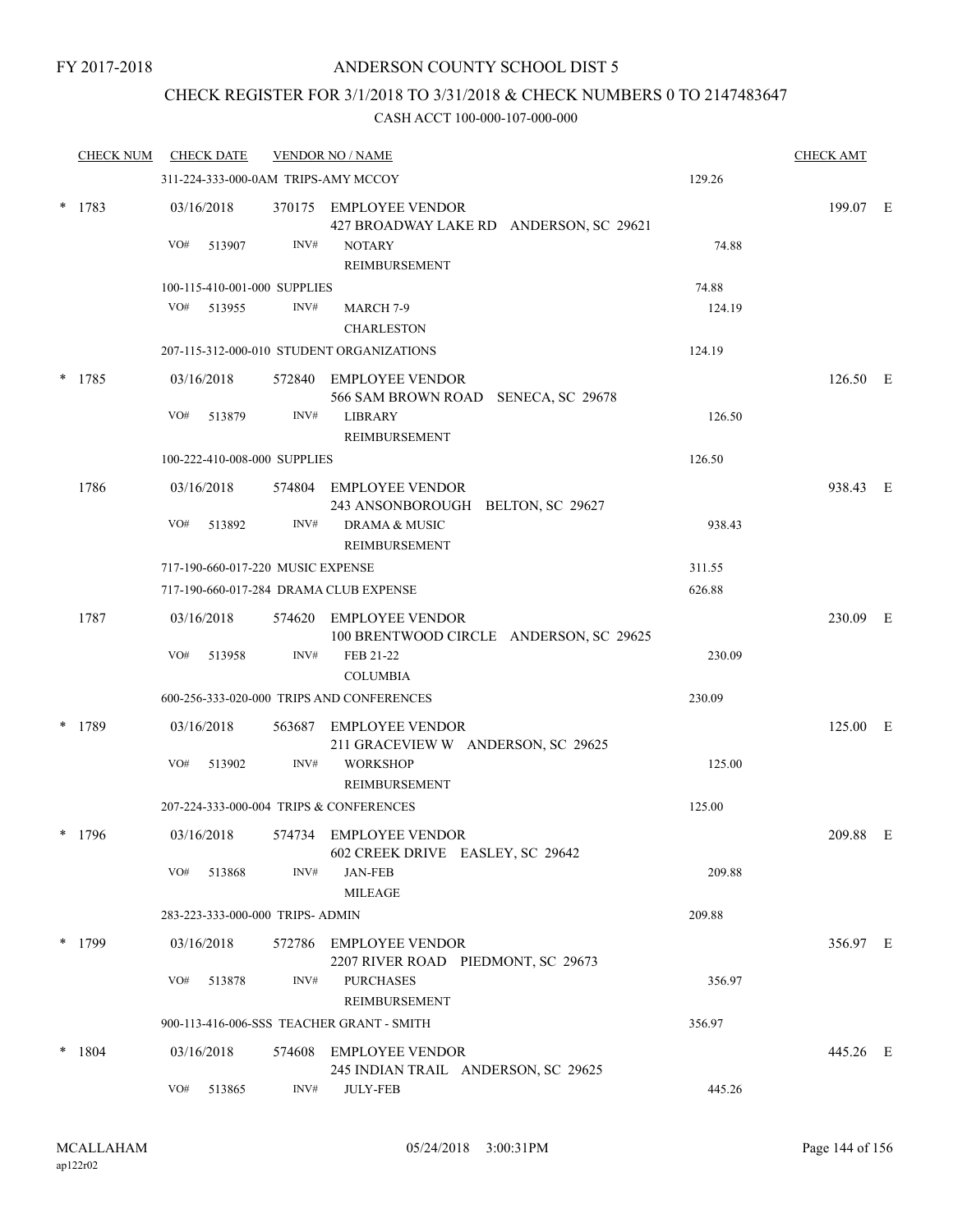FY 2017-2018

# ANDERSON COUNTY SCHOOL DIST 5

# CHECK REGISTER FOR 3/1/2018 TO 3/31/2018 & CHECK NUMBERS 0 TO 2147483647

|        | <b>CHECK NUM</b> | <b>CHECK DATE</b>                      |                | <b>VENDOR NO / NAME</b><br><b>MILEAGE</b>                                     |        | <b>CHECK AMT</b> |  |
|--------|------------------|----------------------------------------|----------------|-------------------------------------------------------------------------------|--------|------------------|--|
|        |                  |                                        |                | 720-271-660-020-411 MISCELLANEOUS EXPENSE                                     | 445.26 |                  |  |
| $\ast$ | 1806             | 03/16/2018                             |                | 575112 EMPLOYEE VENDOR<br>200 COUNTRY CLUB LANE APT D13 ANDERSON,<br>SC 29625 |        | 292.72 E         |  |
|        |                  | VO#<br>513903                          | INV#           | <b>POSTERS</b><br>REIMBURSEMENT                                               | 11.95  |                  |  |
|        |                  |                                        |                | 701-271-660-001-879 HORTICULTURE EXPENSE                                      | 11.95  |                  |  |
|        |                  | VO#<br>513904                          | INV#           | <b>MICHAELS</b><br>REIMBURSEMENT                                              | 44.54  |                  |  |
|        |                  | 701-271-660-001-850 FFA EXPENSE        |                |                                                                               | 44.54  |                  |  |
|        |                  | VO#<br>513905                          | INV#           | <b>WORMS</b><br>REIMBURSEMENT                                                 | 51.94  |                  |  |
|        |                  | 325-115-410-000-0CO SUPPLIES (C/O)     |                |                                                                               | 51.94  |                  |  |
|        |                  | VO# 513906                             | INV#           | <b>FACTORY</b><br>REIMBURSEMENT                                               | 184.29 |                  |  |
|        |                  | 325-115-410-000-0CO SUPPLIES (C/O)     |                |                                                                               | 184.29 |                  |  |
|        | $* 1812$         | 03/23/2018                             |                | 132560 EMPLOYEE VENDOR<br>109 EVERGREEN ST WILLIAMSTON, SC 29697              |        | 145.73 E         |  |
|        |                  | VO#<br>514348                          | INV#           | $03/15 - 03/16/18$<br><b>GREENVILLE</b>                                       | 145.73 |                  |  |
|        |                  |                                        |                | 100-222-333-000-MDA MEDIA SPECIALIST TRAVEL                                   | 145.73 |                  |  |
|        | 1813             | 03/23/2018                             |                | 135295 EMPLOYEE VENDOR<br>802 STONE CREEK DRIVE ANDERSON, SC 29621            |        | 138.03 E         |  |
|        |                  | VO#<br>514269                          | INV#           | 02/13/18<br><b>COLUMBIA</b>                                                   | 138.03 |                  |  |
|        |                  | 311-224-312-007-000 PURCHASED SERVICES |                |                                                                               | 138.03 |                  |  |
|        | 1814             | 03/23/2018                             |                | 574767 EMPLOYEE VENDOR<br>305 MEETING STREET ANDERSON, SC 29621               |        | 346.44 E         |  |
|        |                  | VO#<br>514330                          | INV#           | <b>SUPPLIES</b><br>REIMBURSEMENT                                              | 346.44 |                  |  |
|        |                  | 713-271-660-013-228 ART EXPENSE        |                |                                                                               | 346.44 |                  |  |
|        | $* 1817$         | 03/23/2018                             |                | 143760 EMPLOYEE VENDOR<br>1202 NORTHAMPTON ROAD ANDERSON, SC<br>29621         |        | 632.08 E         |  |
|        |                  | VO#<br>514280                          | INV#           | 02/21-02/23/18<br><b>COLUMBIA</b>                                             | 632.08 |                  |  |
|        |                  |                                        |                | 201-224-333-011-000 TRIPS AND CONFERENCES                                     | 632.08 |                  |  |
|        | $*$ 1819         | 03/23/2018                             |                | 147160 EMPLOYEE VENDOR<br>1510 NATURE'S TRAIL ANDERSON, SC 29625              |        | 187.87 E         |  |
|        |                  | VO#<br>514272                          | INV#           | 02/28/18<br><b>COLUMBIA</b>                                                   | 156.87 |                  |  |
|        |                  | 926-171-312-000-000 PURCHASED SERVICES |                |                                                                               | 156.87 |                  |  |
|        |                  | VO# 514282                             | $\text{INV}\#$ | 02/23-02/25-18                                                                | 31.00  |                  |  |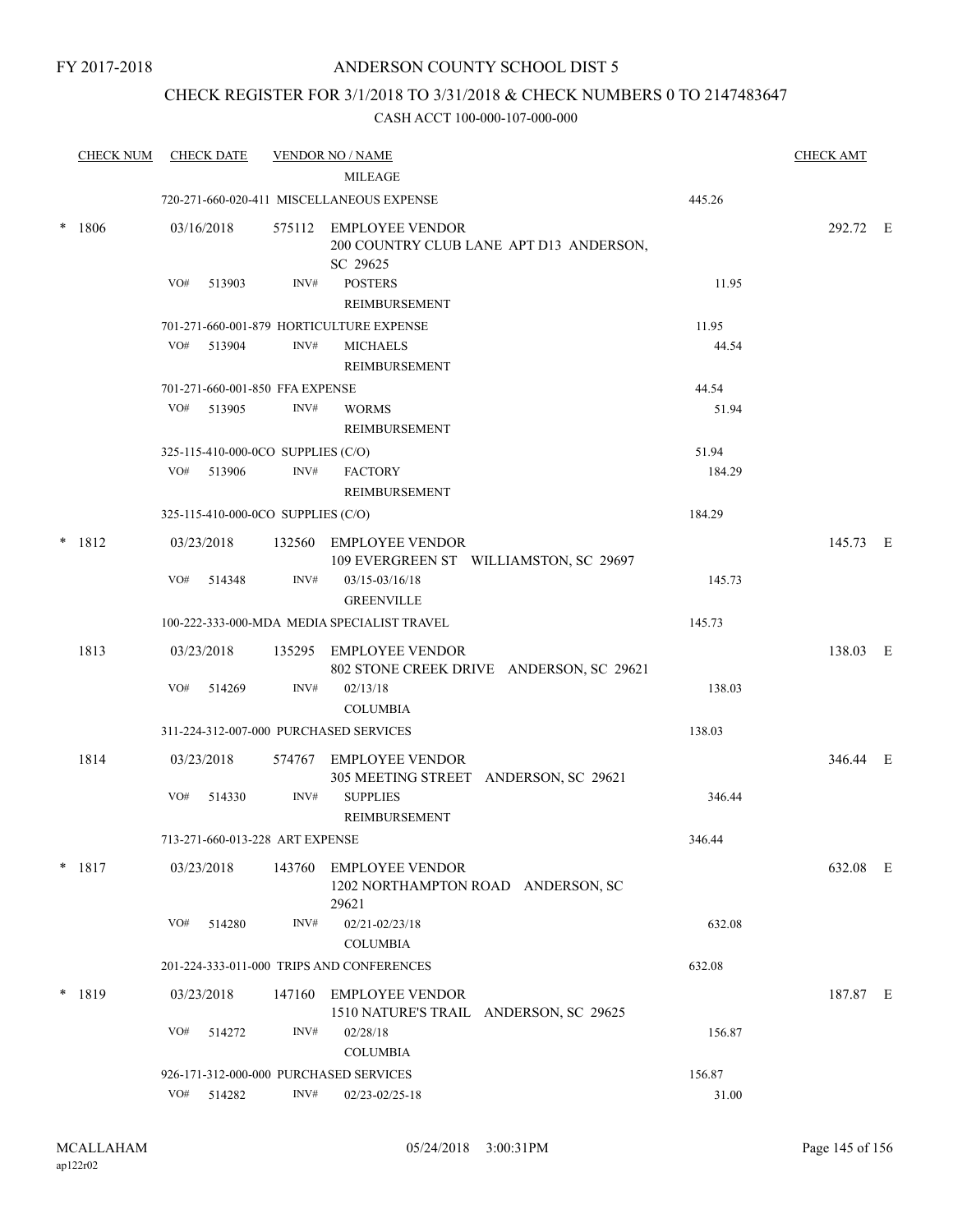# CHECK REGISTER FOR 3/1/2018 TO 3/31/2018 & CHECK NUMBERS 0 TO 2147483647

| <b>CHECK NUM</b> |     | <b>CHECK DATE</b> |                              | <b>VENDOR NO / NAME</b><br><b>HILTON HEAD</b>                           |        | <b>CHECK AMT</b> |  |
|------------------|-----|-------------------|------------------------------|-------------------------------------------------------------------------|--------|------------------|--|
|                  |     |                   |                              | 201-224-333-010-000 TRIPS & CONFERENCES                                 | 31.00  |                  |  |
| $* 1821$         |     | 03/23/2018        |                              | 573552 EMPLOYEE VENDOR<br>10 HWY 178 SOUTH DONALDS, SC 29638            |        | 344.22 E         |  |
|                  | VO# | 514287            | INV#                         | $03/14 - 03/16/18$<br><b>GREENVILLE</b>                                 | 289.93 |                  |  |
|                  |     |                   |                              | 100-222-333-000-MDA MEDIA SPECIALIST TRAVEL                             | 289.93 |                  |  |
|                  |     | $VO#$ 514311      | INV#                         | <b>BOOKS</b><br><b>REIMBURSEMENT</b>                                    | 54.29  |                  |  |
|                  |     |                   |                              | 716-271-660-016-305 LIBRARY EXPENSE                                     | 54.29  |                  |  |
| 1822             |     | 03/23/2018        |                              | 149470 EMPLOYEE VENDOR<br>403 CHASEN COURT ANDERSON, SC 29621           |        | 104.00 E         |  |
|                  | VO# | 514286            | INV#                         | 03/15-03/16/18<br><b>GREENVILLE</b>                                     | 104.00 |                  |  |
|                  |     |                   |                              | 100-222-333-000-MDA MEDIA SPECIALIST TRAVEL                             | 104.00 |                  |  |
| $*$ 1825         |     | 03/23/2018        |                              | 226585 EMPLOYEE VENDOR<br>222 DANDELION TRAIL ANDERSON, SC 29621        |        | 168.76 E         |  |
|                  | VO# | 514318            | INV#                         | <b>BOJANGLES</b><br>REIMBURSEMENT                                       | 168.76 |                  |  |
|                  |     |                   |                              | 705-271-660-005-411 MISCELLANEOUS EXPENSE                               | 168.76 |                  |  |
| 1829             |     | 03/23/2018        |                              | 574701 EMPLOYEE VENDOR<br>210 METZ ROAD ANDERSON, SC 29621              |        | 302.53 E         |  |
|                  | VO# | 514313            | INV#                         | <b>SUPPLIES</b><br>REIMBURSEMENT                                        | 302.53 |                  |  |
|                  |     |                   |                              | 709-271-660-009-375 FACULTY EXPENSE                                     | 302.53 |                  |  |
| $* 1831$         |     | 03/23/2018        |                              | 573256 EMPLOYEE VENDOR<br>1900 HIGHWAY 252 BELTON, SC 29627             |        | 135.86 E         |  |
|                  | VO# | 514319            | INV#                         | <b>SUPPLIES</b><br><b>REIMBURSEMENT</b>                                 | 135.86 |                  |  |
|                  |     |                   | 820-264-410-000-000 SUPPLIES |                                                                         | 135.86 |                  |  |
| $* 1835$         |     | 03/23/2018        |                              | 573295 EMPLOYEE VENDOR<br>113 DOGWOOD DRIVE BELTON, SC 29627            |        | $107.16$ E       |  |
|                  | VO# | 514298            | INV#                         | $02/26 - 03/16/18$<br>MILEAGE                                           | 107.16 |                  |  |
|                  |     |                   |                              | 100-266-332-000-000 IN-DISTRICT TRAVEL                                  | 107.16 |                  |  |
| 1836             |     | 03/23/2018        | 288175                       | <b>EMPLOYEE VENDOR</b><br>207 SWEET GUM CIRCLE WILLIAMSTON, SC<br>29697 |        | 116.55 E         |  |
|                  | VO# | 514307            | INV#                         | <b>DRAMA PROPS</b><br>REIMBURSEMENT                                     | 116.55 |                  |  |
|                  |     |                   |                              | 708-271-660-008-335 CHORUS CLUB EXPENSE                                 | 116.55 |                  |  |
| 1837             |     | 03/23/2018        | 299250                       | <b>EMPLOYEE VENDOR</b><br>2004 SHELDON DRIVE ANDERSON, SC 29621         |        | 104.00 E         |  |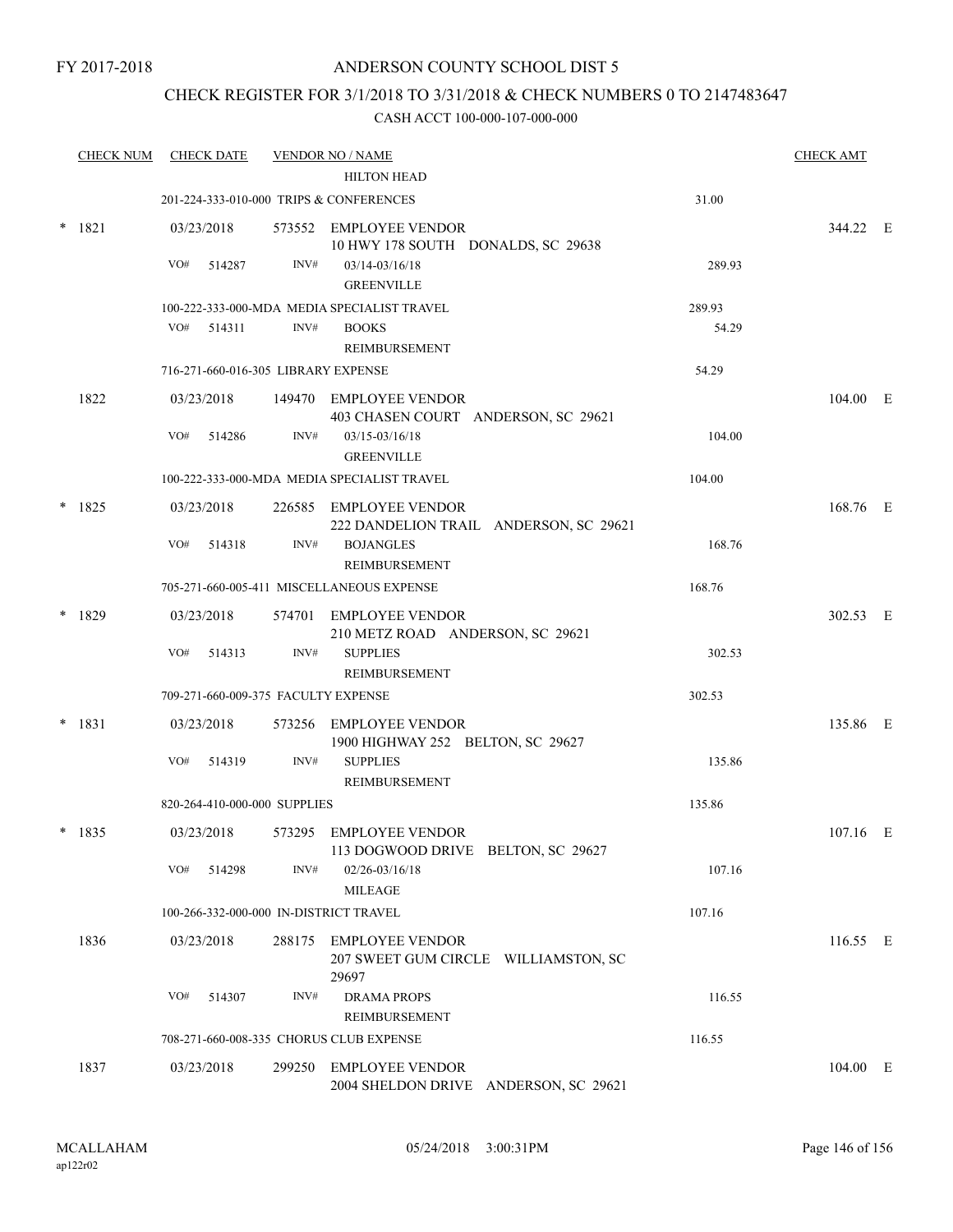# CHECK REGISTER FOR 3/1/2018 TO 3/31/2018 & CHECK NUMBERS 0 TO 2147483647

|        | <b>CHECK NUM</b> |            | <b>CHECK DATE</b> |                                    | <b>VENDOR NO / NAME</b>                                                 |                 | <b>CHECK AMT</b> |  |
|--------|------------------|------------|-------------------|------------------------------------|-------------------------------------------------------------------------|-----------------|------------------|--|
|        |                  | VO#        | 514284            | INV#                               | 03/15-03/16/18<br><b>GREENVILLE</b>                                     | 104.00          |                  |  |
|        |                  |            |                   |                                    | 100-222-333-000-MDA MEDIA SPECIALIST TRAVEL                             | 104.00          |                  |  |
| *      | 1840             | 03/23/2018 |                   |                                    | 572054 EMPLOYEE VENDOR<br>227 LAUREL TRACE CIRCLE PIEDMONT, SC<br>29673 |                 | 157.91 E         |  |
|        |                  | VO#        | 514332            | INV#                               | <b>LOWES</b><br>REIMBURSEMENT                                           | 157.91          |                  |  |
|        |                  |            |                   |                                    | 721-190-660-021-647 DRAMA HIGH EXPENSE                                  | 157.91          |                  |  |
|        | 1841             | 03/23/2018 |                   |                                    | 575186 EMPLOYEE VENDOR<br>402 EAST FREDERICKS ST. ANDERSON, SC 29621    |                 | 169.50 E         |  |
|        |                  | VO#        | 514349            | INV#                               | 03/15-03/16/18<br><b>GREENVILLE</b>                                     | 169.50          |                  |  |
|        |                  |            |                   |                                    | 100-222-333-000-MDA MEDIA SPECIALIST TRAVEL                             | 169.50          |                  |  |
| $\ast$ | 1844             | 03/23/2018 |                   |                                    | 332925 EMPLOYEE VENDOR<br>604 LAURENS DRIVE ANDERSON, SC 29621          |                 | 104.00 E         |  |
|        |                  | VO#        | 514338            | INV#                               | <b>MARCH 15-16</b><br><b>GREENVILLE</b>                                 | 104.00          |                  |  |
|        |                  |            |                   |                                    | 100-222-333-000-MDA MEDIA SPECIALIST TRAVEL                             | 104.00          |                  |  |
|        | 1845             | 03/23/2018 |                   |                                    | 574708 EMPLOYEE VENDOR<br>17 TIDEWATER ANDERSON, SC 29625               |                 | 168.19 E         |  |
|        |                  | VO#        | 514320            | INV#                               | <b>MATERIALS</b><br>REIMBURSEMENT                                       | 150.91          |                  |  |
|        |                  |            | $VO#$ 514321      | INV#                               | 387-264-360-000-MAP PRINTING AND BINDING<br><b>SENSORY TOOLS</b>        | 150.91<br>17.28 |                  |  |
|        |                  |            |                   |                                    | REIMBURSEMENT                                                           |                 |                  |  |
|        |                  |            |                   |                                    | 283-127-410-000-000 SUPPLIES-LD/DD/OHI                                  | 17.28           |                  |  |
|        | 1846             | 03/23/2018 |                   | 340065                             | EMPLOYEE VENDOR<br>166 AMBERWOOD DRIVE ANDERSON, SC 29621               |                 | 236.68 E         |  |
|        |                  | VO#        | 514265            | INV#                               | 03/15/18<br><b>COLUMBIA</b>                                             | 124.70          |                  |  |
|        |                  |            |                   | 100-221-333-000-TST TESTING TRAVEL |                                                                         | 124.70          |                  |  |
|        |                  |            | $VO#$ 514266      | INV#                               | 03/14/18<br><b>GRANITEVILLE</b>                                         | 111.98          |                  |  |
|        |                  |            |                   | 100-221-333-000-TST TESTING TRAVEL |                                                                         | 111.98          |                  |  |
|        | 1847             | 03/23/2018 |                   |                                    | 344100 EMPLOYEE VENDOR<br>119 ALISHA DRIVE ANDERSON, SC 29621           |                 | 3,406.52 E       |  |
|        |                  |            | VO# 514302        | INV#                               | <b>DISNEY TIX</b><br>REIMBURSEMENT                                      | 3,406.52        |                  |  |
|        |                  |            |                   |                                    | 701-271-660-001-838 FBLA-AOF-TRIPS EXPENSE                              | 3,406.52        |                  |  |
|        | $*$ 1849         | 03/23/2018 |                   |                                    | 573789 EMPLOYEE VENDOR<br>102 CARRIE LEIGH LANE PENDLETON, SC 29670     |                 | 335.95 E         |  |
|        |                  | VO#        | 514283            | INV#                               | $02/23 - 02/25 - 18$<br><b>HILTON HEAD</b>                              | 335.95          |                  |  |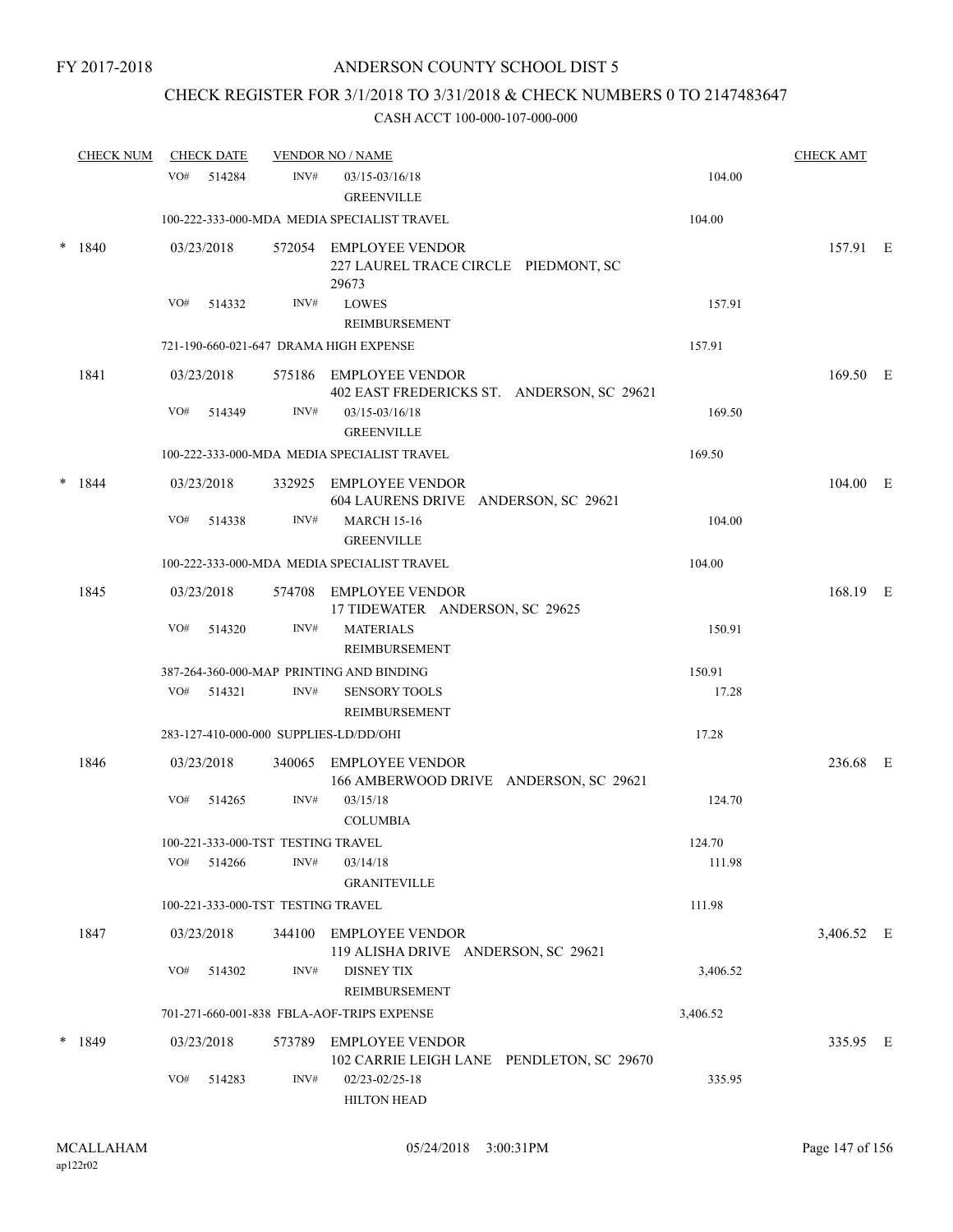# CHECK REGISTER FOR 3/1/2018 TO 3/31/2018 & CHECK NUMBERS 0 TO 2147483647

| <b>CHECK NUM</b> | <b>CHECK DATE</b> |        |                              | <b>VENDOR NO / NAME</b>                                                 |          | <b>CHECK AMT</b> |  |
|------------------|-------------------|--------|------------------------------|-------------------------------------------------------------------------|----------|------------------|--|
|                  |                   |        |                              | 201-224-333-010-000 TRIPS & CONFERENCES                                 | 335.95   |                  |  |
| 1850             | 03/23/2018        |        |                              | 226700 EMPLOYEE VENDOR<br>102 GREENBRIAR ROAD ANDERSON, SC 29621        |          | 540.94 E         |  |
|                  | VO#               | 514267 | INV#                         | 03/12-03/14/18<br><b>COLUMBIA</b>                                       | 396.16   |                  |  |
|                  |                   |        |                              | 311-224-333-000-ELE TRIPS AND CONFERENCES-ELEM ED                       | 396.16   |                  |  |
|                  | VO#               | 514305 | INV#                         | <b>HOTEL</b><br><b>REIMBURSEMENT</b>                                    | 144.78   |                  |  |
|                  |                   |        |                              | 397-224-333-018-000 TRIPS AND CONFERENCES                               | 144.78   |                  |  |
| 1851             | 03/23/2018        |        |                              | 574074 EMPLOYEE VENDOR<br>225 SHADY LANE ANDERSON, SC 29625             |          | 155.26 E         |  |
|                  | VO#               | 514304 | INV#                         | <b>SUPPLIES</b><br>REIMBURSEMENT                                        | 155.26   |                  |  |
|                  |                   |        |                              | 100-112-410-014-INQ INQUIRY BASED LEARNING                              | 155.26   |                  |  |
| 1852             | 03/23/2018        |        |                              | 573790 EMPLOYEE VENDOR<br>486 PERONNEAU STREET SPARTANBURG, SC<br>29306 |          | 147.66 E         |  |
|                  | VO#               | 514270 | INV#                         | 03/14-03/15/18<br><b>LEXINGTON</b>                                      | 147.66   |                  |  |
|                  |                   |        |                              | 309-113-333-021-000 TRIPS/ ACTIVITIES                                   | 147.66   |                  |  |
| 1853             | 03/23/2018        |        | 574558                       | EMPLOYEE VENDOR<br>207 THOMAS ST. CLEMSON, SC 29631                     |          | 400.76 E         |  |
|                  | VO#               | 514314 | INV#                         | <b>AMAZON</b><br>REIMBURSEMENT                                          | 400.76   |                  |  |
|                  |                   |        | 100-221-410-017-DIS SUPPLIES |                                                                         | 400.76   |                  |  |
| 1854             | 03/23/2018        |        | 574717                       | <b>EMPLOYEE VENDOR</b><br>195 MORRIS DRIVE SENECA, SC 29678             |          | 196.47 E         |  |
|                  | VO#               | 514264 | INV#                         | $03/15 - 03/16/18$<br><b>GREENVILLE</b>                                 | 196.47   |                  |  |
|                  |                   |        |                              | 100-222-333-000-MDA MEDIA SPECIALIST TRAVEL                             | 196.47   |                  |  |
| 1855             | 03/23/2018        |        |                              | 176575 EMPLOYEE VENDOR<br>110 CEDAR POND ROAD ANDERSON, SC 29621        |          | 192.59 E         |  |
|                  | VO#               | 514342 | INV#                         | <b>MARCH 14-16</b><br><b>GREENVILLE</b>                                 | 192.59   |                  |  |
|                  |                   |        |                              | 100-222-333-000-MDA MEDIA SPECIALIST TRAVEL                             | 192.59   |                  |  |
| 1856             | 03/23/2018        |        | 572025                       | <b>EMPLOYEE VENDOR</b><br>105 HANOVER CIRCLE ANDERSON, SC 29621         |          | 2,070.17 E       |  |
|                  | VO#               | 514327 | INV#                         | <b>SULLIVANS</b><br><b>REIMBURSEMENT</b>                                | 2,070.17 |                  |  |
|                  |                   |        |                              | 100-221-312-000-001 GRANT WRITER PURCH. SERVICE                         | 2,070.17 |                  |  |
| 1857             | 03/23/2018        |        | 574305                       | <b>EMPLOYEE VENDOR</b><br>810 BRIARWOOD ROAD<br>GREENWOOD, SC 29646     |          | 135.40 E         |  |
|                  | VO#               | 514301 | INV#                         | 02/17/18                                                                | 135.40   |                  |  |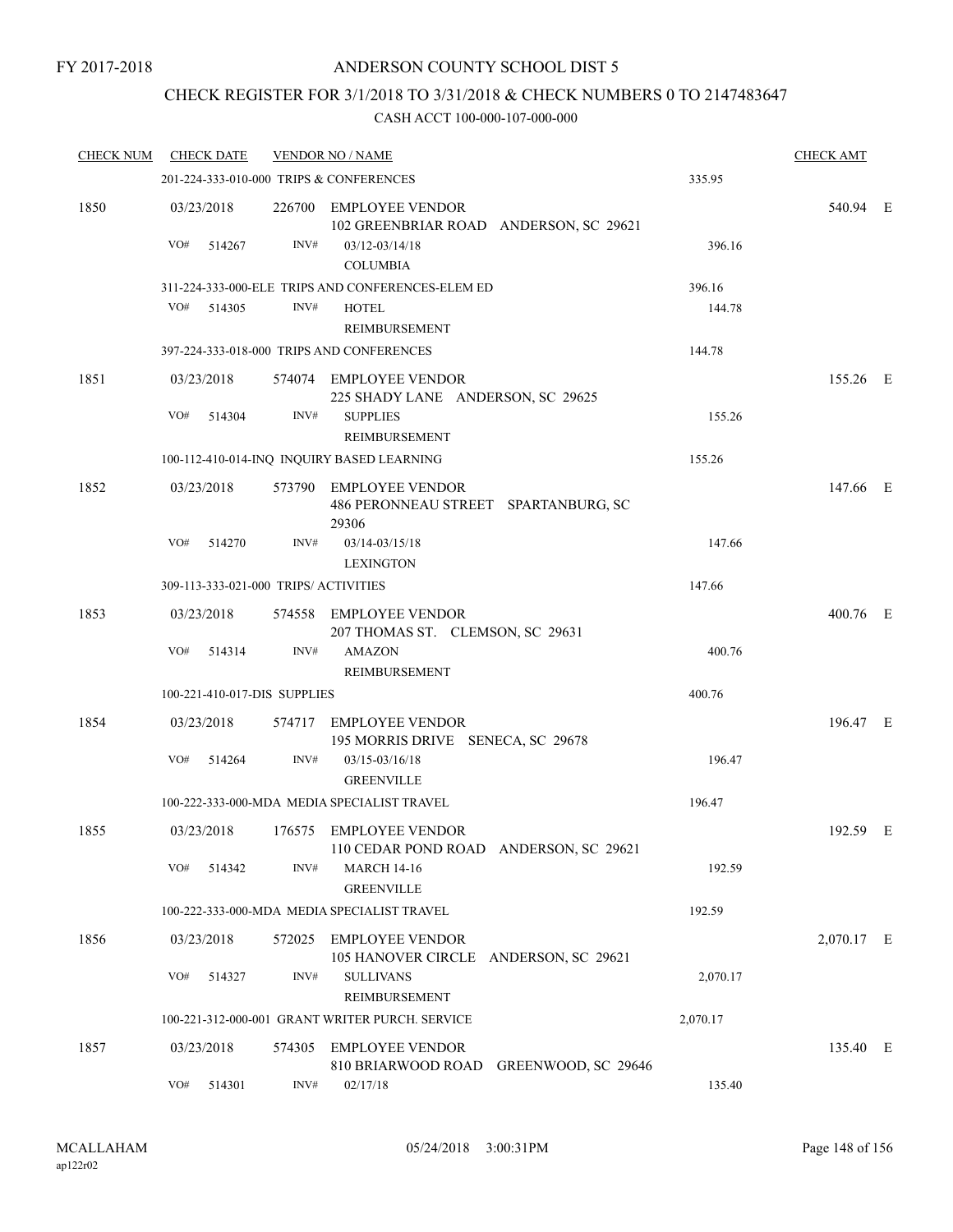# CHECK REGISTER FOR 3/1/2018 TO 3/31/2018 & CHECK NUMBERS 0 TO 2147483647

| <b>CHECK NUM</b> |          |        |                                                                                                                               |                                                  |                                                                                                                                                                                                                                                                                                                                                                                                                                                                                                                                                                                                                                                                                                                                                          | <b>CHECK AMT</b> |                                                                                  |
|------------------|----------|--------|-------------------------------------------------------------------------------------------------------------------------------|--------------------------------------------------|----------------------------------------------------------------------------------------------------------------------------------------------------------------------------------------------------------------------------------------------------------------------------------------------------------------------------------------------------------------------------------------------------------------------------------------------------------------------------------------------------------------------------------------------------------------------------------------------------------------------------------------------------------------------------------------------------------------------------------------------------------|------------------|----------------------------------------------------------------------------------|
|                  |          |        |                                                                                                                               | <b>COLUMBIA</b>                                  |                                                                                                                                                                                                                                                                                                                                                                                                                                                                                                                                                                                                                                                                                                                                                          |                  |                                                                                  |
|                  |          |        |                                                                                                                               |                                                  | 135.40                                                                                                                                                                                                                                                                                                                                                                                                                                                                                                                                                                                                                                                                                                                                                   |                  |                                                                                  |
| 1858             |          |        |                                                                                                                               | 502 REGENCY CIRCLE ANDERSON, SC 29625            |                                                                                                                                                                                                                                                                                                                                                                                                                                                                                                                                                                                                                                                                                                                                                          |                  |                                                                                  |
|                  | VO#      | 514309 | INV#                                                                                                                          | <b>FIELD TRIP</b>                                | 755.70                                                                                                                                                                                                                                                                                                                                                                                                                                                                                                                                                                                                                                                                                                                                                   |                  |                                                                                  |
|                  |          |        |                                                                                                                               | REIMBURSEMENT                                    |                                                                                                                                                                                                                                                                                                                                                                                                                                                                                                                                                                                                                                                                                                                                                          |                  |                                                                                  |
|                  |          |        |                                                                                                                               |                                                  | 755.70                                                                                                                                                                                                                                                                                                                                                                                                                                                                                                                                                                                                                                                                                                                                                   |                  |                                                                                  |
| 1859             |          |        |                                                                                                                               | 203 SAVANNAH DRIVE ANDERSON, SC 29621            |                                                                                                                                                                                                                                                                                                                                                                                                                                                                                                                                                                                                                                                                                                                                                          |                  |                                                                                  |
|                  | VO#      | 514341 | INV#                                                                                                                          | <b>MARCH 14-20</b><br><b>ATLANTA</b>             | 380.00                                                                                                                                                                                                                                                                                                                                                                                                                                                                                                                                                                                                                                                                                                                                                   |                  |                                                                                  |
|                  |          |        |                                                                                                                               |                                                  | 380.00                                                                                                                                                                                                                                                                                                                                                                                                                                                                                                                                                                                                                                                                                                                                                   |                  |                                                                                  |
|                  | VO#      |        | INV#                                                                                                                          | <b>FEB 16</b><br><b>COLUMBIA</b>                 | 106.00                                                                                                                                                                                                                                                                                                                                                                                                                                                                                                                                                                                                                                                                                                                                                   |                  |                                                                                  |
|                  |          |        |                                                                                                                               |                                                  | 106.00                                                                                                                                                                                                                                                                                                                                                                                                                                                                                                                                                                                                                                                                                                                                                   |                  |                                                                                  |
| $* 1861$         |          |        |                                                                                                                               |                                                  |                                                                                                                                                                                                                                                                                                                                                                                                                                                                                                                                                                                                                                                                                                                                                          |                  |                                                                                  |
|                  | VO#      | 514347 | INV#                                                                                                                          | 03/05-03/06/18<br><b>MOORESVILLE</b>             | 157.83                                                                                                                                                                                                                                                                                                                                                                                                                                                                                                                                                                                                                                                                                                                                                   |                  |                                                                                  |
|                  |          |        |                                                                                                                               |                                                  | 157.83                                                                                                                                                                                                                                                                                                                                                                                                                                                                                                                                                                                                                                                                                                                                                   |                  |                                                                                  |
| 1863             |          |        |                                                                                                                               |                                                  |                                                                                                                                                                                                                                                                                                                                                                                                                                                                                                                                                                                                                                                                                                                                                          |                  |                                                                                  |
|                  |          |        |                                                                                                                               | 118 GREGORY COURT ANDERSON, SC 29626             |                                                                                                                                                                                                                                                                                                                                                                                                                                                                                                                                                                                                                                                                                                                                                          |                  |                                                                                  |
|                  | VO#      | 514329 | INV#                                                                                                                          | <b>BARNWOOD GRILL</b><br>REIMBURSEMENT           | 226.04                                                                                                                                                                                                                                                                                                                                                                                                                                                                                                                                                                                                                                                                                                                                                   |                  |                                                                                  |
|                  |          |        |                                                                                                                               |                                                  | 226.04                                                                                                                                                                                                                                                                                                                                                                                                                                                                                                                                                                                                                                                                                                                                                   |                  |                                                                                  |
| 1864             |          |        | 472175                                                                                                                        | 108 GEORGE B TIMMERMAN DR. ANDERSON, SC<br>29621 |                                                                                                                                                                                                                                                                                                                                                                                                                                                                                                                                                                                                                                                                                                                                                          |                  |                                                                                  |
|                  | VO#      | 514343 | INV#                                                                                                                          | <b>MARCH 15-16</b><br><b>GREENVILLE</b>          | 104.00                                                                                                                                                                                                                                                                                                                                                                                                                                                                                                                                                                                                                                                                                                                                                   |                  |                                                                                  |
|                  |          |        |                                                                                                                               |                                                  | 104.00                                                                                                                                                                                                                                                                                                                                                                                                                                                                                                                                                                                                                                                                                                                                                   |                  |                                                                                  |
| $*1867$          |          |        |                                                                                                                               |                                                  |                                                                                                                                                                                                                                                                                                                                                                                                                                                                                                                                                                                                                                                                                                                                                          |                  |                                                                                  |
|                  | VO#      | 514308 | INV#                                                                                                                          | <b>FIELD TRIP</b>                                | 106.78                                                                                                                                                                                                                                                                                                                                                                                                                                                                                                                                                                                                                                                                                                                                                   |                  |                                                                                  |
|                  |          |        |                                                                                                                               |                                                  | 106.78                                                                                                                                                                                                                                                                                                                                                                                                                                                                                                                                                                                                                                                                                                                                                   |                  |                                                                                  |
|                  |          |        |                                                                                                                               |                                                  |                                                                                                                                                                                                                                                                                                                                                                                                                                                                                                                                                                                                                                                                                                                                                          |                  |                                                                                  |
|                  |          |        |                                                                                                                               | 118 A HEATHERBROOK COURT ANDERSON, SC<br>29625   |                                                                                                                                                                                                                                                                                                                                                                                                                                                                                                                                                                                                                                                                                                                                                          |                  |                                                                                  |
|                  | VO#      | 514278 | INV#                                                                                                                          | 01/26/18                                         | 153.59                                                                                                                                                                                                                                                                                                                                                                                                                                                                                                                                                                                                                                                                                                                                                   |                  |                                                                                  |
|                  |          |        |                                                                                                                               | <b>COLUMBIA</b>                                  |                                                                                                                                                                                                                                                                                                                                                                                                                                                                                                                                                                                                                                                                                                                                                          |                  |                                                                                  |
|                  |          |        |                                                                                                                               |                                                  | 153.59                                                                                                                                                                                                                                                                                                                                                                                                                                                                                                                                                                                                                                                                                                                                                   |                  |                                                                                  |
|                  | VO#      | 514279 | INV#                                                                                                                          | 02/28/18                                         | 153.59                                                                                                                                                                                                                                                                                                                                                                                                                                                                                                                                                                                                                                                                                                                                                   |                  |                                                                                  |
|                  |          |        |                                                                                                                               | <b>COLUMBIA</b>                                  |                                                                                                                                                                                                                                                                                                                                                                                                                                                                                                                                                                                                                                                                                                                                                          |                  |                                                                                  |
|                  | $*$ 1871 |        | <b>CHECK DATE</b><br>03/23/2018<br>03/23/2018<br>514344<br>03/23/2018<br>03/23/2018<br>03/23/2018<br>03/23/2018<br>03/23/2018 | 574884                                           | <b>VENDOR NO / NAME</b><br>207-224-333-000-004 TRIPS & CONFERENCES<br>574702 EMPLOYEE VENDOR<br>708-271-660-008-350 FIELD TRIPS KINDERGARTEN EXPENSE<br>571705 EMPLOYEE VENDOR<br>100-113-410-021-VEN SUPPLY-ADDT'L FOR LOST VENDING<br>311-224-312-021-000 PURCHASED SERVICES<br>575187 EMPLOYEE VENDOR<br>315 W. PINE GROVE ROAD FAIR PLAY, SC 29643<br>201-224-333-006-000 TRIPS AND CONFERENCES<br>470850 EMPLOYEE VENDOR<br>719-271-660-019-201 MISCELLANEOUS EXPENSE<br>EMPLOYEE VENDOR<br>100-222-333-000-MDA MEDIA SPECIALIST TRAVEL<br>574185 EMPLOYEE VENDOR<br>2415 POPE DRIVE ANDERSON, SC 29625<br>REIMBURSEMENT<br>707-190-660-007-354 FIELD TRIPS GRADE 4 EXPENSE<br><b>EMPLOYEE VENDOR</b><br>100-233-333-000-APA ASST PRINCIPAL ACADEMY |                  | 755.70 E<br>486.00 E<br>157.83 E<br>226.04 E<br>104.00 E<br>106.78 E<br>307.18 E |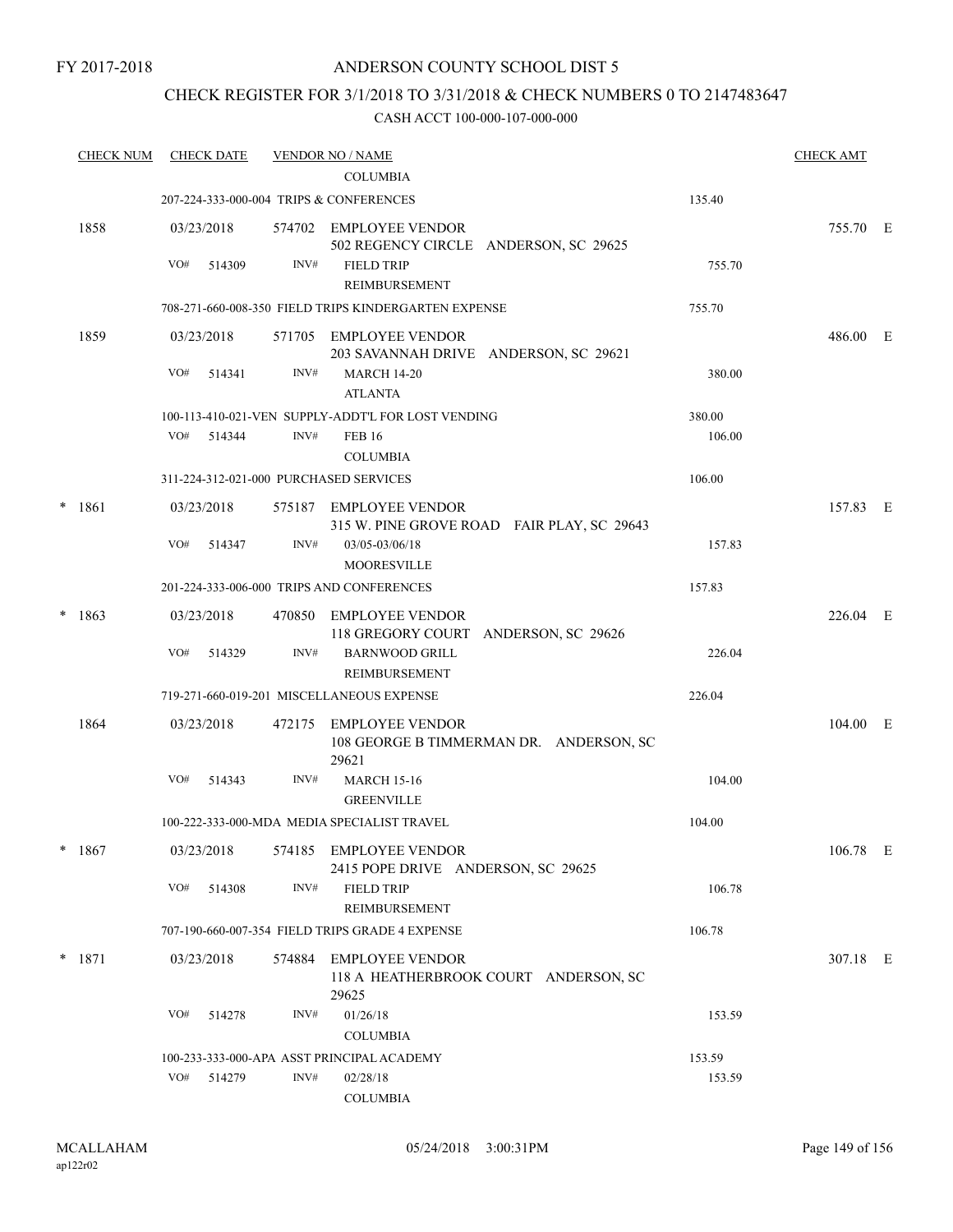# CHECK REGISTER FOR 3/1/2018 TO 3/31/2018 & CHECK NUMBERS 0 TO 2147483647

| <b>CHECK NUM</b> |     | <b>CHECK DATE</b>    |                                  | <b>VENDOR NO / NAME</b>                                                           |        | <b>CHECK AMT</b> |  |
|------------------|-----|----------------------|----------------------------------|-----------------------------------------------------------------------------------|--------|------------------|--|
|                  |     |                      |                                  | 100-233-333-000-APA ASST PRINCIPAL ACADEMY                                        | 153.59 |                  |  |
| 1872             | VO# | 03/23/2018<br>514285 | INV#                             | 574250 EMPLOYEE VENDOR<br>709 BRITTON STREET ANDERSON, SC 29621<br>03/14-03/16/18 | 154.00 | 154.00 E         |  |
|                  |     |                      |                                  | <b>GREENVILLE</b>                                                                 |        |                  |  |
|                  |     |                      |                                  | 100-222-333-000-MDA MEDIA SPECIALIST TRAVEL                                       | 154.00 |                  |  |
| 1873             |     | 03/23/2018           |                                  | 508275 EMPLOYEE VENDOR<br>101 CORAL ST WILLIAMSTON, SC 29697                      |        | 119.84 E         |  |
|                  | VO# | 514288               | INV#                             | 03/02/18<br><b>COLUMBIA</b>                                                       | 119.84 |                  |  |
|                  |     |                      |                                  | 100-264-333-000-TOY TRIPS & CONF.-TEACHER OF THE YEAR                             | 119.84 |                  |  |
| * 1878           |     | 03/23/2018           |                                  | 574654 EMPLOYEE VENDOR<br>234 GREENLAND ROAD ANDERSON, SC 29626                   |        | 351.39 E         |  |
|                  | VO# | 514339               | INV#                             | LITERACY NIGHT<br>REIMBURSEMENT                                                   | 351.39 |                  |  |
|                  |     |                      |                                  | 201-188-410-010-000 SUPPLIES-PARENTING                                            | 351.39 |                  |  |
| * 1881           |     | 03/23/2018           |                                  | 574771 EMPLOYEE VENDOR<br>206 HERIN DRIVE GREENWOOD, SC 29649                     |        | 111.74 E         |  |
|                  | VO# | 514293               | INV#                             | <b>FEB 2018</b><br><b>MILEAGE</b>                                                 | 111.74 |                  |  |
|                  |     |                      | 283-223-333-000-000 TRIPS- ADMIN |                                                                                   | 111.74 |                  |  |
| $* 1884$         |     | 03/23/2018           |                                  | 574879 EMPLOYEE VENDOR<br>2417 NORTHVIEW AVENUE ANDERSON, SC 29625                |        | 161.35 E         |  |
|                  | VO# | 514274               | INV#                             | 03/09-03/10/18<br><b>GREENVILLE</b>                                               | 161.35 |                  |  |
|                  |     |                      |                                  | 201-224-333-012-000 TRIPS AND CONFERENCES                                         | 161.35 |                  |  |
| * 1888           |     | 03/30/2018           |                                  | 536325 EMPLOYEE VENDOR<br>2905 LITTLE CREEK DRIVE ANDERSON, SC 29621              |        | 123.26 E         |  |
|                  | VO# | 514575               | INV#                             | <b>DECORATIONS</b><br>REIMBURSEMENT                                               | 123.26 |                  |  |
|                  |     |                      |                                  | 100-113-410-020-VEN SUPPLY-ADDT'L FOR LOST VENDING                                | 123.26 |                  |  |
| * 1892           |     | 03/30/2018           | 574178                           | EMPLOYEE VENDOR<br>1514 WEST END AVENUE ANDERSON, SC 29625                        |        | 115.56 E         |  |
|                  | VO# | 514627               | INV#                             | NOV-MARCH<br><b>MILEAGE</b>                                                       | 115.56 |                  |  |
|                  |     |                      | 283-223-333-000-000 TRIPS- ADMIN |                                                                                   | 115.56 |                  |  |
| * 1895           |     | 03/30/2018           |                                  | 148353 EMPLOYEE VENDOR<br>116 STRATTON LANE ANDERSON, SC 29621                    |        | 103.38 E         |  |
|                  | VO# | 514581               | INV#                             | <b>SUPPLIES</b><br>REIMBURSEMENT                                                  | 103.38 |                  |  |
|                  |     |                      |                                  | 100-213-410-002-000 SUPPLIES-HEALTH SERVICE                                       | 103.38 |                  |  |
| $*$ 1899         |     | 03/30/2018           |                                  | 574607 EMPLOYEE VENDOR<br>107 ALENE HILLS WAY ANDERSON, SC 29625                  |        | 221.51 E         |  |
|                  |     |                      |                                  |                                                                                   |        |                  |  |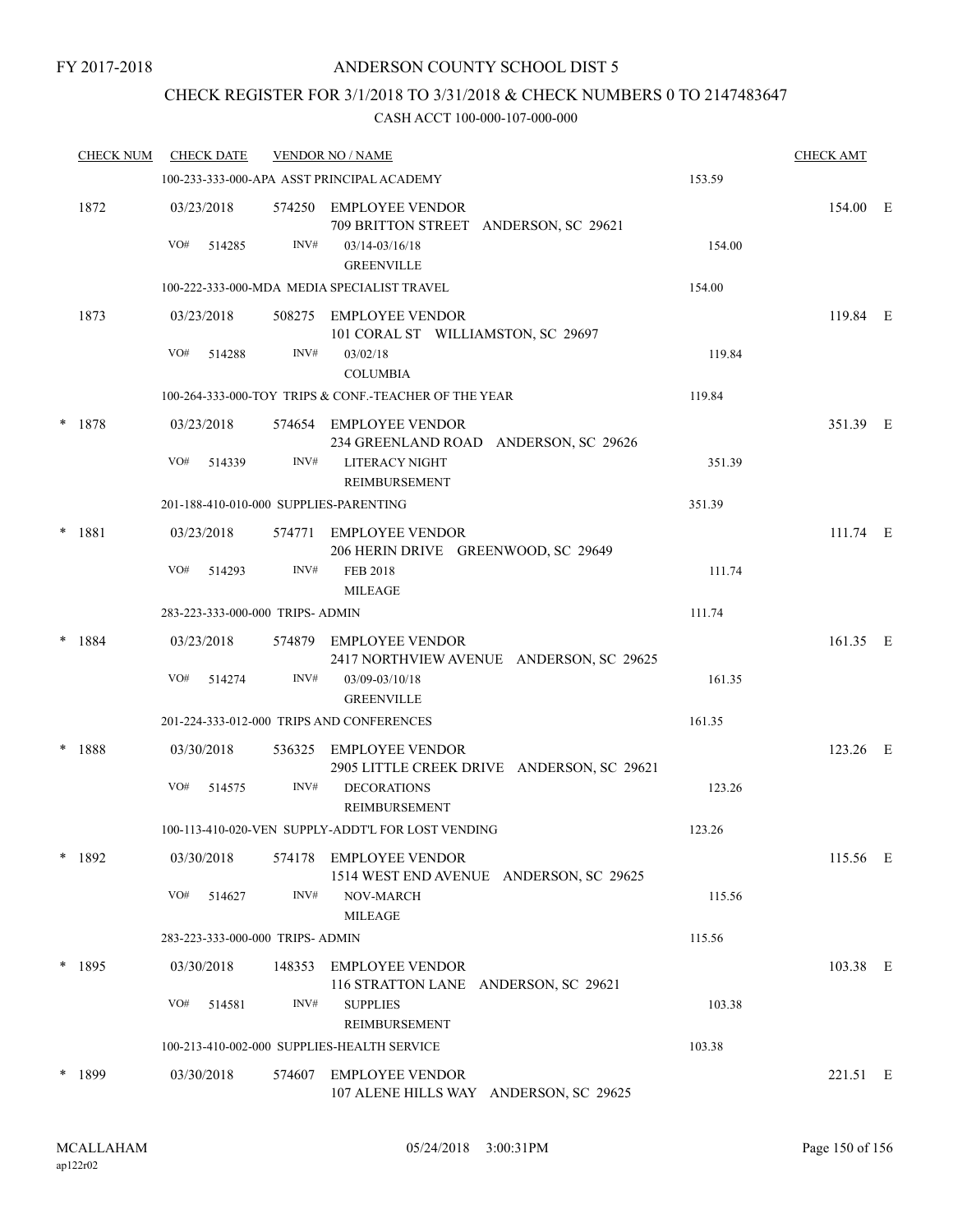# CHECK REGISTER FOR 3/1/2018 TO 3/31/2018 & CHECK NUMBERS 0 TO 2147483647

| <b>CHECK NUM</b> |     | <b>CHECK DATE</b> |                                     | <b>VENDOR NO / NAME</b>                                            |        | <b>CHECK AMT</b> |  |
|------------------|-----|-------------------|-------------------------------------|--------------------------------------------------------------------|--------|------------------|--|
|                  | VO# | 514580            | INV#                                | <b>SUPPLIES</b>                                                    | 59.76  |                  |  |
|                  |     |                   |                                     | REIMBURSEMENT                                                      |        |                  |  |
|                  |     |                   | 830-221-410-000-TLH SUPPLIES        |                                                                    | 59.76  |                  |  |
|                  | VO# | 514601            | INV#                                | MARCH 21                                                           | 161.75 |                  |  |
|                  |     |                   |                                     | <b>COLUMBIA</b>                                                    |        |                  |  |
|                  |     |                   | 830-224-333-000-TLH TRAVEL          |                                                                    | 92.98  |                  |  |
|                  |     |                   | 830-224-333-000-WHS TRAVEL          |                                                                    | 68.77  |                  |  |
| 1900             |     | 03/30/2018        |                                     | 575197 EMPLOYEE VENDOR<br>2510 LINMAR CIRCLE ANDERSON, SC 29621    |        | 350.82 E         |  |
|                  | VO# | 514597            | INV#                                | MARCH 2-4<br><b>MYRTLE BEACH</b>                                   | 350.82 |                  |  |
|                  |     |                   |                                     | 201-224-333-006-000 TRIPS AND CONFERENCES                          | 350.82 |                  |  |
| $*$ 1902         |     | 03/30/2018        |                                     | 575206 EMPLOYEE VENDOR<br>1012 THORNEHILL DRIVE ANDERSON, SC 29621 |        | 183.49 E         |  |
|                  | VO# | 514745            | INV#                                | $03/14 - 03/16/18$<br><b>GREENVILLE</b>                            | 183.49 |                  |  |
|                  |     |                   |                                     | 100-222-333-000-MDA MEDIA SPECIALIST TRAVEL                        | 183.49 |                  |  |
| * 1906           |     | 03/30/2018        |                                     | 565398 EMPLOYEE VENDOR<br>104 BAYBROOKE LANE ANDERSON, SC 29621    |        | 259.13 E         |  |
|                  | VO# | 514701            | INV#                                | <b>MARCH 20</b><br><b>ORLANDO</b>                                  | 259.13 |                  |  |
|                  |     |                   |                                     | 100-221-333-000-SEC TRIPS AND CONFERENCES                          | 259.13 |                  |  |
| $*$ 1909         |     | 03/30/2018        |                                     | 574701 EMPLOYEE VENDOR                                             |        | 283.98 E         |  |
|                  |     |                   |                                     | 210 METZ ROAD ANDERSON, SC 29621                                   |        |                  |  |
|                  | VO# | 514572            | INV#                                | <b>SUPPLIES</b><br>REIMBURSEMENT                                   | 283.98 |                  |  |
|                  |     |                   | 709-271-660-009-375 FACULTY EXPENSE |                                                                    | 283.98 |                  |  |
| $*$ 1912         |     | 03/30/2018        |                                     | 574826 EMPLOYEE VENDOR<br>13 ALEXANDER STREET LIBERTY, SC 29657    |        | 472.99 E         |  |
|                  | VO# | 514594            | INV#                                | <b>MUSIC</b><br>REIMBURSEMENT                                      | 472.99 |                  |  |
|                  |     |                   |                                     | 309-113-410-021-000 SUPPLIES AND MATERIALS                         | 472.99 |                  |  |
| 1913             |     | 03/30/2018        | 574935                              | <b>EMPLOYEE VENDOR</b><br>11377 HIGHLANDS HIGHWAY P.O. BOX 120     |        | 330.17 E         |  |
|                  | VO# | 514599            | INV#                                | MOUNTAIN REST, SC 29664<br><b>MARCH 14-16</b><br><b>GREENVILLE</b> | 330.17 |                  |  |
|                  |     |                   |                                     | 100-222-333-000-MDA MEDIA SPECIALIST TRAVEL                        | 330.17 |                  |  |
|                  |     |                   |                                     |                                                                    |        |                  |  |
| 1914             |     | 03/30/2018        |                                     | 573386 EMPLOYEE VENDOR<br>4 DONAN COURT ANDERSON, SC 29625         |        | 330.00 E         |  |
|                  | VO# | 514591            | INV#                                | <b>AMAZON</b><br>REIMBURSEMENT                                     | 330.00 |                  |  |
|                  |     |                   |                                     | 900-112-410-009-SCH TEACHER GRANT - HOGAN                          | 330.00 |                  |  |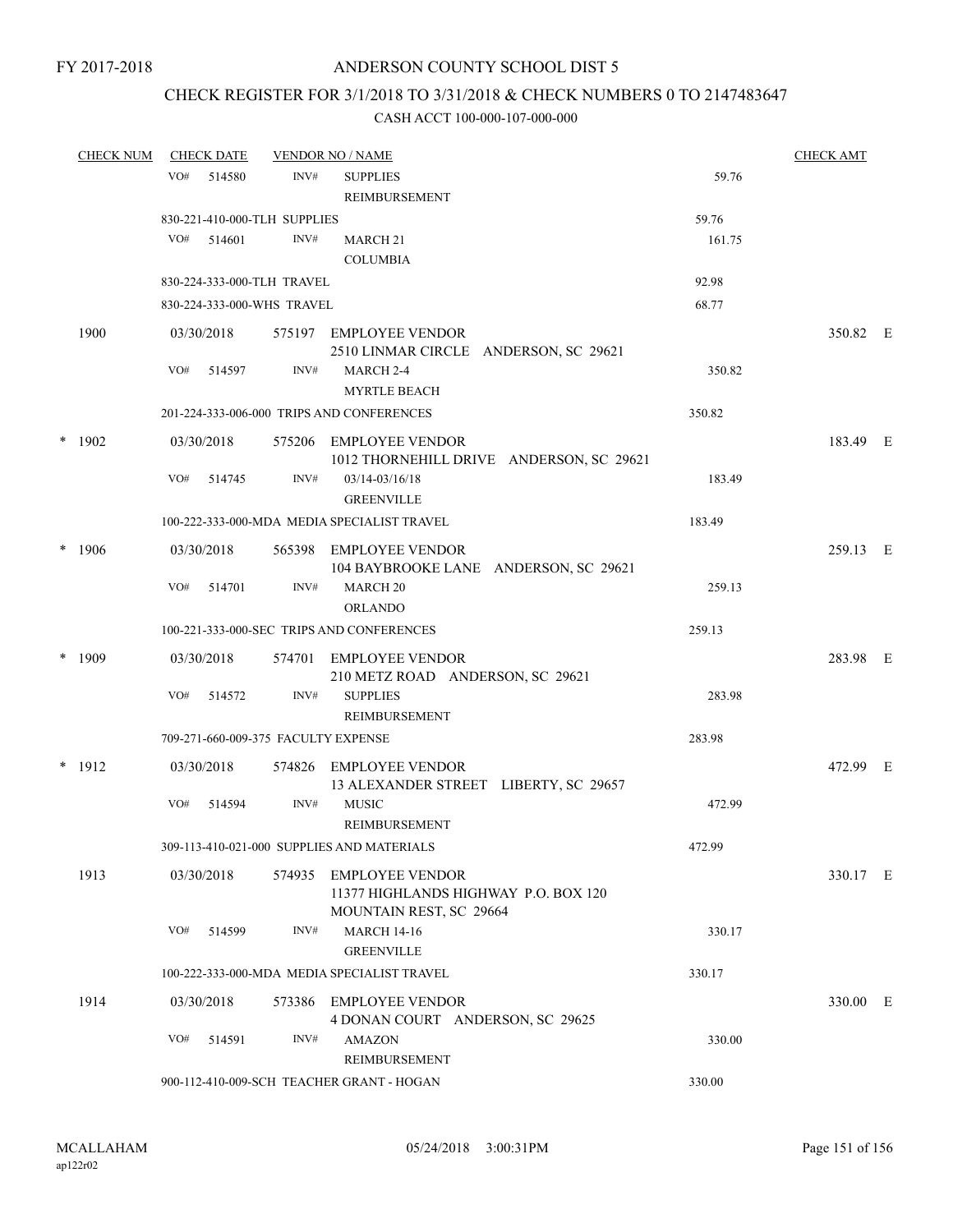# CHECK REGISTER FOR 3/1/2018 TO 3/31/2018 & CHECK NUMBERS 0 TO 2147483647

|   | <b>CHECK NUM</b> | <b>CHECK DATE</b>                       |        | <b>VENDOR NO / NAME</b>                                                            |        | <b>CHECK AMT</b> |  |
|---|------------------|-----------------------------------------|--------|------------------------------------------------------------------------------------|--------|------------------|--|
|   | 1915             | 03/30/2018<br>VO#<br>514624             | INV#   | 270775 EMPLOYEE VENDOR<br>115 LAURELWOOD DR ANDERSON, SC 29621<br><b>FEB-MARCH</b> | 247.55 | 247.55 E         |  |
|   |                  |                                         |        | <b>MILEAGE</b>                                                                     |        |                  |  |
|   |                  | 100-266-332-000-000 IN-DISTRICT TRAVEL  |        |                                                                                    | 247.55 |                  |  |
|   | 1916             | 03/30/2018                              |        | 573252 EMPLOYEE VENDOR<br>512 W. HAMPTON STREET ANDERSON, SC 29624                 |        | 134.33 E         |  |
|   |                  | VO#<br>514600                           | INV#   | MARCH 13<br><b>COLUMBIA</b>                                                        | 134.33 |                  |  |
|   |                  |                                         |        | 880-224-333-000-000 TRIPS AND CONFERENCES                                          | 134.33 |                  |  |
|   | 1917             | 03/30/2018                              |        | 298825 EMPLOYEE VENDOR<br>325 HOBSON ROAD ANDERSON, SC 29621                       |        | 187.34 E         |  |
|   |                  | VO#<br>514569                           | INV#   | <b>SUPPLIES</b><br>REIMBURSEMENT                                                   | 187.34 |                  |  |
|   |                  |                                         |        | 701-271-660-001-874 CULINARY ARTS- JOHNSON EXPENSE                                 | 187.34 |                  |  |
| * | 1920             | 03/30/2018                              |        | 573588 EMPLOYEE VENDOR<br>207 BOWEN DR. ANDERSON, SC 29621                         |        | $102.01$ E       |  |
|   |                  | VO#<br>514573                           | INV#   | <b>RUNNING CLUB</b><br><b>REIMBURSEMENT</b>                                        | 102.01 |                  |  |
|   |                  |                                         |        | 714-271-660-014-310 RUNNING CLUB EXPENSE                                           | 102.01 |                  |  |
|   | 1921             | 03/30/2018                              |        | 574573 EMPLOYEE VENDOR<br>109 DERRICK LANE ANDERSON, SC 29626                      |        | 213.48 E         |  |
|   |                  | VO#<br>514606                           | INV#   | <b>MARCH 15-17</b><br><b>ATLANTA</b>                                               | 213.48 |                  |  |
|   |                  | 267-224-333-000-PD5 TRIPS- SC STANDARDS |        |                                                                                    | 213.48 |                  |  |
|   | 1922             | 03/30/2018                              | 574000 | EMPLOYEE VENDOR<br>103 HUDSON CIRCLE ANDERSON, SC 29625                            |        | 294.80 E         |  |
|   |                  | VO#<br>514577                           | INV#   | FFA SUPPLIES<br><b>REIMBURSEMENT</b>                                               | 294.80 |                  |  |
|   |                  | 701-271-660-001-850 FFA EXPENSE         |        |                                                                                    | 294.80 |                  |  |
|   | 1923             | 03/30/2018                              |        | 574514 EMPLOYEE VENDOR<br>410 CONCORD ROAD ANDERSON, SC 29621                      |        | 141.40 E         |  |
|   |                  | VO#<br>514630                           | INV#   | <b>FEB-MARCH</b><br><b>MILEAGE</b>                                                 | 82.76  |                  |  |
|   |                  | 100-266-332-000-000 IN-DISTRICT TRAVEL  |        |                                                                                    | 82.76  |                  |  |
|   |                  | VO#<br>514631                           | INV#   | MARCH<br><b>MILEAGE</b>                                                            | 58.64  |                  |  |
|   |                  | 100-266-332-000-000 IN-DISTRICT TRAVEL  |        |                                                                                    | 58.64  |                  |  |
|   | 1924             | 03/30/2018                              | 572757 | <b>EMPLOYEE VENDOR</b><br>625 JONAGOLD COURT ANDERSON, SC 29621                    |        | 224.85 E         |  |
|   |                  | VO#<br>514743                           | INV#   | 3/16/18<br>SPARTANBURG                                                             | 224.85 |                  |  |
|   |                  | 311-224-312-020-000 PURCHASED SERVICES  |        |                                                                                    | 224.85 |                  |  |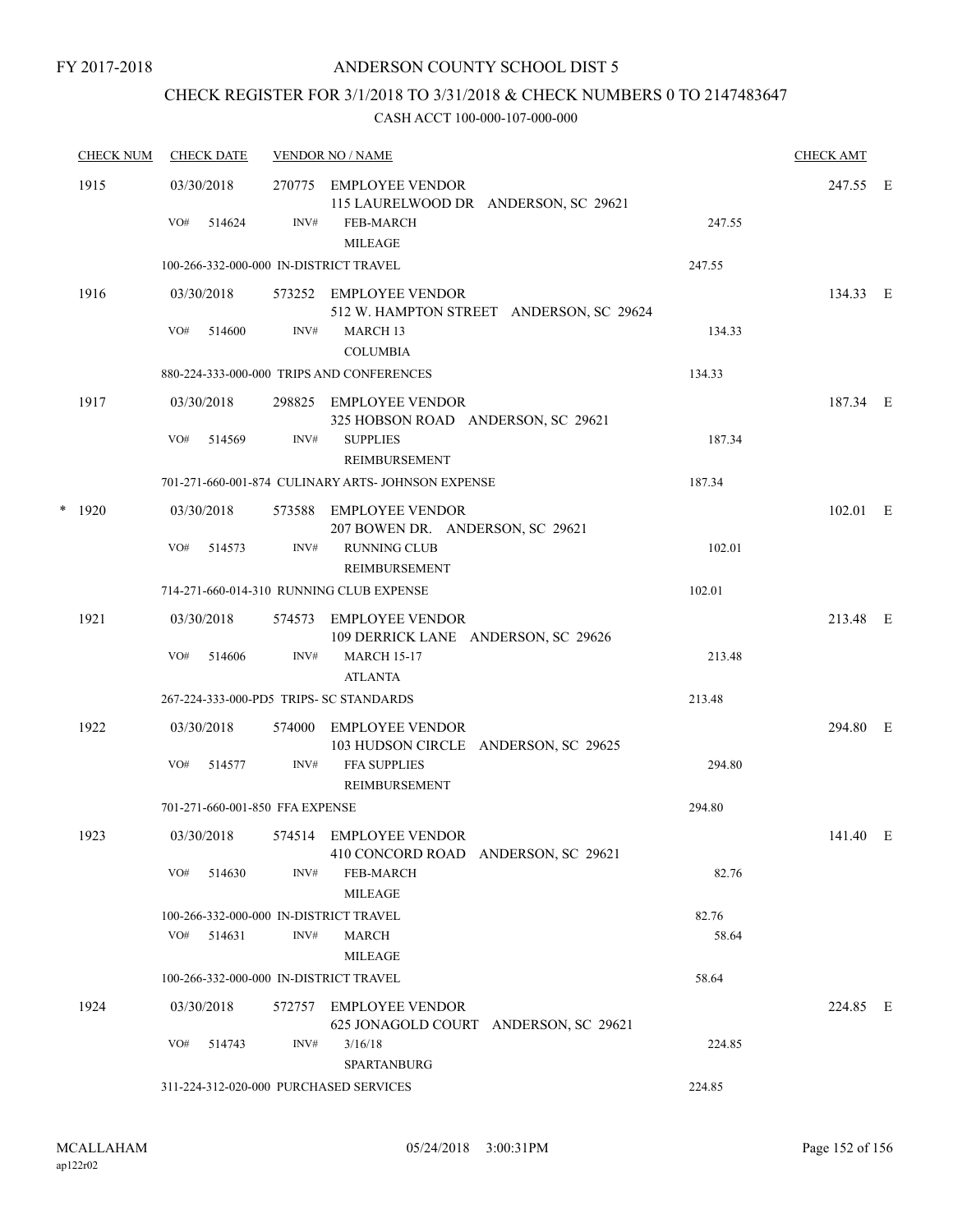### FY 2017-2018

# ANDERSON COUNTY SCHOOL DIST 5

# CHECK REGISTER FOR 3/1/2018 TO 3/31/2018 & CHECK NUMBERS 0 TO 2147483647

|        | <b>CHECK NUM</b> |     | <b>CHECK DATE</b>                |        | <b>VENDOR NO / NAME</b>                                           |        | <b>CHECK AMT</b> |  |
|--------|------------------|-----|----------------------------------|--------|-------------------------------------------------------------------|--------|------------------|--|
|        | $*$ 1926         |     | 03/30/2018                       |        | 574557 EMPLOYEE VENDOR<br>200 LOCKE ROAD BELTON, SD 29627         |        | 139.93 E         |  |
|        |                  | VO# | 514707                           | INV#   | <b>MARCH 2018</b><br><b>MILEAGE</b>                               | 49.70  |                  |  |
|        |                  |     | 100-221-332-000-000 TRAVEL       |        |                                                                   | 49.70  |                  |  |
|        |                  |     | $VO#$ 514711                     | INV#   | PARTY CITY<br>REIMBURSEMENT                                       | 90.23  |                  |  |
|        |                  |     | 100-221-410-007-DIS SUPPLIES     |        |                                                                   | 90.23  |                  |  |
|        | $*$ 1928         |     | 03/30/2018                       |        | 572712 EMPLOYEE VENDOR<br>120 ASPEN WAY ANDERSON, SC 29626        |        | 227.05 E         |  |
|        |                  | VO# | 514592                           | INV#   | <b>SUPPLIES</b><br>REIMBURSEMENT                                  | 227.05 |                  |  |
|        |                  |     | 100-112-410-009-0RE RELATED ARTS |        |                                                                   | 227.05 |                  |  |
| $\ast$ | 1930             |     | 03/30/2018                       |        | 262185 EMPLOYEE VENDOR<br>107 OLDE TOWNE DRIVE ANDERSON, SC 29621 |        | 139.75 E         |  |
|        |                  | VO# | 514596                           | INV#   | MARCH <sub>9</sub><br><b>COLUMBIA</b>                             | 139.75 |                  |  |
|        |                  |     |                                  |        | 311-224-333-000-0AM TRIPS-AMY MCCOY                               | 139.75 |                  |  |
|        | $*$ 1936         |     | 03/30/2018                       |        | 574772 EMPLOYEE VENDOR<br>102 LOTTS DRIVE CLINTON, SC 29325       |        | 209.83 E         |  |
|        |                  | VO# | 514582                           | INV#   | <b>EXPENSES</b><br>REIMBURSEMENT                                  | 209.83 |                  |  |
|        |                  |     |                                  |        | 817-112-333-014-000 TRIPS AND CONFERENCES                         | 40.00  |                  |  |
|        |                  |     |                                  |        | 817-112-410-014-000 SUPPLIES AND MATERIALS                        | 169.83 |                  |  |
| $\ast$ | 1938             |     | 03/30/2018                       |        | 572025 EMPLOYEE VENDOR<br>105 HANOVER CIRCLE ANDERSON, SC 29621   |        | 142.63 E         |  |
|        |                  | VO# | 514593                           | INV#   | <b>SUMMA JOE'S</b><br>REIMBURSEMENT                               | 31.26  |                  |  |
|        |                  |     |                                  |        | 100-263-410-000-000 SUPPLIES AND MATERIALS                        | 31.26  |                  |  |
|        |                  |     | VO# 514718                       | INV#   | <b>SULLIVANS</b><br>REIMBURSEMENT                                 | 111.37 |                  |  |
|        |                  |     |                                  |        | 100-390-410-000-000 SUPPLIES AND MATERIALS                        | 111.37 |                  |  |
|        | 1940             |     | 03/30/2018                       |        | 572840 EMPLOYEE VENDOR<br>566 SAM BROWN ROAD SENECA, SC 29678     |        | 275.46 E         |  |
|        |                  | VO# | 514615                           | INV#   | <b>MARCH 14-16</b><br><b>GREENVILLE</b>                           | 275.46 |                  |  |
|        |                  |     |                                  |        | 100-222-333-000-MDA MEDIA SPECIALIST TRAVEL                       | 275.46 |                  |  |
|        | 1941             |     | 03/30/2018                       |        | 575205 EMPLOYEE VENDOR<br>316 COOK STREET ELBERTON, GA 30635      |        | 279.99 E         |  |
|        |                  | VO# | 514744                           | INV#   | 03/14-03/16/18<br><b>GREENVILLE</b>                               | 279.99 |                  |  |
|        |                  |     |                                  |        | 100-222-333-000-MDA MEDIA SPECIALIST TRAVEL                       | 279.99 |                  |  |
|        | 1942             |     | 03/30/2018                       | 572051 | <b>EMPLOYEE VENDOR</b>                                            |        | 1,488.24 E       |  |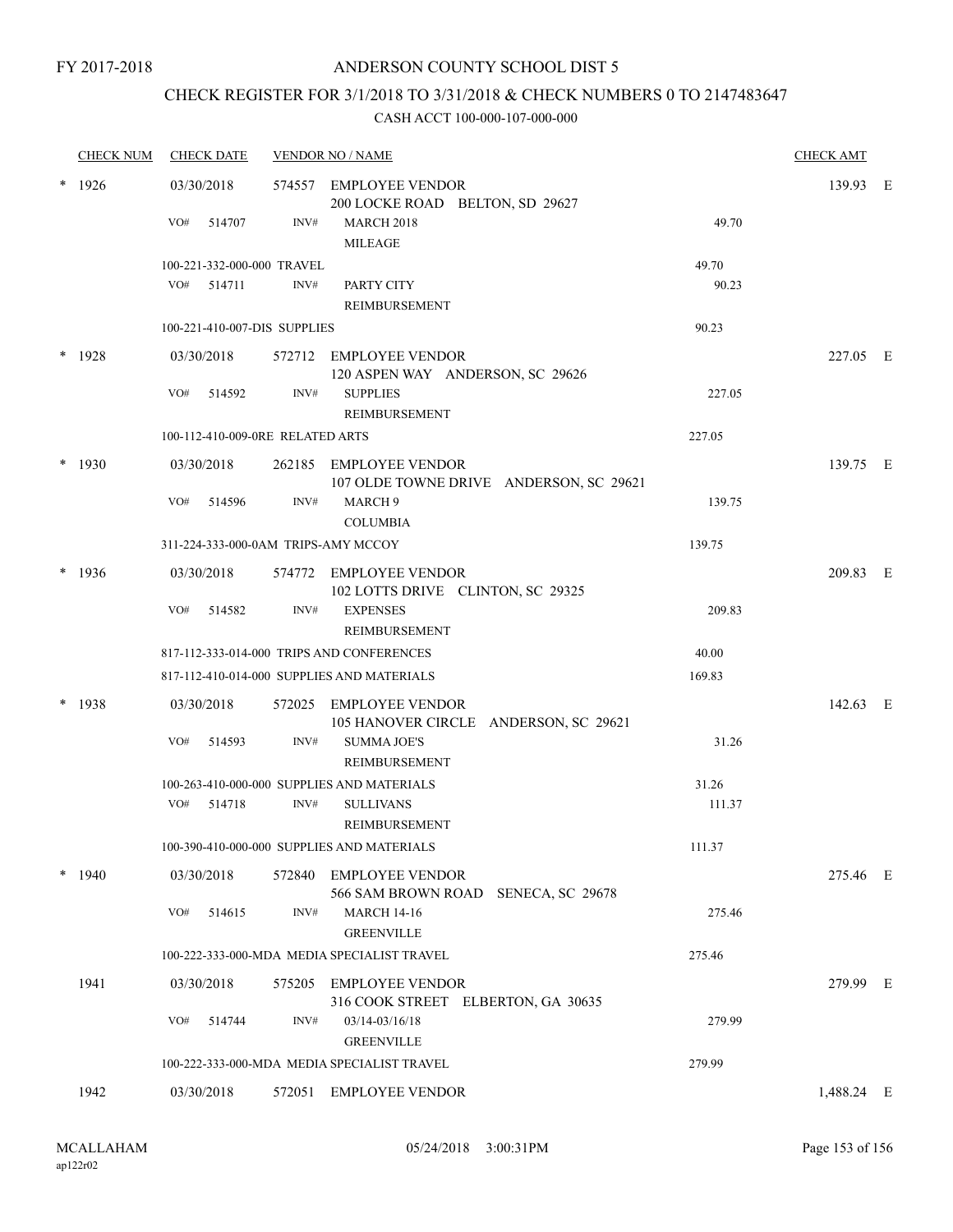FY 2017-2018

# ANDERSON COUNTY SCHOOL DIST 5

# CHECK REGISTER FOR 3/1/2018 TO 3/31/2018 & CHECK NUMBERS 0 TO 2147483647

| <b>CHECK NUM</b> |     | <b>CHECK DATE</b> |                                   | <b>VENDOR NO / NAME</b>                                                           |          | <b>CHECK AMT</b> |  |
|------------------|-----|-------------------|-----------------------------------|-----------------------------------------------------------------------------------|----------|------------------|--|
|                  |     |                   |                                   | 151 PINE LAKE RANCH BELTON, SC 29627                                              |          |                  |  |
|                  | VO# | 514589            | INV#                              | <b>FBLA</b><br>REIMBURSEMENT                                                      | 1,488.24 |                  |  |
|                  |     |                   |                                   | 701-271-660-001-838 FBLA-AOF-TRIPS EXPENSE                                        | 1,488.24 |                  |  |
| 1943             |     | 03/30/2018        |                                   | 572409 EMPLOYEE VENDOR                                                            |          | 1,414.37 E       |  |
|                  | VO# | 514608            | INV#                              | 113 INDIAN TRAIL ROAD TOWNVILLE, SC 29689<br><b>MARCH 14-17</b><br><b>ATLANTA</b> | 1,414.37 |                  |  |
|                  |     |                   |                                   | 267-224-333-000-PD5 TRIPS- SC STANDARDS                                           | 1,414.37 |                  |  |
| 1944             |     | 03/30/2018        |                                   | 565782 EMPLOYEE VENDOR<br>915 BERKELEY DRIVE CLEMSON, SC 29631                    |          | 568.50 E         |  |
|                  | VO# | 514614            | INV#                              | <b>MARCH 15-18</b><br><b>ATLANTA</b>                                              | 568.50   |                  |  |
|                  |     |                   |                                   | 267-224-333-000-PD5 TRIPS- SC STANDARDS                                           | 568.50   |                  |  |
| 1945             |     | 03/30/2018        |                                   | 574525 EMPLOYEE VENDOR<br>200 JARRETT ROAD ANDERSON, SC 29626                     |          | 112.00 E         |  |
|                  | VO# | 514612            | INV#                              | <b>MARCH 15-18</b><br><b>ATLANTA</b>                                              | 112.00   |                  |  |
|                  |     |                   |                                   | 267-224-333-000-PD5 TRIPS- SC STANDARDS                                           | 112.00   |                  |  |
| 1946             |     | 03/30/2018        |                                   | 574722 EMPLOYEE VENDOR<br>402 CATHEY ROAD ANDERSON, SC 29621                      |          | 306.62 E         |  |
|                  | VO# | 514588            | INV#                              | <b>SUPPLIES</b><br>REIMBURSEMENT                                                  | 306.62   |                  |  |
|                  |     |                   |                                   | 309-113-410-021-000 SUPPLIES AND MATERIALS                                        | 306.62   |                  |  |
| 1947             |     | 03/30/2018        |                                   | 574947 EMPLOYEE VENDOR<br>300 WHITFIELD DR PENDLETON, SC 29670                    |          | 153.07 E         |  |
|                  | VO# | 514583            | INV#                              | <b>SAMS CLUB</b><br>REIMBURSEMENT                                                 | 153.07   |                  |  |
|                  |     |                   |                                   | 707-190-660-007-355 FIELD TRIPS GRADE 5 EXPENSE                                   | 153.07   |                  |  |
| 1948             |     | 03/30/2018        |                                   | 440625 EMPLOYEE VENDOR<br>100 SUNDOWNER BLVD ANDERSON, SC 29626                   |          | 146.52 E         |  |
|                  |     | VO# 514746        | INV#                              | REIMBURSEMENT<br>LUNCH FOR ART DAY                                                | 61.23    |                  |  |
|                  |     |                   | 100-112-410-008-0RE RELATED ARTS  |                                                                                   | 61.23    |                  |  |
|                  |     | VO# 514747        | INV#                              | REIMBURSEMENT<br>LUNCH FOR ART DAY                                                | 85.29    |                  |  |
|                  |     |                   | 100-112-410-008-0RE RELATED ARTS  |                                                                                   | 85.29    |                  |  |
| 1949             |     | 03/30/2018        |                                   | 564672 EMPLOYEE VENDOR<br>803 WOODFIELD DRIVE ANDERSON, SC 29621                  |          | 423.69 E         |  |
|                  | VO# | 514749            | INV#                              | REIMBURSEMENT<br>HONORS CHIOR LUNCH                                               | 423.69   |                  |  |
|                  |     |                   | 709-271-660-009-220 MUSIC EXPENSE |                                                                                   | 151.08   |                  |  |
|                  |     |                   |                                   | 712-271-660-012-335 CHORUS CLUB EXPENSE                                           | 13.14    |                  |  |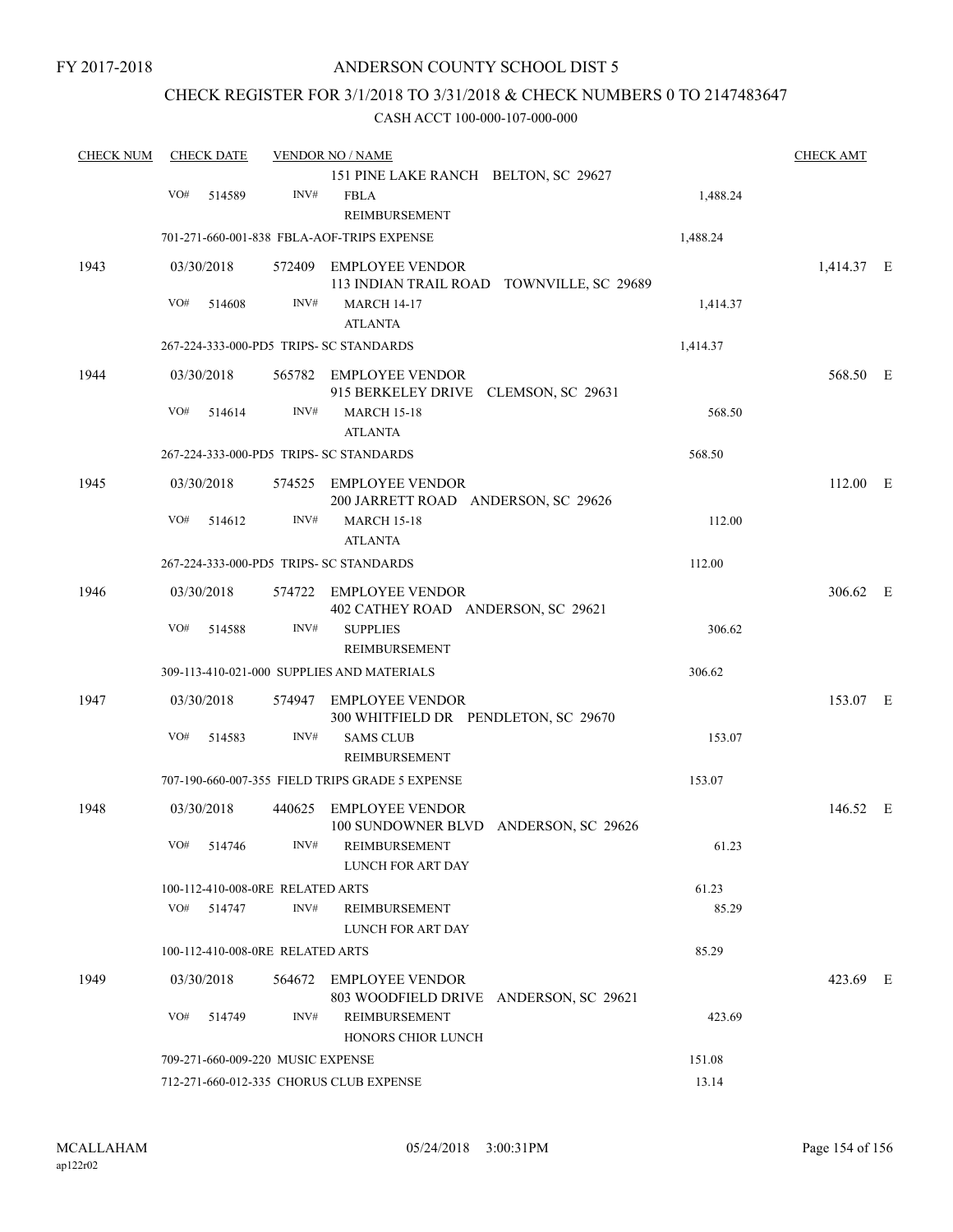# CHECK REGISTER FOR 3/1/2018 TO 3/31/2018 & CHECK NUMBERS 0 TO 2147483647

| <b>CHECK NUM</b> |     | <b>CHECK DATE</b> |                                   | <b>VENDOR NO / NAME</b>                                         |          | <b>CHECK AMT</b> |  |
|------------------|-----|-------------------|-----------------------------------|-----------------------------------------------------------------|----------|------------------|--|
|                  |     |                   | 713-271-660-013-220 MUSIC EXPENSE |                                                                 | 68.97    |                  |  |
|                  |     |                   |                                   | 714-271-660-014-335 CHORUS CLUB EXPENSE                         | 72.26    |                  |  |
|                  |     |                   | 717-190-660-017-220 MUSIC EXPENSE |                                                                 | 118.24   |                  |  |
| 1950             |     | 03/30/2018        |                                   | 469975 EMPLOYEE VENDOR<br>407 PATERS WAY WESTMINSTER, SC 29693  |          | 418.66 E         |  |
|                  | VO# | 514595            | INV#                              | <b>MARCH 13-14</b><br><b>COLUMBIA</b>                           | 418.66   |                  |  |
|                  |     |                   |                                   | 267-224-333-000-P15 TRIPS- NEW PRINC/ASST PRINC                 | 418.66   |                  |  |
| $*$ 1952         |     | 03/30/2018        |                                   | 571751 EMPLOYEE VENDOR<br>102 CHAD COURT ANDERSON, SC 29621     |          | 104.00 E         |  |
|                  | VO# | 514598            | INV#                              | <b>MARCH 15-16</b><br><b>CONFERENCE</b>                         | 104.00   |                  |  |
|                  |     |                   |                                   | 100-222-333-000-MDA MEDIA SPECIALIST TRAVEL                     | 104.00   |                  |  |
| 1953             |     | 03/30/2018        |                                   | 487775 EMPLOYEE VENDOR<br>104 HARLOND DR. ANDERSON, SC 29621    |          | 1,261.51 E       |  |
|                  | VO# | 514613            | INV#                              | <b>MARCH 15-18</b><br><b>ATLANTA</b>                            | 1,261.51 |                  |  |
|                  |     |                   |                                   | 267-224-333-000-PD5 TRIPS- SC STANDARDS                         | 1,261.51 |                  |  |
| $*$ 1957         |     | 03/30/2018        |                                   | 574608 EMPLOYEE VENDOR<br>245 INDIAN TRAIL ANDERSON, SC 29625   |          | 177.43 E         |  |
|                  | VO# | 514574            | INV#                              | <b>STUDENT LUNCH</b><br>REIMBURSEMENT                           | 177.43   |                  |  |
|                  |     |                   |                                   | 100-113-410-020-VEN SUPPLY-ADDT'L FOR LOST VENDING              | 177.43   |                  |  |
| 1958             |     | 03/30/2018        | 574111                            | EMPLOYEE VENDOR<br>207 ONEAL DRIVE ANDERSON, SC 29625           |          | 243.11 E         |  |
|                  | VO# | 514633            | INV#                              | <b>JAN-MARCH</b><br><b>MILEAGE</b>                              | 243.11   |                  |  |
|                  |     |                   | 100-221-332-000-000 TRAVEL        |                                                                 | 243.11   |                  |  |
| 1959             |     | 03/30/2018        | 574485                            | <b>EMPLOYEE VENDOR</b><br>615 LOOKOVER DRIVE ANDERSON, SC 29621 |          | $112.19$ E       |  |
|                  | VO# | 514629            | INV#                              | <b>FEB-MARCH</b><br><b>MILEAGE</b>                              | 112.19   |                  |  |
|                  |     |                   |                                   | 100-266-332-000-000 IN-DISTRICT TRAVEL                          | 112.19   |                  |  |
| $*$ 1961         |     | 03/30/2018        |                                   | 574654 EMPLOYEE VENDOR<br>234 GREENLAND ROAD ANDERSON, SC 29626 |          | 1,366.93 E       |  |
|                  | VO# | 514603            | INV#                              | <b>MARCH 23-26</b><br><b>BOSTON</b>                             | 1,366.93 |                  |  |
|                  |     |                   |                                   | 201-224-333-010-000 TRIPS & CONFERENCES                         | 1,366.93 |                  |  |
| 1962             |     | 03/30/2018        |                                   | 574535 EMPLOYEE VENDOR<br>404 COLDSTREAM COURT SENECA, SC 29678 |          | 148.07 E         |  |
|                  | VO# | 514561            | INV#                              | <b>MATH PD</b><br><b>REIMBURSEMENT</b>                          | 18.83    |                  |  |
|                  |     |                   | 100-221-410-000-ELE SUPPLIES      |                                                                 | 18.83    |                  |  |